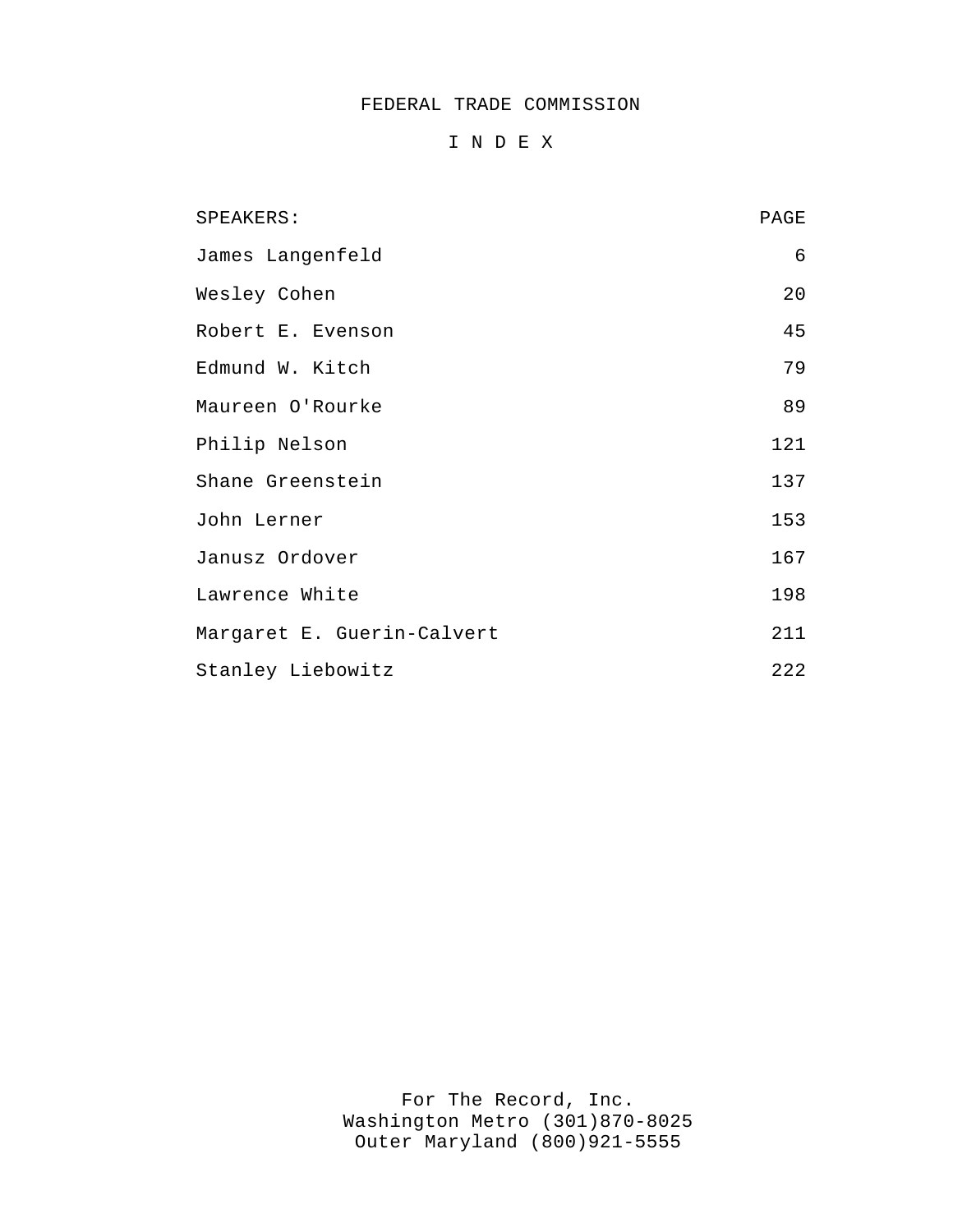## FEDERAL TRADE COMMISSION

In the Public Hearing on) COMPETITION AND INTELLECTUAL ) PROPERTY LAW AND POLICY IN ) THE KNOWLEDGE-BASED ECONOMY. ) ------------------------------)

February 20, 2002

Room 432 Federal Trade Commission 6th Street and Pennsylvania Ave., NW

The above-entitled matter came on for hearing, pursuant to notice at 9:00 a.m.

SPEAKERS:

James Langenfeld, Director, LECG, LLC Professor Wesley M. Cohen Professor Robert E. Evenson Professor Edmund W. Kitch Professor Maureen O'Rourke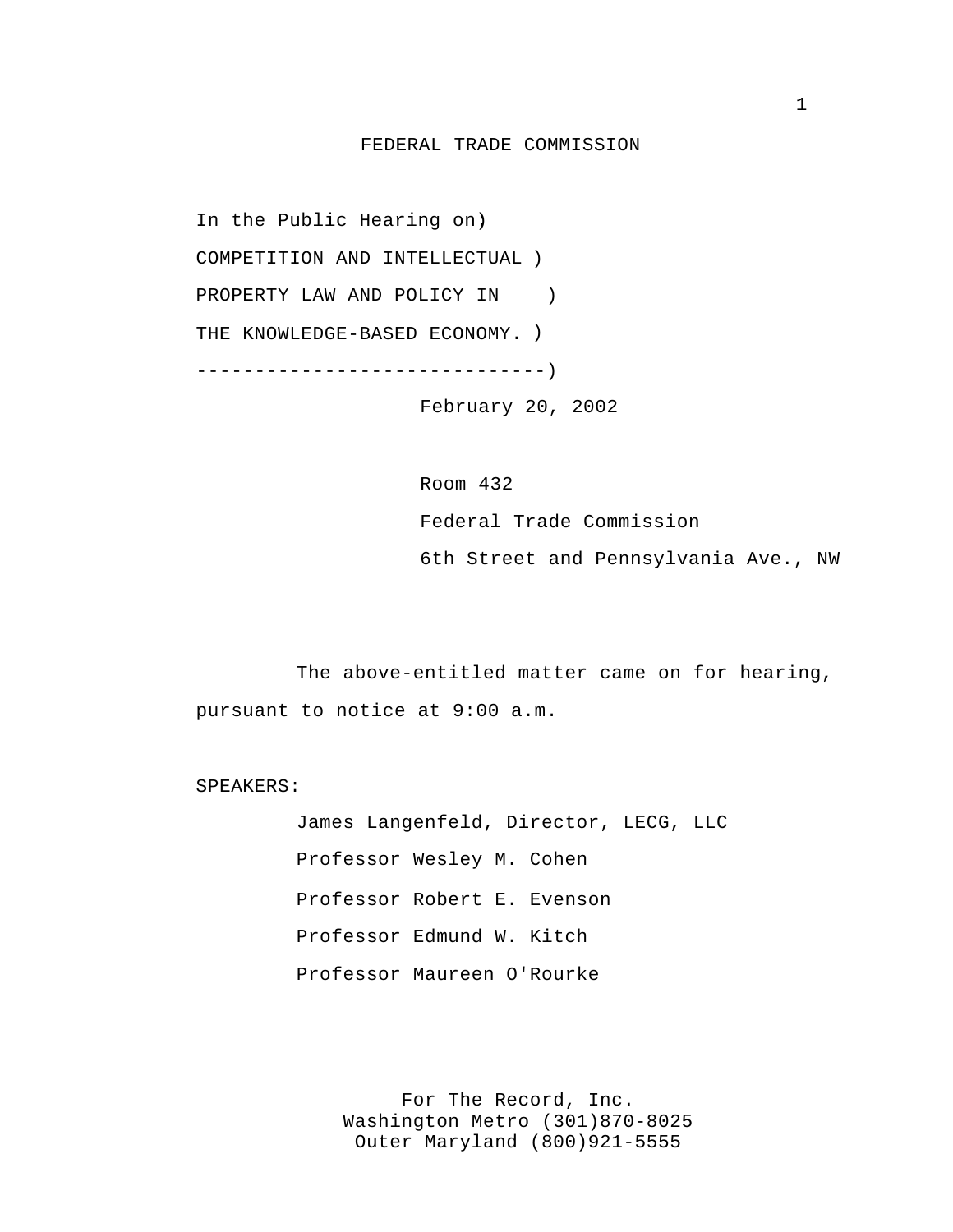Philip Nelson, Economists Incorporated Professor Shane Greenstein Professor Josh Lerner Professor Janusz Ordover Professor Lawrence White Margaret E. Guerin-Calvert, Economists Inc. Professor Stanley Liebowitz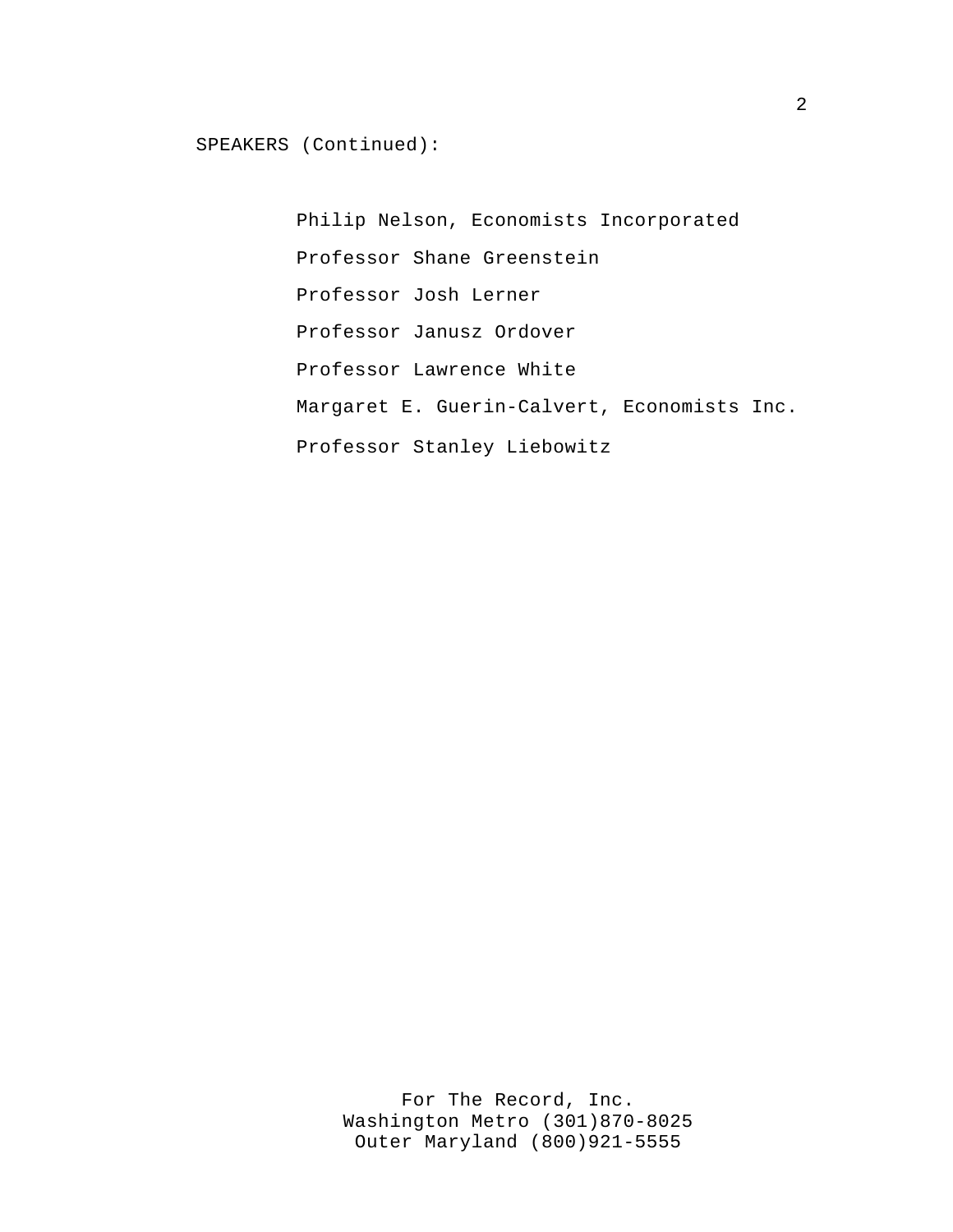P R O C E E D I N G S 2 - - - - - - - - MR. COHEN: Good morning. My name is William Cohen. I am Assistant General Counsel here at the FTC and I want to welcome you to this morning's session in our hearings on the intersection of antitrust and intellectual property.

 We have now moved through our keynote speakers and through a set of panels that discussed some of the nuts and bolts of both the antitrust and patent law, and we are now in our third day of these hearings and we are ready to move into some of the analysis. We felt that the way to start would be to bring together a number of outstanding panelists who can help us bring to bear some of the best economic thinking on some of the key issues.

 This afternoon we are going to have a panel that will deal with economic perspectives on the relationship between competition and innovation.

 This morning we will be doing sort of a flip side of that. We'll be looking at economic perspectives on the relationship between intellectual property and innovation.

 What we will plan to do is divide our session in half. We will have three panelists make presentations, have some discussion, take a break, come back for our

> For The Record, Inc. Washington Metro (301)870-8025 Outer Maryland (800)921-5555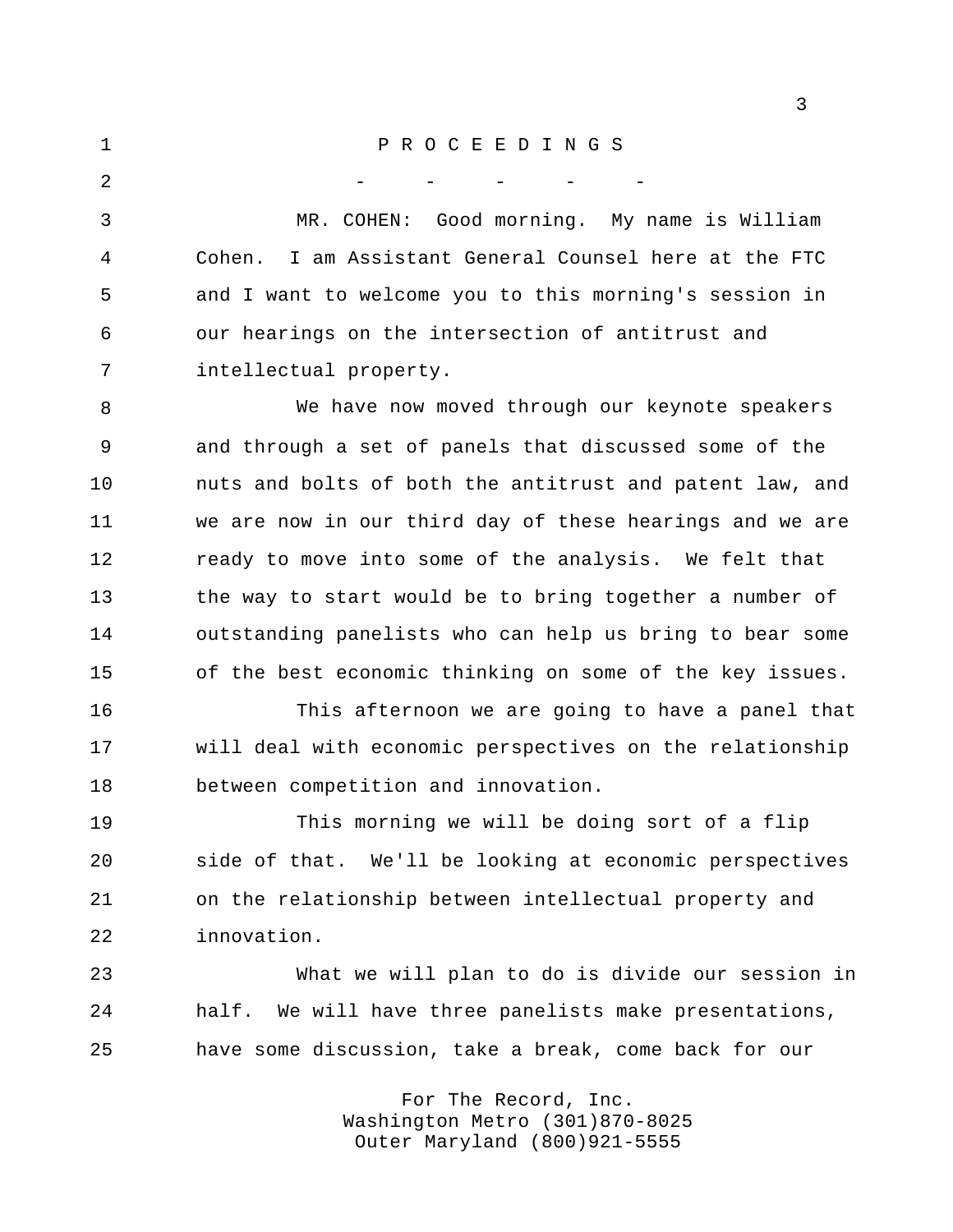final two panelists to make presentations, and wrap up with what I hope should be a very good discussion.

 During the first half, we're going to try to cover some of the core issues in economics and the economics of intellectual property. And in the second half of this morning's session, we will give particular emphasis to problems raised by innovation's nature as a continuous process.

 We have some terrific panelists. Before I begin to introduce them, though, I'd like to introduce the others who will be participating from the United States Government. We have, also from the Federal Trade Commission, joining me is Hillary Greene. From the Department of Justice we have Sue Majewski. And from the Patent and Trademark Office, we have Ed Polk and I welcome all of them.

 Turning now to our first speaker, our first speaker will be James Langenfeld from -- he's a director at the Law and Economics Consulting Group, with extensive experience in antitrust, intellectual property, and strategic consulting.

 His work includes, I guess, 11 years at the Federal Trade Commission. During the last six of those years, he served as Director for Antitrust in our Bureau of Economics. And it is really my pleasure to turn the

> For The Record, Inc. Washington Metro (301)870-8025 Outer Maryland (800)921-5555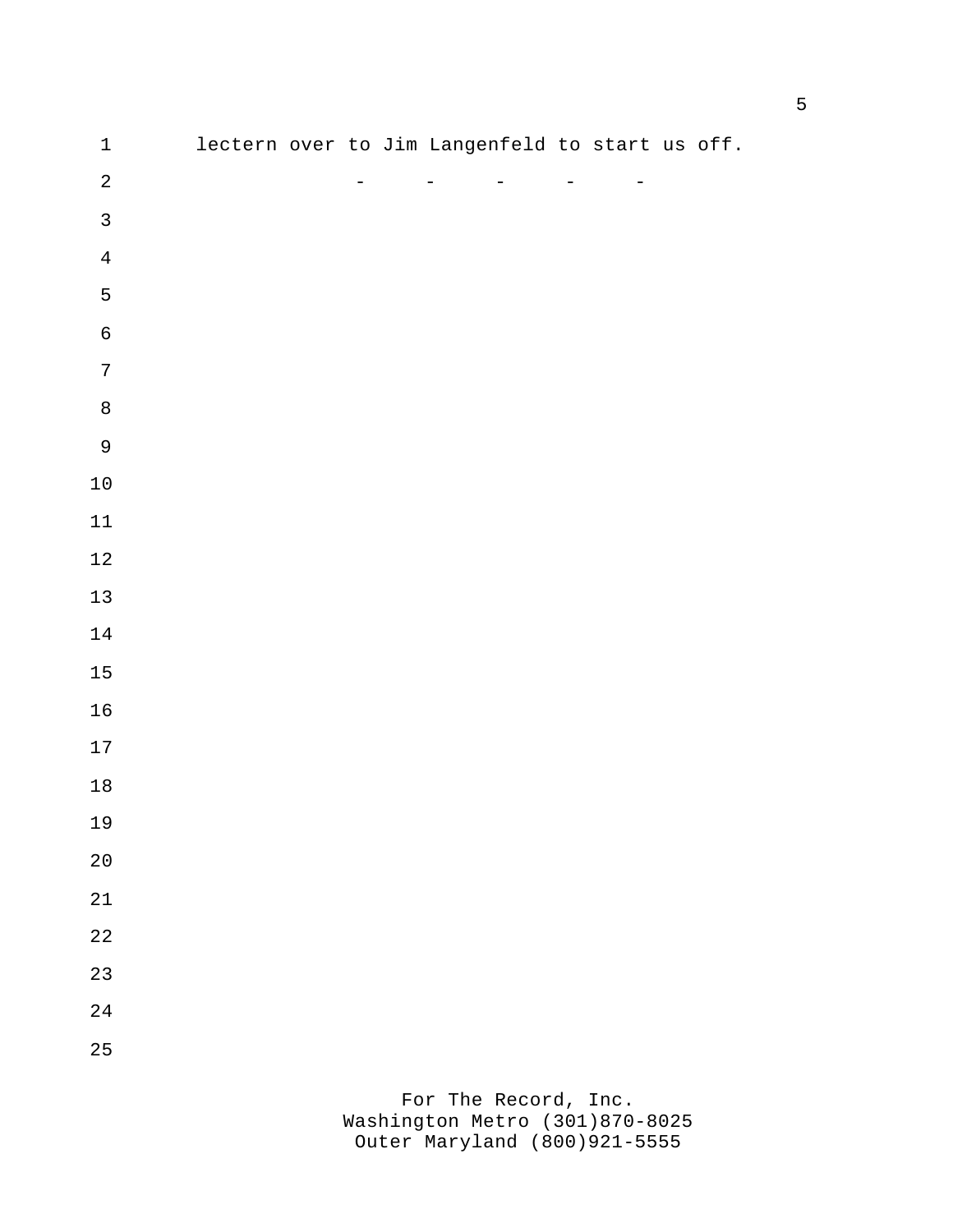MR. LANGENFELD: Thank you, Bill. Thanks, everyone.

 I was very pleased to be invited to be a part of this particular panel because of research that I've done and some articles I've written and cases I've been involved in, both in terms of patent protection and competition, and the intersection between the two.

 What I was asked to do today was to provide a framework, an economic-style framework, to consider what the impact of intellectual property and innovation might be. And I'm going to talk a little bit -- I'm going to eke over a little bit into this afternoon's session because I'm also going to talk about some of the tradeoffs with competition, and to provide just the framework to begin to think about what the key issues should be here.

 My experience, and with all respect to my former employer, although I really only worked for the FTC for ten years, so -- but my --

MR. COHEN: But it seemed like 11.

 MR. LANGENFELD: Yes. It was that enjoyable and fulfilling, yes.

 So one of the things that -- from my experience, looking at both competition and innovation issues, one of the -- what I consider to be the key fallacies in doing

> For The Record, Inc. Washington Metro (301)870-8025 Outer Maryland (800)921-5555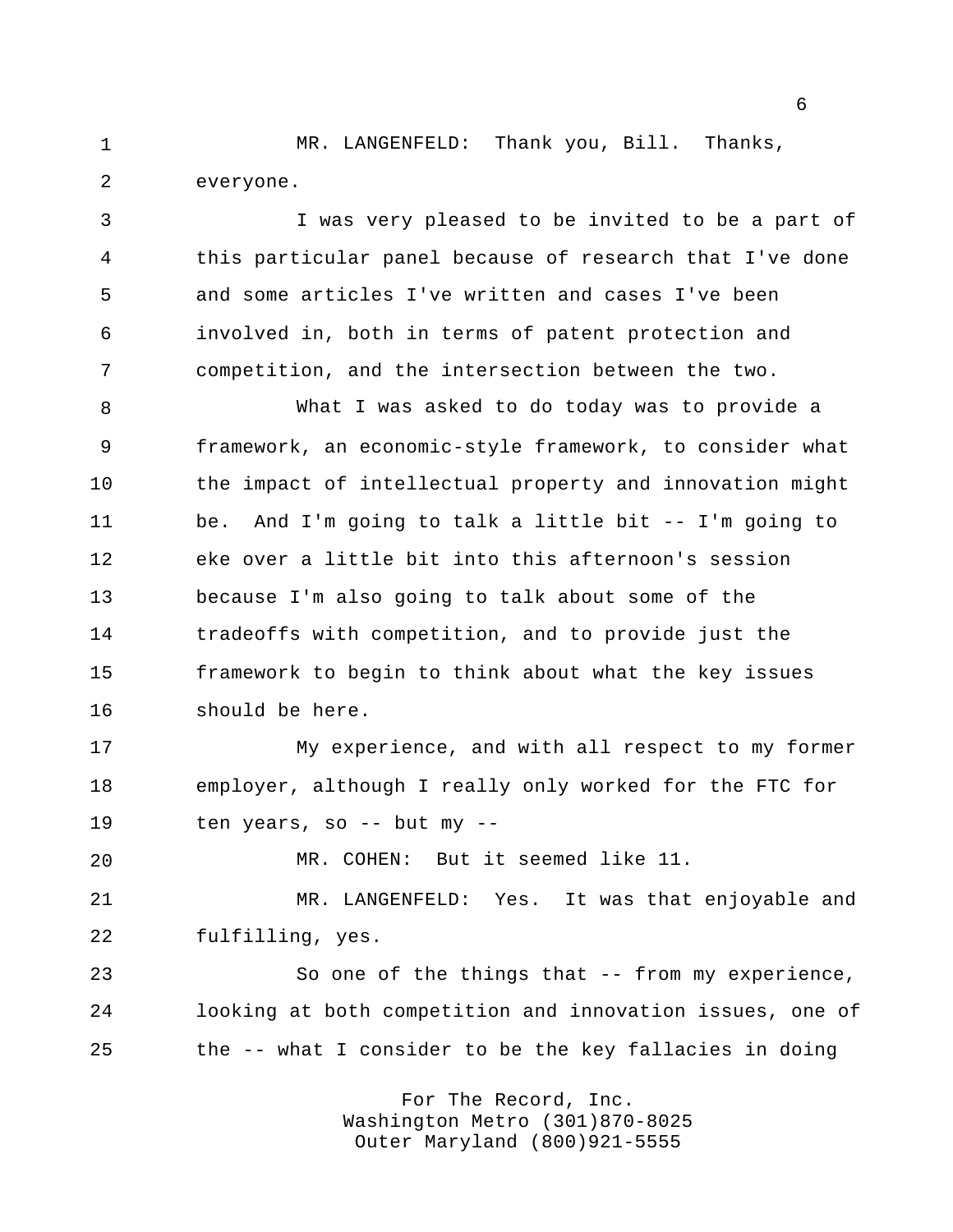these type of -- in weighing what intellectual property does for innovation and what competition does for innovation is that from the antitrust side, at least, what you have is a feeling that innovation or intellectual property should be treated just the same way as tangible -- tangible goods. Tangible property.

 If you look at the intellectual property guidelines that the two agencies have developed, although they -- they make some mention it might be a little different, but by and large they are going to treat it just the same. I think that actually sets back the analysis for understanding what type -- what the intellectual property does to stimulate innovation, and on the other hand what competition does to stimulate innovation.

 And let's think about some of the basic differences and some of these I discuss in an article, which some reprints are outside.

 But first of all, intellectual property can create certain social benefits because -- and an inventor will generally not get all of the returns from an invention. So there tends to be, unlike building a factory, there can be an externality -- economists call it an externality through the economy by people building off of certain developments.

> For The Record, Inc. Washington Metro (301)870-8025 Outer Maryland (800)921-5555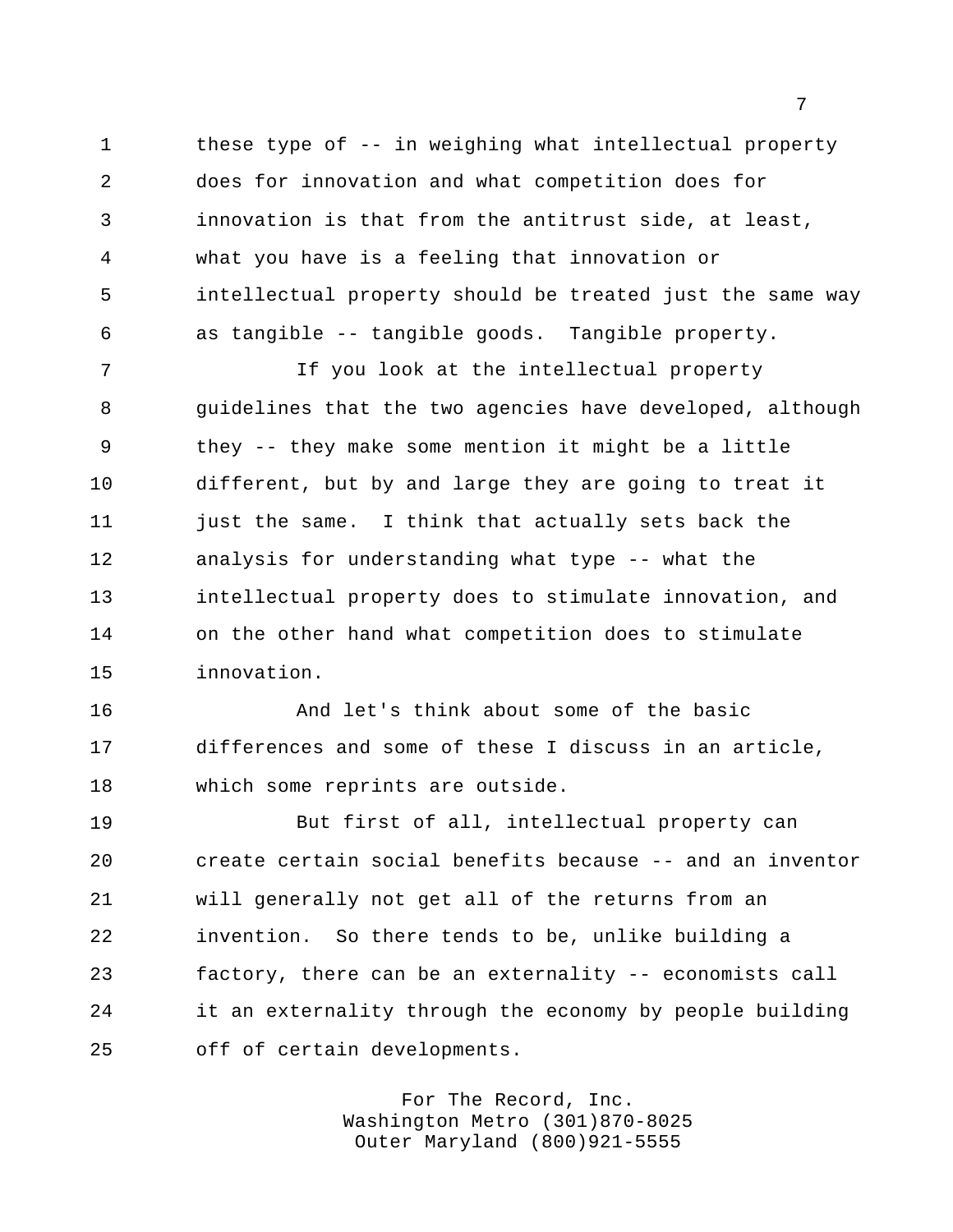Also intellectual property by itself just doesn't do anything usually. I mean, there has to be -- if we're talking about a patent, you're talking about something that has to be applied to factories. It has to be implemented somehow. And that's not necessarily true for, you know, a stand-alone factory. You have to embody the ideas in a patent, be it a process patent or a product patent. So that's a little different from most forms of property.

 Also the obvious problem of free riding. If you build a factory, you own it, it's there. It's yours. But if you have an idea and you can't protect it adequately, other people will steal it and use it and that, obviously, deters your incentive to develop those ideas yourself.

 And also research and development by itself can be inherently risky. I wouldn't say it's completely different than other forms of oil exploration and things 19 like that. But it is inherently risky in the sense that there are going to be just a lot of dry holes out there before you actually get something useful. Not necessarily the case, or less likely to be the case, with tangible property.

 On the other hand, there are other issues about intellectual property that I think make it quite

> For The Record, Inc. Washington Metro (301)870-8025 Outer Maryland (800)921-5555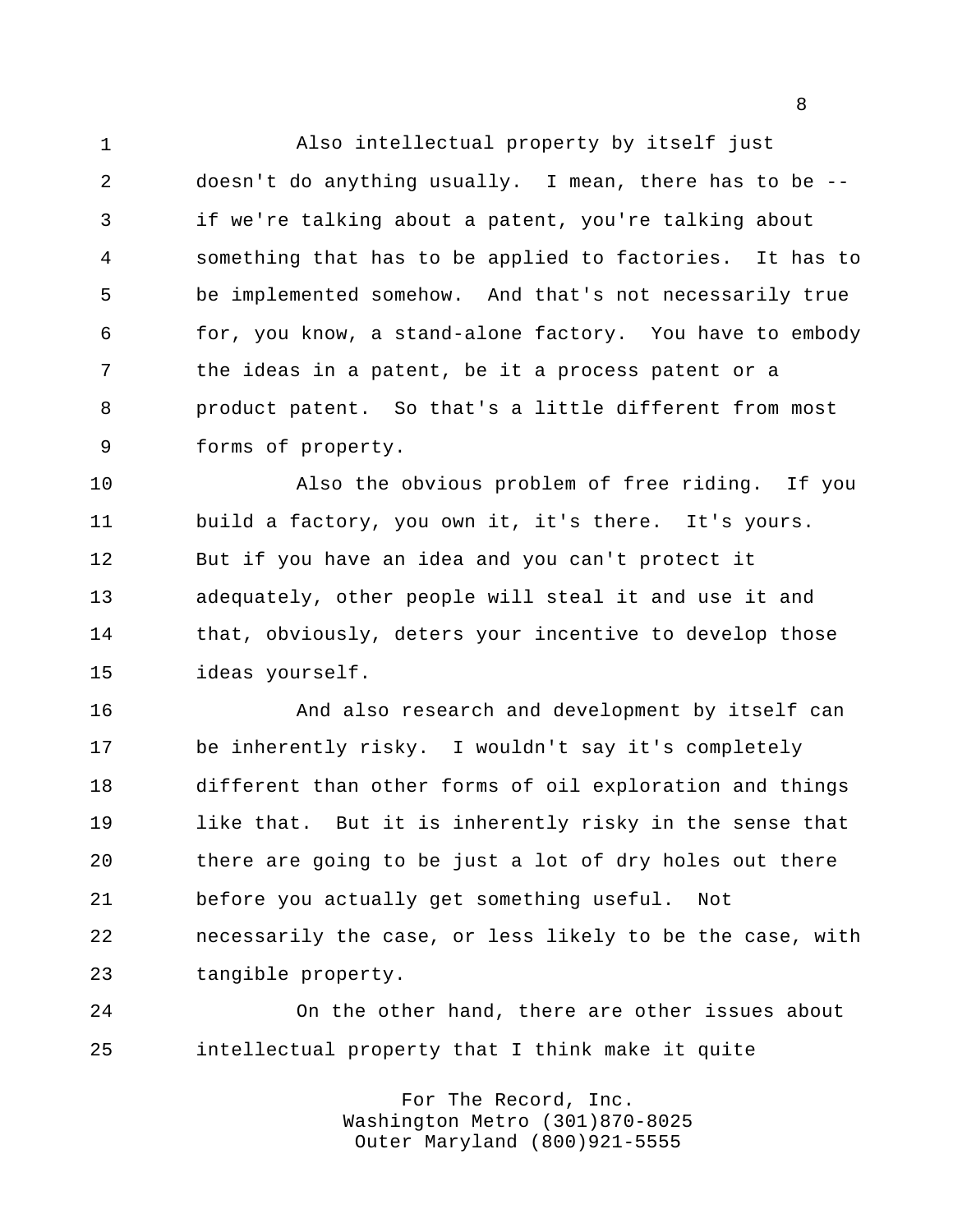different. One is that the exclusions are very broad. A patent means that you can actually prevent other people from having that idea or implementing that idea, that product, or that process, whether they are in competition with you or not. They may even be in a completely different industry, unlike tangible goods where, basically, you own the property, but somebody else can reproduce the factory or a factory similar to that, subject to trade secrets and those things. So if you get patent protection, you're talking about a very sweeping 11 -- a very sweeping intellectual property potentially across the economy.

 Also the length of exclusion. Most firms that build something tangible, somebody else can come in in a year or two, or depending on if you look at the merger guidelines, two years or less, more -- whatever you want 17 to say -- that actually embodies a lot of the reality of the economy, which is that somebody else will eventually come in and compete away whatever -- compete for whatever product you're selling.

 With patent protection, you're talking 20 years. That's a long time to eliminate someone else from competing with that specific product. It is quite different than typical intellectual property -- typical tangible property.

> For The Record, Inc. Washington Metro (301)870-8025 Outer Maryland (800)921-5555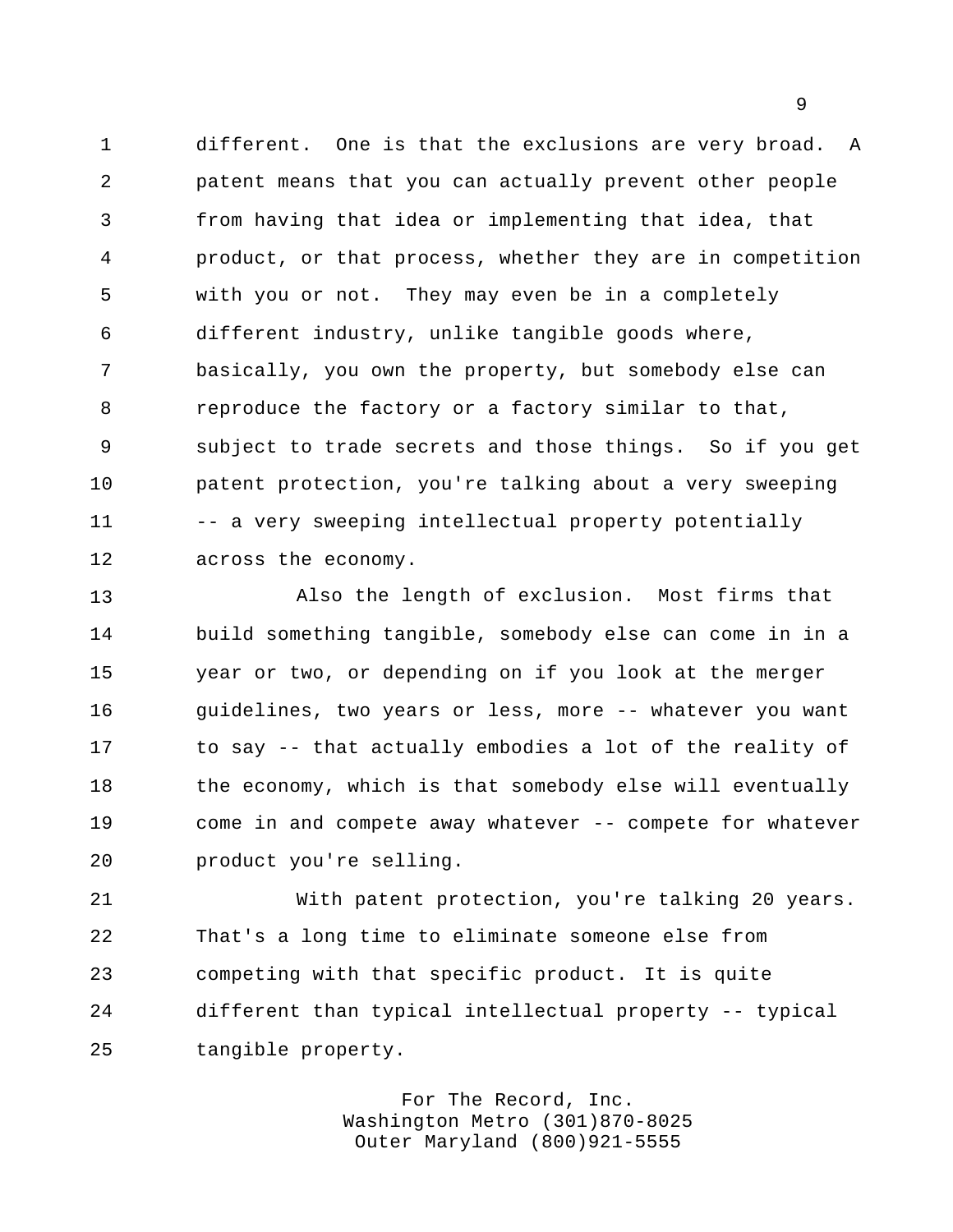Also there is a risk for follow-on innovators. If patent protection is as broad as it can be interpreted and sometimes the Federal Circuits are going to -- are pretty broad, pretty broad areas of defense, there is a risk to follow-on innovators. That is to say, you have the initial idea. Someone else may come up with an idea to make it better. And intellectual property patents can prevent that from happening, depending on how much protection is associated with that patent.

 Now I'll talk about what the tradeoff of that is in a second. So there's a tradeoff here, depending on how strong the intellectual property protection is. Let's think about what that is just to an economist.

 If you have very strong intellectual property protection, you have the ability to basically kill other innovations. That is to say, follow-on or developmental innovations. So if you take a very strong stance, you could actually -- you have a tradeoff. You're not necessarily going to maximize innovation.

 Clearly you're going to have less price competition. There is no question about that, if you're preventing someone else from producing the same product, or close to it, or using the same process. And in some sense, if it's strong enough, you could have fewer benefits, fewer externalities to society because it's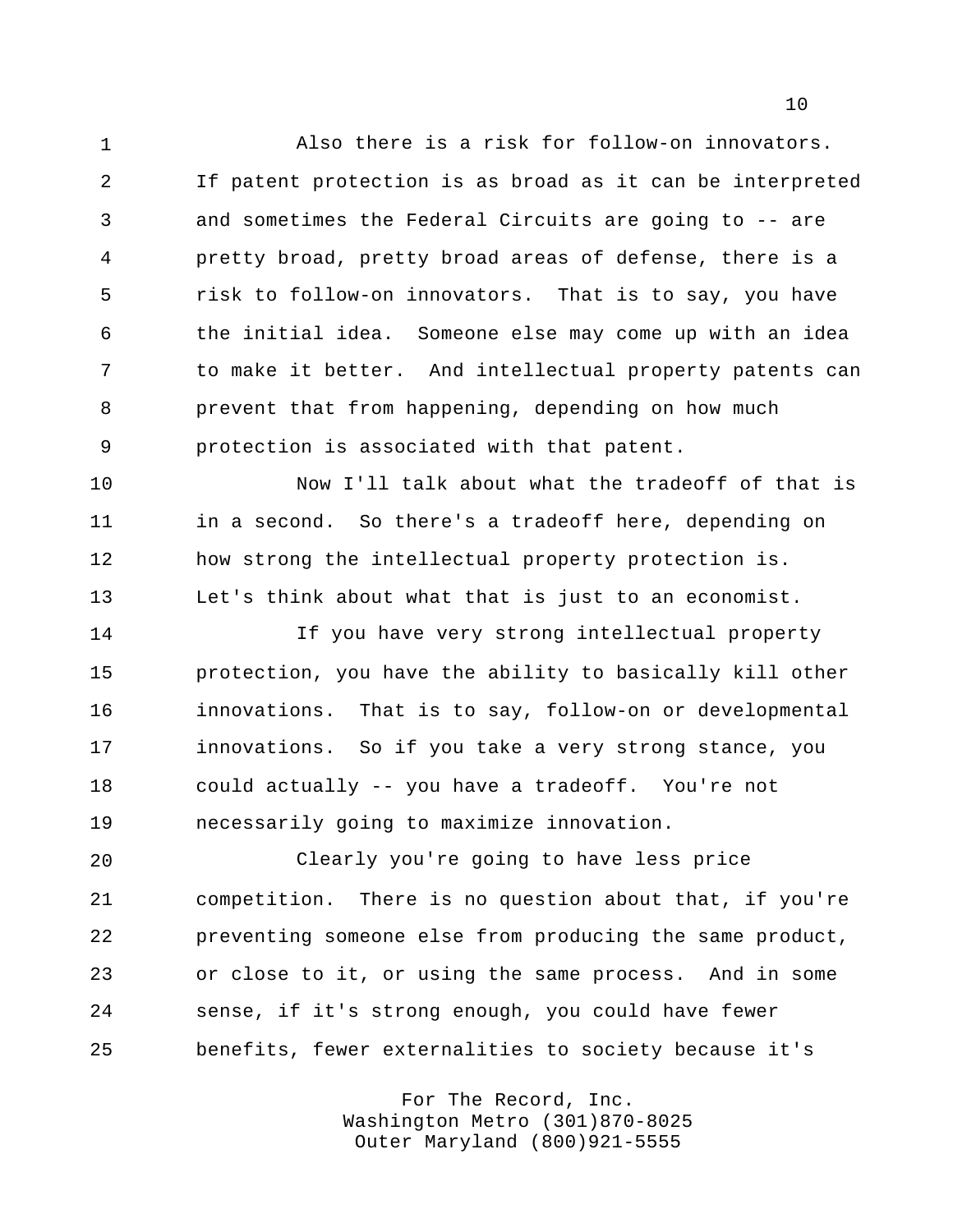possible that the innovator could end up taking,

 literally, all of the surplus, no consumer surplus, no -- no net benefit to other people.

 If you have weak IP protection, you've got a tradeoff on the other side. You will encourage a free- rider problems, which will kill the incentive to, at least initially, innovate.

 You will have more price competition, which can benefit consumers, at least in the short run. But you also have fewer externalities for society, fewer benefits, because fewer initial patents will come out. People won't receive the benefits from them.

 So there is a tradeoff here for these two types of intellectual property. And the way the economist thinks about it, and this is hugely simplifying it, but -- these points were made -- this sort of sums up the literature here, but you might think about it this way. You have abstracting to give a -- in a sense so that patent protection can be seen as a degree of protection on the horizontal axis here.

 And on the left we'll say it's complete patent protection. You have an idea. It's automatically patented. It's yours. You don't have to share it with anybody else.

On the other end, there is no patent protection.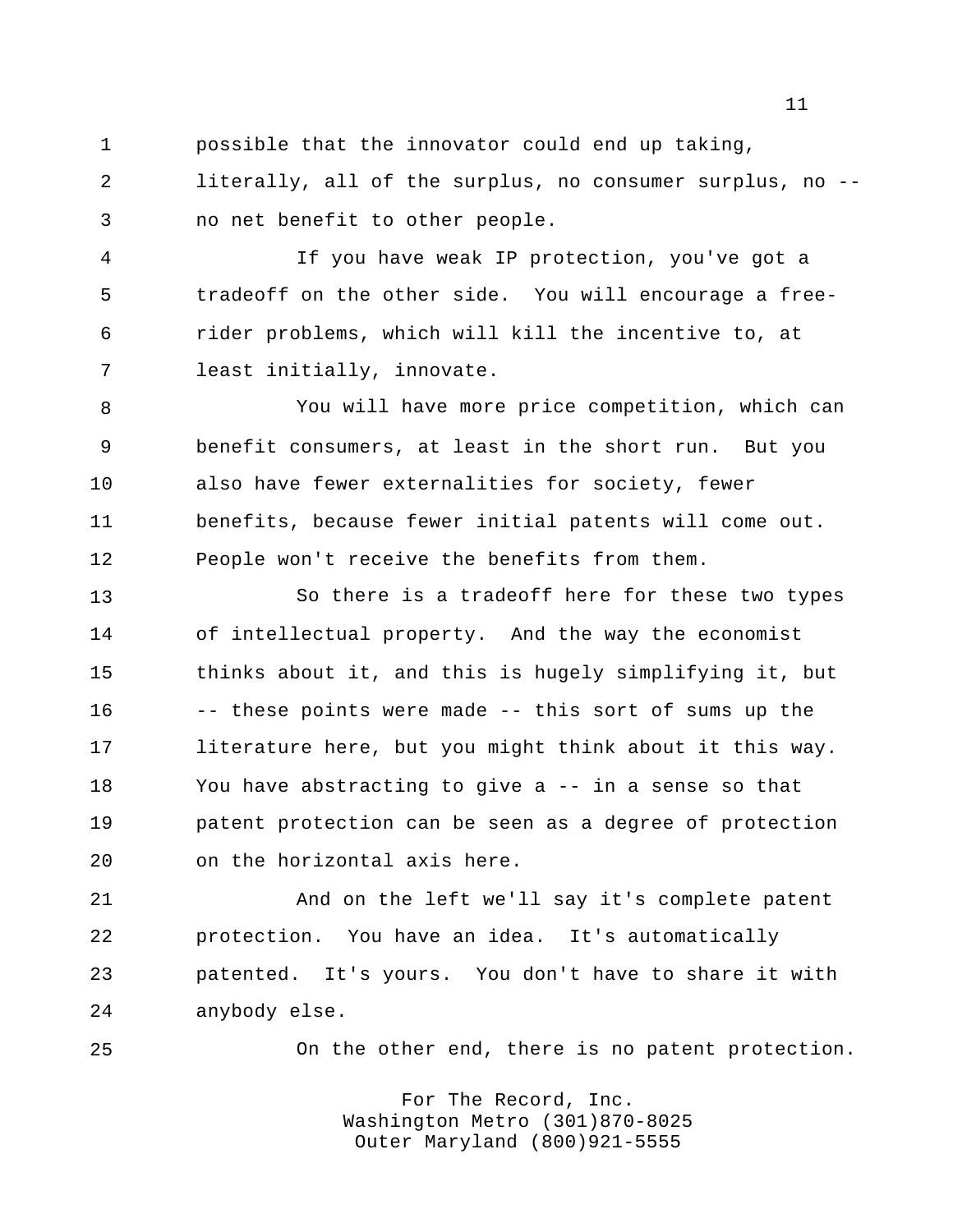You come up with an idea, somebody else can just copy it. And I'm going to -- as an economist, because I can do these things, I'm going to say that there is a continuum here. And some of the other speakers are going to talk about different ways, even more specific items within this continuum, the different ways to try to move the continuum back and forth. But for my purposes, I'm just going to assume that the continuum exists. What does that mean?

 Well if you have complete patent protection, you're still going to have an effect on -- on developing a certain number of innovations. And that's what's over on the left. That's the blue line there. And you'll still get some. There will be some innovation. But because you have prevented developmental or follow-on innovations, if you have complete patent protection, you're not even going to maximize the number of innovations. It's not going to happen.

 As you move to the right along here, where you get more of a balance, where you don't give people complete rights, the number of innovations will go up, as I stylized, put it here, to some -- as economists always like to find -- some optimum level of innovations.

 And then, as you further weaken patent innovation, where people can copy, and you're not going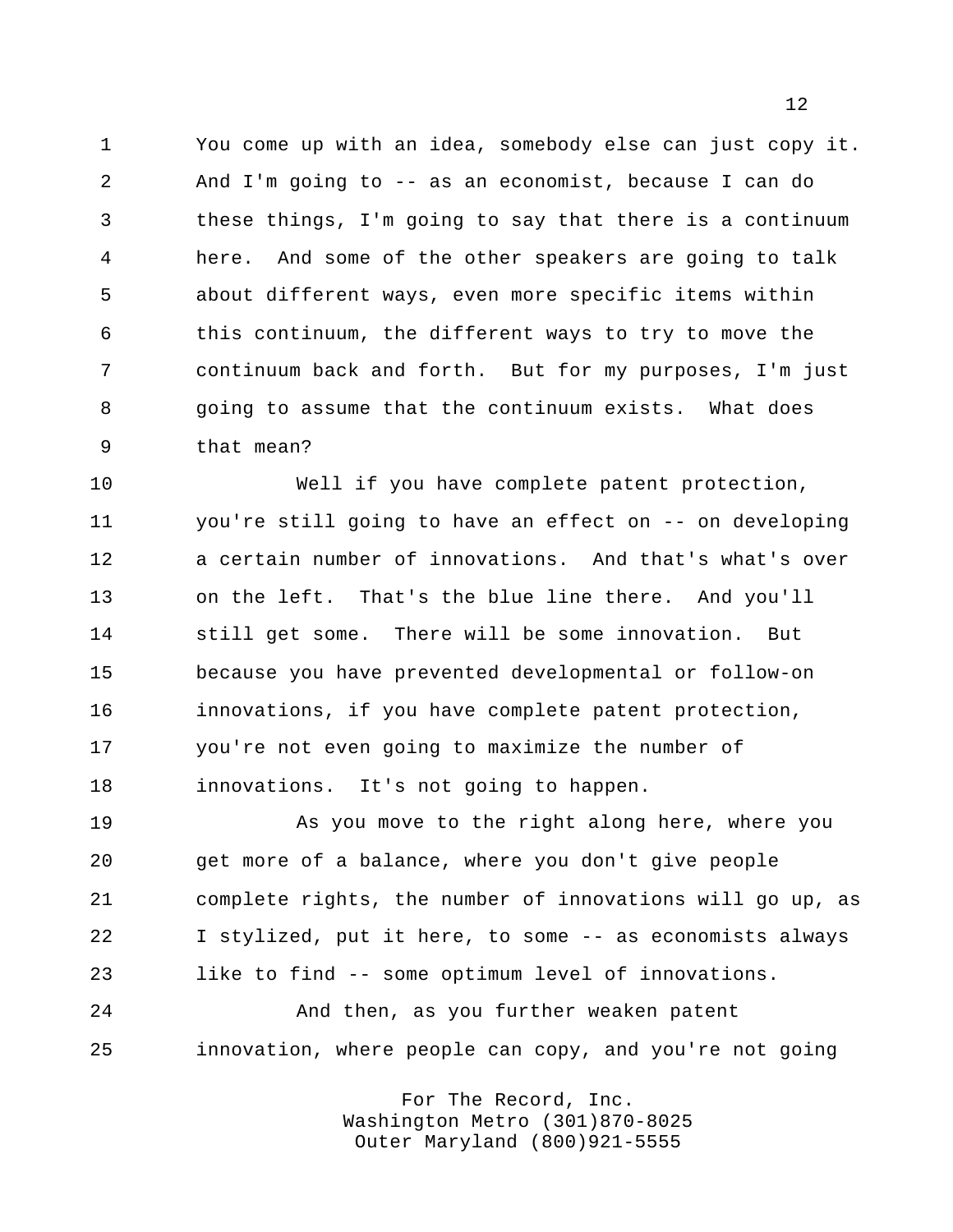to get -- and inventors are not going to get the full returns on their investments, then you're going to see the number of innovations fall off.

 The interesting thing from an economist's point of view is what would be the optimum, though. The second line here is basically total surplus -- is what I've said it is. Total welfare, which is the sum of what consumers get, consumer welfare, and what producers get, profits.

 Assuming away for the moment the FTC standard, which is typically a consumer welfare only standard, which even Chairman Muris in an article last year mentioned this, the typical standard, and looking at it from more of an economist's point of view, we look at total welfare, what you can see here is that total welfare is going to be optimized in a similar pattern, but it's only going to be optimized with less intellectual property protection than the maximum number of innovations.

 Now why? The reason is because you're going to get more competition, more price competition. And if you get more price competition than the consumer welfare portion of total welfare will go up, even though the profits, the producer welfare portion, is going to go down.

And so typically what you will find is, you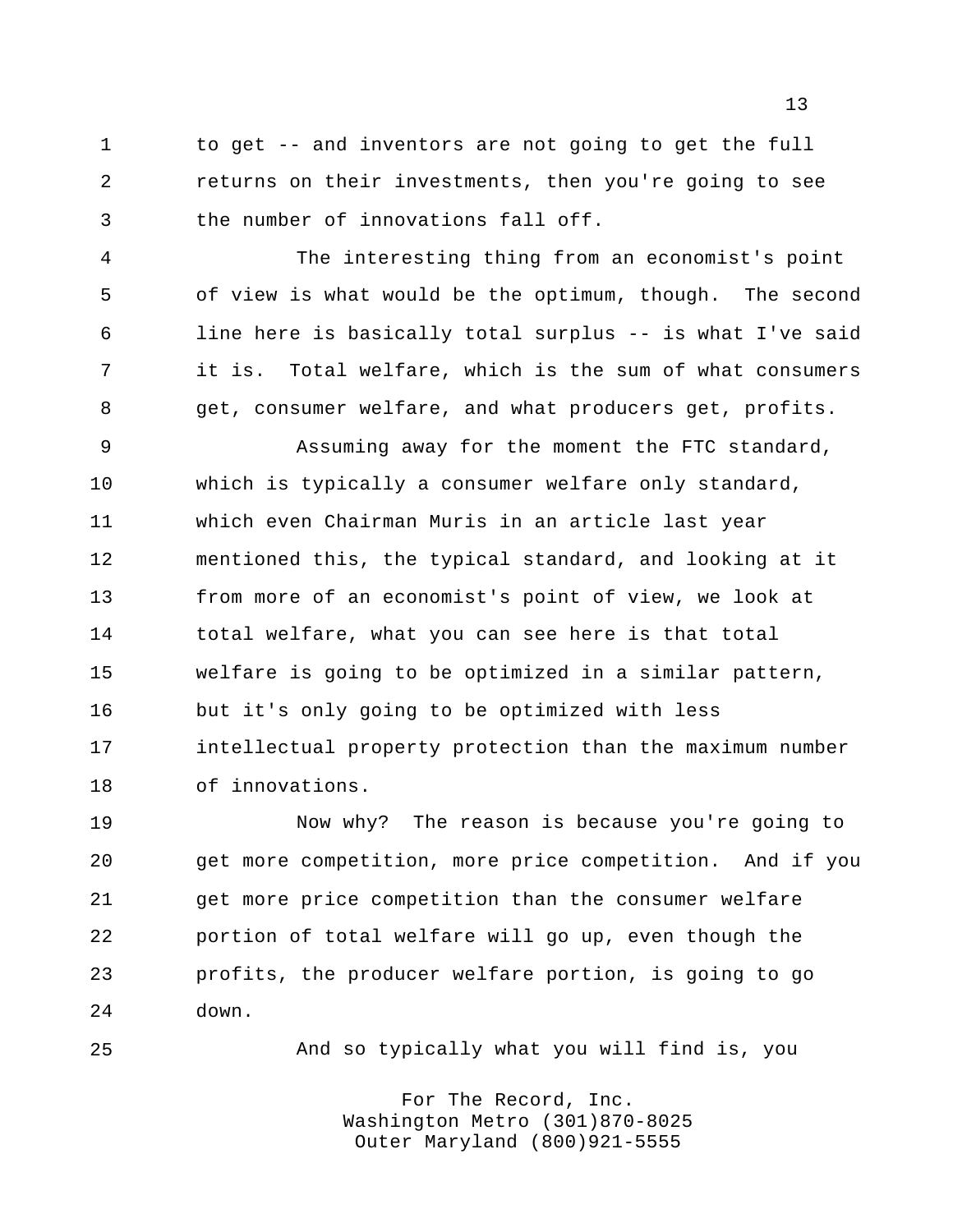don't want to -- if you're trying to maximize society's welfare, you don't want to maximize the number of innovations, necessarily. What you do want to do is, you want to have standards where you are maximizing consumer welfare and that's not going to be designing things so you get the maximum number of innovations, because there are these other gains that society can get with lower pricing and more competition.

 I just want to talk briefly about this. This is important and I'm not an attorney, and I don't plan on being one, but as economists we look at some of the -- some of the court decisions and try to tease out what the economics is. And one of the problems that I think that 14 the Department of Justice, and the FTC, and the courts face, and business face right now, is there's a lot of uncertainty as to exactly what the tradeoff between competition -- that is to say antitrust laws -- and intellectual property -- patent laws, copyrights -- what that tradeoff exactly is.

 Now these are patent cases, not that long ago, and depending on which case you read, it's unclear what a firm can do in terms of protecting its intellectual property.

 Certainly with the Federal Circuit, since 1998, taking responsibility for all of the cases that have a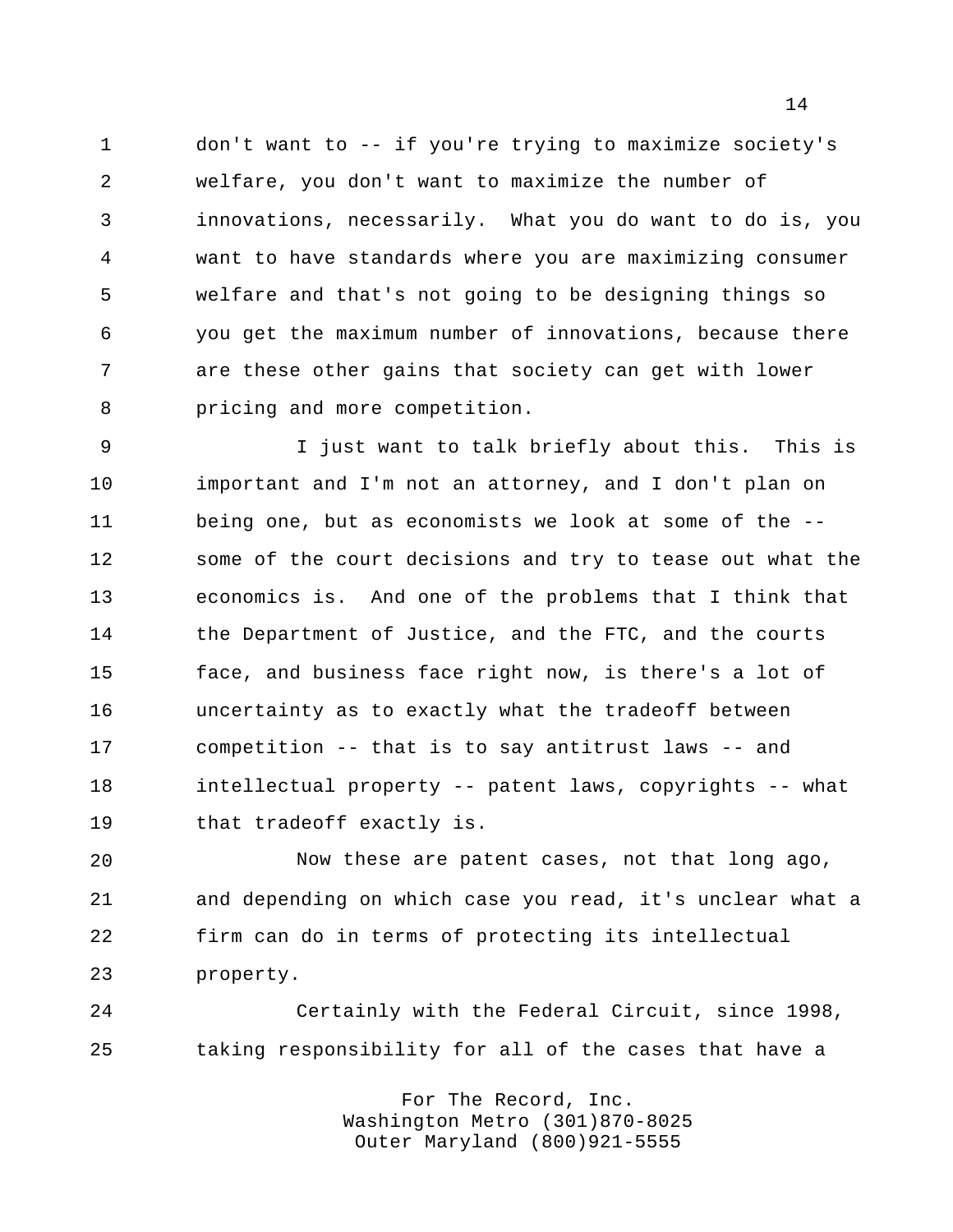patent kicker in them, and offering dictum copyrighting, they have really made themselves the focal point for at least unilateral actions to enforce patents. And competition cases that involve patent allegations, that involve patent --

 And if you look here, you look at the Ninth Circuit's decision in Kodak. That was a case where antitrust won over, at least asserted intellectual property rights, at least asserted patents and copyrights.

 And the older -- well not that much older, but older FTC Intel consents were once again one where the antitrust agency said, look if you have -- you cannot 14 just use your intellectual property, your patents to -- to prevent unilateral behavior that we believe it is anti-competitive.

 On the other hand, though, if you look at the 18 Xerox case and the Intergraph case, in the Federal Circuit, pretty much unless it falls into a tie -- a tying claim, a sham litigation, or a fraud on the Patent Office, and it's not clear how broadly any of those will be read, the Federal Circuit has said antitrust competition doesn't have -- intellectual property is the key.

Now whether that's going to stimulate innovation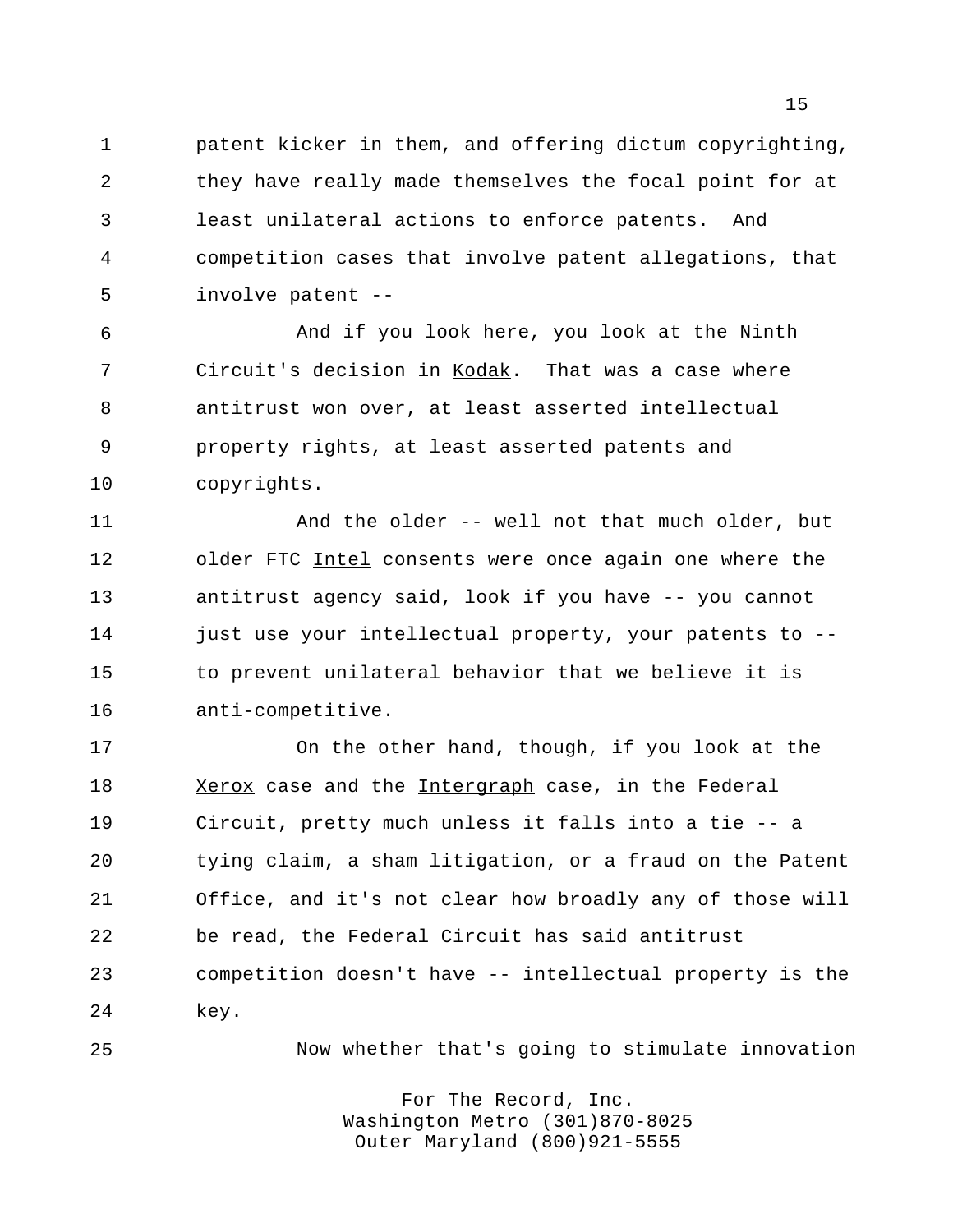or not, we can look back and think, well, it will help stimulate innovation, depending on how strongly that is read.

 And then there are other cases like Nobelpharma which is -- which is a Walker Process case, fraud on the patent -- and Bard, which is a predatory design case. So looking at those cases where actually antitrust or competition issues were upheld, even though patents were at issue, looking at those two cases -- and I won't talk about them in detail, but looking at those two cases, it's unclear where -- whether those cases in the future would end up being -- whether antitrust violations would be found in the future, given a similar set of facts by the Federal Circuit.

 So what I see here, in my opinion, is the way 16 the laws -- at least the laws involving unilateral actions by patent holders are going, there is an increasing amount of protection that is being given to patent holders. And I'm not sure that it's actually balancing one way or the other correctly, given the tradeoffs that exist.

 The last thing I want to mention is and why we have someone from the Patent and Trademark Office -- is enforcing this. Now if -- there's always an issue, if the courts are going to give so much deference to a

> For The Record, Inc. Washington Metro (301)870-8025 Outer Maryland (800)921-5555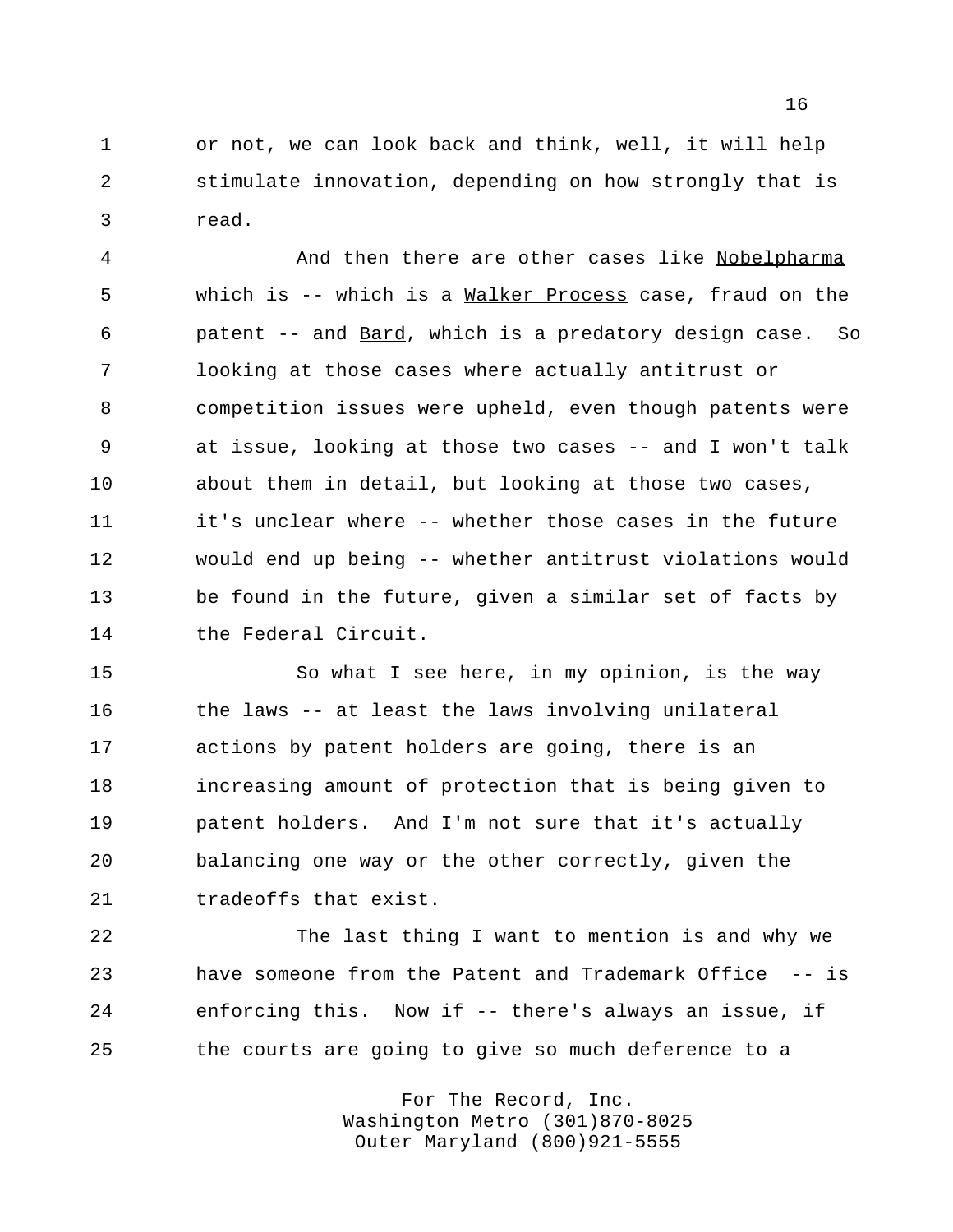patent, an ex parte patent that's been put out, then obviously -- and say that there is not going to be any antitrust or any competition issues here because this is -- this is the patent law, and these are the patents, and people can do whatever they want with them. The problem here is that that means that that really puts the Patent and Trademark Office on the spot because, gosh, you'd better be getting those patents right. You better be sure that the -- bar is incorrect. You better be sure that -- you know, that obviousness has been dealt with. You better make sure that the information you're getting from the firm that wants to have the patent is accurate.

 And as you can see here, what we have, since 1996, is over a 50 percent increase in patent applications being put at the Patent and Trademark Office. That's a lot of work. By my count, that's about 1,000 patents per working day that are submitted each day. And you have a beautiful building over in Rosslyn. You have a lot of people working hard. But, you know, if the courts are going to assume that you've pretty much gotten it right in most instances, save for the lengthy litigation that could take place over the existence of a patent, you guys have to have enough bodies and enough people to do this accurately. And that's not -- and that's something you can talk to. I can't.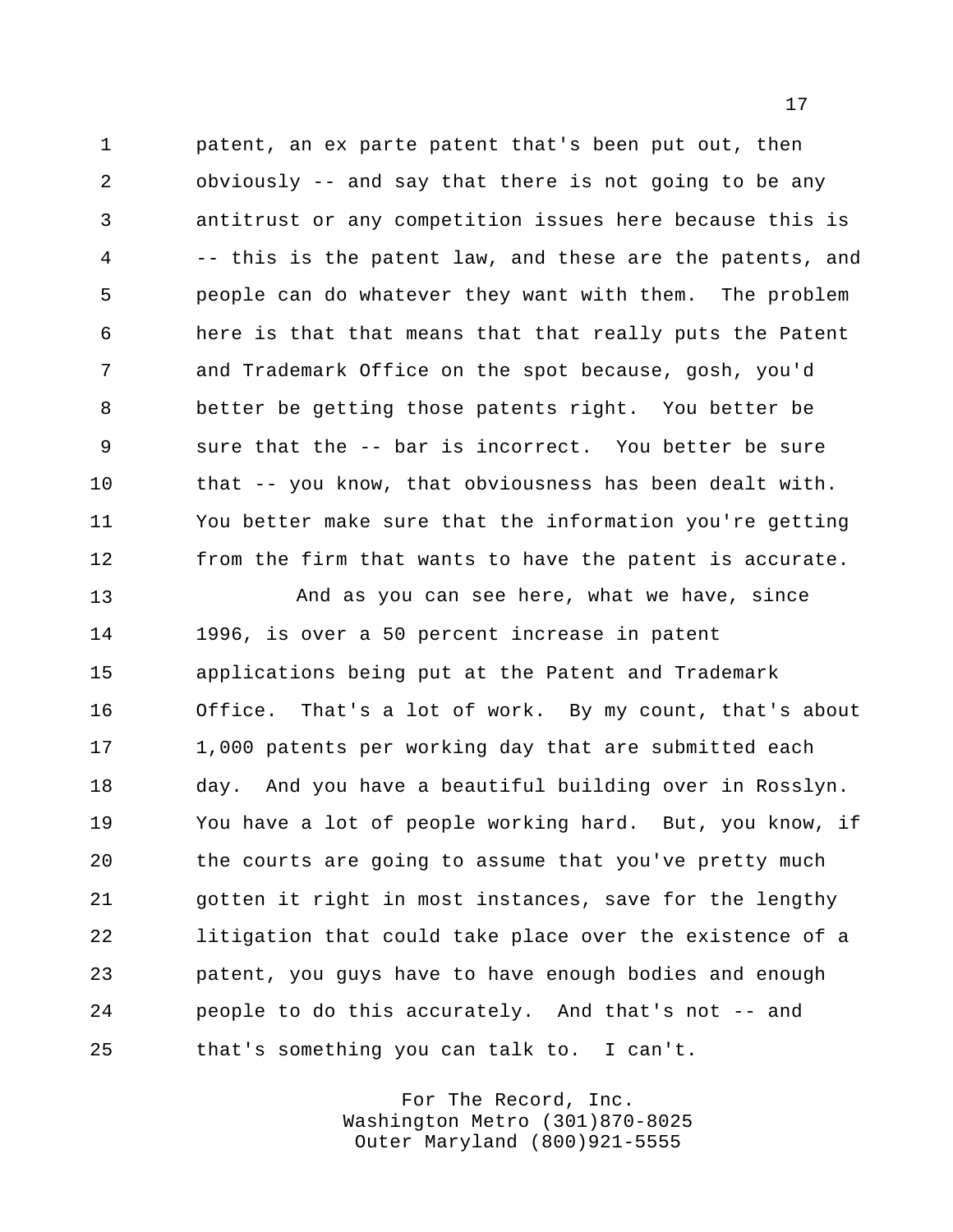But I just know that that type of increase, and given the increasing importance of what the Patent and Trademark Office allows, because you all allow about 75 percent of the patents to go through, patent applications to be approved, that -- that puts you really on a spot, especially when we think about these business methods application patents that you are just starting to pick up in '99 and 2000, because these, I think, are distinctly different types of patents. These are ones on -- enclave bordering, things like that, that can completely cut across the entire economy. These can be extremely broad.

 I've actually worked for General Motors and, gosh, you know, it certainly would be nice to have -- I'm not sure General Motors has any that they've submitted, but these can be an amazing tool for knocking out competitors across the board. And I know that the Patent and Trademark Office has been looking more carefully at 18 them recently. But these have a huge potential for eliminating any tradeoff, in terms of follow-on patents, and in terms of follow-on innovations, and in terms of price competition. And that potentially could be a pretty scary area here, in terms of giving intellectual property too much sway, because it's not clear that that's necessarily going to stimulate more innovations. So, in summary, I think there are a few points

> For The Record, Inc. Washington Metro (301)870-8025 Outer Maryland (800)921-5555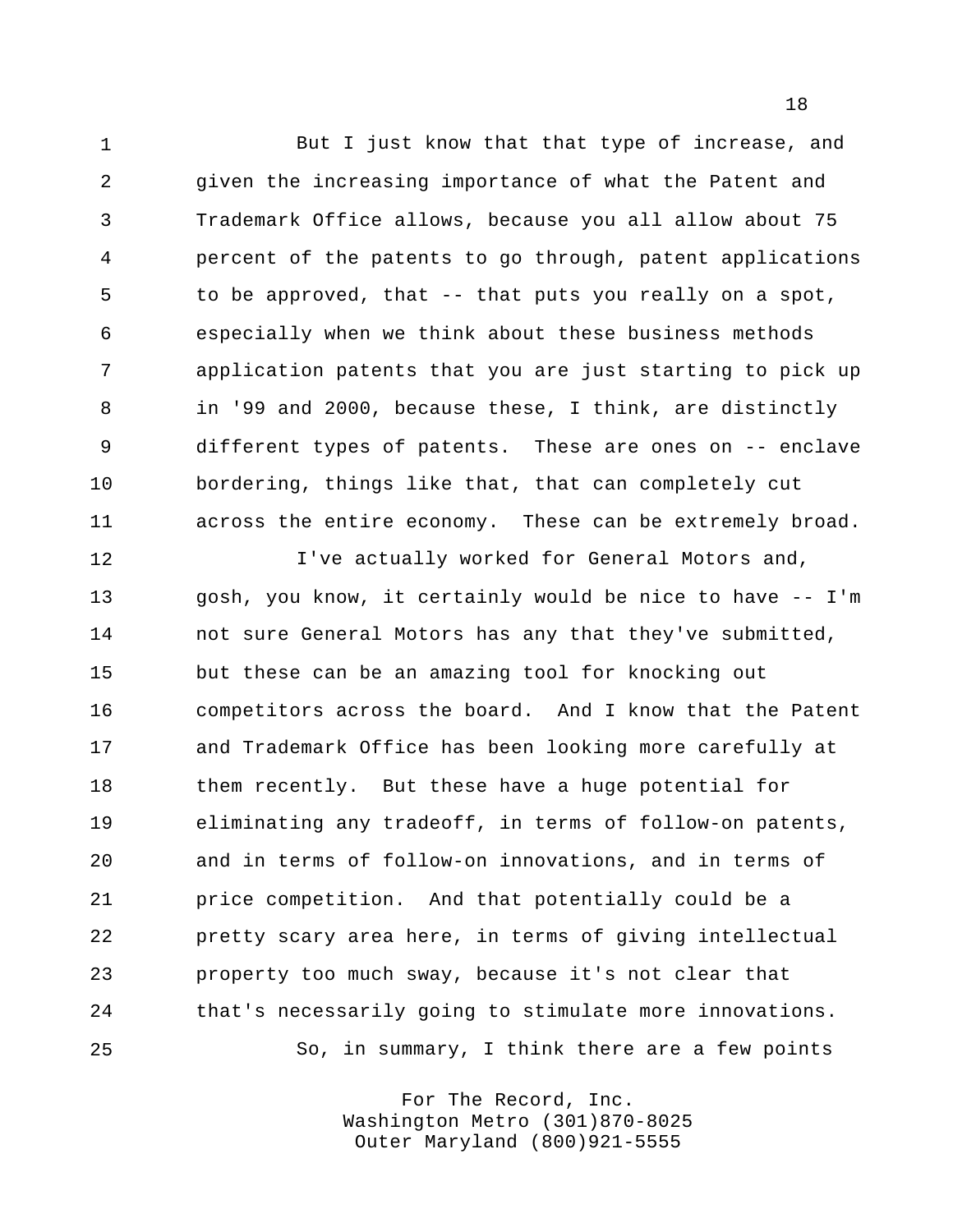you should take away. First of all, it's necessary to recognize and study the implications of the differences between intellectual property and tangible property, certainly from the antitrust point of view. You've got to think about this differently. You just can't put them in the same box. That doesn't mean, though, that you should get a get-out-of-jail-free card every time you wave the patent defense.

 So you need to -- I think it's very important to encourage innovation, to balance intellectual property protection and antitrust analysis.

 And then last, once again, we need to recognize 13 the limits of the patent and trademark process, in terms of how much -- you know, how broadly intellectual property can be asserted. And I think that's probably enough. I think I'm about on time.

 So I will turn over -- Bill, do you want to introduce the next speaker?

19 MR. COHEN: Yes.

 (Time Noted: 9:54 a.m.) - - - - -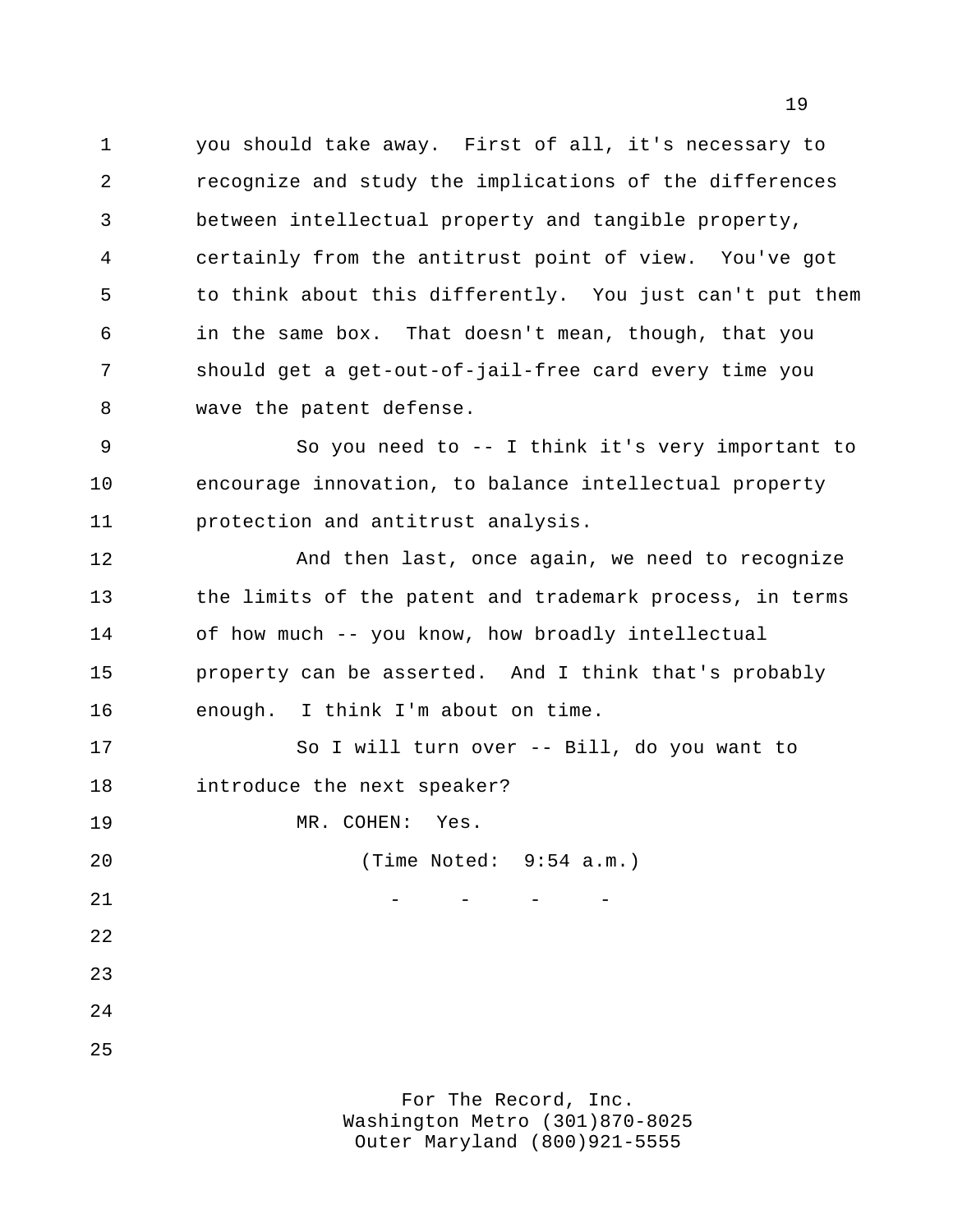MR. COHEN: Our second speaker this morning will be Wesley Cohen. He is a Professor of Economics and Social Science at Carnegie Mellon University. He is published widely on the economics of technological change and he is currently engaged in NSF-funded research on the effect of patenting on innovation. I turn it over to Wes Cohen.

 PROFESSOR COHEN: I would like to begin first by thanking the Federal Trade Commission and Department of Justice for holding these hearings on what I think is an extremely important topic, which should be apparent -- at least my views should be apparent, given that I've spent years working on them.

 Today I really want to report on essentially a series of papers that I've written over the past few years and I want to highlight that this has been done collaboratively with a number of folks -- Ashish Arora, a colleague at CMU; Marco Ceccagnoli, Akira Goto, and Akiya Nagata, both in Japan; Dick Nelson, who many of you know; and John Walsh at University of Illinois, Chicago. And this work has been supported by many sources, but the major ones are Sloan, NSF, and the Center for Global Partnership of the U.S./Japan Foundation, at least the comparative dimension of the work.

I think you should all be fairly familiar with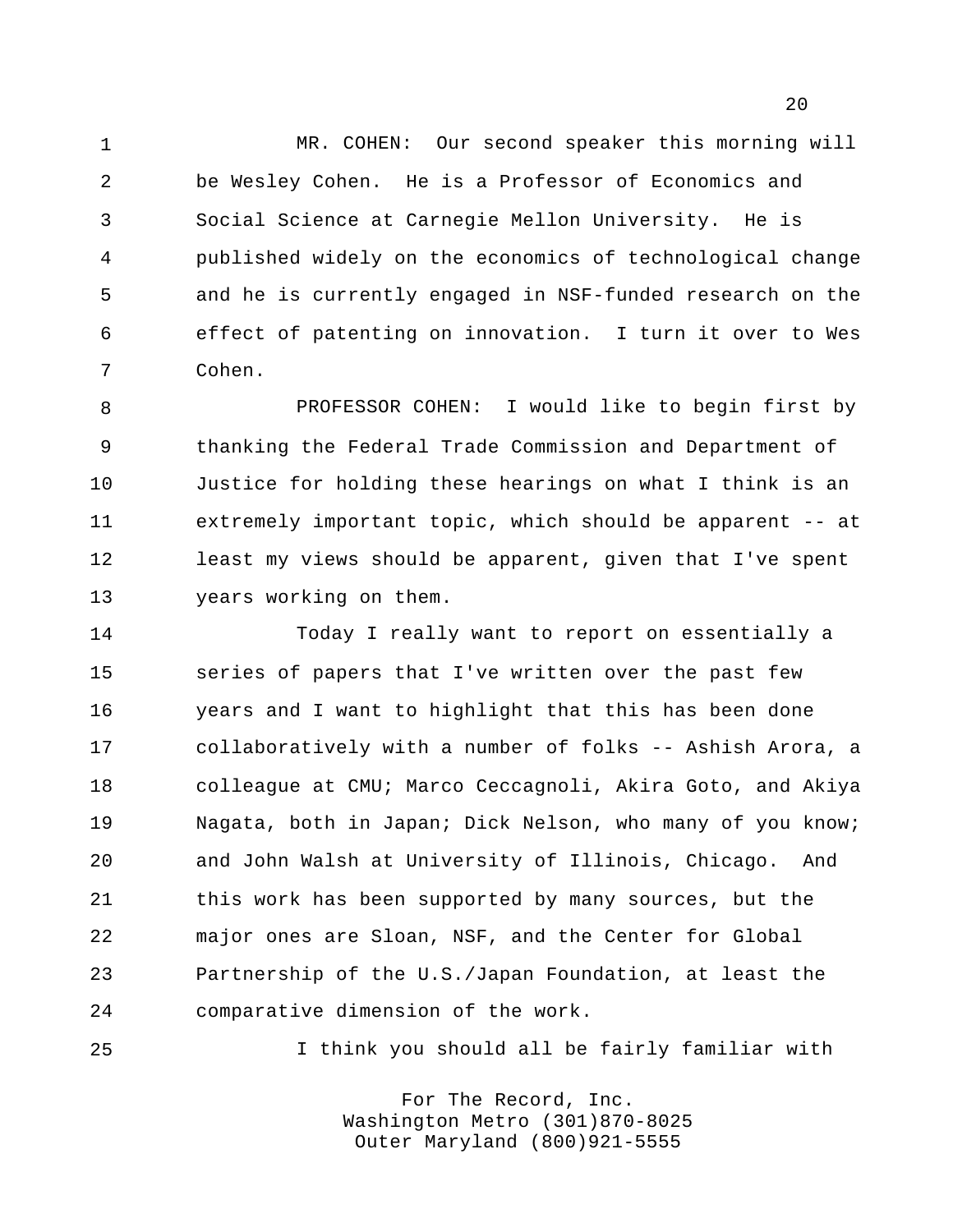1 the background to the subject, that over the past 20 years we have witnessed a strengthening and broadening of patent protection in the United States. And, in fact, we are witnessing the same with a bit of a lag in Europe and now in Japan as well.

 In the U.S. the most visible kickoff event to that process was the '82 creation of the Court of Appeals for the Federal Circuit. We've seen pro-patent trends as well in court decisions.

 We've also seen the expansion in '81 of what can be patented, notably life forms, software, both in key decisions at that time. And then, more recently, as Jim referred to, business methods as well in the late '90s. And even an expansion of who can patent, in the form of, particularly, of Bayh-Dole and related legislation that permitted essentially universities and even government labs and other thoroughly sponsored institutions to go out -- to patent their inventions.

 We've also seen a significant change in private practices, reflected particularly in a dramatic growth in corporate patenting over the past two decades. Jim showed some recent data, but patent rates have almost tripled in a period of about 20 years.

 Okay. There is, however, cause for questioning both the public policies and private policies. There, in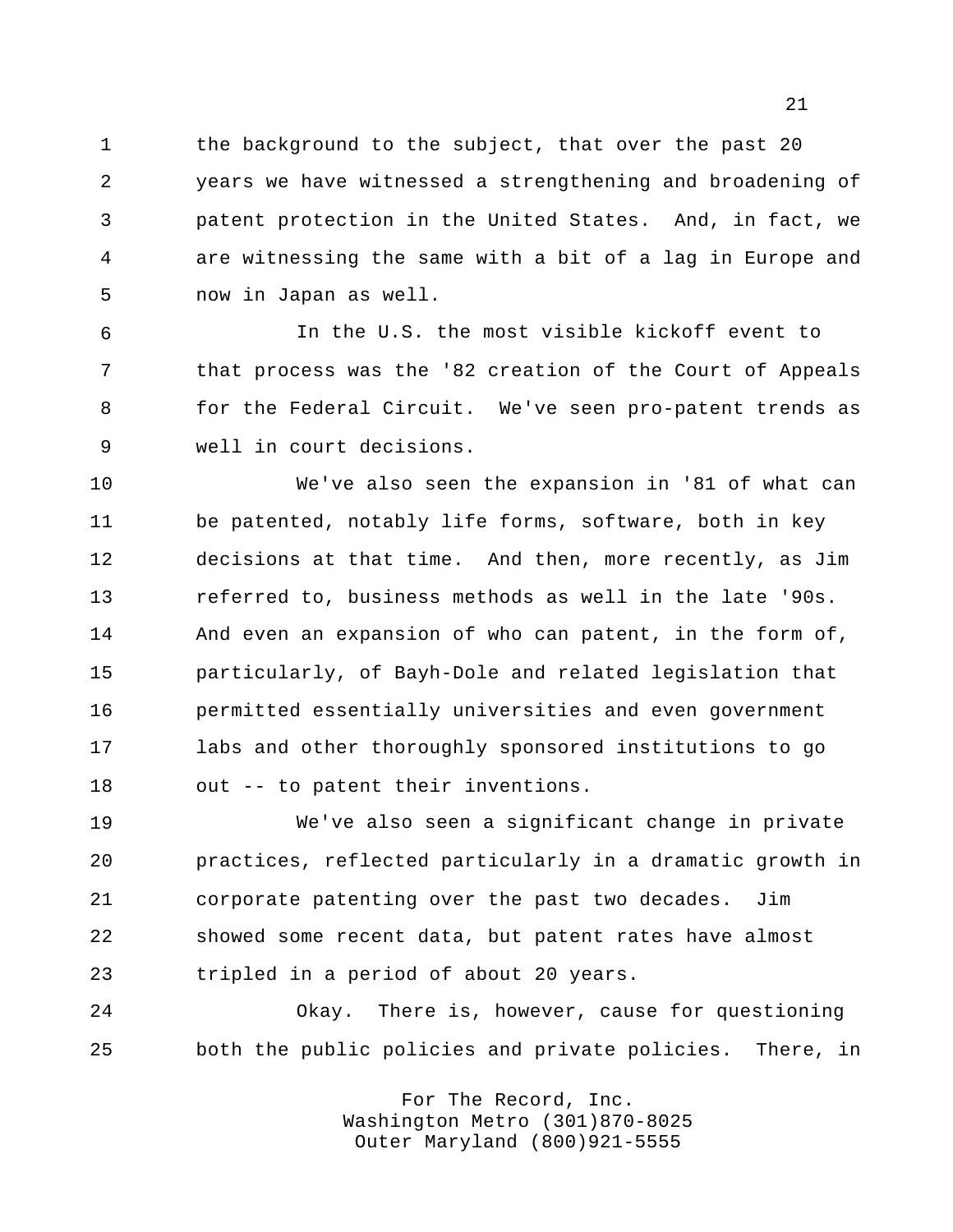fact, exists in economics, largely, though not exclusively, based on survey research, a 40-year empirical legacy, starting from say the work of Mike Scherer in '59 and extending through the work of Ed Mansfield and particularly a precursor study to my own, the work of Rick Levin and his colleagues at Yale, Vaborik, Nelson, and Winter, that suggest that patents are, in fact, not central to the protection of inventions in most industries.

 And though there are important exceptions -- I use the word "most industries." The drug industry is reliably and robustly an exception to that -- to that trend. We've even had recent theoretical work that suggested that the effects of particularly broader patents on R&D is unclear, especially in industries where innovation is cumulative. That is, innovation builds on -- importantly, on prior innovations.

 The work -- particularly the empirical work, but also the work in theory, casts some doubt on the presumed role of patents in stimulating invention in most industries. And so what I want to talk about today is patents, their effectiveness and role in the manufacturing sector of the U.S., with some reference to experience, particularly in Japan.

So the overview of what I'm talking about, I'll

For The Record, Inc. Washington Metro (301)870-8025 Outer Maryland (800)921-5555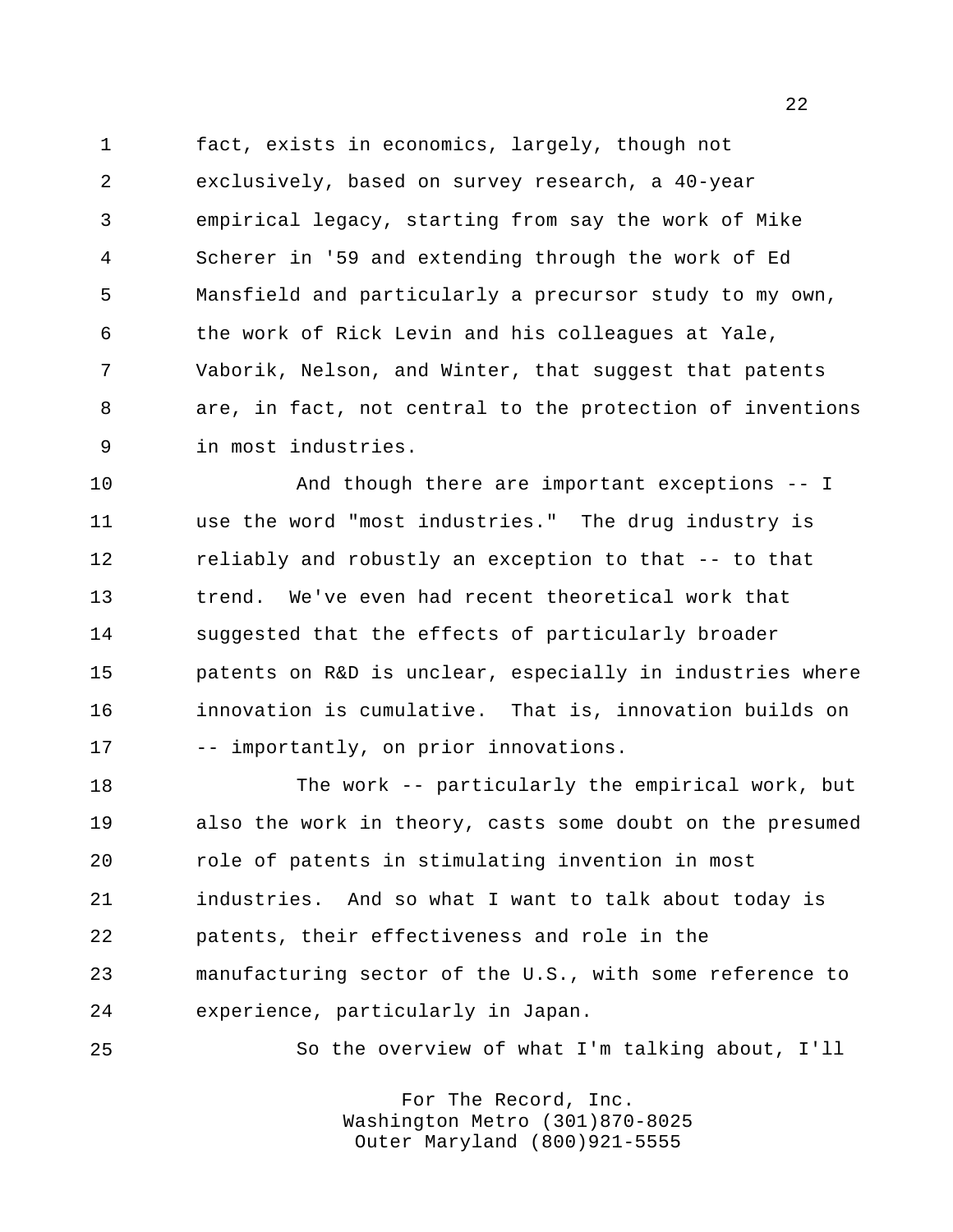provide a brief, brief review of survey based evidence on the effectiveness of patents in protecting inventions in the manufacturing sector; the uses of patents; how are they used across different industries in the manufacturing sectors; what I call the quid pro quo. That is, in exchange for the legal ability to exclude others from using, commercializing, et cetera, an invention that is receiving a patent, patent holders are supposed to disclose the technical information standing behind that invention.

11 Then I will end up by talking about, in the context of some recent work, the impact of patenting on R&D incentives in the U.S. manufacturing sector.

 The data -- I'll do this fast. Survey data from the mid '90s. We collected almost 1,500 observations 16 from the U.S. manufacturing sector. The sample is quite broadly representative of the firm size distribution in the manufacturing sector. And I'll also be reporting on some results from a comparable -- and I mean truly comparable -- Japanese survey where we had well over 600 observations.

 I want to provide some context here, which is -- and this builds -- does build directly on the contributions of Levin and his colleagues -- that, in fact, there are a variety of mechanisms, okay, or ways

> For The Record, Inc. Washington Metro (301)870-8025 Outer Maryland (800)921-5555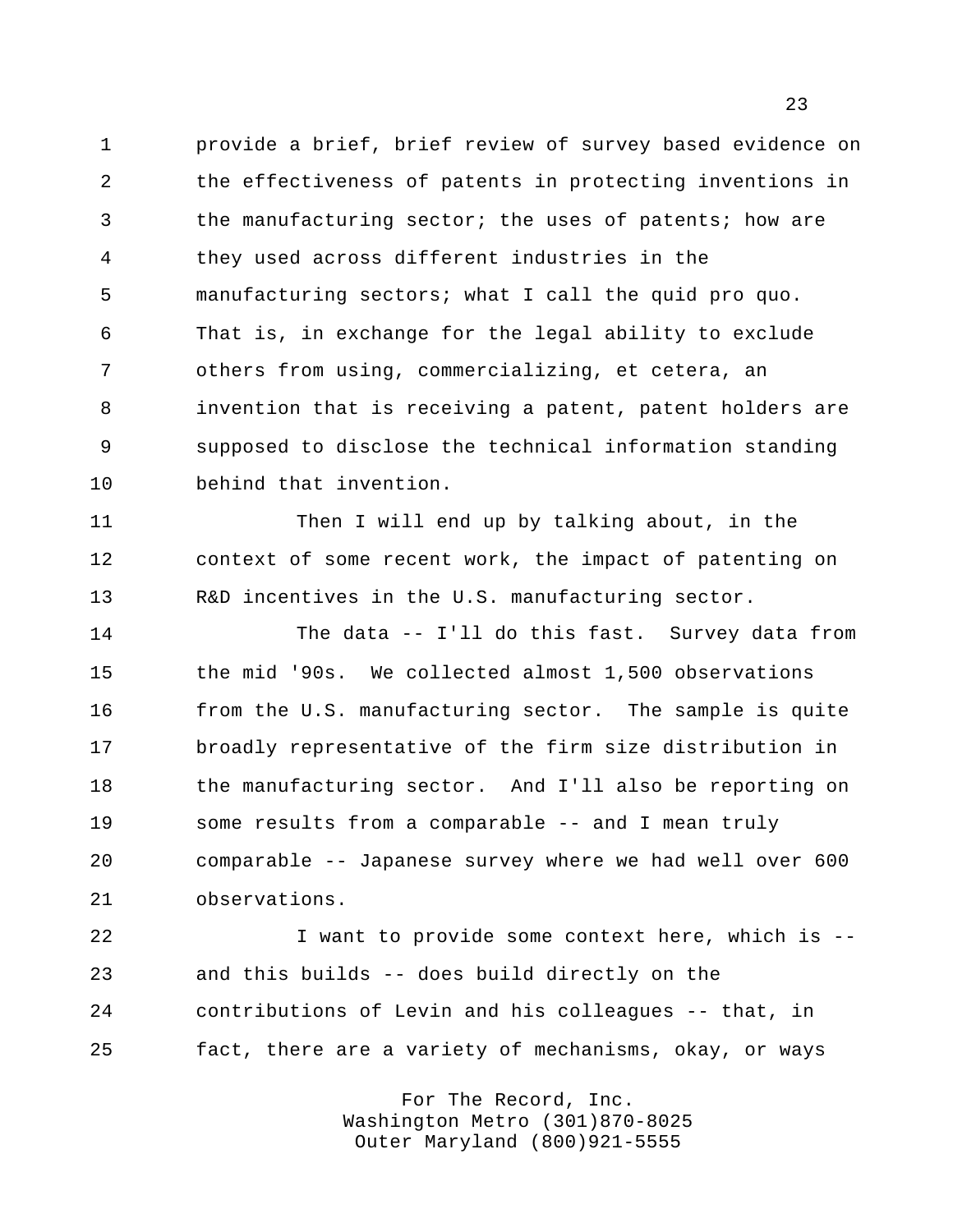for protecting firms' inventions. Patents are obviously one.

 Firms also, though, use secrecy, lead-time. They will also exploit complementary sales and service capabilities or complementary manufacturing capabilities. Okay.

 It's in that context that my colleagues and I evaluated the effectiveness of patents across the manufacturing sector. And specifically we asked respondents -- and this is important. Our respondents were actually R&D lab managers. They weren't the patent attorneys. We didn't go into the IP departments for these responses. They were directors of R&D labs, R&D units, in manufacturing firms.

 We asked the respondents to report on the percentage of their firm's innovations for which a mechanism -- secrecy, patents, lead-time, et cetera -- was effective in protecting the competitive advantage from that innovation.

 Briefly, what did we learn? Well before I tell you what we learned, let's be careful what we mean by this term "effectiveness" and the response scale.

 Mind you, the use of these mechanisms are not mutually exclusive. Indeed, many of them are often used together. You will use even secrecy and patenting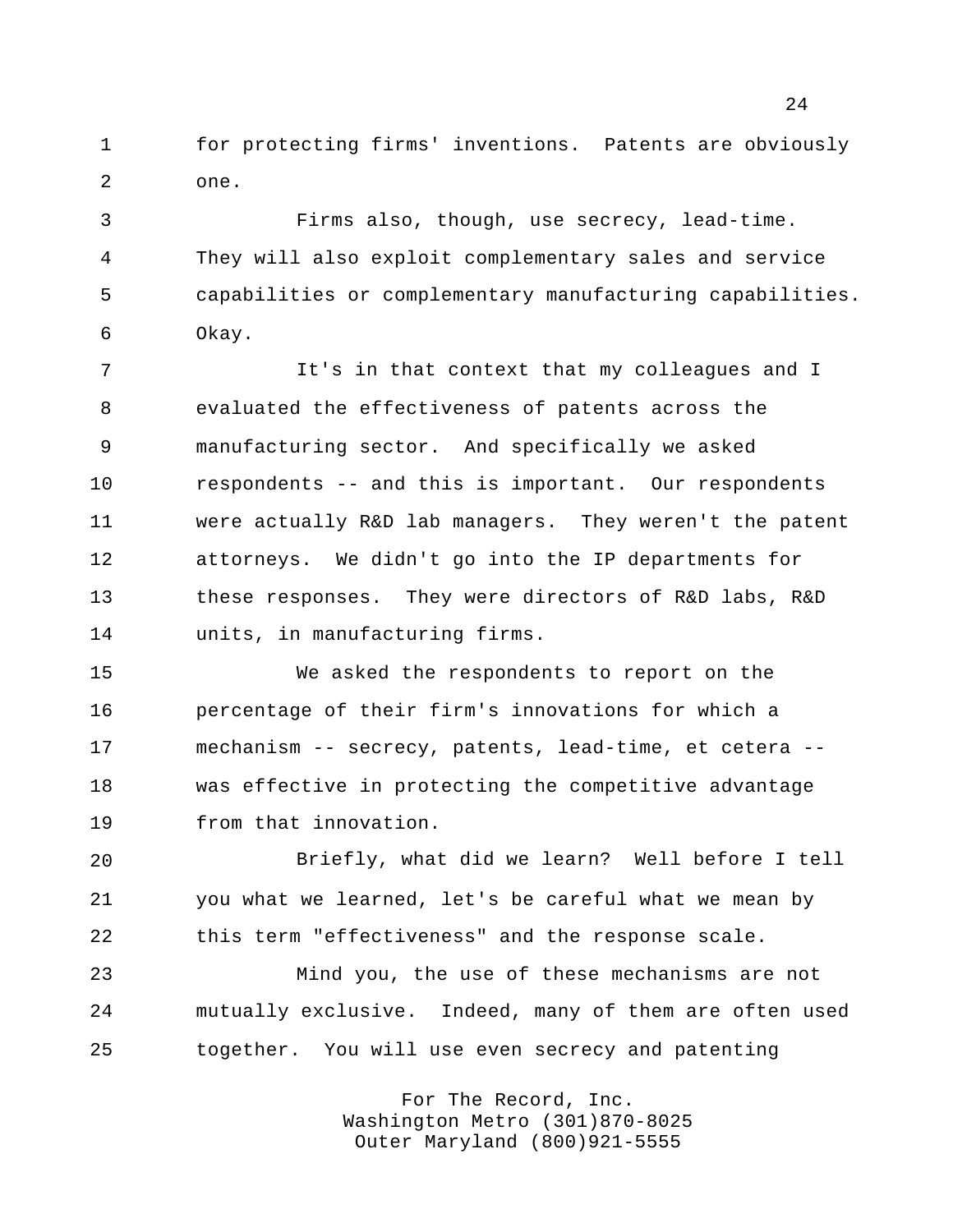together, though not at the same time. At least, I'm putting it a bit simply.

 So given that, I would suggest the way to interpret effectiveness of a mechanism and notions that one mechanism or means is more effective than another, not that that's used and the other isn't, were really a judgment on the part of firms of which of these means of protection are more central to firms' strategies in protecting their inventions.

 With that said -- and we do this separately for product and process innovations, but I'll -- for brevity, 12 I'll focus largely on product. The top mechanisms overall were secrecy and lead time. Which was, actually, a bit of a change from when Levin and his colleagues did their survey. Secrecy was not nearly as important in the early mid '80s as it apparently is -- is in the mid '90s. That, in fact, patents were the least effective overall which, in fact, though, obscures a lot of cross-industry variation. And particularly we found patents to be relatively effective, as compared, again, to these other means in a small number of industries, particularly drugs, again, but also medical equipment, and I'd be happy to go into more detail. And detail -- industry level detail is provided in the papers that we've done. And we find patents to be a relatively less effective or,

> For The Record, Inc. Washington Metro (301)870-8025 Outer Maryland (800)921-5555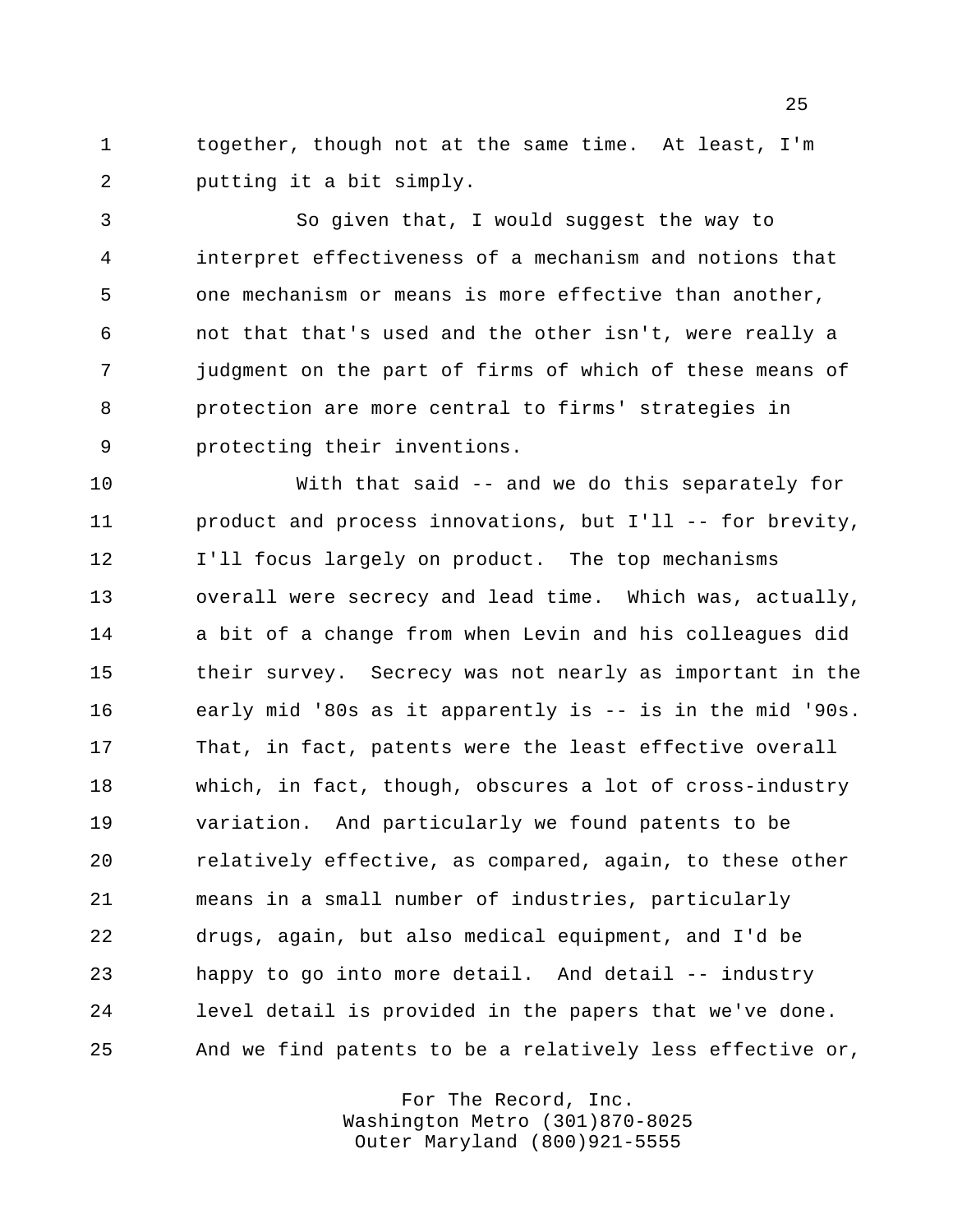again, less essential to the appropriability strategies of firms in other high-tech industries, like semiconductors and communications equipment.

 I want to pull us back for a moment, having said that. Do not conclude from that observation that patents, therefore, do not stimulate invention, do not stimulate R&D broadly, and do not stimulate R&D or invention, even in those industries that say that patents are not as central or as effective as lead-time, secrecy, and so on. Do not conclude that. And, in fact, we will return to that question at the end of my talk, reflecting some analysis and work that we've done recently. I'm happy to give numbers and so on during the discussion period. I want to move quickly, though.

 The question is, well why do firms say that patents are relatively ineffective? We asked our respondents why did you apply for a patent on your most recent invention.

 Demonstration of novelty. That's really an issue of patentability.

 More interesting for our purposes, 24 percent of the respondents said, well, information disclosure, ease of -- again, these responses were not mutually -- not mutually exclusive. Though disclosure and inventing around were the two most important reasons cited.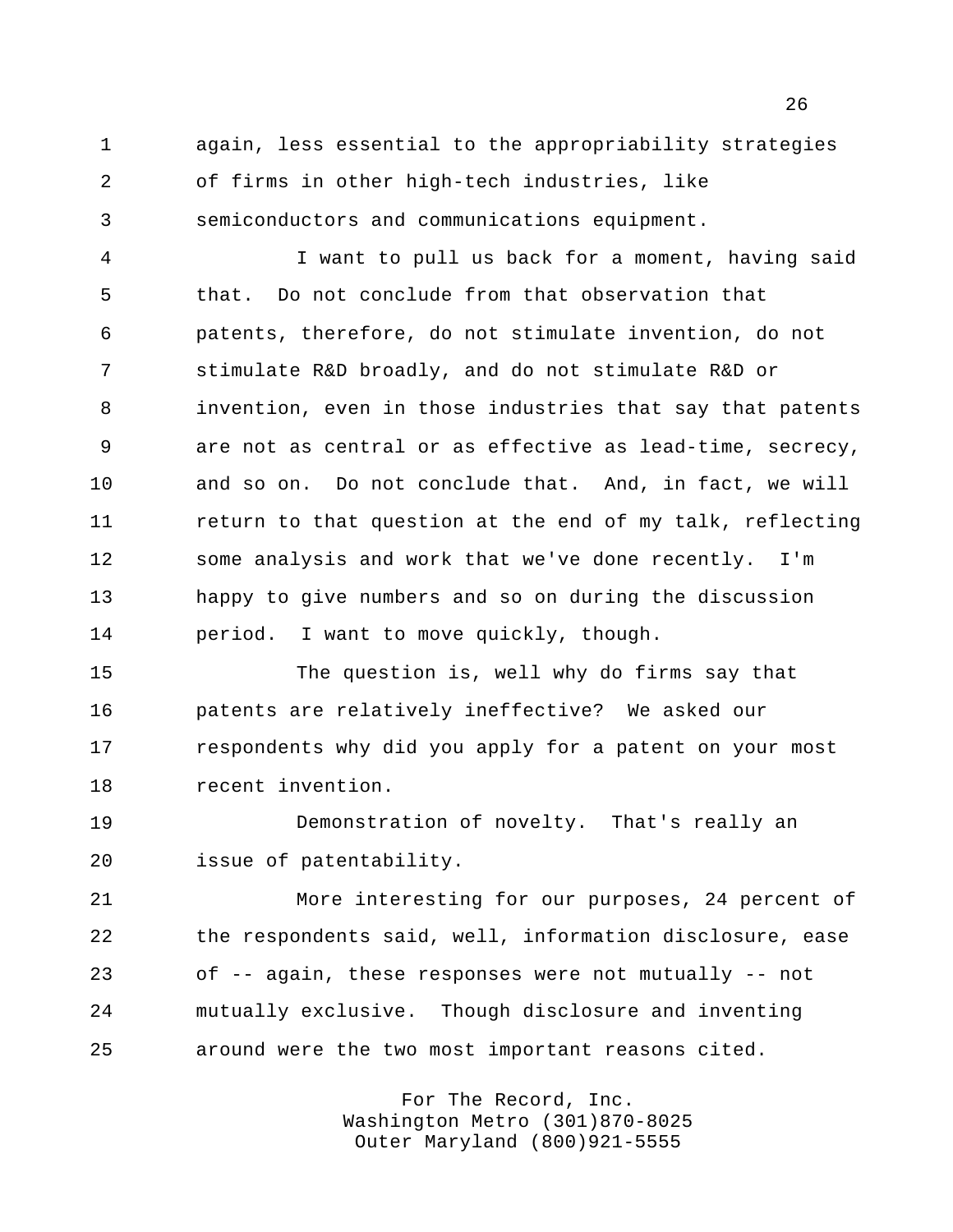1 I want to highlight, though, at the bottom of the slide an interesting observation that might be of interest, particularly concerns over competition. What we observed is negative within industry correlations between firm size and, other reason, defense costs, okay, regarding reasons for not applying for a patent. In other words, your smaller defense cost looms larger.

 That's interesting because what we also found is that larger firms reported -- again, within industries -- reported patents to be more effective. And I would suggest that those two facts are related. That, in fact, the access to legal resources on the part of larger firms 13 lead them to suggest that patents are more effective, which is consistent with the initial negative correlation.

 Well, listen. How are patents used? In fact, 17 the way patents are used depart a lot from the way I think we conventionally think about them. And we need to consider how patents are used across industries and the difference in those uses to help understand how they affect innovation and, possibly, competition.

 These are our aggregate results. These are actually simple averages. We have patent weighted averages, as well, that I can talk about.

A little clarification. These are the different

For The Record, Inc. Washington Metro (301)870-8025 Outer Maryland (800)921-5555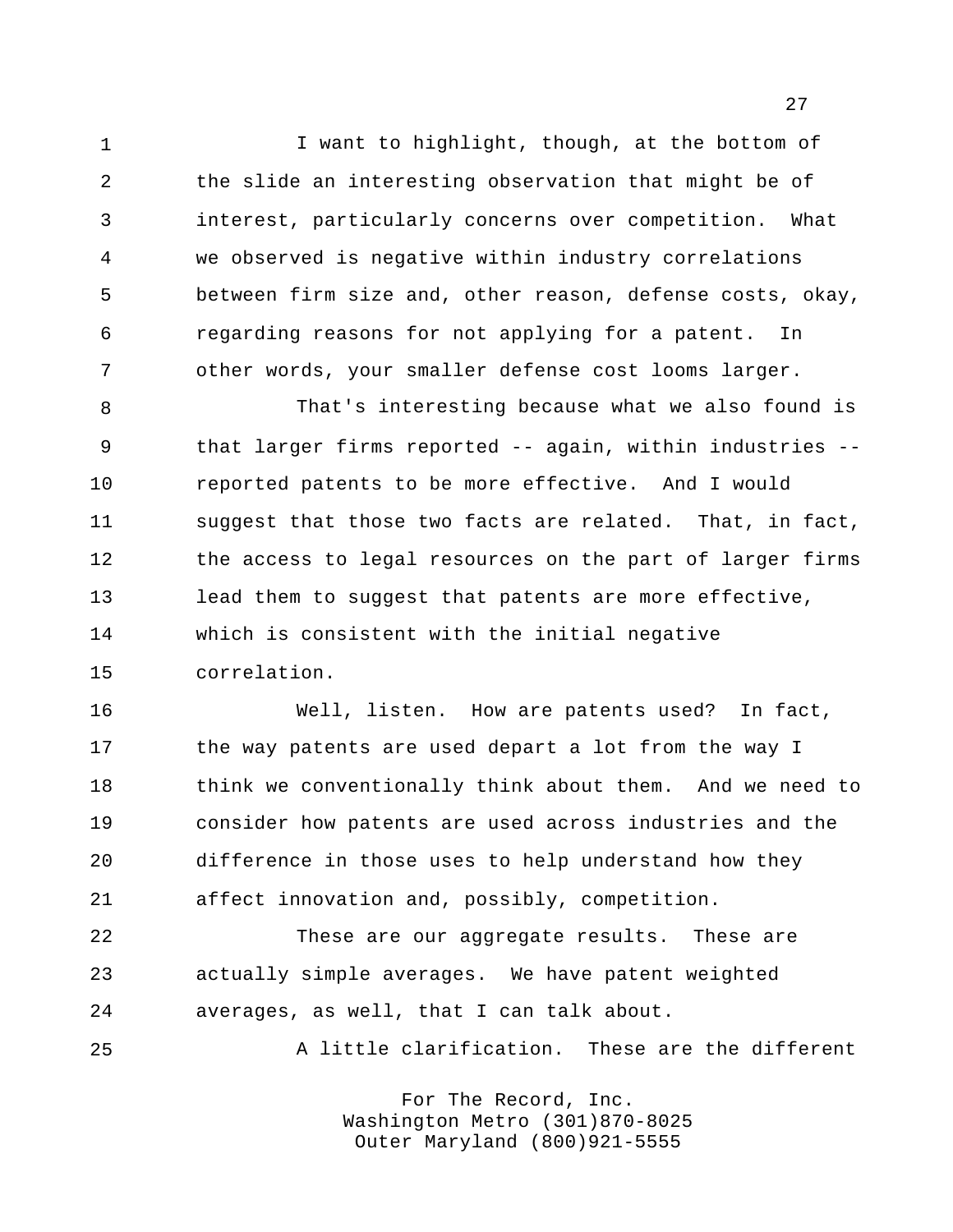reasons that we inquired about. They, again, are not mutually exclusive. We asked our respondents to -- to tell us why they patented their most recent innovation that they patented. Again, product and process separately. Which of these reasons motivated that decision to apply.

 Prevent copying. Well that's sort of like mother and apple pie.

 Patent blocking. What's patent blocking? Precisely we asked was there reasons to prevent other firms from patenting, not the same, obviously, but related inventions. That's what we referred to as patent blocking.

 Prevention of suits, also looms pretty importantly.

 Use in negotiations. I'll be talking about particularly blocking and use in negotiations in a few moments. But, again, we see that -- what you might call defensive patenting to be rather pervasive throughout the industry. Indeed, if you patent weight that, that figure for products, the figure actually comes out to be 74 percent, meaning those firms that patent most intensively are particularly concerned with the defensive use of patents.

I want to now talk about industry differences in

For The Record, Inc. Washington Metro (301)870-8025 Outer Maryland (800)921-5555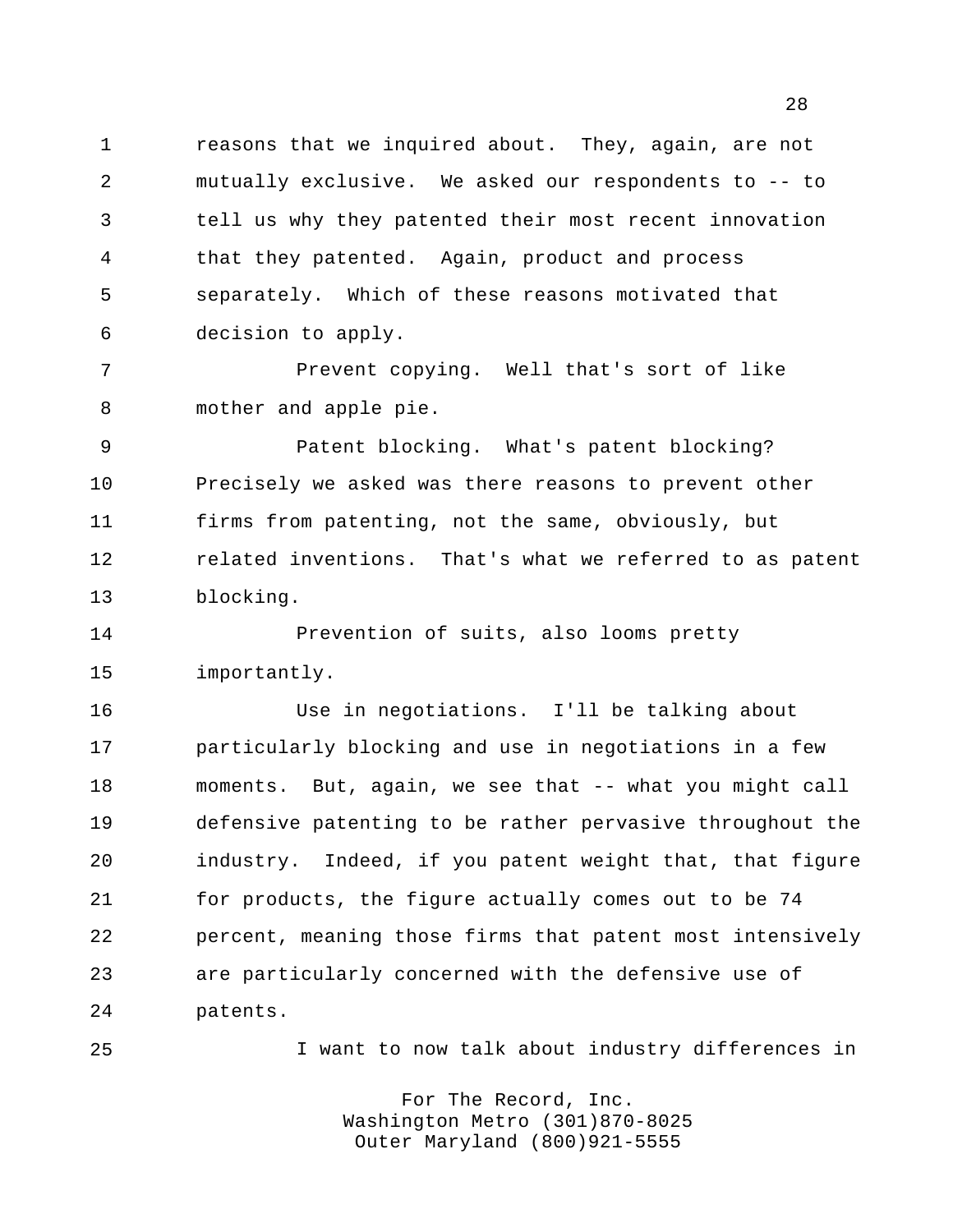1 the reasons to patent, because I think this gets a little interesting. It builds on a key observation, an observation that came out of interviews.

 By the way, these data, this study, was supplemented by quite a few interviews in the U.S. as well. I found that very, very helpful.

 The key point is to think about what's the implications of the number of patents that it takes to protect a commercializable innovation, a product. Forget 10 this one patent/one product relationship. Even in the simplest of worlds where that mapping is pretty direct, 12 that often doesn't apply. Even in industries like drugs and chemicals, it often doesn't apply. Sometimes it does.

 But in other industries -- electronics particularly, telecomm, computers, et cetera -- what I'll be calling complex product industry, it can take hundreds -- hundreds, sometimes over 1,000 patents, are associated with a commercialized product. What's the implications of that? And that's what's interesting.

 When that number of patents per commercializable innovation are great, it's unlikely that any one firm will hold all the necessary rights, essentially fostering a condition of mutual dependence across firm's patent holdings. What does that lead to? It leads to a lot of

> For The Record, Inc. Washington Metro (301)870-8025 Outer Maryland (800)921-5555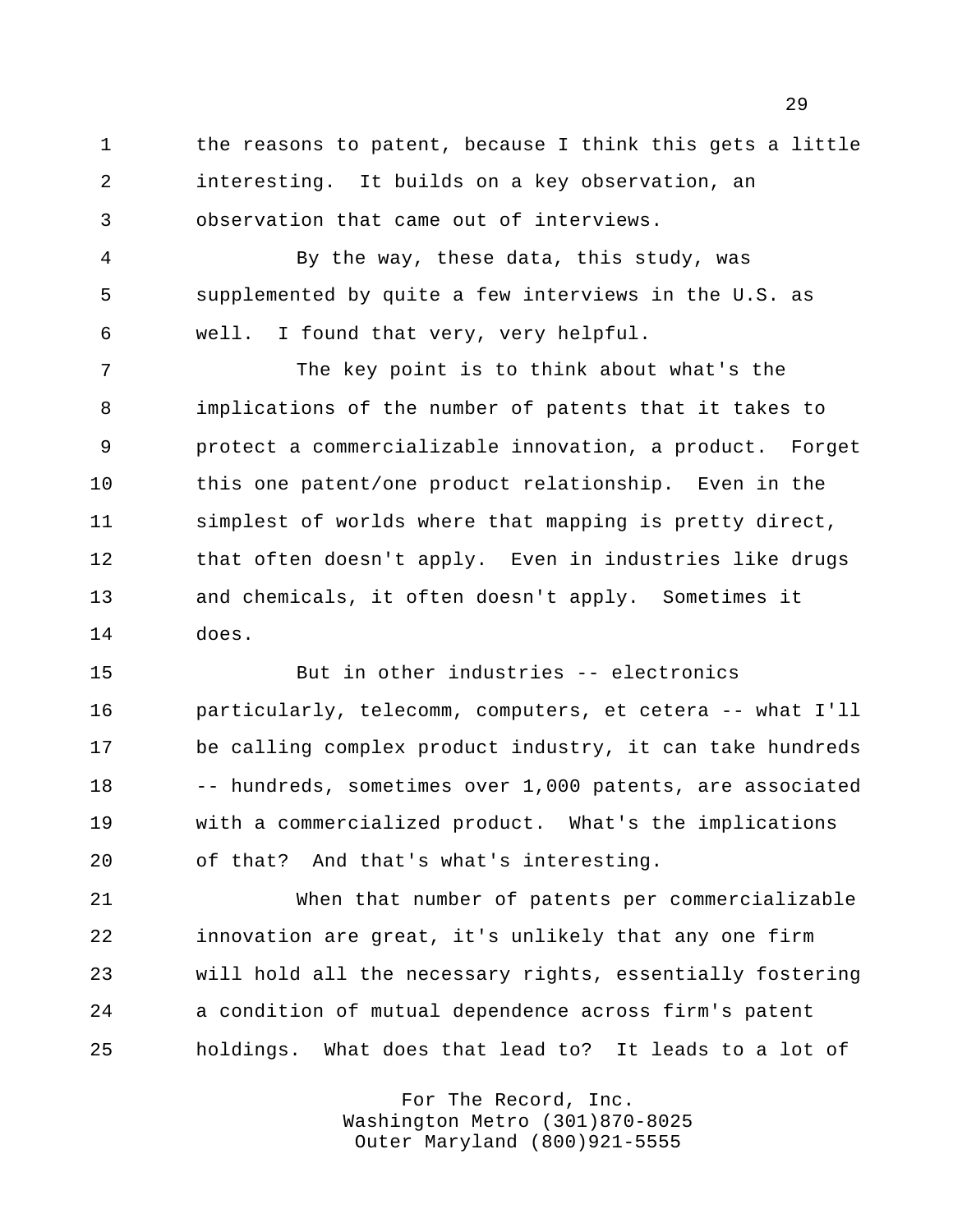things, but quite notably and importantly it leads to often pervasive cross-licensing negotiations, which is not bad at all, but that's what that reflects.

 Now here are my definitions of what I call complex versus discrete product industries. It's very simple. Very simple. Complex product industry is where a product is protected by relatively numerous patents -- computers, communications. Discrete product industries, relatively few.

 Now I want to distinguish then the uses of patents by industry type. In our empirical work, we provide the details. We distinguish across industries in a very coarse way, because we don't have direct measures on the number of patents per commercializable product. We used the SIC Code, basically, their guide to distinction.

17 And what we are suggesting is that in complex product industries, that patents are often used to block the use of complementary technologies that are essential to the -- essentially to the working of a patent, to the commercial introduction of a new -- of a new product. And, in fact, by blocking the use by rivals in other firms of such complements, what you're really doing is you're saying, hey, you've got to deal with me. You are essentially forcing them into a cross-licensing

> For The Record, Inc. Washington Metro (301)870-8025 Outer Maryland (800)921-5555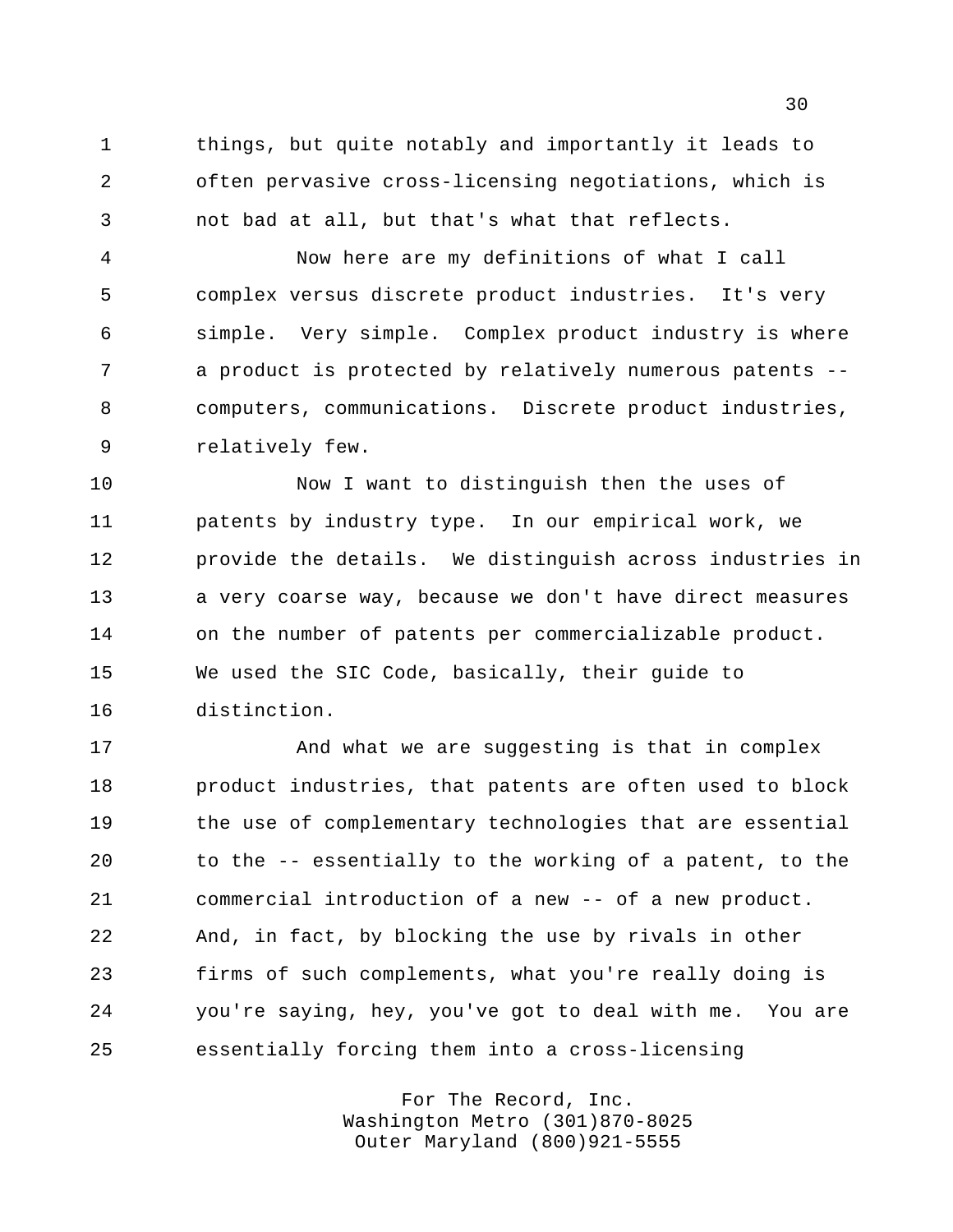negotiation.

 For example, essentially in what we call a player strategy, because what it does is, it makes -- by having a strong portfolio, you assure yourself of inclusion -- you're not excluded, but you're actually ensuring your own inclusion in such negotiations and interactions of an industry. And that permits you, actually, to gain access to rivals' technology and vis versa, in this condition of mutual dependence.

 In contrast, for the more typical story, though even here there is a departure, in discrete product industries, patents are often used to block substitutes, as you tend to think of the -- more conventionally of patents, by often creating patent fences. That is to say, even in discrete product industries, it's often fairly easy to invent around. It's easy to come up with substitutes. So what firms do is patent substitutes of surrounding some core invention that they're hoping to commercialize, building what we call a patent fence. They are not -- so they used the block, but the purpose of that blocking, unlike the prior case, is not to compel cross-licensing.

 What do we find? What we used are responses to our questions about the use of the patents to say, is this conjecture right, using this kind of coarse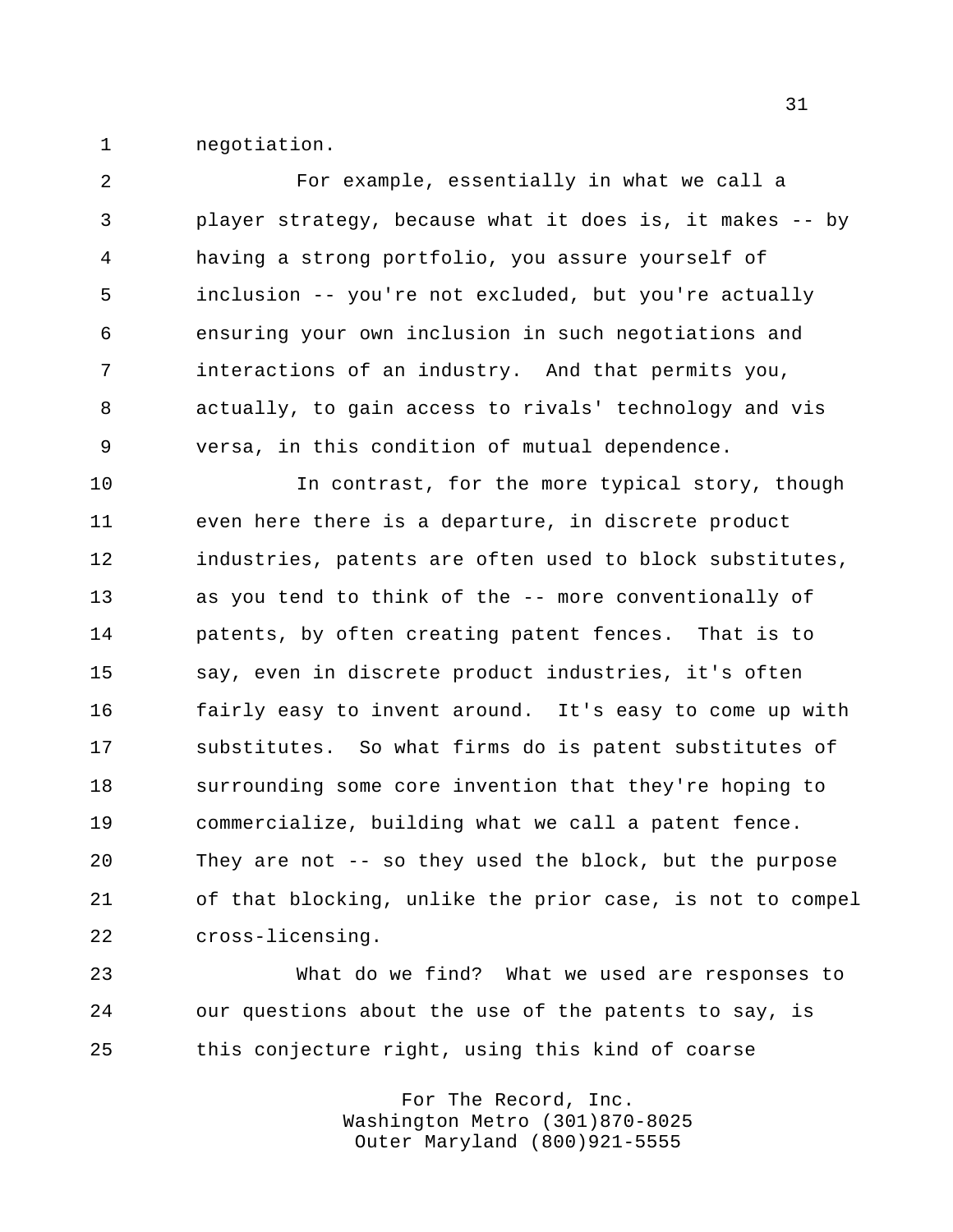distinction between SIC industries that I talked about before. Does it map true responses?

 Well we, in fact, find negotiations to be much more prevalent in what we called -- the patenting -- applying for patents for their use in negotiations to be much more prevalent in complex product industries than discrete product industries, much more prevalent for cross-licensing, in complex versus discrete. You see the numbers.

 And, similarly, when we say well, when you answer to say that "I am patenting to prevent other firms from patenting a related invention," do you also check off the answer "and for use in negotiations"? And we call that a player strategy. You're blocking and you're using it for negotiating. Again, much more prevalent in complex than discrete product industries.

 Well what about a fence strategy? You're patenting to prevent -- you're patenting to prevent rivals from patenting related inventions but, no, you're not interested in negotiations. You're building a fence. Well, again, per our expectation, we indeed find in discrete product industries a fence strategy to be much more prevalent.

 Again, this is a very coarse distinction. This is a first step at really teasing apart and understanding

> For The Record, Inc. Washington Metro (301)870-8025 Outer Maryland (800)921-5555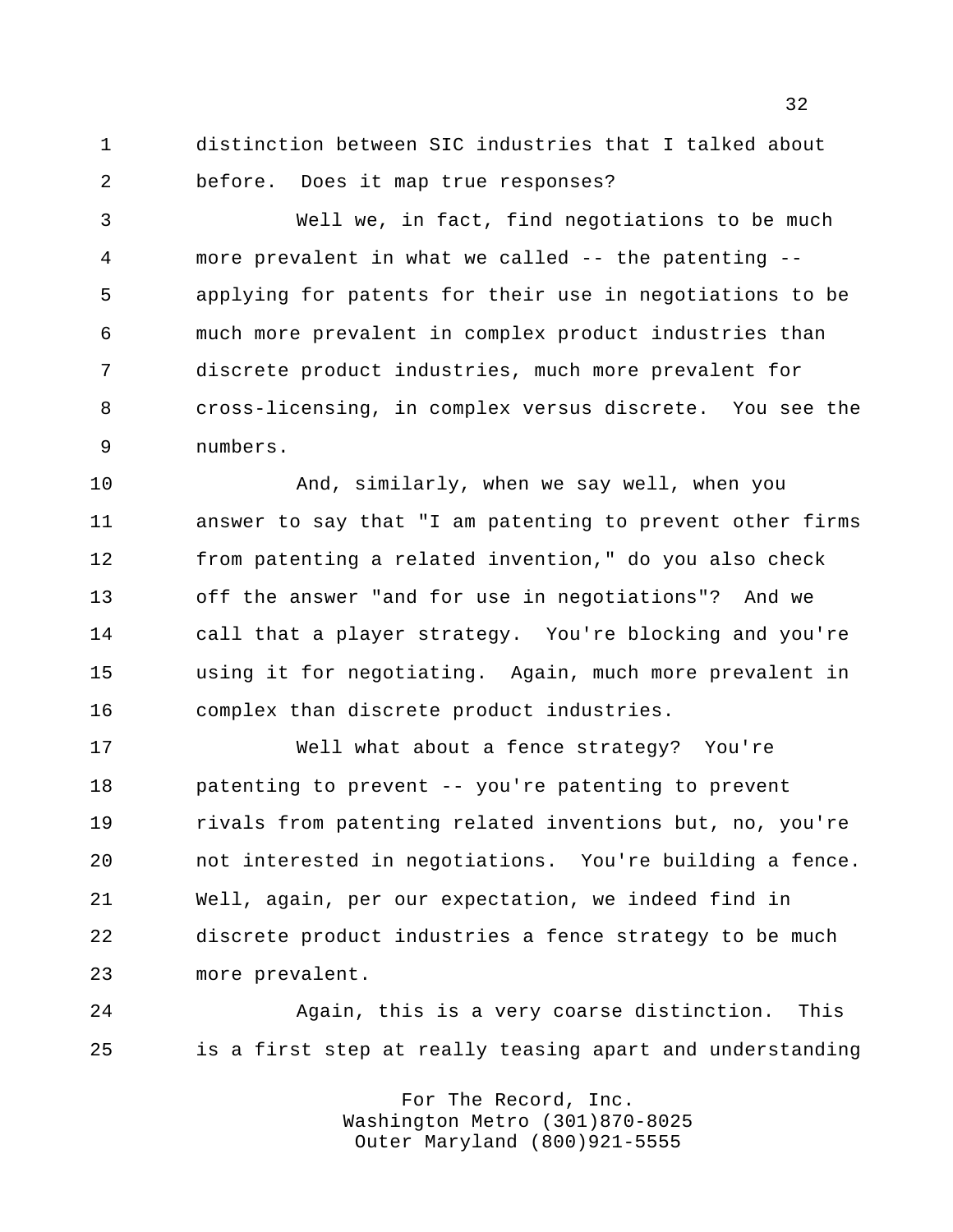1 the uses of patents, the motives behind patenting.

 Clearly, there are some industries which are much more heterogeneous, even within this -- the set of industries that we -- that we look at.

 For example, medical equipment, as an example, is fairly heterogeneous. It would be hard to map it into one clear set of strategies versus another.

 What are some of the policy implications of this finding? Reflecting my own work and the work of others, notable a nice study done by Hall -- actually, that should be Hall and Ziedonis -- that appeared in the 2001 Rand Journal, that mutual -- Ham and Ziedonis are the 13 same person; she got married -- that the mutual dependence and associated player strategies spawn patent portfolio races in those industries, generating what might be thought of, metaphorically, as a rather costly arms race. Indeed, in these industries, the term mutually-assured destruction is often used.

 People -- these firms, whether it's semiconductor firms, computer manufacturers, telecomm -- amass just enormous patent portfolios and then they -- they often trade, through cross-licensing and a blow to you who launches the first -- first missile in that kind of setting. But, actually, in the setting it works well in one sense.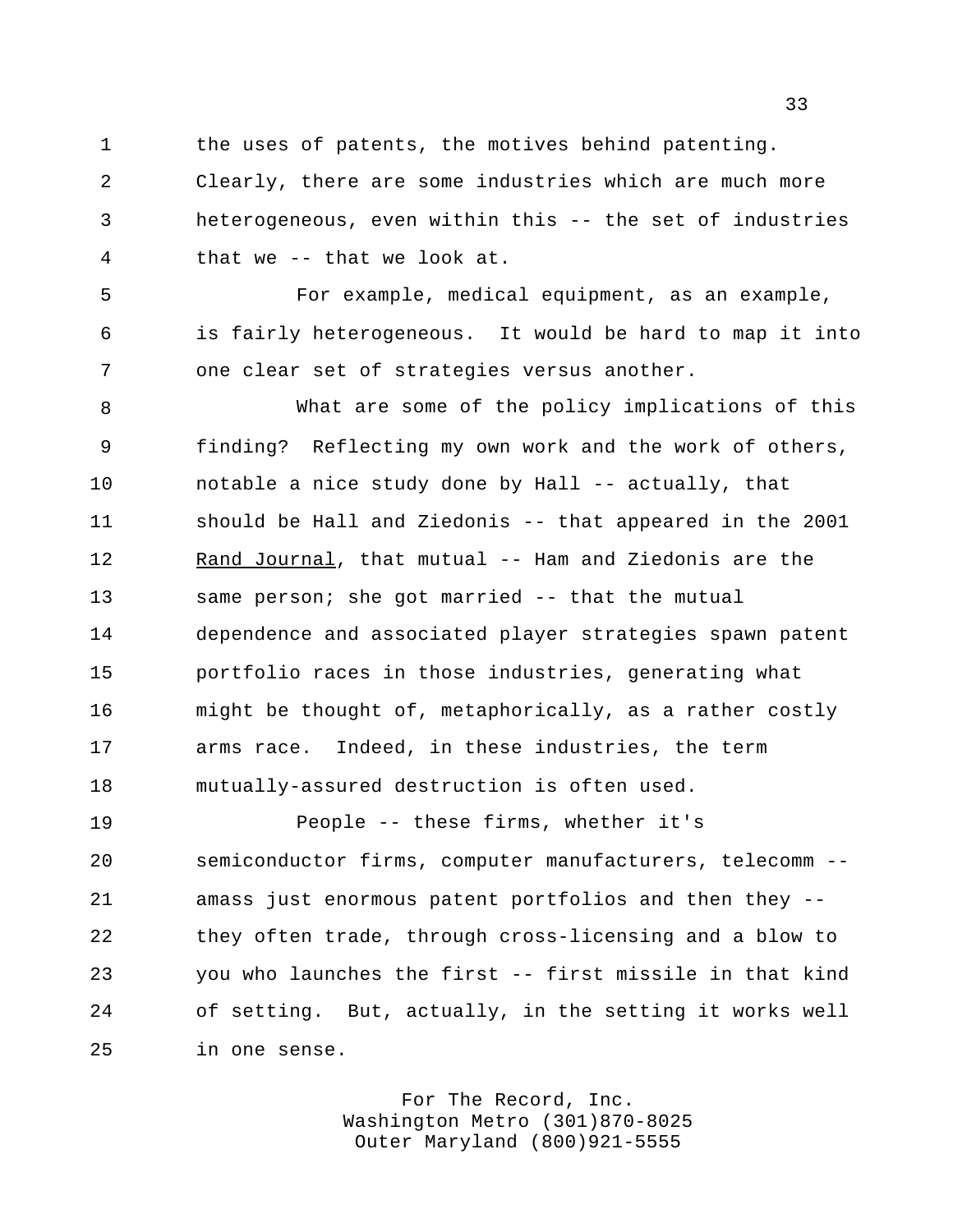Now that kind of behavior might yield patent harvesting. Why? Well let's say what harvesting is. It's essentially where firms are patenting innovations that they would have generated anyway. And why does that occur? Essentially it's a -- game. You know, like a prisoner's-dilemma-like game, where everybody is trying to match, build, to come to the table from a -- and negotiate from a position of strength.

 Okay. Now what that -- the possibility of patent harvesting suggests is that perhaps in such settings, patents are not having as much incentive effect on R&D as we might like. Now that's -- we don't know 13 that. And I will try to address that portion a little later on.

 Why else might we be concerned in these settings? Portfolio races and the pervasive cross- licensing of large portfolios, et cetera, in these industries may also deter entry and associated innovations. Do we know if that's actually happening? No. Is it a concern? Sure.

 Hey, not so fast, though. Is it all bad news, the use of patents in these settings? No. Because there is some up sides to extensive cross-licensing. It promotes information sharing and we'll talk about the benefits of that in a few minutes. It also can avert

> For The Record, Inc. Washington Metro (301)870-8025 Outer Maryland (800)921-5555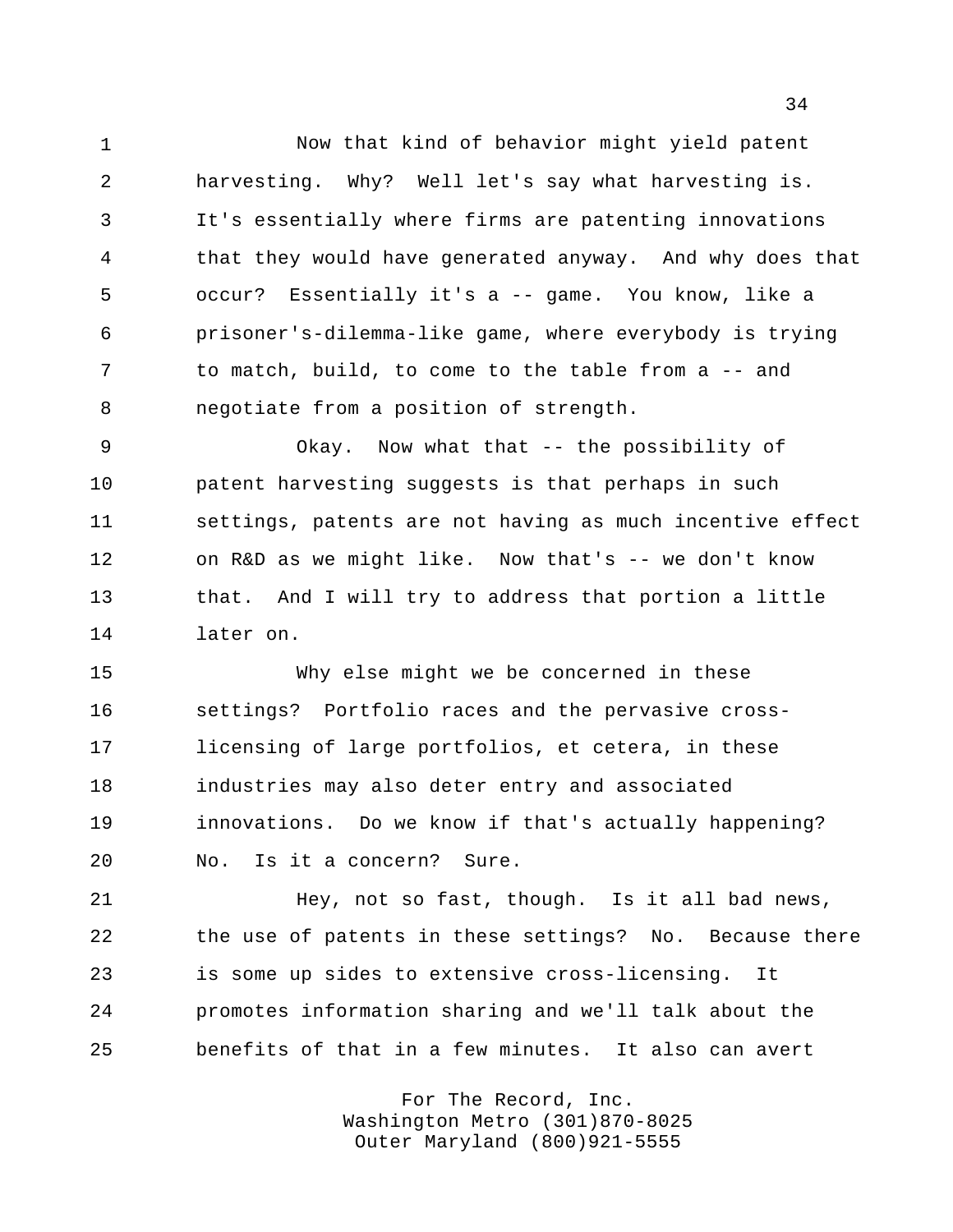license stacking and the possible breakdowns in negotiations over rights due to large numbers of claimants.

 How does it avert that? Well it keeps the number of claimants pretty small by deterring entry.

 I want now to shift gears a little bit and focus on the quid pro quo of patenting. That is, the information that patent disclosures are supposed to provide and that tends not to merit a lot of -- or it hasn't received a lot of attention. It merits more attention in the U.S. And patents are supposed to promote innovation in two ways -- appropriability, and we've been talking about that. The appropriation of profits due to invention. But then also via the disclosure function. Diffusion of information.

 The question is, is that trivial? Is that something we really don't have to worry about? Can such disclosures importantly affect innovation? And to consider this, we compared patenting and related information flows in the U.S. and Japan.

 Just a -- wait a minute. Why do we worry about R&D related information flows across rivals? Jim talked a bit about that before. Number of reasons.

 Saves on duplicative R&D. There can be complementary -- complementarity effects, improving R&D

> For The Record, Inc. Washington Metro (301)870-8025 Outer Maryland (800)921-5555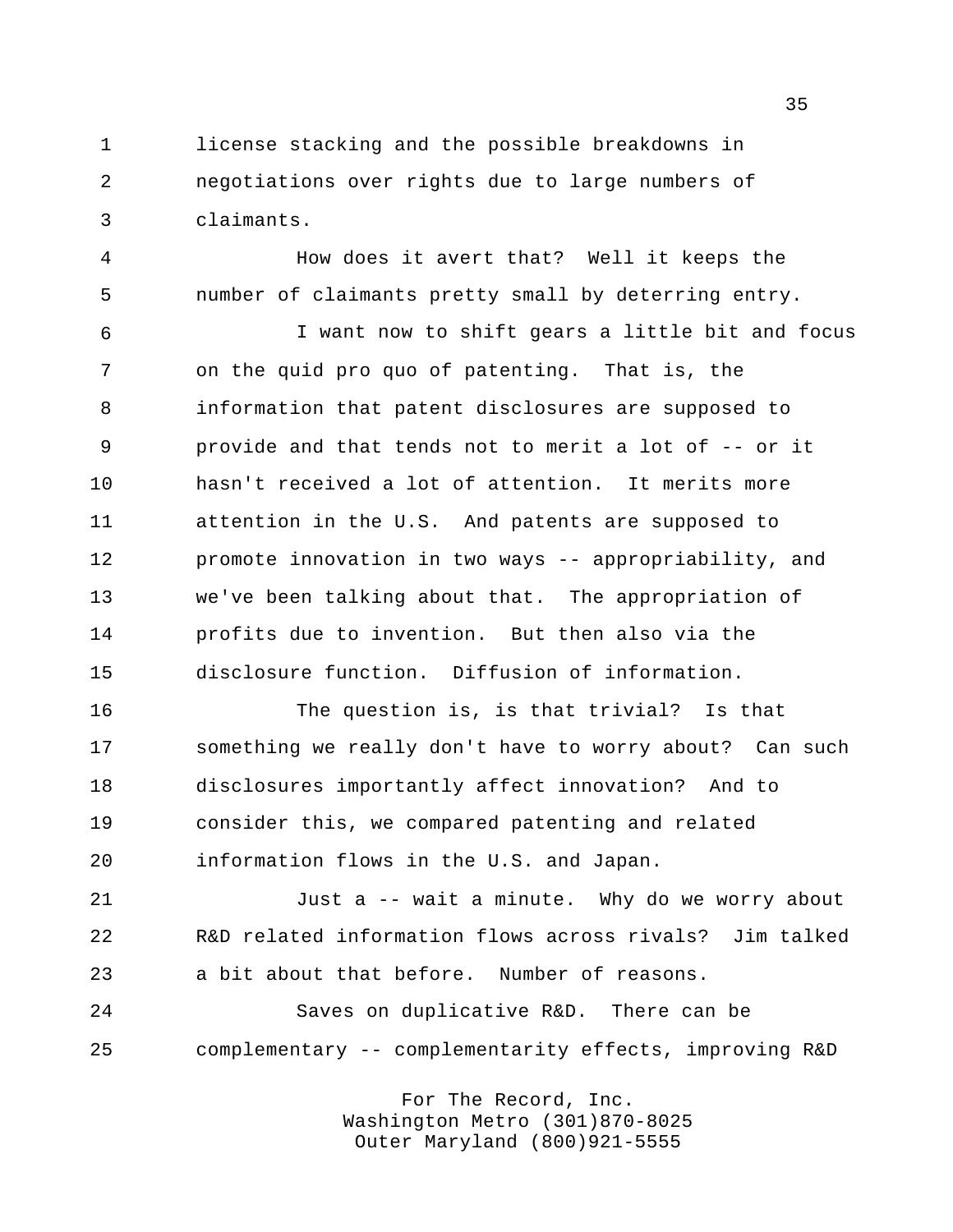productivity of firms in the industry, incentive. It may promote entry.

 But, again, watch out because it can also diminish appropriability and associated R&D incentive due to appropriability.

 I don't have a lot of time. I'll make this brief. What we observed, using a variety of measures, is that information -- R&D information flows across rivals. It's clearly greater in Japan. A lot greater in Japan. Okay. I can talk about the precise measures.

 Then you would think, well, if there is more information flow, you would think that there is less appropriability. Indeed, there is. Using what we might call imitation labs, in fact, we find clearly, and other measures, that appropriability of profits due to invention is much less in Japan than in the U.S.

 Now the question is why. We are going to suggest that patents may be key. I don't want to go into a lot of detail here, but at the time of the survey -- there are still policy differences and these policy differences were even greater in the mid '90s. Key policy differences include priority to first-to-file in Japan from receiving a patent, versus first-to-invent in the U.S. That basically means that firms have an incentive to patent earlier in the innovation process.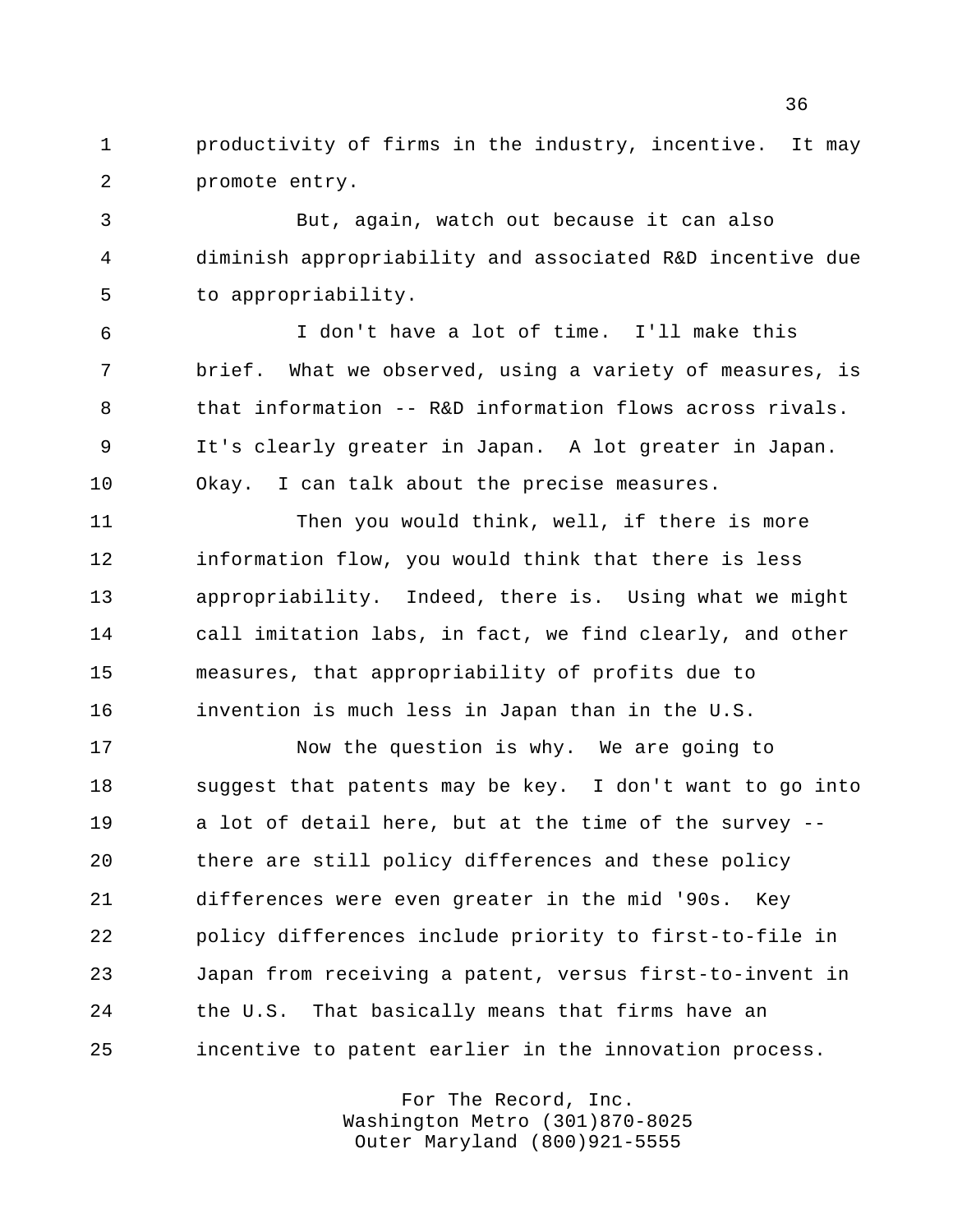There is also automatic disclosure of patents after 18 months in Japan. That was not the case in the U.S. in the mid '90s. It is now the case for -- except, for firms that patent only domestically.

 Moreover, there was an opposition process in Japan and back then it was pre-grant. Now it's post- grant since '96. But what that means is that Japan, you have the opportunity, prior to the issue of the patent, to oppose it, for anybody to come up, a rival say, "Hey, this is not valid." But you only have a limited window to do that. Several months.

 What did that mean? That meant that rivals had a lot of incentive to look very closely at those patents early on because that's where patents were challenged in Japan, typically not so much in the courts.

 Another reason for more disclosure via patents in Japan. Compared to the U.S., in essence, there are more patents per commercializable product. Why? There are fewer claims per patent and the claims are interpreted more narrowly. Consequently, more claims -- I'm sorry -- more patents per product.

 What does that do? That implies that mutual dependence across firms' patent holdings, that we talked about in the context of complex product industries in Japan -- or in the U.S., are more pervasive in Japan.

> For The Record, Inc. Washington Metro (301)870-8025 Outer Maryland (800)921-5555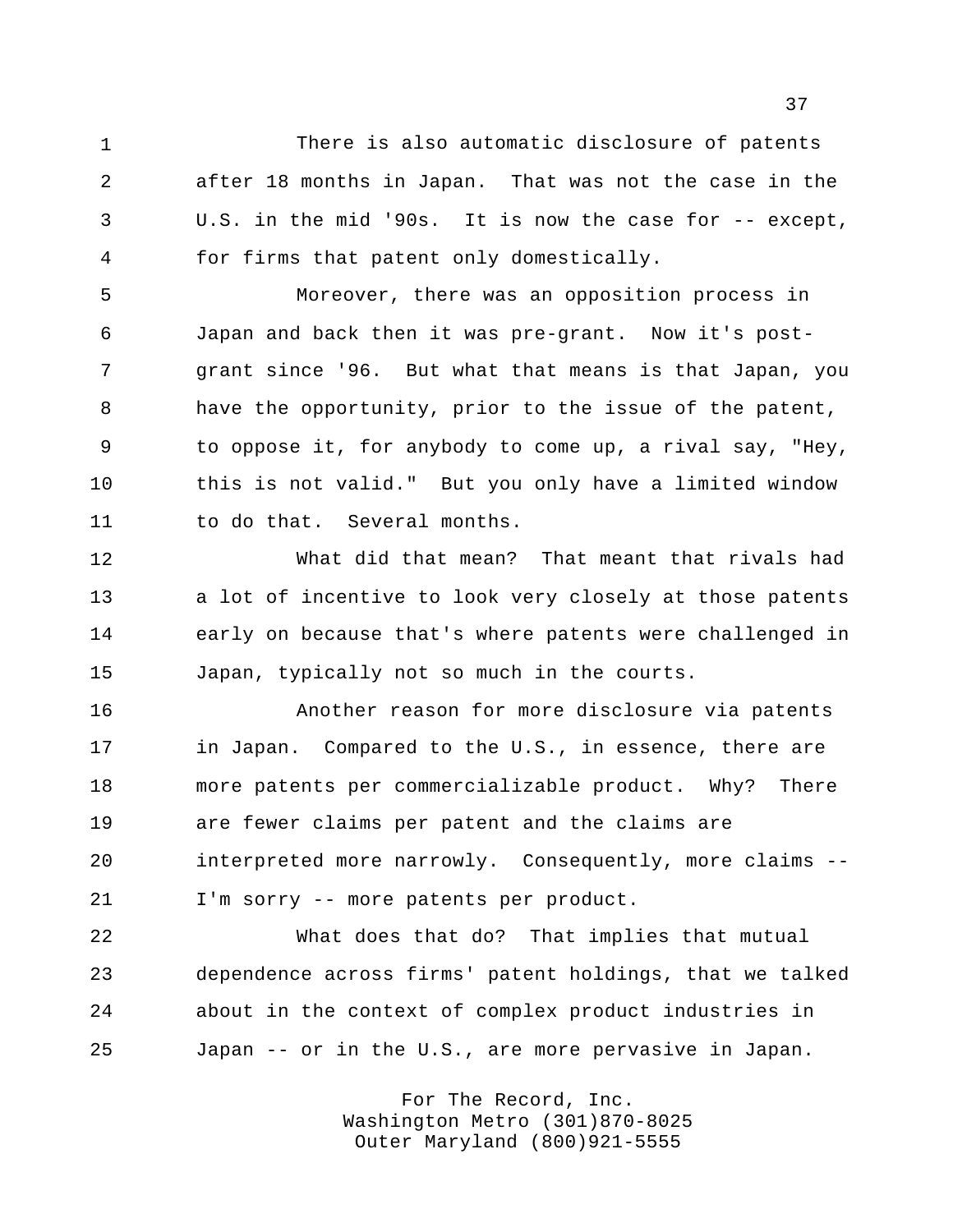And in that regard, chemicals and semiconductors may not be all that different.

 What do we find, looking at the same reasons to patent that we did before? In summary way, negotiations. In Japan, using the same distinction across industries, essentially no difference between discrete and complex product industries in Japan.

8 The player strategy, no difference between discrete and complex product industries in Japan.

 And the fences strategy, little difference, but even more interesting is that what we see is that patents are rarely used for exclusion in Japan. Again, they are used as a part of this player strategy to make sure that everybody can, you know, participate at the table.

 So what we find is that -- then this different 16 role of patents. But wait a minute. So why do we think 17 that patents are a more greater source of R&D-related information across rivals?

 We do a comparison of different channels of and sources of information across rivals in Japan. And just to get to the bottom line, patents stand out as being much more important in Japan than in the U.S. And, indeed, it is the most important vehicle through which rivals learn about one another's R&D in Japan, according to our survey results, which we were -- that result

> For The Record, Inc. Washington Metro (301)870-8025 Outer Maryland (800)921-5555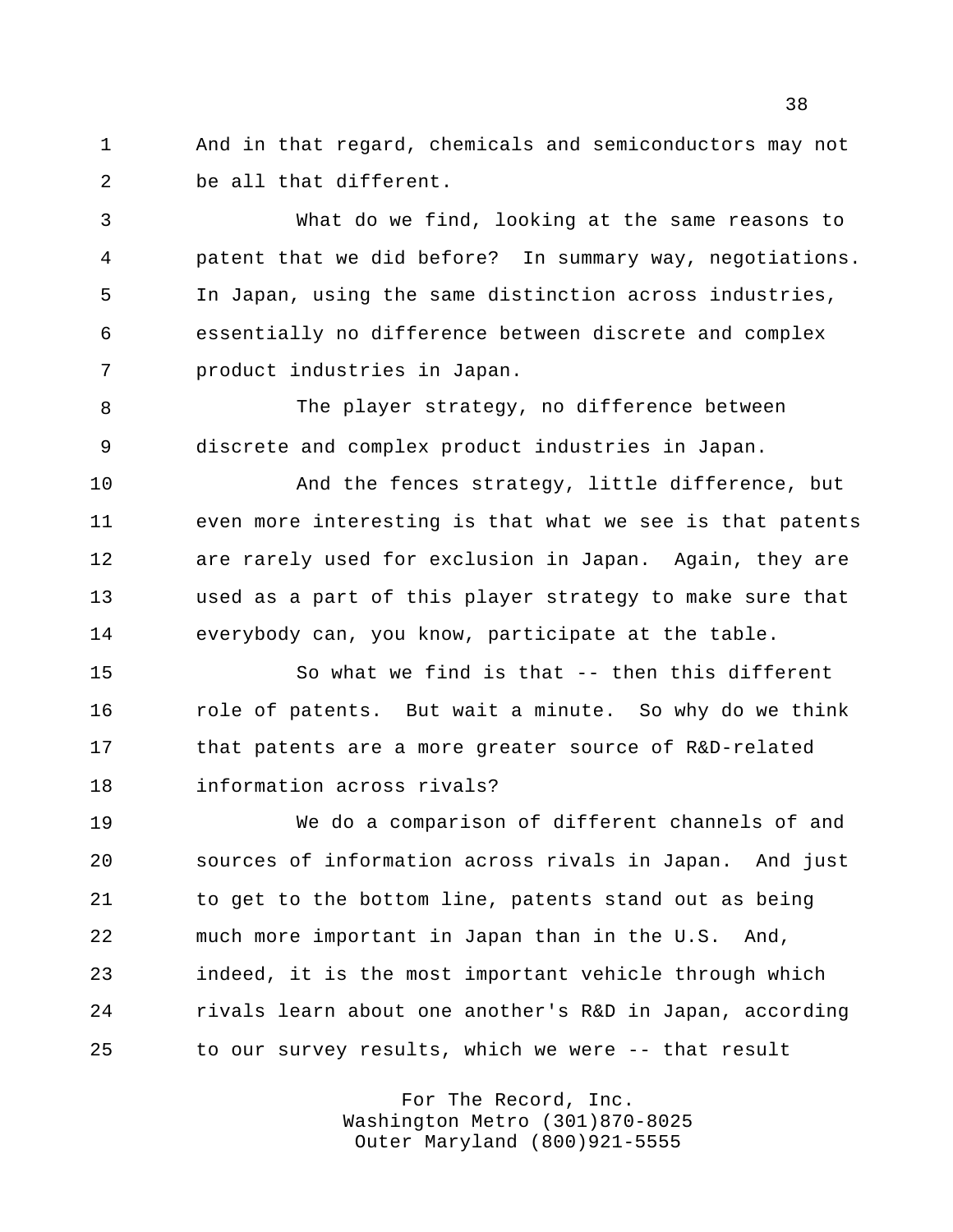astounded us. But that is the result that we -- we found.

 Implications. The Japanese experience suggests that patent policy may, indeed, significantly increase R&D spillovers.

 Also, you'll say, well, hey, watch out. That means R&D incentives may be diminished as well. Again, not so fast. Indeed, average R&D intensity in Japan is greater than in the U.S., particularly in the less R&D intensive, more mature industries, which was interesting.

 So the suggestion here is that patent reform efforts more generally in the U.S. should give, we would suggest, at least equal time to their disclosure function.

 Let's get back to the question that I deferred before then, reflecting on a recent paper that is nearing its end stage now, but this is a work, nonetheless, in progress on presenting, with a little trepidation, some preliminary results. But I think they've been -- let's put it this way. They've been robust -- they're getting banged around a lot for about a year now.

 In light of the finding that R&D is relatively unimportant in protecting inventions across most U.S. industries, does patenting stimulate R&D, even in such industries?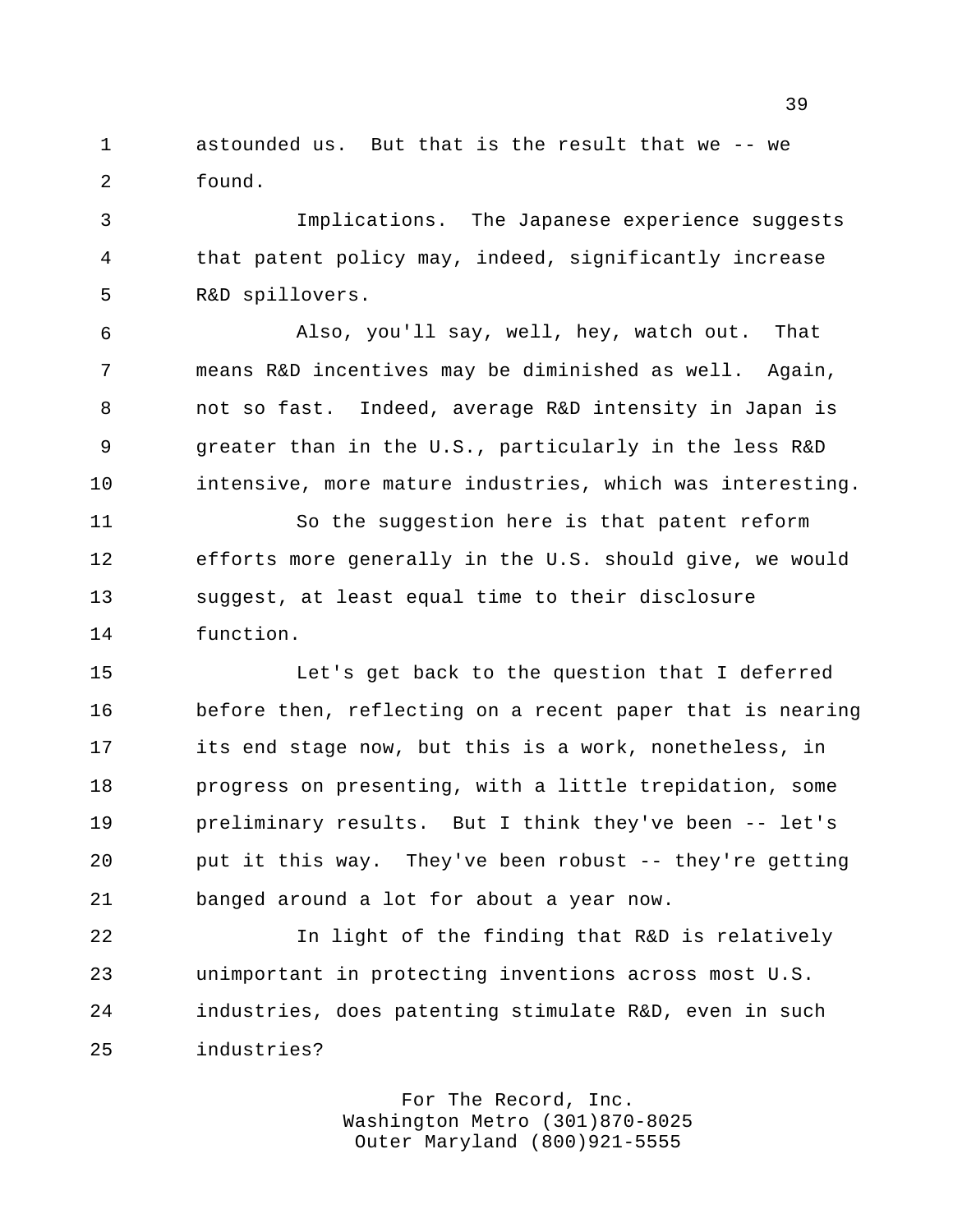In this recent study with Arora and Ceccagnoli, we look at this question. We evaluate the impact of patenting on R&D in U.S. manufacturing, using our survey data, exploiting a number of the unique data elements there, particularly our questions of patent effectiveness and particularly the percentage of innovations that firms patent, which we call patent propensity, which is a little different from the conventional notion of that.

 And in the paper we do two things. We estimate what we call a patent premium, which is the proportional increment to the value of inventions realized by patenting. So a patent premium of greater than one means you're getting a return to patenting. If it's less than one, you're losing by virtue of patenting, perhaps to the disclosure effects of patenting, because -- and because a patent perhaps can be easily invented around.

 Then we look at the impact of that patent premium on R&D itself. What did we find? Let me whiz by that. Our estimates of what we call the ex ante patent premium, okay, is that for all inventions across our wholesale -- across the manufacturing sector, for all inventions, indeed, the patent premium is less than one, about .6, which simply means that most inventions in the manufacturing sector broadly are not worth patenting. Again, there is inventing around. There is disclosure,

> For The Record, Inc. Washington Metro (301)870-8025 Outer Maryland (800)921-5555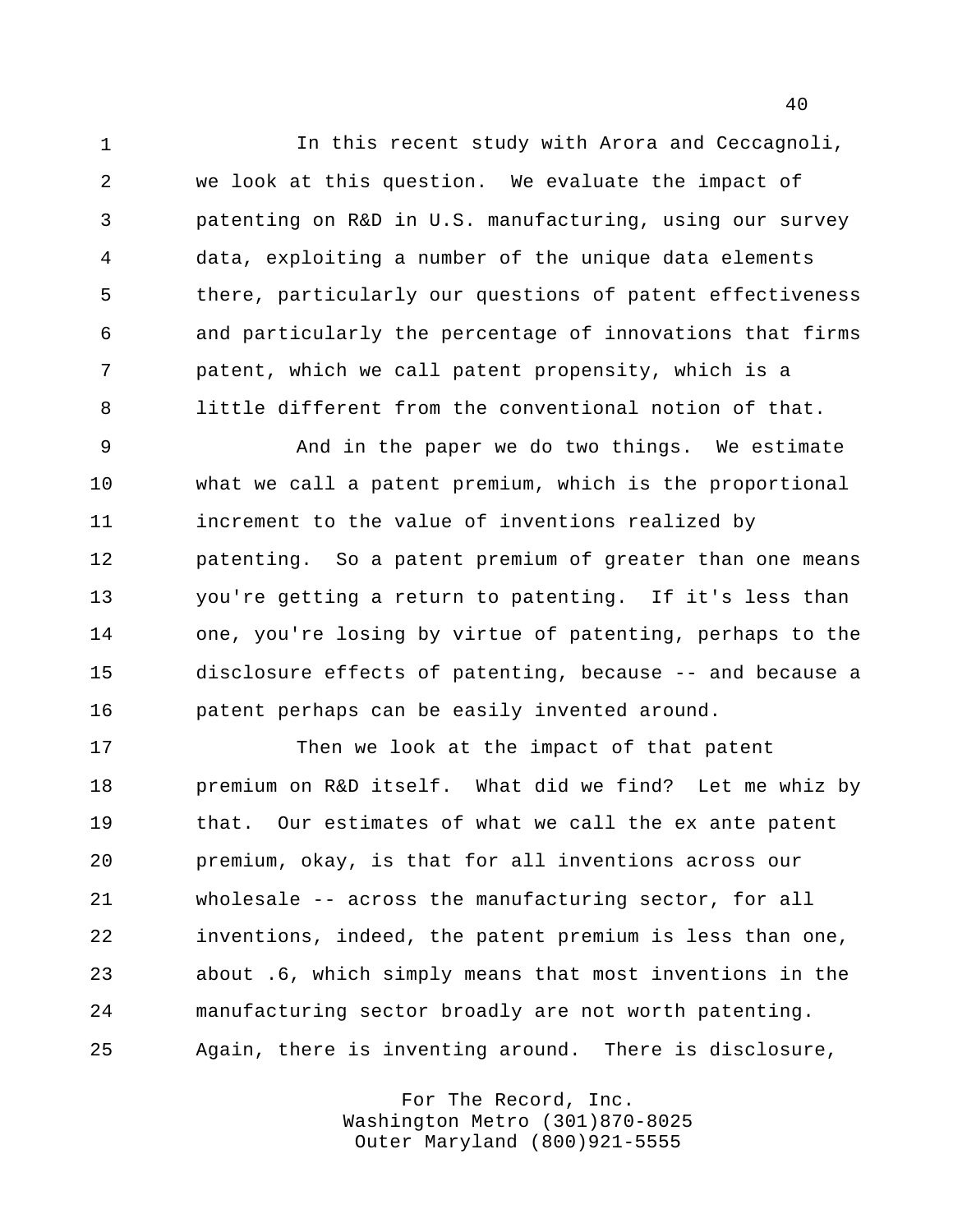et cetera.

| 2              | But then I wanted to highlight the results for a          |
|----------------|-----------------------------------------------------------|
| 3              | couple of our sample industries -- semiconductors and     |
| $\overline{4}$ | biotech -- where you can indeed find similar results for  |
| 5              | semiconductors, really quite -- clearly the minority of   |
| 6              | inventions are worth patenting there. But in biotech, as  |
| 7              | in drugs and medical equipment, that is greater than one. |
| 8              | But then let's look at the right-hand column.             |
| 9              | What's the premium if you patent? The premium is          |
| 10             | strongly positive, conditional on patenting. And what's   |
| 11             | interesting is that the return to patenting seems to be   |
| 12             | fairly comparable across industries, once that decision   |
| 13             | to patent is made, though I would suggest, again, for     |
| 14             | different reasons because patents are used in different   |
| 15             | ways.                                                     |
| 16             | Then what's the effect of the patent premium on           |
| 17             | Sort of the bottom line issue. What this table<br>R&D?    |
| 18             | presents is the percentage increase in R&D on the one     |
| 19             | hand and patenting on the other in response to a          |
| 20             | simulated doubling of the patent premium. So we use our   |
|                |                                                           |

 our empirical estimates to generate these results. What we find is that across the whole sample, if you doubled the patent premium, and we can talk about what that -- that might mean concretely, R&D spending would increase by 33 percent.

> For The Record, Inc. Washington Metro (301)870-8025 Outer Maryland (800)921-5555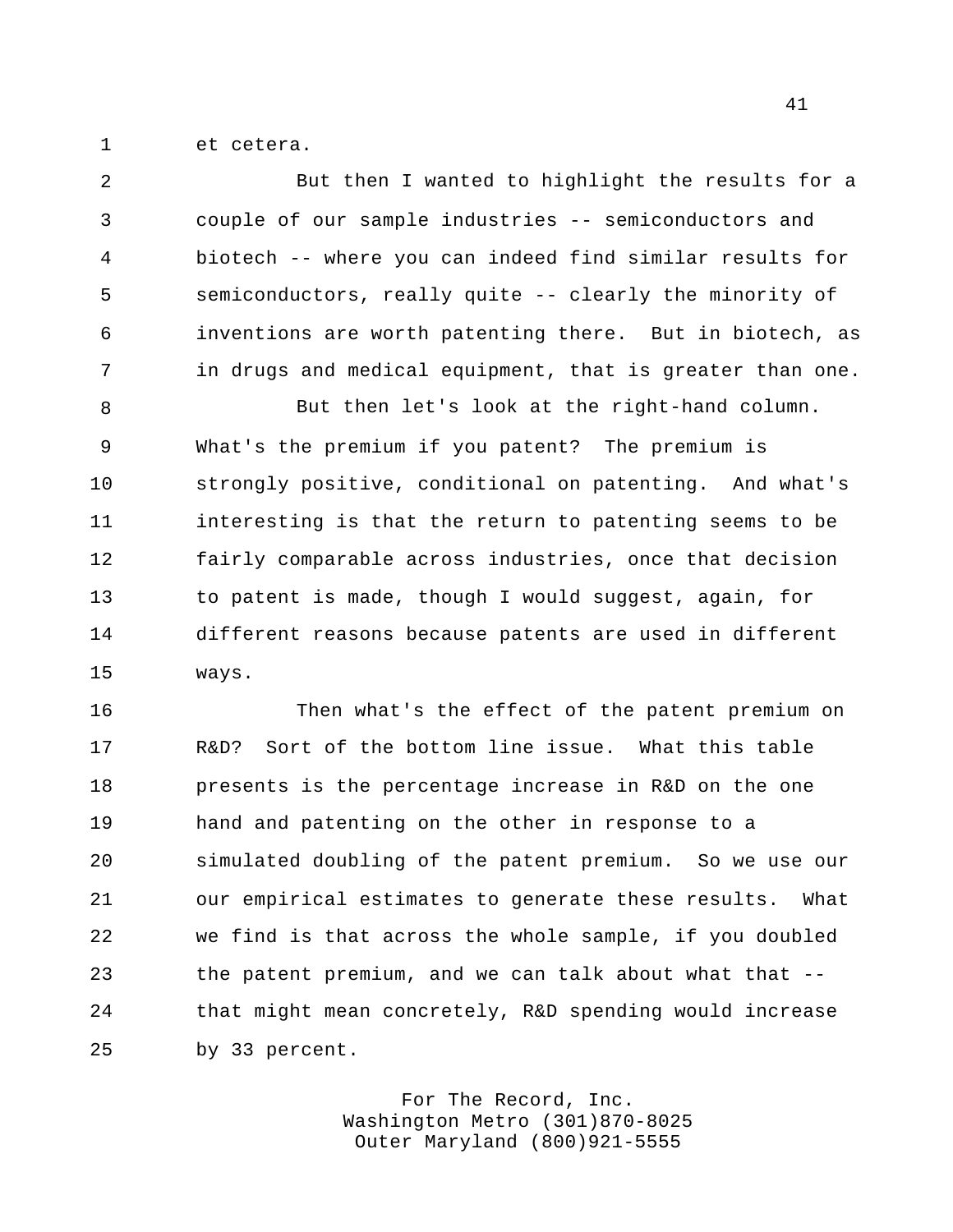So there is a stimulative effect of increasing the patent premium, of increasing, if you will, patent effectiveness across -- for the whole manufacturing sector, and 28 percent in semiconductors. So even where patents are least effective, among high-tech industries, relative to other mechanisms, even there we find a stimulative effect. Unsurprisingly, in biotech, much higher than semiconductors, 48 percent increase in response through a doubling.

 Now what's the effect of increasing the premium on patenting itself. And there we measured patents per million dollars of R&D. Unsurprisingly, how much you patent increases more than proportionately than any increase realized in R&D itself. So patents per million dollars of R&D increased 59 percent overall. Semiconductors, a lot. R&D increases there, you know, in response to an increased premium, but patenting increases more than proportionately.

 Biotech, that relationship is actually reversed. R&D will increase more than proportionately than will -- well, no, that's not reversed, because it's already normalizing for R&D. You get the same relationship in biotech, that patenting increases a bit more than proportionately than R&D, but certainly nothing like it does in semiconductors.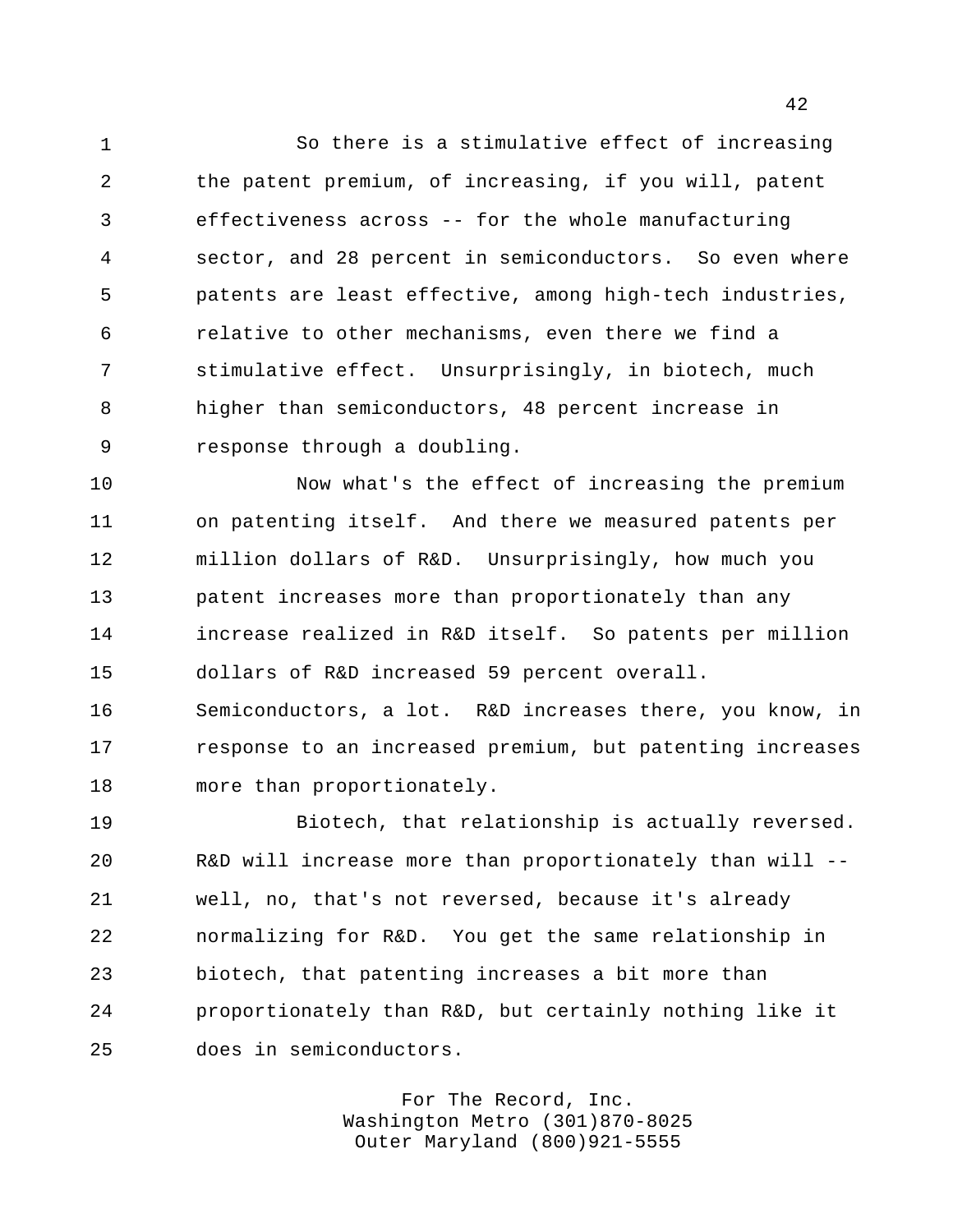Implications. So we find a positive effect of patenting on R&D overall, even in semiconductors where patents are much less effective than other mechanisms. Though we find some degree of -- again, I referred to this before -- of harvesting. That is, the patenting of inventions that would have been generated anyway -- in all industries, but especially where the patent premium is lowest.

 Overall conclusions. There are many ways to **protect inventions.** While patents are not as featured as other mechanisms, they do stimulate R&D broadly, though more in some industries than others, unsurprisingly.

 Moreover, patent disclosures can contribute very importantly to R&D information flows, to R&D spillovers, okay.

 Where I would highlight a policy concern, but 17 there are a lot of open questions here, is the pervasive player strategy raises issues of cost, and issues concerning entry. Those are open questions requiring more -- more study, though. We really don't know.

 Moreover, reflecting the point that I made earlier on, that we should be concerned about the possibility -- and this is suggested by other -- work by Lerner and others, that litigation costs, as well, may particularly disadvantage small firms.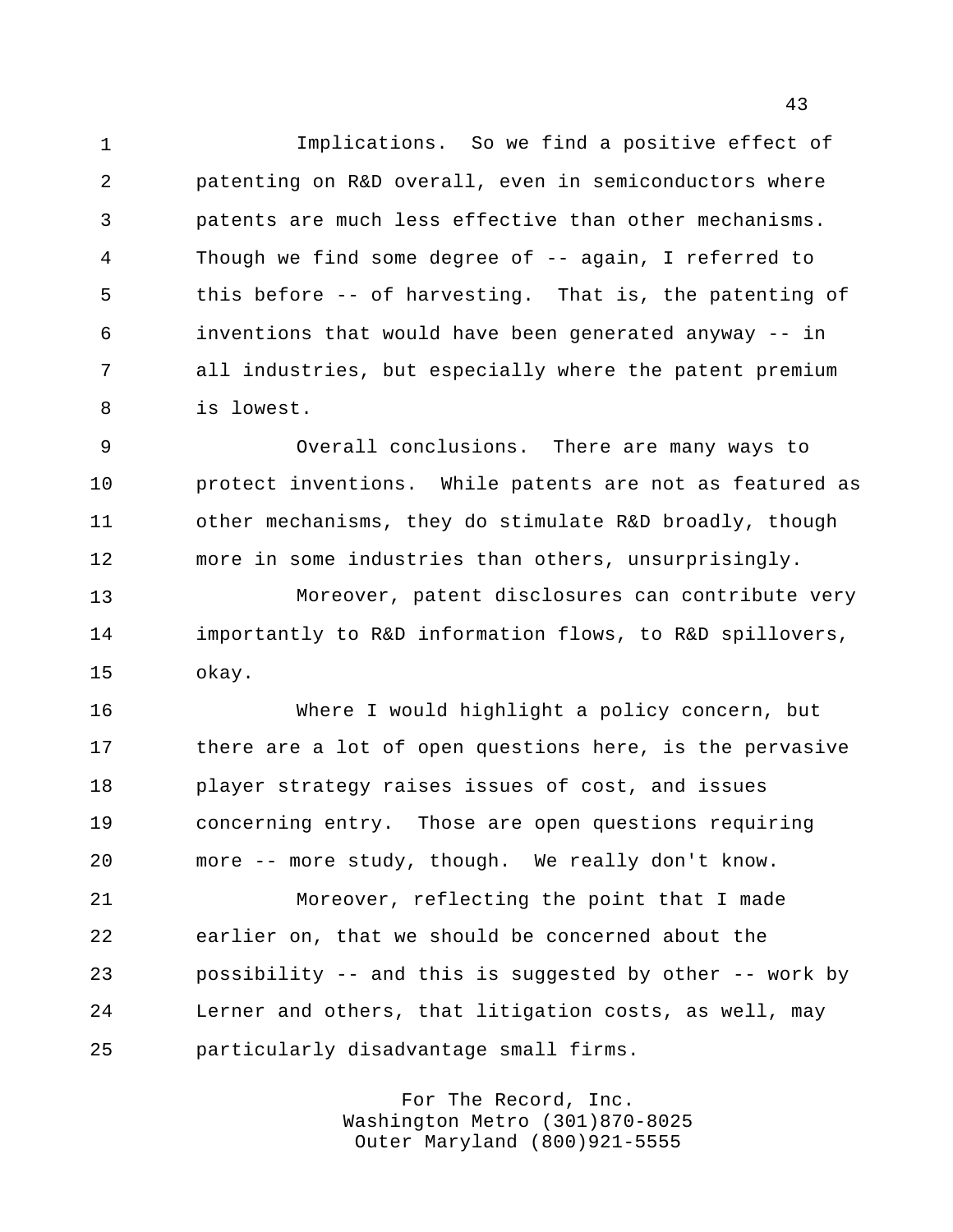| $1\,$            | Thank you, very much.                                                                                                 |
|------------------|-----------------------------------------------------------------------------------------------------------------------|
| $\sqrt{2}$       | (Applause.)                                                                                                           |
| $\mathfrak{Z}$   | (Time Noted: $10:32$ a.m.)                                                                                            |
| $\sqrt{4}$       | $\overline{\phantom{0}}$<br>$\overline{\phantom{0}}$<br>$\overline{\phantom{m}}$<br>$\sim 10^{11}$ and $\sim 10^{11}$ |
| $\mathsf S$      |                                                                                                                       |
| $\epsilon$       |                                                                                                                       |
| $\boldsymbol{7}$ |                                                                                                                       |
| $\, 8$           |                                                                                                                       |
| $\mathsf 9$      |                                                                                                                       |
| $1\,0$           |                                                                                                                       |
| $11$             |                                                                                                                       |
| 12               |                                                                                                                       |
| 13               |                                                                                                                       |
| $14$             |                                                                                                                       |
| 15               |                                                                                                                       |
| 16               |                                                                                                                       |
| 17               |                                                                                                                       |
| $18\,$           |                                                                                                                       |
| 19               |                                                                                                                       |
| 20               |                                                                                                                       |
| 21               |                                                                                                                       |
| 22               |                                                                                                                       |
| 23               | MR. COHEN: Our third speaker this morning will                                                                        |
| 24               | be Robert Evenson. He is a Professor of Economics at                                                                  |
| 25               | Yale and he has done significant research in the area of                                                              |
|                  |                                                                                                                       |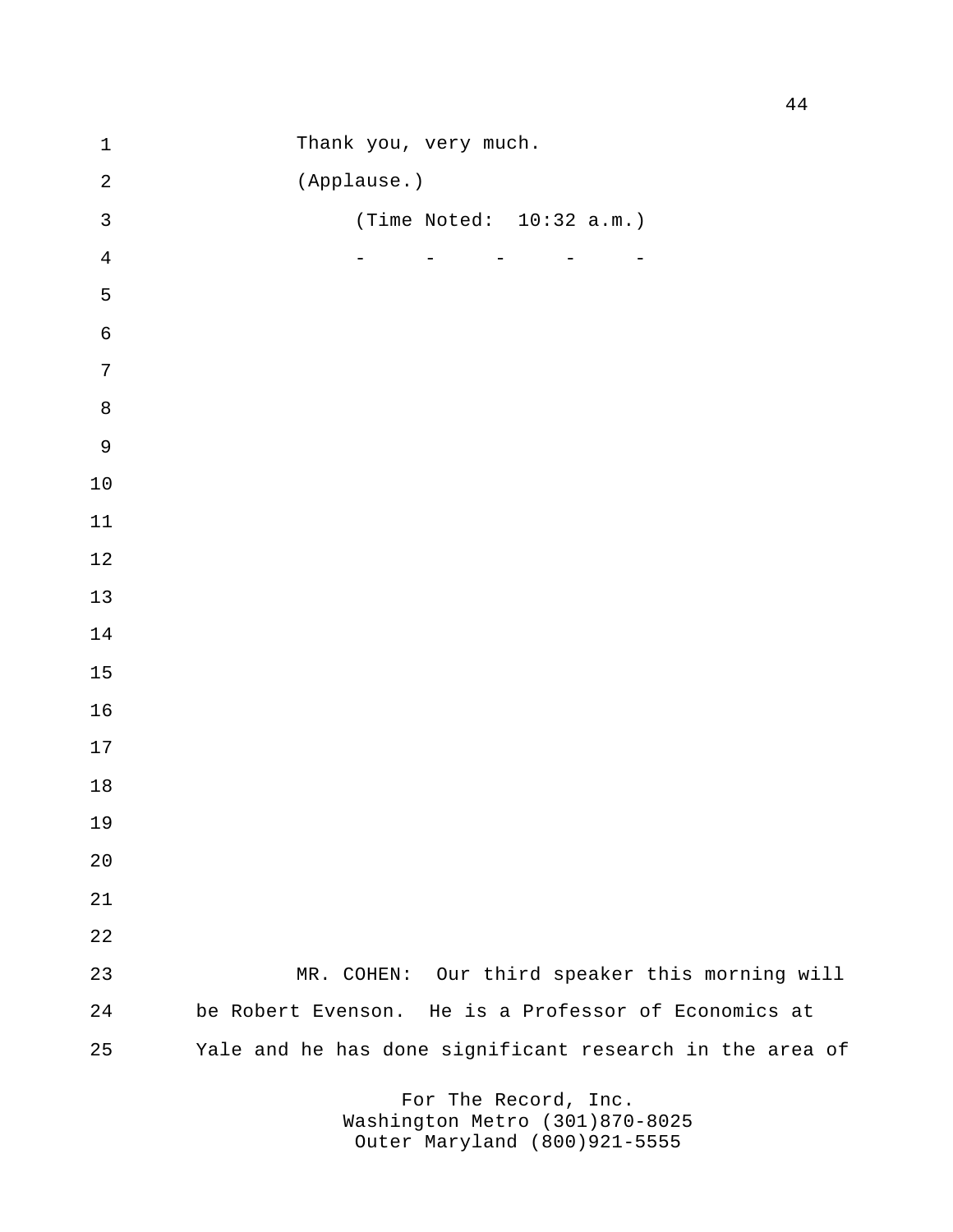technology and productivity, especially in agricultural markets.

 PROFESSOR EVENSON: Thank you for the invitation to appear and summarize some of the studies that we've done. I come from the same tradition that Wes Cohen comes from, the Yale incubator for studies of invention and growth. But I am tackling an international dimension.

 And the international dimension is important, even for -- for a lot of reasons, but even within the United States, simply because we have -- we are part of an international set of intellectual property rights with the -- and particularly with the TRIPs negotiations and with world trade organizations, firms in the United States are very much looking into international markets. And the size of the markets that they're looking for in their technology is -- is much greater than it would be -- than is the case if you sort of -- is only marketing their buying and selling technology in the U.S.

 What I'm going to do is, I'm going to make a few comments about growth convergence. Then I'm going to look at some invention patterns between developing and developed countries.

 And my main concern here is to report the results of two studies. One is an international study of

> For The Record, Inc. Washington Metro (301)870-8025 Outer Maryland (800)921-5555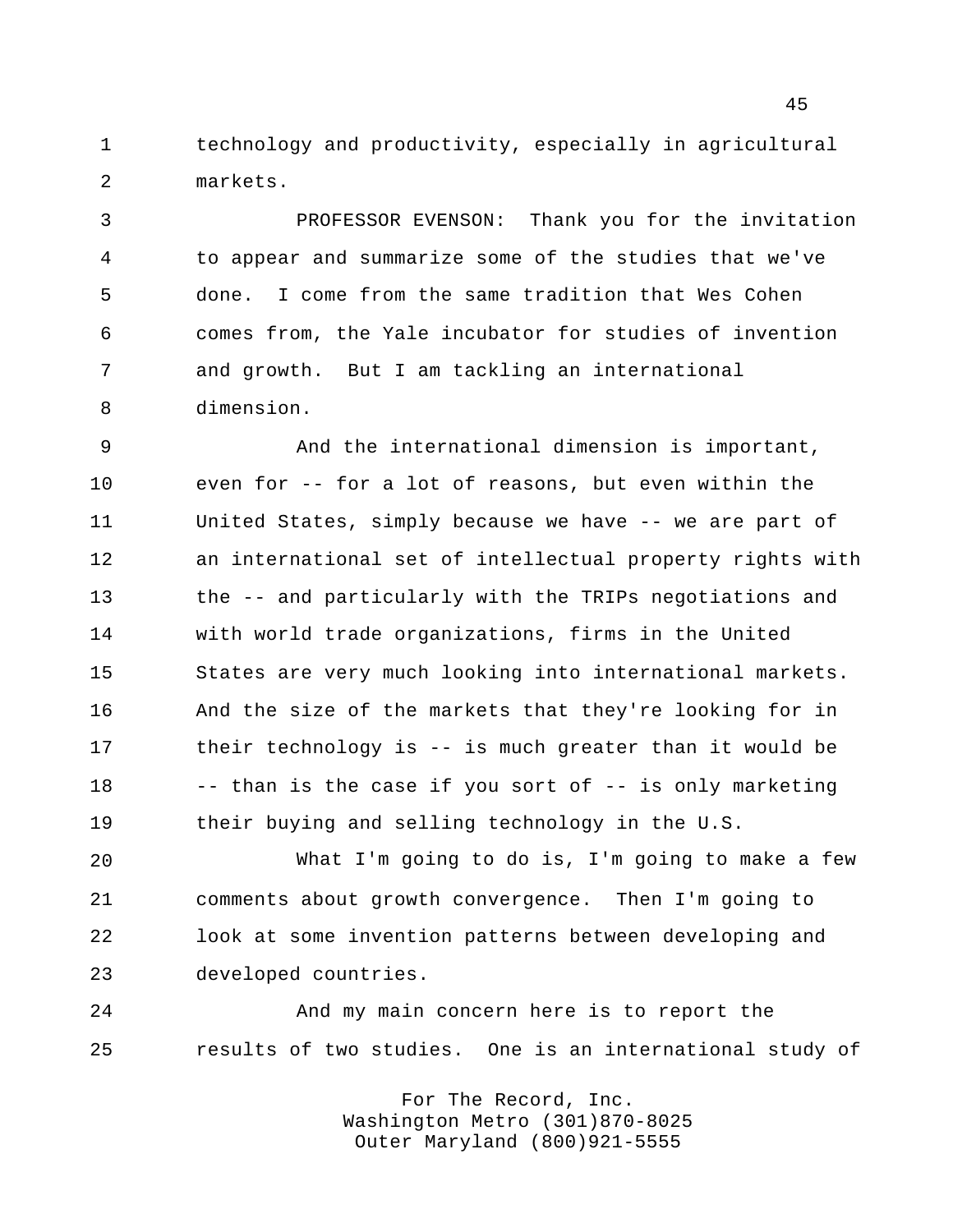R&D investment and intellectual property, and the strength of intellectual property rights.

 And the second is a study of the R&D productivity which asks the question as to whether the productivity of R&D, in terms of the inventions produced by R&D, is itself a function of the recognition of foreign intellectual property rights and essentially the experience with foreign -- with foreign inventions in your country.

 And I'll say a few -- I'll come back at the end 11 to say a few more words about the intellectual property rights.

 What do I mean by convergence? I'll just make a quick note. I want to come back to this at the end. But, basically, among all of the OECD countries, we essentially observe, over long periods of time and also over -- since 1960 -- this one actually happens to be over a longer period of time -- we've observed that if, for example, if you take the per capita income in the beginning of the period and compare it to the growth rates over the period, we get this kind of a relationship. The highest per capita income at the beginning of the period grow slowest, and the lowest per capita income at the beginning of the period grow fastest.

> For The Record, Inc. Washington Metro (301)870-8025 Outer Maryland (800)921-5555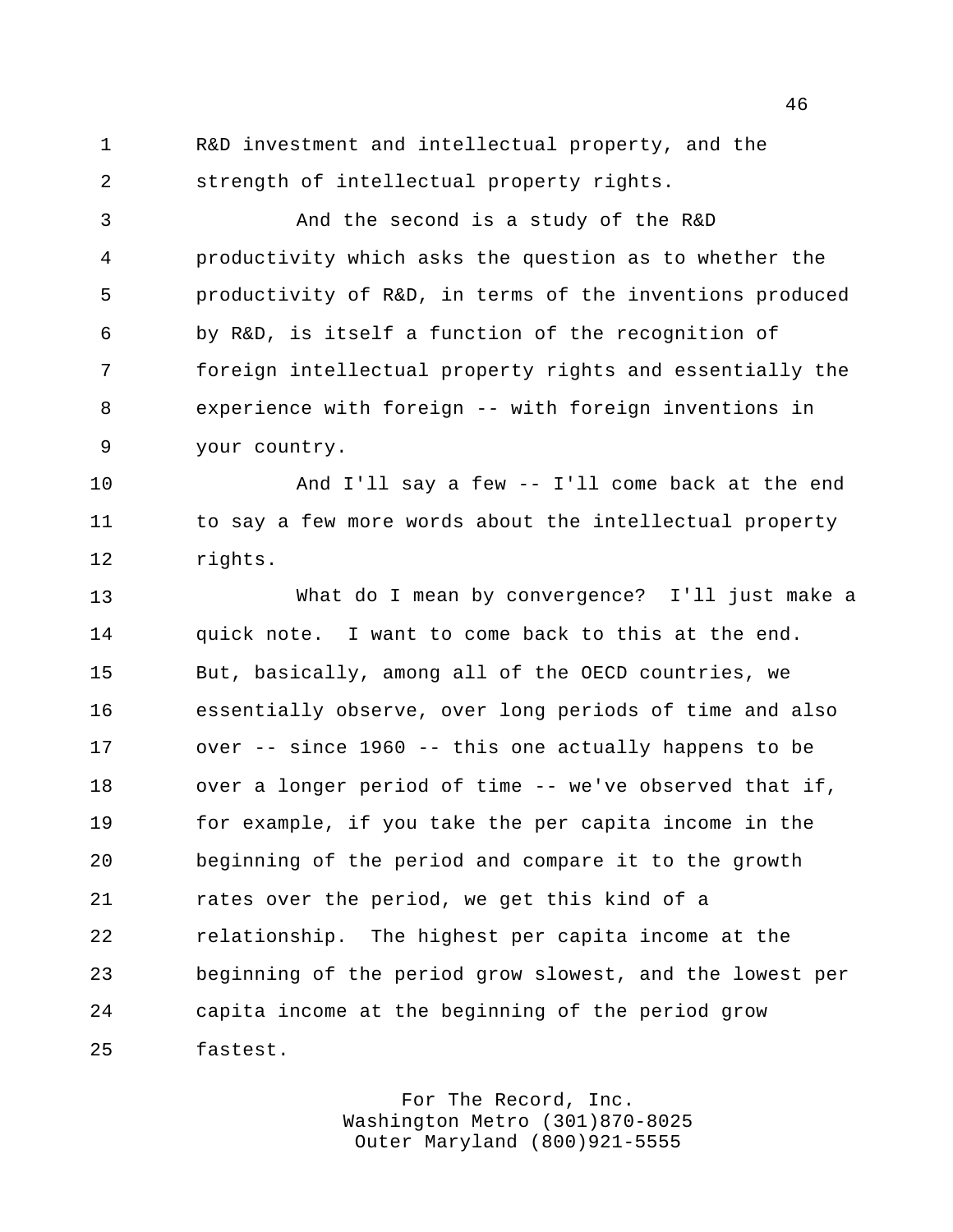Now this is a pattern that holds remarkably strongly for all OECD countries, but it doesn't hold for Socialist countries and it doesn't hold for developing countries. So it holds only in a subset of the world's economies, the OECD market economies. And I'm going to come back and try to say that that has something to do with the -- with intellectual property and with the technology markets.

 Now I'm going to show you some invention patterns to begin with here. And for simplicity, I've reduced these and we have a lot of data on these. But, basically, this is essentially the invention patterns from OECD countries, and in this case I've just got the U.S., all the European economies, and Japan. And the -- so that the U.S. -- U.S. indicates that in 1990 there were 59,000 U.S. origin patents. Of those, 12,000 were patented in Europe and 14,000 in Japan. And across all of the developing countries, we also see a steady flow of -- or essentially a fair amount of U.S. inventors obtaining protection in these developing countries.

 So that we get a steady flow of selling technology from the high-income countries into the developing countries, as well as a tremendous amount of selling technology between the high-income countries. Now when we look at that same figure for the

> For The Record, Inc. Washington Metro (301)870-8025 Outer Maryland (800)921-5555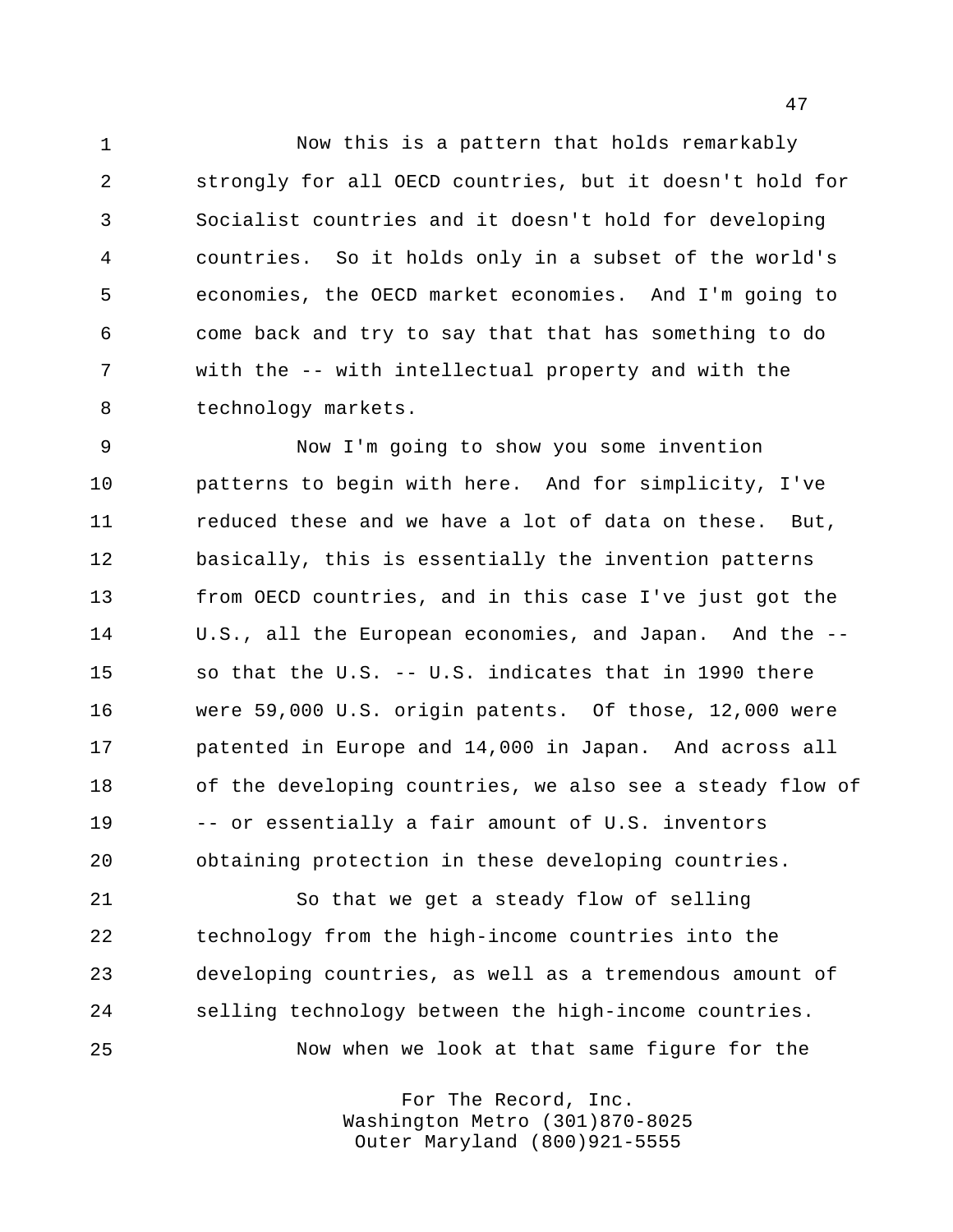inventions that originate in the low-income countries, we find that -- we find quite a different pattern and I'll just summarize it briefly. We find that Korea, in 1990, was already able to export inventions into the U.S. economy, and into Europe, and into Japan. But almost all of the other countries have very limited exports of patents or of their inventions, in a sense, obtaining protection, even though it's easy to get protection in other countries, and for the countries, they do quite a bit of invention, but almost all of it is domestic invention only.

 Now I'm going to come back and argue that this 13 -- and there isn't much cascading. In other words, the high-income countries don't modify any technology that originates in -- or the middle-income countries don't modify the technology that originates in the high-income, and then modify it and sell it in the low-income countries. There is virtually no exchange of intellectual property assessment between the developing countries.

 Okay. Now let me turn to my two studies. And I'm going to try to put a technology market focus on this. Intellectual property should do three things for a country. It should increase and stimulate domestic R&D. And Wes Cohen has given us some insights into the way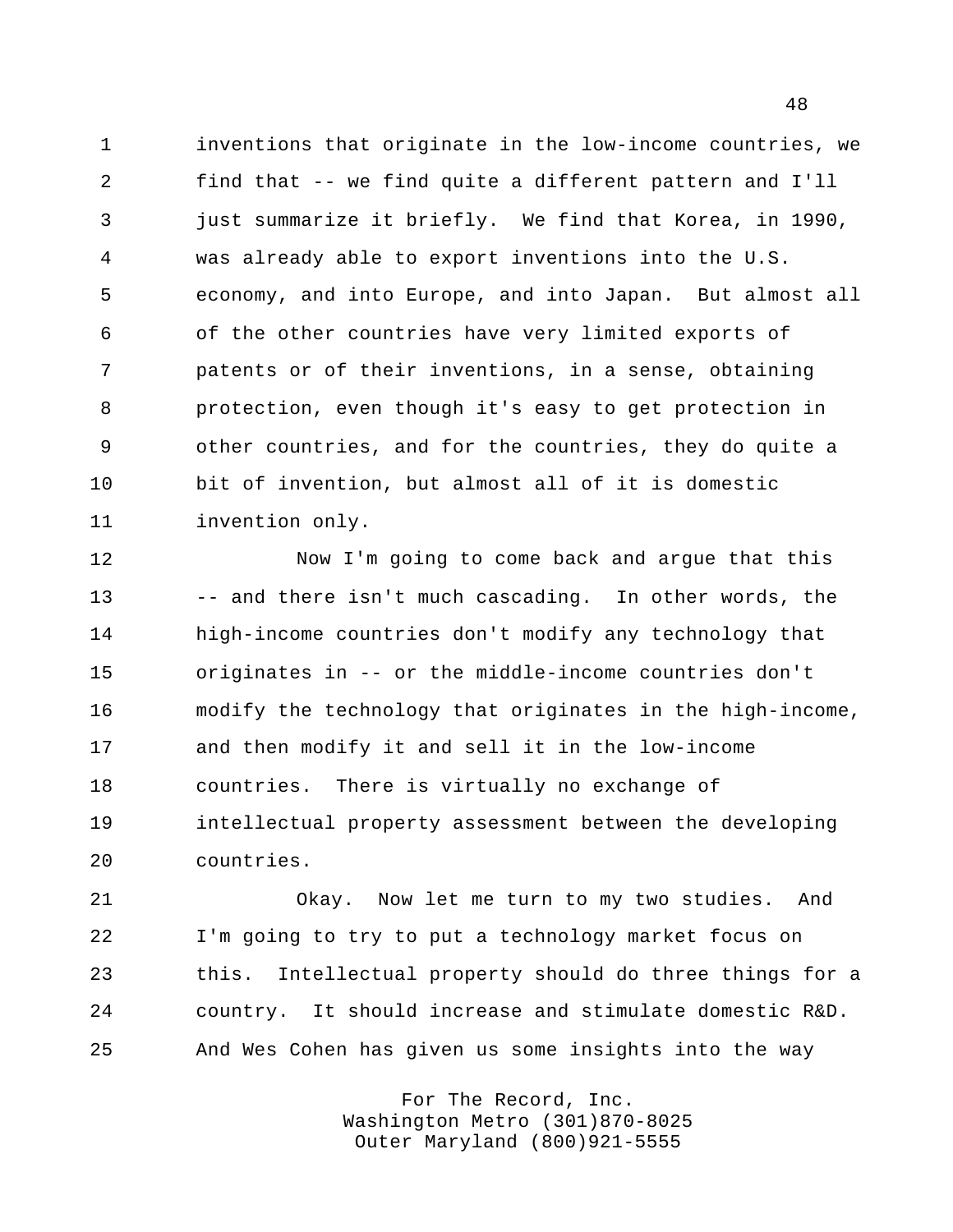this is happening and the degree to which it is happening in the United States over recent years.

 It should also facilitate the purchase and sale of technology by making it clearer and by providing licensing components and so forth.

 And it should have disclosure effects. And, in particular, the availability of technology produced outside your country ought to have an effect on the productivity of R&D in your country.

 So I'm going to do two studies to look at these and I'll just -- I'll summarize them fairly quickly. But they do represent international ways of looking at the question of does intellectual property actually stimulate R&D.

 That's a question that can be asked internationally because in many ways it's very hard to tell in a country that has had strong intellectual property rights for a number of years whether you're actually -- it's very hard to tell within a country whether you're actually stimulating R&D. And it's -- Wes Cohen's work is quite ingenious, using this patent premium methodology.

 But in this case we're looking at several components and, basically, I'm simply trying to look at -- my variable is R&D as a percent of the GDP in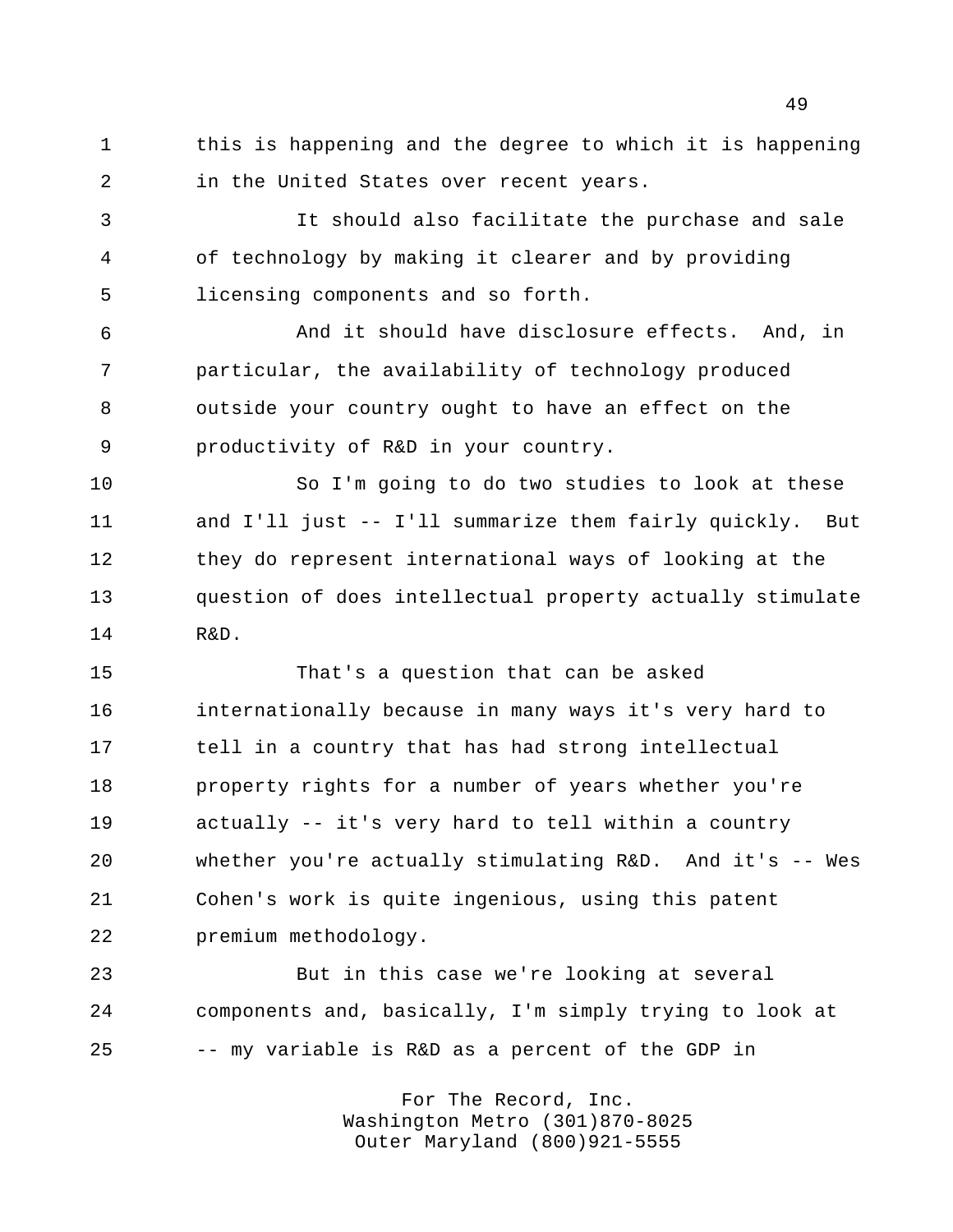different countries. The data are for a 18 -- 1980 and 1985, and 1990. I've got a sample of 30 some countries. And I'm looking at determinants, and I've got some measures of GDP, growth in GDP, and a number of other things. But the key variable is intellectual property protection.

 Now there are two indexes internationally that are widely used for intellectual property protection. There is a -- Roziak measure, which essentially is based on the actual loss, and there is the Park and Ginarte measure, which is based on the actual implementation of the loss.

 And Park and Ginarte -- and this Park measure -- incidentally, Park is also part of our Yale group. And this measure is a much more realistic measure of the actual effectiveness of intellectual property. And by 17 that measure, we get countries varying quite a bit.

 And I'm sorry, incidentally, these -- I can make these slides available. I did have a Power Point presentation, but decided I wanted to incorporate some of these materials that I didn't have in the Power Point presentation.

 But, basically, we see that countries with the strongest intellectual property are the USA, and Netherlands, and Austria, and other countries have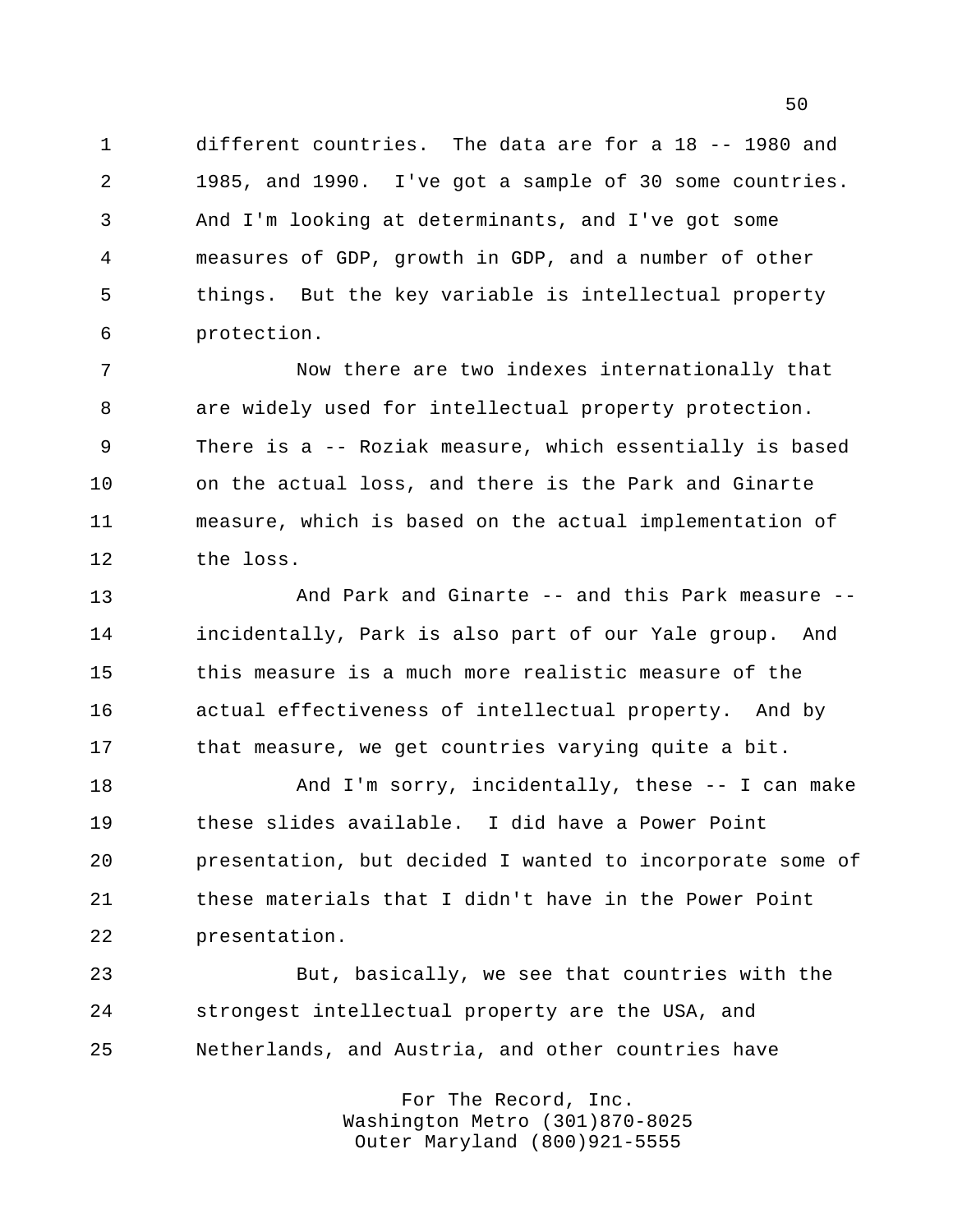somewhat less. Surprisingly, Canada does not have a very strong intellectual property protection by this measure.

 But the question is, are we -- can we get any predictive power from this measure by looking at comparison over time. And what we're doing here is we're using what's called a random effects model, which is kind of a mixture of a fixed effects, which takes out -- which essentially looks at only the within country effects and so forth, and there are some econometric issues associated with that.

 But, basically, what this study is showing is 12 that intellectual property indicators have a strong -- that's the IP number -- have a strong impact, increasing R&D investment. And we've got four different specifications here in the paper. We have another several more -- dropping some countries and so forth. And that result is robust.

 In other words -- now there is still -- there's a little bit of an issue here in terms of the simultaneity of R&D investment and of the intellectual property investment, but we've tried to take out most of that and we have tried to address it in many ways. But this study essentially says that when you look at international data, our intellectual property -- stronger intellectual property, much of it coming through the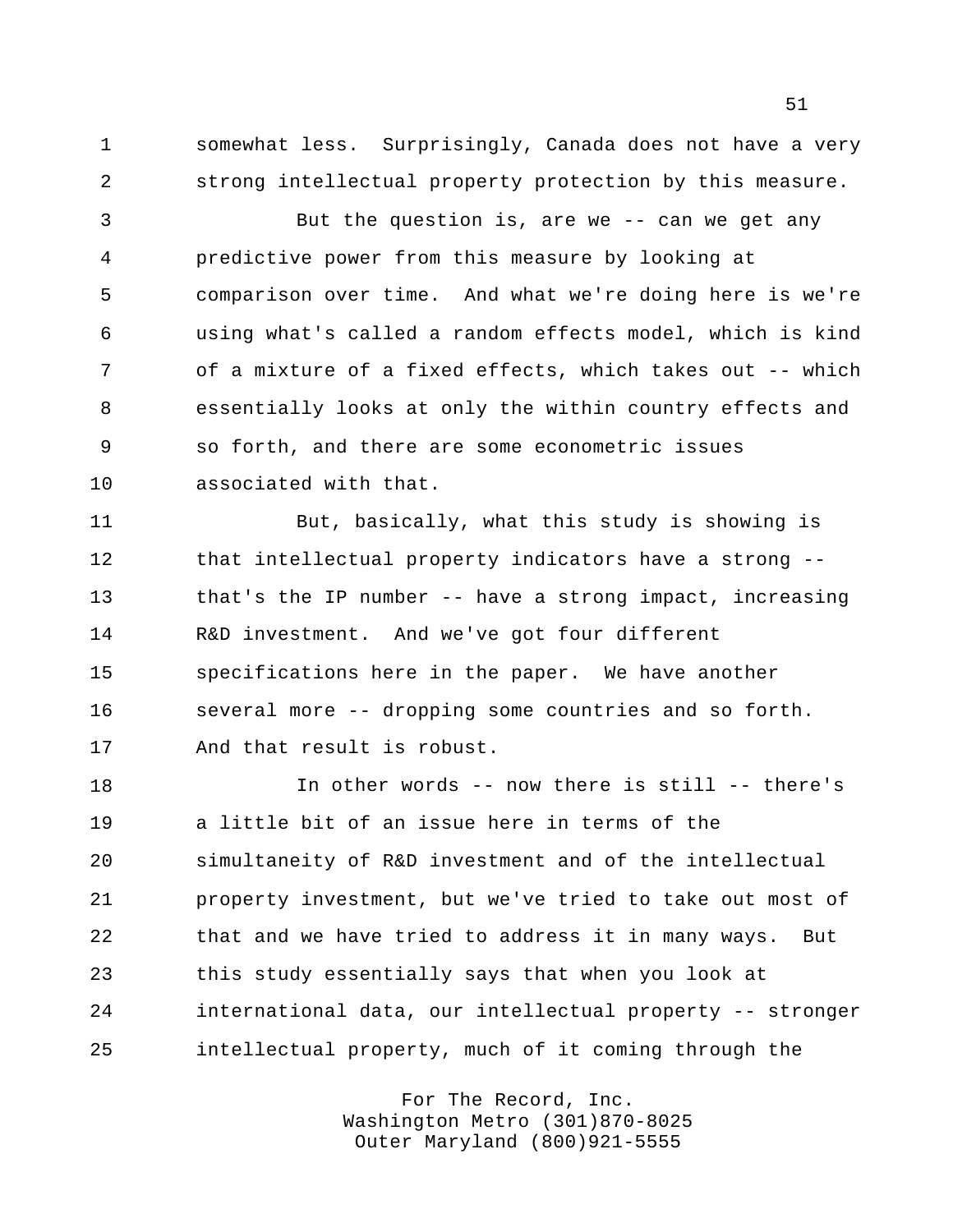administration of intellectual property and the effectiveness of courts in enforcing it -- does stimulate R&D.

 Now we have tested this a little bit with -- by dropping some countries and including different countries, and so forth, and it seems to hold -- it's a pretty robust result.

8 So the second study is the one that -- once again, I'll just summarize it here. The second study is a study of -- more or less from the same countries, slightly different period, but essentially 1980, '85, 12 <sup>'90</sup>. And this study essentially asks the question, does the -- does a country -- or does the foreign patent recognition of a country actually make your own domestic R&D more effective, in terms of domestic inventions.

 So the -- variables, domestic inventions -- this is modeled on -- there are some modeling issues associated with this. But basically the story here is that the elasticity, which is -- which is, essentially the -- if you were to increase your R&D by ten percent, you would get about six percent more inventions.

 If you increase your foreign R&D, even your foreign payments of royalties, you will get -- because it complements your domestic R&D, you get another four percent, or five percent more R&D. And this is what

> For The Record, Inc. Washington Metro (301)870-8025 Outer Maryland (800)921-5555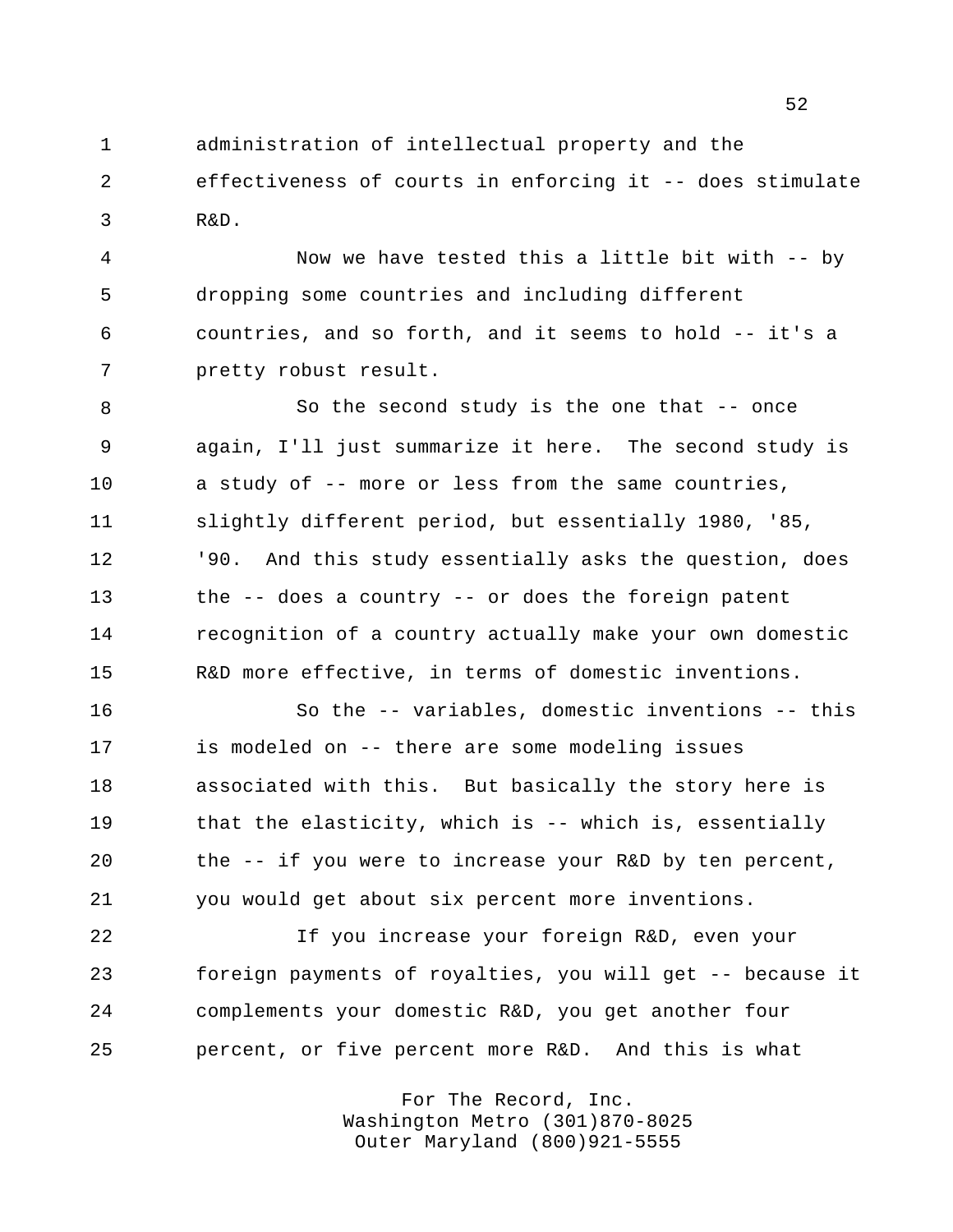essentially enables countries to double their R&D and get double their inventions.

 It is the foreign -- it is this foreign germ plasma and that's mostly -- it's mostly disclosure effects. Disclosure effects internationally, but they are -- they are a different type of disclosure than some of the -- than some of the national things.

 Let me just say a couple words on invention in developing countries. And, basically -- and then I'll try to wrap up here. But, as we know, developing countries have resisted intellectual property protection. They have -- and if we can go back to those -- to those figures that I showed you earlier, we essentially can see where some of that resistance comes from. It comes from the fact that developing countries are buyers of technology, but they are not sellers.

 You have to get quite advanced before you can sell technology in the big markets. All of the OECD countries, of course, sell and buy, but developing countries are mostly just buyers. And when you're only a buyer, you want to -- you're seduced into thinking that you don't really need R&D and you don't need intellectual property because all you'll do is commit yourself to paying the drug firms for very costly AIDS drugs, which is, of course, is at issue in developing countries right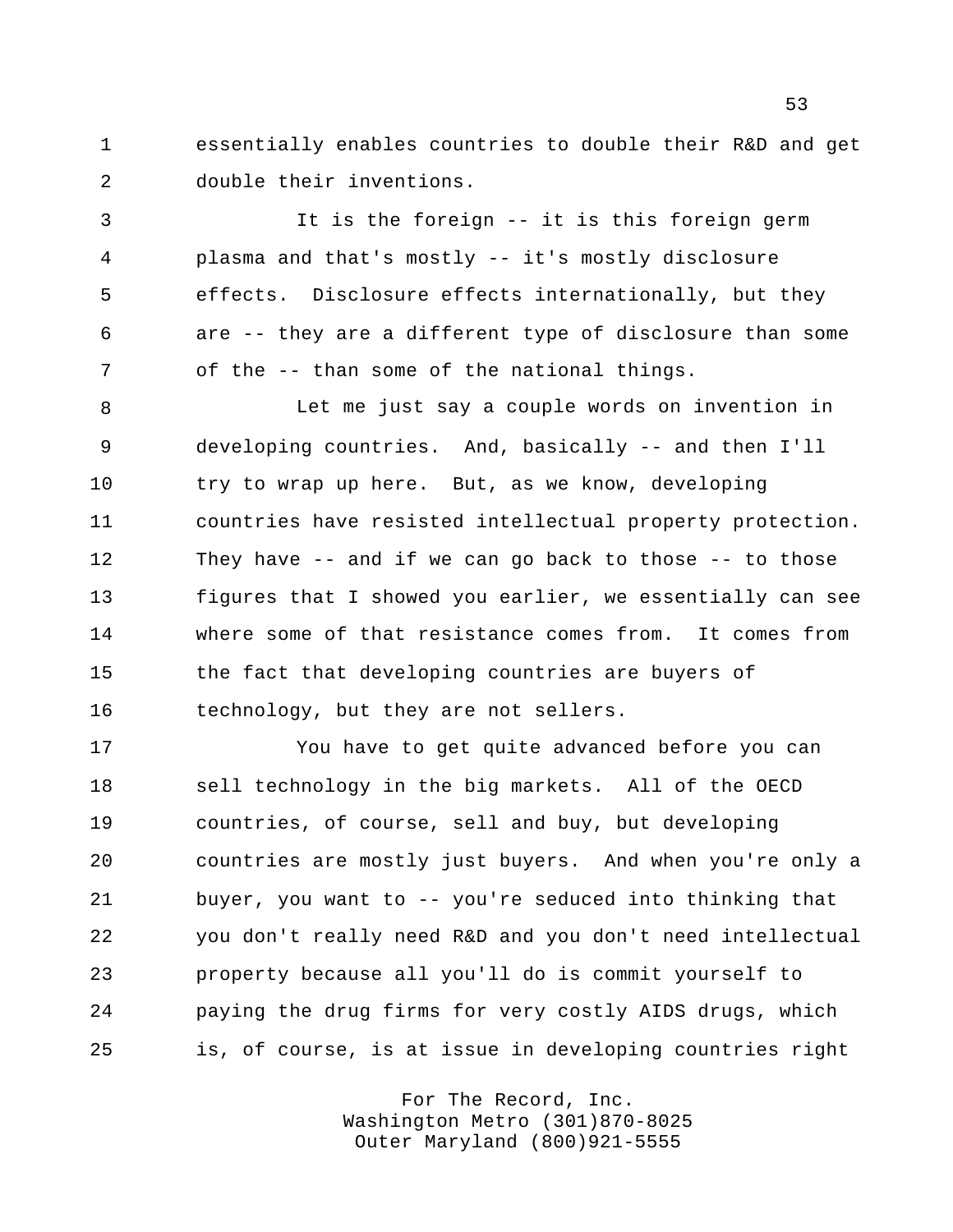now, particularly in Africa, and that's a whole episode where the -- okay.

 But the methods of convergence says that many -- many times it is said, why should developing countries do any R&D at all. Maybe they can simply mimic. And if you really just mimic or copy, why should you put yourself in a position of having to pay the U.S. and European intellectual property holders for the protection.

 Well you might not do this if, in fact, you've 10 got a lot of location specificity, and there are a lot of other issues, as I've noted. If you look at developing countries, by and large, you'll find that the bulk of 13 them have very weak intellectual property rights, and they don't give much invention. They don't have much in domestic invention either, but we saw some of it, some of the data.

 Well the people who have studied the convergence looked at several mechanisms here. One mechanism is a paper by Coe and Helpman, which essentially says that imported capital goods convey a huge amount of the intellectual property or the invention spillovers and disclosures that essentially affect these markets and contribute to that foreign invention story.

 There is some alternative work that Wolfgang Keller and others have done, which essentially points to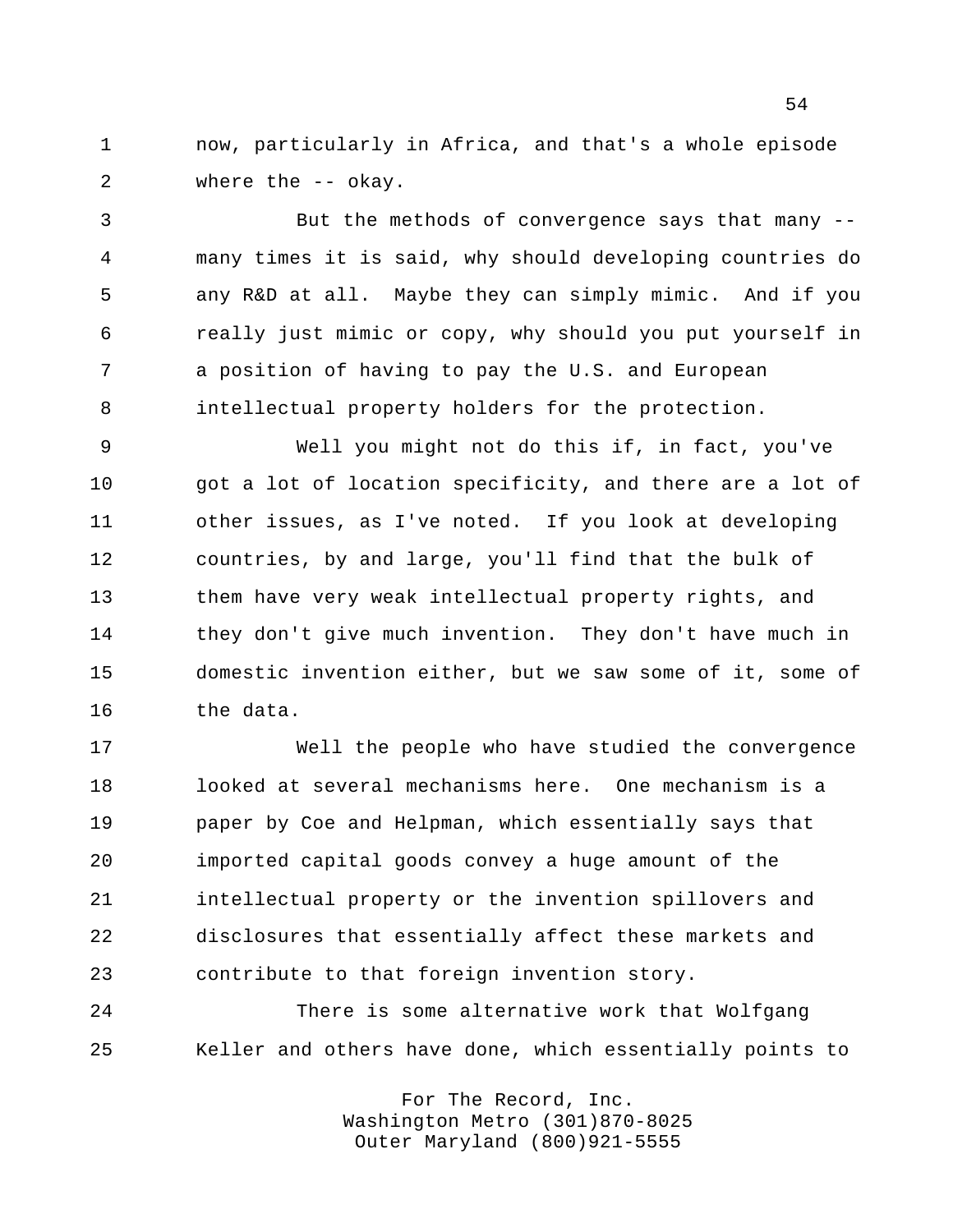more inventions, direct licensing of inventions.

 And there is now increasing recognition that the foreign direct investment in developing countries is a huge contributor to the technology flows and to the technology market that is being realized in these countries.

 Now just briefly, location specificity. When it comes to agriculture, and soil, and climates, and so forth, the story is pretty simple. No region in the world that has not got an R&D capability suited, producing crop varieties for that region, no region in the world has had any success in producing or copying inventions at all. It is so location specific that, literally, you can just say that if you don't have R&D, you don't have anything. You don't have productivity and you are part of the world's poorest economies.

 For the industrial technology, there still is a great concern that you don't really need the R&D, but the evidence just points all against it. Even the World Bank does not push R&D for developing countries very heavily. As I say, they do it for agriculture because it's so obvious there that there is no spillovers into regions that -- unless they have their own capacity. Once they have the capacity, you bring in spillovers and it's that same spillover mechanism that we saw in the production.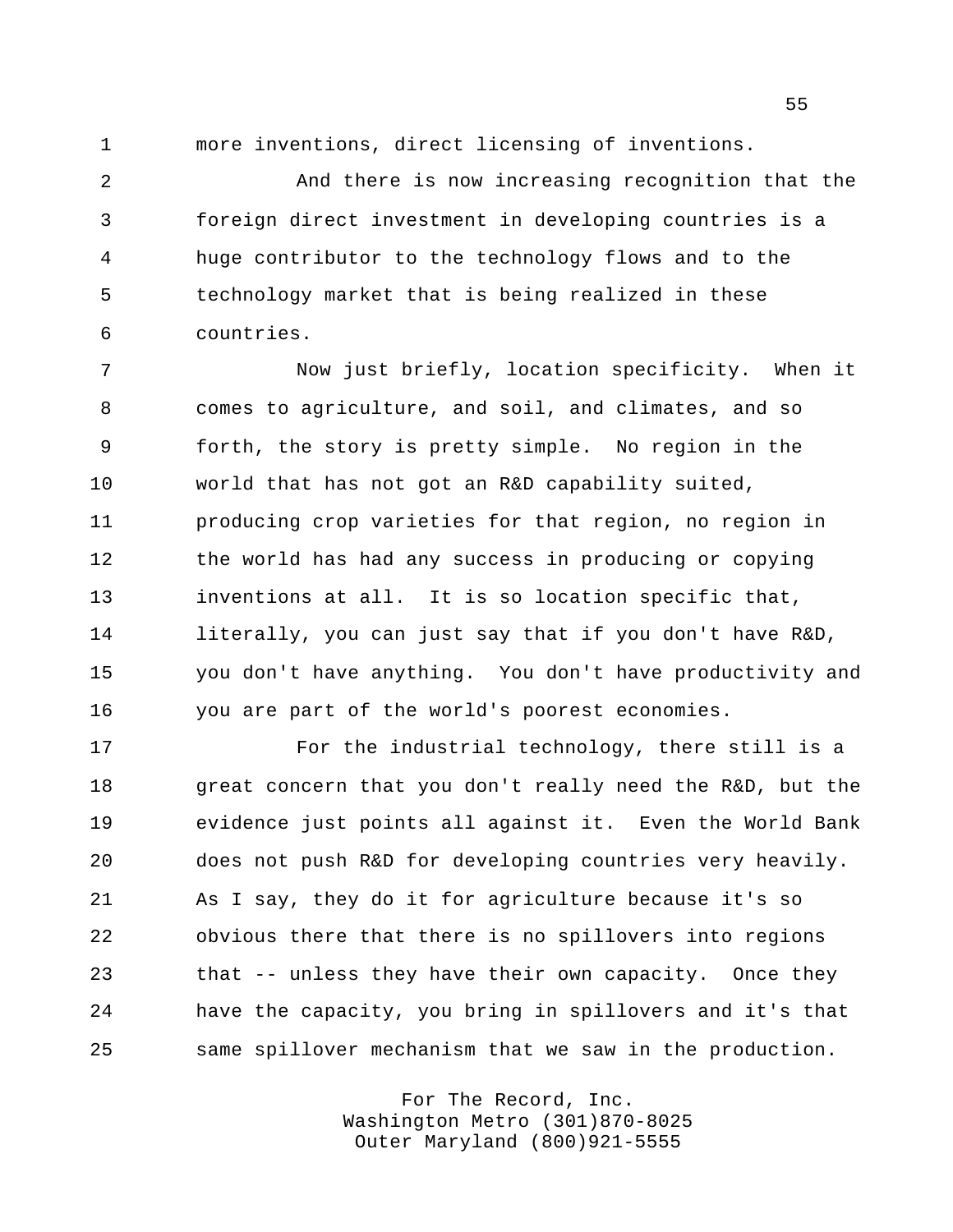There is a concern that institutions,

 corruption, transaction costs, and associated with imperfect markets is a big barrier to these international flows of technology and there have been studies of that and so forth.

 And there is something called tacit knowledge and I'll end my comments here, which essentially indicates that there is simply no way that developing countries or developed countries can acquire technology by reading the blueprint. It is true that anyone can read a blueprint. It is not true that that means that you have mastered the technology associated with it. You have to have tacit, hands-on experience with the technology to benefit. And that almost always means that you have to have some form of R&D. You can have blue- collar R&D. Many developing countries have a lot of blue-collar R&D. That is, as opposed to white-collar R&D.

 Product improvers, modifying and making a lot of things. Incidentally, there is an intellectual property right, a utility model, which is a petit patent, a weak intellectual patent that has never been used in the United States, but it's been used incredibly in Japan, where twice as many utility models as patents are granted.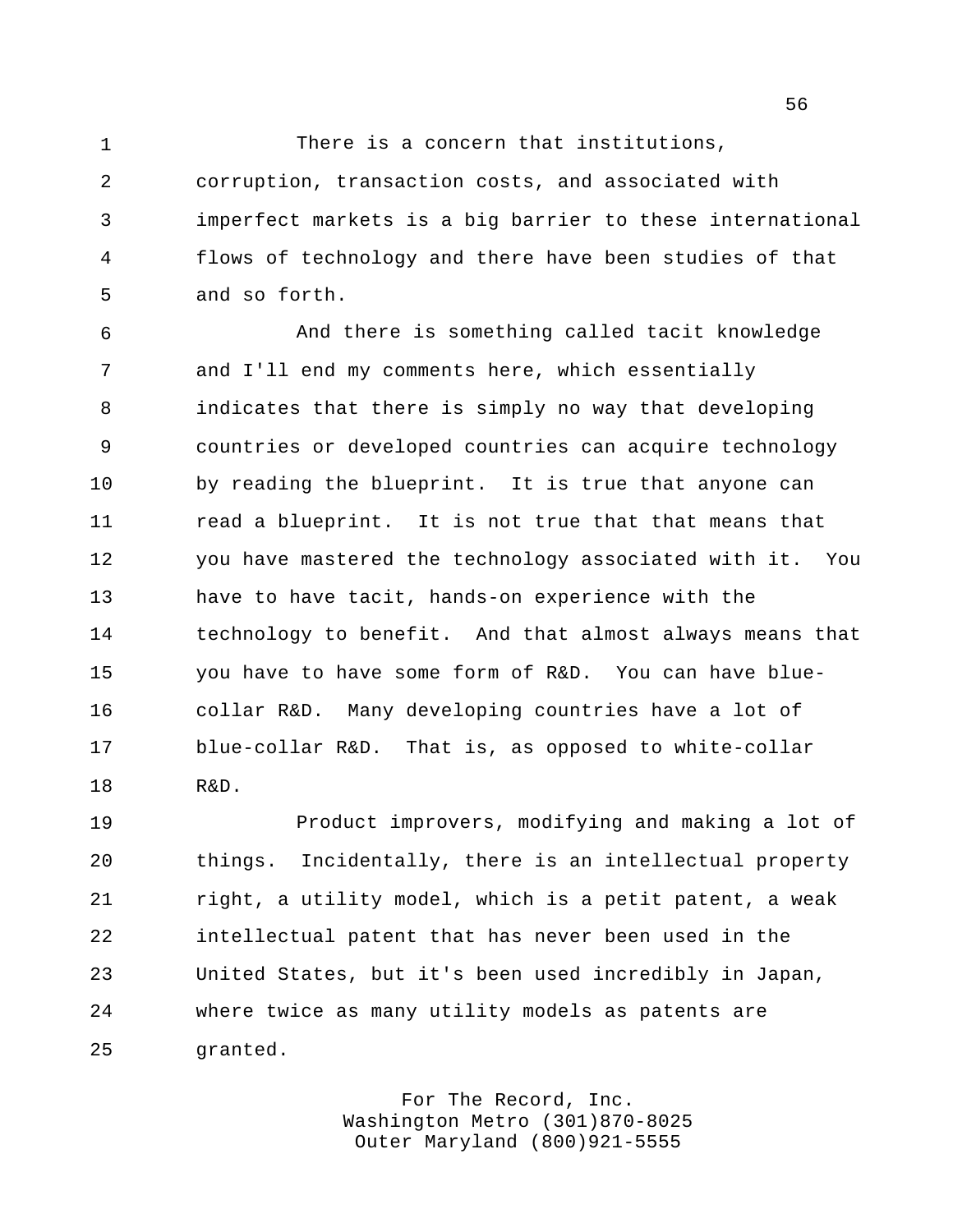And so the studies that we're looking at here do point to the importance of the institutions of this tacit knowledge, and to the importance of intellectual property in not only stimulating R&D, but in facilitating the exchange and making it feasible and possible for countries who do R&D to have more productive R&D.

 Now a certain amount of this is based on comparisons between developing countries and developed countries. But if we go back to the OECD countries, we don't always appreciate the fact that several countries 11 in the OECD, notably Spain, Portugal, Italy, Ireland, are countries that have had extraordinarily good economic performances, much better performances than France and Germany, or the U.S., in terms of their rates of growth over the last 40 years. And much of that is due to the fact that they have been able to bring themselves into 17 the OECD technology market -- buy and sell technology, recognize the property rights of others, and that hasn't happened with -- with all -- with many developing countries yet. It's beginning to happen. We're seeing it happen in China. We're seeing it happen in India, and certainly Korea, and the best performing countries.

 Well I'll stop there and we can consider some of these items later.

Thank you.

For The Record, Inc. Washington Metro (301)870-8025 Outer Maryland (800)921-5555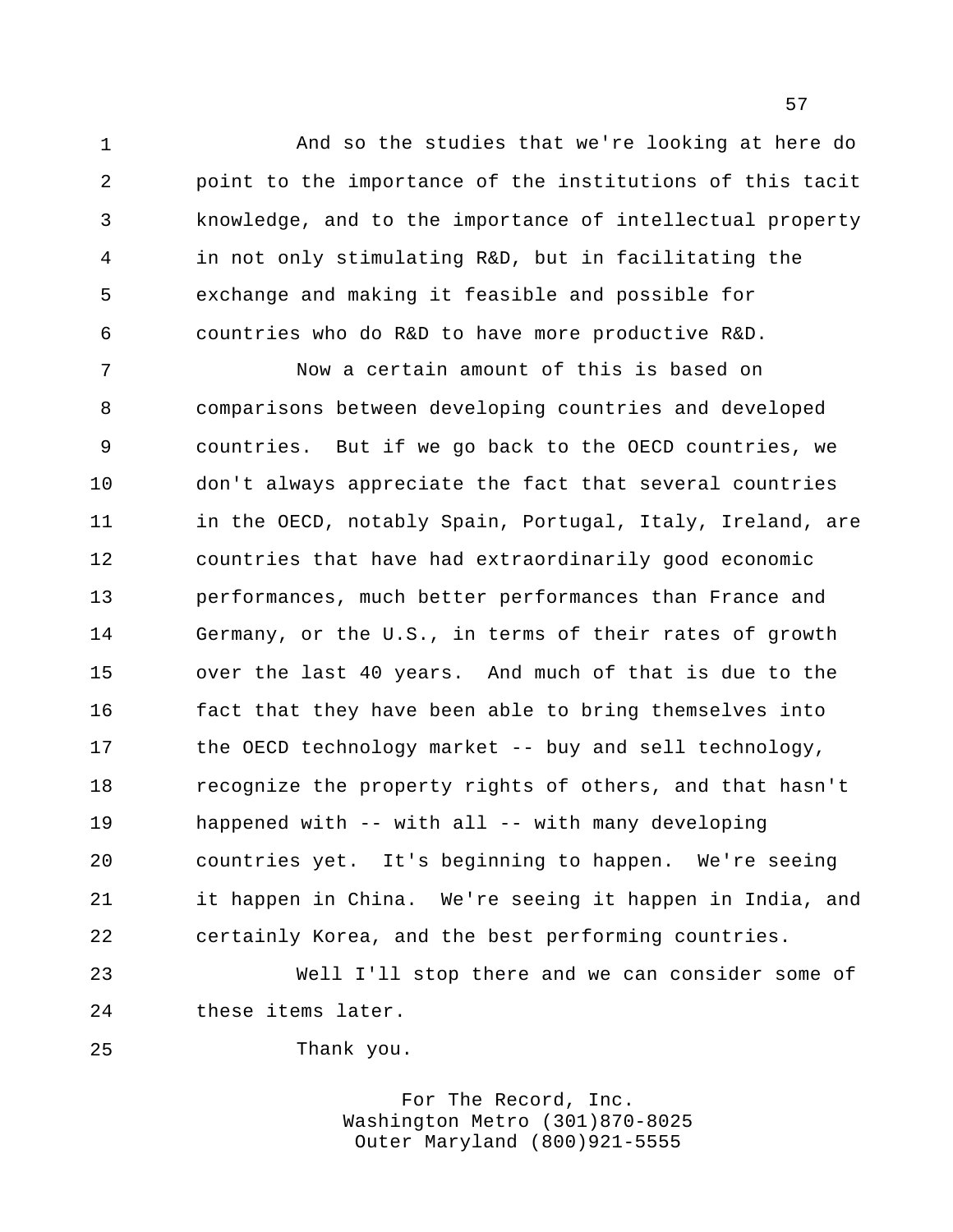| $\ensuremath{\mathsf{1}}$ | (Applause.)              |                                                      |                          |                          |
|---------------------------|--------------------------|------------------------------------------------------|--------------------------|--------------------------|
| $\sqrt{2}$                |                          | (Time Noted: $10:54$ a.m.)                           |                          |                          |
| $\mathbf{3}$              | $\overline{\phantom{0}}$ | $\overline{\phantom{0}}$<br>$\overline{\phantom{0}}$ | $\overline{\phantom{0}}$ | $\overline{\phantom{0}}$ |
| $\bf 4$                   |                          |                                                      |                          |                          |
| 5                         |                          |                                                      |                          |                          |
| $\epsilon$                |                          |                                                      |                          |                          |
| $\sqrt{ }$                |                          |                                                      |                          |                          |
| 8                         |                          |                                                      |                          |                          |
| $\overline{9}$            |                          |                                                      |                          |                          |
| $1\,0$                    |                          |                                                      |                          |                          |
| $11\,$                    |                          |                                                      |                          |                          |
| $1\,2$                    |                          |                                                      |                          |                          |
| $13$                      |                          |                                                      |                          |                          |
| $1\,4$                    |                          |                                                      |                          |                          |
| $15$                      |                          |                                                      |                          |                          |
| $16$                      |                          |                                                      |                          |                          |
| $17$                      |                          |                                                      |                          |                          |
| $1\,8$                    |                          |                                                      |                          |                          |
| 19                        |                          |                                                      |                          |                          |
| $2\,0$                    |                          |                                                      |                          |                          |
| $2\sqrt{1}$               |                          |                                                      |                          |                          |
| $2\sqrt{2}$               |                          |                                                      |                          |                          |
| 23                        |                          |                                                      |                          |                          |
| $2\sqrt{4}$               |                          |                                                      |                          |                          |
| 25                        |                          |                                                      |                          |                          |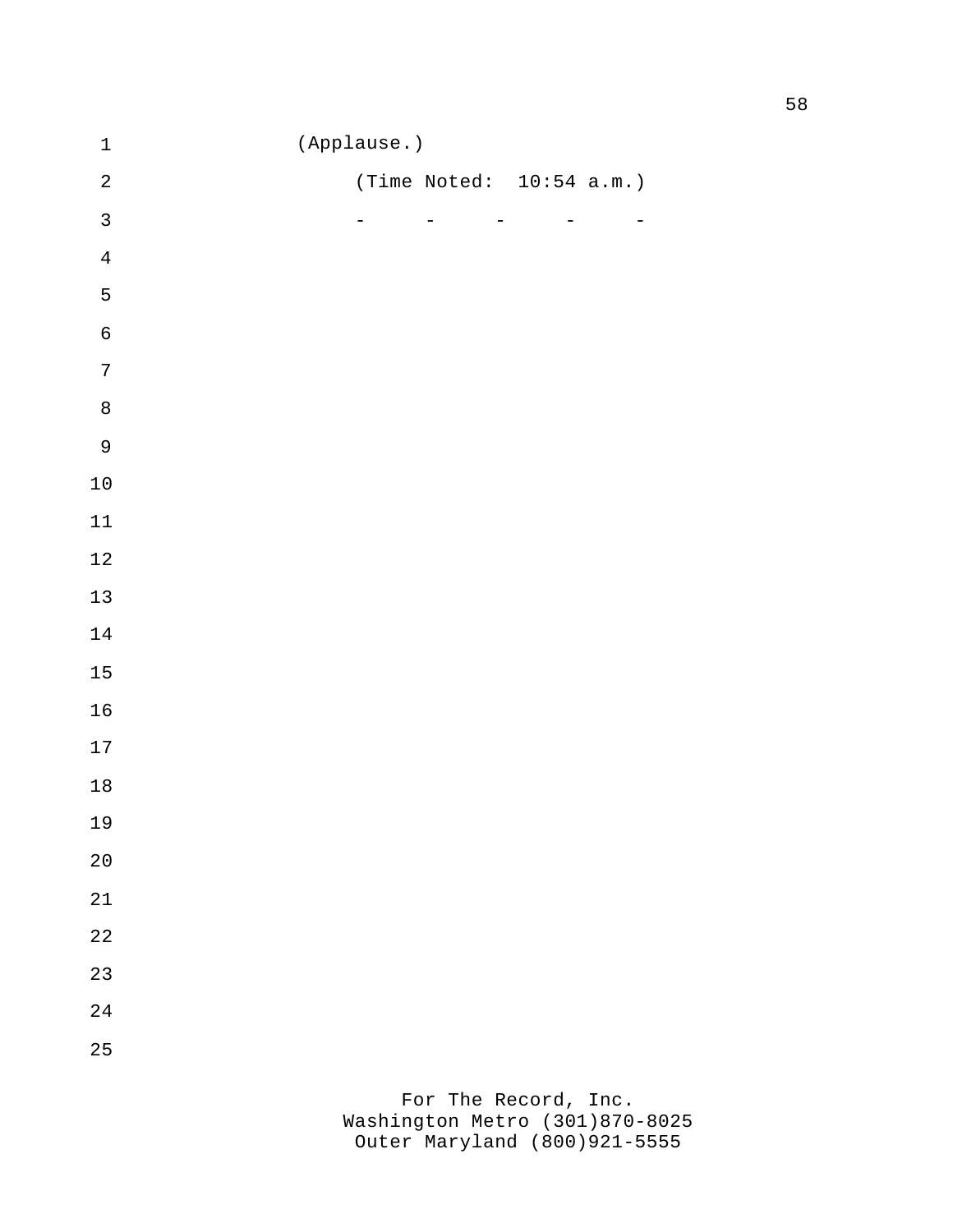MR. COHEN: Thank you. Well I think we have at least a few minutes available for discussion here. And I thought one item we could begin with derives from Jim Langenfeld's graphs where he showed a distinction between the level of protection where you might maximize innovations, and level of protection where you might maximize total welfare. In part I know this is derived from considerations of competition and the -- the price effects there.

 I'm wondering if embedded in this is some form of assumption that the intellectual property at issue is creating market power, and whether that is the normal -- should be our default assumption, or whether we should -- I think Professor Kitch, at times, has written on the idea that a better default assumption would be that the 16 -- in the instance of market power stemming from intellectual property is more rare.

 Perhaps Jim and Professor Kitch might want to both comment on this.

 MR. LANGENFELD: Why don't I just start. At least in my opinion, I think it's generally reflected in the economics literature. I mean, if you have, by definition, a unique product as a result of a patent, a defended patent, and it's actually differentiated from other products offered in the market, even in direct

> For The Record, Inc. Washington Metro (301)870-8025 Outer Maryland (800)921-5555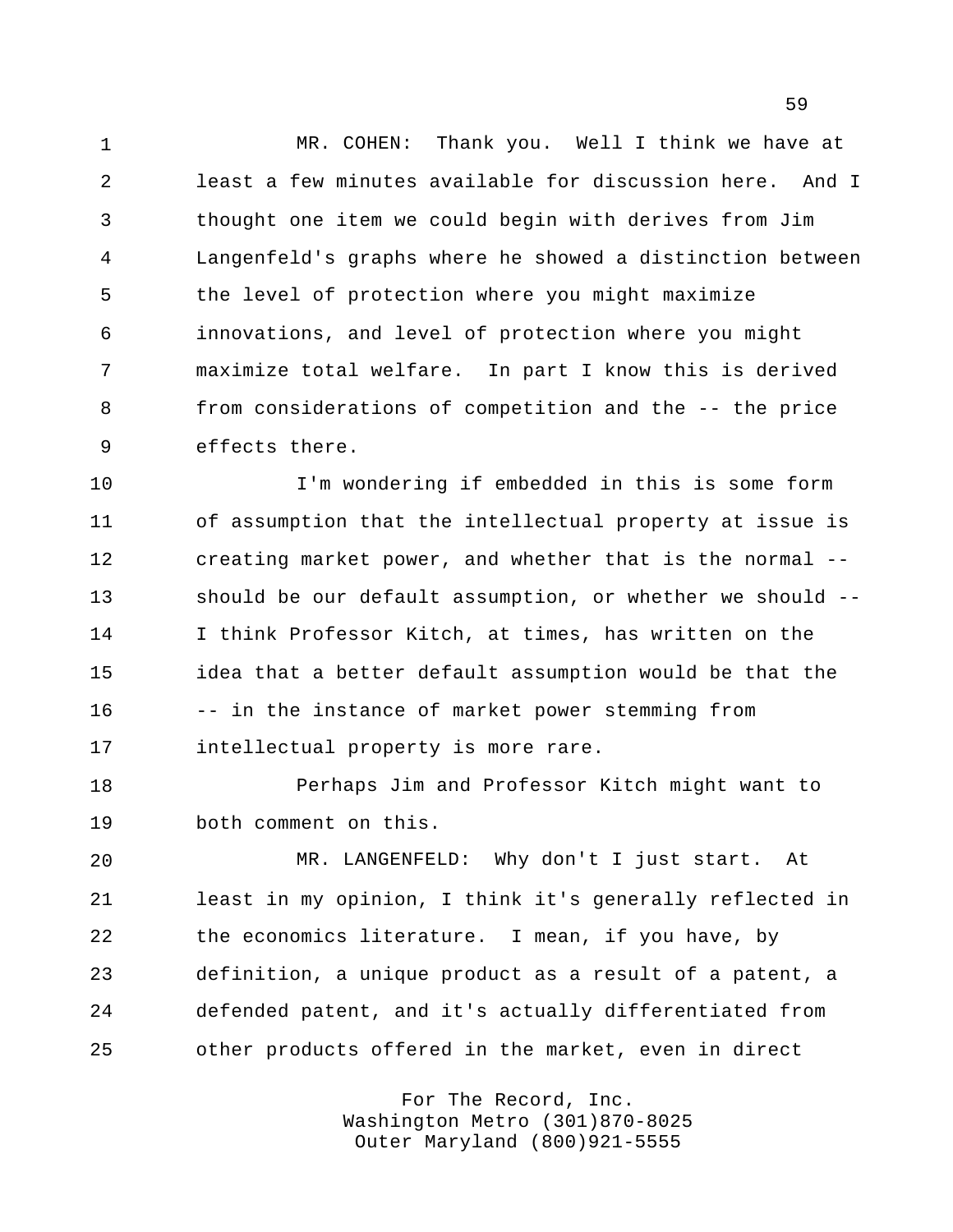competition, what you're going to find, typically, is that, whether you call it a market power or a monopoly -- that you're typically going to find some type of power. You've identified, even for the broader market, a niche that's yours.

 And, by definition, if someone else can completely duplicate that, it will go head-to-head, even in a broader market context and prices will fall. That will generate additional consumer surplus, at least in the short run, abstracting away from the reduced incentives to innovate.

 So, yeah, there is an assumption built in there that I think is a reasonable assumption, and I don't think that's that an unusual perception in the economics profession. That's not to say, though, that by having a patent, that gives you necessarily anything along the lines of monopoly power that would allow you to do -- you know, to do anticompetitive tying arrangements or anything along those lines.

 It is going to eliminate direct price competition for comparable products, otherwise the patent is truly not --

 PROFESSOR KITCH: Well it depends. Sort of the important case in what class -- if you define patents in the way you're defining them, then it's true by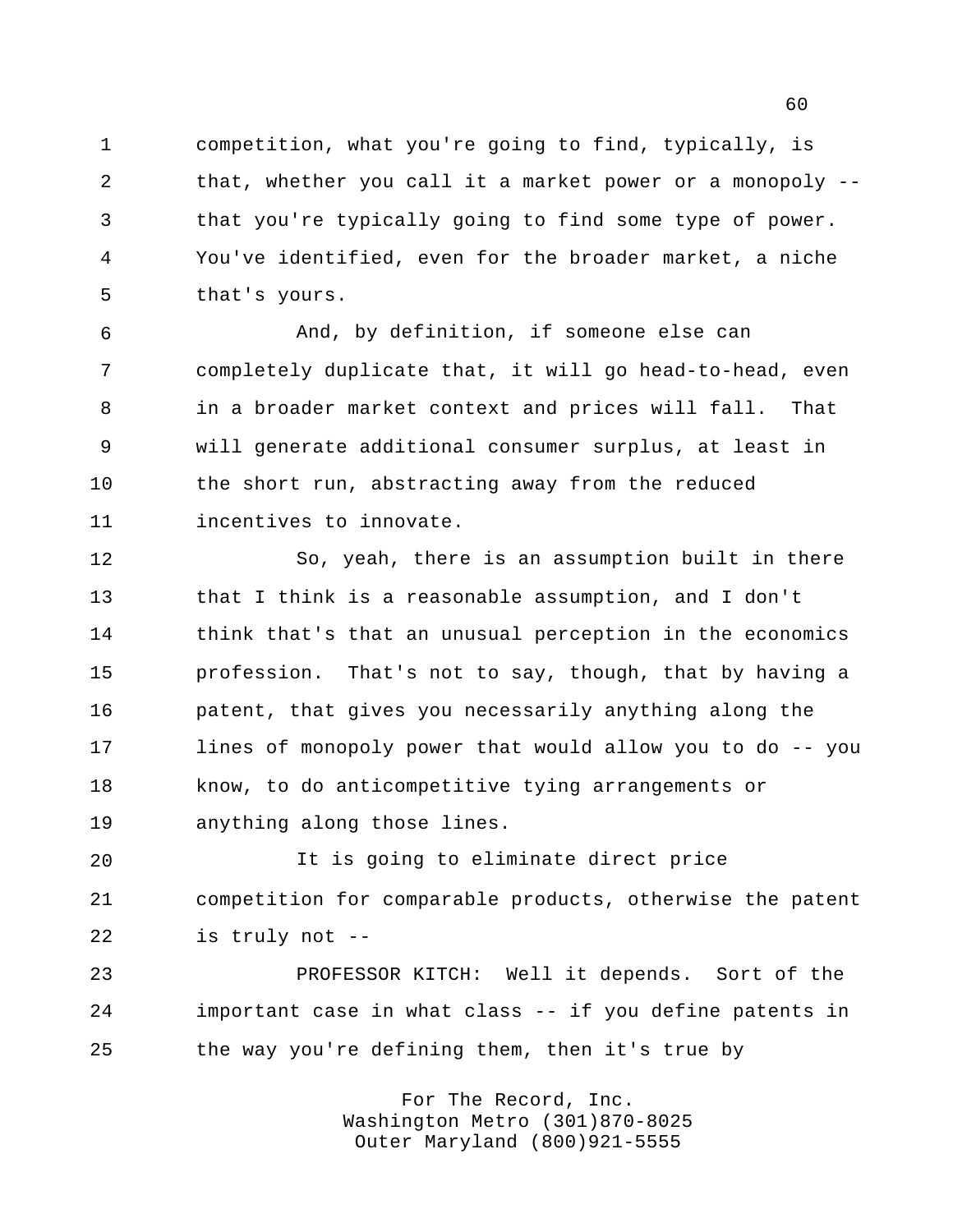definition.

 The only point I make is that if you're trying to evaluate the social impact of the very large number of patents that are issued and enforced in the United States, then you have to look at the characteristics of all of the patents that are issued and outstanding. And I -- we know, for instance, that most patents that are issued and outstanding have no commercial -- have no capital value.

 There are thousands and thousands of patents which have no market position, whatsoever, which then leads to a second kind of interesting question as to why firms even pay the cost of applying for and obtaining them.

 But you also have to understand that the patent world -- patents are defined -- the scope of a patent is defined in terms of the claims. And the claim is not on a product in a market -- in an economist sense of a product market.

 And I think economists have always tended to think of inventions being an invention of a product, something like a car, or a copying machine, a radio. Invention, as it's used in the patent system, is something that can be claimed, and it's usually a very small part of the -- sort of an applied technology.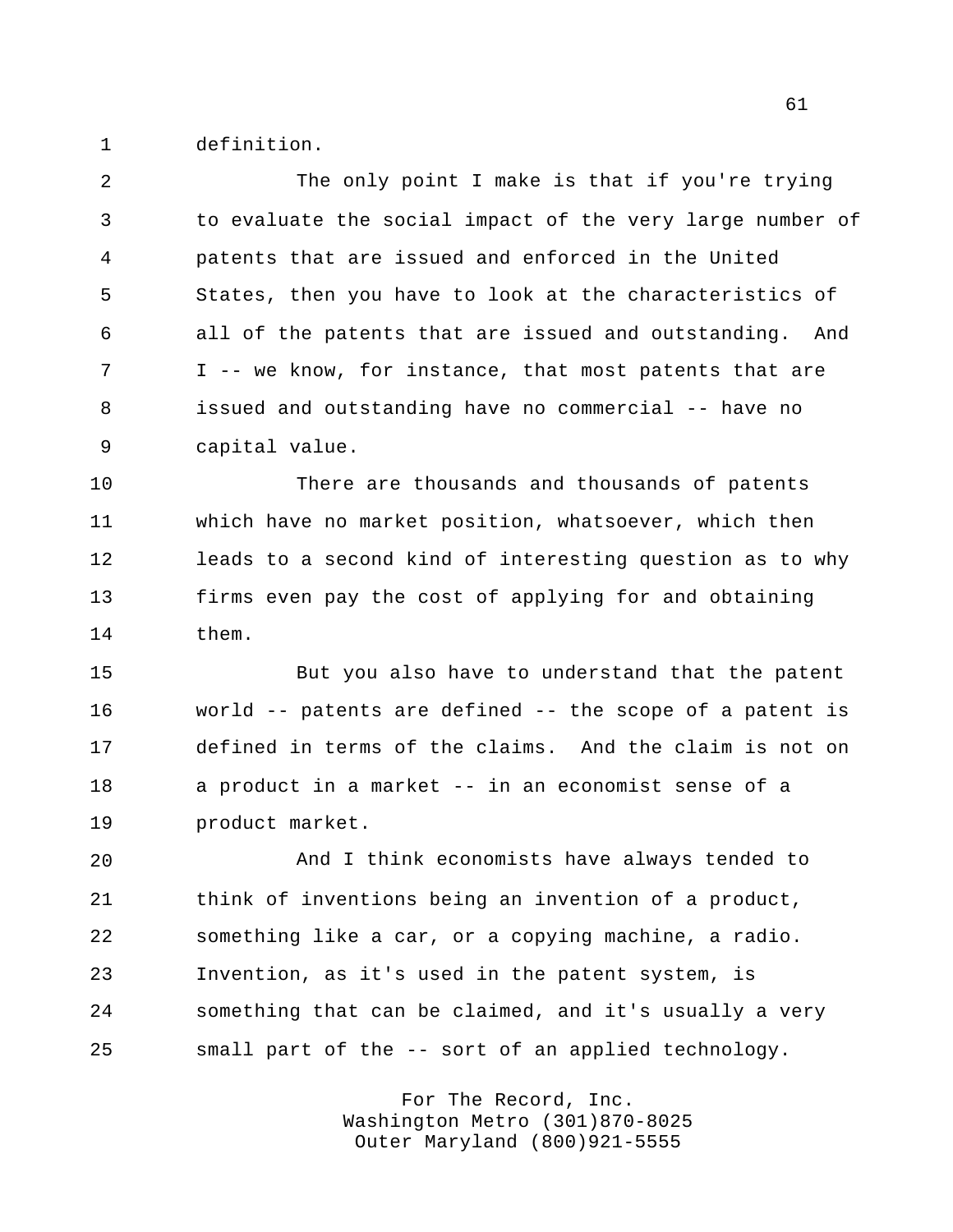And by itself -- and I think several speakers in their work quite clearly have picked this up -- they -- they don't correspond with a product, to a competitive offering. And one or more, as was said, in many cases thousands of patents' rights are involved before you get to the stage of actually having a competitive product on the marketplace, like a PC.

 So you really can't analyze these rights by using the kind of standard classification and conceptional system that commonly is used to talk about "products." And of the thousands, and thousands, and thousands of patents outstanding, my judgment is that a very small number of them, in fact, infer a market power position in a traditional sense. Some do, but in a traditional sense that economists think of that -- that concept.

 If the objective is to talk about the social effects of the patent system as a whole, then it seems to me, given this large number of patents, predominant number mind you, that don't have this characteristic, then it seems to me that that dominant number ought to be the focus of your attention. Then you can deal with the outliers. I think to look at it the other way is to turn -- to really turn it around unrealistically.

PROFESSOR COHEN: On the question of -- agreeing

For The Record, Inc. Washington Metro (301)870-8025 Outer Maryland (800)921-5555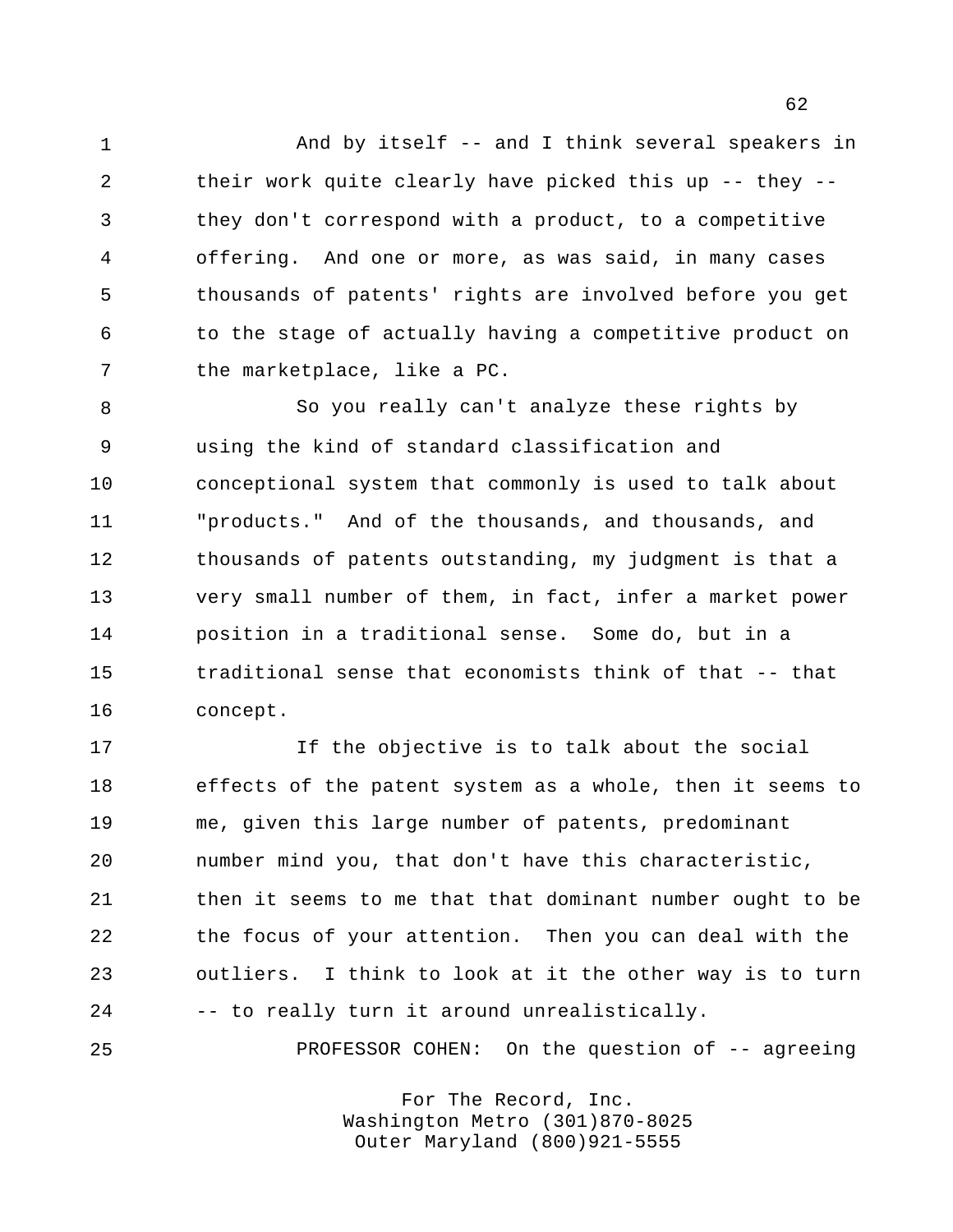with Ed Kitch, few patents confer product market power in a product -- in a market. Again, drugs are an exception. Often economists -- conventionally, when they thought of patents, have thought of drugs as being representative of the way patents work. They are absolutely off the scale, an exception, in the way that patents work. There are some industries that approach it, but again they are very different.

 Number two, let me make a broader suggestion. If you think that actually some of these industries -- semiconductors, telecomm, et cetera -- amass enormous patent portfolios and, indeed, they -- that improves the ability to cross-license, and often really the freedom, essentially, to design and freedom to operate without worrying about getting sued. Why? Because the other guy knows that you're going to sue them and everybody is going to lose in the process.

 Now given the way that patents are used in that 19 -- that setting, what are patents doing? How are they generating rent? Are they generating rents -- is a patent generating the rent on the invented invention, of the invented item, per se, or is it rather becoming a vehicle for sharing oligopoly rents?

 Now clearly there is a return to the patent because at the margin it -- it increments your portfolio.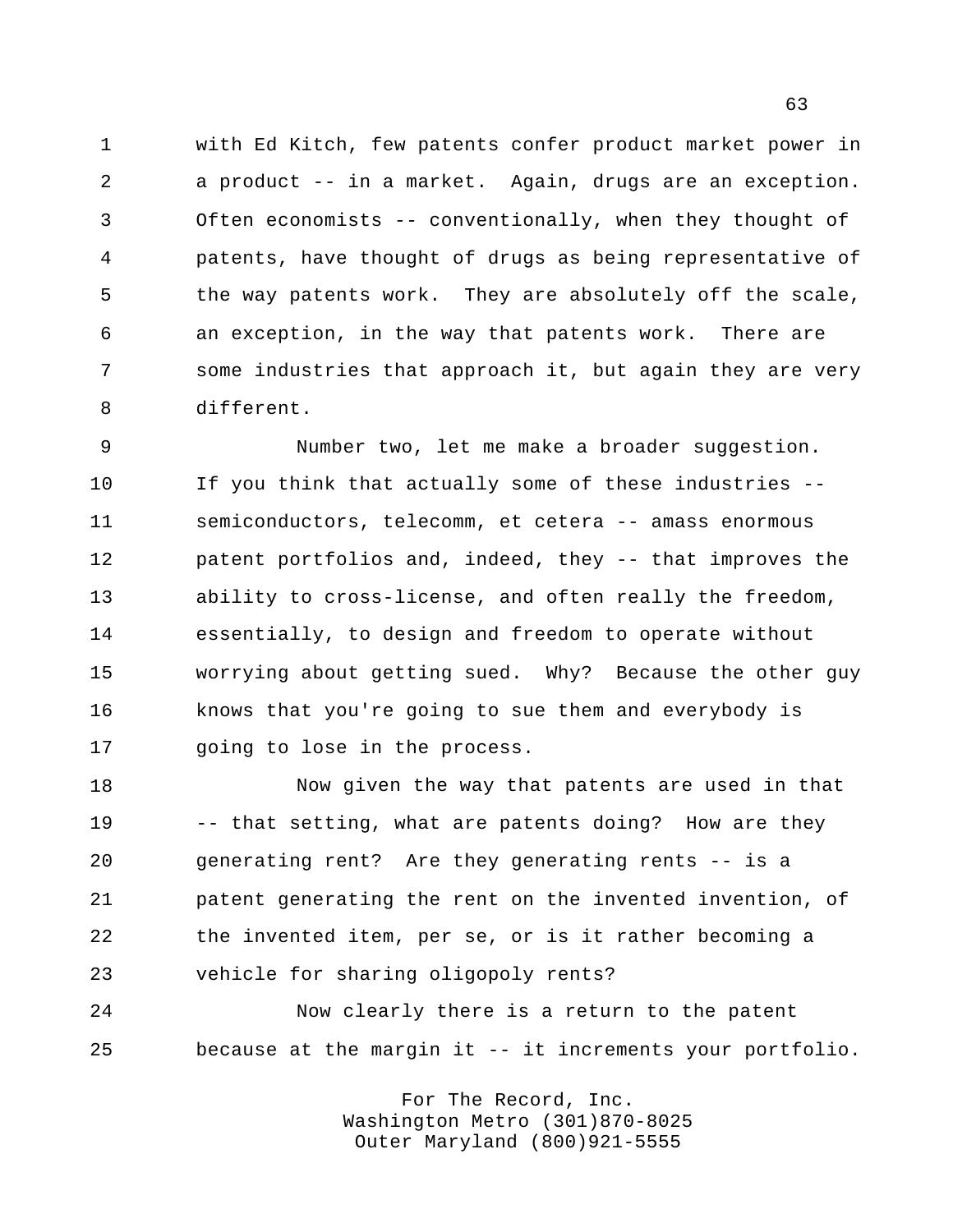But in the main, are you really deriving the profits from the patented product. In fact, when you have these cross-licensing deals, there are firms, as we've heard in the past from Paul Ziedonis, firms will have a lot of these patents that they have acquired the rights to from other firms, they don't touch them. They don't work.

 Okay. So, in other words, they can become vehicles for simply R&D sharing in industry, as opposed to protecting the rights to a specific invention.

 MR. LANGENFELD: If I can continue. Okay. If there are a lot of patents out there, which there are, 12 that aren't used and they are used in a way that Wes is suggesting, then the graph is still accurate.

 PROFESSOR COHEN: I wouldn't disagree with that. MR. LANGENFELD: It is still perfectly accurate because what you're saying is they are used to prevent competition from other people coming into the market, if Wes' findings are correct, which we have no reason to doubt them. So the -- the key point of that graph is, one, that maximizing the number of innovations, whether

 they are used or not, is not necessarily, from an economist's point of view, the optimum.

 Now you can argue and maybe this is where some of the -- some of the disagreements with the FTC and some firms out -- and their policies in the economy, is if the

> For The Record, Inc. Washington Metro (301)870-8025 Outer Maryland (800)921-5555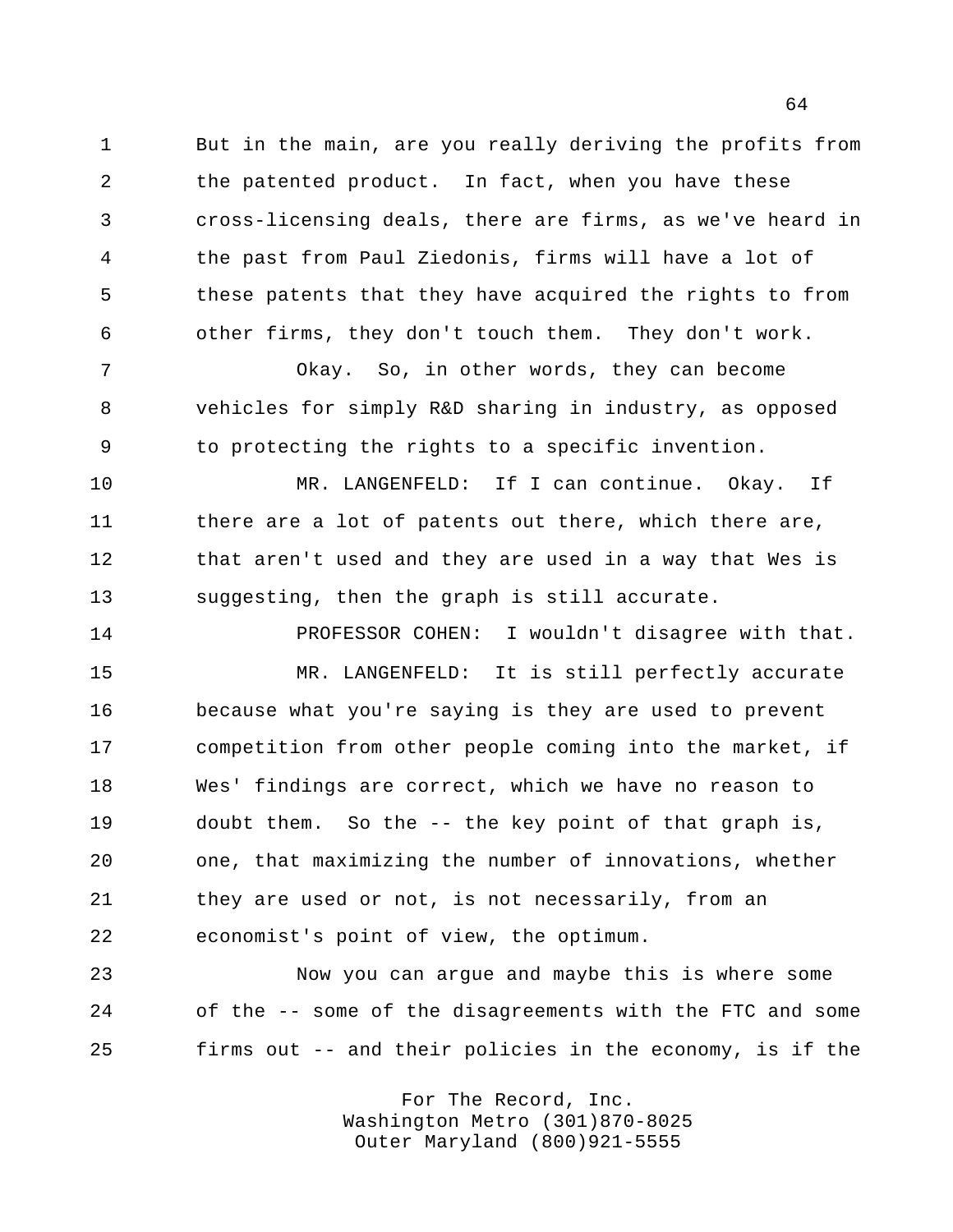1 -- the interesting graph that's not up there, the one that I thought, is -- okay, let's -- for the moment let's say we're trying to maximize total welfare, returns on -- to the patent for the innovator -- patent over to the innovator and returns to consumers. If the FTC takes the position or the Department of Justice takes the position that they only care about consumer surplus, they don't care about any producer surplus, they have to be taking an extremely long-running view because if -- because that 10 graph would mean, to take it to the next level, if you're only concerned about consumer surplus, you will -- it would put further space between what is the optimum, the maximum number of patents, the optimum for society, and 14 then the optimum for consumer surplus in the short run, because you're going to be subtracting out the gains to the innovators.

 So that graph actually would be heightened if you were taking a pure consumer protection point of view, consumer surplus point of view, which the FTC often has.

 MR. COHEN: You're saying the peak would be moved farther to the right on that graph?

 MR. LANGENFELD: Yes. So there -- I mean, you can justify it in terms of if the FTC takes a sufficiently long-run view, then -- and supply curves are perfectly flat, I mean, eventually they will -- you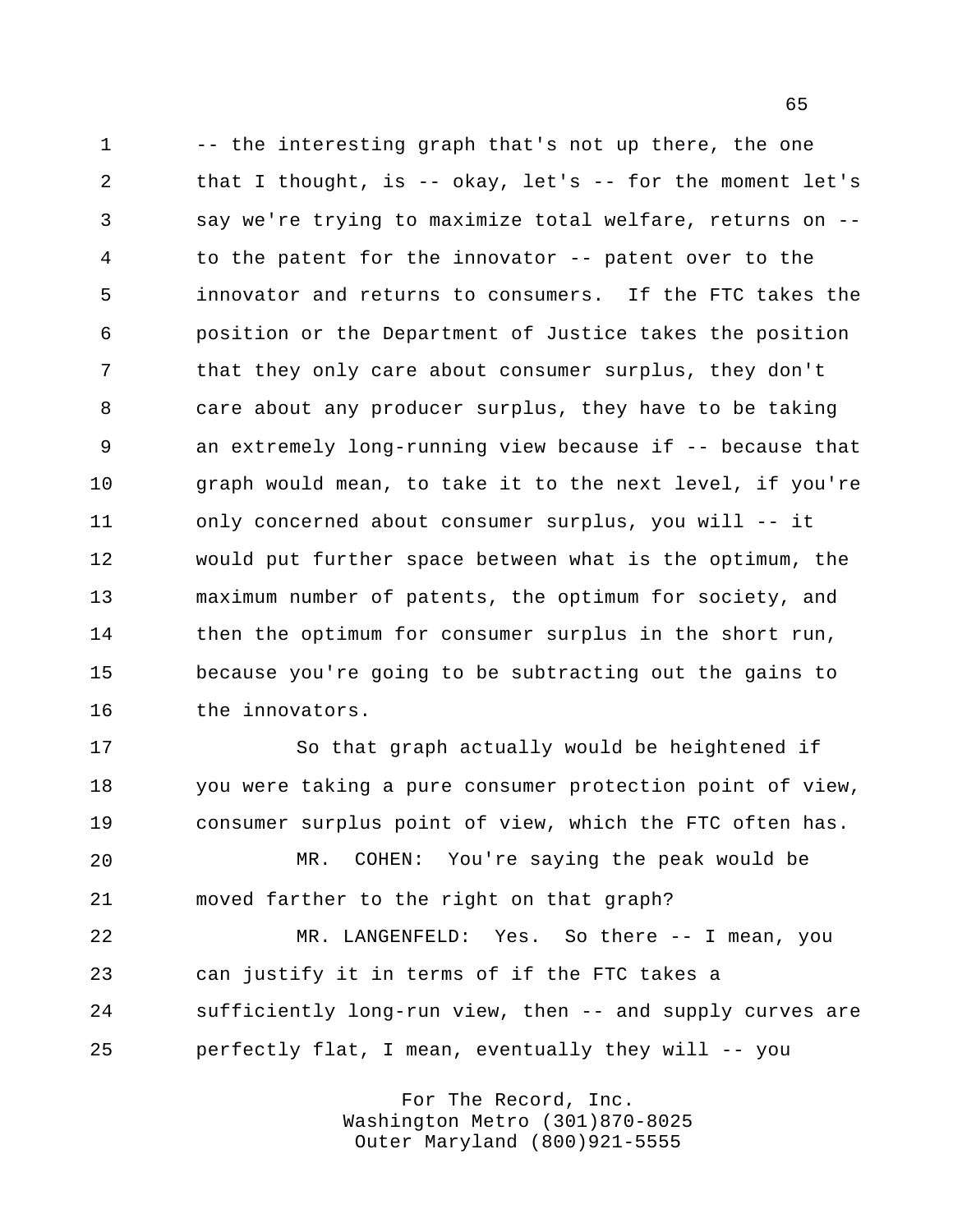should eventually curve them back to consumers.

 But if the FTC takes the short-run point of view, then the logical result of that policy is that you're going to -- you're not going to maximize the number of innovations. You're going to come far short of that in determining the amount of intellectual property protection you're going to tolerate.

 PROFESSOR KITCH: I have another problem with that graph. In its own terms, I don't have any problem. 10 I agree with the basic proposition that, in theory, there is going to be some optimum level of innovative activity and you can have too much innovation, where the cost of it will exceed the benefits to society. And you can have too little, and then the same way that there's -- I agree 15 there is some relationship between the patent system and the amount of innovation and, indeed -- and that can work both ways.

 But my problem is with the definition of the bottom dimension. That is, you talked about something on the horizontal dimension of the graph as being stronger and weaker patent protection. And the problem is, to implement the conceptual structure in actual policy terms, it's necessary to understand how -- what stronger and weaker translates to, in terms of actual rules, conditions, and provisions of the patent system and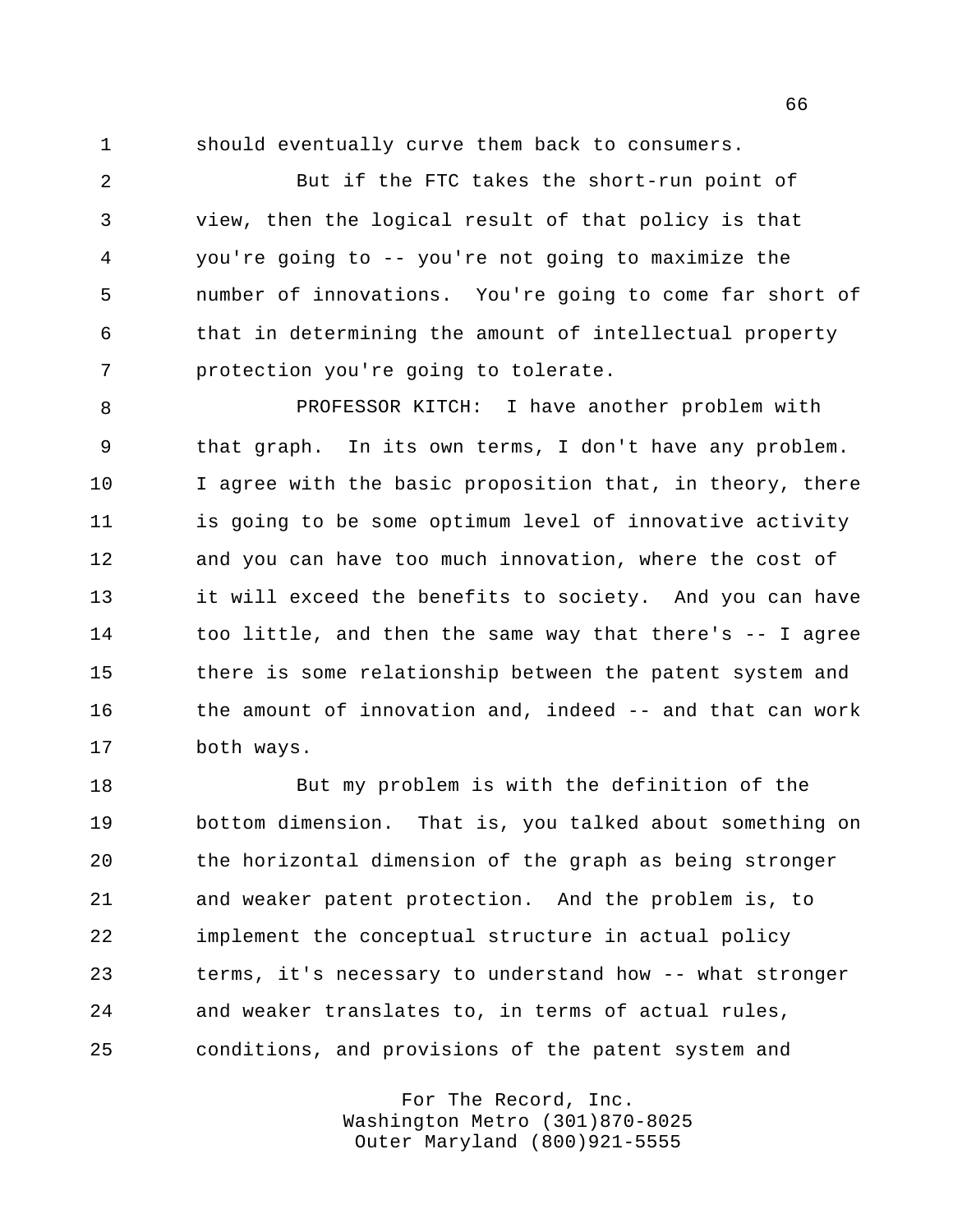antitrust rules. And unless you can define what is stronger and weaker and explain the connection between the graph and the strengthening or weakening of that particular provision, then there is no -- there is no sort of implementable policy bite in the insight. It's kind of -- it's a nice heuristic and it sets up kind of a general conception, but it doesn't help us answer questions like should the time bar be three years or one years, or zero.

 What should be the scope of patent clients? How much should the Patent Office invest in patent examination?

 What procedures should the courts be using in the enforcement of patent rights?

 Should the antitrust laws follow Kodak or Xerox? I assume you're assuming, but not arguing, that Kodak is in the weaker direction and Xerox is in the stronger direction. I assume you have some view about where the American patent system was on that graph 20 years ago and they view that it has moved to the right in, say, the last 20 years. But you're really not -- not sort of arguing the institutional details to show that that's true.

 Much is made of the fact that the Federal Circuit has strengthened the presumption of validity and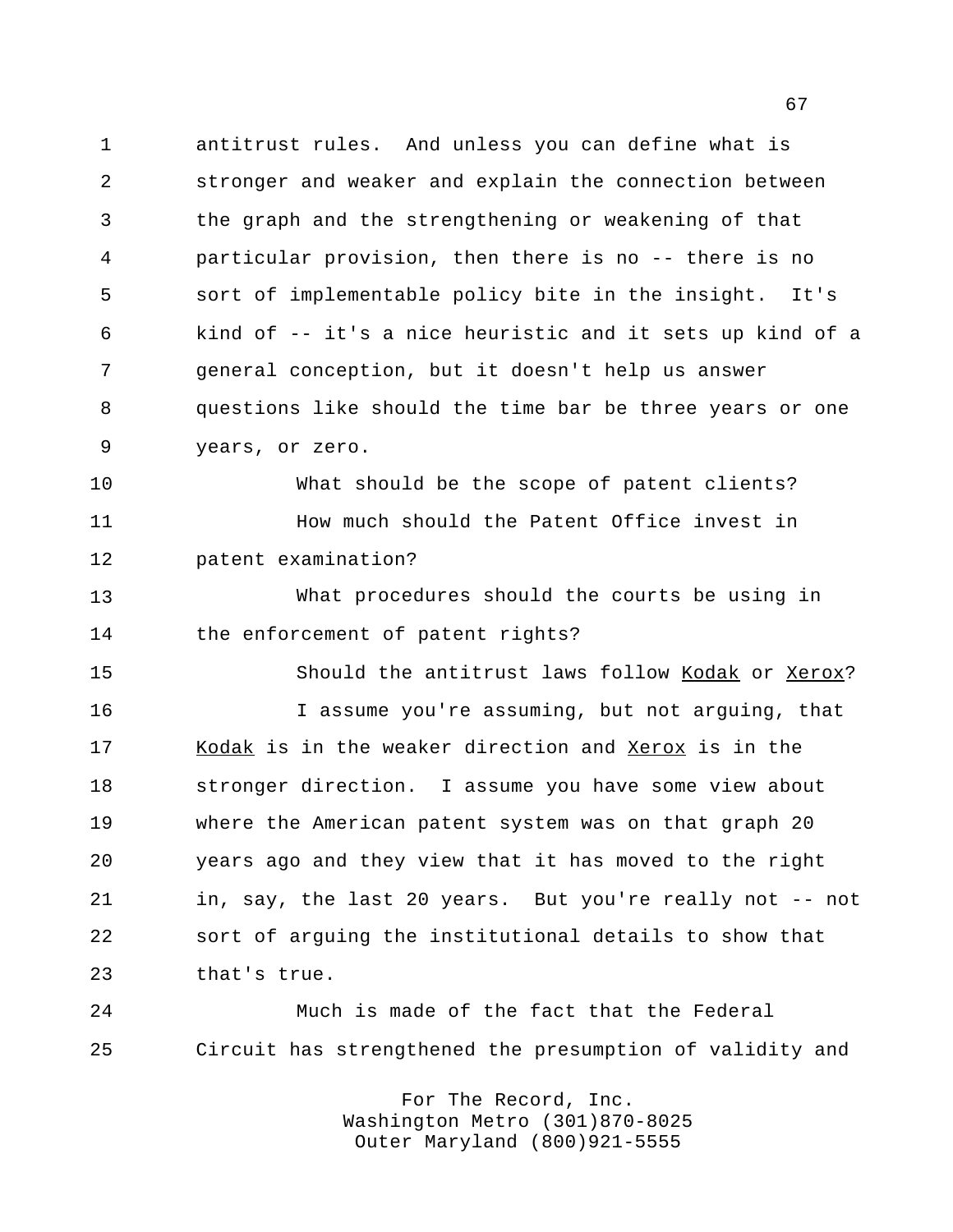has seemed to soften the non-obviousness test, and that is argued to be generally, you can just say, a move in the direction of strengthening the patent system.

 For some reason, little is made of the fact that the Federal Circuit has quite strenuously pushed in the direction of narrowing patent claims, the scope of patent clients, and has had a lot of trouble with the doctrine of equivalants and other doctrines which broaden the effective scope of claims in particular patents.

 Well if you put the two together -- that is, you 11 -- and you assess all other changes that the Federal Circuit has made, has the U.S. patent system gotten stronger or weaker over the past 20 years, or do we know?

 MS. GREENE: And the answer to that is? Because I'm curious as to how taking your own standard that you were applying, in terms of taking the -- what is the empirical analysis on that? If you look at those two main factors, non-obviousness and claim construction? What is the impact?

 PROFESSOR COHEN: I certainly think it could -- MS. GREENE: Is it stronger or weaker? PROFESSOR COHEN: I guess my own judgment, and again I don't really have an analytic structure that sort of leads from this notion of strong and weak to particular answers about the institutional structure. I

> For The Record, Inc. Washington Metro (301)870-8025 Outer Maryland (800)921-5555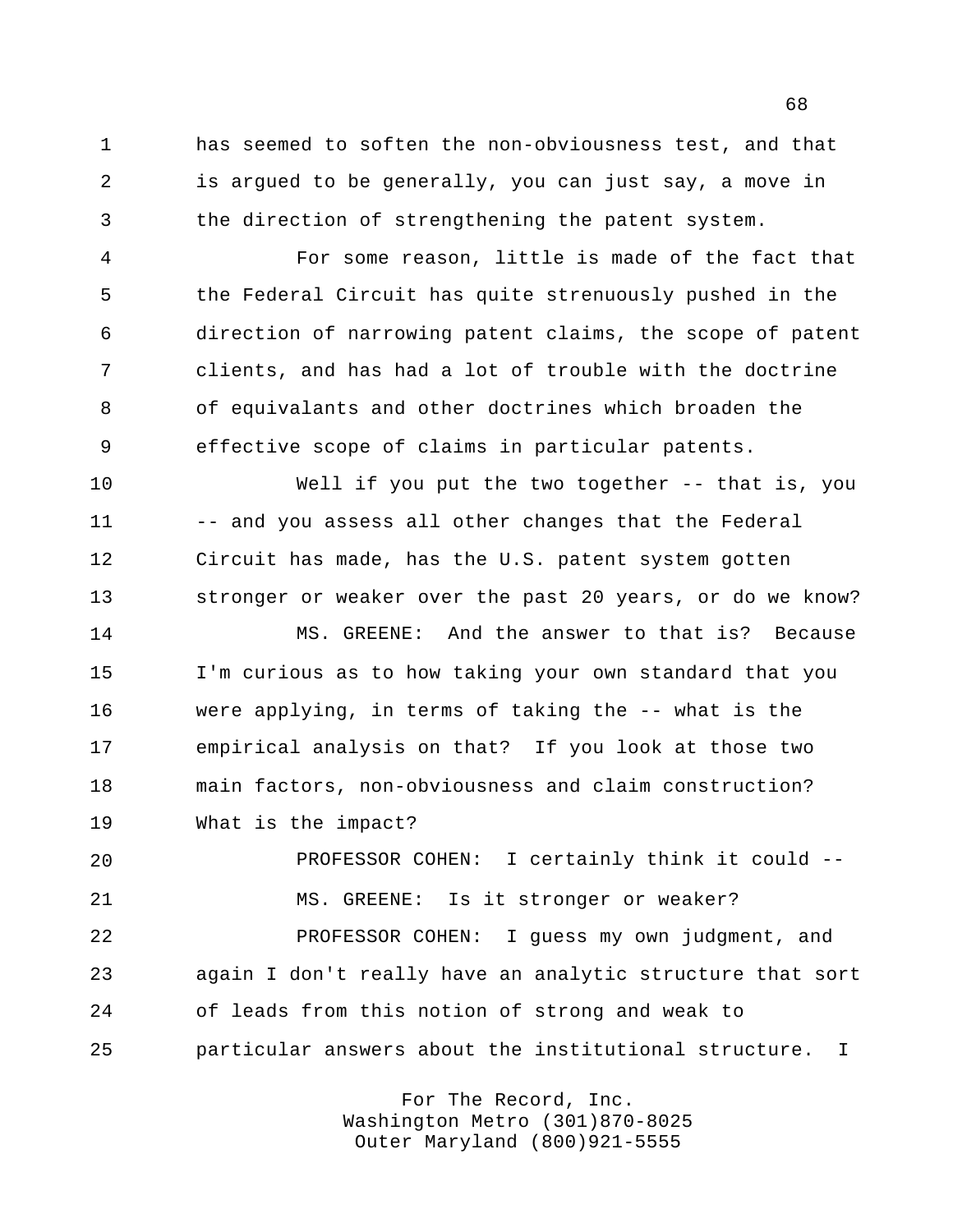think in the -- from a larger perspective, I don't think we have moved very much in the last 20 years. We've probably moved a little. But we're still sort of in the same ball park.

 Now that still begs the question as to whether we were in the right place 20 years ago. And I don't think the economic analysis at least provides a clear answer to that question.

 MR. LANGENFELD: Well I think it's -- it is true, as I said, I simplified the analysis in trying to 11 -- actually, I used -- I used part of that from some research done by Landes and Posner. I thought that was an appropriate assumption for the copyright analysis.

 I think it's a useful tool. I agree that it's multi-dimensional, but most things in the world are. And I do think that you need to look at all those dimensions, 17 like in the hedonic type of analysis, to find out whether it was actually, you know, stronger or weaker.

 My sense of the areas that I have looked at is that I think it is that intellectual property -- and I think that was Wes' point, too -- has gotten stronger, or the protection has gotten stronger within the United States over time. But can I show you a quantitative analysis of that? I'm looking at the cases, because I think the cases are very clear.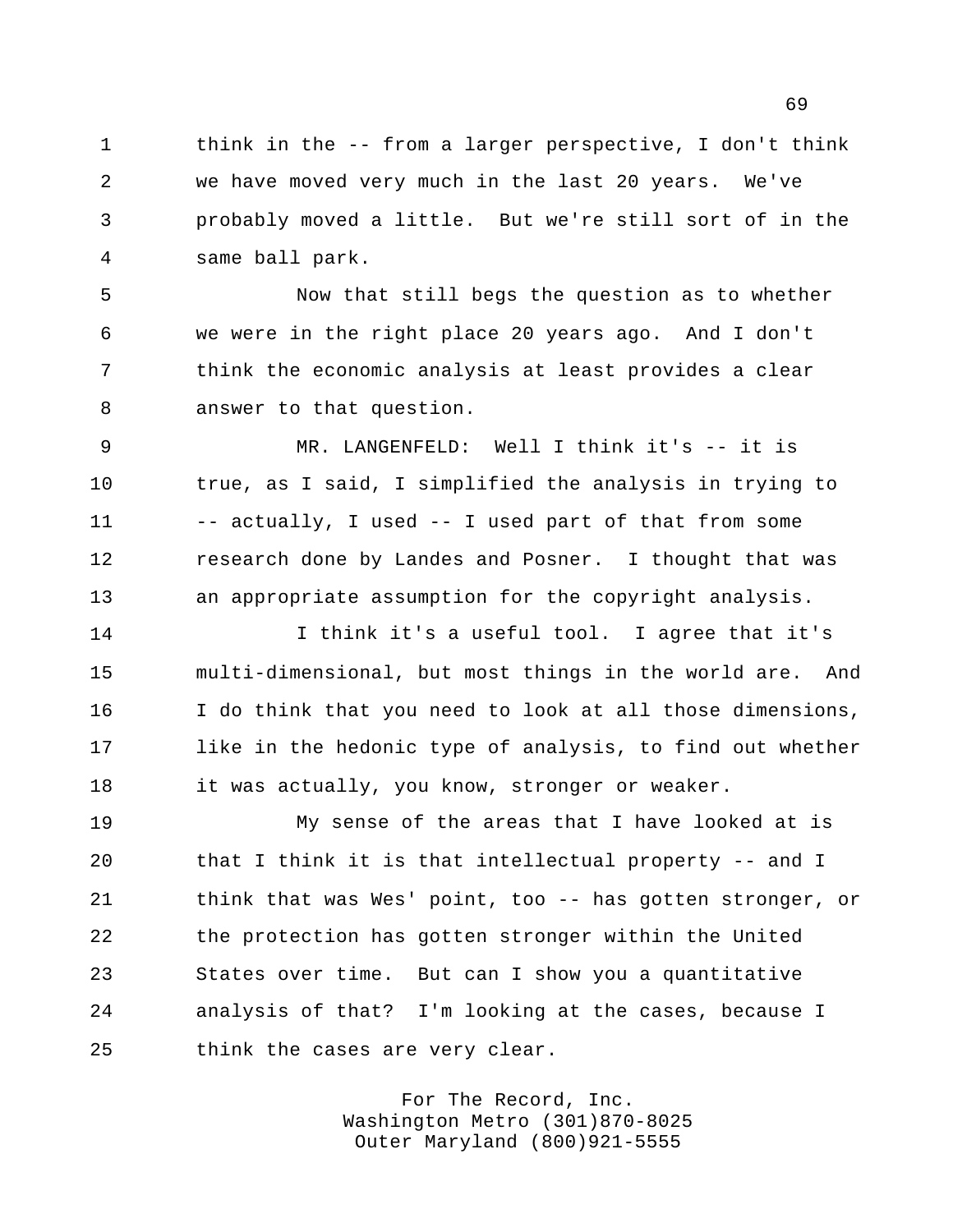But, you know, you're right. There is an offset, if the claims are being read more narrowly. I don't think anyone has done that type of quantitative analysis. You know, we're all looking at it qualitatively. And that's one of the reasons why the work, such as the work that is being done by -- by the other academics on the panel here, is quite helpful, because they are providing some quantitative insights to what's going on here, and I think that's really an area that -- that we should all be exploring. 11 MR. POLK: Can I jump in? MR. COHEN: Go ahead. MR. POLK: Clearly there has been a strengthening in the sense of the expansion of patentable subject matter over a couple of decades. You're saying no. Life forms, biotech, software -- you're not going to find that -- okay. PROFESSOR COHEN: However, I think the general point that you make, which is right, which is often discussions are cast, you know, just for purposes -- purposes of simplicity, in terms of strength of patents, that that can sometimes obscure some key issues. So one needs to be mindful, when you talk about strength, what you mean. You mean, presumably, enforcement. You might mean, presumably, scope. You mean life. That is, the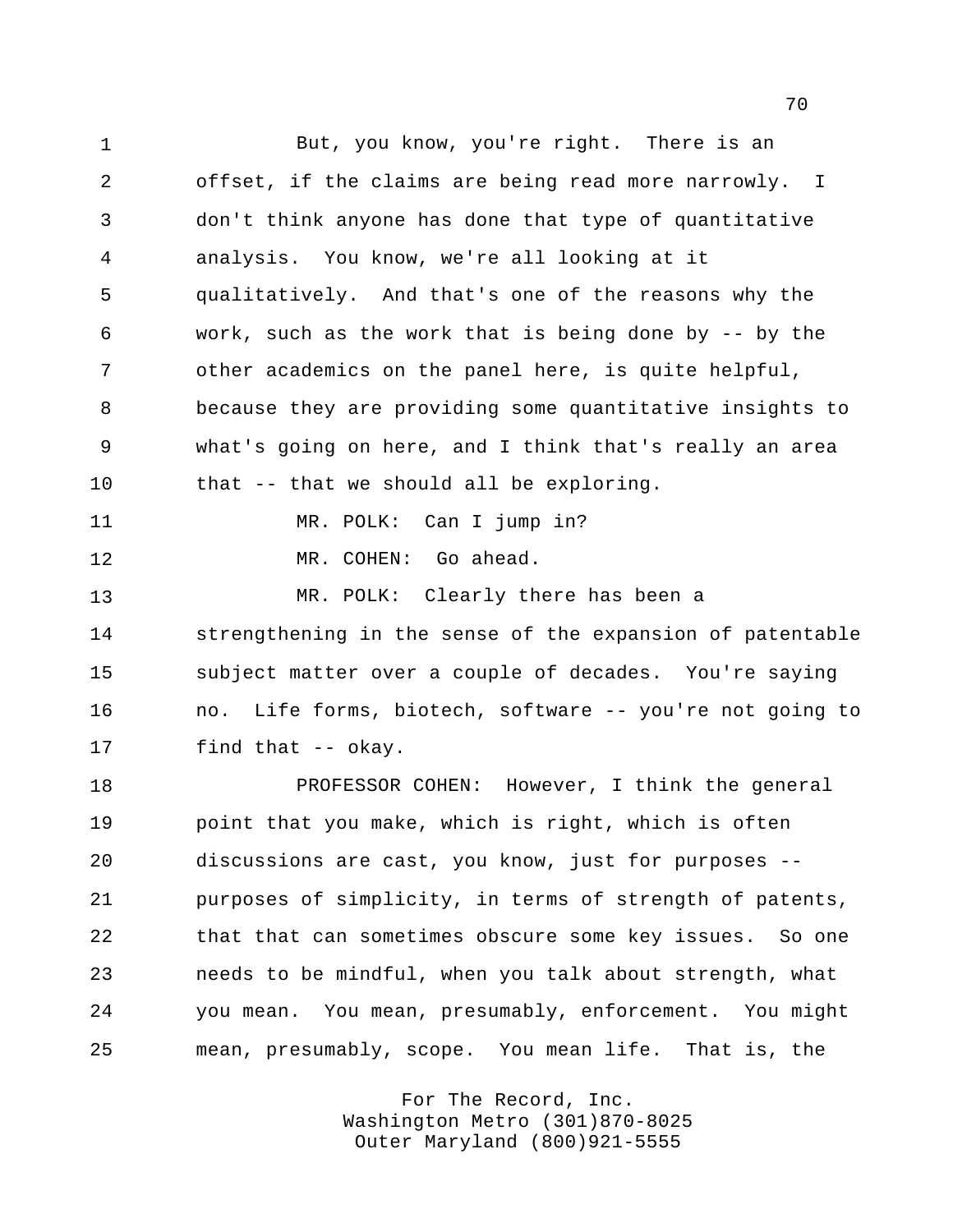duration of the patent life.

| $\overline{2}$ | And then, when you push that, you say well does           |
|----------------|-----------------------------------------------------------|
| 3              | an expansion of scope really advance innovation.<br>The   |
| 4              | literature suggests maybe not, even in a very simple way, |
| 5              | that if -- if the scope of claims is in some sense        |
| 6              | broadened, what that means then, for example, is that     |
| 7              | there is some expectation that if your rival gets to an   |
| 8              | invention, your domain, before you, that actually         |
| 9              | restricts your rights and might, in fact, dampen your     |
| 10             | incentives to do -- to invent.                            |
| 11             | So what I want to suggest is that, albeit the             |
| 12             | utility and simplicity in talking about strength of       |
| 13             | patenting, you really should talk -- you do, when it      |
| 14             | comes to policy discussions, probably break it down into  |
| 15             | fairly concrete dimensions.                               |
| 16             | MR. COHEN: Go ahead, Ed.                                  |
| 17             | MR. POLK: I tend to agree with what he is                 |
| 18             | saying here, as far as the terms of strengthening and     |
| 19             | broadening patent protection being thrown around without, |
| 20             | necessarily, a good firm basis of what exactly that       |
| 21             | means.                                                    |
| 22             | Now as far as the comments that the non-                  |
| 23             | obviousness standard is somehow being lessened, I think   |
| 24             | that's wrong. The non-obviousness standard was set forth  |
| 25             | in 1960, Graham v. -- in the '60s, Graham v. John Deere,  |
|                |                                                           |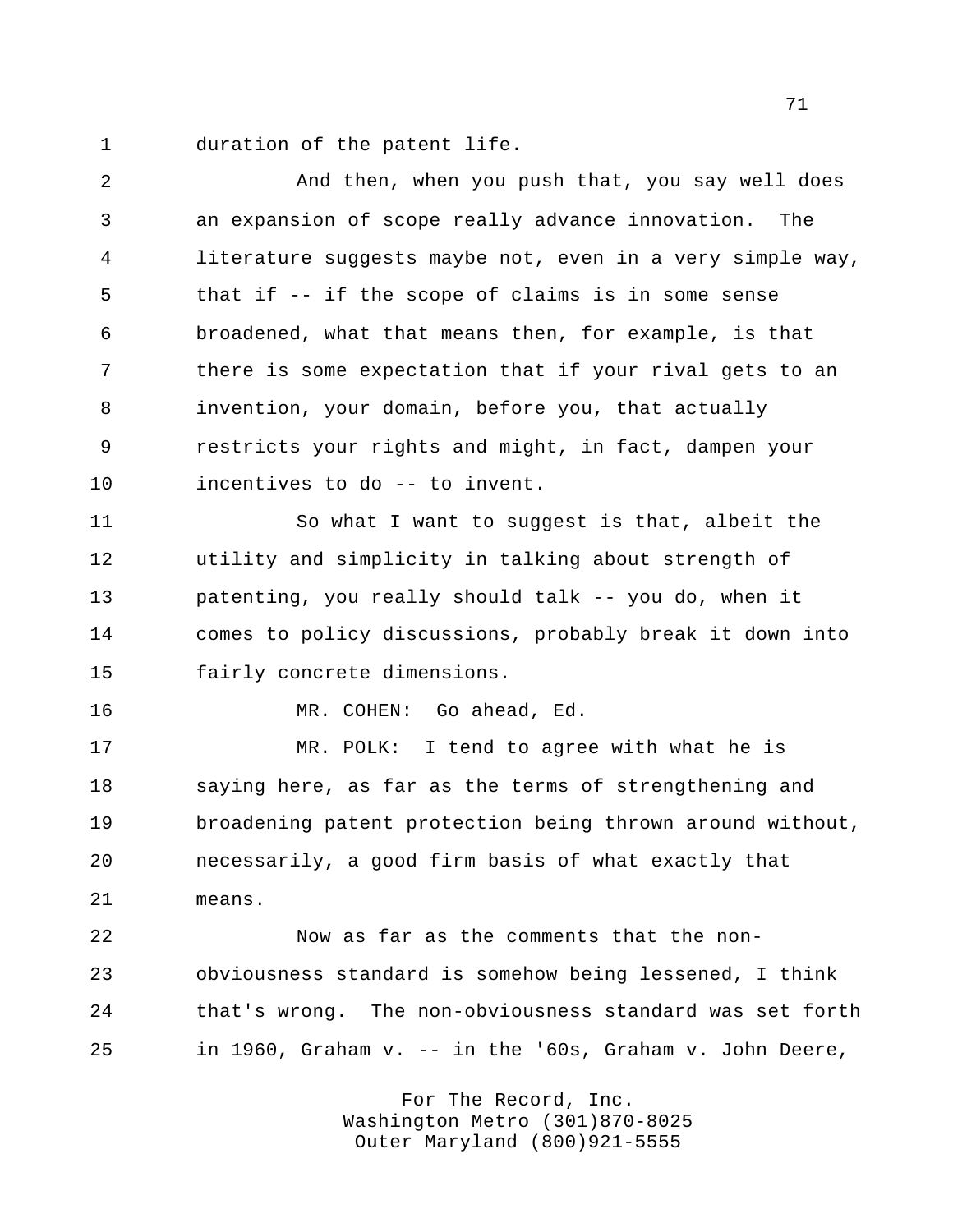and that standard has not changed. Now maybe the Federal Circuit has made it more uniform, so you can't go around and -- shop, and in the Ninth Circuit you have one standard of interpreting obviousness, and in the Second Circuit, a different standard. Maybe if they were more uniform -- but I don't necessarily say making them more uniform, is somehow making it stronger or broader using the patents claims. Coming from the standpoint of a former litigator before I came over to the Patent Office, I don't think they're going into a courtroom and being interpreted in a manner that may have been -- may be is suggested here. I mean, I think courts are still -- are not just looking at it and giving the patentee, you know, what everybody they want when they get in the courtroom.

 I think the bigger problem, and something you have to address here, maybe is the doctrine of equivalence, the way that is being used right now. I, wholeheartedly, agree that that is a problem right now. And the case of Festo right now is before the Supreme Court, and maybe the Supremes will finally, at this point, come in and put a little more clarity into the scope of patent claims under the doctrine of equivalence. But I think a lot of that has somehow been shifted to the PTO that we're doing wrong, and we don't have anything to do with the doctrine of equivalence. That's purely a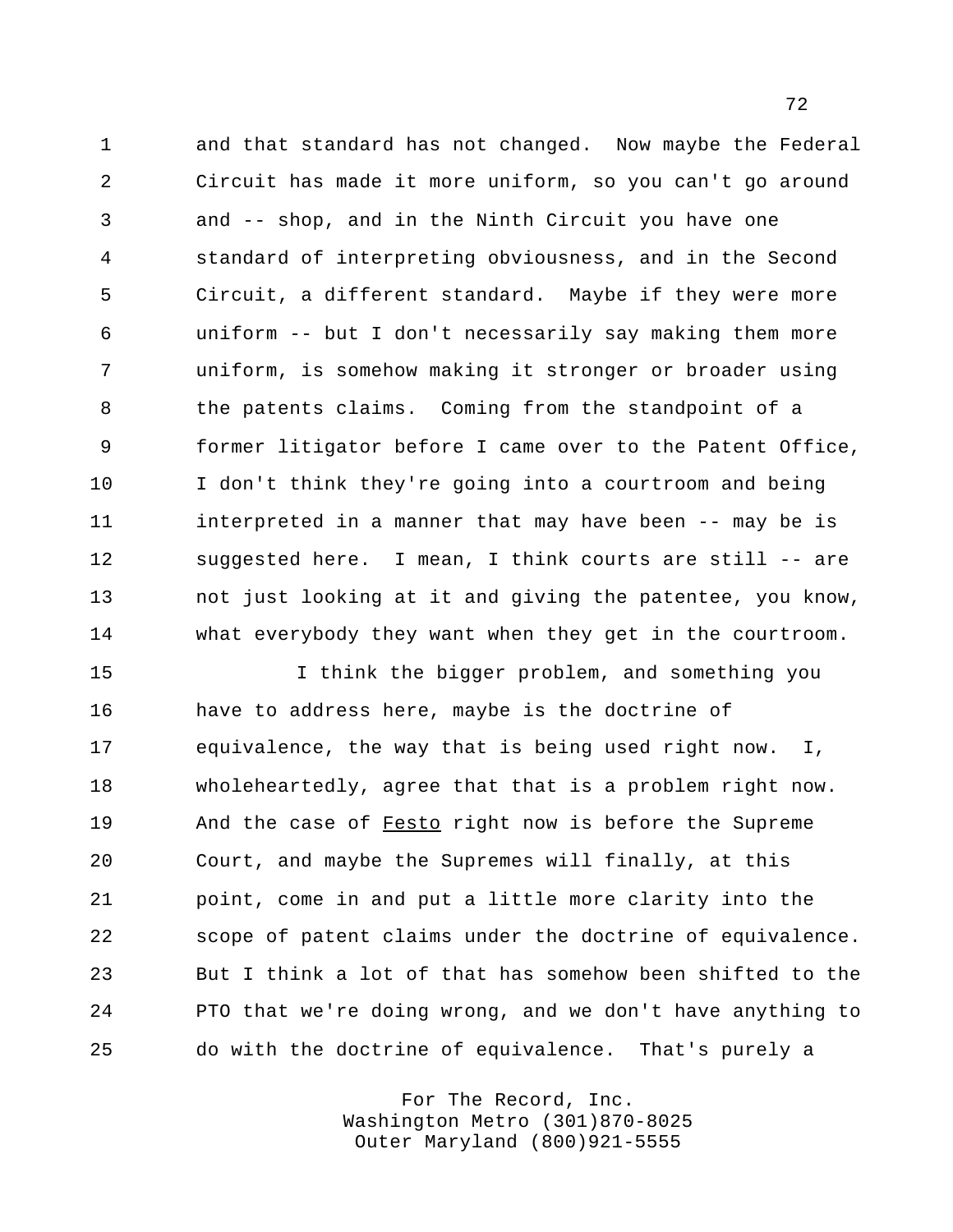court-made doctrine and we don't have any way to rein that in.

 And as far as the Patent Office, when we are issuing patents, and the company thought is now that we're just issuing these broad patents, and we get -- we do have the examiners there who have to look at the doctrines. And the Federal Circuit has been just as hard on us in denying patents to applicants and saying, you know, that we're -- just for instance, there is a case that just came up a few months ago that said that the Patent Office can't rely on their common knowledge to reject something. There may be element of a plain language that any examiner would look at and say, "Yeah, this is obvious to me. I may have done this in -- you know, in industry, yeah."

 But the Federal Circuit is saying, no. We need a textual basis. Go find this reference that says that. And the examiner, for whatever reason, it may be some of the most obvious stuff, just can't find something that says it. And we are not allowed to reject something if we don't have a textual basis, something to show the Federal Circuit, here.

 I mean, and that's part of what my job in my office is, what we do. We represent the Patent Office at the Federal Circuit. And we get slapped down quite a bit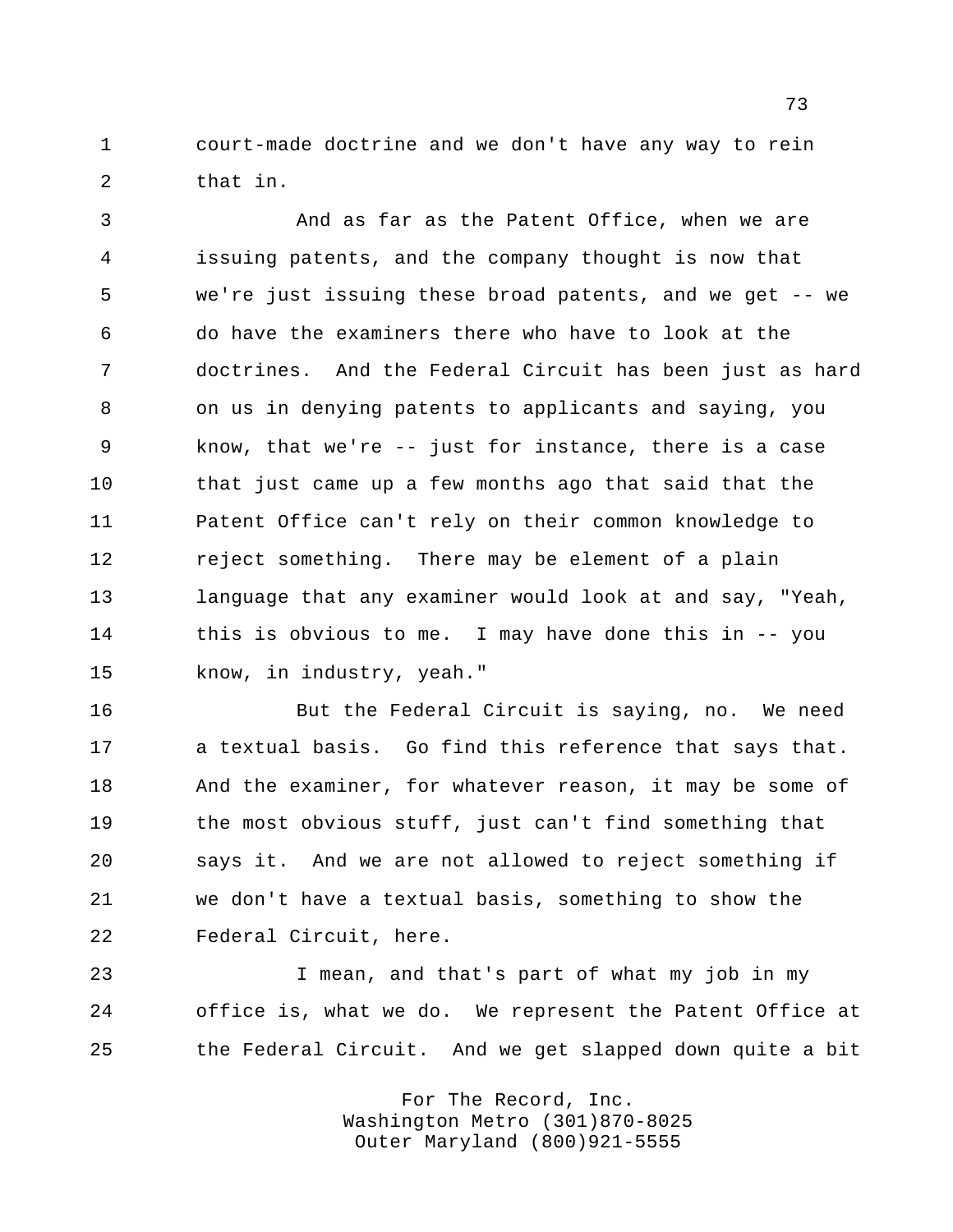because the court is saying the board is not making a proper factual finding. You know, you can't just rely on your own common knowledge. You know, and that's an issue that I don't think anyone has really taken to heart here.

 MR. COHEN: We have a little bit of the advantage of not having a Federal Circuit reviewing our morning record right here. And let me just tell you a little bit more about, you know, how -- what economics tells us is to an optimal approach. I'd like to just stay a little bit more with some of the issues as to the patentability standards that are likely to be optimal.

 Does your work that distinguishes settings where patents are used for direct appropriation from settings where patents are being used as negotiating chips, suggest that -- suggest any differences in the way optimal standards might be set for patentability in the two settings?

 PROFESSOR COHEN: Well you want to walk onto a very slippery surface there.

 MR. COHEN: I want to push you onto the slippery surface.

 PROFESSOR COHEN: No. I'm not about to suggest that the standards for patentability should, in fact, differ across industries. One can make an argument that perhaps in -- yes, there might be virtues, but that's a

> For The Record, Inc. Washington Metro (301)870-8025 Outer Maryland (800)921-5555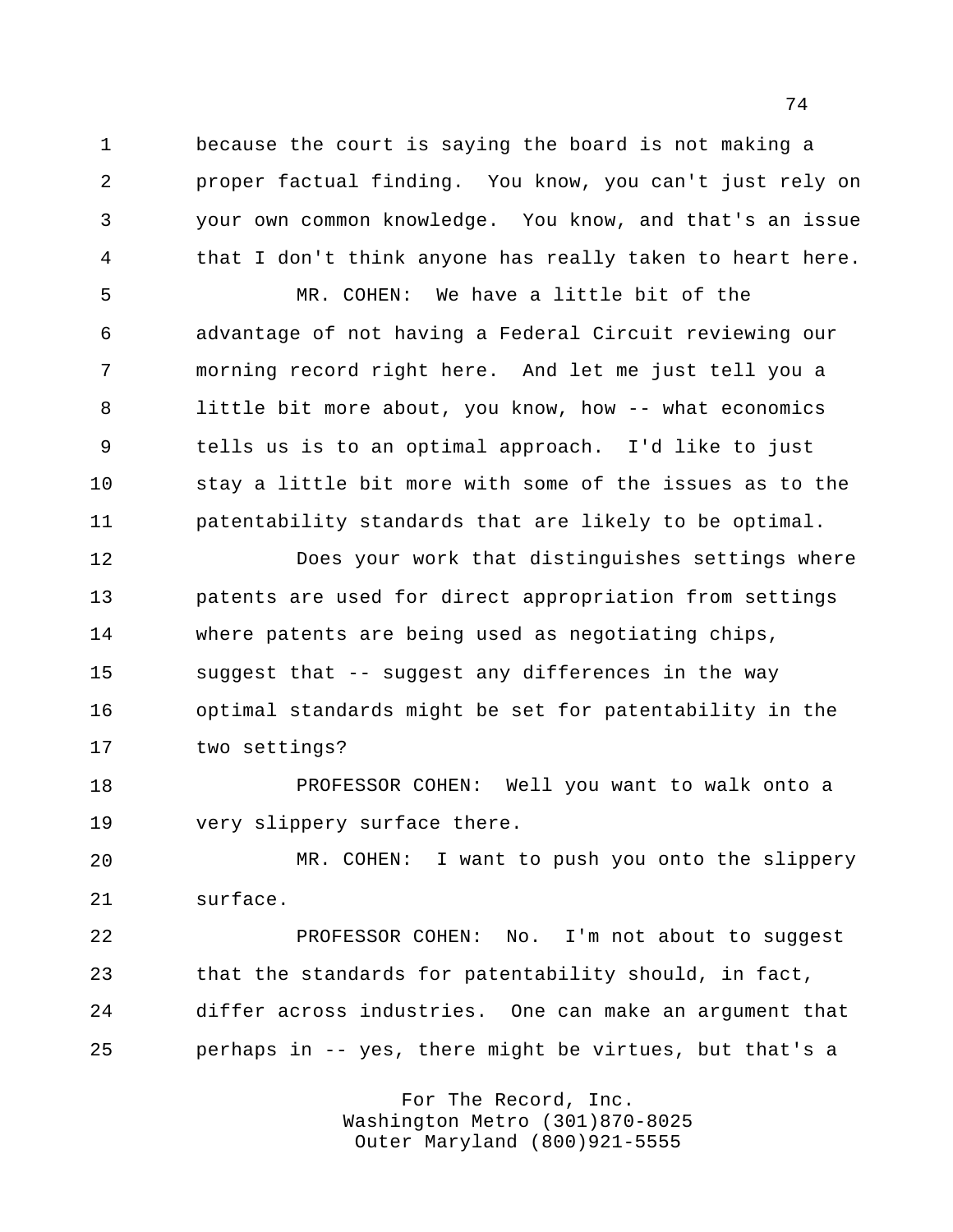pretty tough thing to do. Where there has been sui generis protection, for example, outside of issues of patents, like design registration and semiconductors, that's really not been that -- that productive.

 But that sort of sidesteps your direct question, which is -- I think what you're -- the issue isn't so much should the standards differ, but how difficult is it to apply the standards to different settings. And there there are remarkable differences and, indeed, you know, business methods, which is perhaps the most challenging 11 -- or one of the most challenging domains right now, although even in biotech, you know, it's often -- it can be pretty tough, so even in a domain where patents clearly are having a very strong and critical incentive effect as well as effects on the viability of what Bob called technology markets.

 So I think I did not answer your question. Maybe someone would like to step into --

 PROFESSOR EVENSON: Let me just make a comment that Japan is always -- for a long time Japan had a restriction of single claim in their patents. They've changed that now but -- and that was designed in part to provide a weaker -- a weaker level of protection but, in fact, it wasn't very effective in doing so because, as far as I understand, the U. S. and European inventors

> For The Record, Inc. Washington Metro (301)870-8025 Outer Maryland (800)921-5555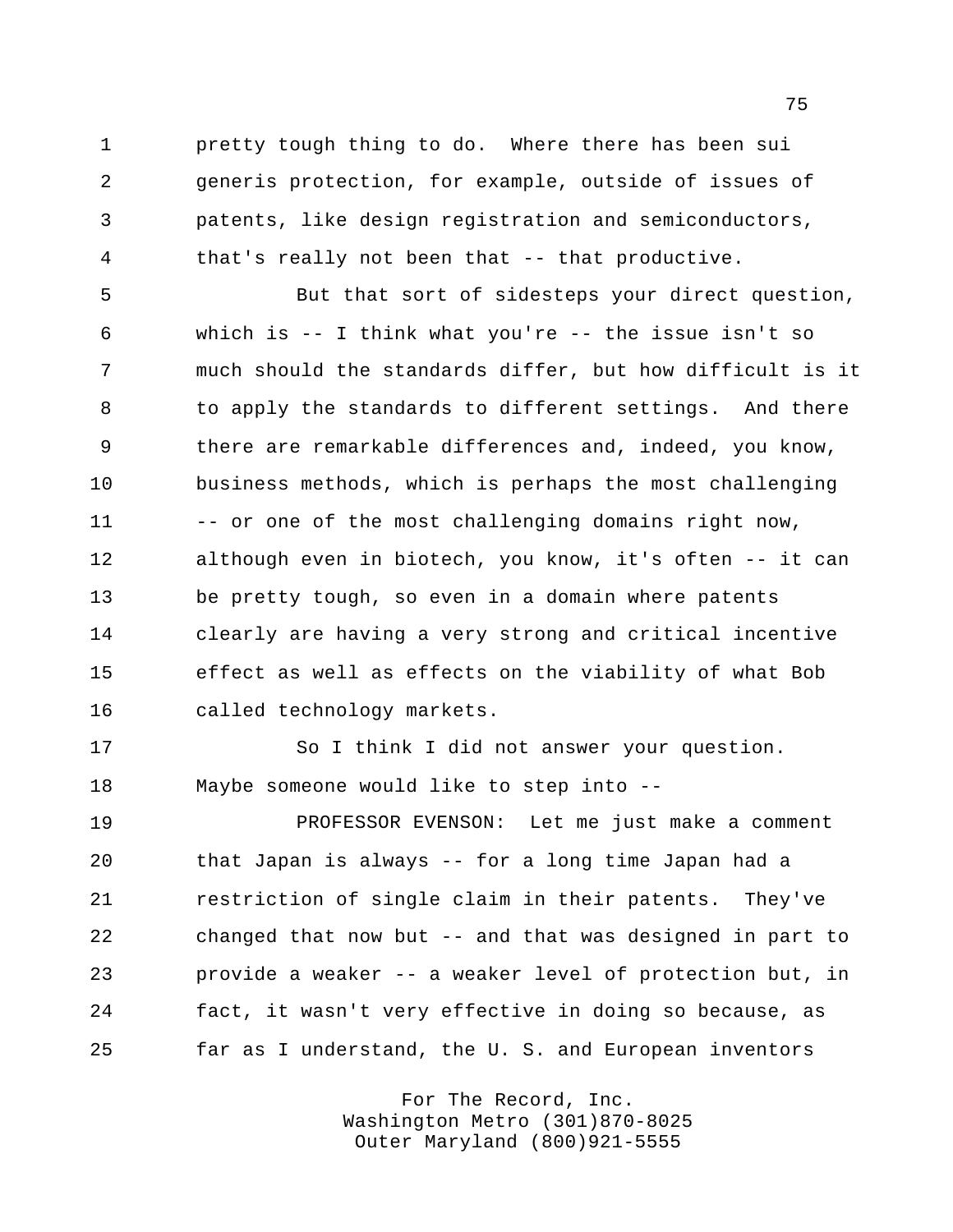wanting to obtain protection in Japan were able to, pretty effectively, get around that single plain limitation by getting several patents and so forth. And the reverse was also the case that Japanese patents were condensed when protected in the United States.

 So that was not -- that does not seem to have been a very effective mechanism for playing with this optimal degree of protection.

 MS. GREENE: What empirical evidence would it be helpful for you all -- you all, the economists -- to have to get at that question better? And what, if anything, can the federal government do, in terms of assisting in the process of gathering the data and understanding it?

 PROFESSOR COHEN: Can I take a shot at that? Some years ago, I, unhappily, moved upstream into data collection. It's always nicer to be able to use other people's data. Okay. Because it's really a lot of work to collect it yourself, without that much of a return, in case of a very long run.

 But I had specific suggestions. First of all, the R&D data for starters collected in this country is terrible. Okay. It is way, way too aggregate. Okay. In fact, the best -- the best data on R&D ever gathered in this country was collected by the Federal Trade Commission through what's called their Line of Business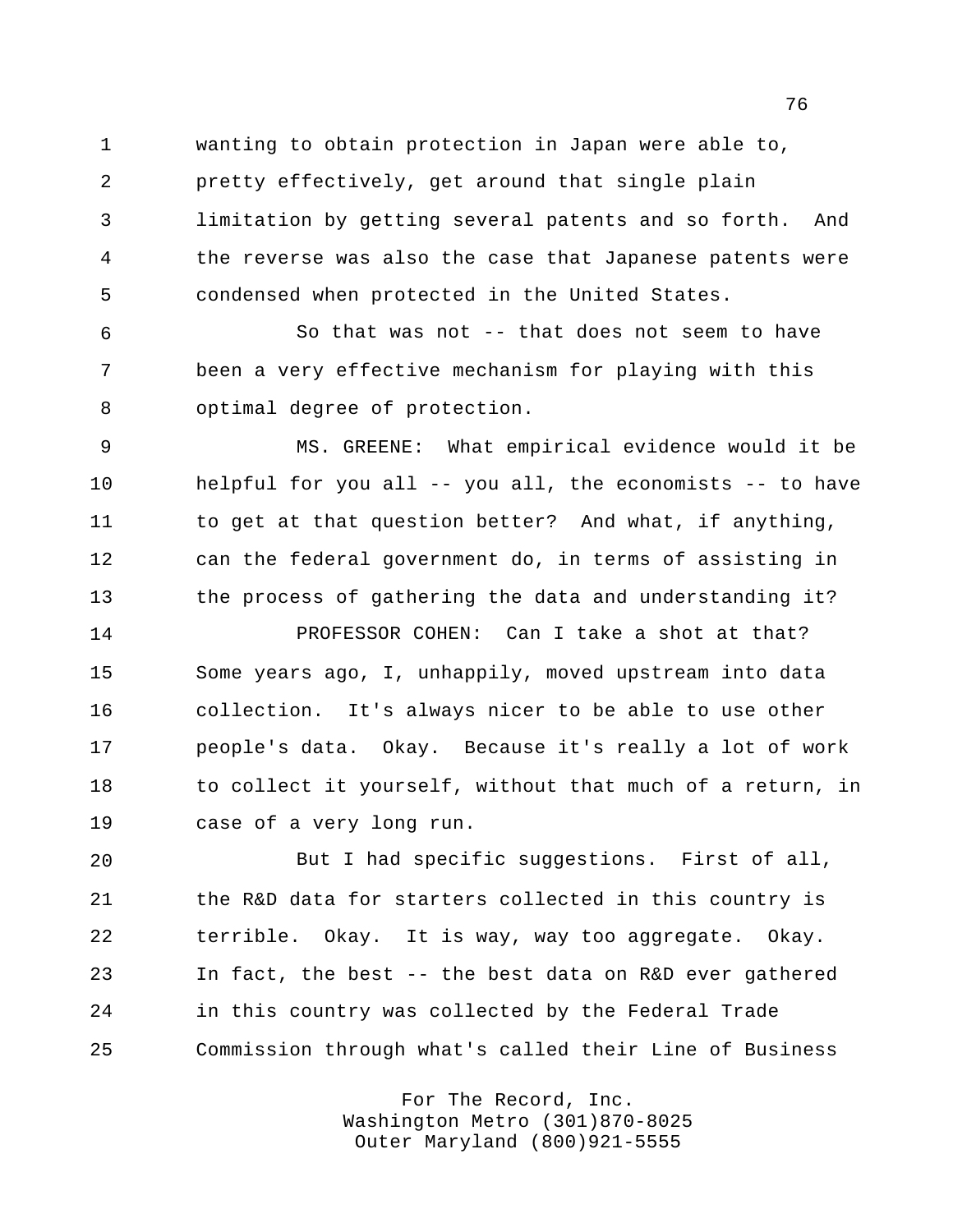Program and that data exists for 1974 through '77. In fact, my early work, early in my career, relied very heavily on those data. And you could see things and do analyses using that -- those data that cannot be done with R&D data that's subject, for example, to primary industry assignment or the -- almost sometimes the whimsical responses of firms to the still too aggregate NSF product field data requests, via census on -- you know, please break up your R&D, if you so choose.

 Then, of course, you need to complement that with other data on -- again, broken down clearly by line of business, but data which can correspond to your R&D data on things like, you know, sales and margins, et cetera.

 I would then -- I would suggest that the Federal Trade Commission go back and look at some of the work that you folks have done years ago. Okay. And I think Mike Scherer was at the origin of a good part of that program.

 Then you have other data, which is not the R&D data, not the nuts and bolts data, but the -- some of the data that are collected and that I did through my survey. Would it be useful to collect it and revisit it? Sure. Not every year. But -- rateables would be very useful. And my feeling is that data -- the R&D data,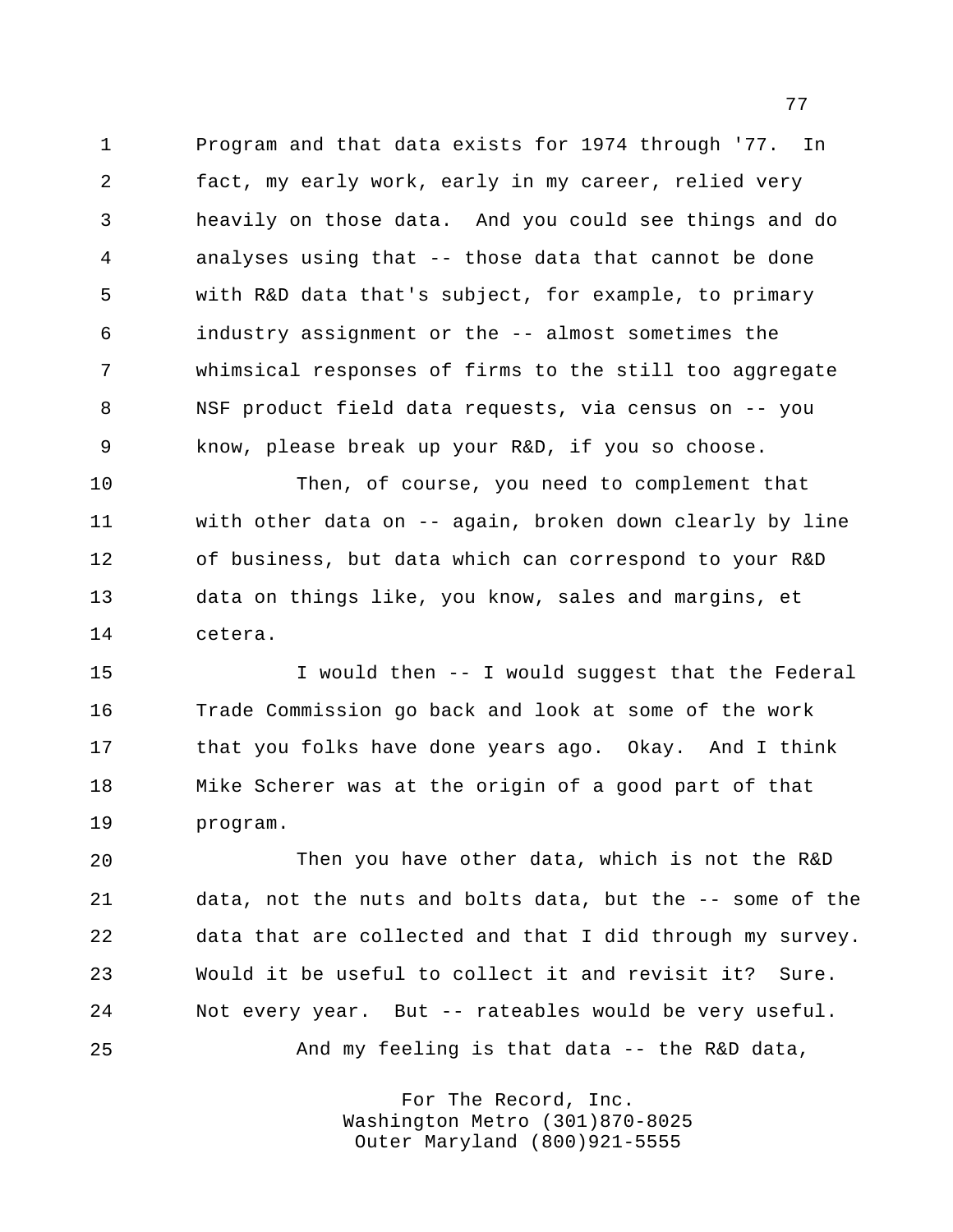even data of the sort that I just talked about, and not just on patents but broadly -- once you're in that business, be careful. Because you don't just collect data on patents or patent effectiveness at R&D because to understand the effect of patents, to understand incentive effects, et cetera, you have to then be able to control for a bus load of other things. Okay. So it is also a slippery slope and a very ambitious undertaking, so let's not trivialize the cost.

 Also, let's not trivialize respondent burden. Okay. It is hard for these guys to respond and they didn't like it back then. In fact, waged a battle that went right up through the Supreme Court back then, around the FTC's Line of Business Program, particularly their right to make the data available to non-FTC employees, in a formal setting.

 So is it worthwhile? I think so. Is it easy? By no means.

 MR. COHEN: I think this is probably an excellent time to take a break. We should try to reassemble here in ten minutes and we'll try to start promptly at the deadline point.

 (Whereupon, there was a brief recess taken.) 24 - - - - - - -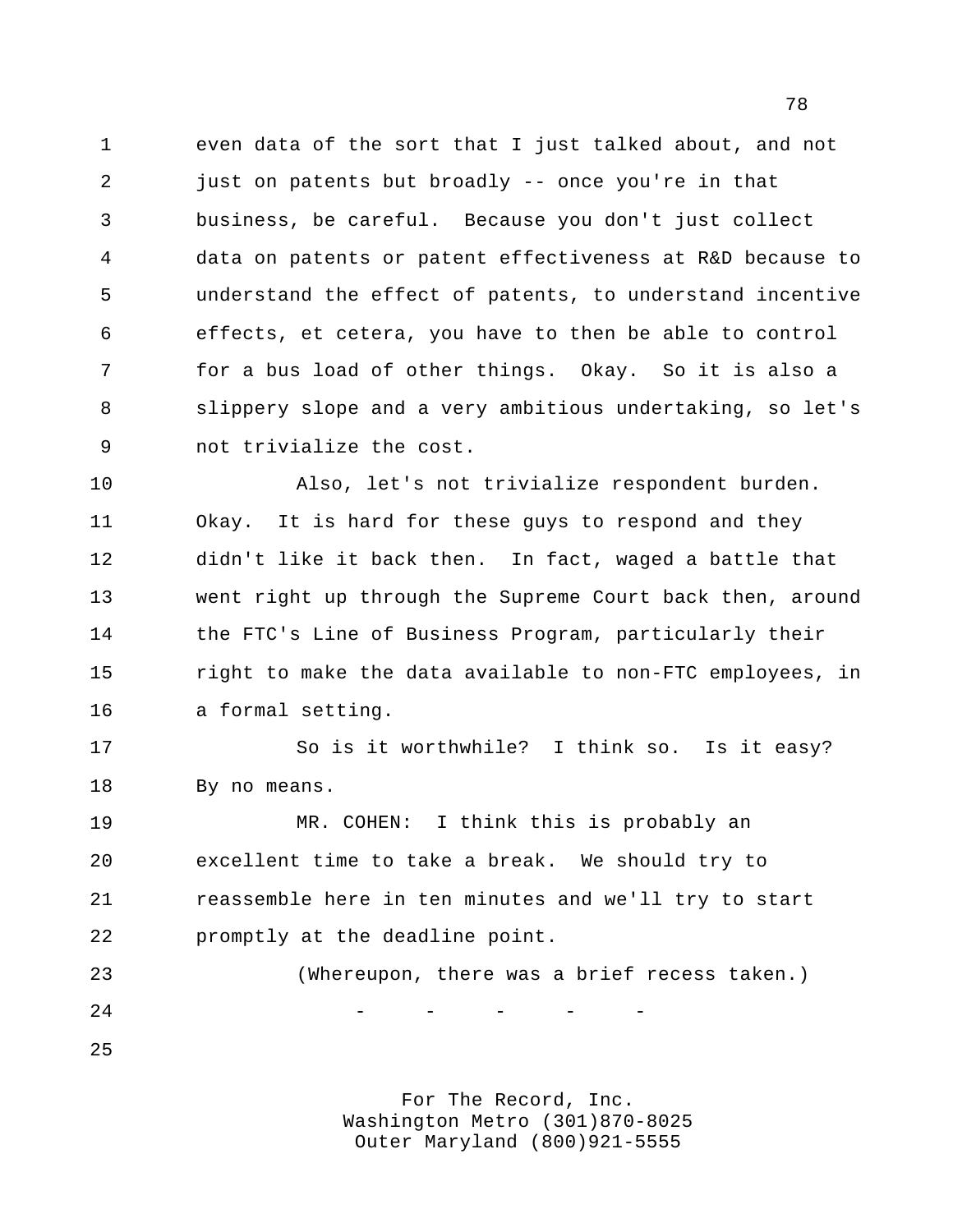MR. COHEN: The next speaker is going to be Professor Edmund Kitch, who teaches law at the University of Virginia. He is currently visiting at Georgetown. He is the author of a seminal 1977 article entitled The Nature and Function of the Patent System and he is just the ideal person to give us additional background in this area. Professor Kitch.

 PROFESSOR KITCH: Well thank you for inviting me to participate today. I've been asked to give an overview of that 1977 article, which offered a way of thinking about -- trying to think about these policy questions in connection with the patent system.

13 13 I should explain that I am, by background, a lawyer and I have come at the patent system as the result of an effort to teach it and to explain its features to students. In the process of doing that, I have benefited enormously from reading the work of economists on the subject of innovation and on the subject of the patent system.

 But as I proceeded in that enterprise, I came to notice what I thought were features that the patent system actually had that I had trouble squaring with or understanding in terms of the description and explanation that the economists had to offer. And this -- so this perspective came out of that -- that inconsistency or

> For The Record, Inc. Washington Metro (301)870-8025 Outer Maryland (800)921-5555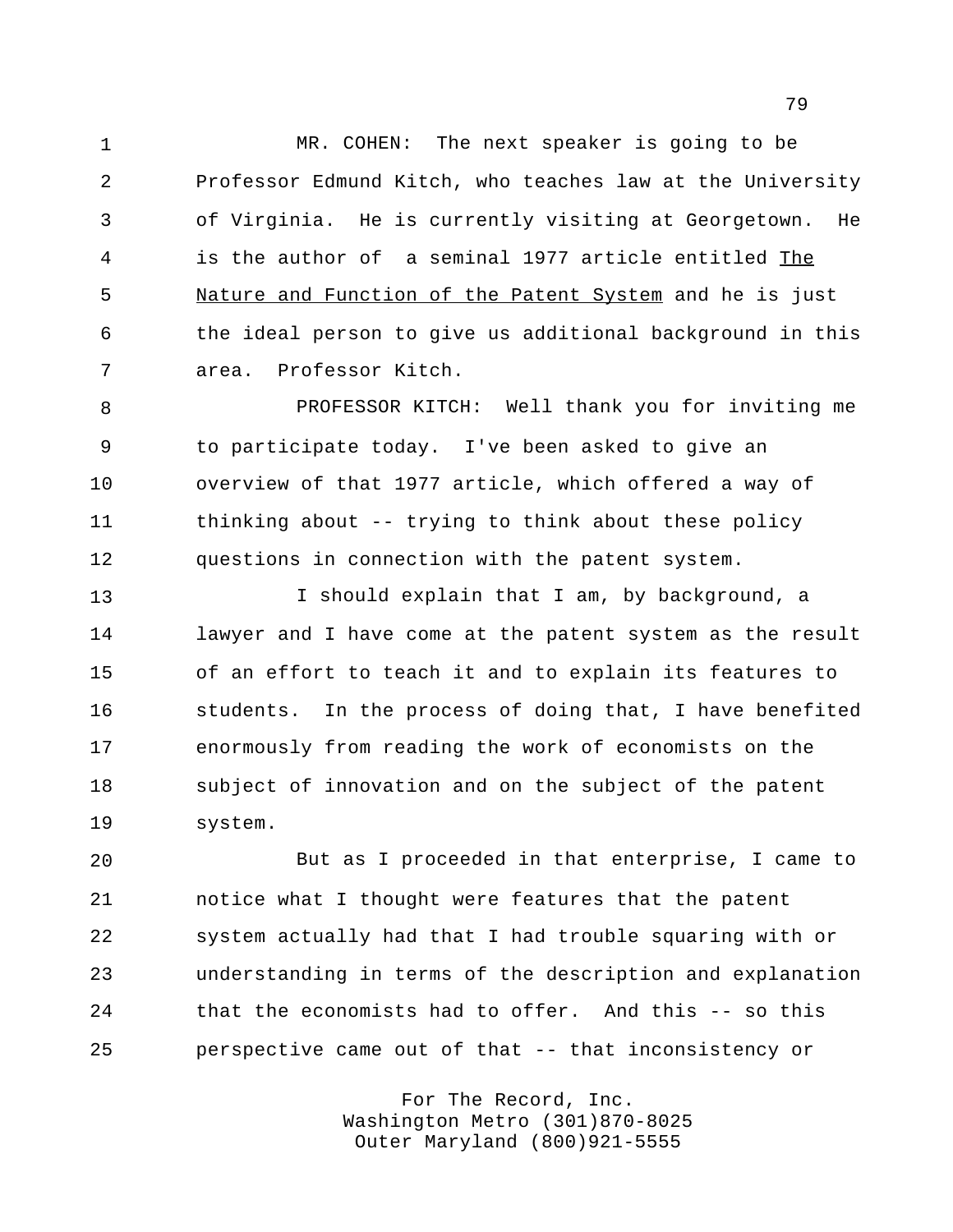lack of fit and with some effort to try and take into account the actual features of the patent system and then try to relate them back to how one would understand the economics.

 Now the basic insight is simply a positive observation about the structure rights conferred by the patent system and that is that the rights conferred by the patent system are -- have important forward-looking elements.

 The traditional discussion by economists have focused on patents as rewards for inventions made and completed and now the patent enabled the inventor to exploit that invention in his marketplace.

 My observation was that an important dimension of the rights conferred by the patents, in fact, affect future inventions and future developments in technology.

 And in the article, trying to explain my unfamiliar ideas to my audience, I used a kind of tag line. I described this aspect of the rights as "prospects." Now, what are examples of these prospect rights? Well the generic proposition is a claim with a few limitations will cover improvements or changes that include additional elements.

 Specific examples. You can patent a specific compound, a chemical compound, based on a single utility,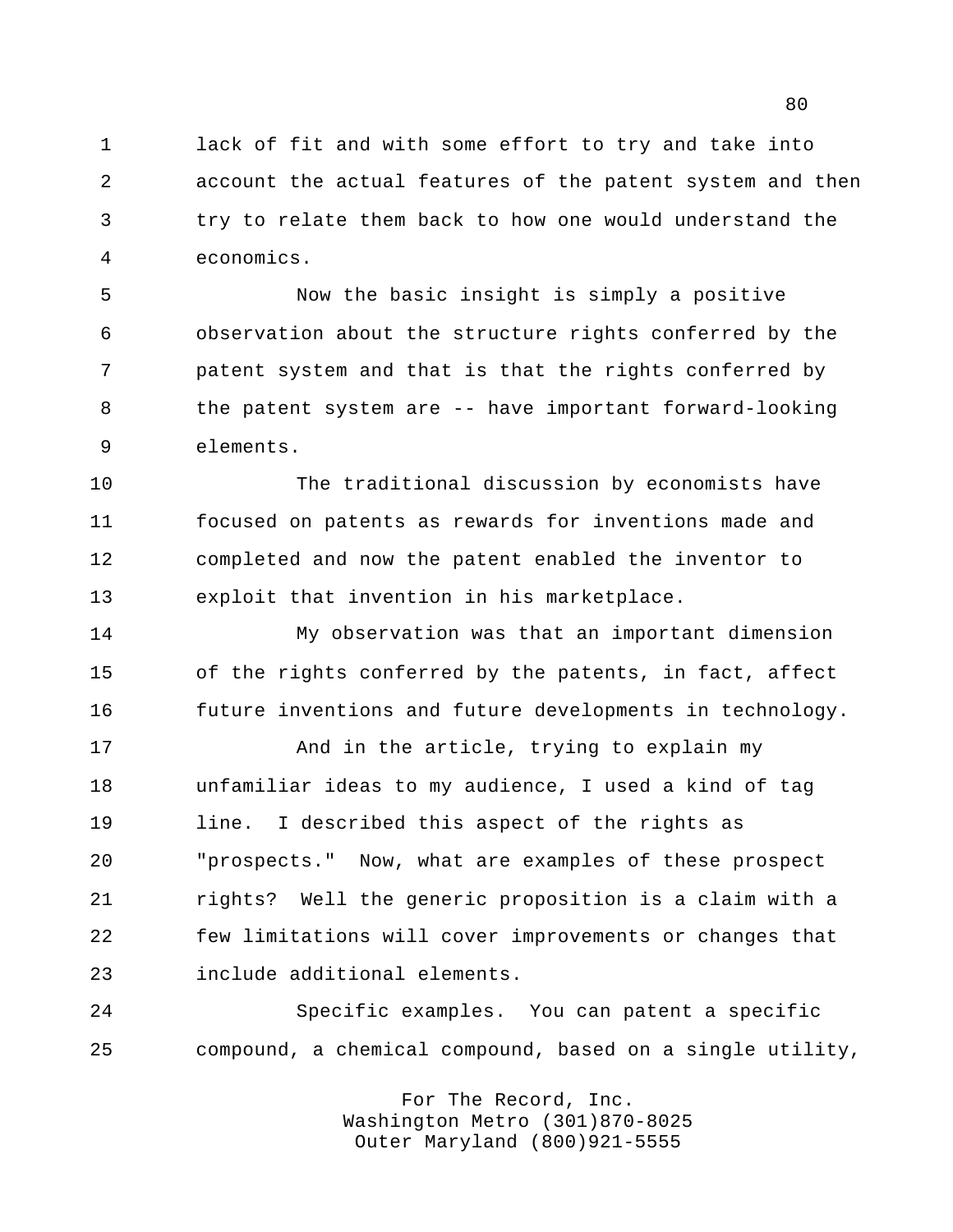and the claim will then, for the life of the patent, cover all subsequently discovered uses of the compound. But the fact that the next inventor has found a new use and additional element will entitle that inventor to get a patent. But that patent will also fall within the claims of the first patent, even though those uses were not limitations or not disclosed in the initial patent claim.

 Or a process claim will cover a process, even if a new inventor has come along and added additional steps or features to the process and even if those additional steps and features are the key to the actual commercial value of the process.

 In the same way a claim that covers a machine will cover the machine, even though it has new or additional features, and again even if those new and additional features are what add the marketplace value, the commercial value to the invention.

 So I found it difficult to explain, under the traditional reward approach that the economy theory had taken, to explain why the patent claims cover -- in fact, cover more than the inventor has actually achieved, and why patents are regularly awarded on inventions with no commercially practicable utility. And so that was the motivation for trying to think about a new approach to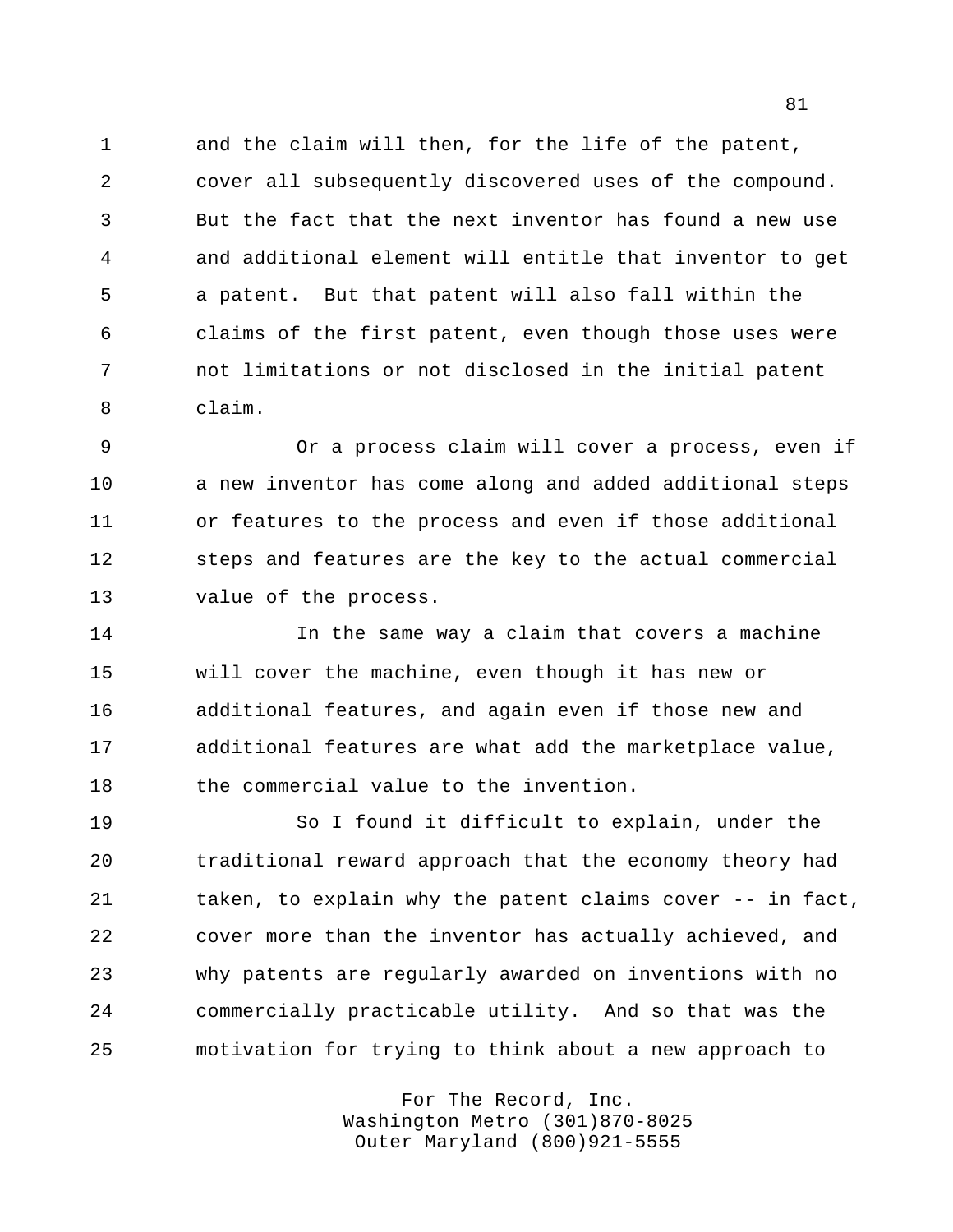analyzing the impacts of the patent system.

 In addition, I noticed that the rules in the patent system actually force applicants to apply quite early in the innovation process. That is, an inventor cannot, without risk under the patent system rules, sit around and wait until the invention is perfected and complete it. This is because of the priority rules, which give a benefit to early filing, and because of the time bar rules. That meant that applicants come into the Patent Office when really they have the first glimmer of a significant finding, which can be long before a commercially useful product has been developed.

 And, indeed, I took a look at some information on this question and was able to demonstrate that many important patents, in fact, have issued, historically, long before the technology was commercially important. There are many striking examples of that, but it is -- it is not uncommon to see that the really commercial important introduction of the invention may occur at the very end or after the patent term has expired, which again is hard to explain, in terms of reward theory, because by the time something of real value appears in the marketplace, the patent is gone.

 I also noticed the patent is awarded to a single applicant without any effort to gauge the quality of the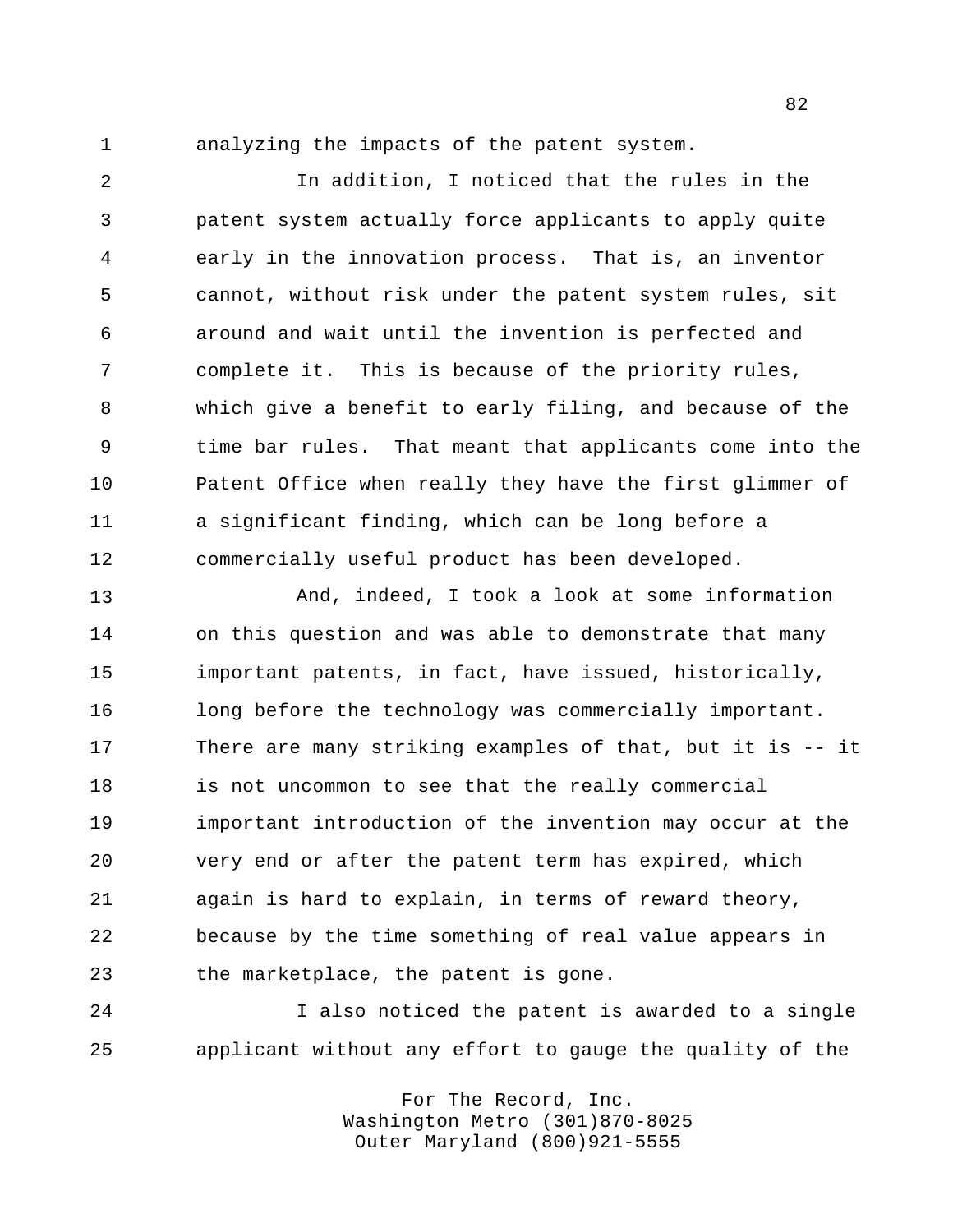applicant's contribution, and even if there were others who had a near miss, and indeed you can lose a priority contest by even days, even though your science was superior, your investment greater, and when you lose, you lose all of the rights. You don't get some share of the resulting patent rights.

 Then to try and make this idea more familiar to my readers, I offered an analogy to the mineral claim system, where -- behind schedule, due to computer problems and other things, and so I'll just skip over that. But, again, my use of the term "prospect" -- it fit the idea of prospector and the rules governing mineral claims on the federal public domain in the West.

 I then asked what -- what could be the possible benefits of these features in a patent system if they are -- if they are not explained by a reward or incentive to make investment type theory. And I -- I identified the following benefits.

 One was that once a prospect is created by an issued patent, it makes it possible to have centralized management of the flow of investment into the exploitation of the prospect. That is, investment in its improvement and perfection and, hopefully, the production -- eventual production of a commercial product.

Second, better appropriability of the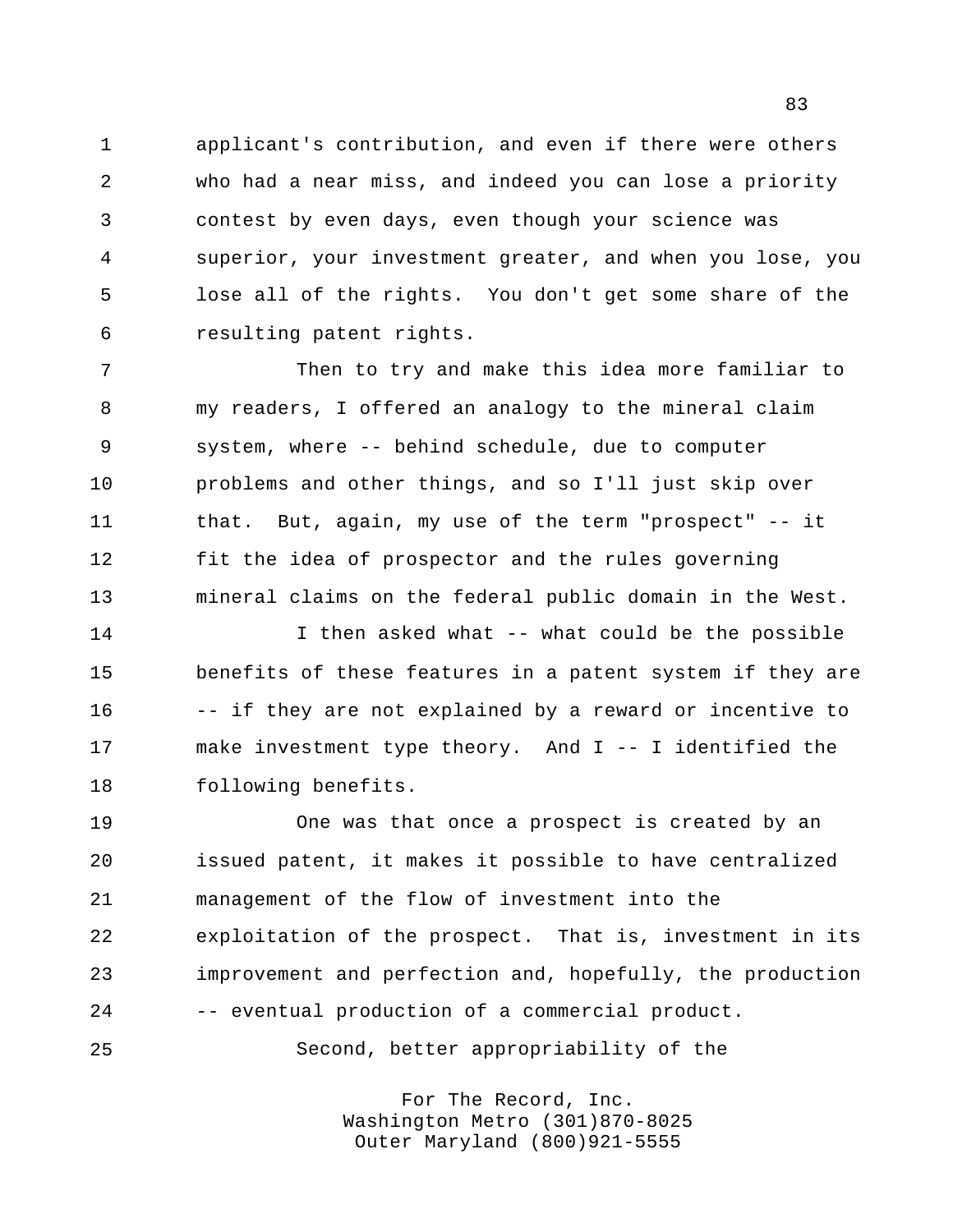implementation investments required to bring the invention to market.

 A reduction in transaction costs. And I think this is probably the most important insight. I compared a world with these prospect patents to a world in which only trade secrecy was available, and pointed out that it is extremely difficult for firms to engage in transactions which -- with each other, conveying information held in the form of trade secrets, and argued 10 that since trade secrets are not going away -- that is, secrecy will be something that the system has to live with, that patents improve the ability of firms to contract and transfer information between themselves. And I think some of the earlier presentations this morning, the empirical presentations, demonstrated the very important flow of transactions between firms holding patents, in forms of cross-licensing and licensing, and so on and so forth, in order to bring the invention into use.

 Again, I proceeded to speculate -- or attempt to speculate about a possible on the ground policy implications from this view. And I argued first that there were some possible implications for the test of invention, and argued that a substantial novelty approach under this approach could make sense, as compared to a

> For The Record, Inc. Washington Metro (301)870-8025 Outer Maryland (800)921-5555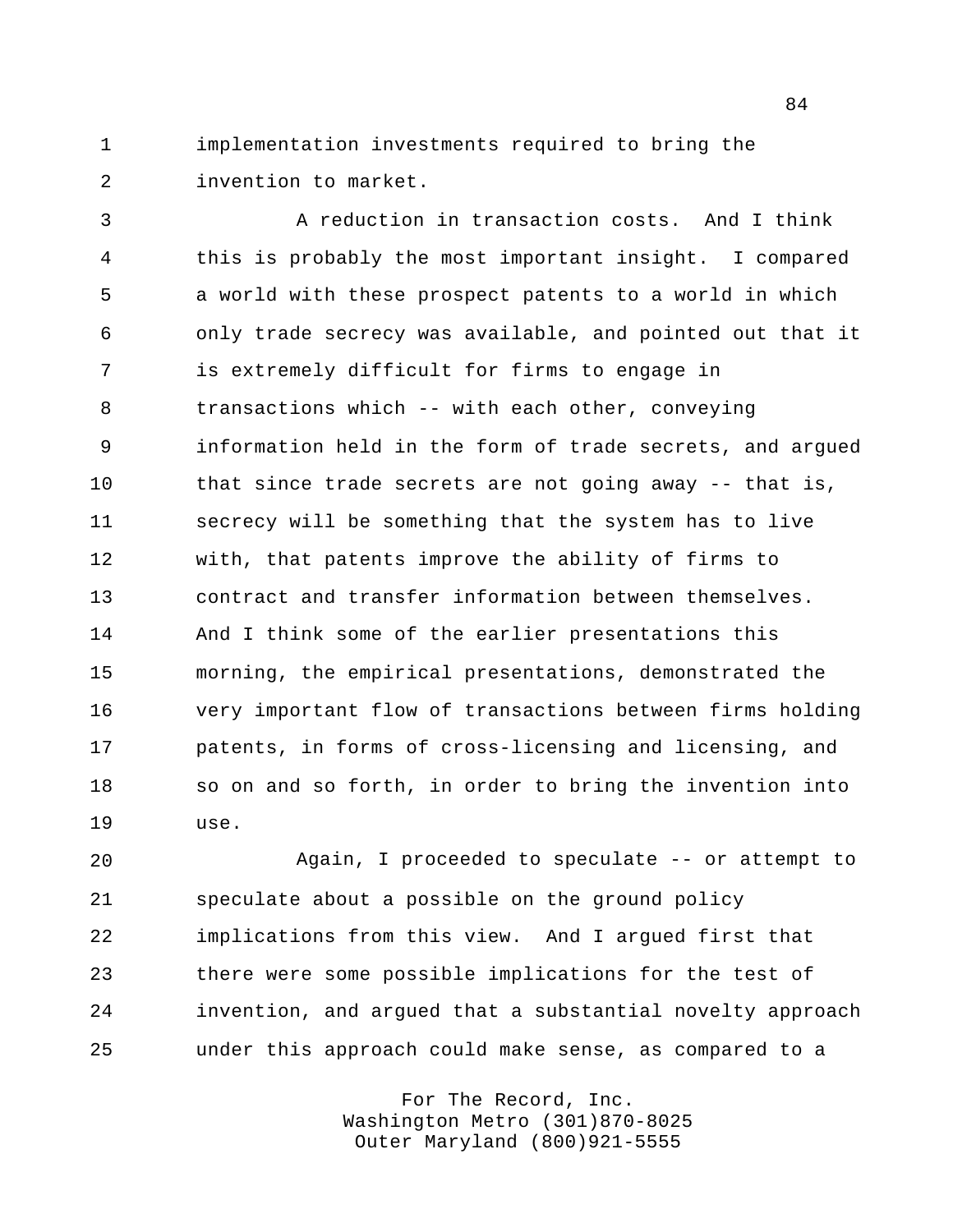cost focused approach. I had actually argued for a cost focused approach in a 1966 article on Graham v. John Deere and in the -- this article I decided that -- or announced the position that my 1966 position really was not workable and substantial novelty could make more sense. I just read a law review article published in 2001 which said I had it right in 1966 and should have stuck with that.

 This approach has varied implications for the importance of coordination among firms through licensing. It is important to understand that the issuance of patents to particular holders will have a large element of randomness and arbitrariness about it. Competing firms working in related fields of technology will quite easily end up with parts of -- patents on parts of the technology, whose exploitation may -- may fundamentally require that those technologies be combined for their efficient exploitation. Yet one firm because maybe it was three months late, or its application was not timely filed, or some lawyer in the patent department was sick, or because the firm wasted two months pursuing what proved to be an unprofitable line, all really just accidents, some other firm gets a particular patent, but the existing technology base of the firm is really not worth something unless it also has access to that patent,

> For The Record, Inc. Washington Metro (301)870-8025 Outer Maryland (800)921-5555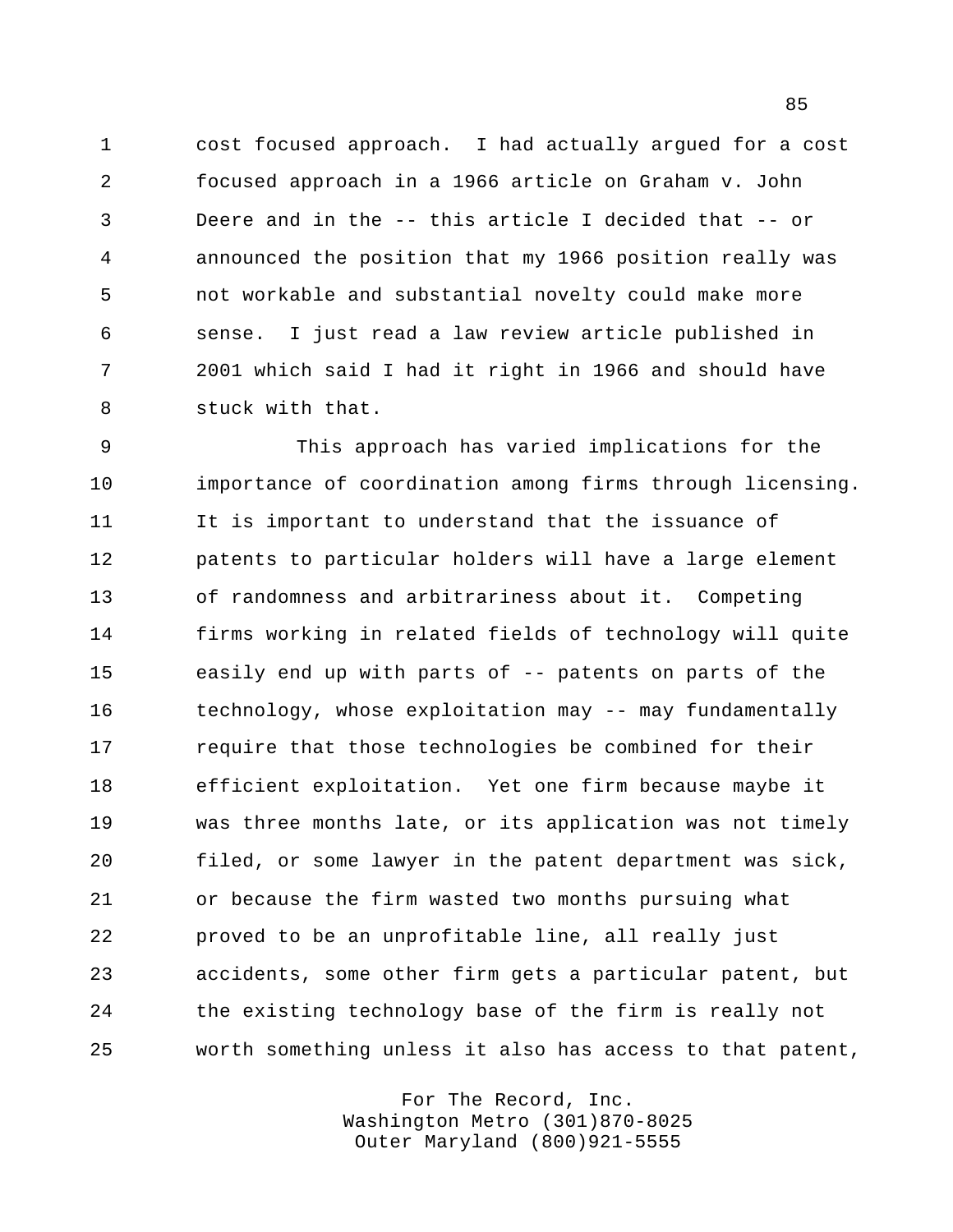that the ability of firms to license and exchange and rearrange these rights among themselves is extremely important. And this, of course, relates to my transaction cost point. The existence of patents makes this process less costly.

 This is the -- I think the implication with the strongest implications for antitrust policy, and the implication is basically this. Whatever the welfare effects of the patent system as a whole -- and we talked about some of the difficulties of understanding exactly where we are and what the applied policy implications are for that question earlier -- once you have a patent system, interventions which increase the cost of licensing, increase the cost of transactions between firms with different patent positions, is very likely -- is probably going to work to, indeed, to increase the social cost and the social cost of the patent system that you have. It's very important, if you have a patent system that the holders of the patents then be able to transact about the patent rights between themselves after the patents and even before the patents issues.

 And so I'm a great fan of the 1995 intellectual property guidelines. I think they do start off in the right place. I think it is important that when antitrust comes to intellectual property, it brings the same tools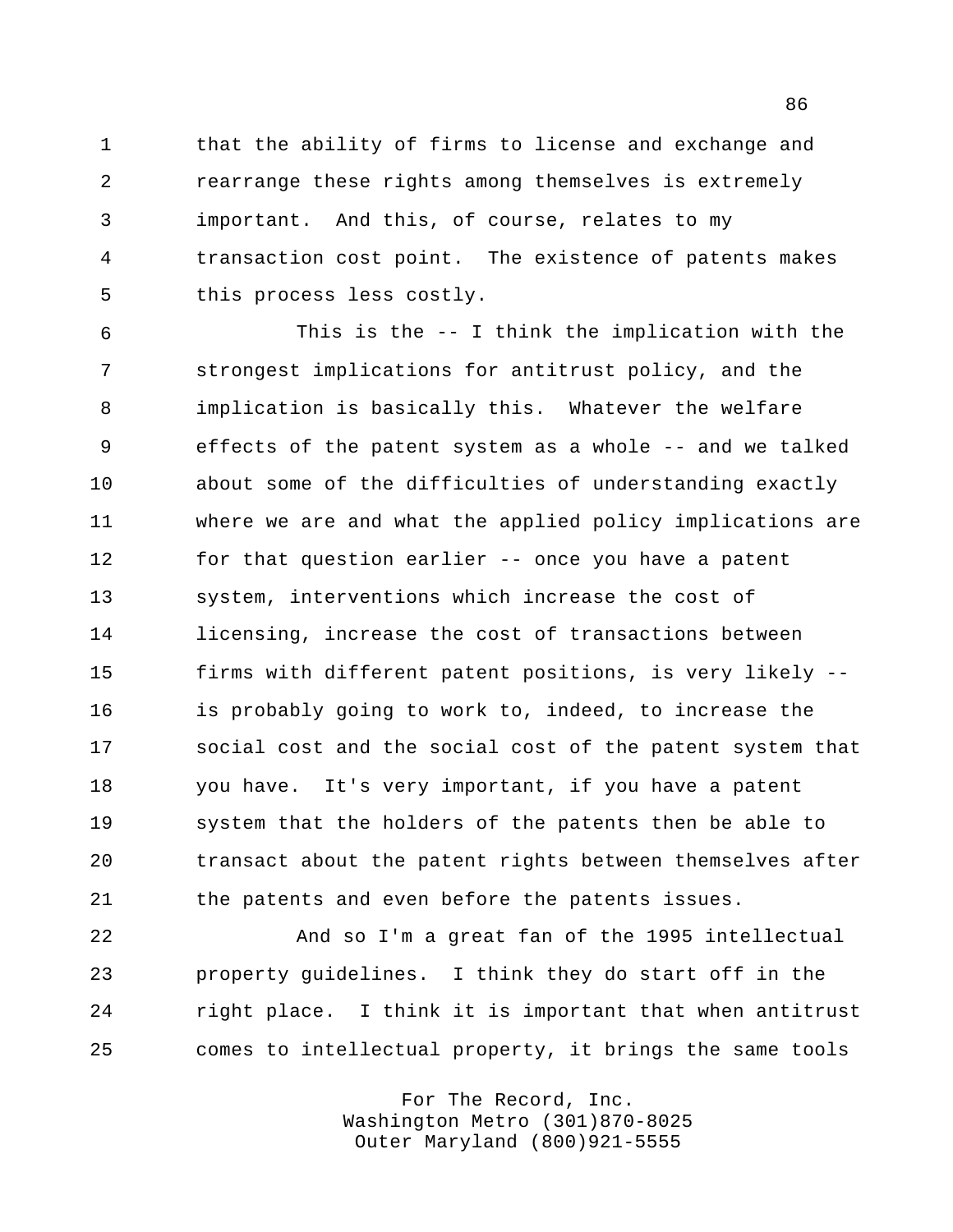and methods of analysis to intellectual property that it brings to other forms of property. And I disagree that you can make kind of a sharp distinction between intellectual property rights and rights in what is sometimes called tangible property.

 Another implication I said was, in terms of government patent policy -- this is before Bayh-Dole and 8 the issue, however, was alive -- as to whether recipients of government research subsidy should themselves be able to obtain patents on inventions resulting from the subsidized research work. And from the reward perspective, of course, this makes absolutely no sense. You've already been paid to do the research. Why in the world should you have a patent as well.

 If, however, you are looking forward to the process by which inventions are further developed and exploited, then I argued that in order to provide for the orderly and efficient further development of those inventions, it would make sense to permit such entities to obtain patents. And of course that has been a clear change in U. S. law and practice.

 So the bottom line is a -- of this prospect approach, the bottom line is the contrast with the reward approach. The reward approach conceives of the innovation process as a single cycle. You have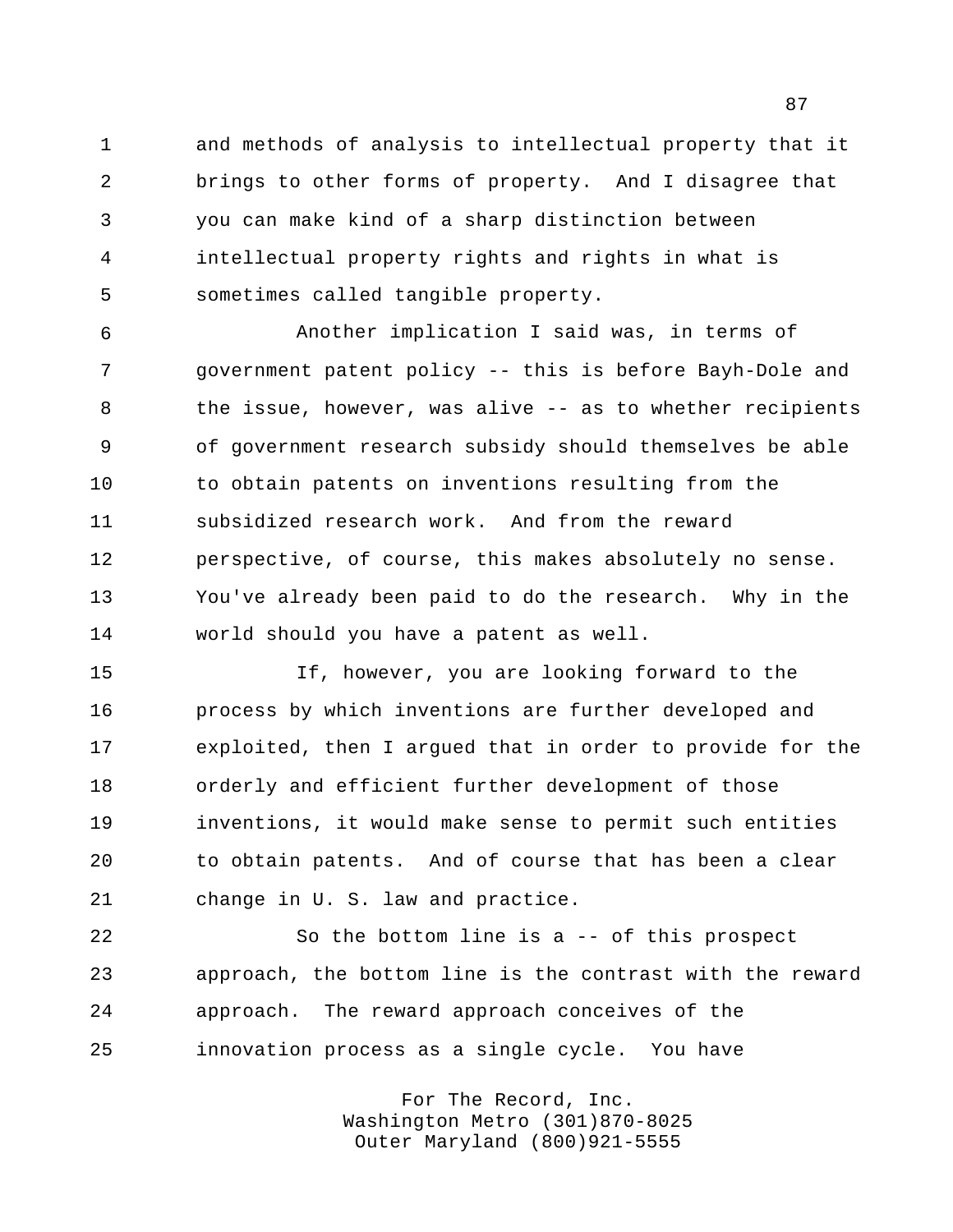investment, invention, patent, and then exploitation, and not a continuous process in which each innovation is an input to successive innovations. That is a multi- generational approach, an approach which does, I must admit, make the analysis far more complicated, multi- variate and difficult to follow and even to trace empirically.

 The reward conception looks backward. The prospect consumption -- conception looks forward. I think you can see this contrast in things like the important Levin, et al. study, the survey of managers about the importance of patents. The central question asked there was are patents important in terms of obtaining financial reward and appropriability of research results. That is a question that is consistent with the traditional economic approach to the patent 17 system. The question did not ask the managers and did not focus on the role of patents in the subsequent management of the invention process, and in the contracting process that goes on between firms working in the same or related area of technology. And that's the overview.

(Applause.)

 (Time Noted: 12:04 p.m.) - - - - - -

> For The Record, Inc. Washington Metro (301)870-8025 Outer Maryland (800)921-5555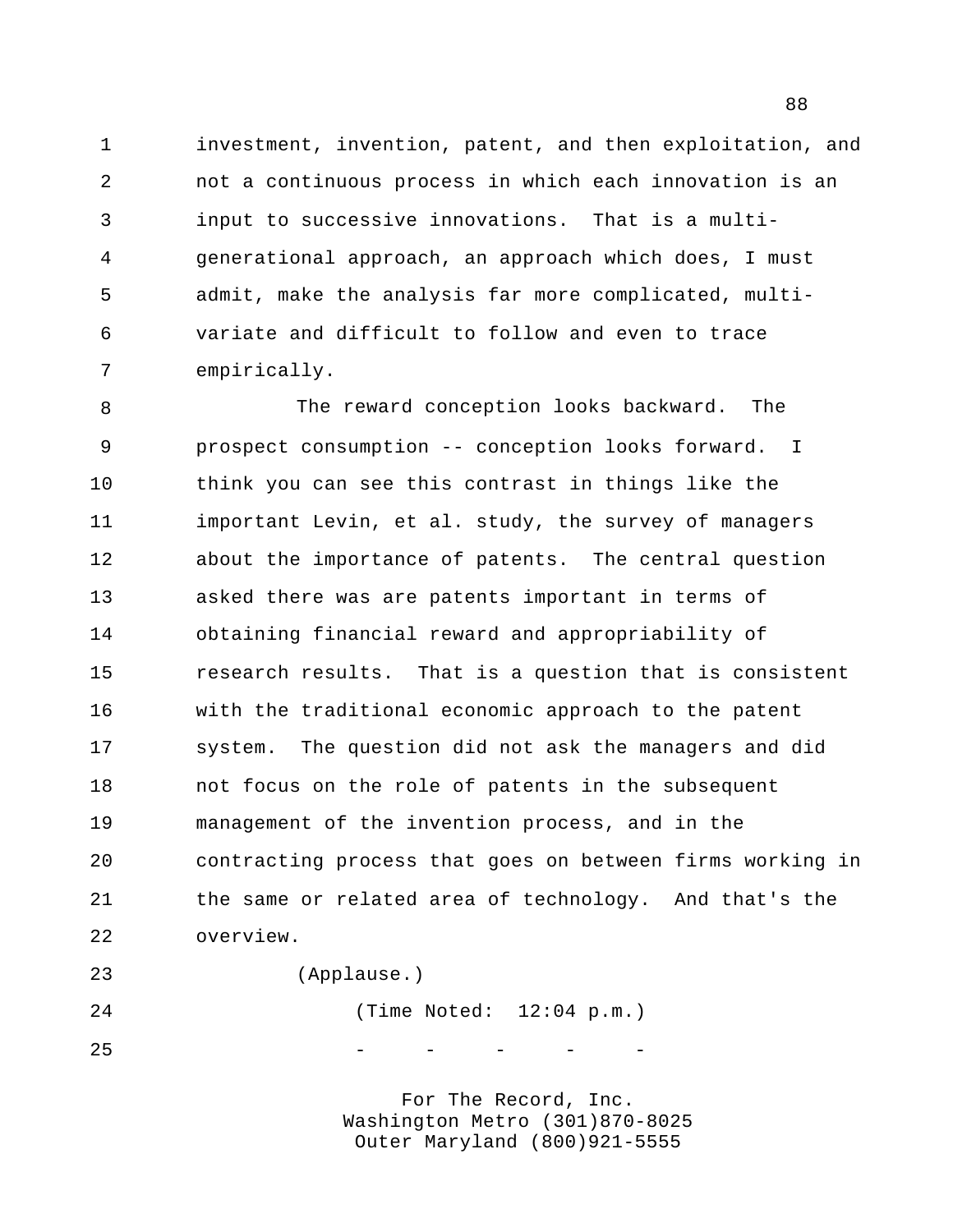MR. COHEN: Our final speaker this morning will be Maureen O'Rourke who teaches intellectual property and other courses at Boston University. She is now researching the antitrust implications of patent settlement agreements. She brings some real world science and real world experience to the table to us. She received a Bachelor of Science in Accounting and Computer Science and she spent three years working at IBM, dealing primarily with software licensing issues. So we will turn this over to Maureen O'Rourke.

 PROFESSOR O'ROURKE: Well, first I want to thank the staff for inviting me here today and for the opportunity to speak to and also listen to my fellow panelists.

 The theme that I want to talk about is really reflected in this whole series of hearings, which is that we tend to think of intellectual property law and antitrust law as discrete bodies of law, but rather as part of an overall system that includes all the sets of legal and extra-legal tools that we use to try to achieve the optimal level and insight to innovate, which unfortunately we can't define.

 But generally I would say that we, in the U. S., have always believed that the optimal level is one where we've got some balance between the exclusive rights of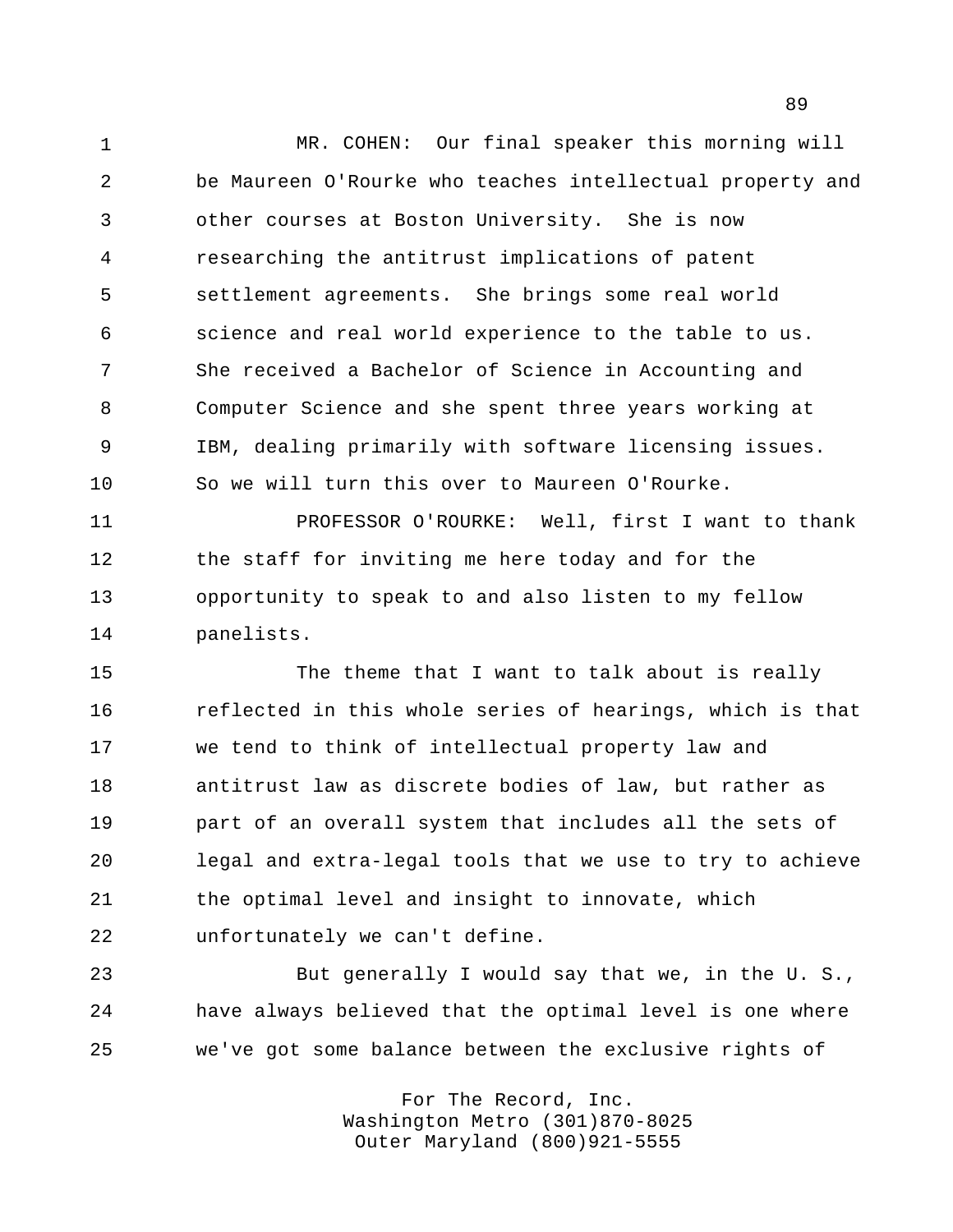1 the inventor and those of the public, where the public would also include second-generation creators. So I guess in my conception I would say I kind of envision the exclusive rights as still leaving something meaningful unprotected.

 So I think antitrusts are a part of that system that includes other things like contract and extra -- devices like technology protection measures that regulate access and copying. And so when we think about that system, we need to think about whether it has any gaps in it. Are our bodies of law doctrinally equipped to achieve their goals, or are there some improvements that we can make that would be cost effective?

 And so I'm going to talk today about providing patent law with an additional doctrinal tool that I think would help it achieve its goals, help it fit within this broader system that I spoke about, and particularly maybe make its fit with antitrust law an easier one. And so I'll talk a little bit about the idea, followed by an explanation of how I got to it, and mix in some talk of pros and cons and some alternatives, and what more we need to know.

 I should say at the outset that this idea is widely reviled, so I guess the only point there would be to say, while your initial reaction might be one of

> For The Record, Inc. Washington Metro (301)870-8025 Outer Maryland (800)921-5555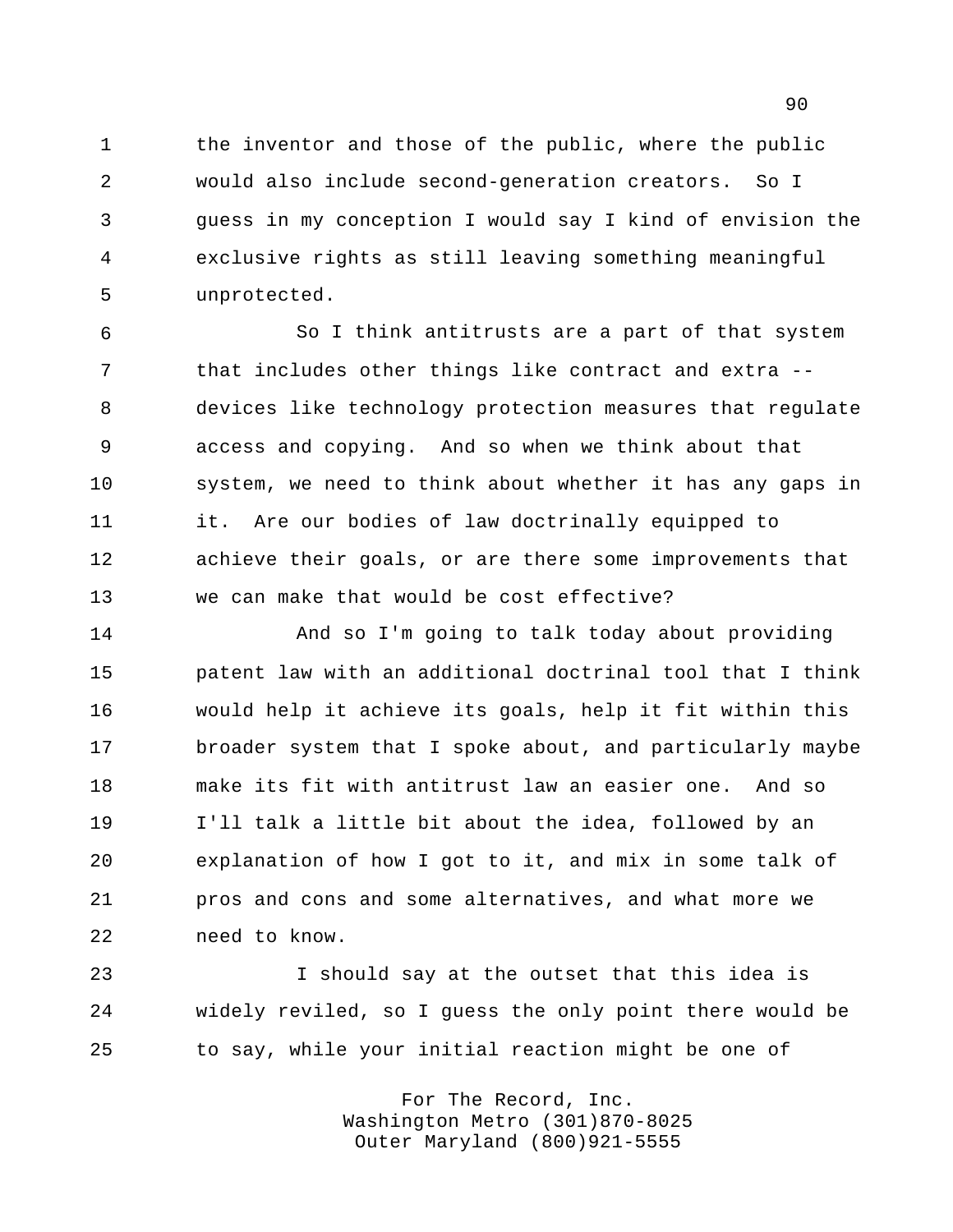revilement, if that's a word, maybe on further reflection it won't seem quite so odd.

 All right. In a nutshell, my idea is that patent law may lack the doctrinal tools, at least as they are currently interpreted, to excuse certain literal infringements that are socially beneficial and wouldn't adversely impact the patentee's incentives. And one way to remedy that gap would be to adopt some variant of copyright law's fair use doctrine.

10 Now why would you want to do that? I mean, patent law has never had a fair use doctrine, so what's different now? Well to a certain extent, nothing is different and yet everything is.

 We've always had this fundamental assumption and a number of the speakers today have referred to it, which is that patentees would efficiently license their inventions. They are not going to use them to suppress innovation or to leverage whatever power the grant would happen to give them into another market. And if they did, antitrust law could deal with that. So there is really no need for a doctrine like fair use that in copyright law, at least in some commentators' views, exists at least in part to correct market defects that lead to licensing failures.

And also, to the extent that copyright failures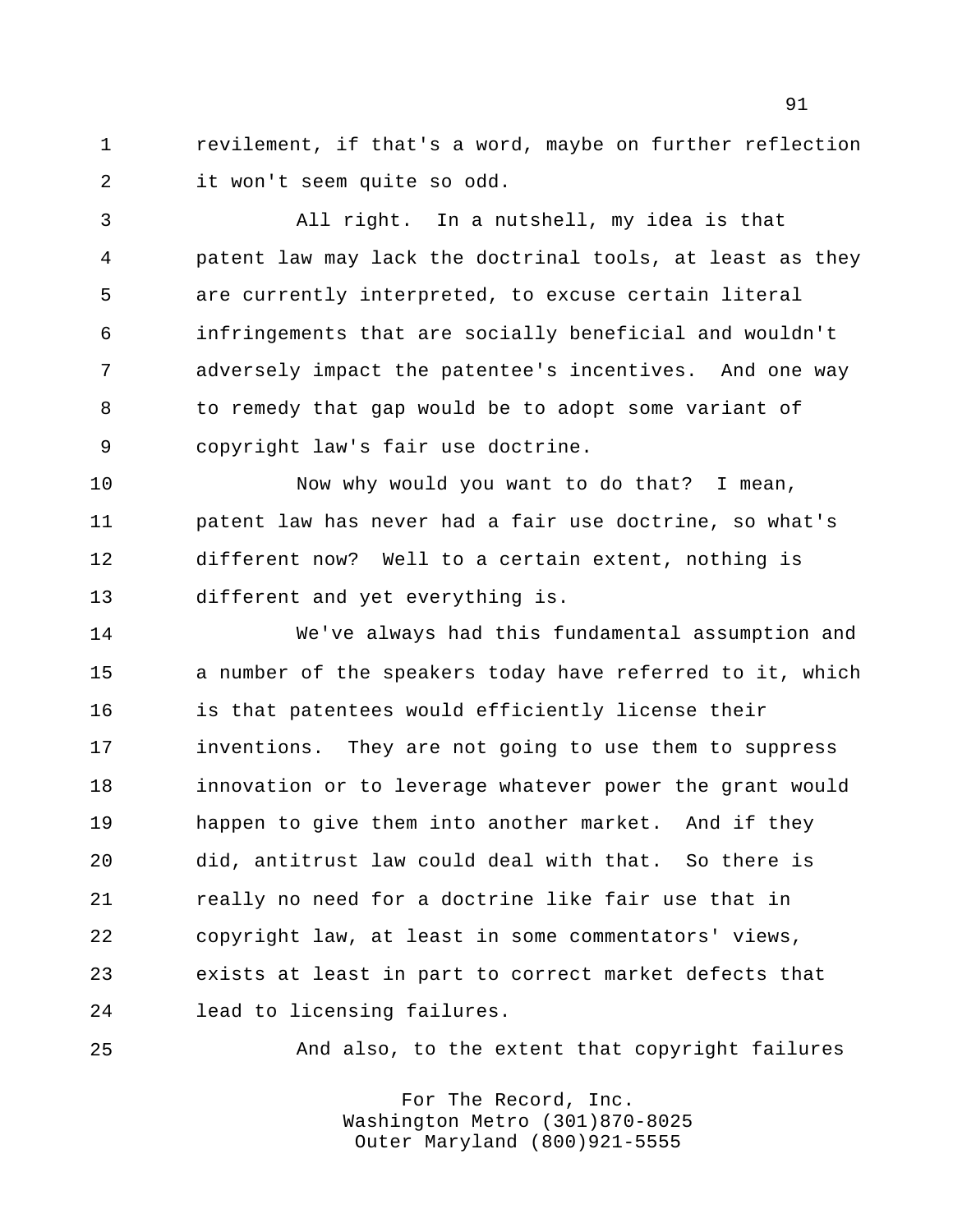deals with First Amendment type issues, it's not a doctrine we need in patent law, where those issues are generally absent. So why would a doctrine like that make sense in patent law?

 I thought it would be helpful if I sort of gave you an explanation of how I got to it, which means we start with a narrow, but economically important, context and then kind of broaden the view and raise some of the pros and cons here. And that narrow context is really one that came out of my experience with IBM, which is the evolution of IP protection for the connectivity components of operating systems software, application programming interfaces, or APIs for short.

 Originally we thought these connectivity components were copyrighted. But then in 1992, it became clear, at least in the Ninth Circuit, in the cases on video games, that they were not copyrightable subject matter. And, in effect, the courts turned them over to patent law and, indeed, the major video game manufacturers have patented their APIs and so certainly have the major computing software manufacturers, including Microsoft.

 Now why would the courts have done this, basically sort of take something out of copyright protection that formerly was there. Well it seemed like

> For The Record, Inc. Washington Metro (301)870-8025 Outer Maryland (800)921-5555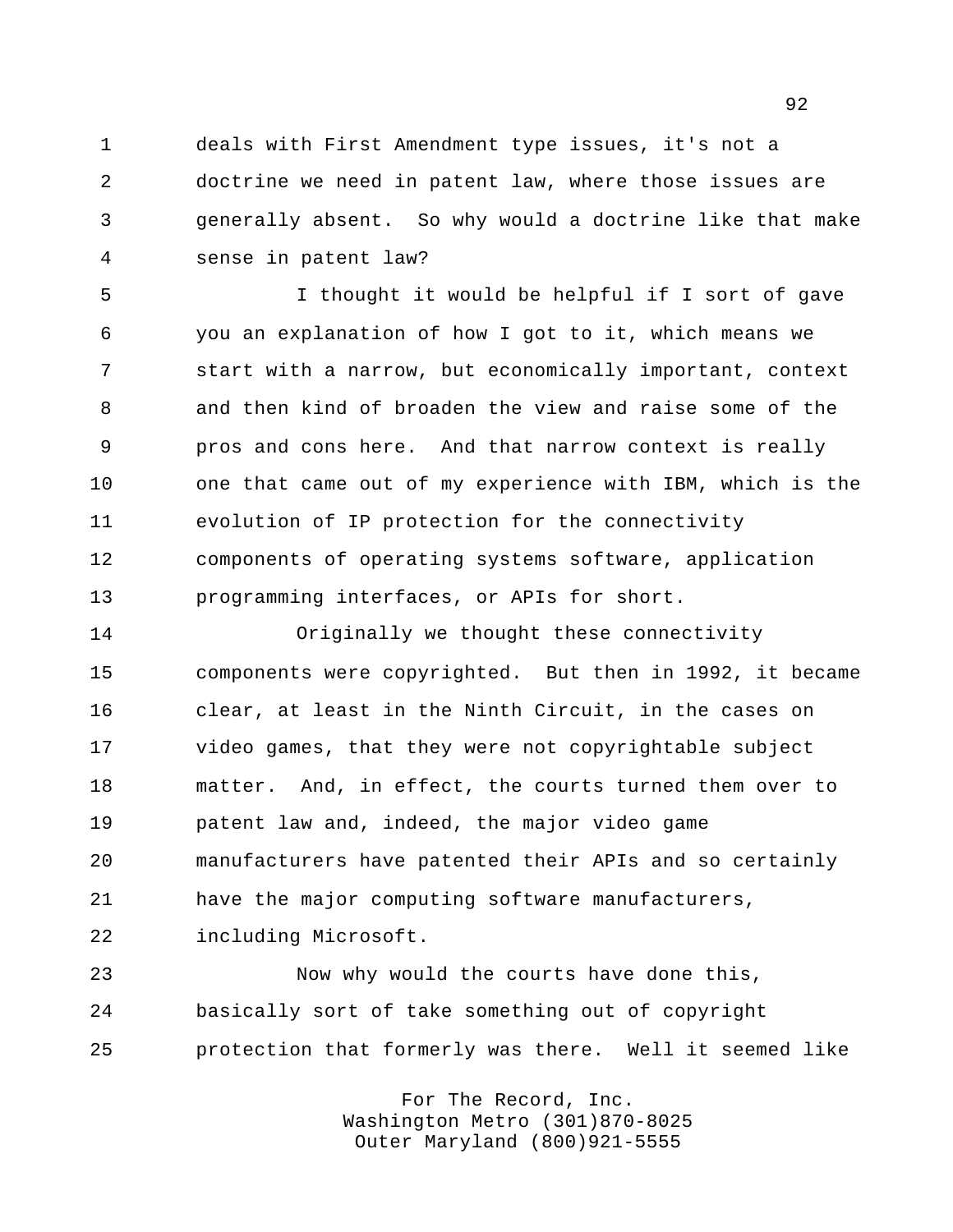part of what they were saying is that the market for operating systems exhibits network effects. And you have some feeling that these manufacturers were leveraging small bits of code into a much larger market. And so we thought it would be a good idea to kind of open up the standard for connectivity to give consumers more choice.

 So we turned APIs over to patent law and I would 8 just note that that seemed to be in accord with economists' recommendations. And just briefly the argument is that network markets make a case for weaker IP rights because of their externalities. An IP right allows price of marginal cost, with a network effect. A person's failure to join a network, because the price is too high, imposes negative externalities on those already in the network, which seems to translate into a policy recommendation that weaker IP rights might make sense.

 And as we've seen -- really I think Microsoft is probably an example -- IP rights can be especially powerful in network industries. The problem is, though, at the same time you know there is probably some incentive required to produce APIs, but at the same time we know that strong IP protection may produce a regime where you have one dominant player and then less than optimal innovation, again, if we could define it, after the standard is set.

> For The Record, Inc. Washington Metro (301)870-8025 Outer Maryland (800)921-5555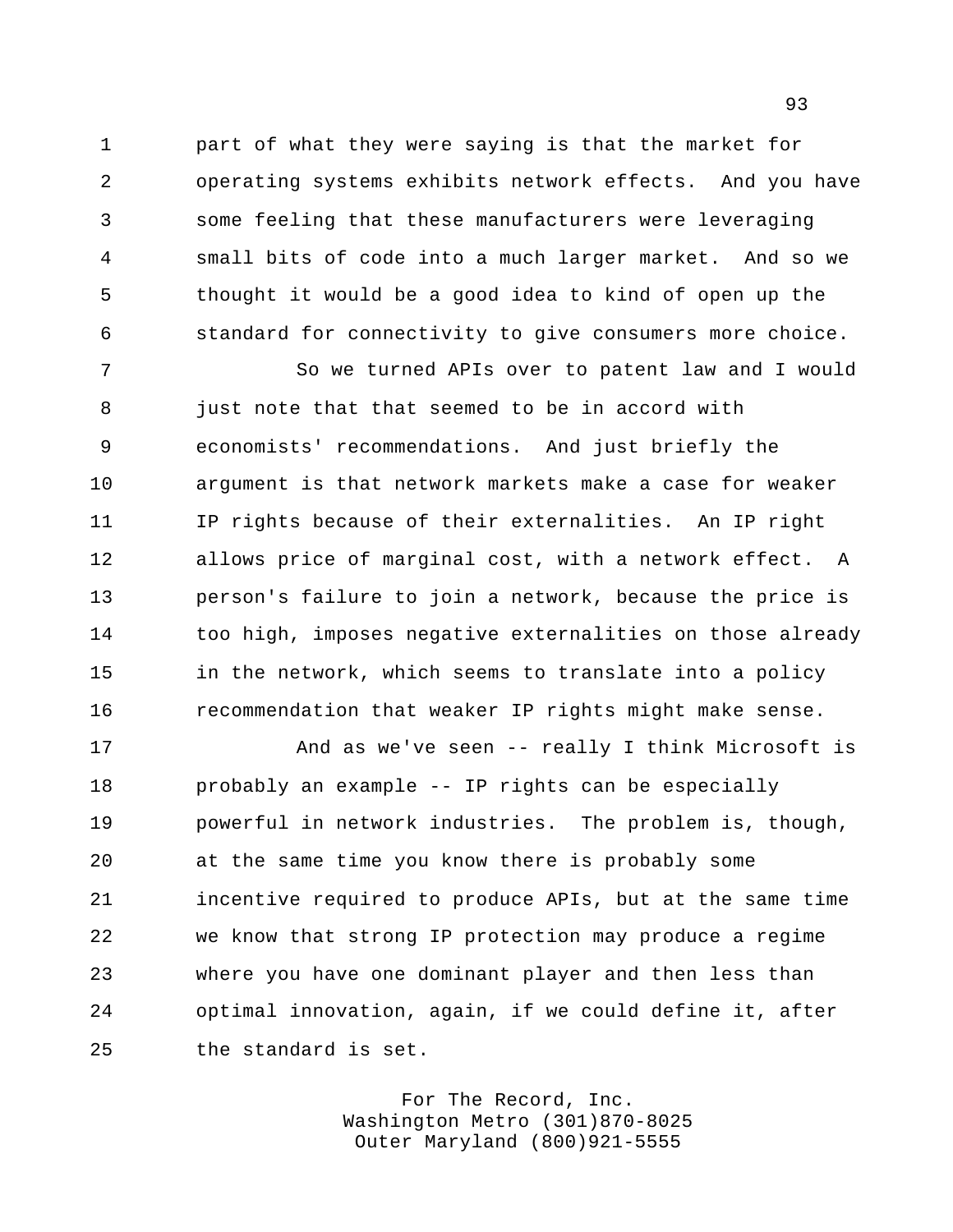So patent law would make sense because its threshold requirements are higher than those of copyright. So it would make sure that only those APIs that represented a technological advance would receive protection and possibly weed out those whose success stems not so much because of their technology, but because consumers happen to adopt the particular operating system.

 So rather than weaken the right directly, what the law really did was achieve basically the same effect by raising the bar for protection. My problem is, though, that a patented interface can become a standard, as much as a copyrighted one, and strong patent protection may frustrate efforts for compatibility at a point when we think that would be desirable.

 For example, you can't offer a competing operating system that implements the same patented APIs. Depending on how the claims are written, an application developer won't be able to write to the API. They're going to have to reverse engineer to get at the API.

 Patent law scope-limiting doctrines generally don't allow much literal infringement. You might be able to contort some of them, but it would be a real stretch. I think it's pretty clear current law wouldn't allow this.

> For The Record, Inc. Washington Metro (301)870-8025 Outer Maryland (800)921-5555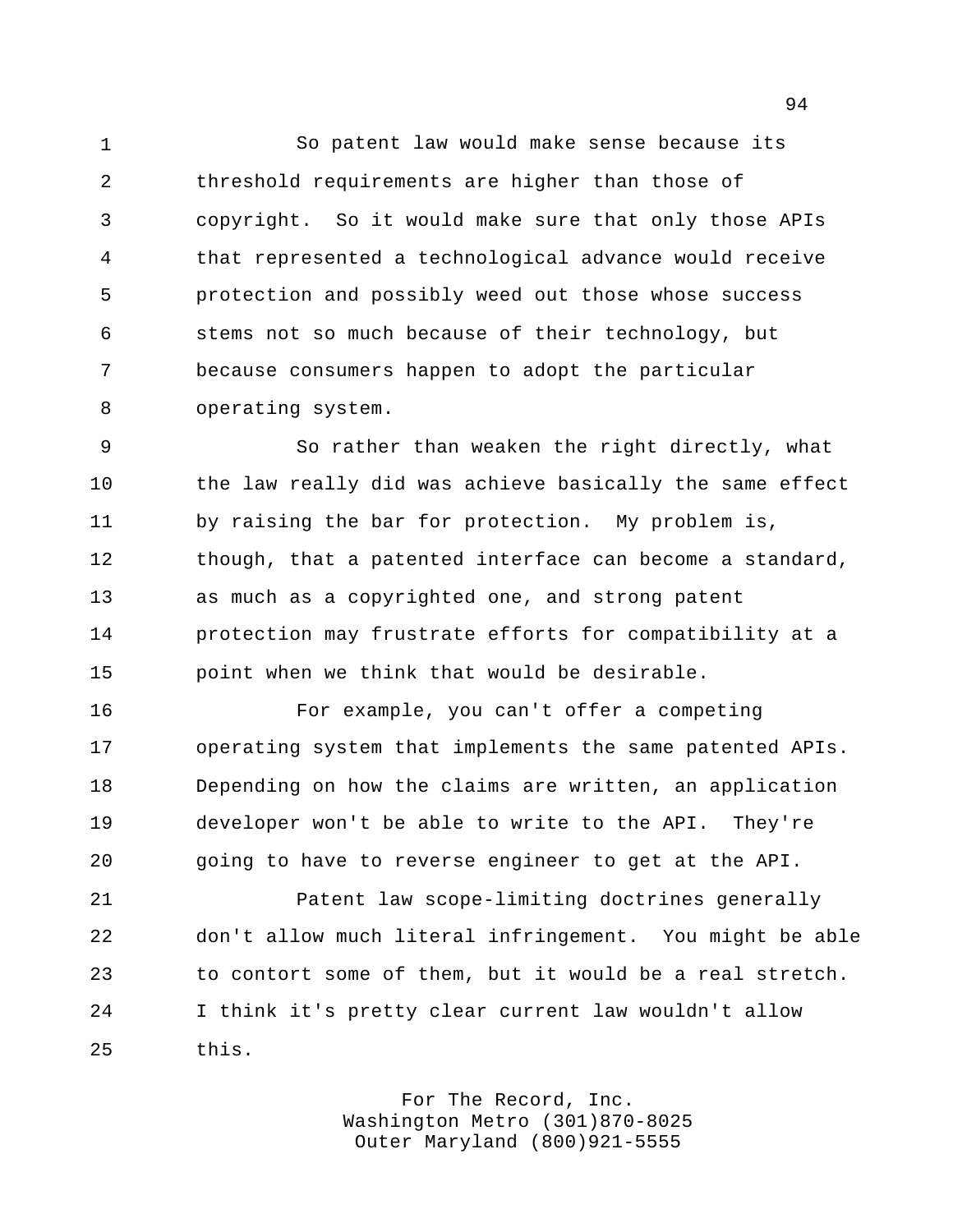I don't think we'd care that much if we thought patentees had an incentive to license. The problem is that in network markets, bargaining may break down if you want to try to control additional markets or if the potential licensee can't pay the price because they can't capture the externality of making the network more attractive to consumers who are already on it.

 What's the point? The point is that addressing situations like this is in part one of the reasons why copyright fair use arose, so why not patent fair use?

 Well, you know, there are plenty of reasons to why not. It would be expensive. It would be error- prone. It would increase the cost of litigation. And 14 the real concern would be that it would achieve exactly the opposite of what it's intended to do. In my vision, what it is intended to do is really to provide -- not to be used so much to excuse infringement, but to provide an incentive for licensing. The problem is, if fair use works, you complicate valuation questions so much it might actually not realize that goal.

 So here is what I know are a couple of alternatives. You know, one defense that I always make to saying that this is a very odd idea, is that a couple other people sort of came up with the same idea with different twists on it at the same time. Professors

> For The Record, Inc. Washington Metro (301)870-8025 Outer Maryland (800)921-5555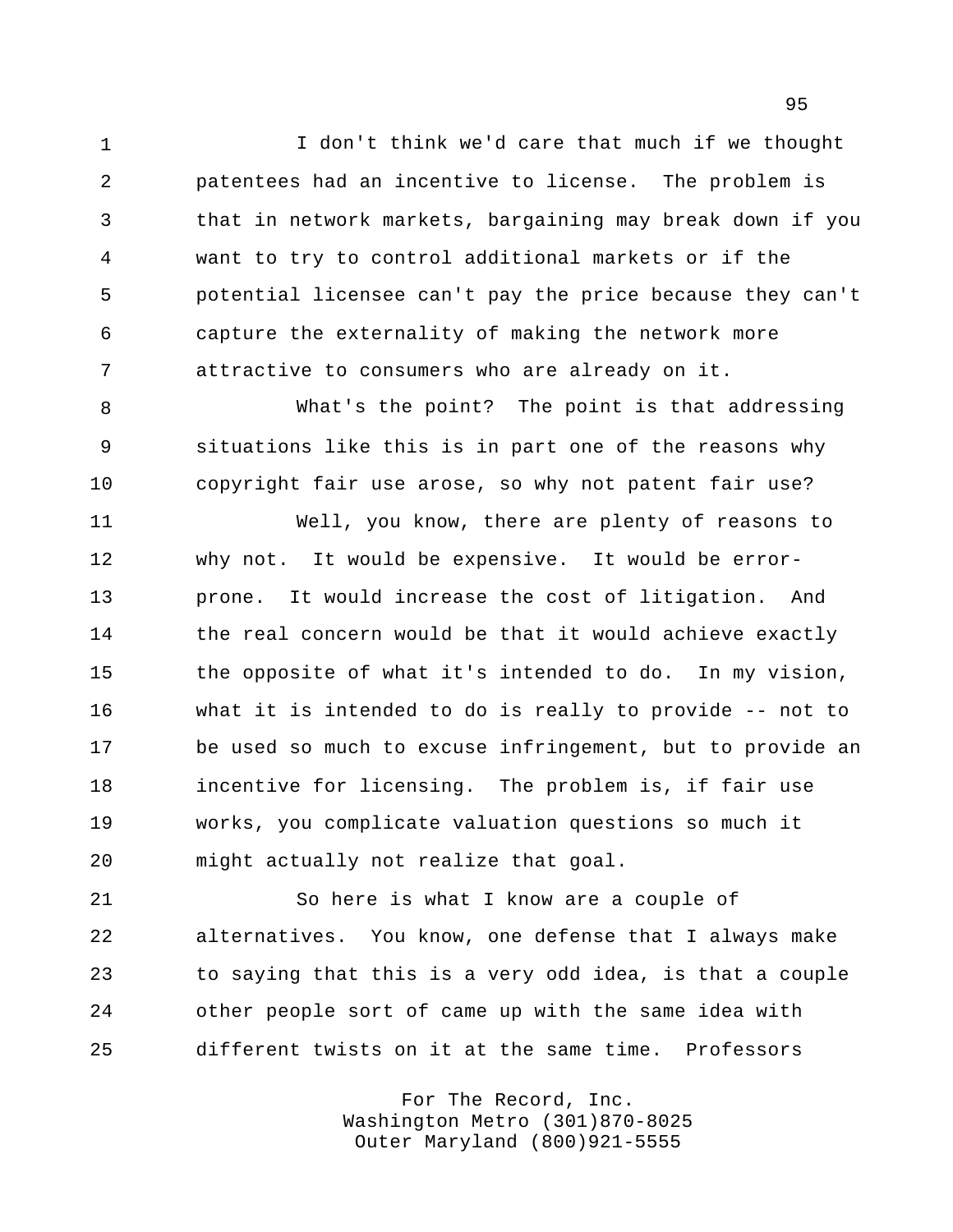Julie Cohen and Mark Lemley came up with the idea that patent law codify a right to reverse engineer software for research purposes. Now that's a narrower solution -- it's an industry specific solution -- than mine.

 What it won't do, though, from what I can figure out from what they said, is it won't protect a new product that literally infringes. So you'd never have 8 the chance to actually offer a competitive operating system that implemented the same APIs.

 Additionally it's not clear to me again -- it depends on how the claims are written, but if it's a process of using the API, it's also not going to shelter the application. So that's one alternative. And, you know, my argument is that sometimes exactly what we should do is permit some amount of literal infringement in the end product.

 Now Professor Merges has a different view or a different suggestion, which is that patent law should adopt a doctrine of technological genericide. And he bases this idea on an analogy to trademark law and don't laugh. And the basic idea is this, when a patented invention becomes a standard, basically you lose your patent rights then, just like a trademark owner loses its rights in the market when it becomes generic.

Now that idea is both narrower and broader than

For The Record, Inc. Washington Metro (301)870-8025 Outer Maryland (800)921-5555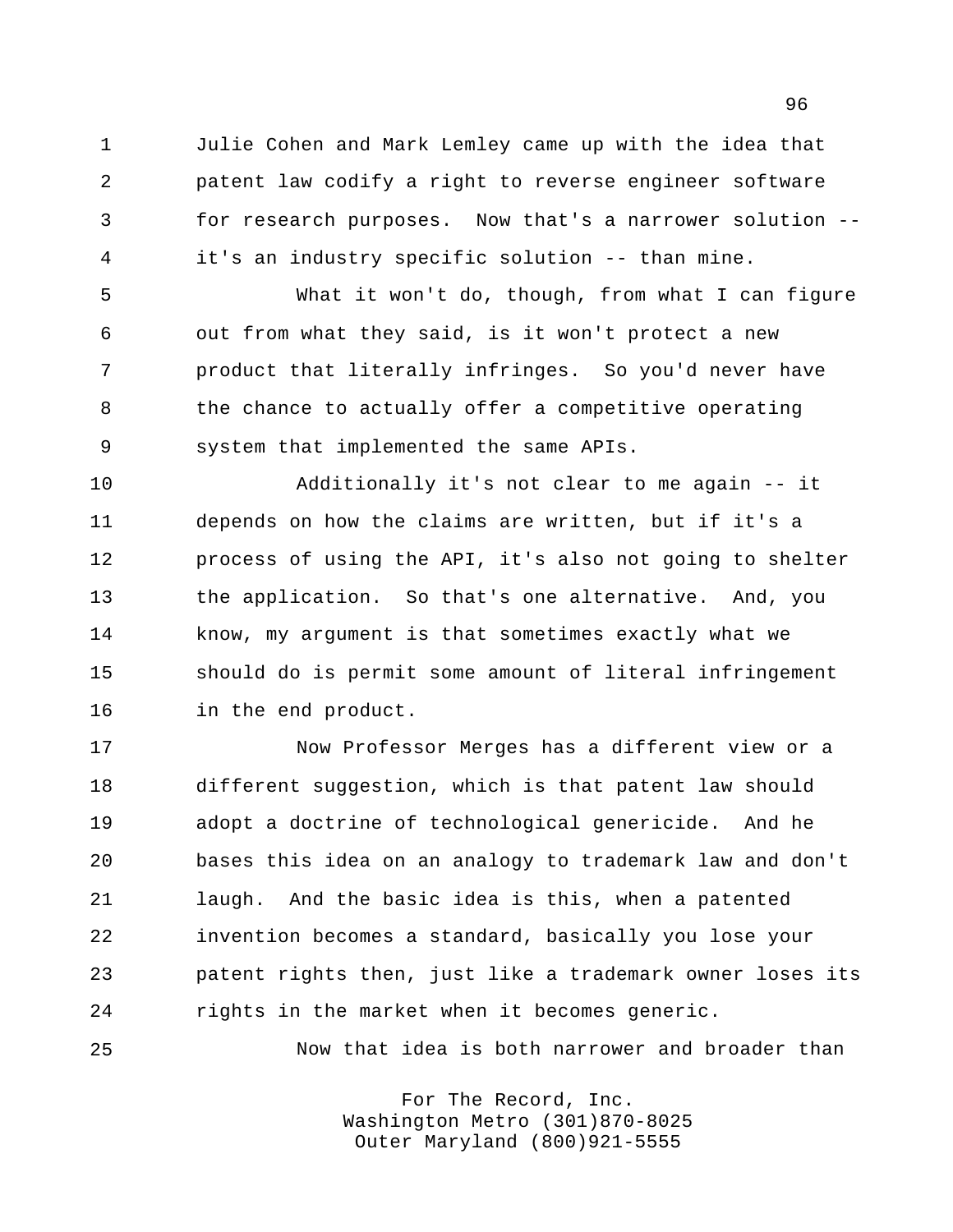mine. It's broader because you could lose all your property rights. It's narrower because, again, from what I can understand, it ostensibly applies only to standards in network markets.

 Under a fair use type doctrine, at least as I would propose it, the court could hold an infringement to be fair, but require the infringer to pay for its continued use, which, in effect, would be like a compulsory license.

 The problem with a fair use type approach is, even if we could agree that network markets make a case for "weaker" patent protection, and we can argue about what that means, would that one context justify a new doctrine in patent law. And I think the answer is probably no, that you have to have a broader 16 justification for adopting a patent fair use doctrine.

 And so the question is, are there other contexts in which we might view some amount of literal infringement as socially beneficial, but bargaining for a license will break down. And that's, I think, where I need to do some further work.

 Certainly others have talked about this for a long time. In the biotechnology industry, we worry a little bit because the rights are so splintered that its difficult to amass all the licensing required to produce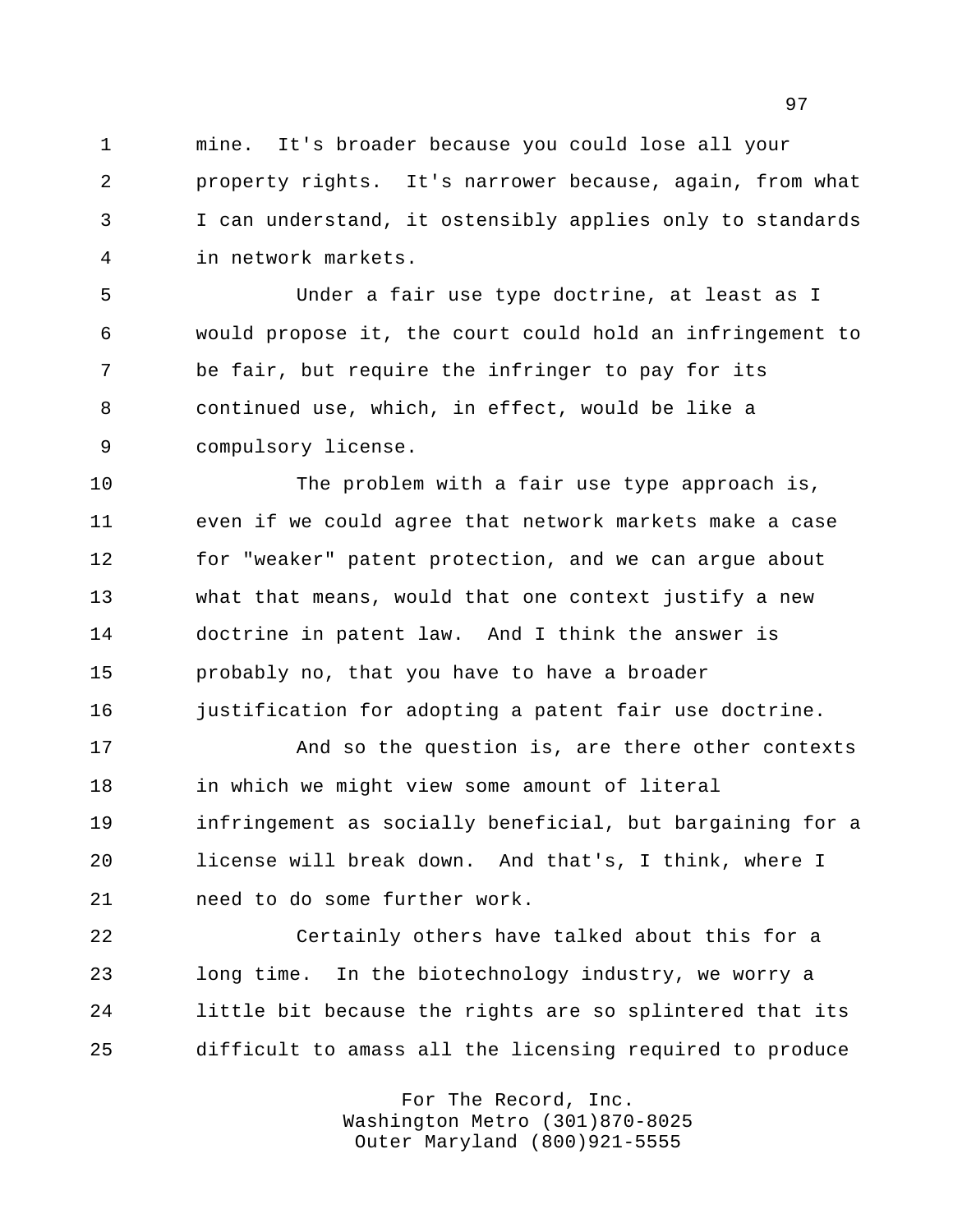a product. And Professor Rebecca Eisenberg for a long time has argued that researchers who infringe a patent in the course of verifying the functionality of the patented invention should be exempt from infringement liability. And she also argues that a patentee should not be granted an injunction against a research use that leads to improvements or alternatives to the invention. And she goes through a number of economic reasons -- high transaction cost, difficulties of valuation, and some desire to maintain whatever market power you have -- that may prevent a license. And she also makes the point that sometimes a licensee -- a potential licensee can't pay the cost because they can't capture the diffuse social benefit of moving clients forward.

 Generally, you know, we might have a use for a doctrine like fair use in any industry where some broad basic patent threatens follow-on research. And this is where I refer you to the work of Rob Merges and Dick Nelson, where they go through a number of different industries and they talk about how even a modest threat that an infringer will be excused from liability has a salutary effect on pioneer improver bargaining.

 The point really is that there seem to be some recurring themes. You know, one could adopt piecemeal industry specific legislation, like a reverse engineering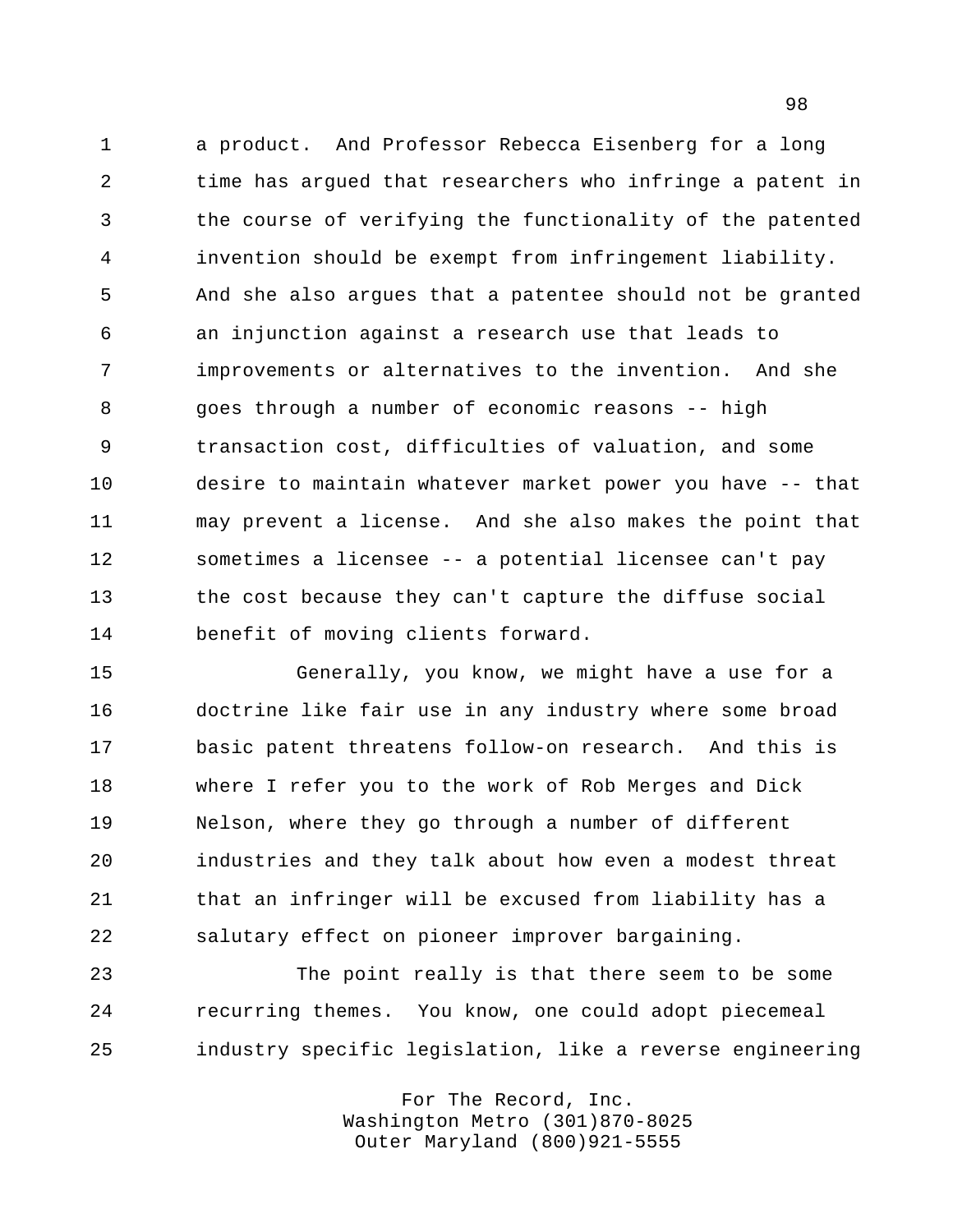exception for software, but there seems to be a common core of issues that tends to recur across industries. And sometimes they evidence motives that really don't have anything to do with advancing the patent system, like moving your power into another market, like not letting a researcher verify the functionality of your invention.

 The question is whether there are enough contexts to really justify a fair use doctrine, or are these just some high profile cases and someone importing this new doctrine would just mess up the whole system without any corresponding benefit to justify its cost. And so there I think we need some empirical work on, for example, do patents really frustrate researchers and actually Scott Keith at Washington University in St. Louis is doing that work right now. And so that might be useful information to have.

 I think we need some additional studies along the line of Merges and Nelson's which came out in 1990, and I think the work that Wes is doing is great and that will help us answer some of the questions here.

 You know, I think that at the end of the day we might find that fair use judiciously applied can act as something of a safety valve against over-protection and plug the gaps of existing doctrine, which may actually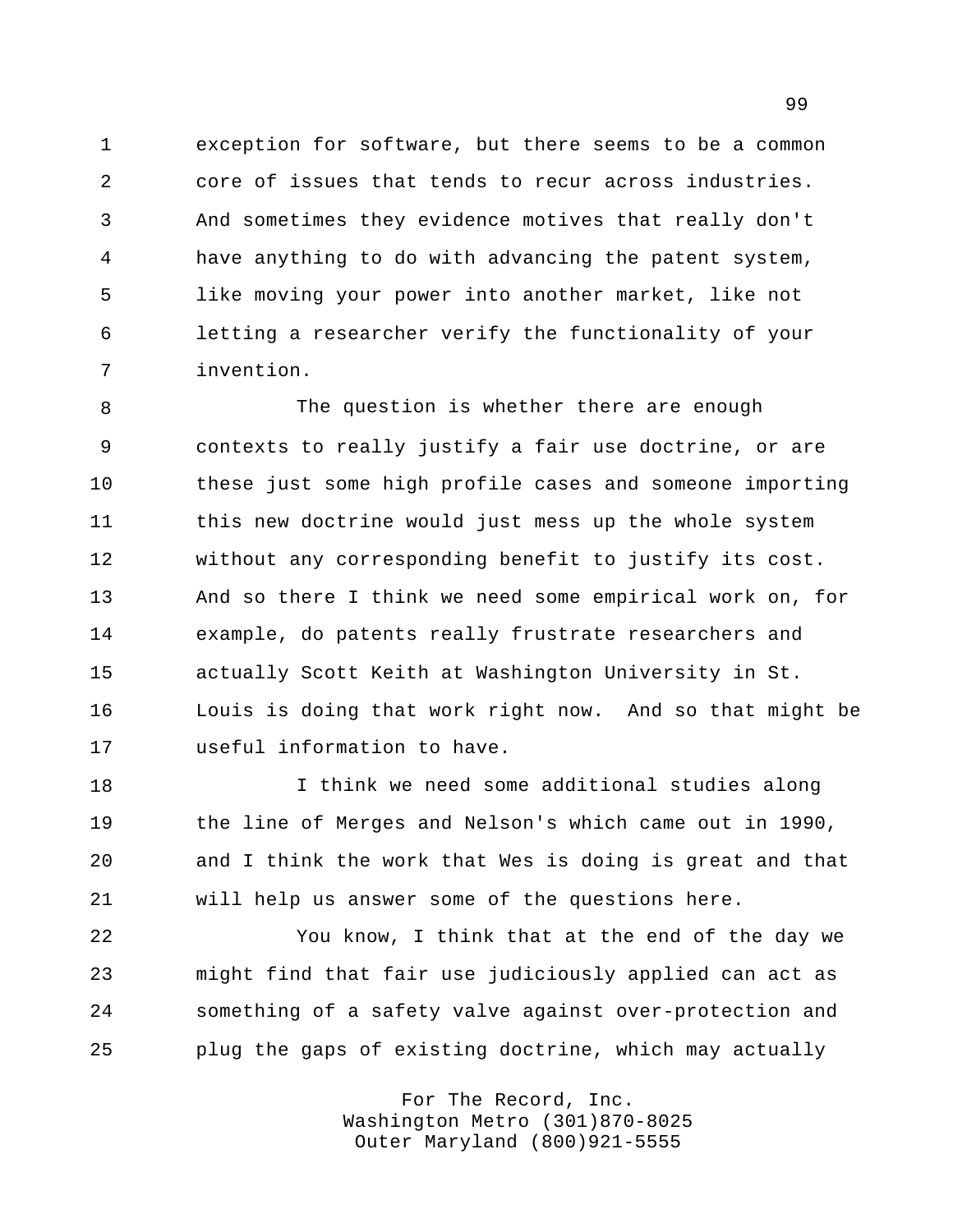excuse too few infringements. And it would eliminate the need for some of the more amorphous patent doctrines, like the reverse doctrine of equivalence.

 Finally, and I'm going to throw out another idea that also will be widely reviled, which is I think that if we had some way of excusing some literal infringement in patent law, like fair use, it would ease some tension between patent law and antitrust law, particularly with respect to the unilateral refusal to license a patent. You know, it's not -- I'm not sure that the Federal Circuit is necessarily right that a unilateral refusal to license a patent can never be an antitrust violation. You know, we know it can't be patent misuse but, you know, do patent misuse and antitrust have to be co-extensive.

 And I guess the point here is this, if the invention -- if the patent is an essential facility, antitrust law, it seems to me, could impose a duty to license. And it's here, you know, I would part company with Ed, if I haven't already irretrievably done so, by saying that I think there is a difference between tangible and intangible property, in the sense that our intellectual property protection proceeds from a very clear constitutional ground, authority to promote the progress of science and the useful arts. And it seems to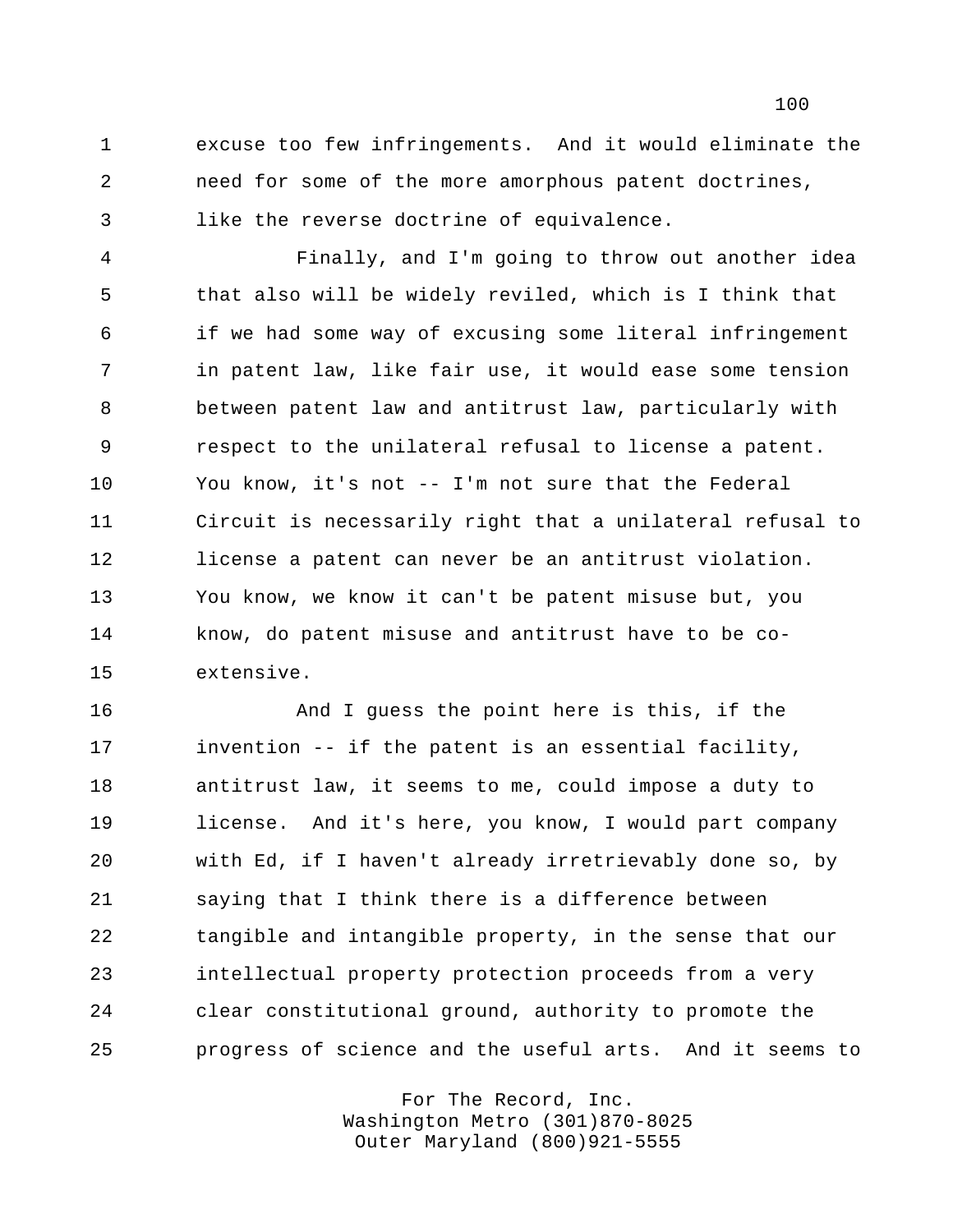me that there is actually sort of perversely more reason to require the license of a patent under something like an essential facilities theory, than to order access to other tangible property, because intellectual property isn't viewed with the public interest that tangible property is.

 And so, I think that fair use, but permitting certain unlicensed uses, could help to head off that conflict and so there would be less need for antitrust 10 law to intervene, and I think people worry when it does that it will sort of stomp on patent laws values.

 So I guess I'll stop there. I'm sorry. I sort of messed up my timing and so I have to leave pretty much on time to catch my flight. But I guess I would just say that my point -- I have two points. One is that we have 16 to think of this as a system that works together, not as mutually exclusive sets of doctrine.

 And my second point is that within patent law, we might want to think about whether we have the doctrinal tools, sufficient to allow literal infringement that might actually be socially beneficial without undercutting the patentee's licensees. Fair use is just one potential approach. It may not be the one you'd like to adopt or the best one, but I think the point is to get people thinking about that idea and about how that might

> For The Record, Inc. Washington Metro (301)870-8025 Outer Maryland (800)921-5555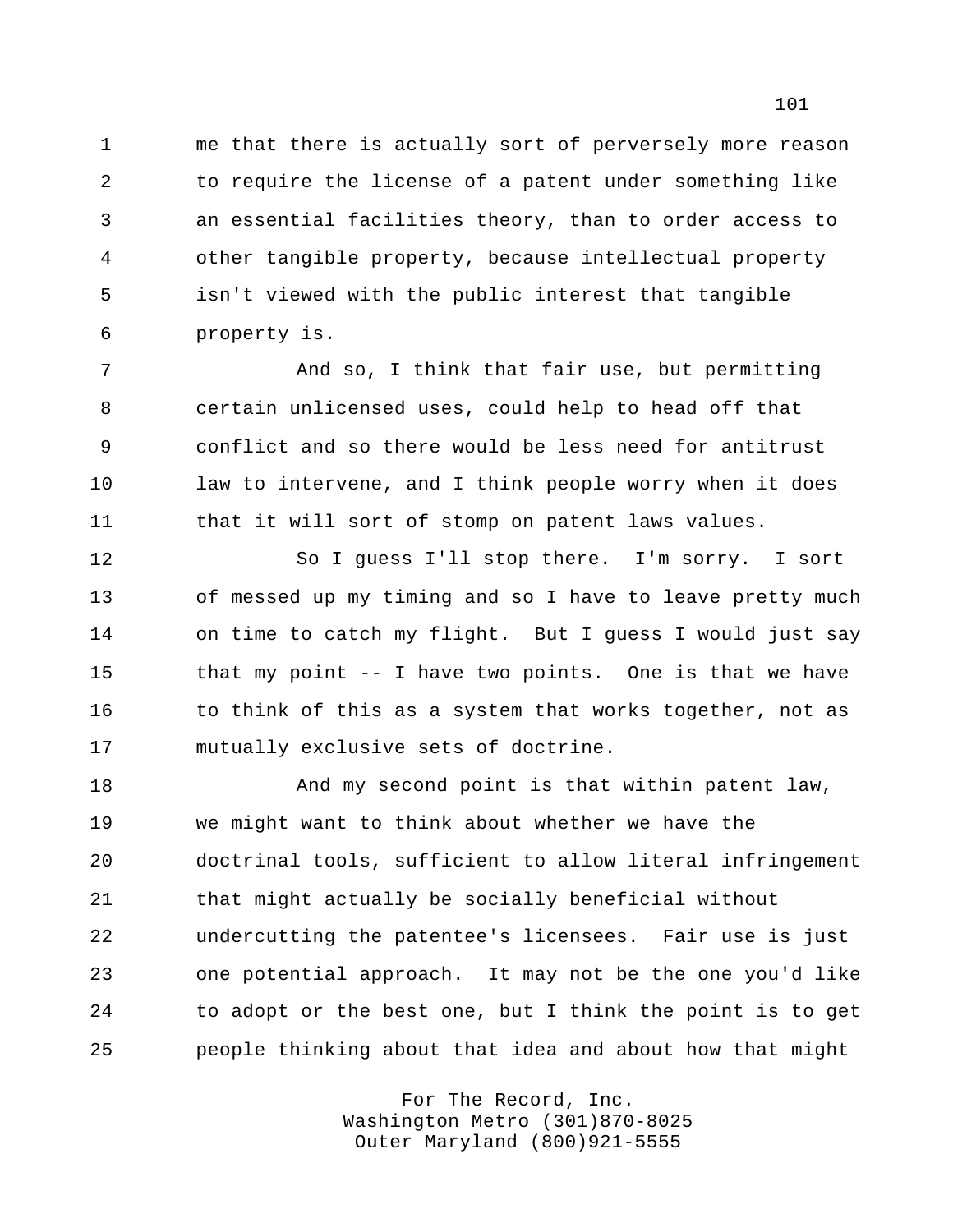help patent law fit with antitrust. Thank you. (Applause.) (Time Noted: 1:21 p.m.) MS. GREENE: The value of certainty to patent right is often viewed as a value in and of itself. What are the ramifications of the fair use doctrine, as you propose it, for certainty? PROFESSOR O'ROURKE: I guess I would say two things. One is, yeah, fair use would certainly inject a level of uncertainty but like in copyright law, I think after you get through the first few cases, then it becomes relatively clear how it will be construed. It won't cause increased costs tremendously. And I think there will be benefit from the Federal Circuit because it would unify the doctrine and so I think actually it could become a reasonably clear doctrine. On the other hand -- actually, there is this other work which is in the Michigan Law Review, an article by -- and Clepper and it is quite difficult to understand. But their basic point is that uncertainty can sometimes be a good thing, because -- let me see if I

very large social costs -- actually costs society quite a

got it right -- because the last bit of monopoly pricing

by a patentee gives a patentee not so much, but exacts

For The Record, Inc. Washington Metro (301)870-8025 Outer Maryland (800)921-5555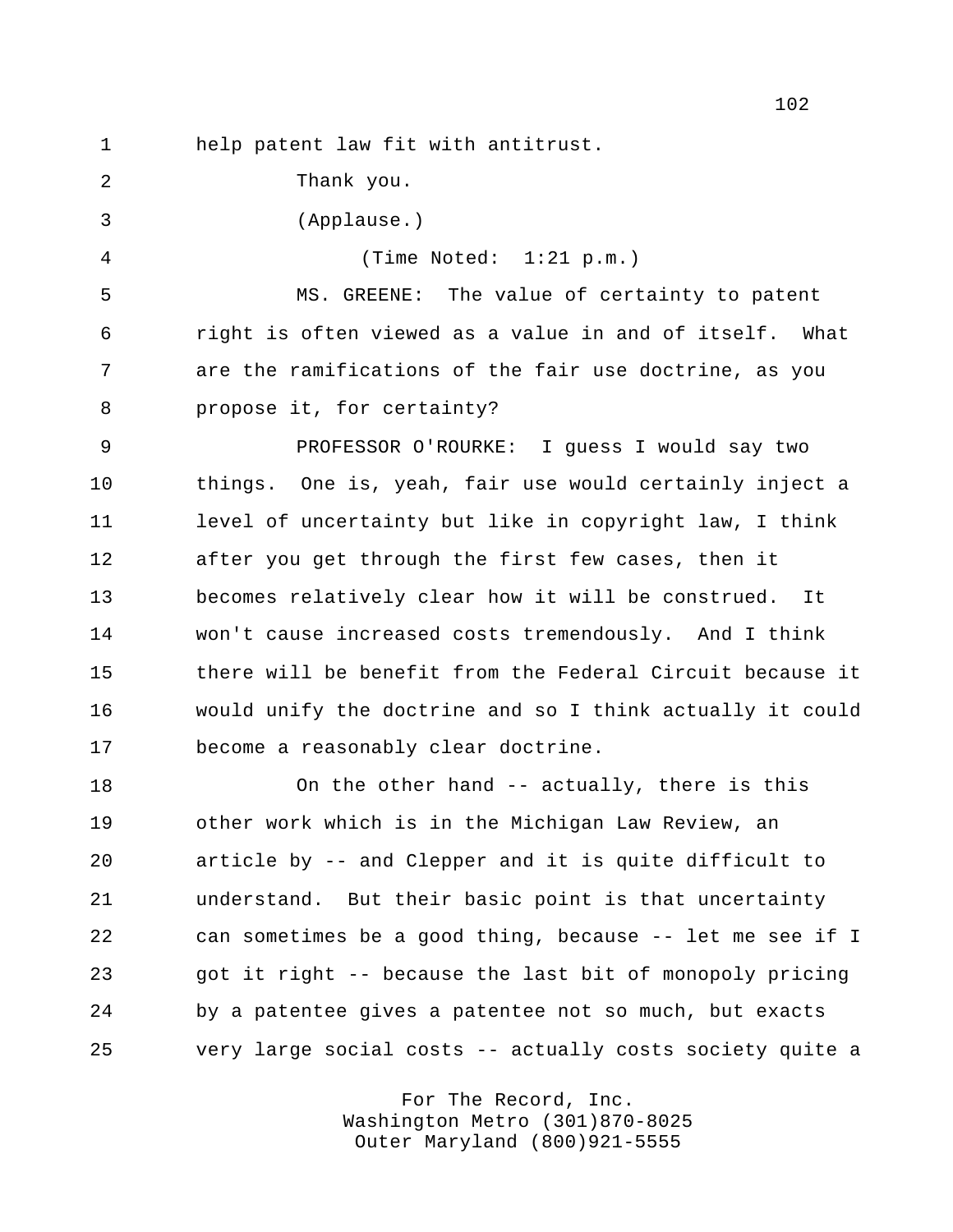bit. And so increasing uncertainty would not necessarily be a bad thing. They proposed to do it through a system of probablistic patents and that's where my understanding broke down.

 But -- and so the idea was just that this uncertainty would constrain sort of the power of the patent, whatever amount of power that is, and also encourage licensing. And to go back to sort of the real question is -- you know, as Ed quite correctly points out -- most patents don't give you market power. And so the real question is whether sort of adding a new doctrine 12 that would do this is worth it for the number of patents that it would affect.

 MR. COHEN: One question which I think I'd like to take up with you, since this is very much a foundational data, is one concept that I think was lurking in what you were talking about, you talked a little bit about -- it was suggested the idea of the blocking patent doctrine. And maybe if you could just, you know, explain that briefly and then try to amplify a little bit as to why you felt that that fair use would help some industries move toward licensing solutions.

 PROFESSOR O'ROURKE: Sure. The blocking patent doctrine is generally the idea that if I have a patented invention and someone invents an improvement to it, they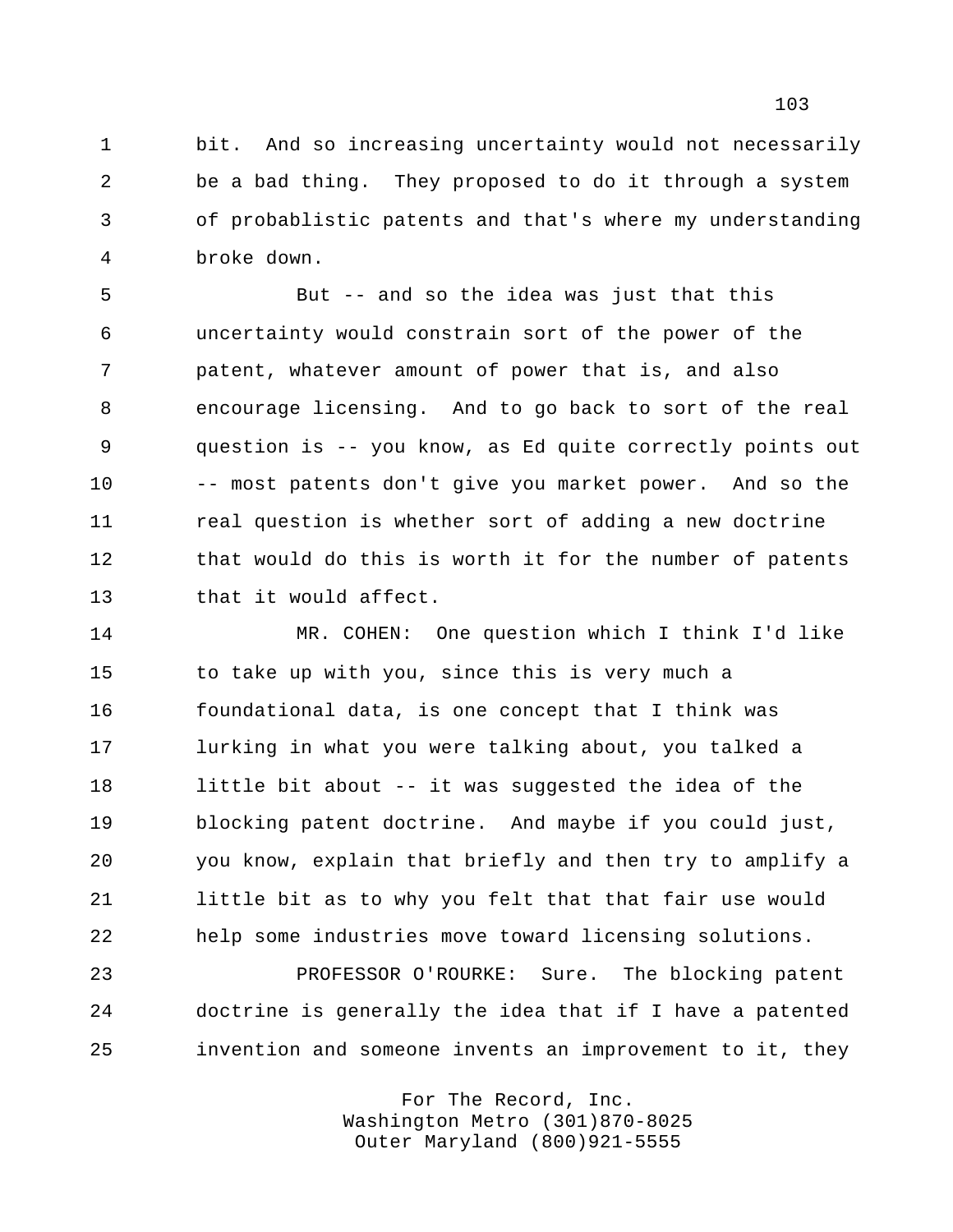can get a patent on their improvement, but they can't practice my invention, nor can I practice their improvement. And so there is an incentive for the two of us to license because, as the original inventor, I can't use this hopefully better enhancing improvement, and if I'm the improver, I can't use the underlying invention. And so we both have a mutual interest in licensing.

 Interestingly, it's not clear whether this doctrine actually results in a lot of licensing. Because it seems -- it apparently seems that there is a lot of valuation problems, that the original inventor tends to over-value its contribution, and the improver likewise, which actually can make bargaining somewhat difficult.

14 I'm not sure that I would say, sort of, you know, in every context that the patented improvement should necessarily have a sort of fair use right to the underlying patent. The threat of fair use might make it easier to overcome the bargaining impasse, whatever bargaining impasse you achieve or you're at. You know, I'm just kind of thinking out loud here.

 It does seem to me that that would be a case. If one were to sort of look at it and, you know -- if one were to go through and see a case for fair use, it does strike me that that would be one in which you would want to have the improver pay the fee for use of the

> For The Record, Inc. Washington Metro (301)870-8025 Outer Maryland (800)921-5555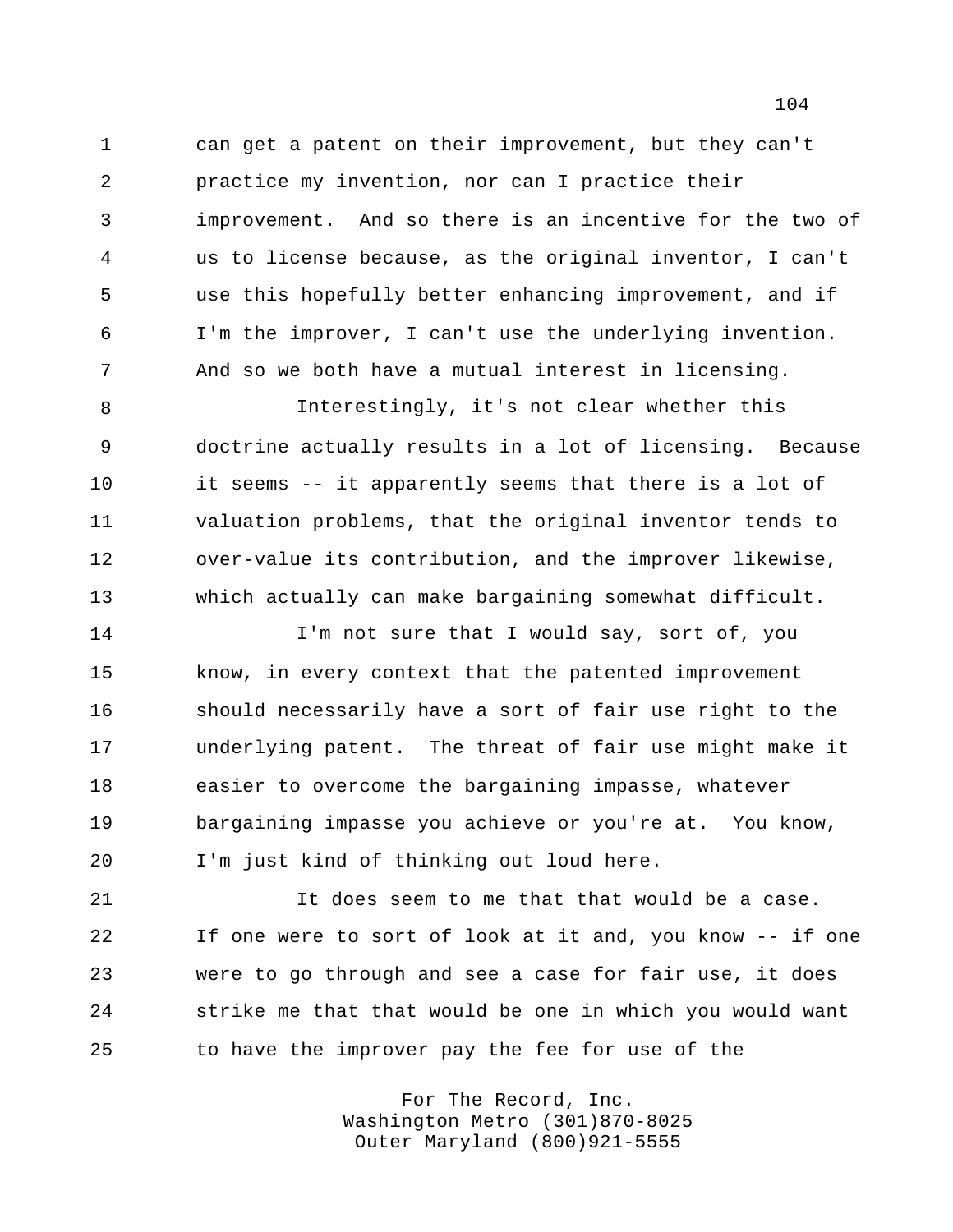underlying patent. You know, copyright has traditionally viewed fair use as basically a compulsory license with a royalty of zero. And there is no necessary reason why it has to be that way.

 I mean, I think actually Judge Kozynski said, "You know what we should do? We should never grant an injunction. We should just always basically assess continuing royalties for infringement in the copyright context." And so one could do that in patents. I don't think you want to do it as a matter of course, but I think as early as in the '60s and even before the Scherers' work, they did conclude that compulsory licensing would, you know, sort at the margins, not have an adverse effect on innovation.

 The question is whether you can reliably 16 identify situations where that would be appropriate and, you know, uphold the defense of fair use, or whether the cost of errors offset the benefits that that would bring.

 MR. COHEN: I would like to weave our prospect theory into the discussion. How would your theory deal with blocking as an issue? How would it deal with some of the concerns that have been raised about the fair use suggestions?

 PROFESSOR KITCH: Well, I think this is a useful enterprise. I have long been troubled by the apparently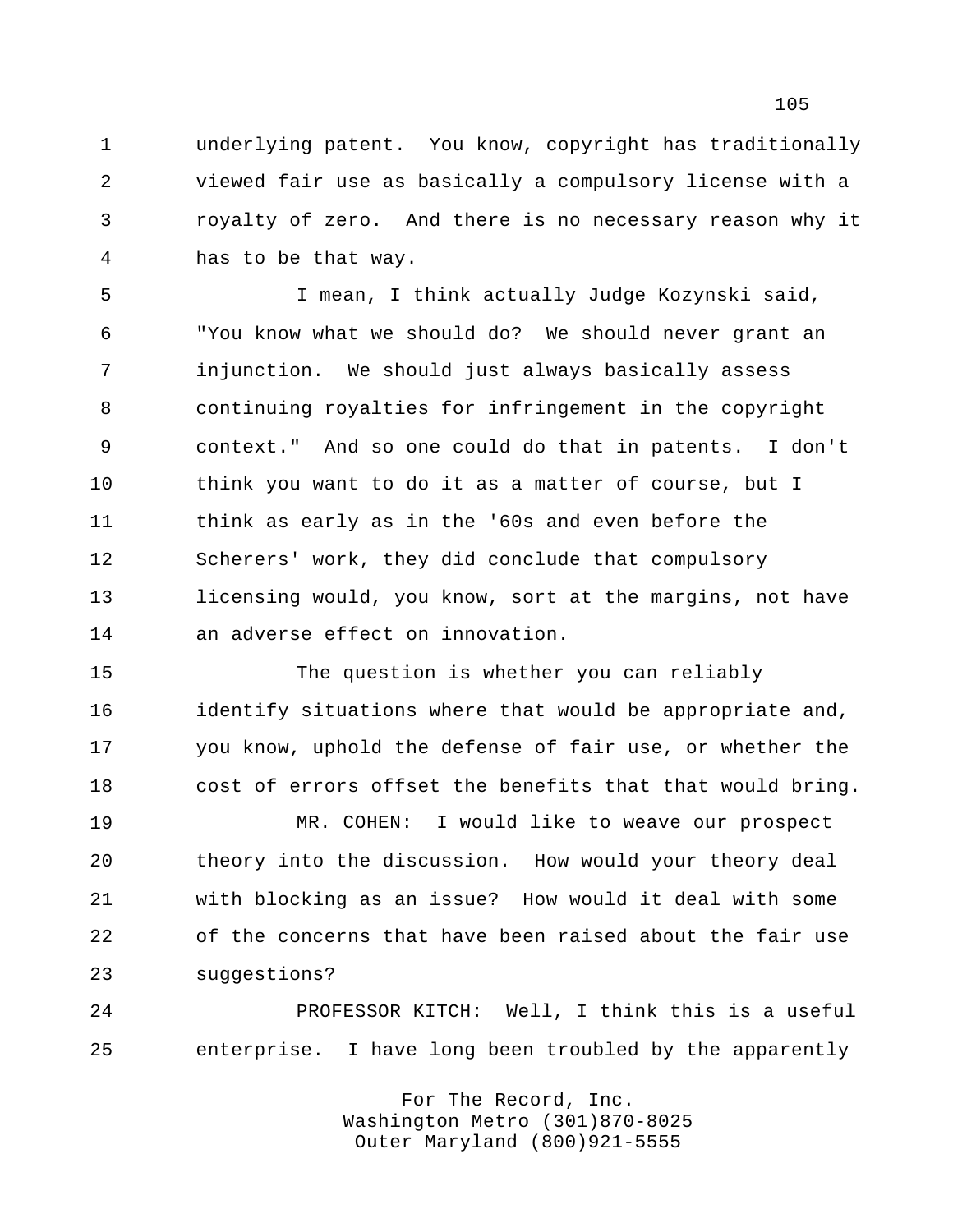narrow scope of the experimental use exception in patent law. And it seems to me that the structure of the statute suggests that you at least ought to be able to fully investigate your competitor's patented technology, which requires that you engage in infringement of a patent and that clearly ought to be all right.

 There is no reason why the infringement doctrines have to be as clear edged as they are and why you wouldn't invite the courts to consider more factors.

 It does relate to a general problem, which goes far beyond antitrust and patent law, which is the nature of U. S. judicial procedures and the costs of litigating in the courts, which affects the costs of enforcing patents, the costs of defending patents, the costs of arguing invalidity to courts. I am of the view that our general procedures allow kind of far too much unfocused open discovery and various side paths into irrelevant issues and there isn't enough control.

 If that's the procedure you're going to have, then getting -- adding this new whole range of subjects seems to be more costly, but I could imagine a procedural system where the -- probably a procedural system I would prefer myself.

 I didn't understand the point about the essential facilities doctrine. I assume the essential

> For The Record, Inc. Washington Metro (301)870-8025 Outer Maryland (800)921-5555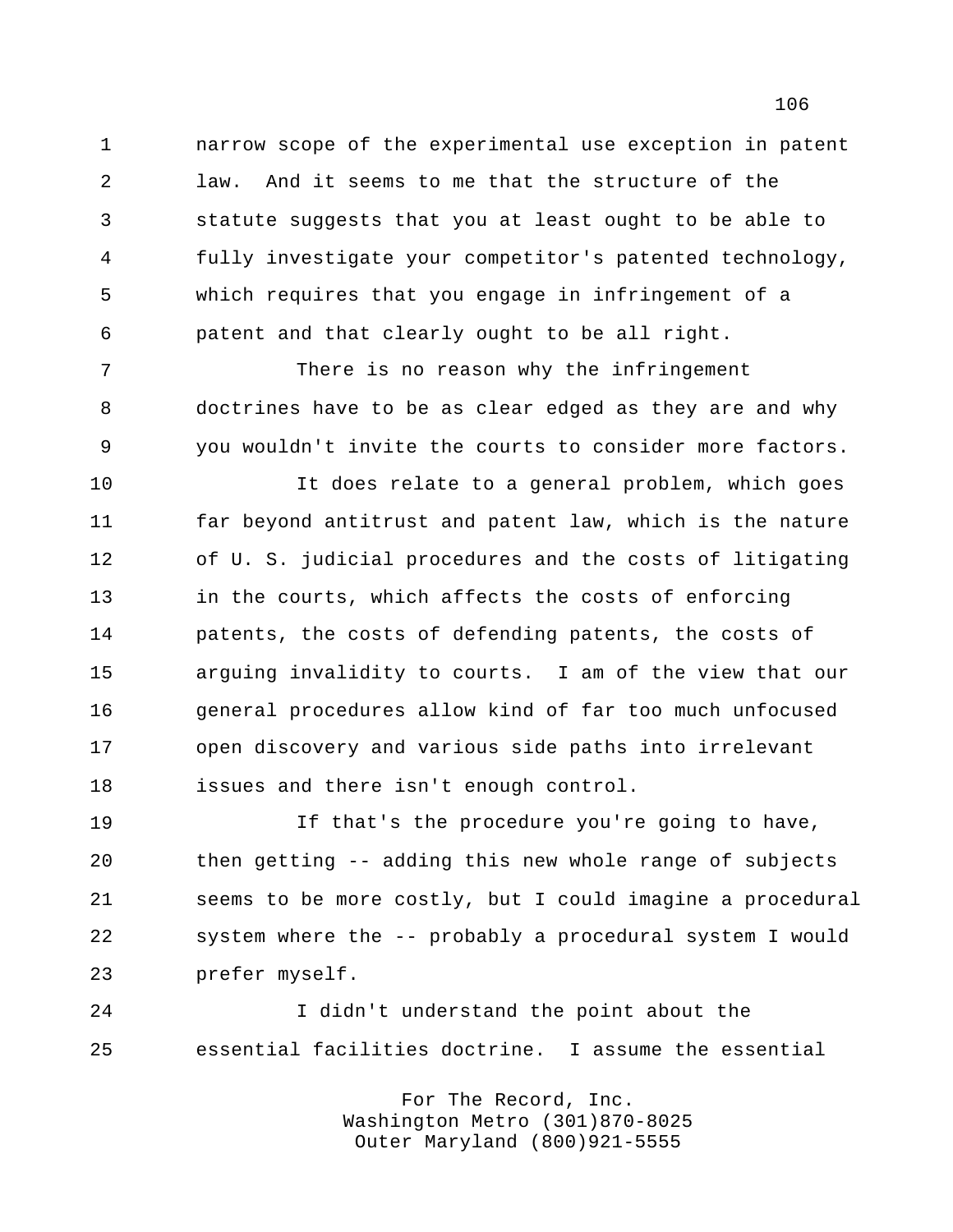facilities doctrine applies to patents, as to any tangible property, and that they should be treated the same. Antitrust itself does have a problem exactly classifying what is an essential facility and it would have that problem in the case of patents. But I assume the doctrine is fully applicable, not because IP is different, but because IP is the same. So I don't understand why that illustration requires that we view IP differently.

 But there is certainly no reason that the patent law has to have exactly the same form tomorrow that it has today. And questions about fine tuning the doctrine and so on seem to me should be welcomed by everyone, including patent lawyers, who, of course, want to make the system more socially useful.

 MR. COHEN: I know Professor O'Rourke has to leave. Do you have any final --

 PROFESSOR O'ROURKE: No. I was just going to say that what brought the essential facilities doctrine to mind I think was the Intergraph/Intel opinion of the Federal Circuit where, you know, they rejected just the essential facilities generally because they weren't in competition. Intergraph and Intel weren't in competition. I think that was the reason for it. But there was this dicta I think where they said

> For The Record, Inc. Washington Metro (301)870-8025 Outer Maryland (800)921-5555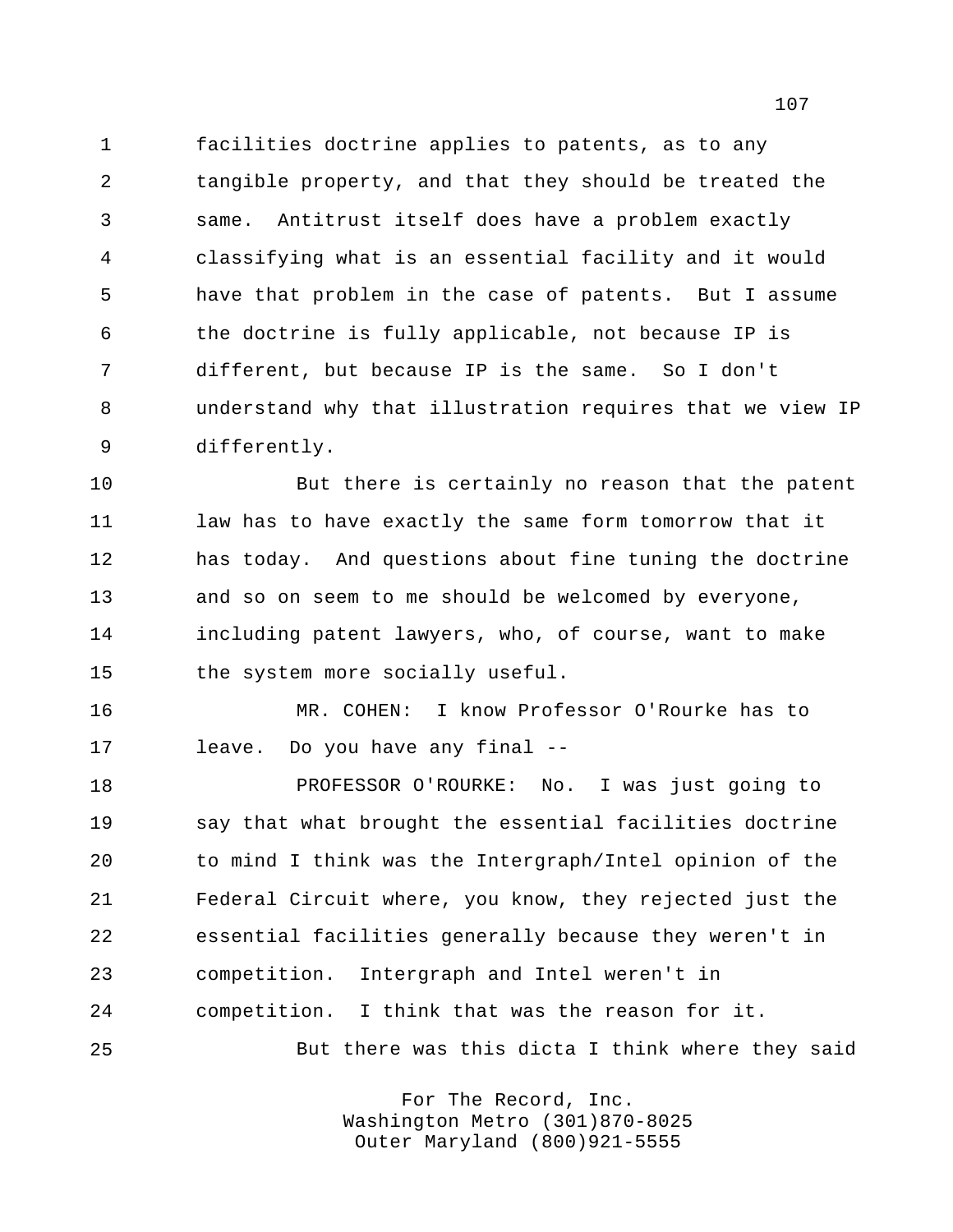that basically -- what I thought they said was that you couldn't require -- exercising your patent rights could not be an antitrust violation, and so that's where I picked it up from.

 And what brought it to mind was with the whole software API thing, it just struck me a long time ago that one of the ways to treat those would have been under an essential facilities doctrine, because that's sort of what they are. They are the gateway to the second market. So that opens up a whole another set of problems because the Microsoft problems, to the extent you think it's a problem, wouldn't be solved, actually, by patent fair use. It would have to be solved more along an antitrust line because the system specifications for connectivity are so complicated, and there are so many of them. There are like 50,000 API calls in Windows. There 17 is just no way that you could rely on anything other than Microsoft's help to clone a system or to --

 MR. COHEN: Turning a little bit to the prospect theory, I know one -- one issue that you -- is that -- this sounds fine in theory, but there are a lot of practical impediments to somebody being able to develop prospects early on. There are difficulties in identifying the right -- the right firms to license to, and to turn development over to. There are a lot of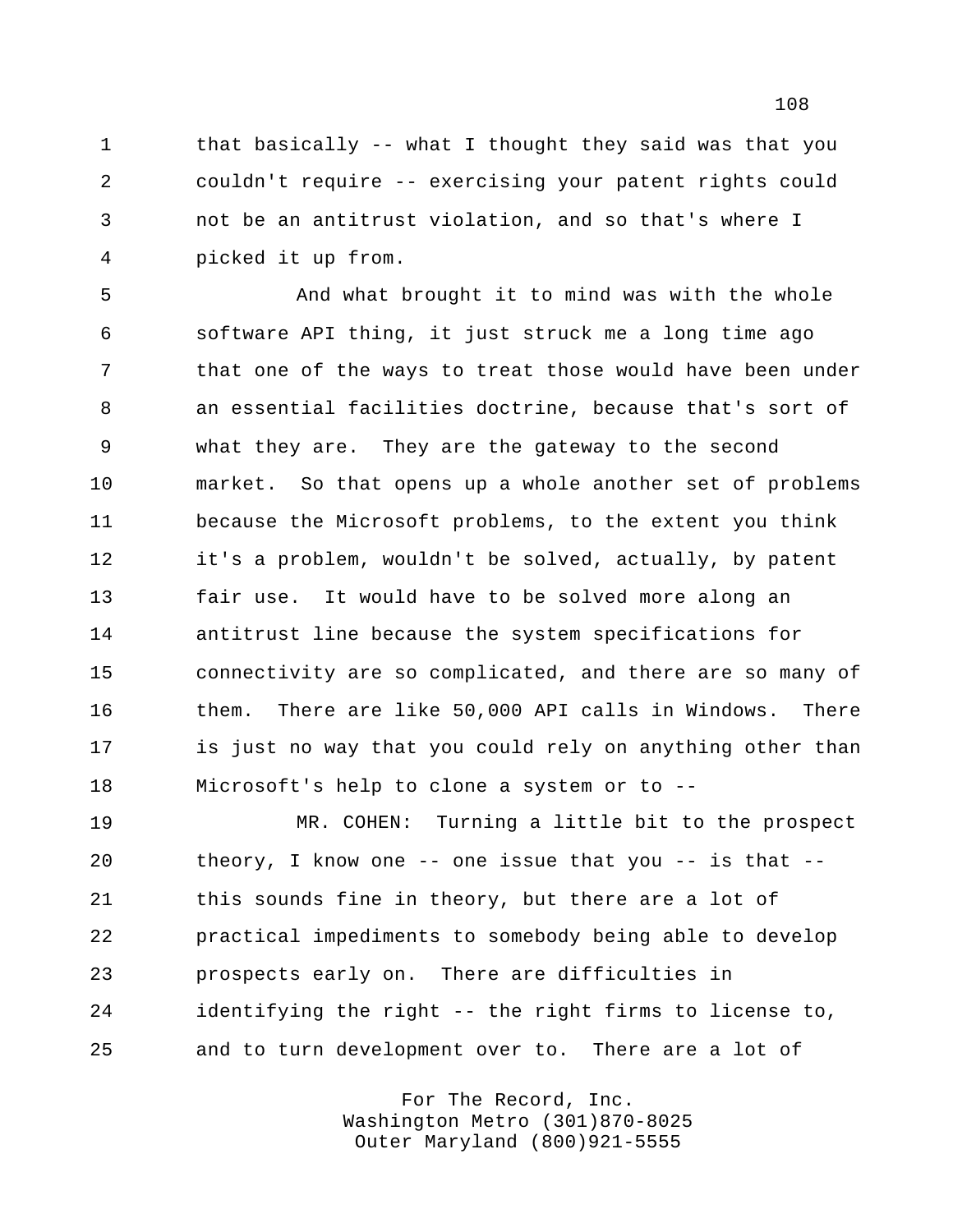transaction costs. There may be differences in valuing the yet-to-be-developed subsequent innovations. And all of this can stand in the way of successful prospect development. Would you like to comment on that?

 PROFESSOR KITCH: Yes, indeed. There are transaction costs and -- for instance, to give the example of blocking patents. Yes. Patent owners are not always going to be able to agree.

 Licensing is a costly process. But the fact that there are some cases of failure doesn't tell you how well the whole process works over all and its approach, as compared to some other approach.

 And my basic argument was that you're going to have a world of licensing with trade secrets and no patents, and you're going to have a world of licensing with trade secrets, patents and licensing and that's what you have to compare. You're not going to get rid of the ability of firms to appropriate the value of technology through keeping information internally. And it is and remains an important way in which firms exploit the value of their technology.

 If you have a trade-secrets-only regime, it makes it, I argue, much more difficult to enter into these transactions with patents. I agree there are difficulties with patents, but the choices that are

> For The Record, Inc. Washington Metro (301)870-8025 Outer Maryland (800)921-5555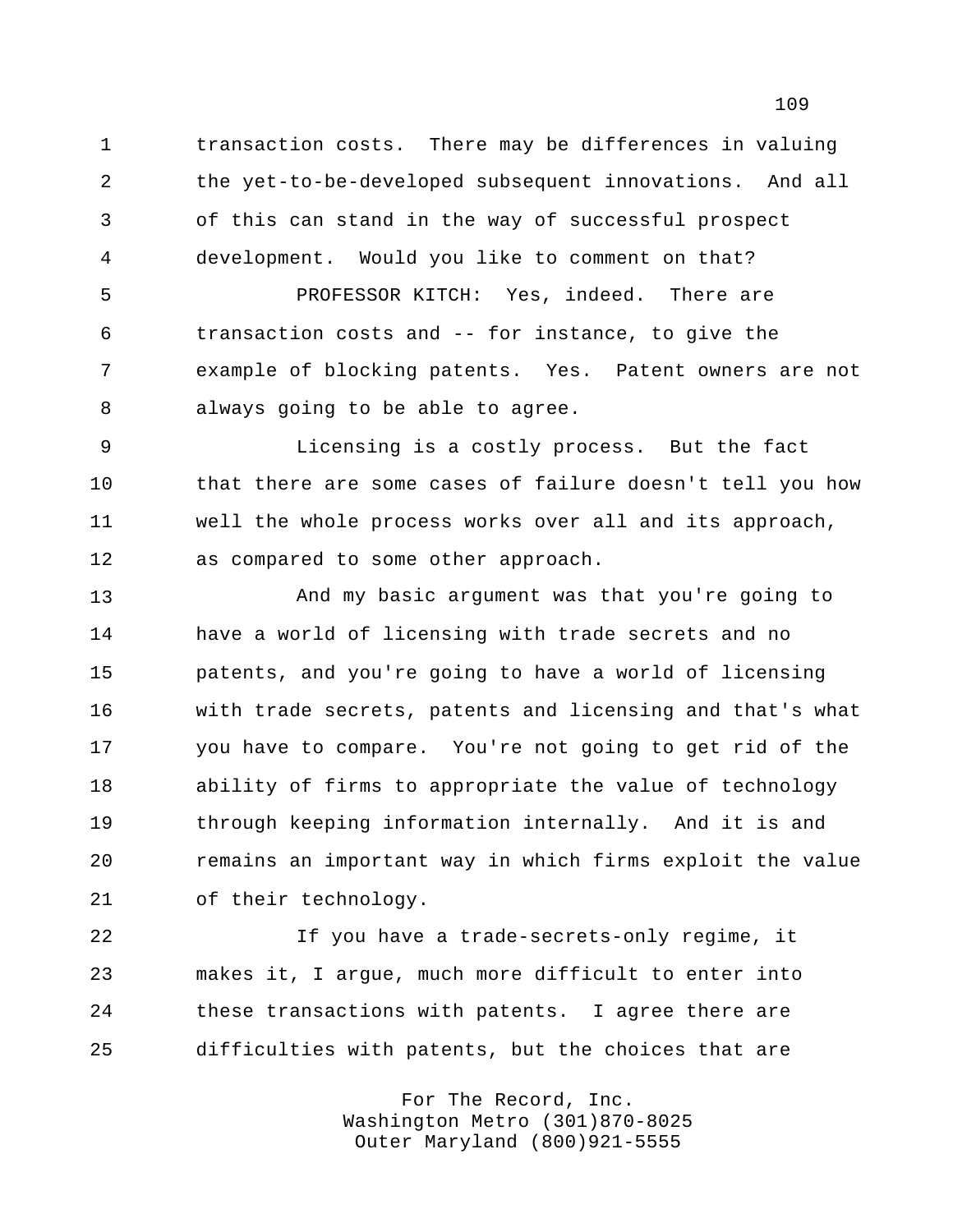actually on the table are to either have these institutions or not. I mean, you have to look at the other alternatives on the table.

 I mean, if you're conceiving of some central management of allocation of technology rights by a centralized regulatory agency, you can put that proposal on the table and then we can discuss the ability of the centralized system to work.

 Some type of very strong industry trade associations. I mean, where are we going -- where are we going to go?

 Now I was interested in the results of -- comparing Japan and the United States, suggesting that there was a lot more communication between Japanese firms about their technologies than among firms in the United States. And one question that occurs to me is, to what extent is that a consequence of a much different attitude towards antitrust enforcement in the United States and Japan. We lawyers have worked very hard to educate all of our clients that basically don't talk to your competitors. It just leads to trouble. And it's the beginning of a price fixing suit, and so certainly the general counsel's office has tried to very much monitor and control the amount of communication going on between firms in the United States.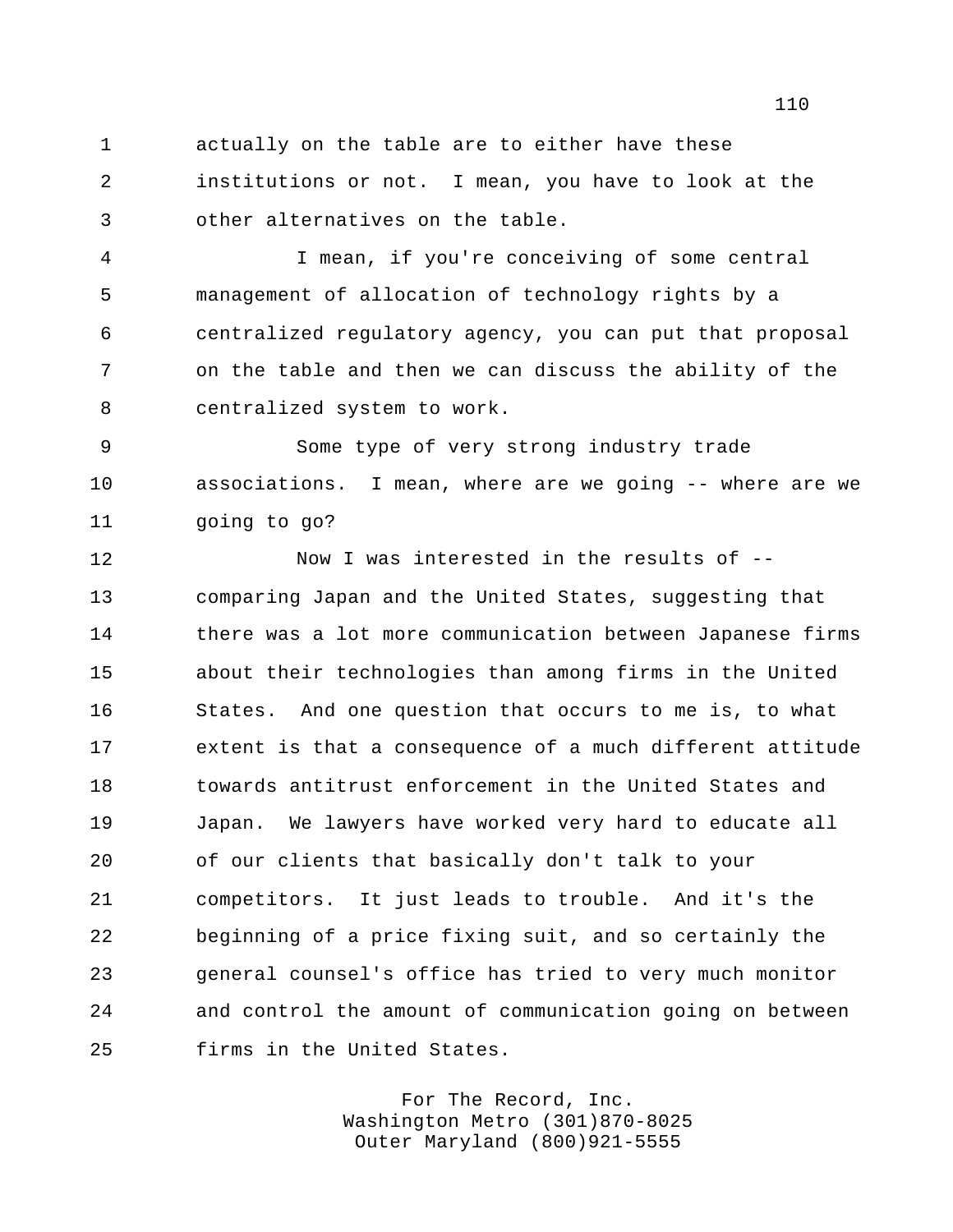Well, I think one of the consequences of creating an environment of uneasy communication is on- the-ground executives get the message that -- just to avoid that trouble. Don't do it. And some -- it's actually social -- socially useful communication may be lost.

 PROFESSOR O'ROURKE: May I just ask a question? 8 MR. COHEN: Go ahead.

 PROFESSOR O'ROURKE: Thank you. My question was, does the prospect area work better for some industries than others? Because I'm thinking of the ones where there are -- cross-licensing arrangements are sort of standard in the industry. Because I know at IBM, and this may be -- it may not be, actually true. But the story always was that IBM was first to patent the risk technology. And they sat on it and they sat on it because they wanted to protect the high-end mainframes where they were making all their money. And apparently somebody forgot that they had these cross-licensing arrangements with the entire industry and so HP -- or I guess Sun came out with a risk machine before IBM.

 So I guess my question would be, it seems like prospect works well where there is a lot of cross- licensing in the industry. But when there isn't, you sort of run the risk that the firm actually -- they can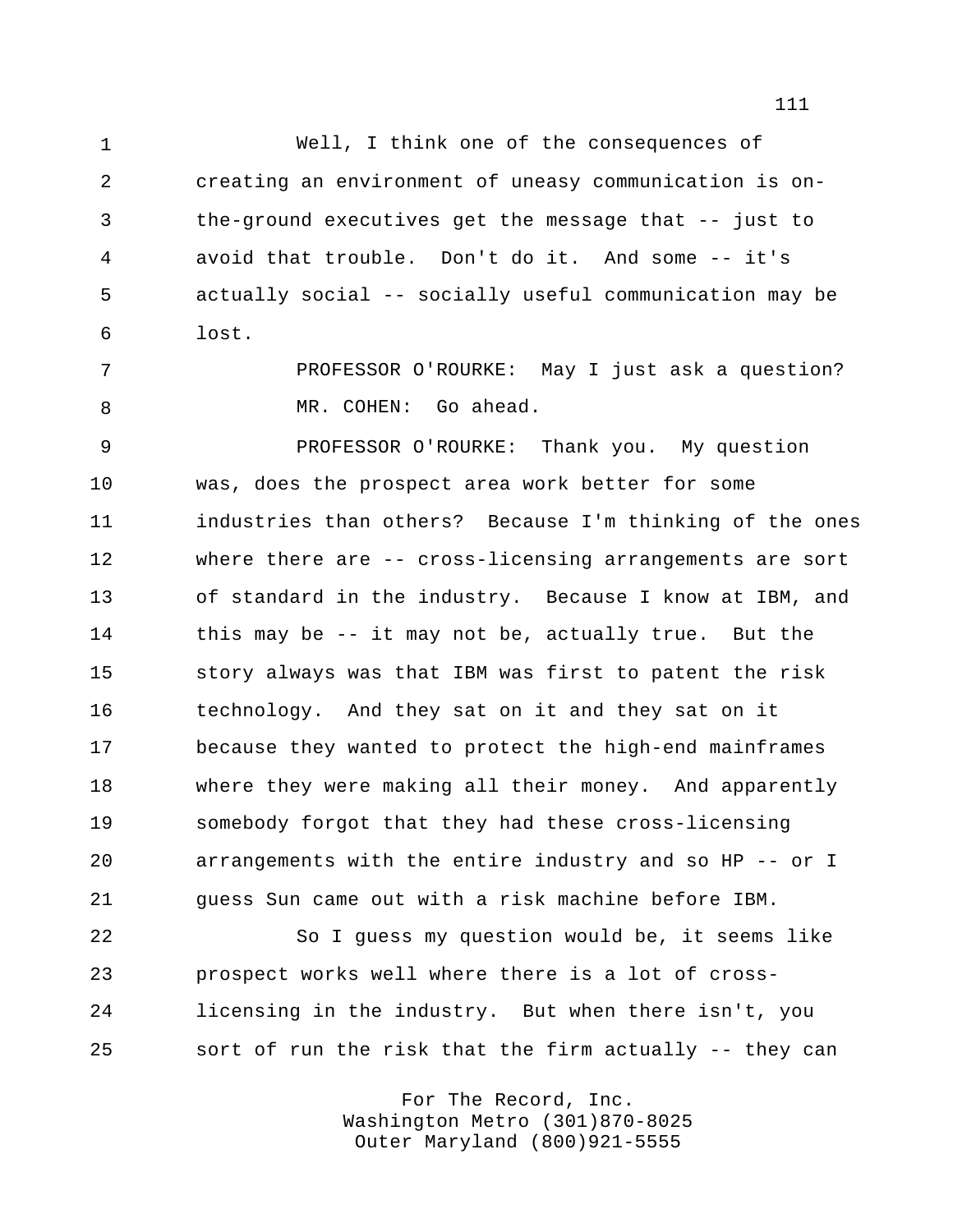block rivals and also they can -- they're inactive themselves on developing the technology.

 PROFESSOR KITCH: Well I don't know what works, but it certainly -- you seem to be able to come up with pertinent on-the-ground examples of this process as being more central in some industries than others. But the legal system faces a very basic choice as to whether to 8 try to create a framework which is not industry-specific and is not technology-specific, or whether you try to go through and create a kind of industry-by-industry, technology-by-technology set of rules.

 And I would argue that one of the great successes of the patent system has been to choose generalized principles over context specific rules. And the great advantage of it is that, one, it reduces kind of industry specific lobbying, rent seeking, by trying to get -- I want better rules for pharmaceuticals because that's human health and that's important, than they get over there in electronics, because that's just tools, or -- I mean, it can go on endlessly.

 And really more important is that the framework doesn't have to anticipate shifts in the technological opportunities, and changes in sort of the technological possibilities in the future. So the outsider who shows up with an idea contrary to conventional wisdom and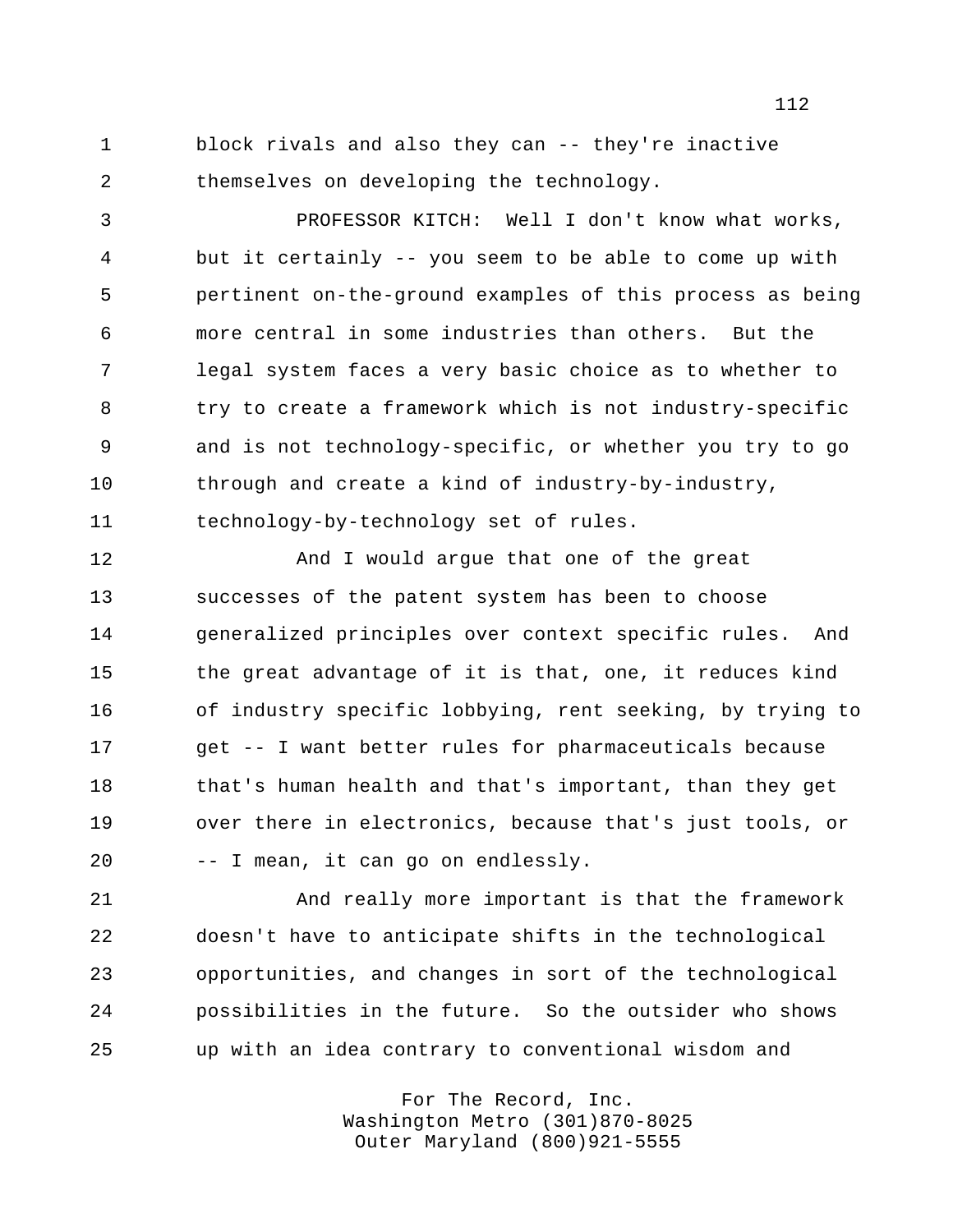understanding can get a hearing in the patent system based on the general principles, without having to fit into sort of -- sort of industry-specific tailored rules.

 So, although I think for purposes of economic understanding, it's probably -- it's quite useful to sort of get down at the industry level and try to understand the range of variations, I think it would be a major shift in historic practice to try and start taking it at the -- at the structure level, an industry-by-industry approach and it has a lot of obvious negative problems as you go down the road.

12 Now we see a little of it. There is that exception for surgical/medical techniques that has gotten into the patent statute. And the drug industry has gotten these special extension procedures for their patent terms. And it could be the way the patent system would go in the next 100 years. I tend to think that that's not a road to go down.

 PROFESSOR COHEN: Regarding just a couple of small points. One, we actually have data on, if you will, the informal communication across firms in Japan and the U.S. They're not that different, in fact, notwithstanding a stronger emphasis on antitrust for the U.S. In fact, Eric Von Hipple, some years ago, carefully documented how much informal know-how trading goes on

> For The Record, Inc. Washington Metro (301)870-8025 Outer Maryland (800)921-5555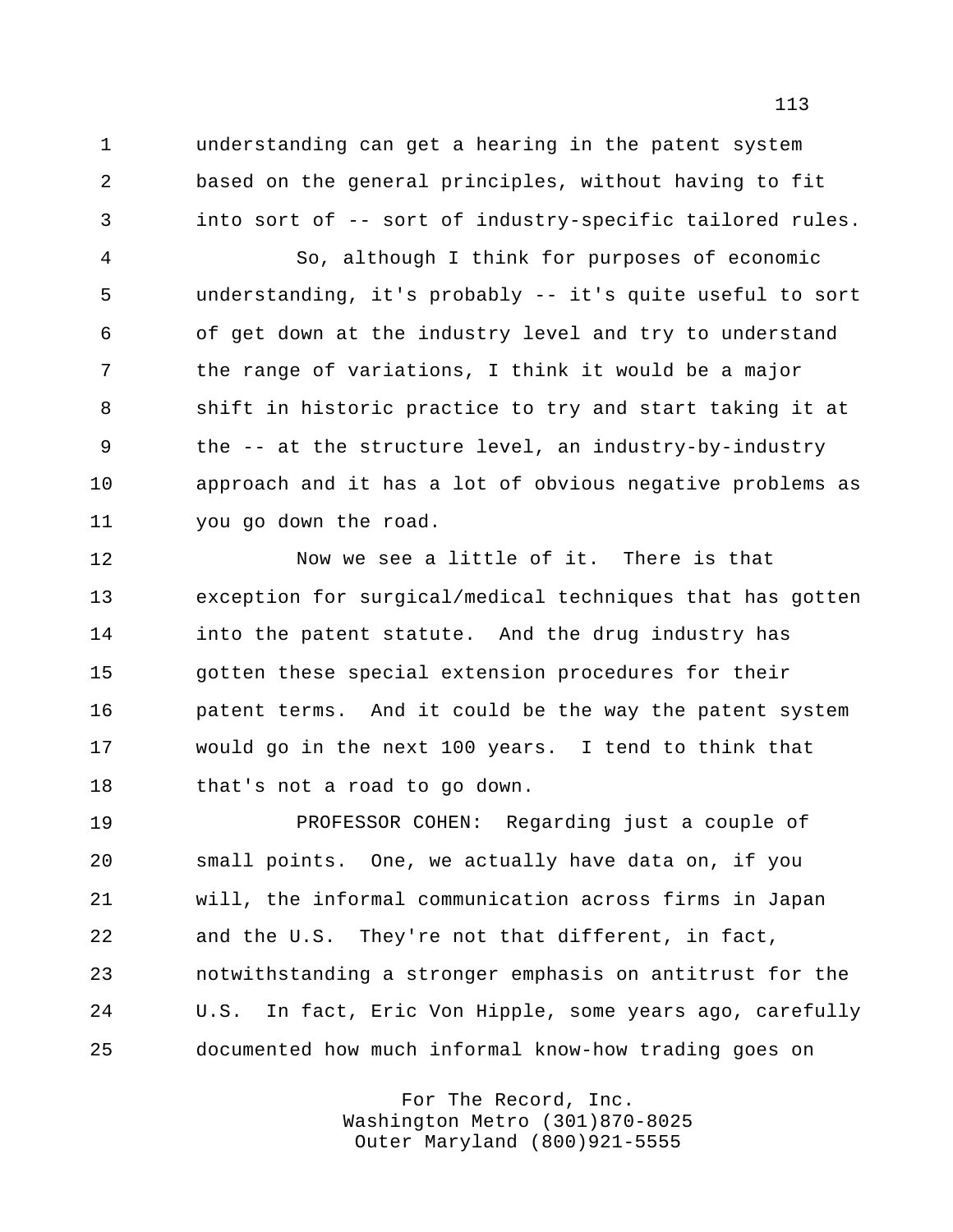under the radar of top management, and attorneys, and so on, and -- quite consistent with his earlier findings.

 Number two, I want to -- on that broader point, economists have long been concerned with the expected -- the anti-market power due to -- hence, not just the fact of a reward for invention. In fact, you cite Levin. Well distinguish -- and the survey distinguished between 8 the need for a measurement that reflects on past effectiveness and experience, and you have to do that. You need something that happened as the subject of measurement, versus the more theoretical conception and, indeed Levit, and I, and folks well before that are in print talking about the importance of patents as conferring "X" anti-market power that is before the fact of innovation, and as an inducement to the future innovation. That's absolutely essential to the way economists have thought about it. And like you, I think that's very important and that's where really patents have their force.

 MR. COHEN: Okay. We've run a little bit over. 21 I'd like to get just one more question out. It takes us all the way back to our very first slide. We've been talking a little bit about the overlap between a first generation and a second generation of innovation. The first slide, I think, suggested something that there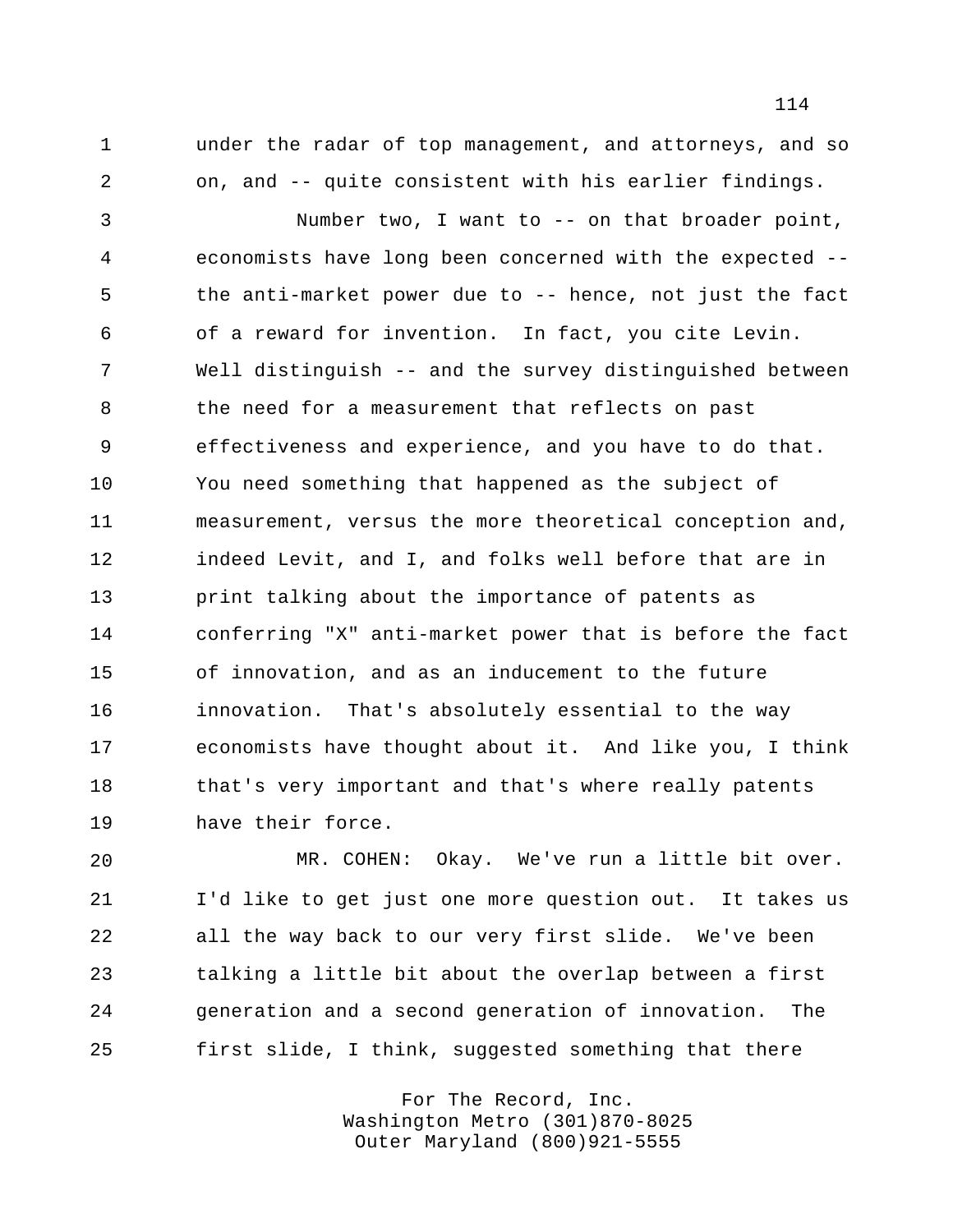could be some overlaps in innovation between industries. I think Jim talked a little bit about the -- the flow of social benefits from one industry to another. And I wondered if that leads you to make any comments about the way we've dealt with some antitrust principles at times, when we've tended to look at both harms and benefits only within a single market.

 MR. LANGENFELD: Yes. I have strong views about this and I had strong views back when I was at the FTC. I can't say the FTC always agreed with me, but I always was willing to share those --

 I think one example to keep this focused, the FTC has expressed interest in taking consents in certain drug cases recently, between agreements, for example, on where one firm has the intellectual property right and there is a disagreement. Commissioner Leary and I were on a panel awhile ago where we had some discussions about this.

 I think one thing that's a problem with antitrust that handicaps -- that creates a real problem here in the area where intellectual property patents are an issue, if you think about it in terms of an agreement between a generic and a branded firm, making agreement to perhaps keep the branded firm off a branded firm's product, the generic firm's products off the market for a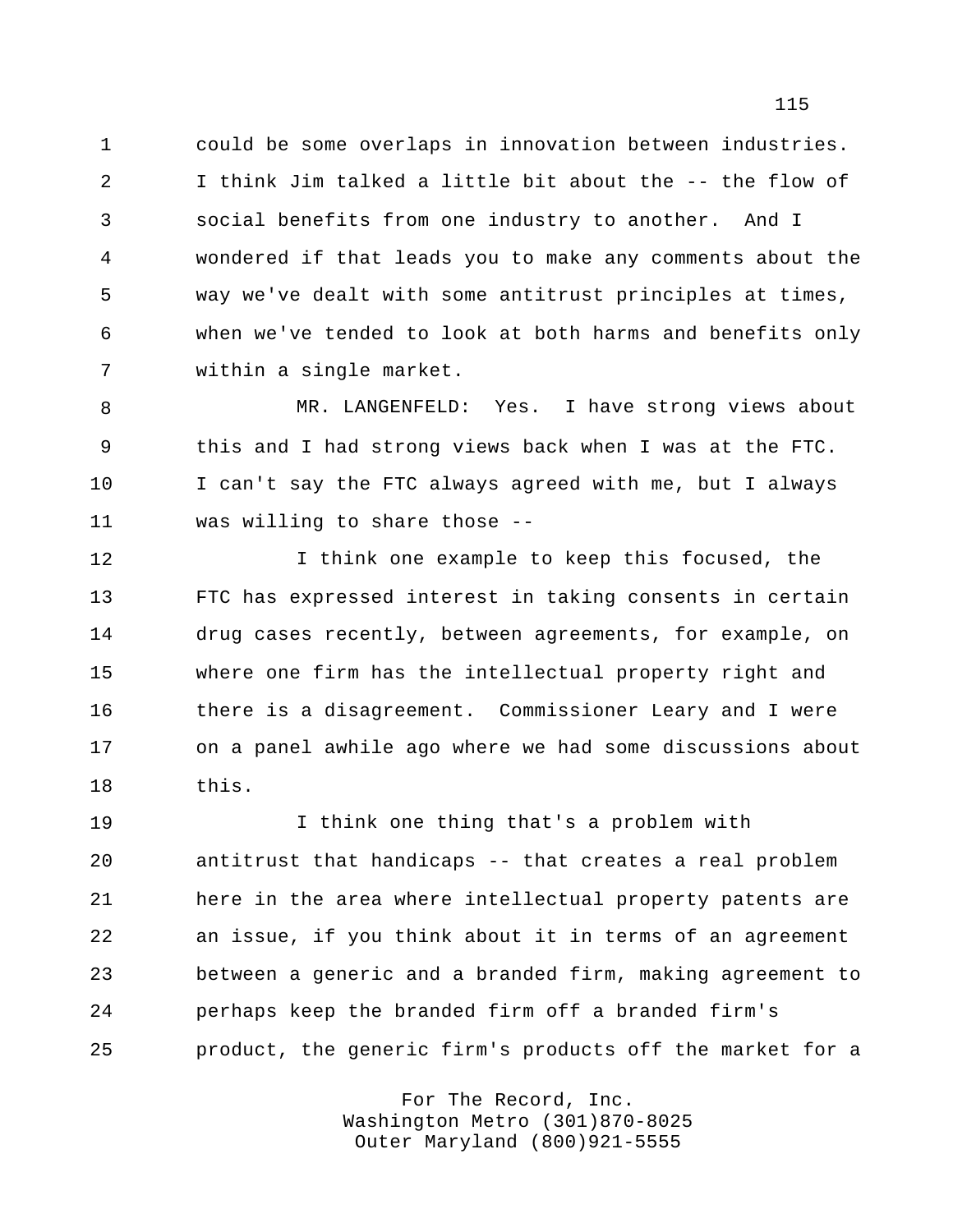period of time -- litigation be resolved. And obviously there has been a lot of -- a lot of investigation of that still at the FTC.

 If you take a very narrow view about what the dynamics of competition are, you might just look at that single product and do a completely short-run -- a short- run analysis. The longer -- the longer damage to competition, and I think that Ed and I would actually probably agree with this -- on this point, is that -- is 10 that you're reducing the incentive of firms to come up with new innovations that are patented, particularly in 12 the drug industry.

 And if you're thinking in terms of what is the tradeoff, what are the efficiencies from trying to negotiate these type of -- these type or any type of agreement where there is a patent litigation pending, you **really have to think in terms of going beyond that one**  product, whatever that -- whatever that market definition is, because the benefits of that type of negotiation, whether it's a license or whether it goes to the type of deals that the FTC is investigating, the real benefits to society is from the longer run competition, coming out with the next new product.

 If it turns out that there are restrictions that are placed on firms either cross-licensing or doing any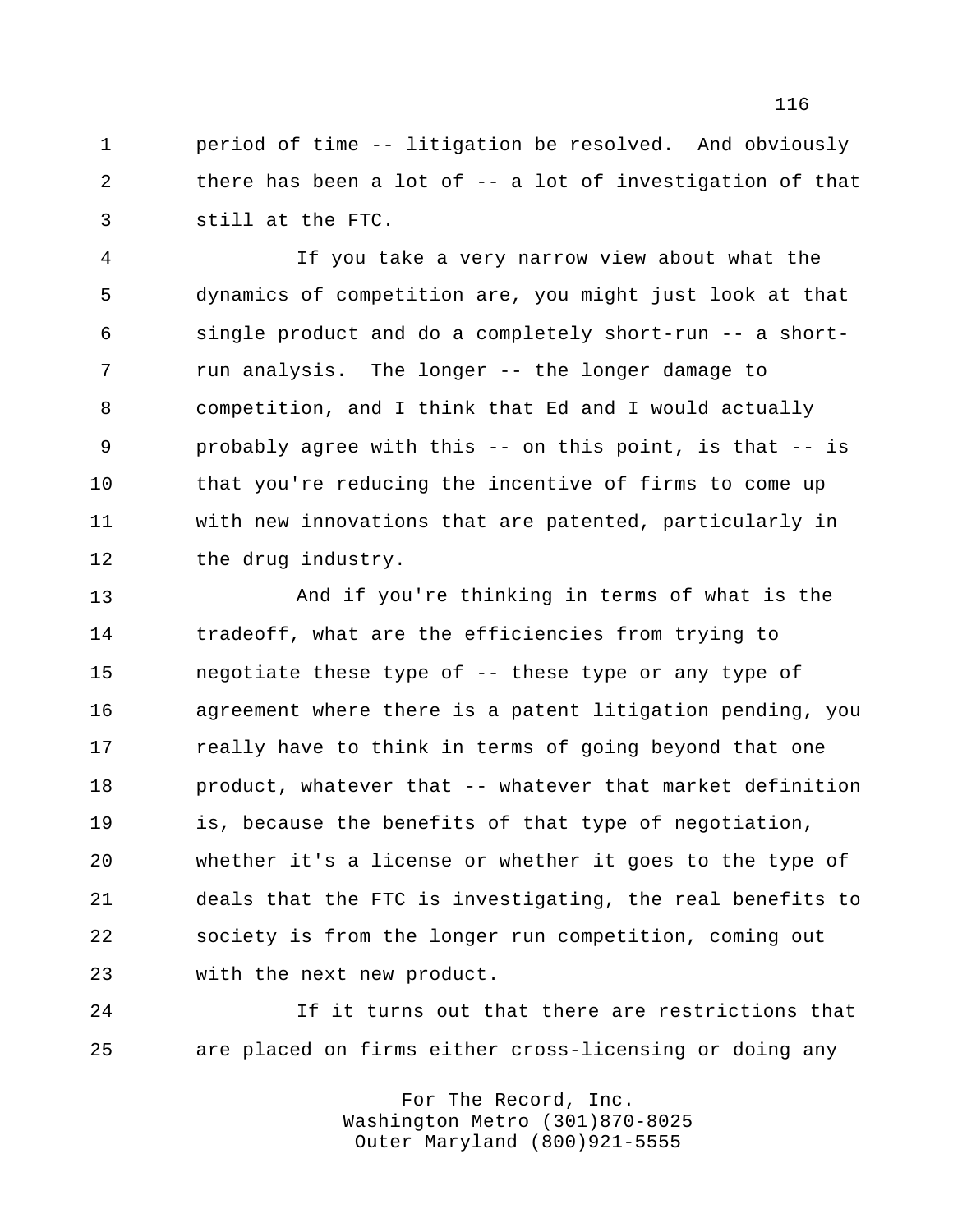other type of agreement while there is a patent dispute going on, without taking into account the long-run benefits that settling that might mean for the next generation of products that are coming out, that may not even -- it may not even be with the relevant market, I think you're taking way too narrow -- way too narrow a view.

 And so that's another way in which I believe very firmly that -- that looking at some of the typical antitrust analyses, dealing with tangible property, with 11 tangible businesses, really to the extent that makes sense and it may or may not make sense, but to the extent that makes sense in the -- in the tangible markets, it really doesn't make any sense to have a narrow focus or an efficiency defense limited to the specific set of antitrust -- to a specific antitrust market. You're just always going to get more.

 MR. COHEN: Okay. I'd like to thank our panelists. They did just an outstanding job. You've laid some important foundations, I think, in this session and many of the topics which have come up are going to be topics which will be explored in greater depth as we go forward with the hearings. But I think we've made, you know, an excellent start this morning.

Thank you.

For The Record, Inc. Washington Metro (301)870-8025 Outer Maryland (800)921-5555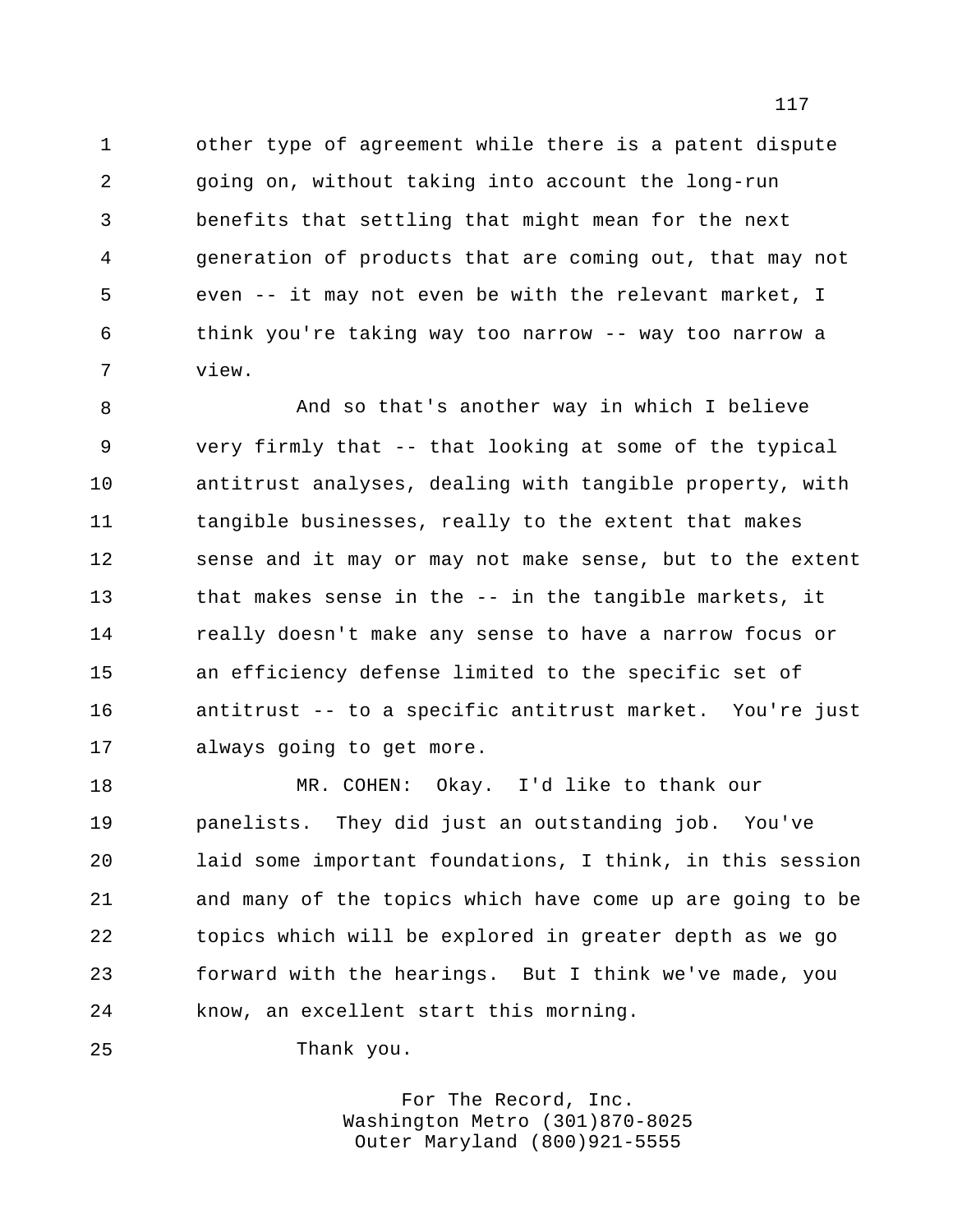| $\mathbf 1$    | (Applause.)              |                                                      |                          |   |  |
|----------------|--------------------------|------------------------------------------------------|--------------------------|---|--|
| $\sqrt{2}$     |                          | (Time Noted: $12:45 p.m.$ )                          |                          |   |  |
| $\mathfrak{Z}$ | $\overline{\phantom{0}}$ | $\overline{\phantom{0}}$<br>$\overline{\phantom{0}}$ | $\overline{\phantom{0}}$ | - |  |
| $\bf 4$        |                          |                                                      |                          |   |  |
| 5              |                          |                                                      |                          |   |  |
| $\epsilon$     |                          |                                                      |                          |   |  |
| $\overline{7}$ |                          |                                                      |                          |   |  |
| $\,8\,$        |                          |                                                      |                          |   |  |
| 9              |                          |                                                      |                          |   |  |
| $1\,0$         |                          |                                                      |                          |   |  |
| $11\,$         |                          |                                                      |                          |   |  |
| $1\,2$         |                          |                                                      |                          |   |  |
| $13\,$         |                          |                                                      |                          |   |  |
| $1\,4$         |                          |                                                      |                          |   |  |
| $15\,$         |                          |                                                      |                          |   |  |
| $16\,$         |                          |                                                      |                          |   |  |
| $17\,$         |                          |                                                      |                          |   |  |
| $1\,8$         |                          |                                                      |                          |   |  |
| $19$           |                          |                                                      |                          |   |  |
| $20$           |                          |                                                      |                          |   |  |
| $2\sqrt{1}$    |                          |                                                      |                          |   |  |
| $2\sqrt{2}$    |                          |                                                      |                          |   |  |
| 23             |                          |                                                      |                          |   |  |
| $2\sqrt{4}$    |                          |                                                      |                          |   |  |
| 25             |                          |                                                      |                          |   |  |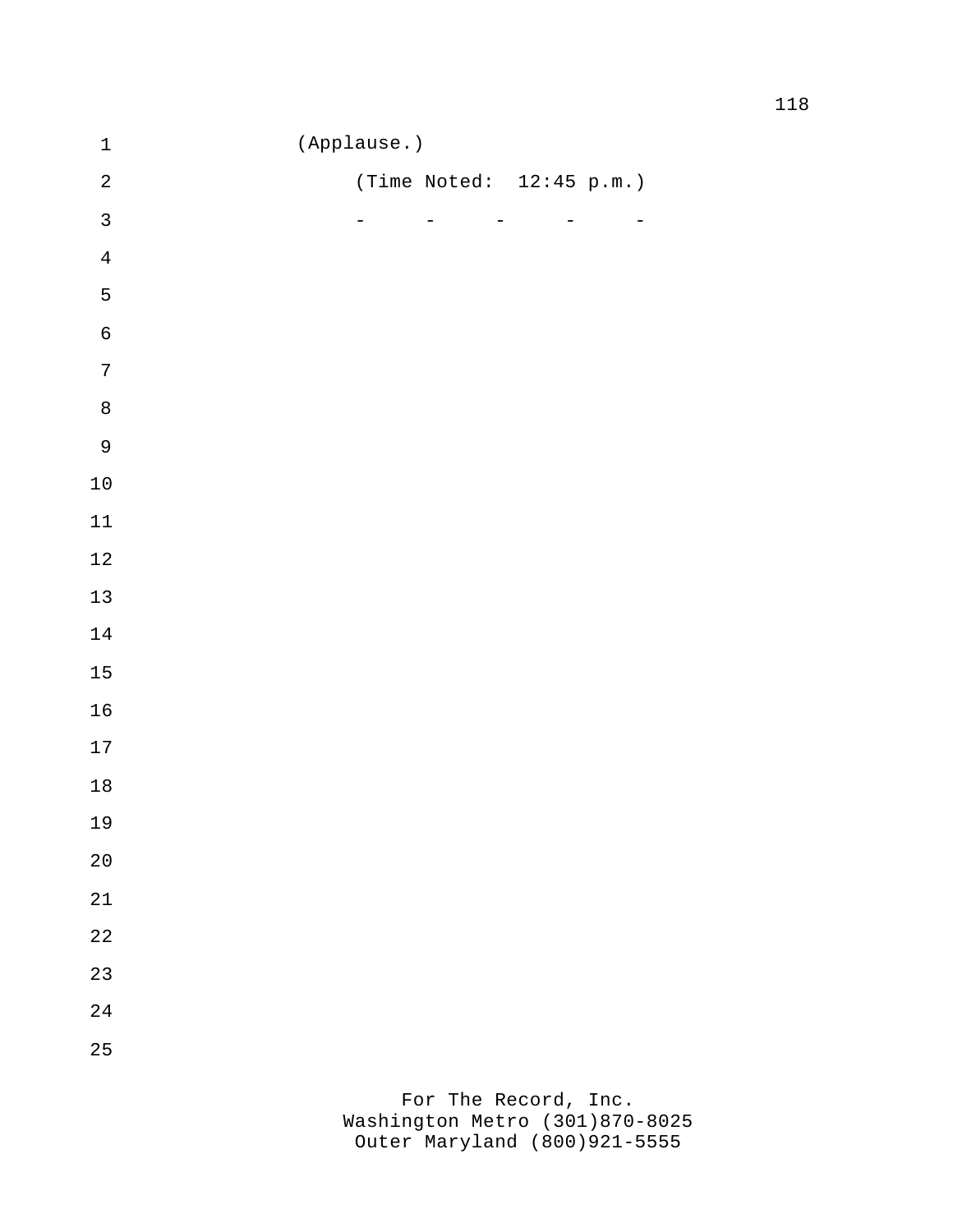| $\mathbf 1$ | AFTERNOON SESSION                                        |
|-------------|----------------------------------------------------------|
| 2           | (2:02 p.m.)                                              |
| 3           |                                                          |
| 4           | MS. DESANTI: I think we saw this morning that            |
| 5           | that's a pretty tough goal to meet and it's really hard  |
| 6           | for people to resist getting into the nitty-gritty of    |
| 7           | these difficult and fascinating issues and making it all |
| 8           | too abstract. I think you'll see some of that same       |
|             |                                                          |

 phenomenon this afternoon when we're asking about the relationship between competition and innovation.

 Early work in this area asked some fundamental questions about whether innovation is more likely in the presence of monopoly or competition. However, as our speakers are going to quickly make apparent, the issues are much more complex than that simple question suggests and they are prepared to educate us about some of the complexities at hand.

 We're going to have basically two groupings this afternoon. We'll begin with presentations and a discussion panel that focuses on the relationship between competition and innovation, but that also brings in how intellectual property, patents in particular, can affect competitive dynamics and, thereby, innovative competition.

We'll have a short break after that. Then we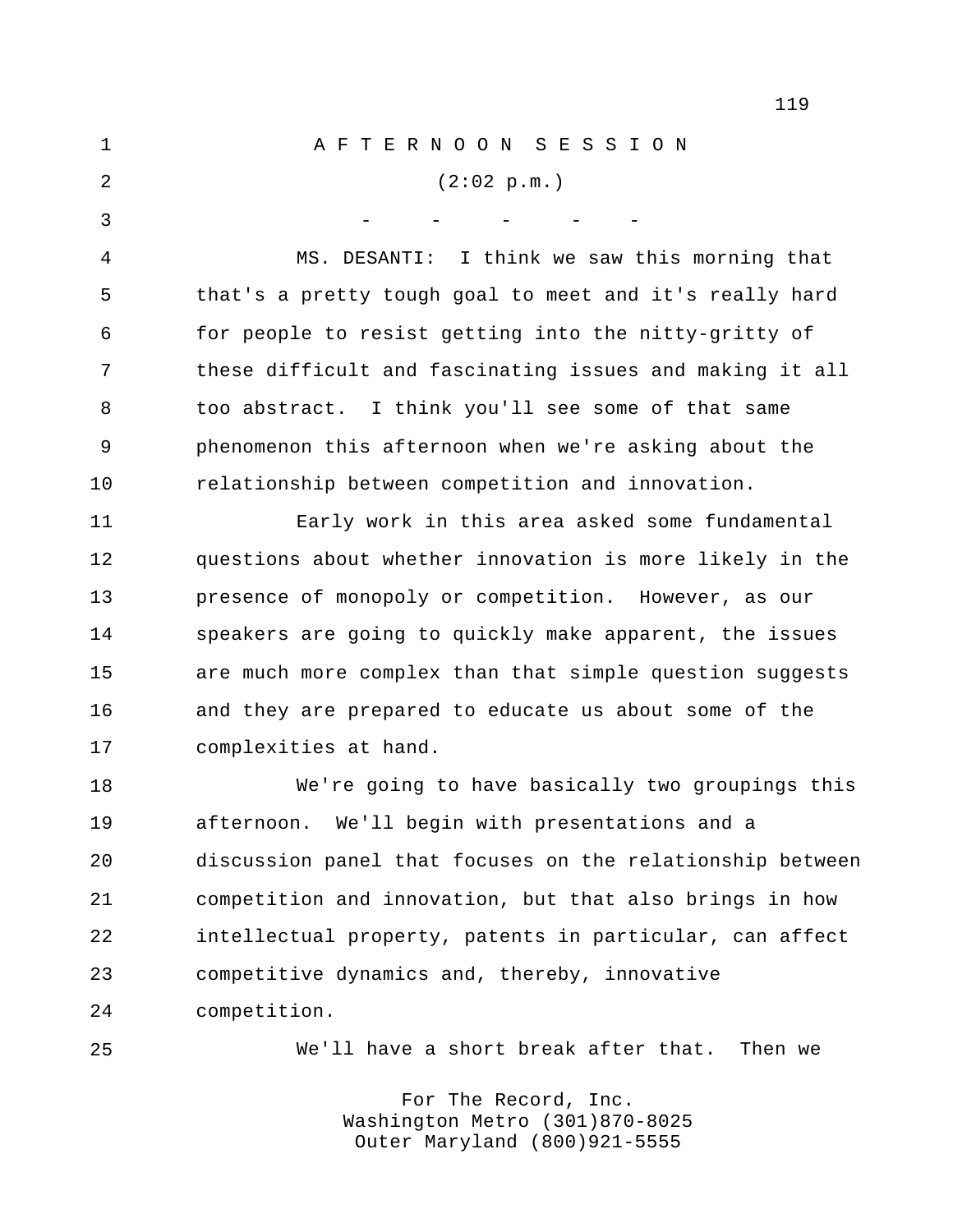will broaden the discussion with presentations on the role of networks and network competition, and the particular issues for innovation and intellectual property that may arise in a network setting, including the particular issues that patents may pose. And we have different perspectives represented, so we can expect a lively discussion there.

 I'm going to warn you ahead of time that despite the note that this panel is supposed to end at 4:30, I have some sense that it may go over some. So feel free, if your schedule requires you to leave earlier -- and I know Janusz Ordover is going to have to leave us early. But don't be surprised if it goes somewhat longer.

 We're going to begin with a presentation by Phil Nelson. He is a principal at Economists Inc. He, too, has been a public servant, as some of our panelists this morning. He was Assistant Director for Competition Analysis here at the FTC. Now in the private sector, he examines, among other things, the competitiveness of the conduct of intellectual property holders.

Phil.

- - - - - -

For The Record, Inc. Washington Metro (301)870-8025 Outer Maryland (800)921-5555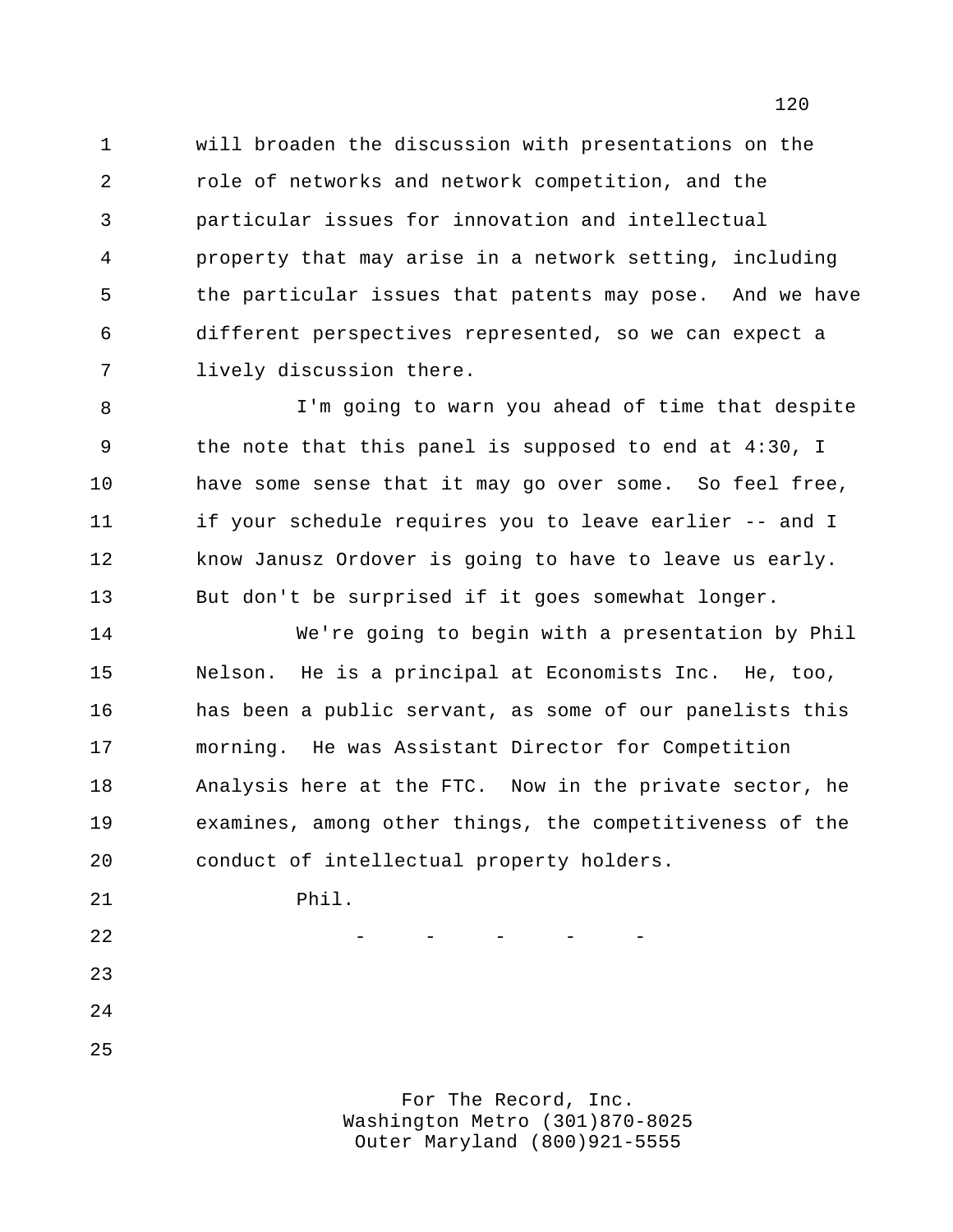MR. NELSON: Well I was asked to get the ball rolling by doing sort of a quick overview of the economics literature that relates to market structure and innovation. And a good starting place is to talk a little bit about Joseph Schumpeter. Talking about these relationships without, at least, mentioning him a little bit is -- he says in his book, actually in a different context, it would be a little bit like talking about Hamlet without mentioning the Danish Prince.

 And so to come -- to give you a little sort of graphical view of some of Schumpeter's ideas, I concocted a simple numerical example of a market which has sales of about \$1 million and hypothesized that there is a five percent static loss, so that you can see the red line or pinkish line at \$50,000. The monopolist takes over. There's a static loss of \$50,000 a year.

 But because the monopolist might be more dynamically efficient, passing on cost savings at the 19 tune of one percent a year, but that compounds because it is really a growth rate, so the first year the monopoly contributes \$10,000 in savings, because one percent of \$1 million is \$10,000. And then if he continues to shed costs at one percent a year, I take one percent of \$990,000 the next year and so on. You then get a -- the line that is the yellow line.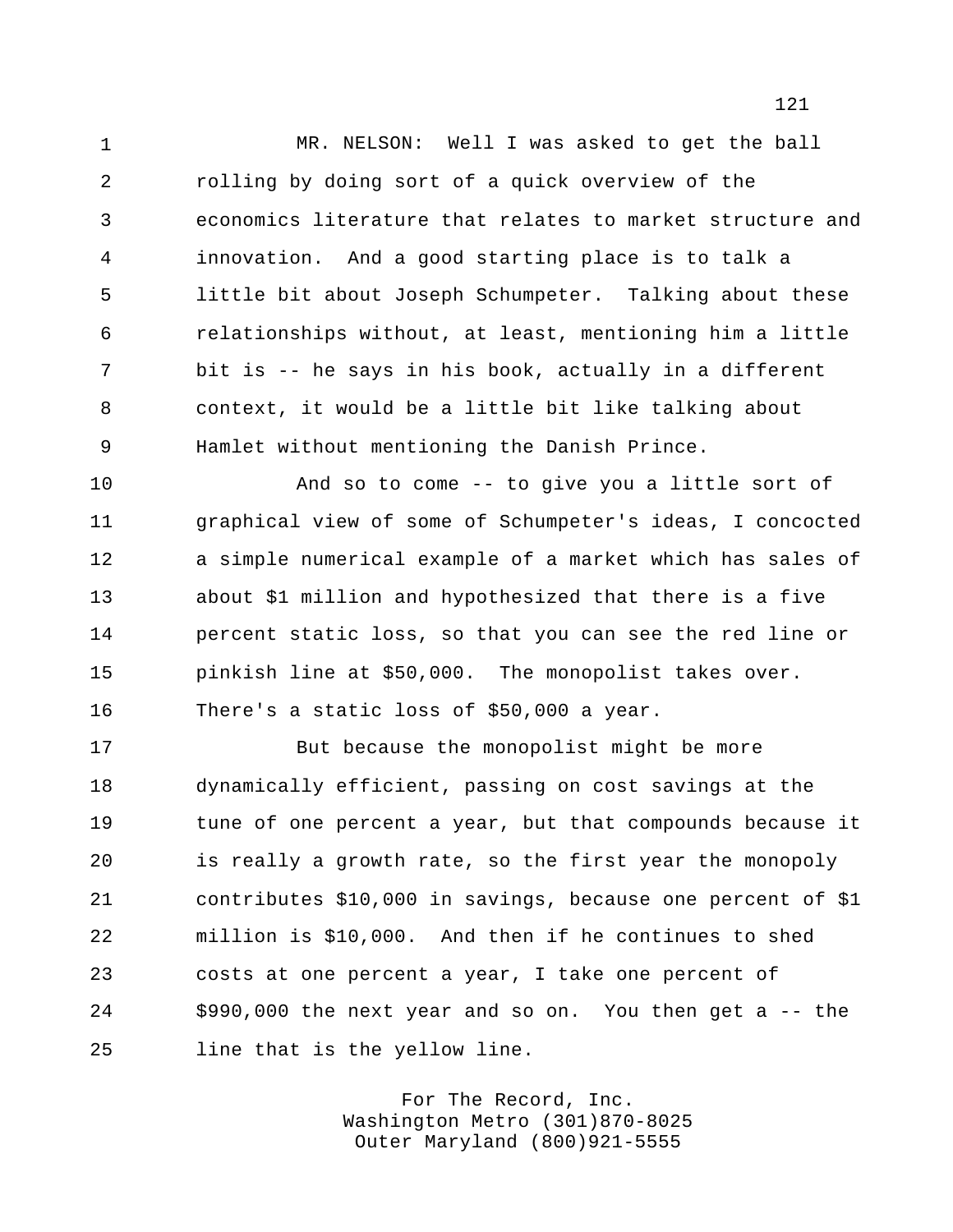And then if you adjust for the static loss, you get sort of the greenish line that is below the yellow line. And parallel, and you can see it about the 2004, on an annual basis, the dynamic growth has gotten such that you're better off with a monopolist in that year, but on a cumulative basis, you get the sort of curved line that crosses at about 2000 -- 2009.

 And so it shows that, you know, a one percent dynamic cost saving could, you know, catch up with an -- then from 2009 on, be a substantially preferable world than one that is competitive and doesn't have that dynamic growth or cost saving aspect.

 And that is, to some extent, the heart of what some people call the Schumpeterian Hypothesis, that you're better off in a world of creative destruction, where you have dynamic large firms. And he went through various arguments to explain why large firms might, in fact, be better platforms for innovation and dynamic change.

 But that's not the only relationship. We're going to talk about that in a second. Other relationships I'm going to talk about is obviously innovation itself is going to feedback and affect market structure. And then near the end I will talk about a -- what I sometimes call the Yale literature and I coded

> For The Record, Inc. Washington Metro (301)870-8025 Outer Maryland (800)921-5555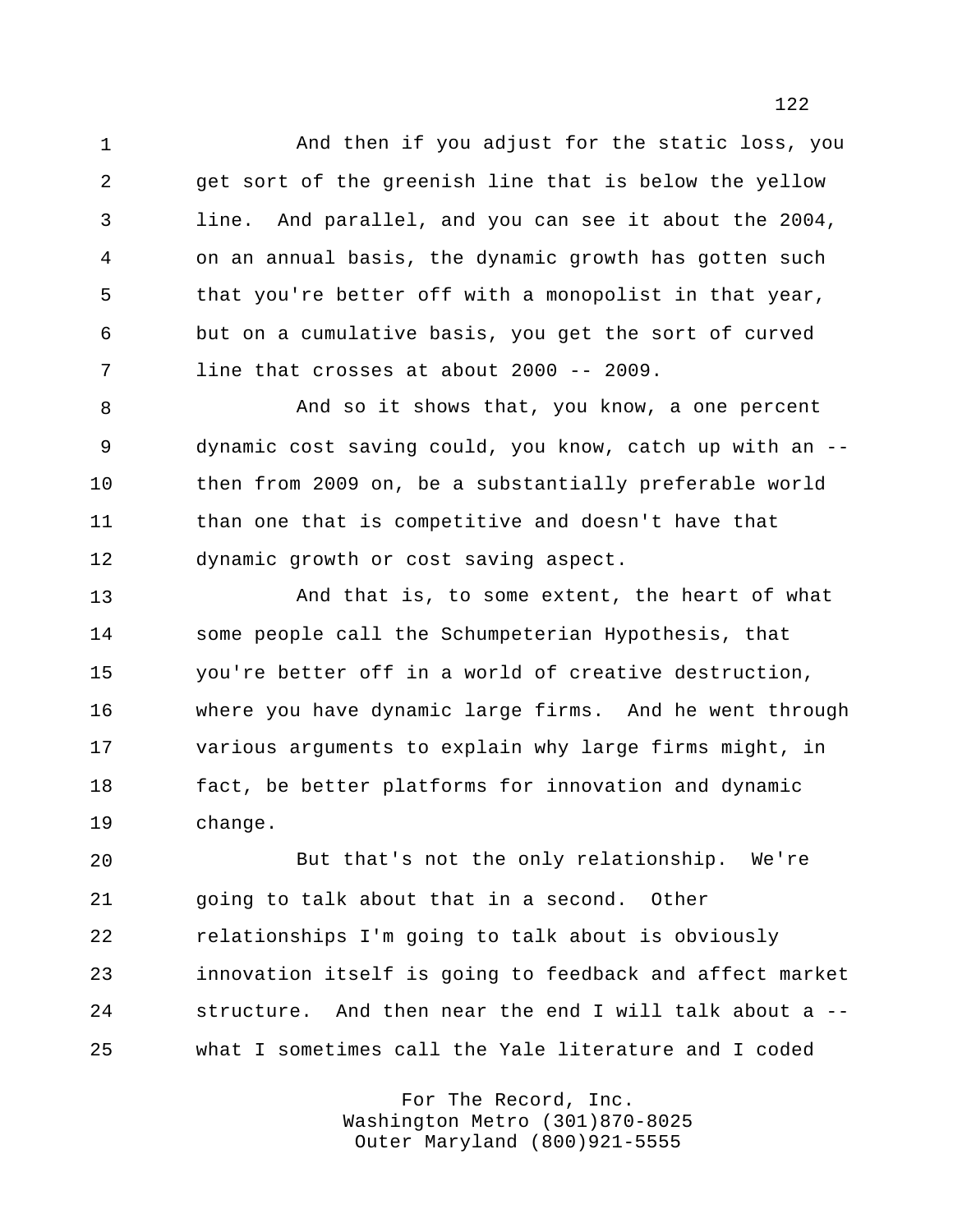this blue to continue the Yale discussion from the morning session, since I was a student of Nelson Winter and Rick Levin.

 But to talk about there might be underlying characteristics in market, like innovative opportunities and the appropriability of innovations that might simultaneously affect concentration and that characteristic of the market, as well as shaping how much innovation you observe. And that is where we are going to progress.

 But I thought at the start we would talk a little bit about the Schumpeterian Hypothesis and the support for it. I have two slides on the theory and these are basically pulled out of various literature. You'll see a lot of it going, you know, back in F. M. Scherer and Ross' revision of the original Scherer 17 textbook. But some of those points are there, but they are scattered throughout the literature. And they point out that there is some, at least, theoretical reasons for believing that large firms might be better platforms for innovative activity.

 First, the larger scale firm will benefit more, so there is more -- you know, if you're going to spend some money in R&D, if you're going to get more gains, the thought was the large firms, since they have a larger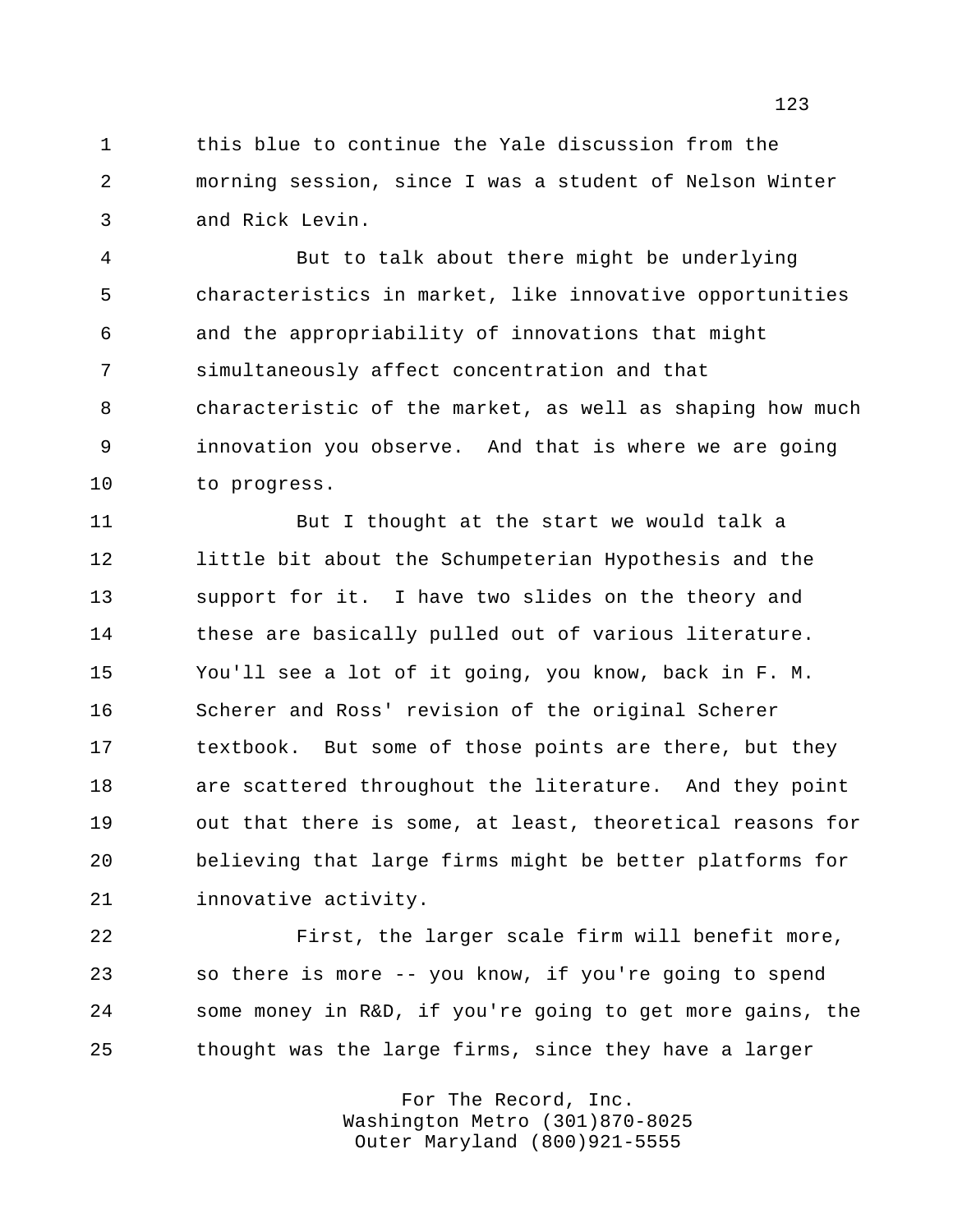output and if you, for example, have a -- the R&D is going to lower your production costs by some fixed percentage, you're going to capture more total gains and thus it might be worth more to you to undertake the R&D.

 Richard Nelson and also Arrow, actually, in '62 talked about the second one, which is, if you have a diversified business that might be in multiple markets, since research and development is somewhat random, you may have a better chance of gaining from your research and development effort if you have this diversified portfolio of business activities, which larger firms are more likely to have.

 Third, large firms might be able to support a bigger portfolio of research and development efforts, meaning that they may take two or three tacks at solving a given problem and because they have the funding and the wherewithal to do that, their research effort might be less risky and they might have a bigger payoff as a result.

 Another -- another thought that has been out there is large firms have scale advantages in the R&D process. For certain types of research and development efforts at least, you would like to have a big, you know, research lab, and that's a fixed cost and a large firm may be in a better position to -- to fund and support

> For The Record, Inc. Washington Metro (301)870-8025 Outer Maryland (800)921-5555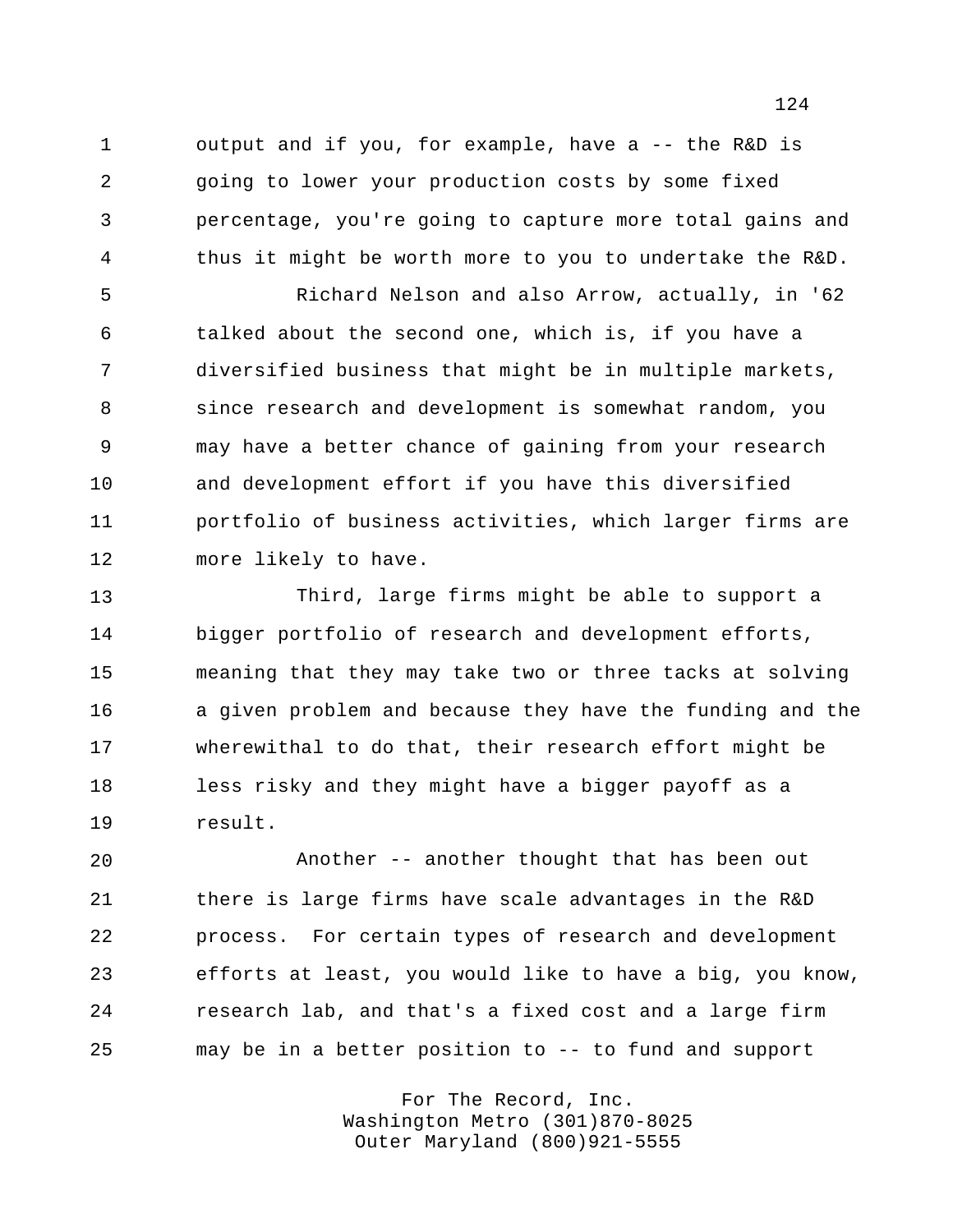that type of fixed cost.

 Larger -- another point is that larger firms may be in a better position to finance large-scale R&D efforts. That was actually in Schumpeter's original book, but it has triggered a stream of research that tries to really profitability to research and development efforts and look at lag structures and you see some -- some support for that, with small lag structures, but other people have come up with contrary results.

 Then you also have the fact that -- you know, you come up with the innovation, but you've got to get it to market to get some money. And so there was some people that were suggesting large firms were better positioned to do research and development because when they came up with something, they were better -- in a better position to market it. And so there -- there is a 17 thought like that.

 And one of the connections that some of these later panels may be talking about are network effects and first-mover advantages, and we'll talk about that. But if you can market your innovation quickly, take advantage of the first-mover effect, and then get yourself to be the accepted network, you may be in a better position and if large firms could do that, they might have an incentive -- stronger incentive to innovate.

> For The Record, Inc. Washington Metro (301)870-8025 Outer Maryland (800)921-5555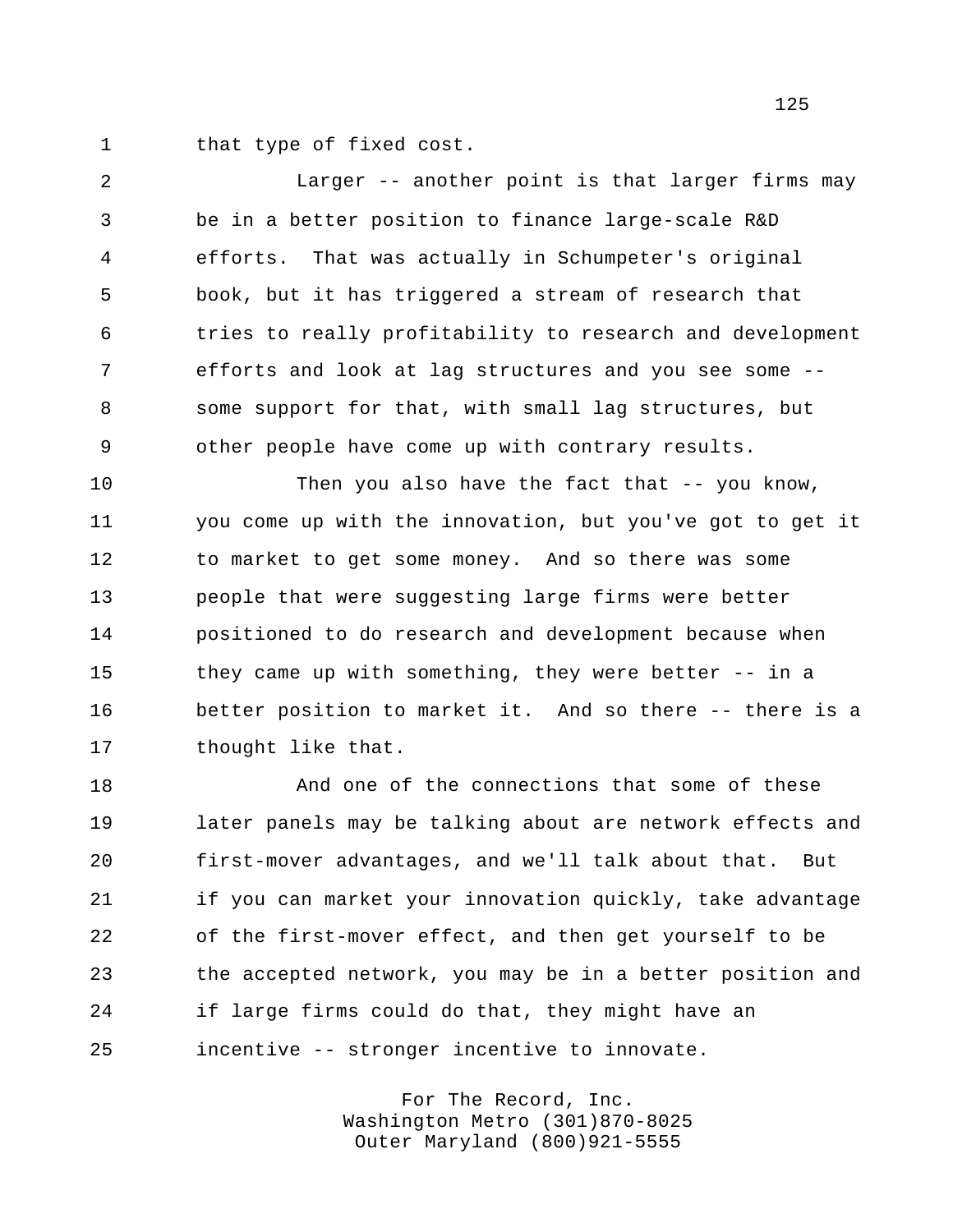But the -- in addition to these sort of theoretical points and many of them are contested and people will say, their markets work. You can license your technology to others. But to the extent there are market imperfections, some of these theories, you know, are based on, I guess, an implicit assumption of market imperfections.

 But there is also theoretical research that goes contrary to the Schumpeterian Hypothesis and I think you're going to hear some people talking a little bit about that. But early theoretical models by Arrow and then later ones that use Corno or Bertran, more formal game theories show that, at least in some market environments, a competitive firm, an entrant is more likely to have an incentive to innovate than a monopolist.

 So the theoretical work that you've got is cutting both ways, even before you get to sort of more behavioral economic theories, which the last bullet on this page is trying to capture, which is the notion that large firms may be more bureaucratic and it may be harder for them to manage an innovative research lab. Or, alternatively, there is literature that's out there that suggest monopoly power makes monopolists lazy and they may take some of their monopoly rents through not being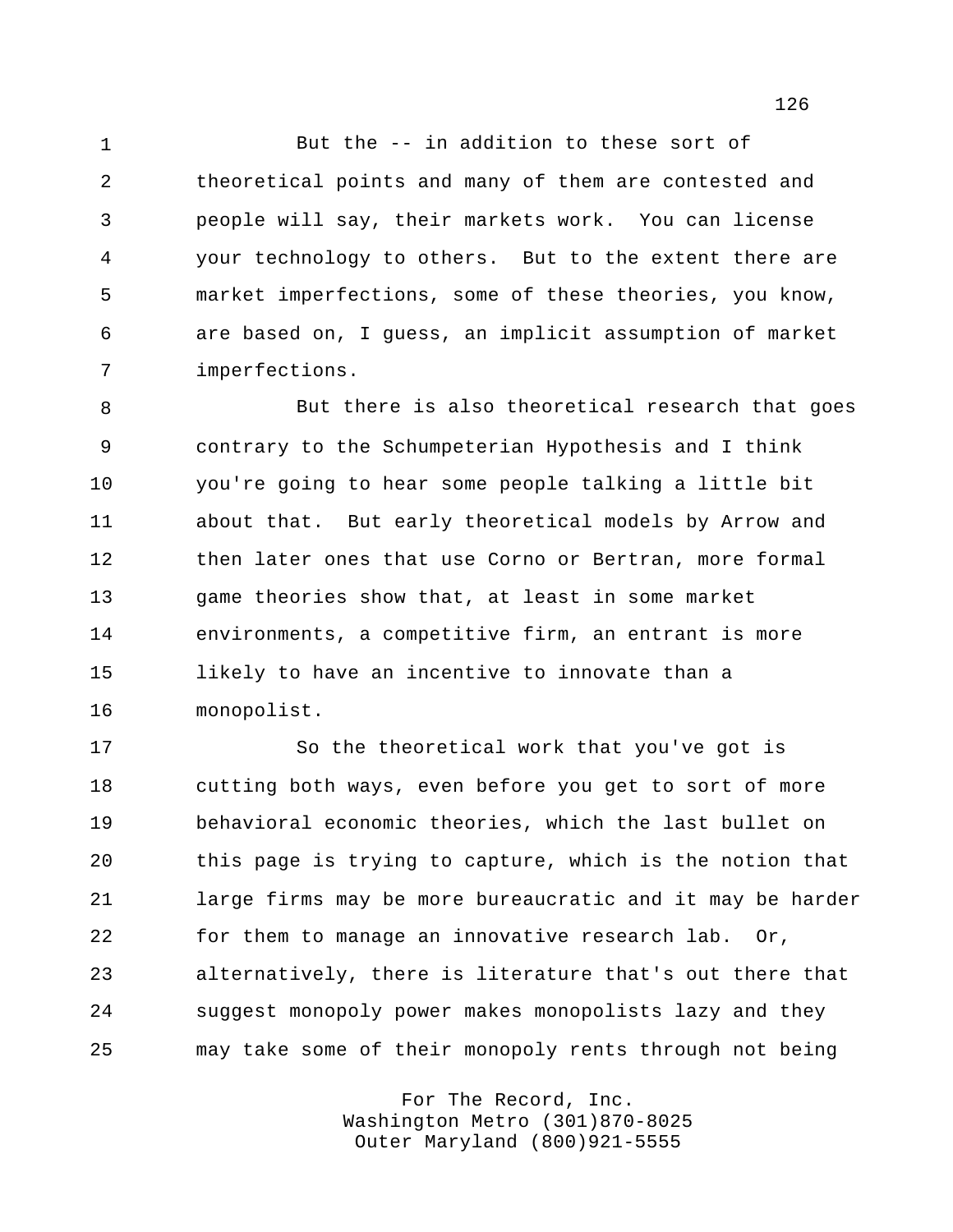as aggressive competitors. But even before you get to that, you have somewhat more formal models.

 And so what does the empirical data say, given that you have these cross currents in the theoretical literature. There were some early studies that were looking at measures like concentration in Herfindahl industries, for firm concentration ratios, and research and development often proxied by things like R&D to sales ratios, inputs into the R&D process. Other ones started 10 to try to use sort of -- some sort of measure of patents, or some sort of measure of output of the R&D process. But, you know, measuring those things, some of them looked at the size of the firm, as opposed to concentration.

 And if you look at the literature reviews that are out there and, again, the Scherer textbook, while it is dated, has a fair amount of this early literature in it, you see that there is -- they were finding that higher concentrated markets tended to have more research and development to sales or some measure of innovative activity. But there are contrary studies even to that. And then it was a little bit less consistent with respect to firm size, but again some people found that relationship and other people didn't.

Now Scherer sort of started to argue that there

For The Record, Inc. Washington Metro (301)870-8025 Outer Maryland (800)921-5555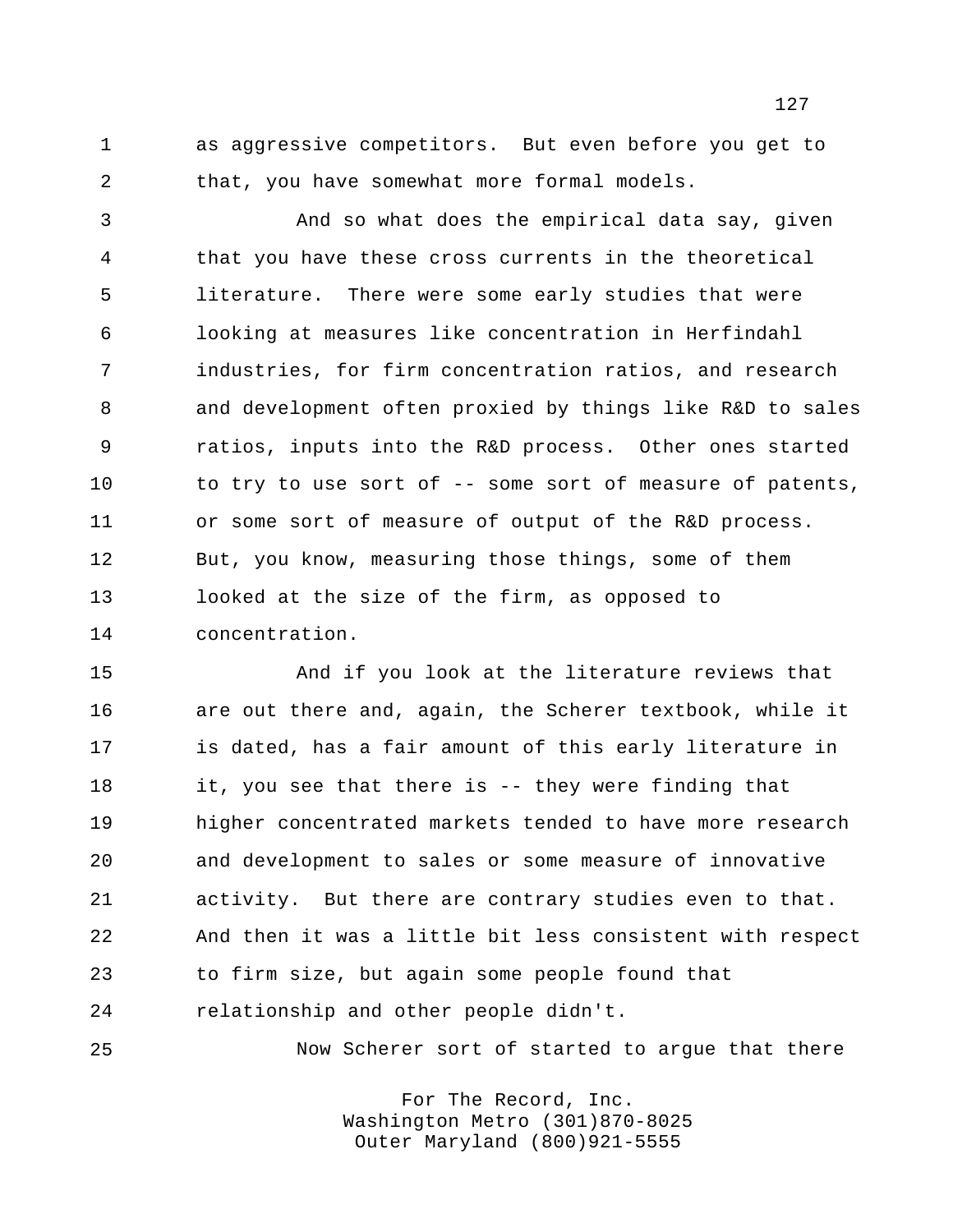might be a non-linear relationship, that a little bit of concentration would lead to more research and development, or more innovative activity, but at some point the monopoly power element would take over, and then you'd start to see a decline in innovative efforts. So he had sort of a curved upside down "U" as sort of what he was expecting. And there is, again, some empirical literature supporting that perspective which, again, would be contrary to at least the simplistic version of Schumpeter, although Schumpeter was in quotes earlier and is even here in quotes, because he means different things to different people and you've sort of 13 got to control for that.

 But these early studies did not have particularly great data sets. They didn't use particularly sophisticated modeling. And there are many ways that a modern economitrician might go after them. And so -- so I'm not sure that one wants to take many of them to the bank.

 And interesting enough, there were a series of case studies. One of the most famous sort of sets is by Jewks, Sawyers and Stillerman. That's an older one, but they -- they were looking at sort of specific innovations and they were observing that large numbers of significant innovations came from small firms, which would be, again,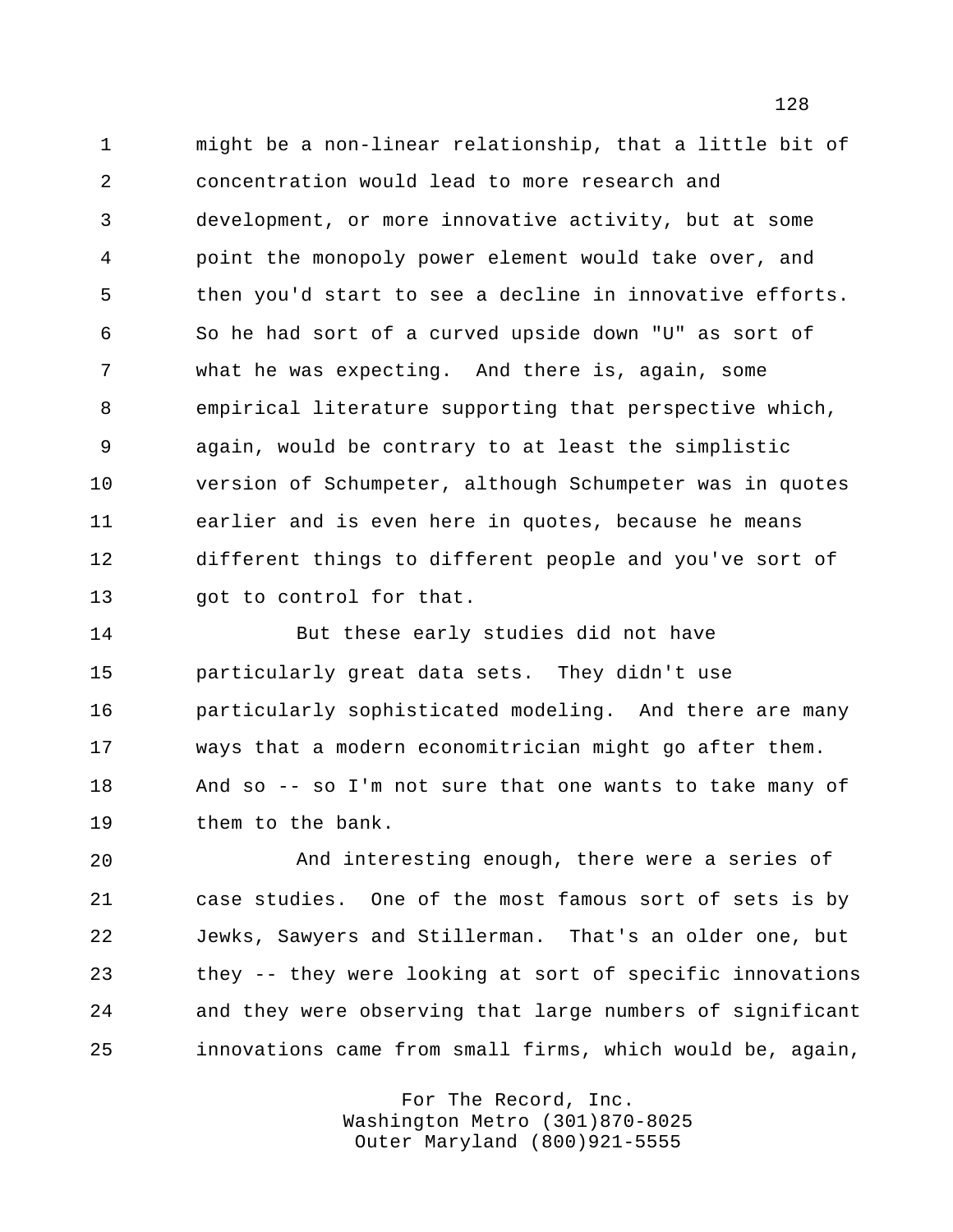contrary to Schumpeter.

 One thing I thought would be helpful is to go to some of the data out there to see where -- you know, where the funding is coming from for R&D, and the previous edition of the economic report of the President -- a new one should be out momentarily -- but had this chart that I borrowed from it. It's based on NSF data. But you can see that the largest firms in the blue do do a fair chunk of it, but -- this is in terms of employees. But you can see, and this is the point the economic report was trying to use with this chart, is you can see 12 the smaller guys, and especially the ones in the green, are growing within -- in this period.

 Now one of the things that others may want to talk about is whether this is an anomaly of the last several years, where you -- you had particular types of, you know, dot-coms and other small companies that were really starting up, and whether this was, you know, just a peculiarity of this five-year period, or whether it is longer term. But in any case you can see, at least during some periods of time, the small guys were growing and doing more of the research and development.

 But the other sort of line of empirical work that we're going to come to and talk about a little bit later that uses more of modern data sets, and you see the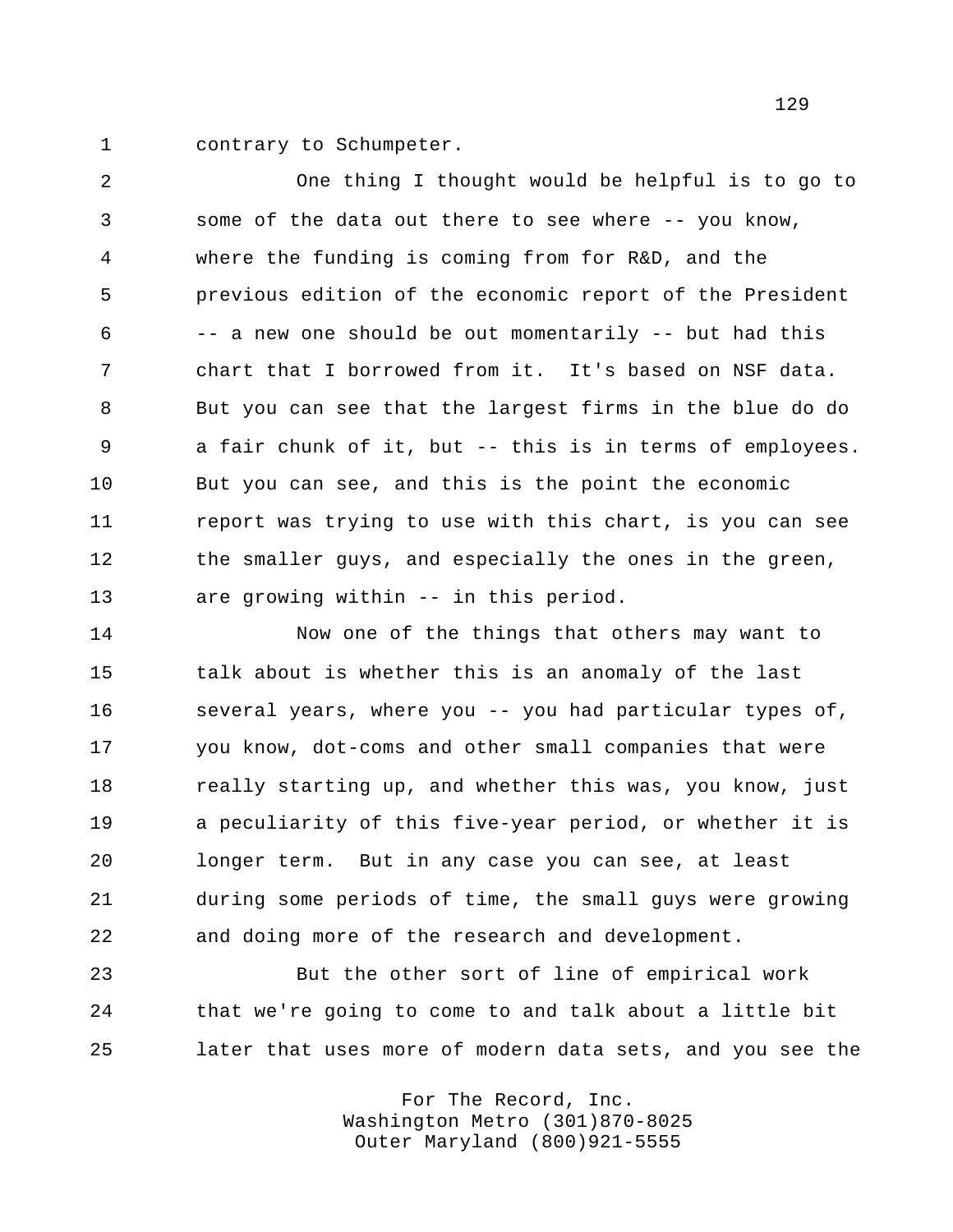name Levin there, and he -- Levin offers us some of this data that Yale got, and then they also used a lot of business data and marry the two together. They start to try to build simultaneous equation models, do sophisticated modern econometrics. And they start to come up with a notion that is the prelude to where we are actually going to end up that, well, Schumpeter had many insights, but you've really got to think about this as a complicated set of simultaneous equations and think about whether there are -- are root structural characteristics of markets, like the technical opportunities and appropriability conditions that are driving simultaneously the evolution of the market towards a given -- let's say Herfindahl level of concentration, and then also driving the market's innovative activity, and 16 then there can be interactions between those. And they do a yeoman's effort to try to estimate it, although they, I'm sure, would recognize, as everybody else, that while they have better data than their predecessors, the data still leaves something to be desired.

 So the -- but, nonetheless, Symeonidis, who in '96 did a sort of literature review, came to the conclusion that recent empirical work is moving you in this direction. But what I'm telling you is at least it's not sort of a slam-dunk conclusion in terms of, you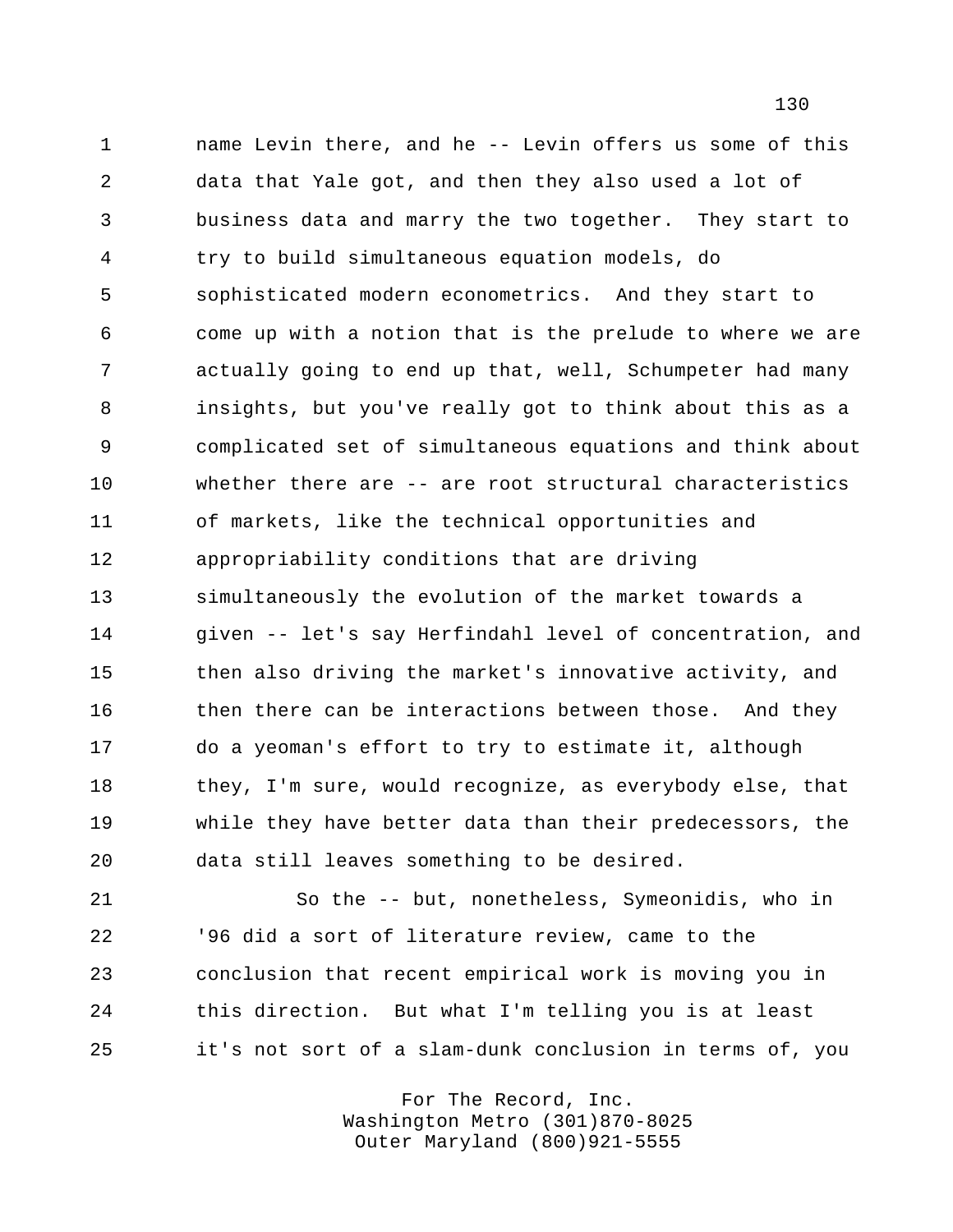know, the -- that the results are absolutely definitive.

 Now turning quickly to innovation can effect market structure, I mean, this is what you've been hearing about. You've got the patent protection and trade secrets. You know, innovators can be insulated. That will obviously affect concentration.

 What a lot of the other people are going to be talking about is -- and you heard a little bit from Wes Cohen and the others this morning, about other aspects of industries insulating people with intellectual property rights. And so people like Rick Levin were saying -- have done studies that show that even if it's an unpatented item, there are going to be some substantial costs for people coming in and replicating it. And so even without a patent system, there could be some protection there that would give a first-mover an advantage.

 Now innovation may also reduce concentration. That is probably self-explanatory, particularly to the antitrusters in the group. Because, you know, when you -- innovation can help support entry and there have been economic studies that have shown how when there are new products that are being introduced in particular, you get more entry than you get exit, and it has a deconcentrating effect. Nothing that's too surprising.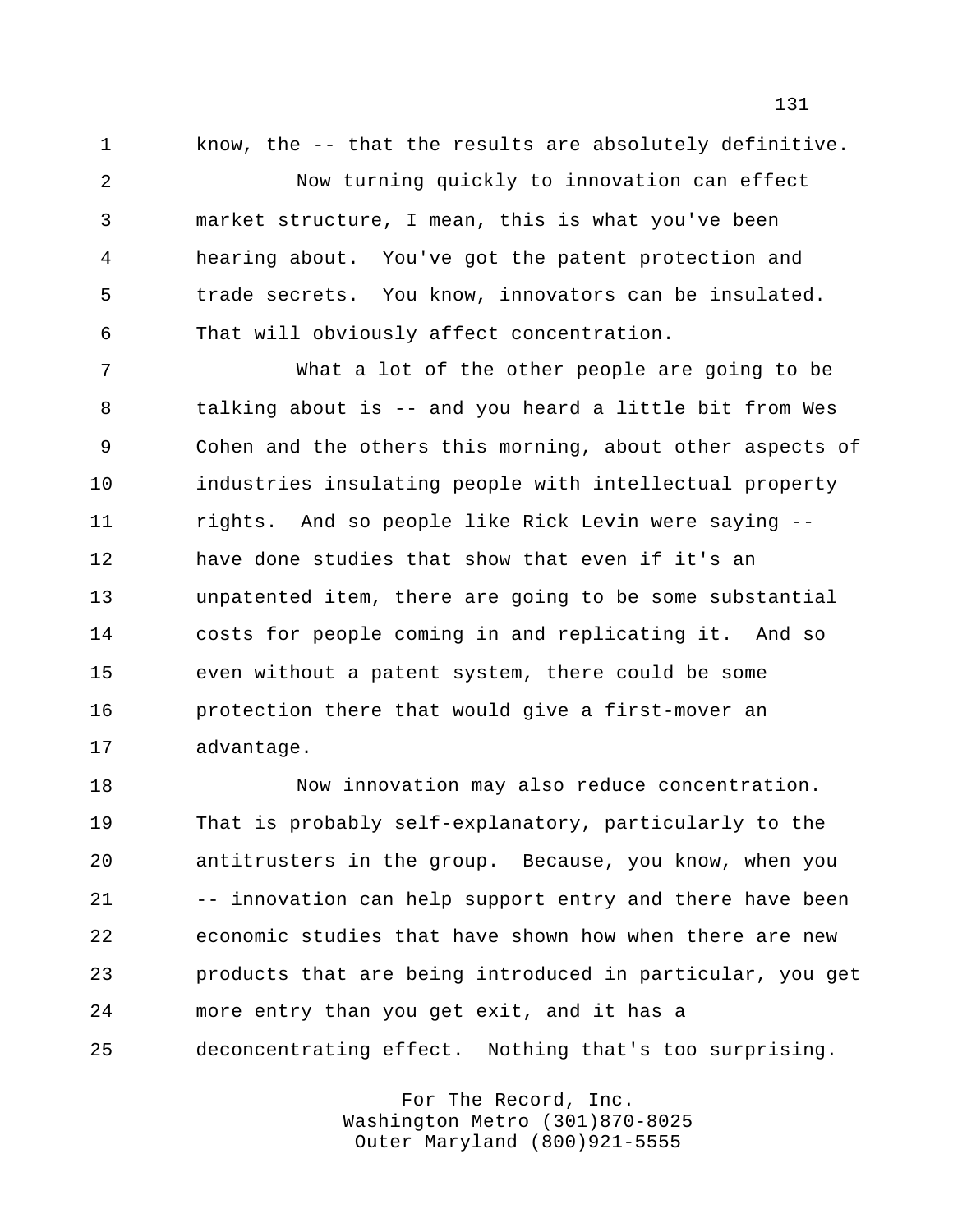And so you -- and you have studies that sort of follow up on that.

 But the -- I talked about this a second ago. You've got this market concentration and innovation may be simultaneously shaped by fundamental market characteristics. And it was even creeping into the literature, you know, five - ten years ago, but it's -- it's out there and you can see major inter-industry differences, as we were hearing this morning, between, you know, the characteristics of the industry. So finding one very simple Schumpeterian relationship or something like that would be quite surprising.

 And so one of the things I thought I would spend a little time is just giving you a little flavor of this variation. Historically, a lot of the R&D expenditures have been in the manufacturing sector, but I think that it may have shifted downward, looking at some of the time series -- but it's still substantial. Within the manufacturing sector, it breaks out.

 Now one thing that you'll see is pharmaceuticals -- everybody thinks of them as being a lot of research and development and they are non-trivial, but there is a lot over in the computers, which are -- that sector is going to include all sorts of, you know, chips and things like that. You get a more -- and this is just a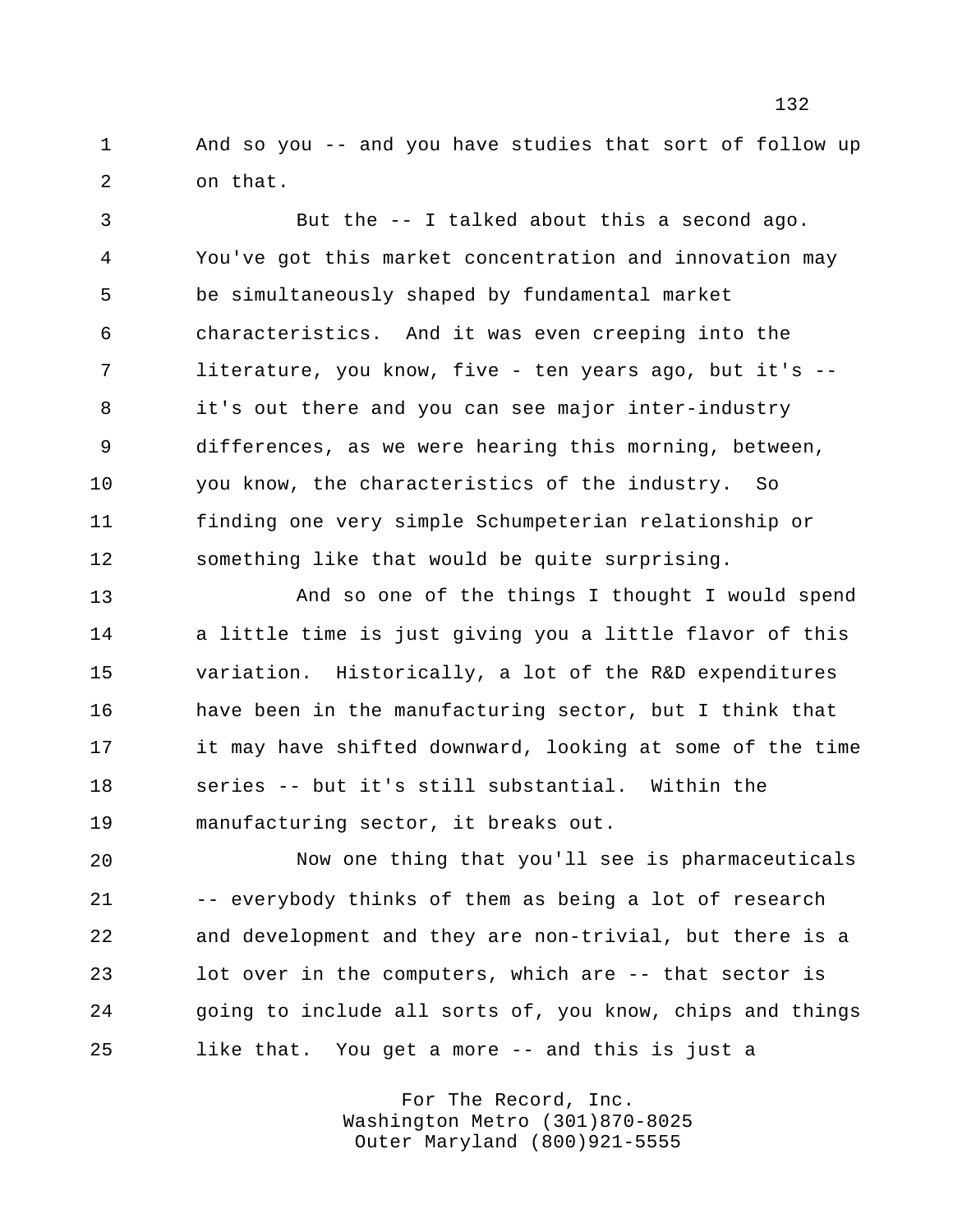percentage of all R&D dollars that are in these different sectors.

 If you divide things by their sales, you get more what you expect. You can see pharmaceuticals, as was sort of alluded to this morning as very different, a lot more, you know, of your relationship to your sales level, a lot more R&D dollars are going into pharmaceuticals, but again you can see quite a bit of variation.

 The economic literature that's sort of been built up has come to sort of some ideas of what -- what these variations are, and what variations might be significant. And very quickly, you know, R&D is not a homogeneous good. There are different types. People talk about product innovation versus process innovation. Process is lowering the cost of production, something of 17 that type of change. Product is coming up with a new product.

 But you also have basic innovation versus applied, you know, R&D expenditures. I mean, that's another big difference. And you see funding differences and sources of where these things are coming through that vary quite a bit across the type of R&D and they are going to vary across industry, too.

The cost of R&D is going to vary. In some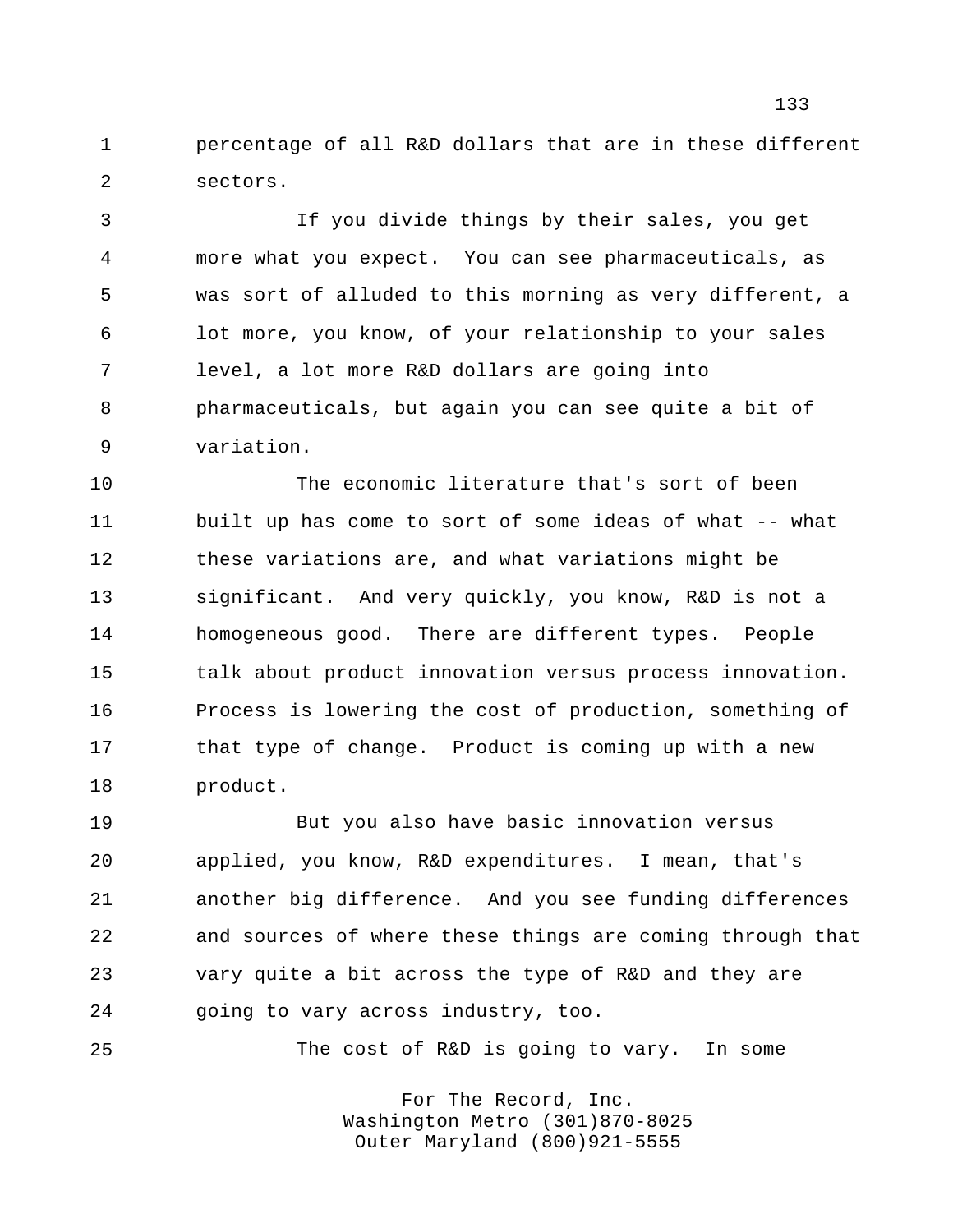industries you need that big lab; other industries, you don't. I mean, so that the -- the structure of the cost and how much it costs to do it is going to vary.

 Funding sources vary. In some sectors, the government is important, not just as far as, say, like in military R&D they're bigger. In other sectors and in most sectors, though, it's private funding.

 The risk is going to vary from sector to sector, but it's also going to vary over the innovation cycle. As you get further along, things become clearer, perhaps, and so different types of firms are going to be better positioned to handle the innovative activity at different stages of the innovation process.

 You've got technical opportunity varies. What's gone before, what's passed is prologue in the world of innovation. So that you can have the ability to make a breakthrough, depending on what point in time you're talking, but that's also going to vary across industries just because of the nature of the technologies and what people have been doing in the different industries.

 Complementary technologies vary. We were hearing a little bit of this this morning about needing a whole set of maybe thousands of patents to really get to market. So in some markets, that's going to be important. In other markets, you're going to have the

> For The Record, Inc. Washington Metro (301)870-8025 Outer Maryland (800)921-5555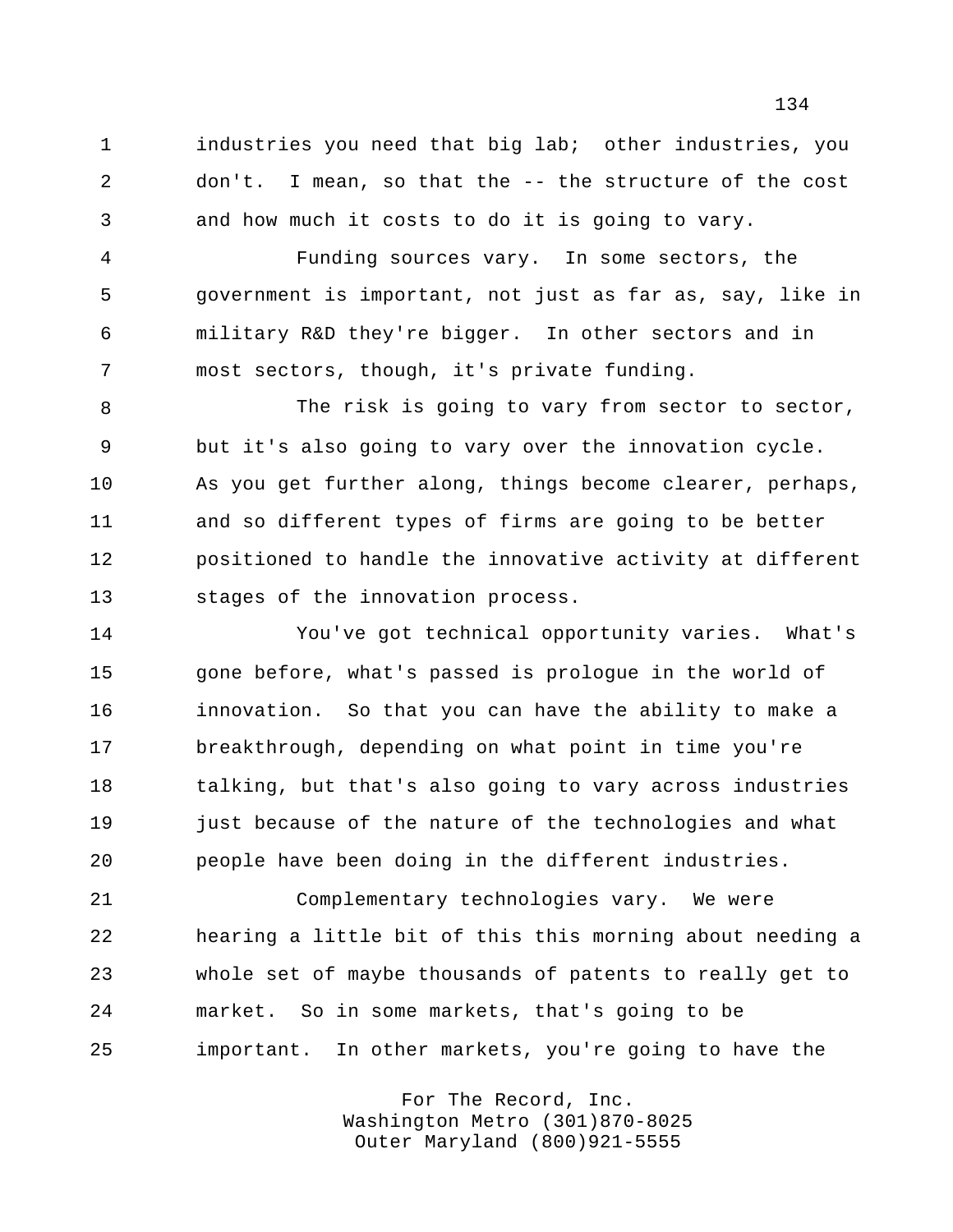ability to go forward maybe with your one innovation.

 Industry interfaces are going to vary. In a lot of industries, the innovation is done by some vertically removed level, an input supplier, who then is supplying to somebody that supplies the consumer product or is downstream, and you need to have coordination with that downstream supplier to get your innovation to market, and that's going to vary from industry to industry.

 The technical challenges are going to differ. And they are, again, going to vary over the life of the innovation.

 And then appropriability conditions are going to vary because of the first-mover advantages or other things that are characterizing the industry.

 And so, given all these, you know, work that's been done, you know, it's clear that it's a really complicated problem because there are all sorts of endogenous variables that are related. You're going to need to control for exogenous changes in demand over time if you're doing time series data. So you have one set of problems if you're trying to go cross-sectionally, across industries. You have a whole set of different challenges if you're going across time, which makes it very hard to do. And while it is easy to criticize what's gone before, you know, there has been much to learn -- that

> For The Record, Inc. Washington Metro (301)870-8025 Outer Maryland (800)921-5555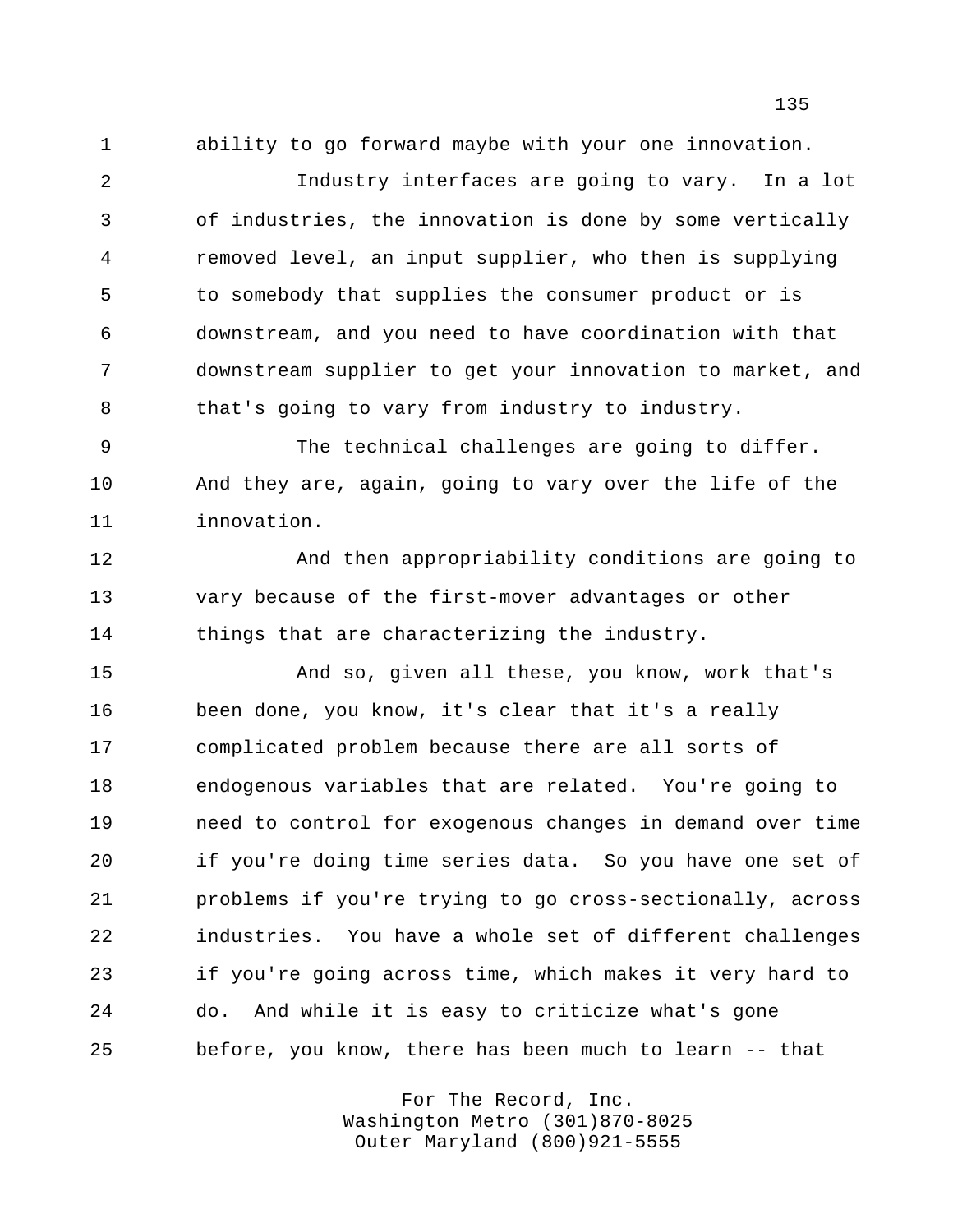has been learned as sort of those -- and ideas of what's important.

 And so, you know, the conclusion of where we are today I would say is that there is no simple relationship, despite those early efforts to track down the Schumpeterian Hypothesis. But, nonetheless, you know, we know a fair amount about the fundamental economic relationships that underlie innovation. So I'll turn it over to the next speaker. MS. DESANTI: Thank you, very much, Phil. That was a sufficiently daunting introduction to this. (Time Noted: 2:27 p.m.) 13 - - - - - - - 

> For The Record, Inc. Washington Metro (301)870-8025 Outer Maryland (800)921-5555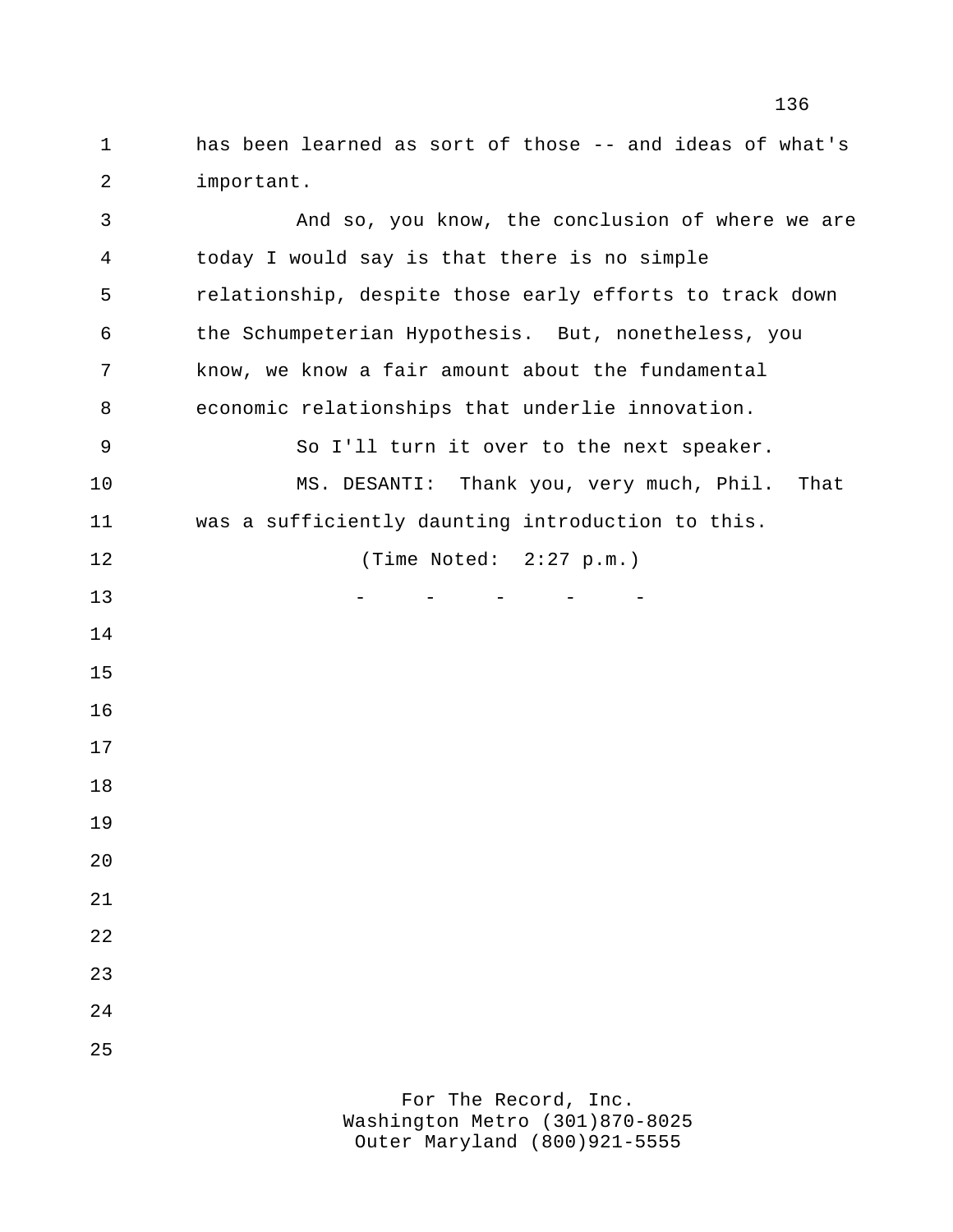MS. DESANTI: Our next speaker is Shane

 Greenstein. He's a professor at the Kellogg School of Management in Northwestern University. His research focuses on the economics of high technology, and this year he co-edited a book entitled Communications Policy in Transition: The Internet and Beyond.

Shane.

 PROFESSOR GREENSTEIN: First of all, I want to thank the FTC for giving me the opportunity to speak. And before we start, I need to say I don't have any financial interest in any present or pending antitrust case, nor any recent ones, either.

 I have written remarks, if somebody would like a copy with the footnotes and so on.

 So a central question motivates the literature I'll discuss now. Do large firms with market power deserve special scrutiny in markets characterized by robust innovative activity?

 This question motivates a lot of recent thinking, as well as very -- very old thinking about the relationship between market structure and innovative activity. And I was asked to provide a brief synopsis of the recent literature in particular and how it relates to the traditional literature, and so that's what I'm going to do.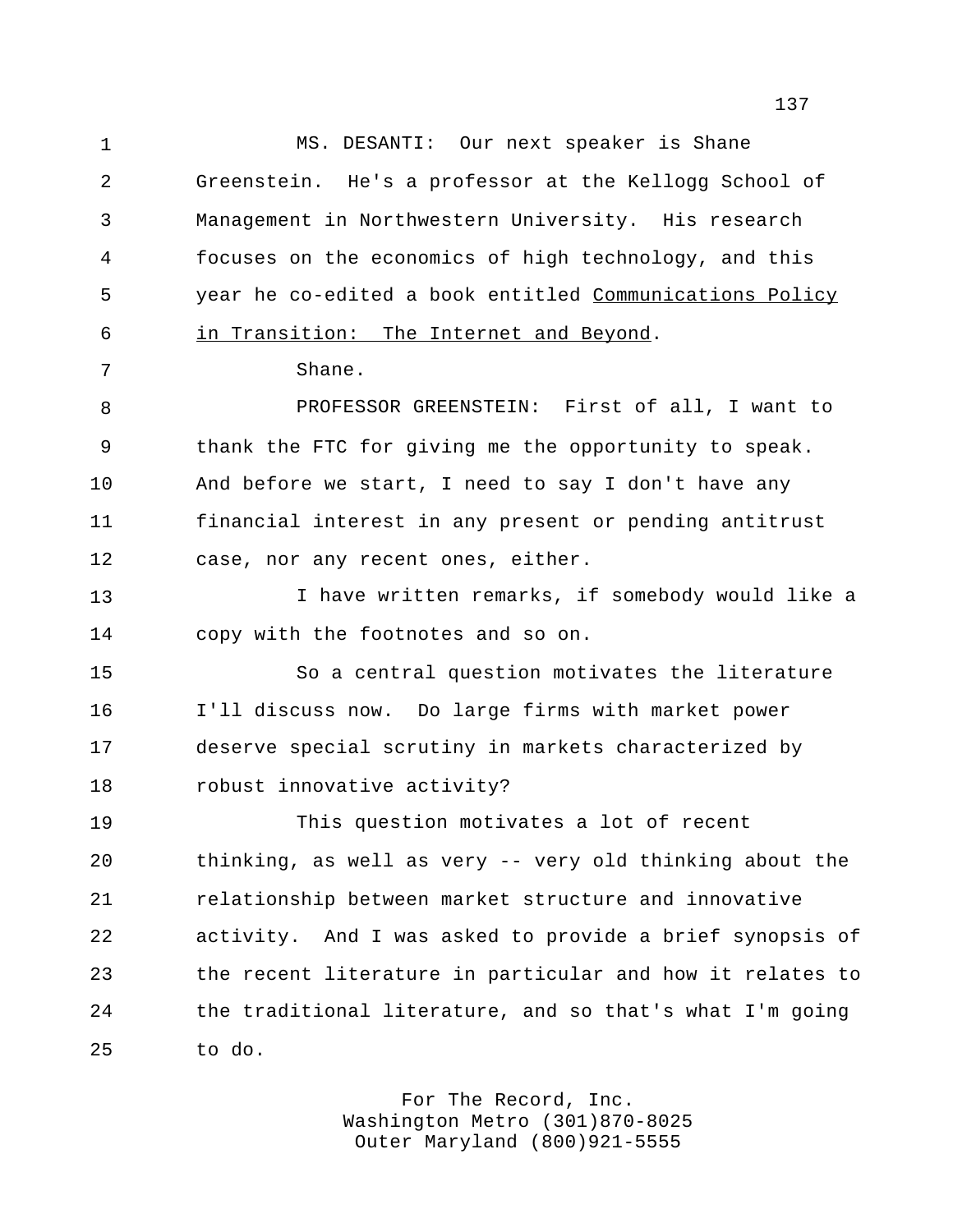Let me foreshadow my main message. Public policy should distinguish between environments where an intellectual property is effective and where it is not. And particularly where it is not, competition policy has to be concerned when a dominant firm uses non-innovative tactics to move the locus of competitive behavior away from innovative activity.

 Okay. So what's the setting? Well, first of all, the economic benefits from commercializing technology are essential for modern economic growth. And successful commercial innovation enhances welfare, especially when it leads to lower prices and new services, even when both threaten the established order of business.

 In these kinds of markets, they are characterized by a great deal of uncertainty, both in the business environment and in the technical environment. And as a consequence, most experts will have differing market forecasts and views about the best commercial options. Hence, it's difficult to evaluate competitive behavior and especially in a market structure that's potentially ephemeral.

 Altogether, it's a pretty cautious setting for competition policy. The topic is important to be sure, but you have to begin from a relatively humble position.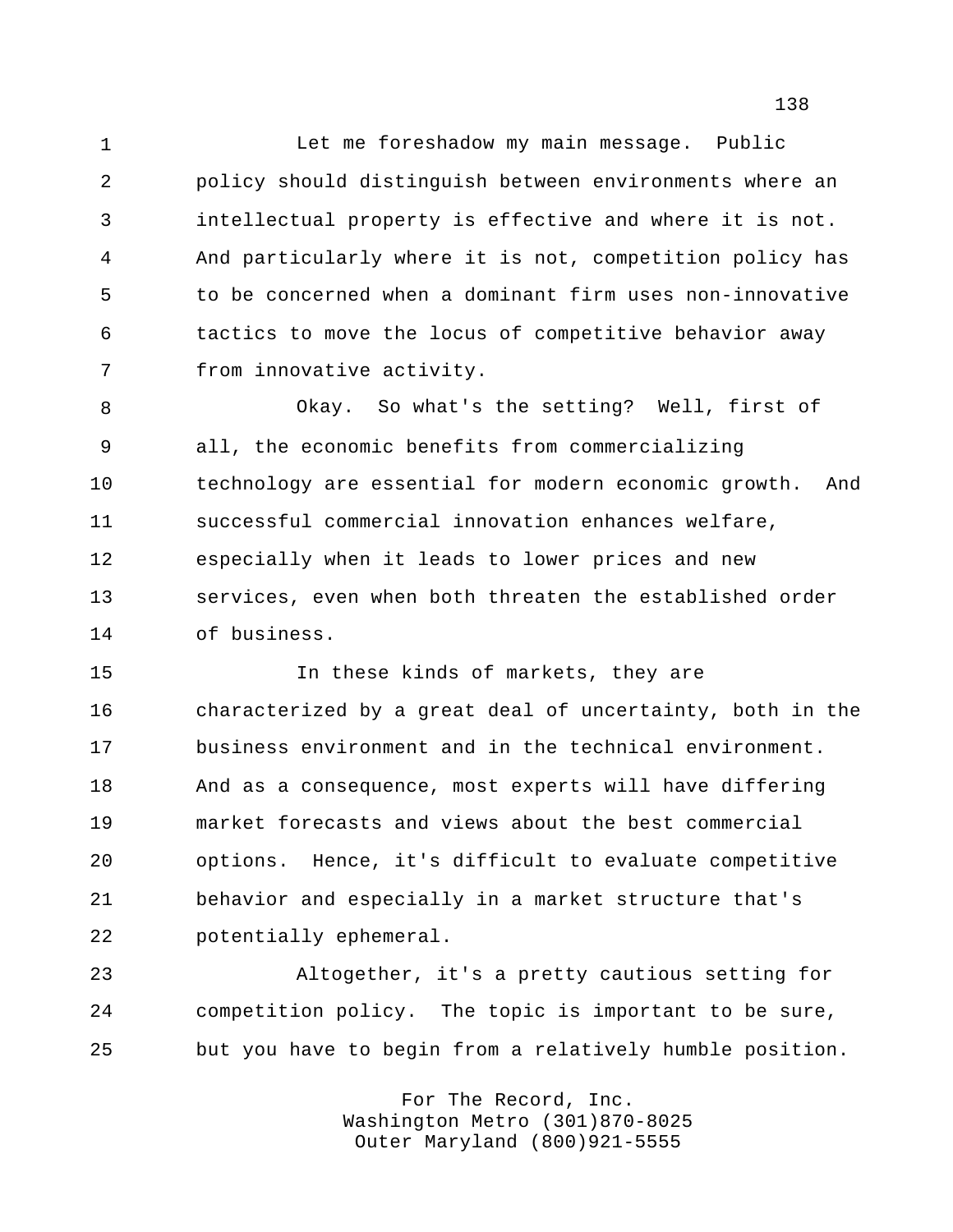And to be sure it's not the same as forbearance, but that's -- when you start from that position, at the end of the day there is one minimal principle that arises, and that is competition policy can seek robust commercial experimentation and encourage multiple commercial visions, even for innovations with modest probabilities of succeeding.

 That conclusion arises because in these sorts of markets even failures are useful. One innovation might fail, but in failing they teach others who are working on their own innovations. If eventually the original failure leads to commercial success, then the benefits from an informative failure can easily exceed the foregone spent resources and often by orders of magnitude.

 Hence, commercial failures should not be thought of as an obvious waste of resources, the recent experience with dot-bombs notwithstanding. Still that doesn't get us very far, I'm told. There have been a lot of studies of the key question.

 There is a traditional approach to the central question and it concludes that monopolies deserve special scrutiny. There is a lot of literature here. Let me just be very brief.

The concern arises because monopolies may have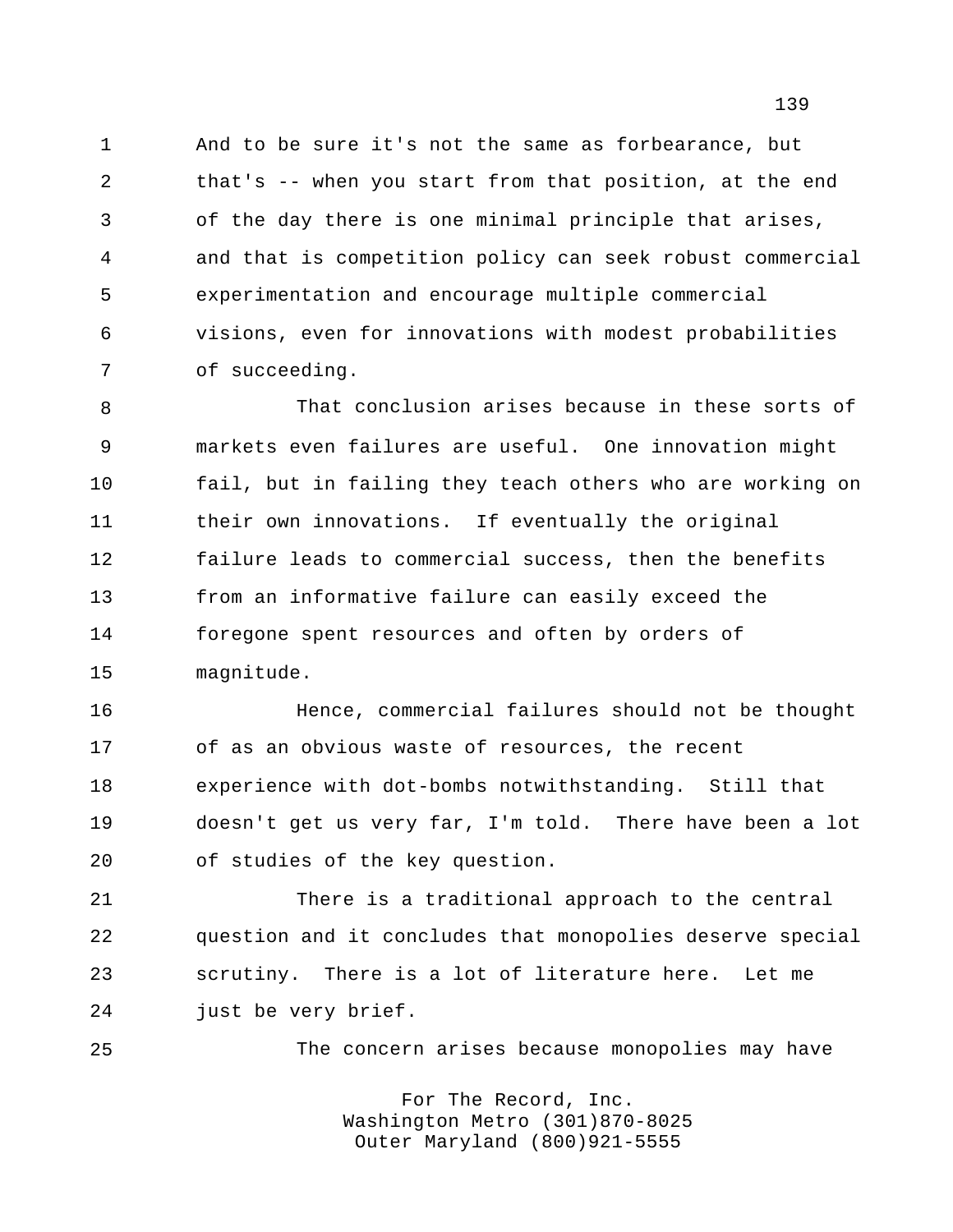low incentives to innovate, and the intuition behind this concern arises if you compare an inventor selling an invention to a monopolist and you compare that with an inventor selling into an industry with competitive supply, where otherwise things are equal.

 The monopolist will be concerned about the cannibalization of monopoly rents he enjoys today, whereas the competitive firms will not be. And according to this argument, firms with market power do not spend as much on innovative activity. And in line with extension, some arguments in the same spirit, you can also show monopolists do not commercialize innovations as quickly.

 A contrasting and I would call a traditional approach focuses on monopolists' use of innovative activity to preserve their present position. In this view, a forward-looking monopolist, identifying a threat from an entrant, who can credibly buy the invention, will, in fact, innovate robustly, or theoretically.

 In general, an incumbent monopolist has more to lose from falling from a position of monopoly than any new entrant will have to gain from entering, and so monopolist incentives are actually higher in that vision.

 Many researchers have held up these two views as directly contradictory. And I think -- first of all, let me venture an opinion. I think, actually, it's more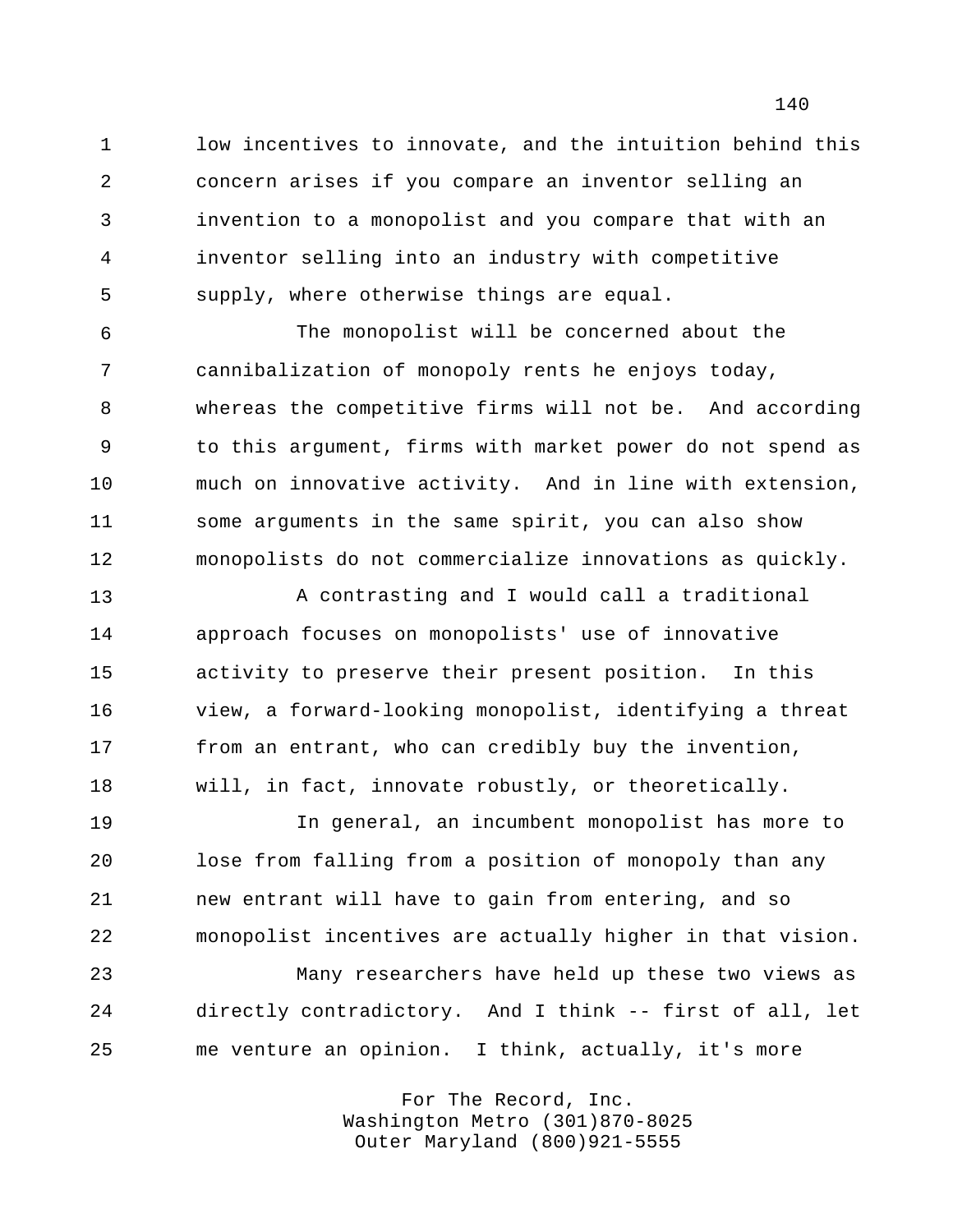insightful to characterize a lot of these differences as different hypothetical scenarios. To see this, consider melding together the two contrasting views, in something of a semantic shift. So consider a vertically differentiated product market and let an inventor sell a qualitatively better product into one of three market structures -- one where you have a protected monopolist, who has sole control over the output market, another where you have a threatened monopolist who anticipates entry, and another where you have competitive industry.

11 11 In that setting, the protected monopolist obviously has lower incentives to innovate due to cannibalization concerns by the traditional argument. Then the interesting question is, what about the incentives for the threatened monopolist and the inventor in the competitive market. Well, it's a long argument so I'm not going to do it here, but I can give you citations if you'd like.

 The general answer is it turns out the incentives don't differ much between the two -- the threatened monopolist and the competitive market.

 Now that gets you somewhere, but overall I don't think these insights lead to very satisfactory guidance for competition policy. On the one hand, they suggest that competition policy should prevent firms from -- with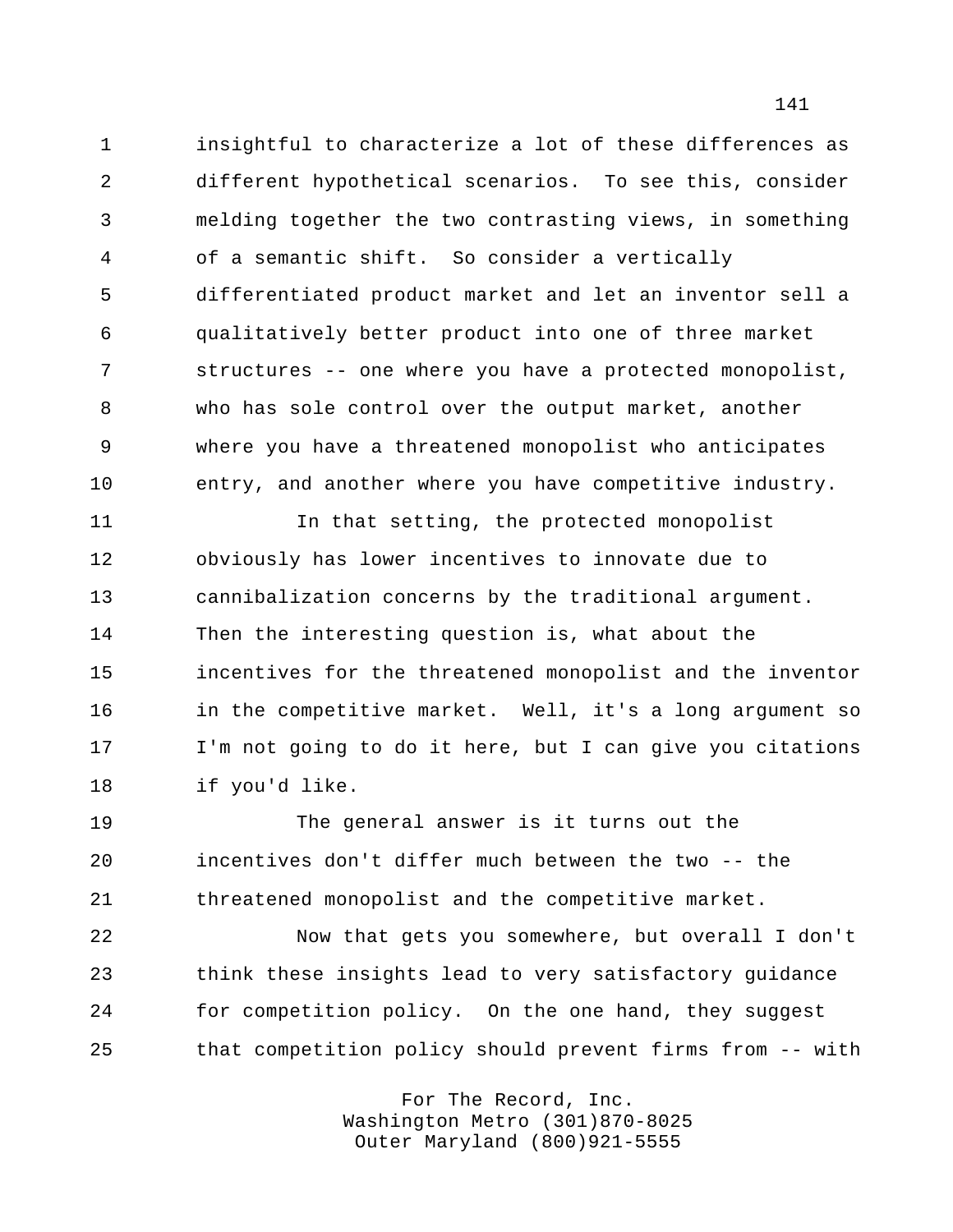market power from protecting themselves from threats. While this insight is in line with some of the spirit of antitrust law, it's also impractical in practice. Policy makers are required by this sort of line of thinking to find information about, (a) the presence of monopoly, (b) the potential for another entrant, (c) the incumbent's calculations about the threat from an innovative entrant. And these are just -- you know, when you put them into practice, they are just awkward and it's actually quite difficult to do.

 Okay. Now recent thinking in this line has begun to reframe the central question, particularly as it applies to large firms and that's where I'm going to spend most of my time now.

 But the foundations for the recent thinking presumes we live in a world of widely-distributed technical knowledge, where many small firms have access to some, if not all, of the technical assets necessary for inventive activities.

 In addition, commercializing those inventions involves use of real assets from both disinterested parties, such as venture capitalists, and deeply interested parties, such as incumbent firms. Entrants must incur entry costs to compete with entrants or, alternatively, make deals with them.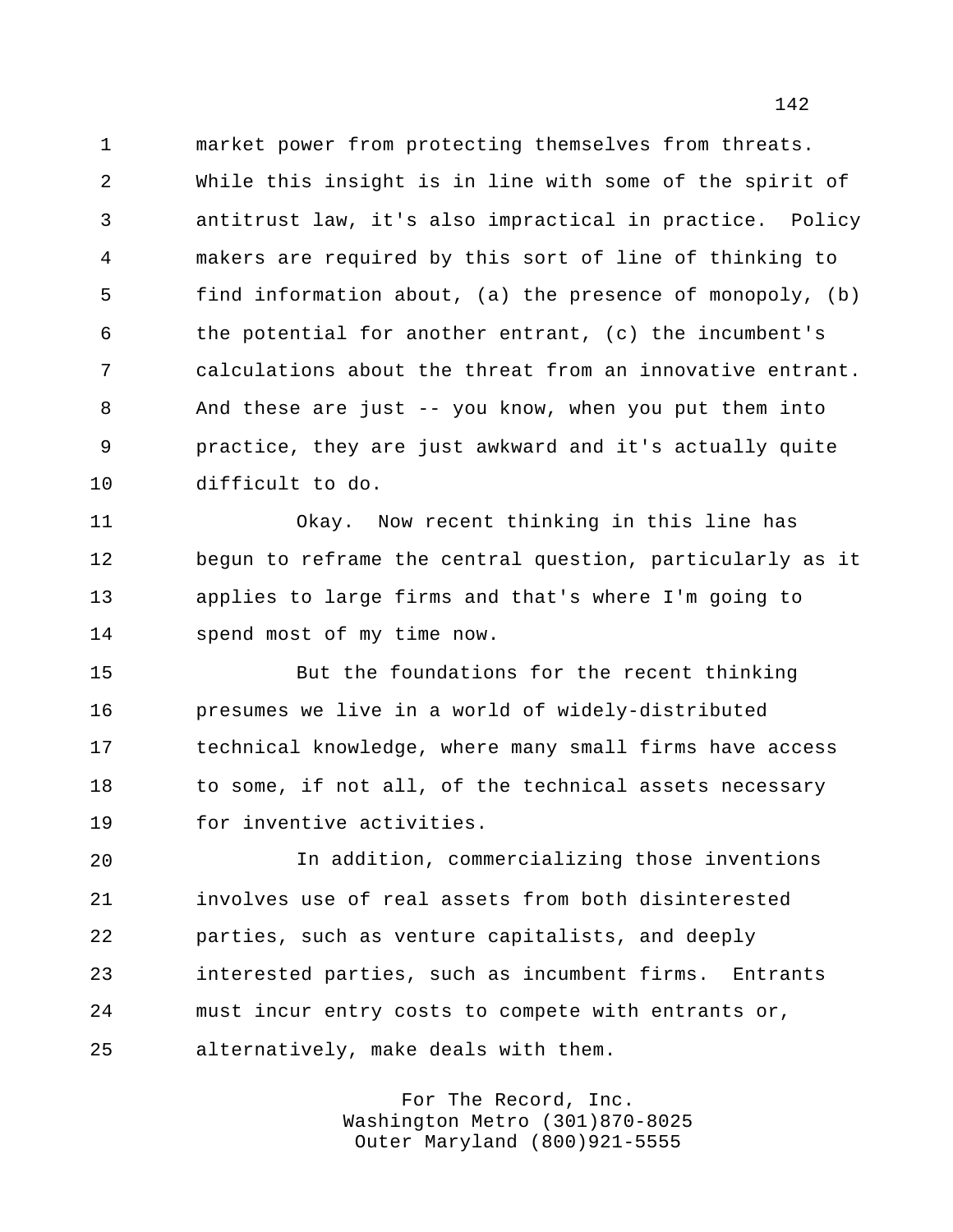The crucial point in the new thinking is that each of these choices requires distinctly different investments. And actually, in practice, most small firms, if you talk to them, will tell you that they will treat these as mutually exclusive decisions.

 This approach to thinking about innovation leads you to two questions right away. First, if the two parties cooperate, do the incumbents have assets that significantly raise the value of the invention in its commercial form?

 Second -- oh, sorry. And as it turns out, I should say, policy arises in markets where incumbents' assets are typically valuable, which is to say, most innovative markets.

 Second, and then the especially crucial, if two parties compete, can entrants effectively exclude the incumbent from imitating their invention? Most markets lie between two extreme situations, those where entrants can exclude imitation by an incumbent or somebody else, and those where they can't. Now, to be sure, the effectiveness of intellectual property in a particular patent law plays a key role in which situation arises, and so that's going to be an important insight we'll come back to.

When an inventor can exclude imitation, then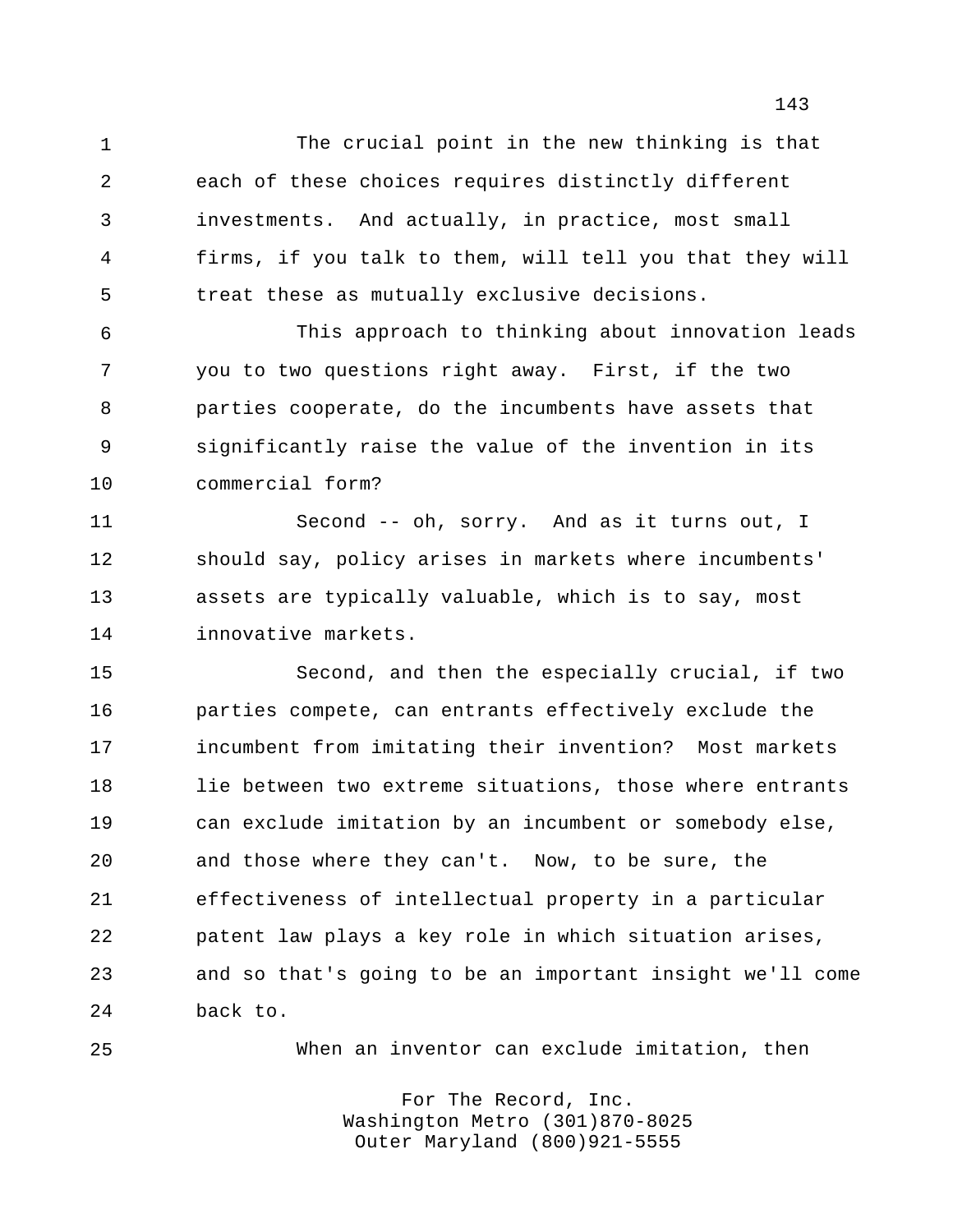markets for tradeable technologies arise. And this is one of the biggest developments in this literature in the last ten years. The plain fact is, there is an actually rather enormous market for licensing joint ventures and inventors tend to cooperate with incumbents holding valuable assets. Sometimes these deals raise value for everyone and sometimes these deals are exclusive. You know, in general, it's just hard to say.

 The large point in the investigation so far is 10 to recognize that inventors tend to act as a source of ideas, but they don't tend to overturn market leadership. So, for example, if you look at the biotechnology pharmaceutical industry today, this is what tends to happen, and also, as a matter of fact, in many chemical markets.

 Now, in contrast, consider a situation where entrants cannot exclude imitation, particularly by incumbents. In those environments, incumbent strategies towards bartering with inventors for deals for technology turn out to strongly shape the incentives to innovate in the first place, by both the incumbent and the entrant.

 Now, knowing this, what happens is large incumbent firms can and do use their bargaining process to change the incentives of the small. Incumbents can and do take actions designed to increase or diminish an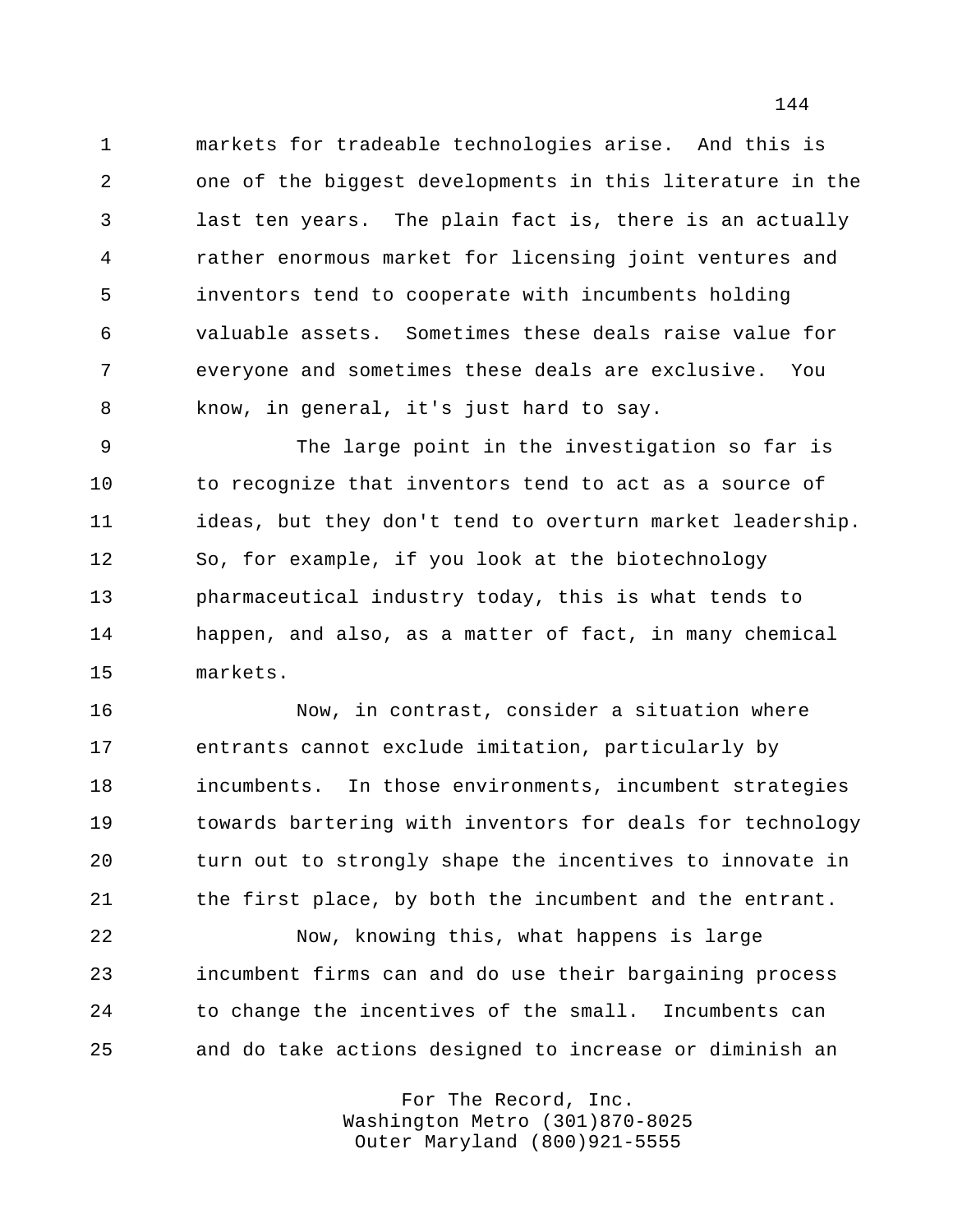entrant's incentive to compete, build their own business, or choose among those options.

 Now it's important to understand that the literature has pointed out there is a wide range of economic behavior that arises during bargaining and so I'm not going to pick on anyone in particular in this case. I just want to give you illustrative examples.

 So, on the one hand, some large firms have developed a reputation for not walking away from potential deals with proprietary information. So for some years now, Cisco maintains strict policies. So, for example, Cisco has maintained strict policies about when it would buy a firm and for how much. Such predictability had a large influence on venture capitalists and small inventive firms that viewed Cisco as a potential partner. And Cisco's policies certainly altered inventor entrant incentives to develop products, even when Cisco was the target buyer.

 Now, to be sure, the late '90s would have witnessed much innovation in communication equipment markets under any scenario. But I don't think anyone doubts that Cisco's actions induced a lot of small firm entry on the margin, much of it favorable to Cisco, I might add.

Now on the other hand, negotiations can also be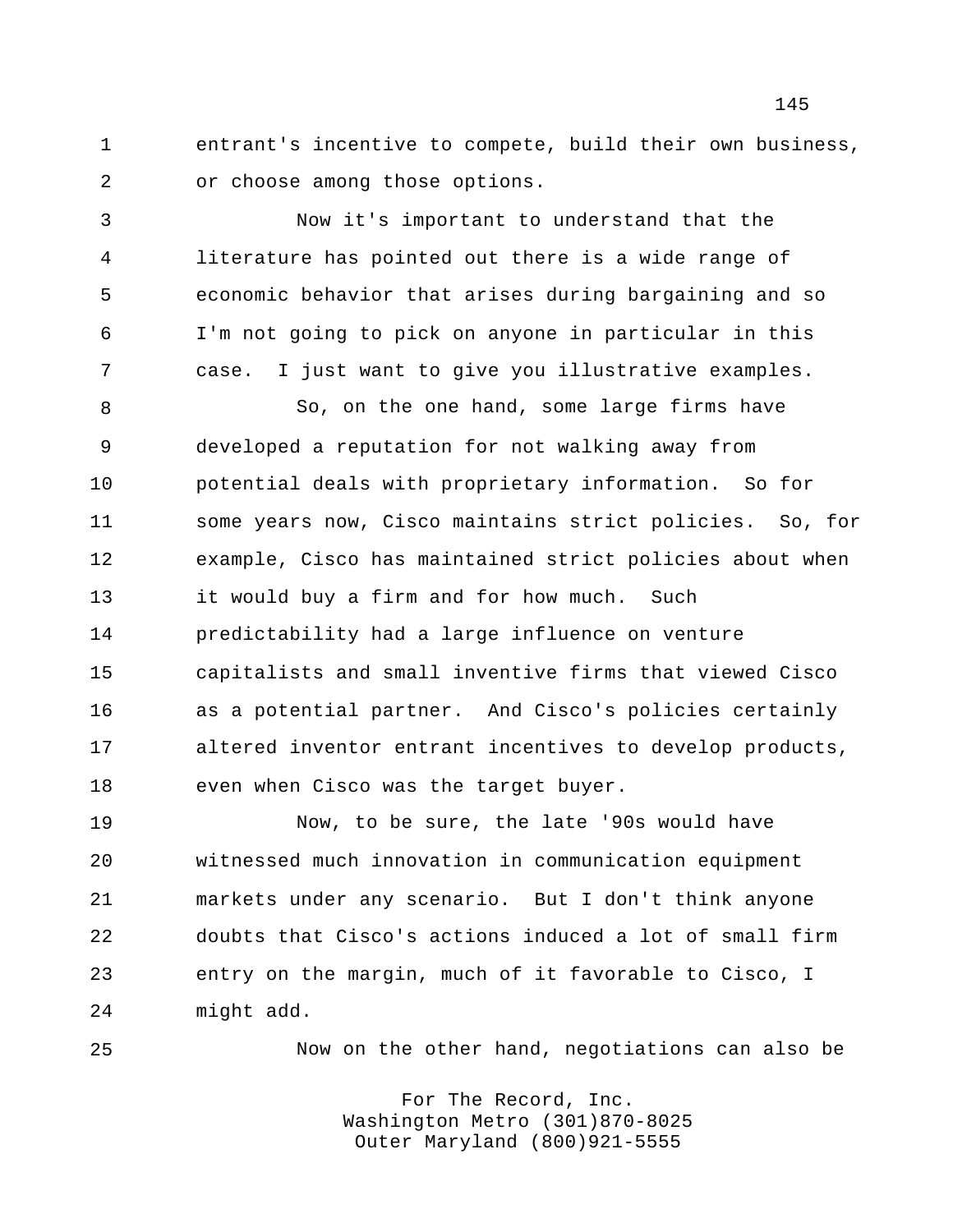confrontational and certainly that matters also. So, as an example, it is well known that in the Spring of 1995 Microsoft threatened to withdraw API support from Netscape, if Netscape refused their cooperative deal. Now even though API information was readily given to others, it was well understood by all parties that this was one of several carrots and sticks for eliciting cooperation. And Microsoft typically offered such carrots and sticks to small firms.

 It was also understood by everyone that withdrawing API support would slow down the pace of innovative activity in Netscape temporarily and delay the introduction of new features to Netscape's products.

 Now notice what the recent thinking is doing. It's widening the scope of the analysis. At the same time, it's providing a lot more nuance about innovative behavior.

 Okay. Well let me cut to the chase. There is a lot of literature here that I'm summarizing quickly and I can give you references if you like. But, you know, what are the implications that are coming out of the recent thinking?

 First of all, recent thinking is focusing competition policy questions in a particular direction. For policy purposes, this view requires information about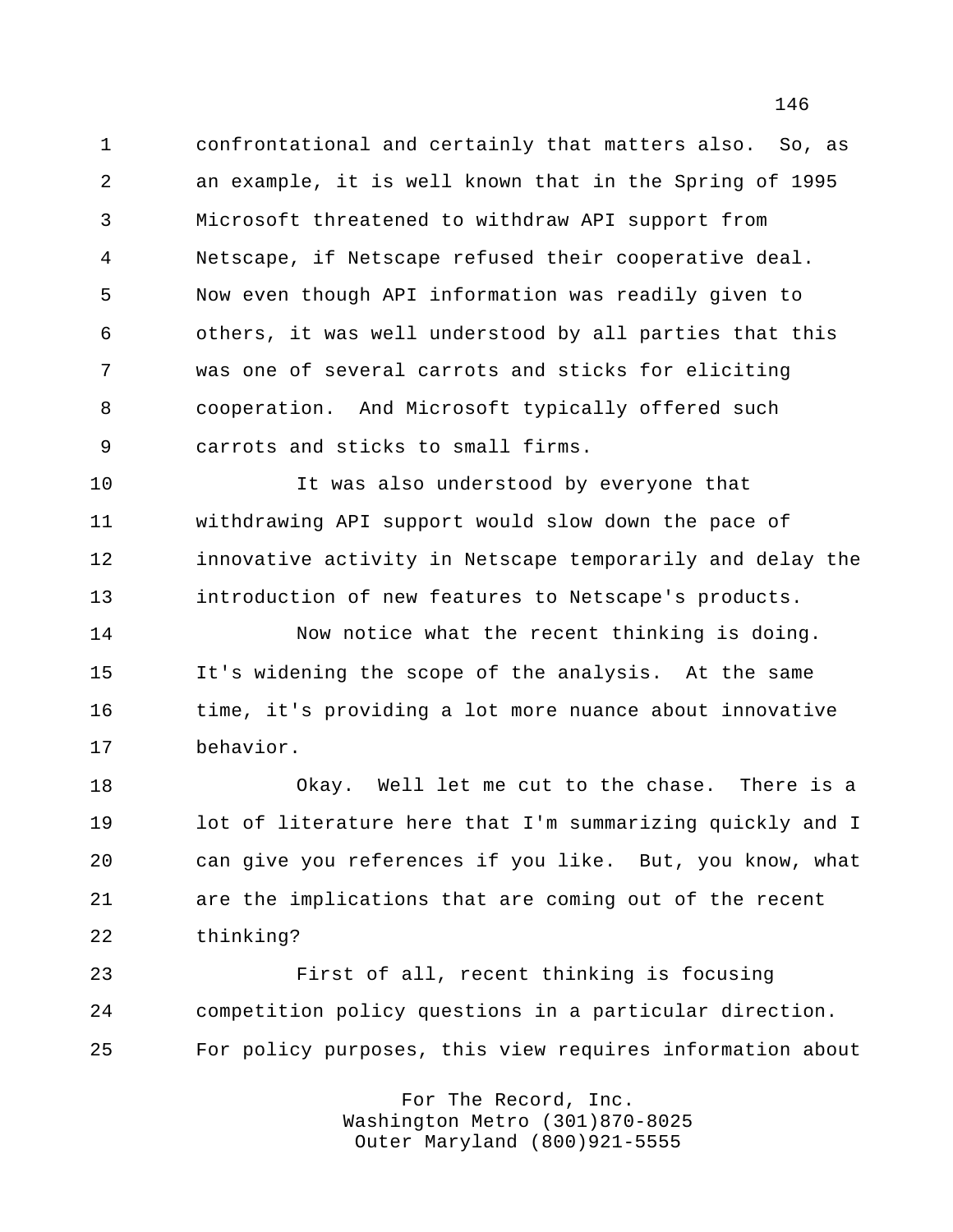both structure and conduct. It first asks whether conditions exist so that a smoothly-operating market for technology can arise easily.

 If not, it then asks whether incumbents have access to a wide arsenal of strategic tactics during bargaining and whether these tactics have consequences for innovation. This view suggests that policy should encourage the use of intellectual property in the service of making technology markets work smoothly, particularly when incumbent assets are valuable. That raises welfare for all parties involved.

 At the same time, it also raises questions about the competitive tactics of powerful firms in particular environments where intellectual property is weak. And, finally -- and notice it suggests that the two situations are closely linked.

 Okay. So now back to the main question. Does this recent thinking suggest that incumbent firms deserve special scrutiny? And the answer, I think so far, is yes. But to be fair, the thinking is not fully worked out.

 So let me illustrate with a modest proposal motivated by recent thinking and then we'll take it from there. Recent thinking would suggest a three-part test for one kind of action.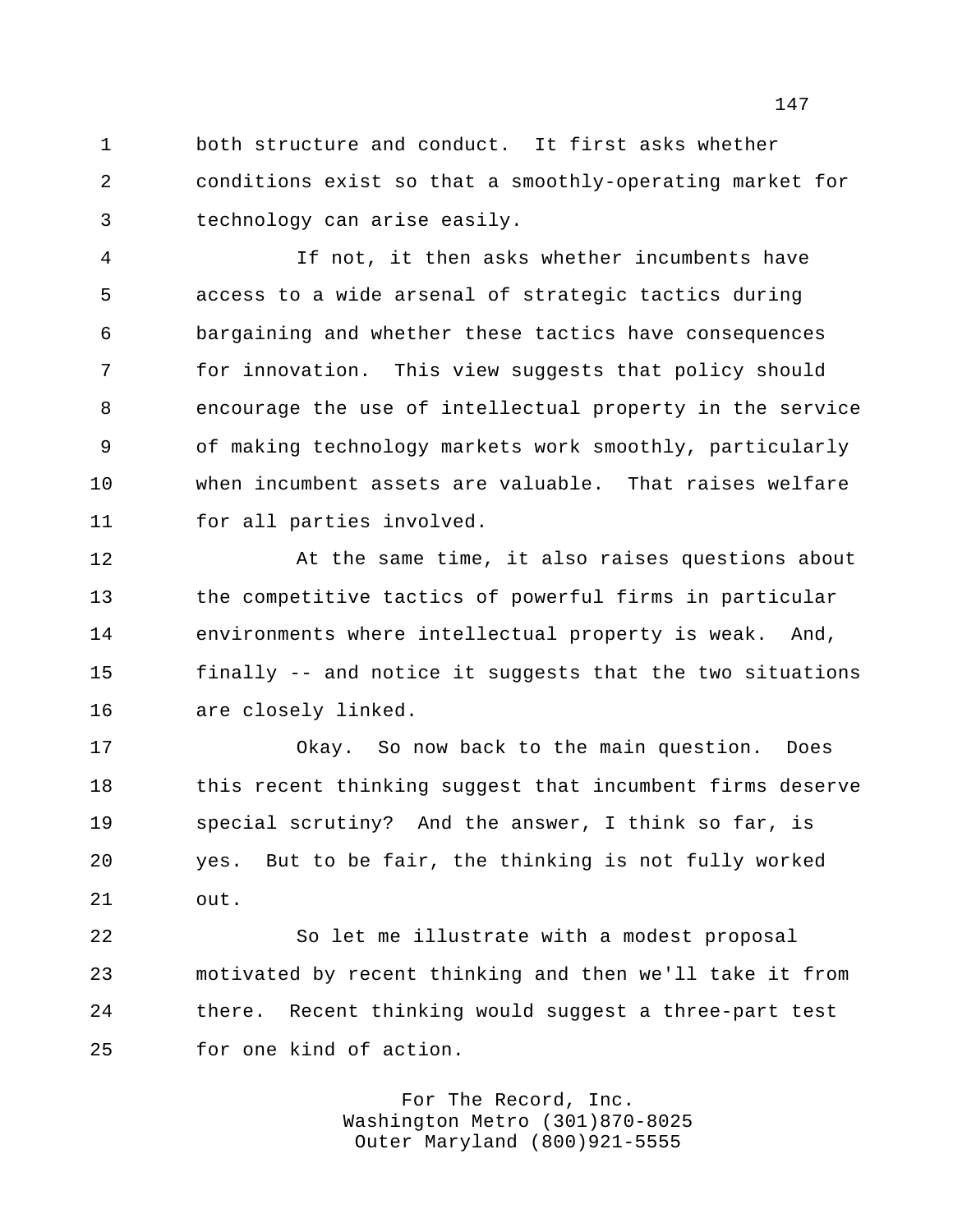First, does the incumbent firm possess market power and use it when bargaining with entrants? Second, are the scrutinized tactics closely affiliated with non-innovative behavior? And, third, is there a rational -- a rationale, excuse me -- under which this action is in users' interests? So let me illustrate the test with an example and this time I really am going to pick on Microsoft, 10 just to get the point across. The point, however, is broader than this particular example and you should take it as a broad point, not a specific one. So in the PC industry in 1995, the OEM -- the

 original equipment manufacturers -- in this case, Dell, Compaq, Gateway, and so on -- they served as both the assembler and distributor for many users. The dominant upstream supplier of operating systems insisted on restrictions in its contracts with the OEMs that, in effect, foreclosed placing logos on the desktop from other applications which were visible when users opened the box.

 These so-called first screen restrictions on the out-of-the-box experience were in Microsoft's interest, to be sure. However, by the three-part test, they look like anti-competitive actions. The market power test was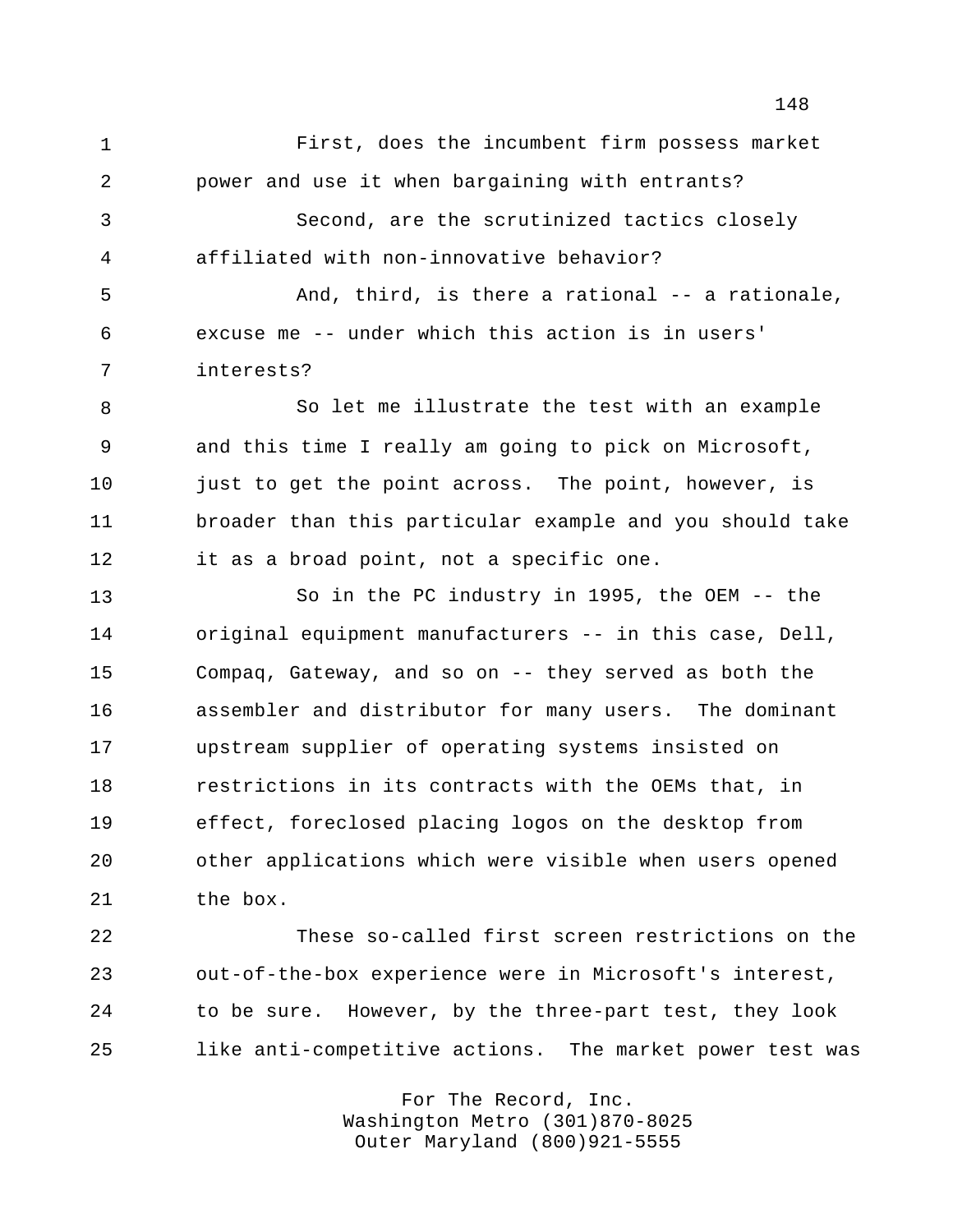satisfied. If there had been effective competitive alternatives for PC operating systems, then exclusivity like this would not have been at all worrisome. The end users, hypothetically, alter their purchasing decisions regarding OEMs, if they cared to. However, in this case there was no serious alternative competitive choice to mitigate the -- and Apple's recent comeback notwithstanding.

 The test about non-innovative tactics was also satisfied. The contract clause had little consequence for innovation at Microsoft. Notice that if it had, then one might be concerned about trading off different innovation incentives and I'll get to that point more deeply in a moment.

 That said, this clause certainly did have consequence for other firms' innovative behavior by raising distribution costs to application firms. It also became the source of considerable ire at OEMs because it prevented them from developing OEM-specific help screens and tools for reducing after-sale service expenses.

 Finally, the user's interest -- user interest test was satisfied because the contracting costs encumbered user choice without any large gain. Indeed, I'd go even further and say it violated that minimum principle of fostering robust commercial experimentation.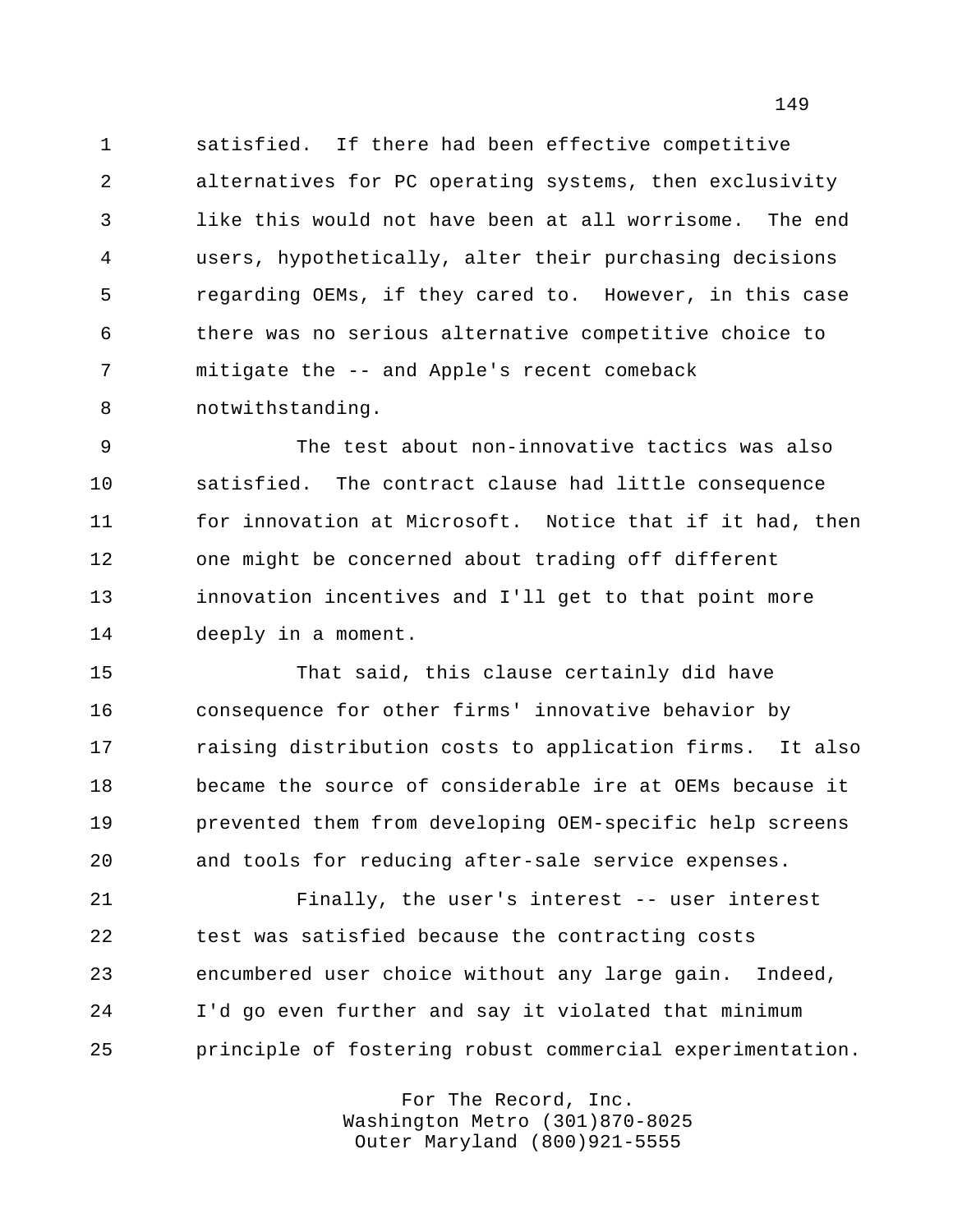Okay. So according to this test then, these contract restrictions were anti-competitive in the sense that non-innovative tactics diminished innovative behavior. And more to the point, it suggested that only minimal contracting restrictions were appropriate in the setting, the idea being that once the product leaves Redmond, it's actually in society's interest to make sure 8 that Redmond cannot protect itself from the harsh reality of user choice. That's what gives them the incentives to innovate in the first place.

11 12 I might add as an aside these restrictions also include some negotiations with Microsoft by making competing firms -- or firms who -- application firms who were thinking of competing with them, think twice about doing so.

 Now this is an illustration of a broader principle. Competition policy can encourage dominant firms to compete by innovating. It can do this by discouraging powerful incumbents from using non-innovative tactics, discourage innovation of other firms.

 The open question then is how far does this principle extend. For example, should public policy -- antitrust policy selectively intervene to discourage powerful incumbents from using innovative tactics, such as patent suits and patent blocking, to discourage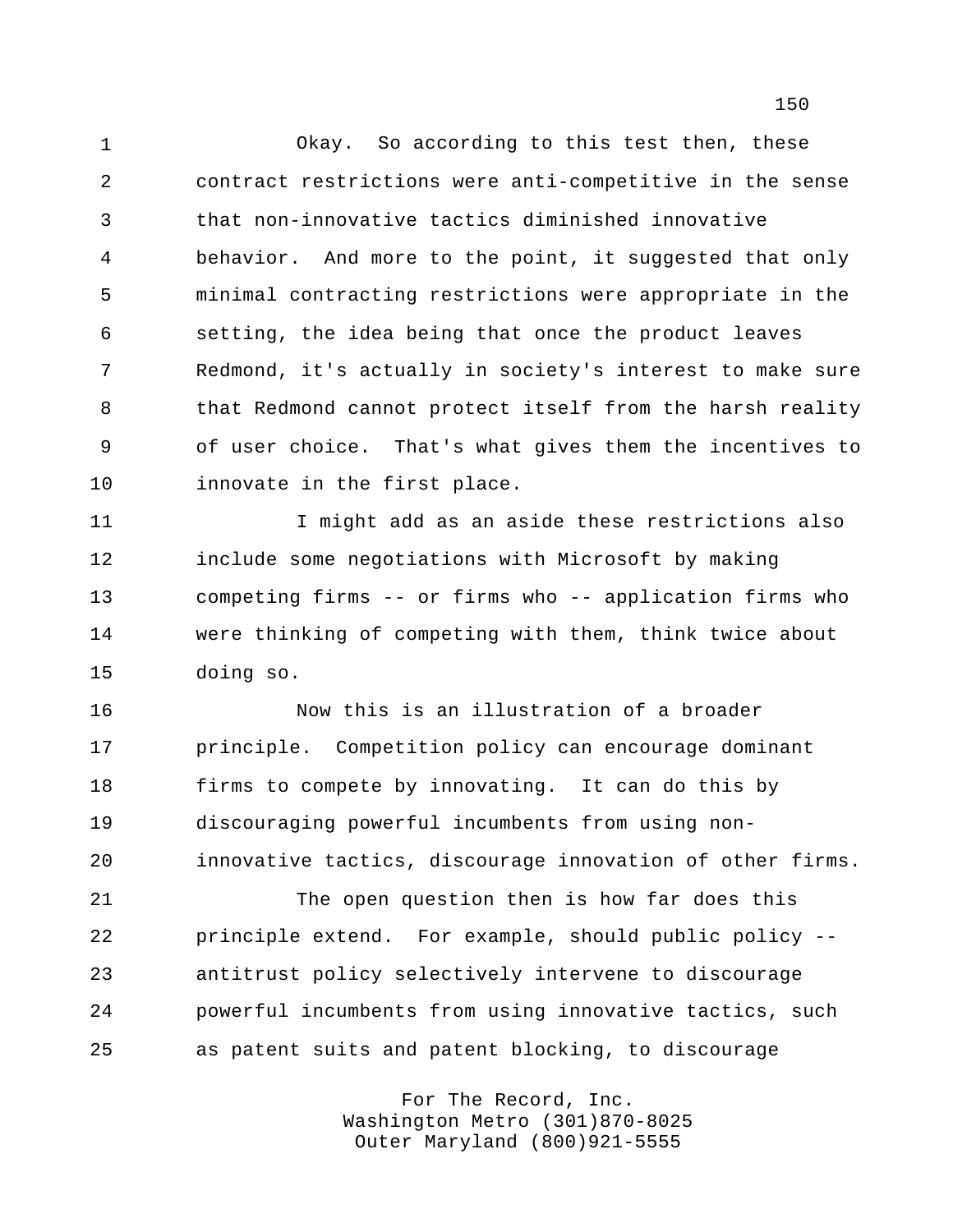innovation at other firms. And I think the honest answer is the recent literature has not wrestled enough with this question to give a general answer, nor to provide a complete dichotomy of the tradeoffs.

 So what was the main message here? The main message: These issues that I'm describing here arise and I believe will continue to arise. Information technology markets, in which I do most of my work, endemically produce firms with bottom line positions over key assets, not just the one I was talking about today. It's more general than that. And these are worlds with widely- distributed technical capabilities. Hence, it is inevitable that new inventors compete and cooperate with incumbent firms who control existing assets. It just happens all the time.

 Traditional analysis has tended to narrowly frame the policy issues for the setting and it's -- I believe it is more fruitful to think about how competition policy works through two mechanisms -- by altering entry conditions and by altering the terms of bargaining between powerful incumbents and innovative entrants.

 In addition, I think policy can discourage dominant firms from using non-innovative tactics that hurt both downstream users and innovative competitors.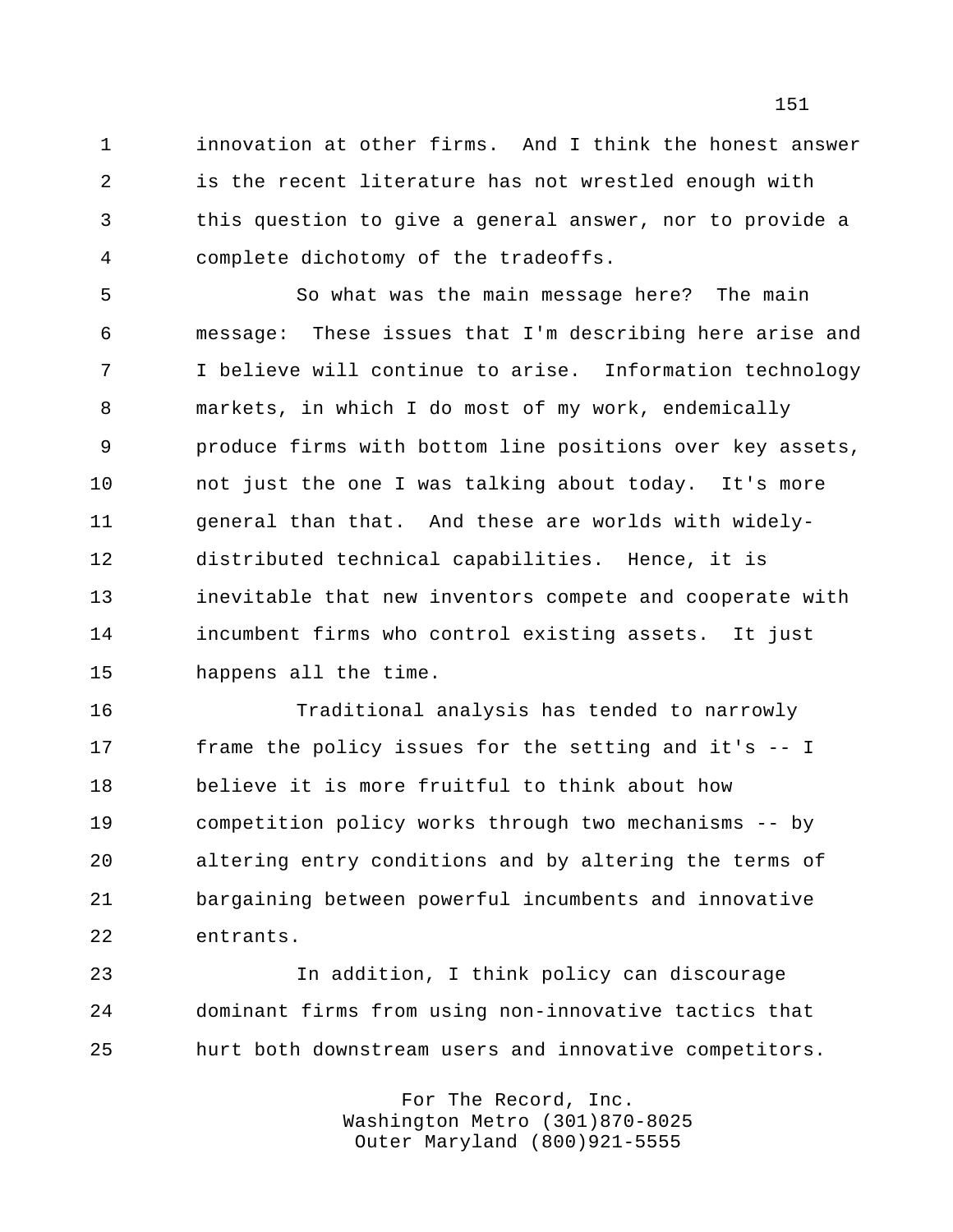And the closer that this gets society to innovative competition, the better.

 MS. DESANTI: Thank you, very much, Shane. And I think we'll stipulate that Shane not only has no financial interests in any pending or recent cases, but that Shane speaks only for himself --

7 PROFESSOR GREENSTEIN: Absolutely.

 MS. DESANTI: -- and none of his views should be imputed to anyone else sitting around the table today, especially since we have no respondents from Microsoft or Cisco and the Department of Justice, which is here, already has some issues that are in -- still in litigation. So we'll stipulate that for the record. (Time Noted: 2:46 p.m.) 15 - - - - - - -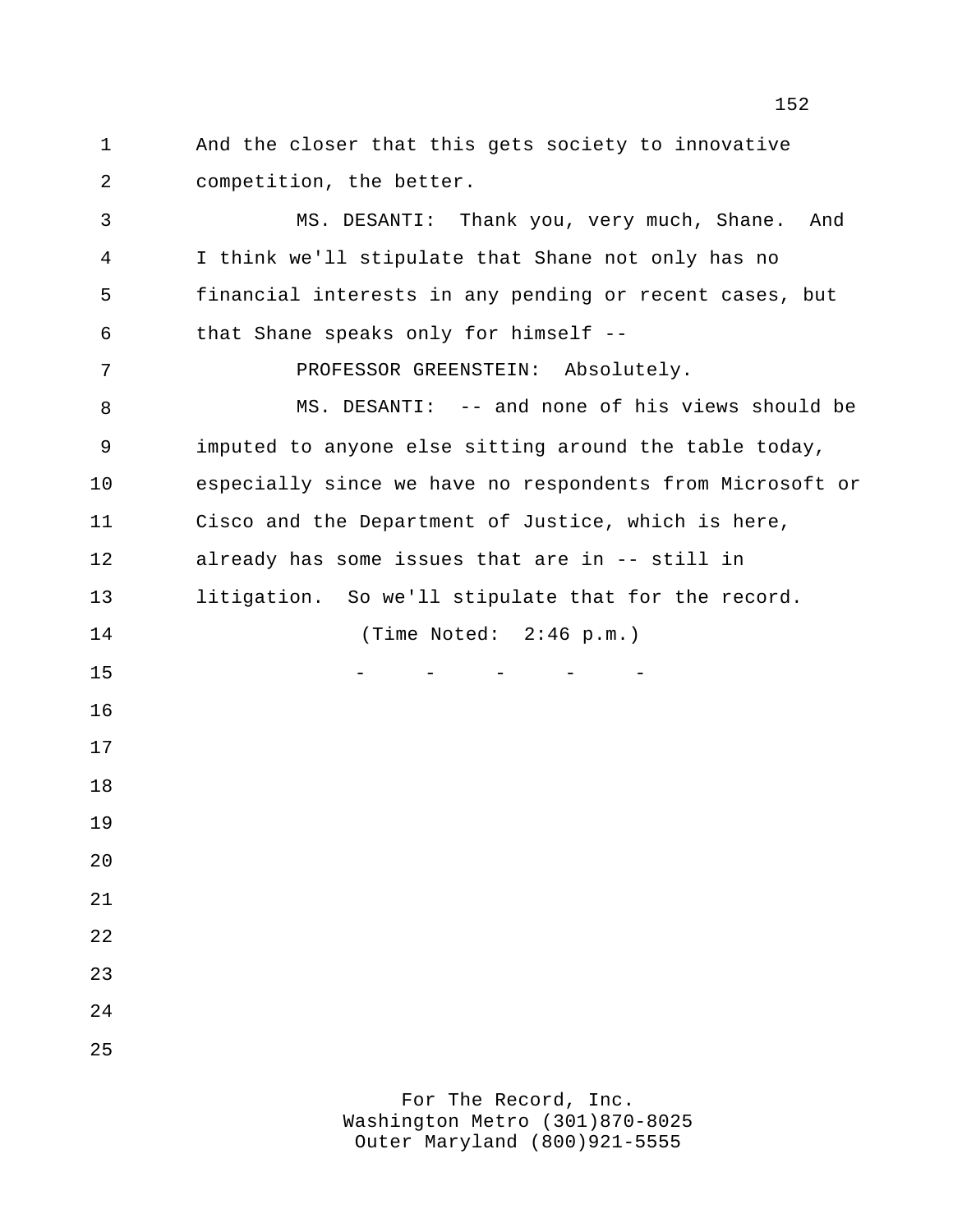MS. DESANTI: I think we are going to have to move at a faster pace and I'm really sorry to say that. But I would like to introduce our next speaker, Josh Lerner. He is a professor at Harvard Business School. He brings a scientific background to the table. He graduated from Yale with a major in physics and history of technology. His research examines how intellectual property protection, especially patents, affect high technology industries.

 PROFESSOR LERNER: Okay. Let me just find the 11 -- so I was asked to basically try to essentially bring -- go from the focus of the first two talks, which is really on competition issues and innovation more generally and sort of really relate it to some of the issues that we were talking about in the morning session, namely about intellectual property issues, and particularly sort of touch on some of the issues related to the inter-relationship between patent policy on the one hand and competition and innovation on the other.

 And essentially what I'll just highlight is some of the -- some of the consequences, in terms of some of the changes that have taken place in the intellectual property system, particularly the patent system in the United States. In particular, I'll just sort of highlight that it seems that the policy shifts that have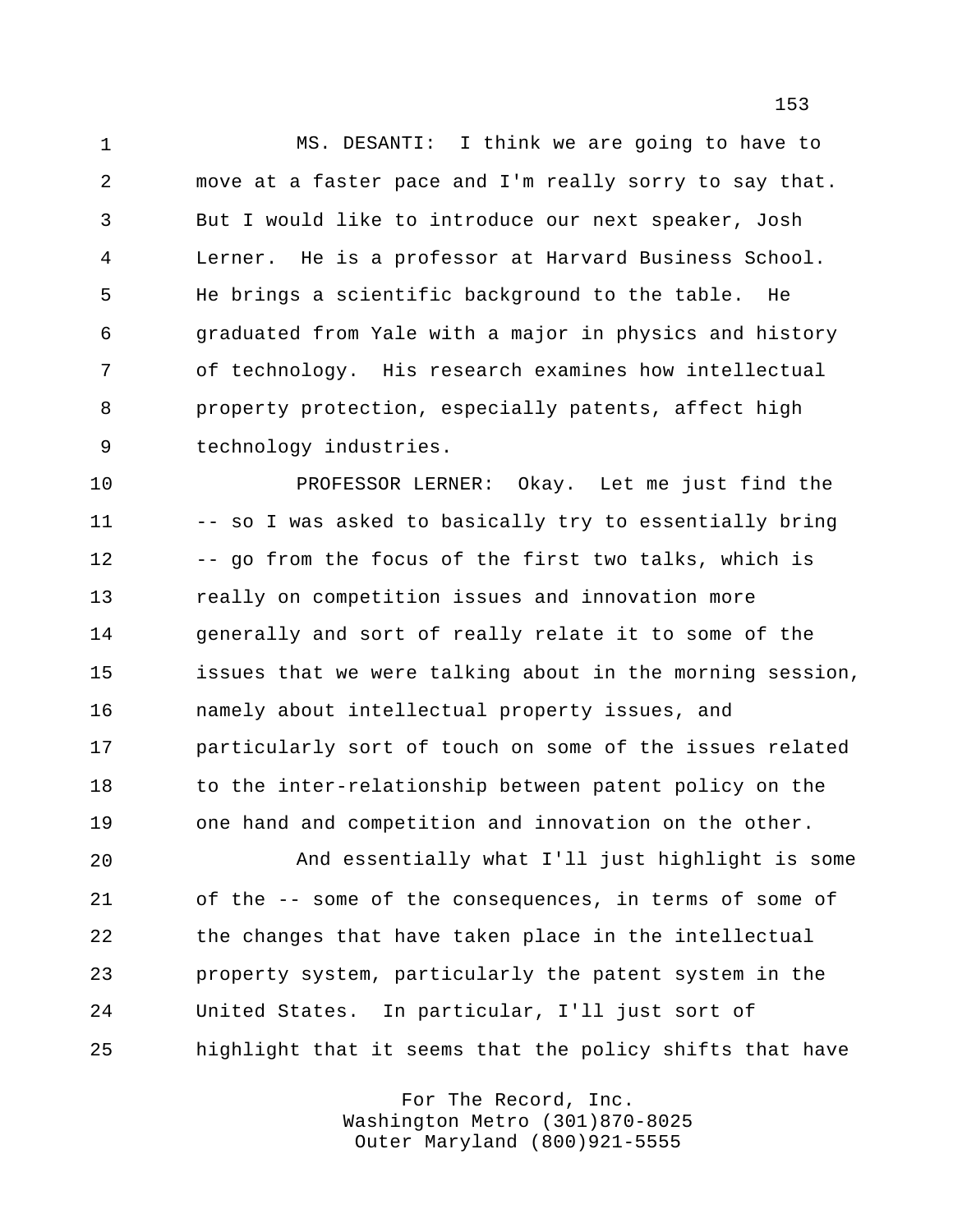taken place appear to have yet a pretty significant effect in terms of the nature of competition in various innovative markets. And I'll try to highlight some of those -- some of those implications here.

 Clearly we don't have a lot of time to do it. These are complicated and interesting issues. But hopefully this will at least be suggestive of some of the issues that we explore -- explore later on.

 First of all, just to emphasize the backdrop, though this has been highlighted in the talks -- talks before, and particularly the economists have done this whole body of work on what might be called technology races or patent races, where we see competition between firms in high-technology industries, and highlighted how intensely this competition can translate into even small advantages leading to firms emerging with very dominant -- very dominant positions.

 And, clearly, this is saying that it's not only true in theory, but also very much in practice. And one can sort of point to many situations where venture capitalists have been floated perhaps a dozen business plans, all working within closely-related areas, and where it's clear that only one or two of those are really going to emerge as dominant -- as dominant firms. I mean -- sort of thinks, whether one thinks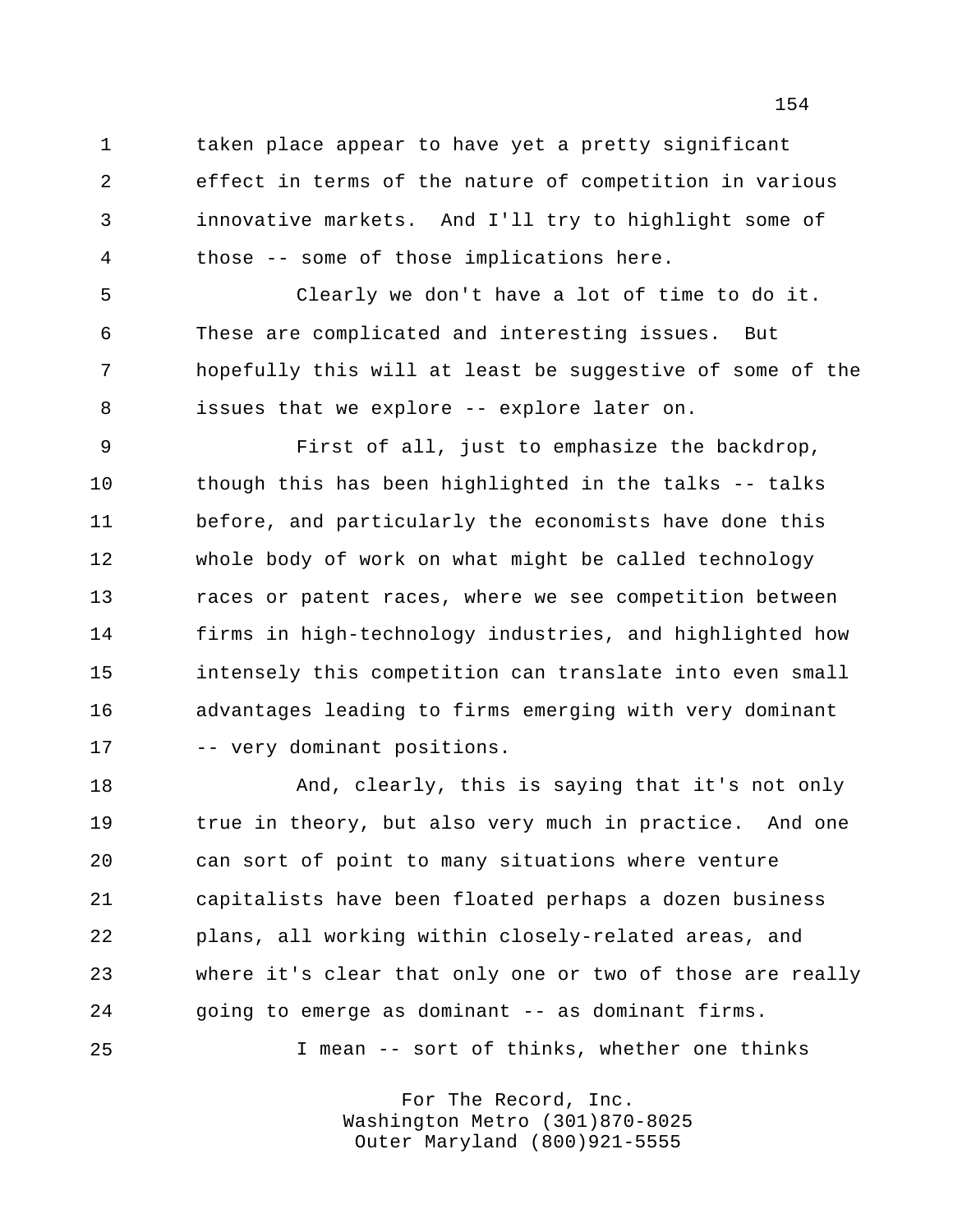about corporations or venture capitalists, trying to choose through these -- these competing proposals, what one often sees is that really, ultimately is very critical in the decision making process is the intellectual property holdings -- the intellectual property holdings is absolutely -- is absolutely critical.

 Now the -- having established this sort of backdrop of very intense competition in numerous high- tech industries, I'm going to turn and sort of talk about some of the changes in patent policy, including -- this is issues which are very familiar to many of you -- many of you here.

 Clearly and, you know, the sort of real sea change that took place in American patent policy was less a sort of outright legislative change of policies, but 17 rather something that was presented at its time as being, you know, merely a procedural -- procedural shift. And in particular, as many of you know, prior to 1982, we had a situation where the patent cases were held -- treated like any other and essentially what -- because of the Supreme Court, which is very unwilling to handle patent cases, you ended up with a situation where there was a great deal of disparity between the treatment of the case -- of patent cases in various districts.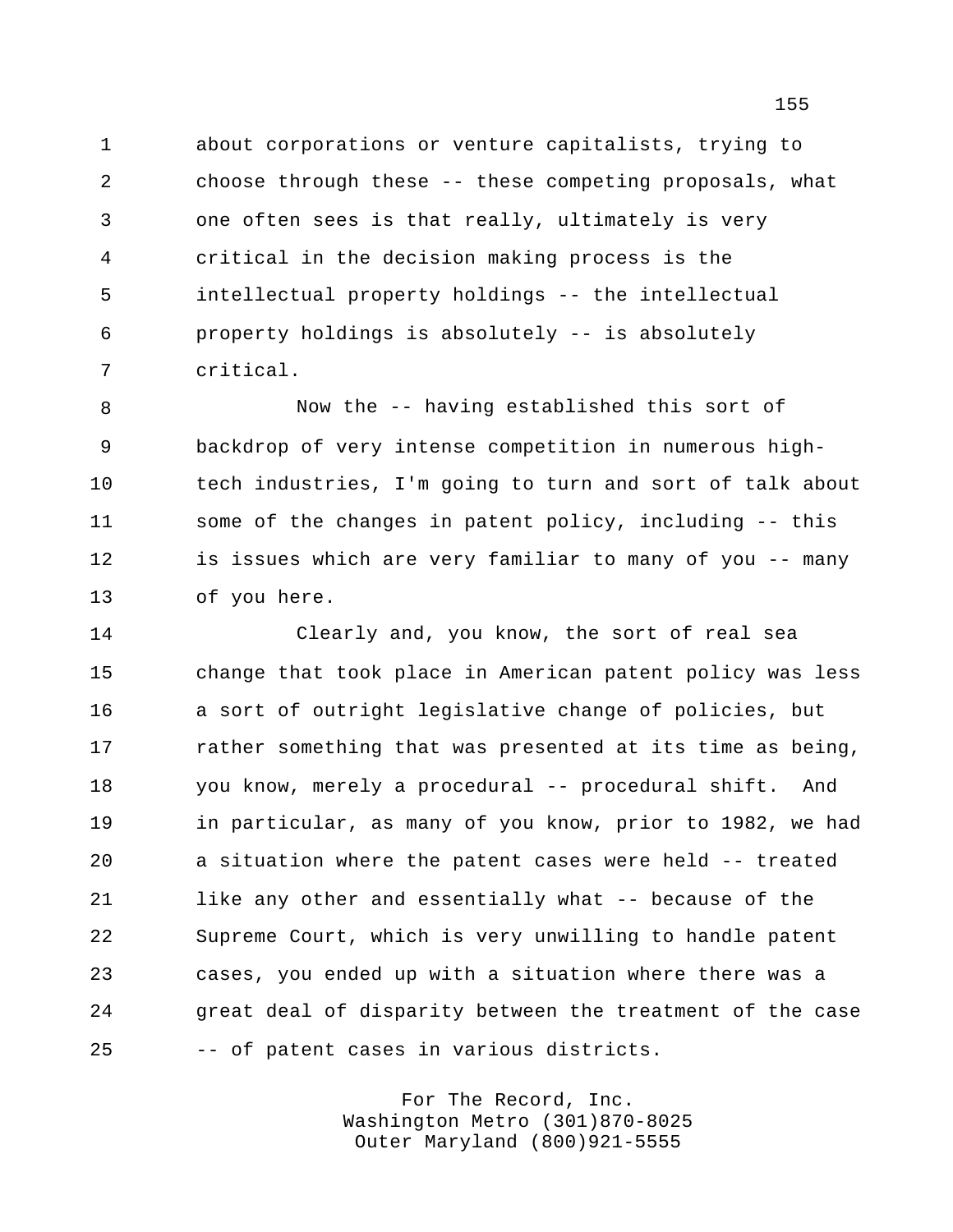For instance, when you look at the win rate of patentees, it was -- it differed by a factor of two across various -- various districts. And there was a sense that this was sort of quite an unappealing state of affairs, and that the way to address this was to sort of create this unified appellate court that would hear all patent -- patent cases.

 But, you know, as many people have discussed, and certainly Rob Merges is one of most articulate -- you know, the most clearest articulations of this point, well it was presented in a purely procedural kind of way. It was at least anticipated by some that this was also lead 13 to a change in patent policy. And in particular, you know, the -- Rob's accounts and others have suggested that the staffing of the CAFC was, you know, by and large with judges who were very familiar with and sympathetic to patent policies.

 When one looks across a variety of different metrics, such as, for instance, the number of cases in which appeals of -- appeals of findings of infringement were brought up, what one sees is there was a very rapid shift in terms of cases. Basically it went from somewhere around 60 percent of the cases the patentee appellant or the patentee -- the pro-patent ruling was upheld, to somewhere where around 90 percent cases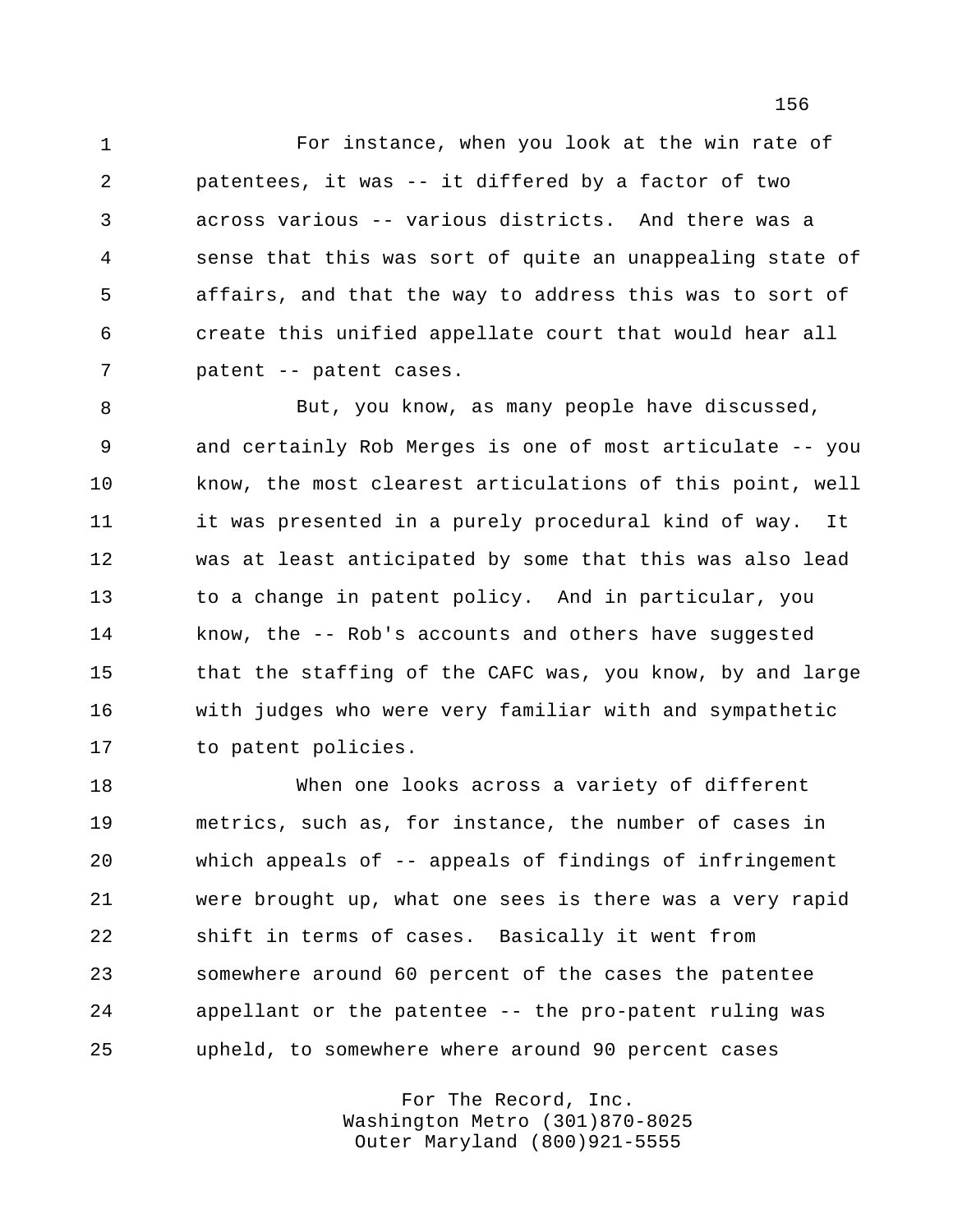shortly thereafter.

 And similarly, one saw not only simply a greater willingness to uphold patentee rights, but simply -- but also the extension of patent coverage in different areas, a sort of greater latitude in terms of calculating damages, willingness to have preliminary -- preliminary injunctions and a whole variety of other -- a whole variety of other shifts.

 Now this is, of course, a very rich topic of its own, but what I'm going to focus on is, instead, the consequences and, in particular, the consequences in terms of competition and innovative in high-technology industries.

 In particular, what one sees is a whole set of consequences taking place -- taking place here. The most obvious, of course, is just simply the resources that have gone into patenting. As Sam Kortum and I highlighted, the U.S. -- U.S. corporations roughly doubled their patent filings in the last -- in the last dozen years. And while we've argued that to a certain extent this reflects the rate of acceleration and the rate of technological change, it also appears to reflect the fact that, again, holdings are more -- more valuable. Similarly, we have seen quite a dramatic increase in terms of litigation surrounding --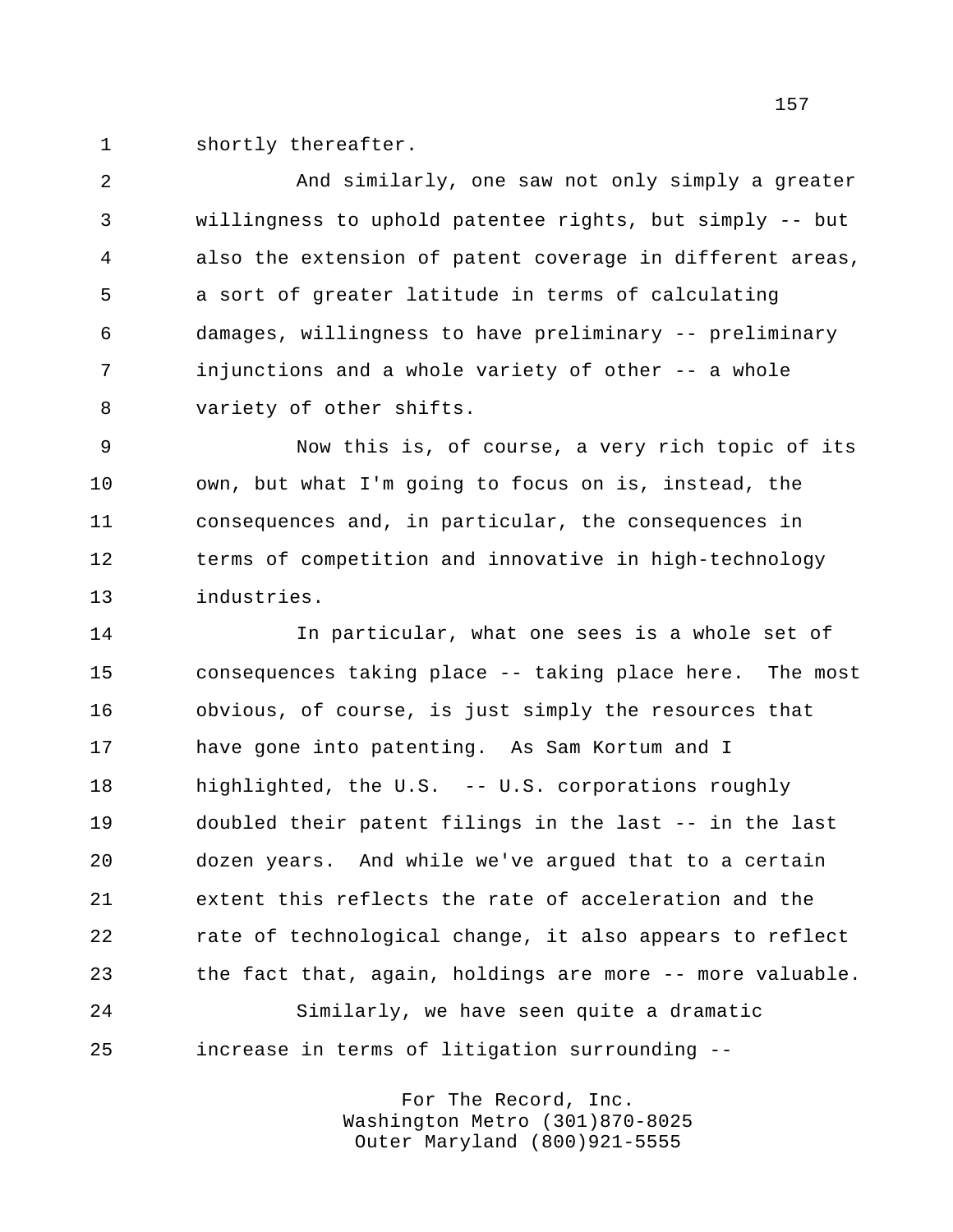surrounding patents. And based on some of the field work and other -- you know, other clinical research we've got, it seems that there has been a lot of -- also a very substantial increase in terms of the internal resources that a lot of corporations are devoting, not only to filing patents, but also to managing their patents through licensing and other kinds of activities.

 I think that it's fair to say that there are sort of two -- sort of points to that, but it sort of really begs the question as to why do we want to worry about this, or what are really the consequences in terms of innovation and competition. And I think there are 13 really two reasons why we want to -- or two pathologies which might lead us to be quite worried about these kinds of -- these kinds of situations. And what I'll do is, I'll simply just point out two classes of -- two classes of problems that can emerge.

 The first is a situation where one sees the sort of growth of -- the growth in terms of litigation between established firms on the one hand and new firms on the other. And in particular one sees -- you know, one sees certainly many examples of firms which are sort of very established, in many cases not necessarily that innovative today, but where they have substantial portfolios of patents that they developed in the 1970s

> For The Record, Inc. Washington Metro (301)870-8025 Outer Maryland (800)921-5555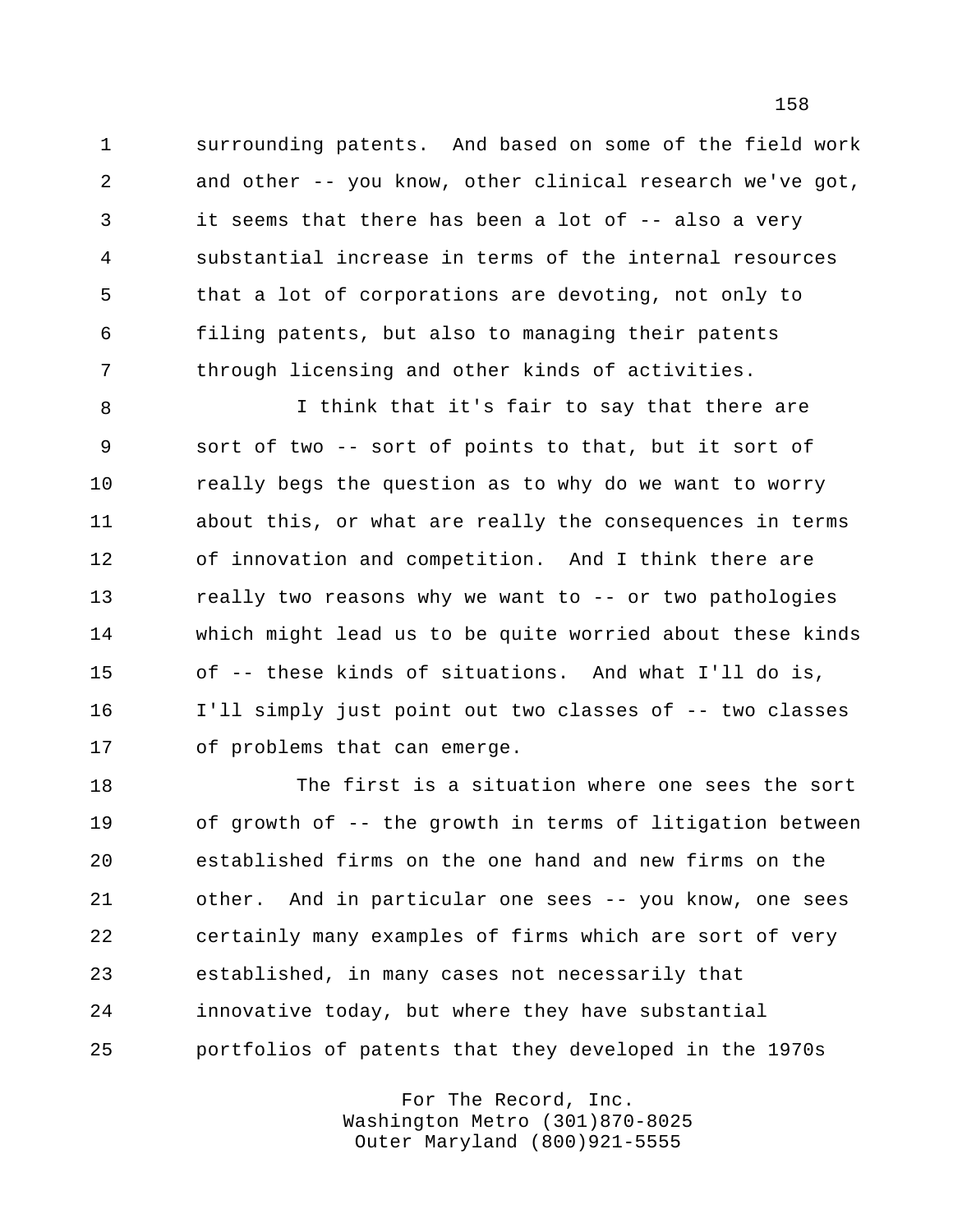and 1980s. And where they have established groups, often under the aegis of their general counsel, which have gone out and very aggressively litigated against -- against smaller firms.

 And certainly, when one looks at some of these examples, you really have to be concerned, saying, you know, isn't this really in some sense innovation tax, where we have some of the youngest, most promising companies being basically -- being basically, in many cases it seems, being -- you know, almost sort of forced 11 to -- forced to make these payments. Because certainly when one talks to many of the younger and smaller firms, 13 the argument that one hears is that, you know, essentially the cost of uncertainty around litigation, the threat of -- threat of litigation, can be one that is sort of sufficiently onerous that -- that it sort of can have -- can be, you know, sort of profoundly -- profoundly worrisome and that it's often far simpler to -- far simpler to settle. And certainly one can make the argument that if some cases may effect, you know, firms' choices, in terms of whether to settle or not.

 I think in terms of the industries where this has been a problem, I think there is probably several examples. I've done research highlighting some of these issues from the biotech industry and particularly around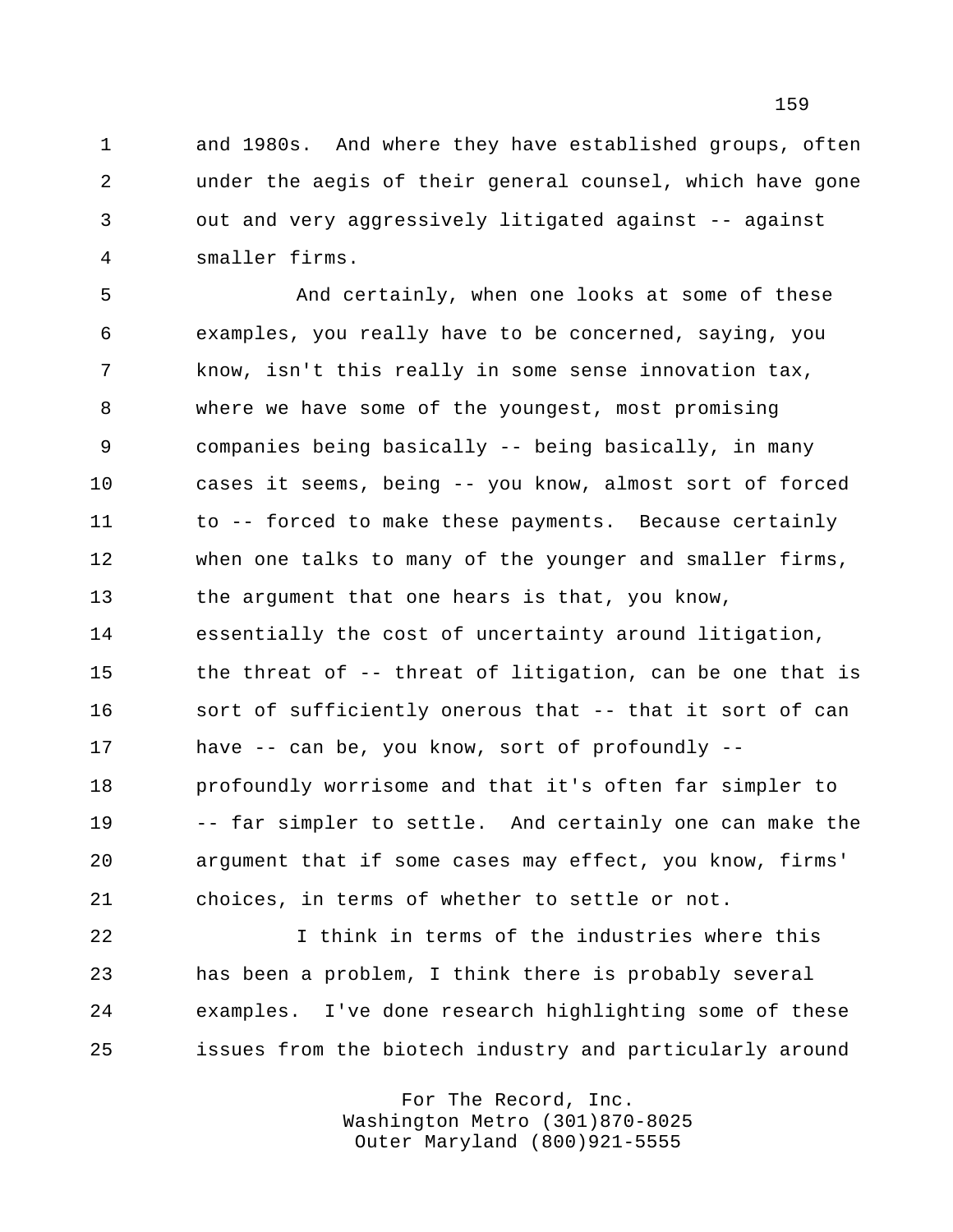the way in which some of the largest and most established biotech companies have apparently used their patent portfolios -- Bronwyn Hall and Rose Marie Ziedonis have done work in the semiconductor industry and, again, sort of highlighted how a few well-established, but not particularly -- particularly well-established semiconductor firms, but whose innovation seems to have dramatically fallen off, have basically been able to succeed in, it seems very much, in a sort of holdup strategy, extracting a lot of rents from smaller firms within the industry.

 The sort of second consequence I want to highlight is really on the other side of the coin, which has less to do with, you know, sort of an established, perhaps less -- you know, on this sort of downward glide path -- a firm, you know, essentially extracting rents from smaller, newer competitors, but rather with the sort of growth of individual inventors who have essentially tried to take somewhat of a holdup -- holdup strategy. In many cases they've been able to exploit the fact that while, for instance, one competitor would be reluctant to threaten another one with a preliminary injunction, lest they also have that threat turned on themselves, here they can essentially, you know, sort of perhaps unilaterally engage in scorched earth kind of litigation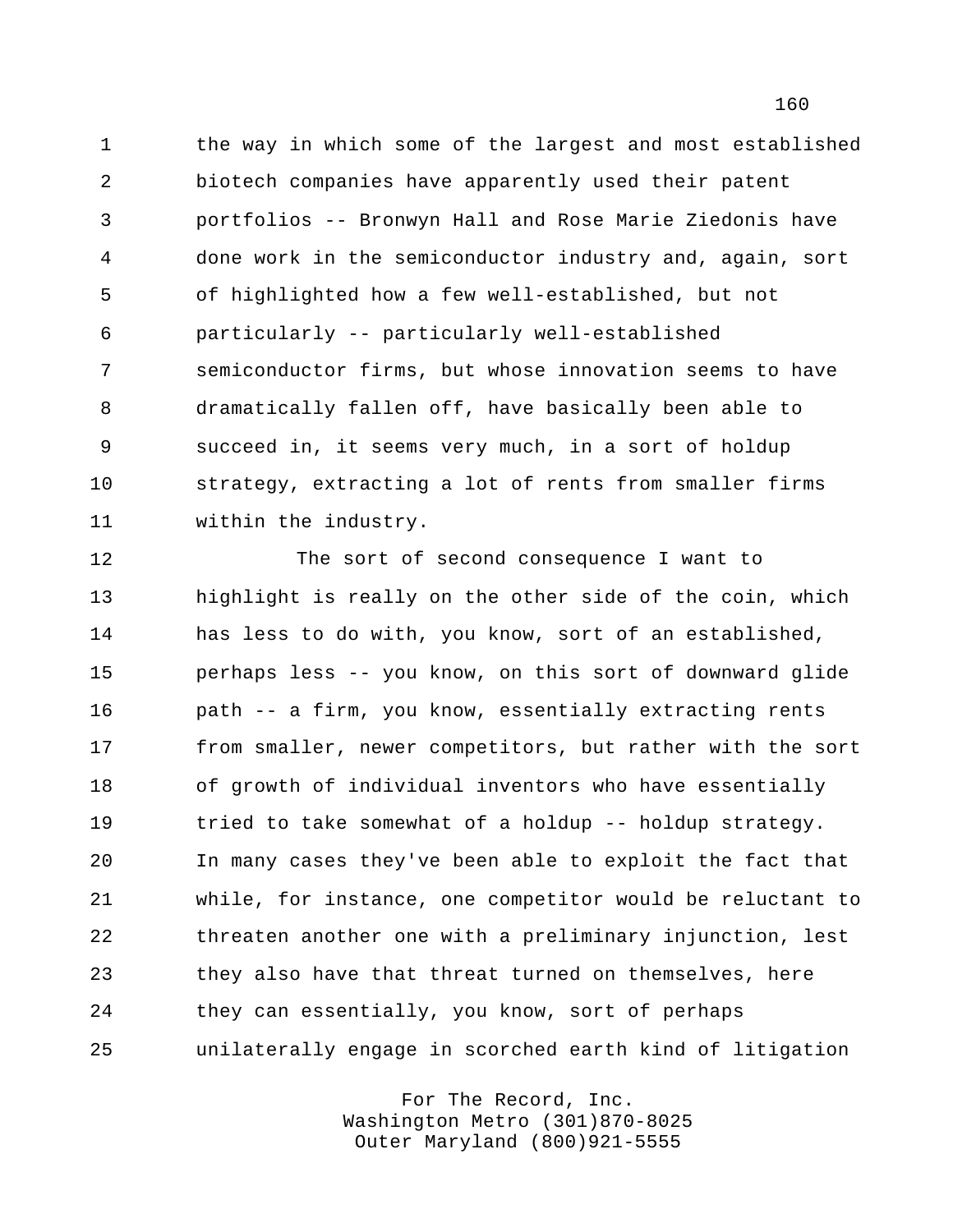tactics, simply because they don't have much to lose themselves.

 And certainly again one can point to many examples where large firms have decided that, given the sort of uncertainty of litigation, particularly an environment where, you know, highly complex commercial disputes are often being tried, you know, in front of juries and one simply doesn't know what's going to happen, that it is sort of an economically rational response simply to settle in those cases.

11 11 I think you know, this is clearly an issue in many industries. I think it is particular severe, both these problems, in emerging industries.

 When one thinks about what are some of the problems and some of the issues that are running around here, clearly in these emerging industries, given the sort of relatively limited resource, as the Patent Office has, because in many cases the resources have been removed to fund the rest of the federal government, one has a situation where there is, you know, sort of recruiting examiners in these sort of new emerging areas can be enormously challenging.

 Similarly, the problems in terms of retaining the people who have these skill sets, when industry is simply offering compensation that is, you know, often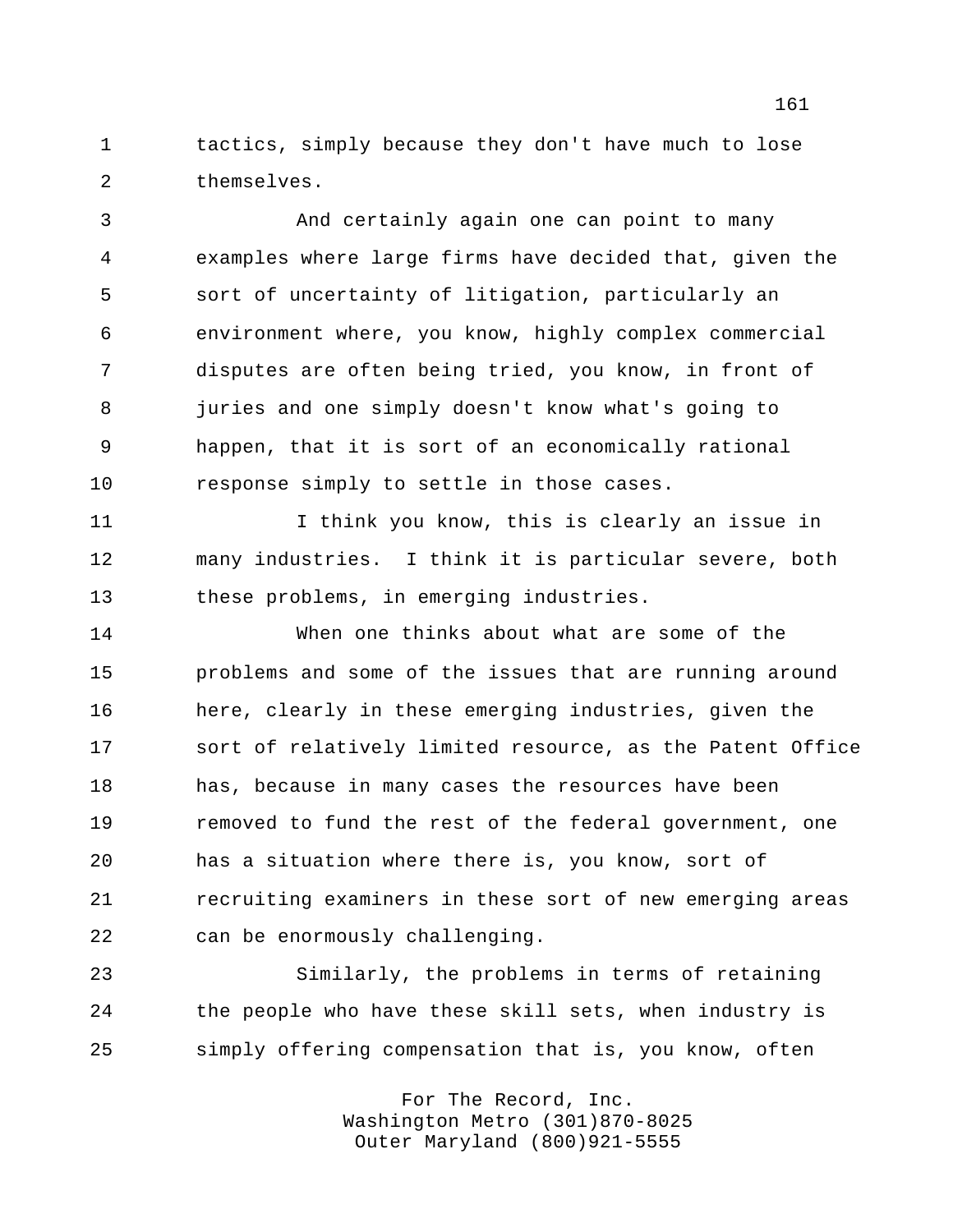several times higher than that, that the Patent Office can -- Patent Office can retain.

 It also seems the Patent Office has a lot of difficulties in situations when one has a lot of prior -- art there that isn't patented, and where it is sort of searching for it and hunting it down is particularly difficult.

 I'll just talk very briefly about one example and then I'll wrap up within my allotted 15 minutes. And simply I'll just highlight, you know -- we have pointed out many examples of problematic -- you know, this sort of way in which the lack of experience on the part of patent examiners is sort of translated into, you know, sort of distorting competitive effects. I'll simply point to this -- one example of financial patents. And 16 this is a Daughtery patent, which has to deal with option pricing, which -- which is really the first in a series of three patents that have issued to date dealing with pricing of options.

 Essentially what this is is a process for executing an expirationless option transaction. I'm pretty clear the argument is that they essentially value price options but actually sort of figure -- you know, figure out -- not only describe how options work, but also how to value these -- value these options.

> For The Record, Inc. Washington Metro (301)870-8025 Outer Maryland (800)921-5555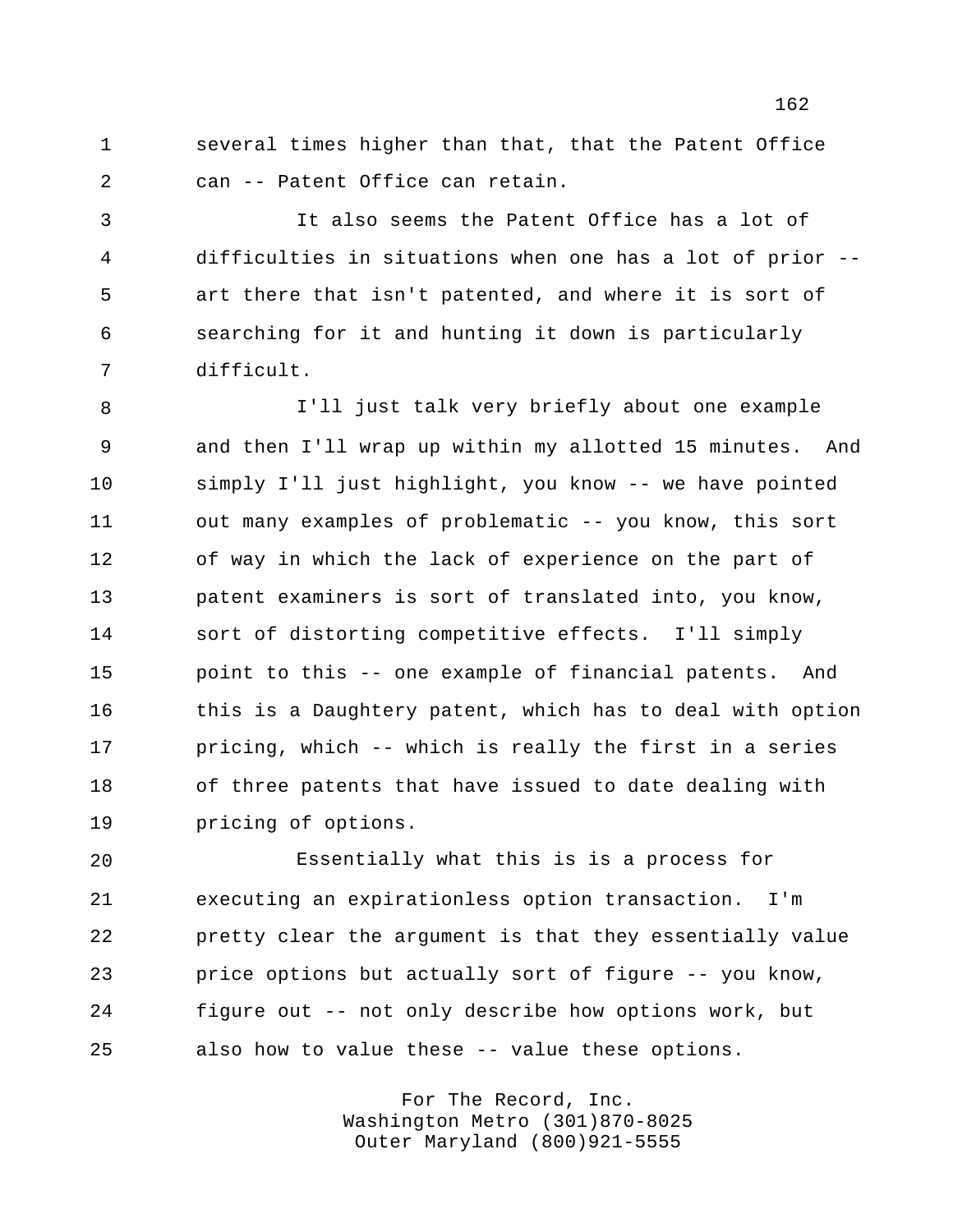And, essentially, it is quite interesting to look at the sort of description of the prior art here. Because what they argue is that even though there have been -- that there have been options that have been covering -- you know, essentially, finite-lifed options -- in particular, the work of Myron Schultz, and Fisher Black, and Bob Merton, which got a -- which was in the early 1970s, and was honored with the Nobel Prize a few years ago, is, you know, sort of work that looked at finite-lifed options. They say that basically when you look at infinitely-lifed options, there has been no work done in this area.

 And similarly, they sort of -- you know, and when one looks at the examination file, the examiner sort of dutifully typed in the word "expirationless option" and couldn't really find anything there, and basically sort of signed off on the thing.

 Now it turns out, though, that there is this whole body of work on something called perpetual options, which are basically the same thing as expirationless options. It's just simply a different name for this thing. And it turns out that not only was this -- it turns out there's actually an easier problem, looking at an option which has an infinite life and a finite life, and basically people solved this problem in the 1960s.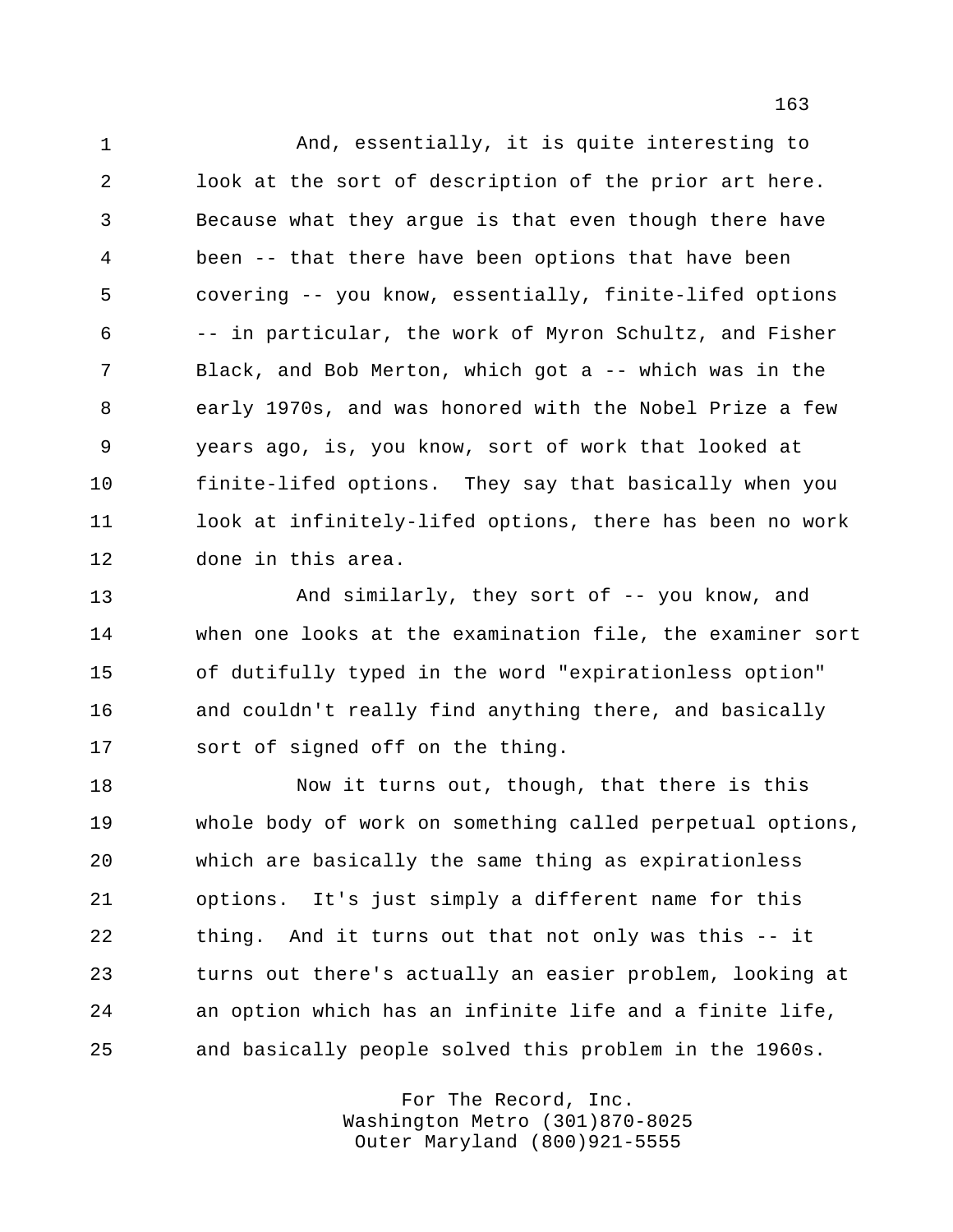Paul Samuelson and my colleague, Bob Merton, among others, did a whole series of papers that basically figured out how these things work. And now we suddenly see someone emerging with a whole series of patents on these things and they are basically now -- Mr. Daughtery, who is an individual inventor down in Americus, Georgia, has basically set up a little company and he's basically been knocking on various doors of Wall Street saying, "I'm going to sue you because I've got this infinite option pricing thing here."

 And once again, it seems clear that it's not in any sense malfeasance on the part of the Patent Office, but simply just that the examiner didn't have the kind of experience of knowing where to look in these kinds of situations. It sort of introduced all these kinds of competitive distortions.

 Clearly, this is a hard area to shift policy in. And I think we could talk -- there's far too much here and we could probably talk about some of the barriers, in terms of shifting patent policy. I think I'll hold off until the question and answers in terms of talking about these issues.

23 1 I think that if we were to say, what -- how can these barriers to change be addressed, I think, you know, certainly one of the sort of biggest steps is something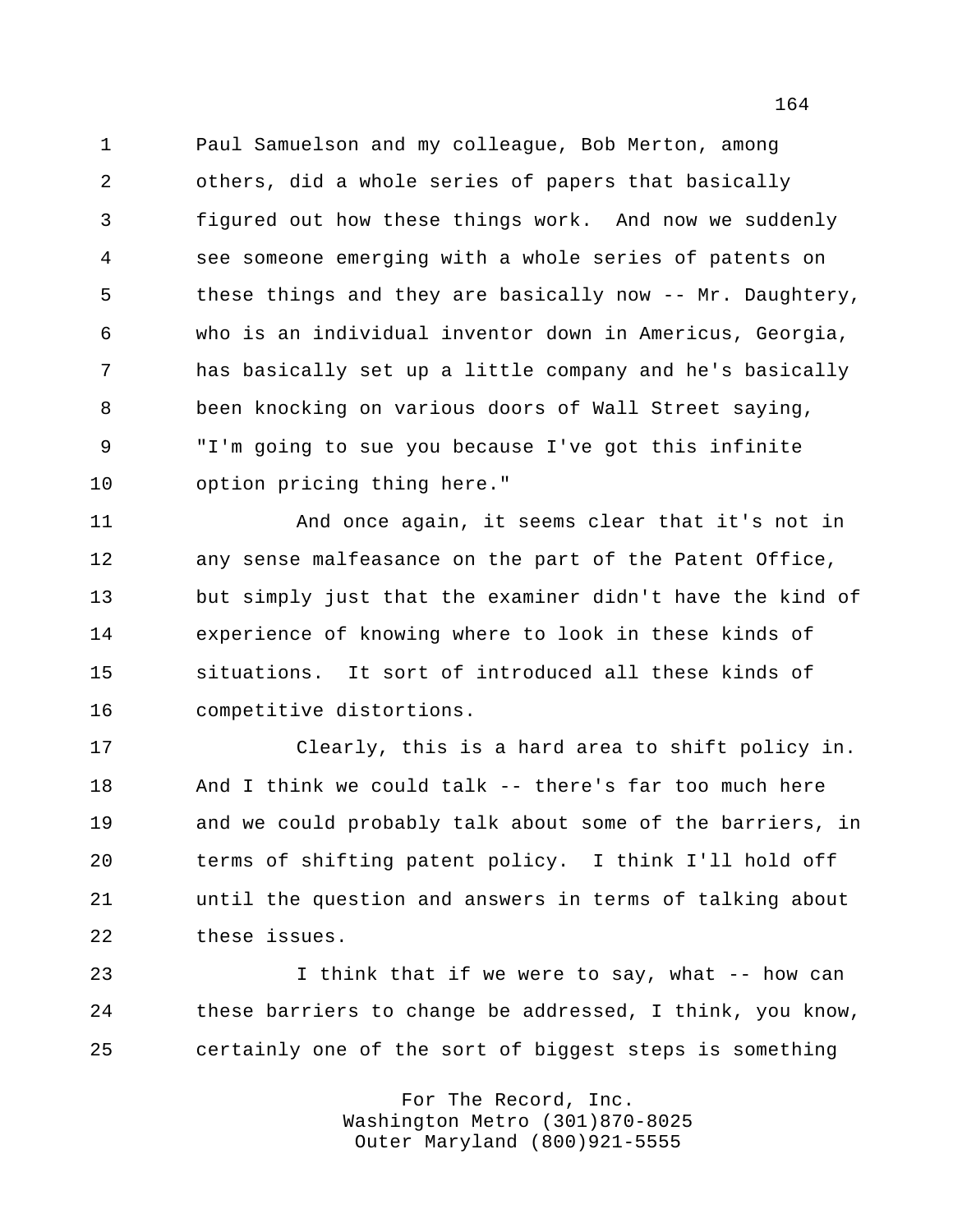1 that's really taking place here as part of these hearings. Particularly, I think that when we look to the patent arena, it seems that there has often been lawyers talking to lawyers and economists talking to economists, and we really haven't had a chance to have much dialogue between us. So I sort of see this very much as sort of an important first step.

 But, nonetheless, I think it is a challenging process. And in particular, the fact that in some sense patents have harmful effects to very many people, but in many cases it's sort of scattered around these industries. Clearly patents also have helpful effects, but the harmful effects, which are there are sort of very much dispersed and scattered. Clearly, you know, there may be a relatively small number of people who gain a lot from the litigation.

17 17 If I were to sort of recommend a first step as we start thinking about policy issues and areas to address, I think this whole question -- you know, clearly patents pose many complex questions in terms of how they impact competition policy. But certainly addressing some of the questions around patent quality I think is a very important first step.

 With that I will just sort of wrap it up and head back to my chair.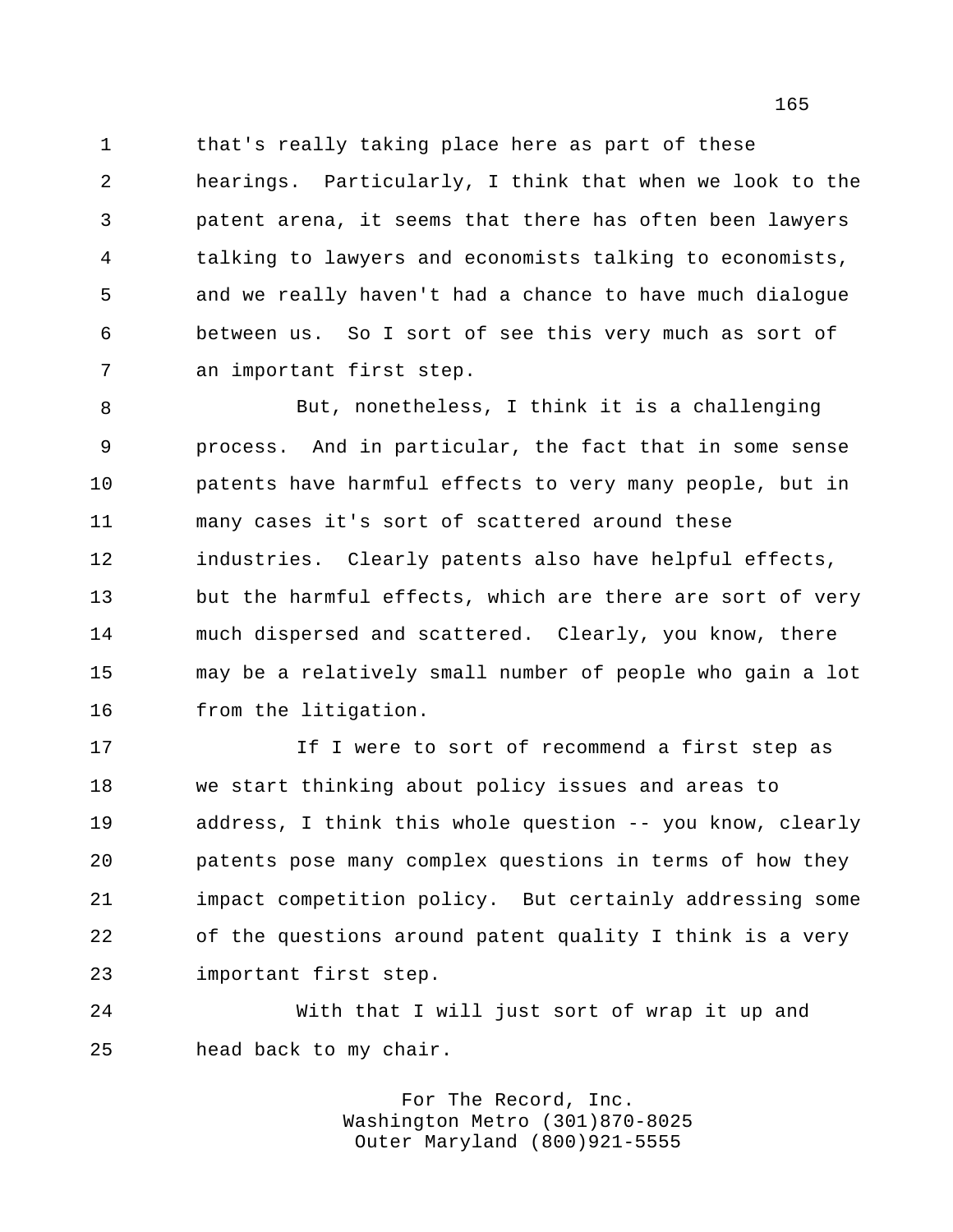MS. DESANTI: Thank you, very much, Josh. We certainly will want to talk with you and with Shane, as well, about additional research that you both have done in this area. (Time Noted: 3:01 p.m.) 6 - - - - - - -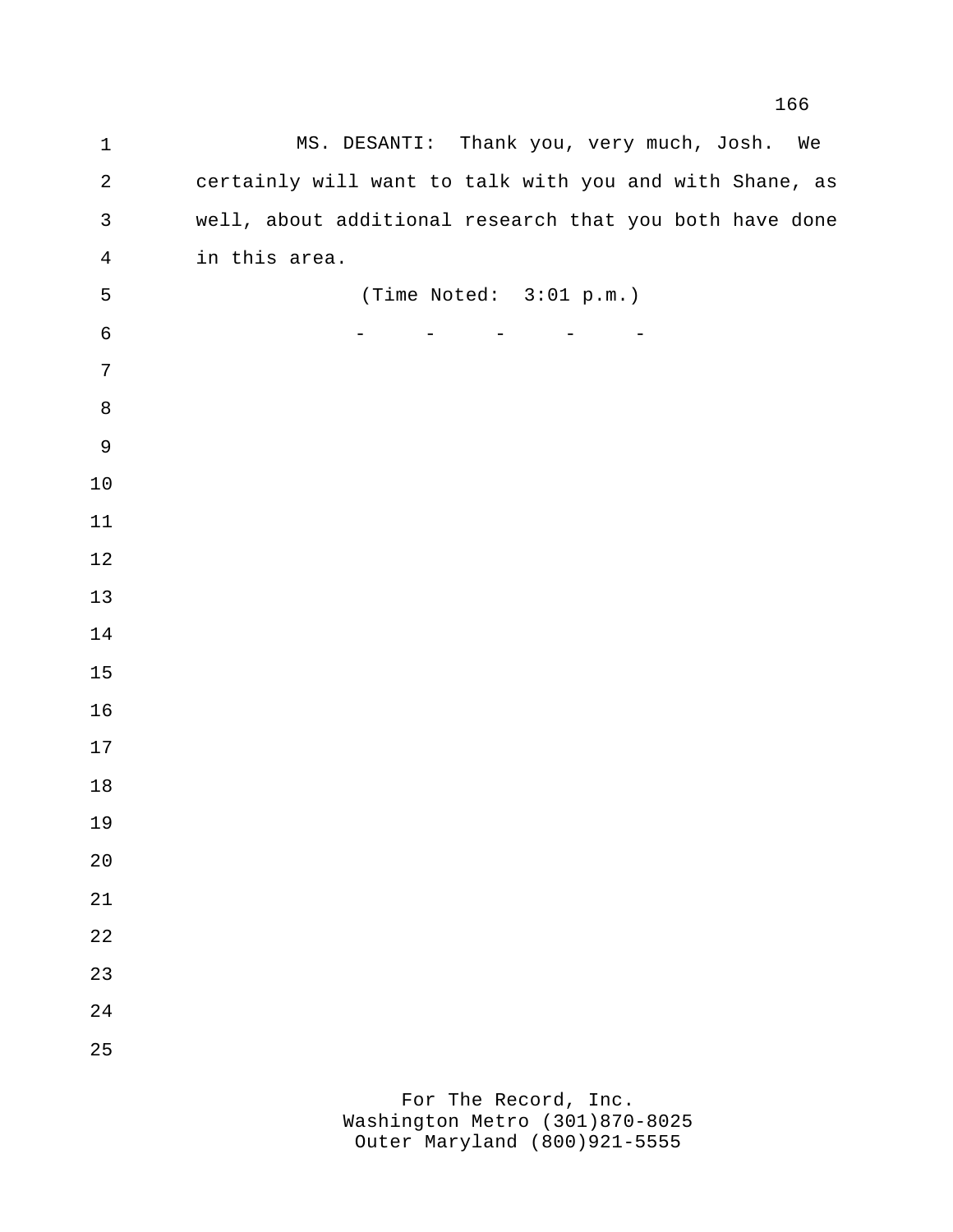MS. DESANTI: Our next panelist, of the first four that we're going to have -- we'll finish up with Janusz, then we'll have a discussion, and then take a break.

 Janusz Ordover is an economics professor at New York University and a former Deputy Assistant Attorney General for Economics at the Department of Justice, Antitrust Division. He is published widely on the intersection of antitrust and intellectual property, to say the least, and we are delighted to have him here.

11 PROFESSOR ORDOVER: Thank you, very much. I have to apologize for being low-tech, but my dog ate my Power Point presentation.

PANELISTS: Yeah.

PROFESSOR ORDOVER: I don't even have a dog.

 I was asked to speak on a question that I think is on everybody's mind, which is to say whether or not conventional antitrust policy is capable of meeting the challenges of the new economy. This is a very old question. I think probably many of us spoke about it over the years. And the usual answer that is given is, "Yes, but."

 So what I'd like to do today is to just point out a couple of these "buts" that I think are interesting, at least given the kind of interest that I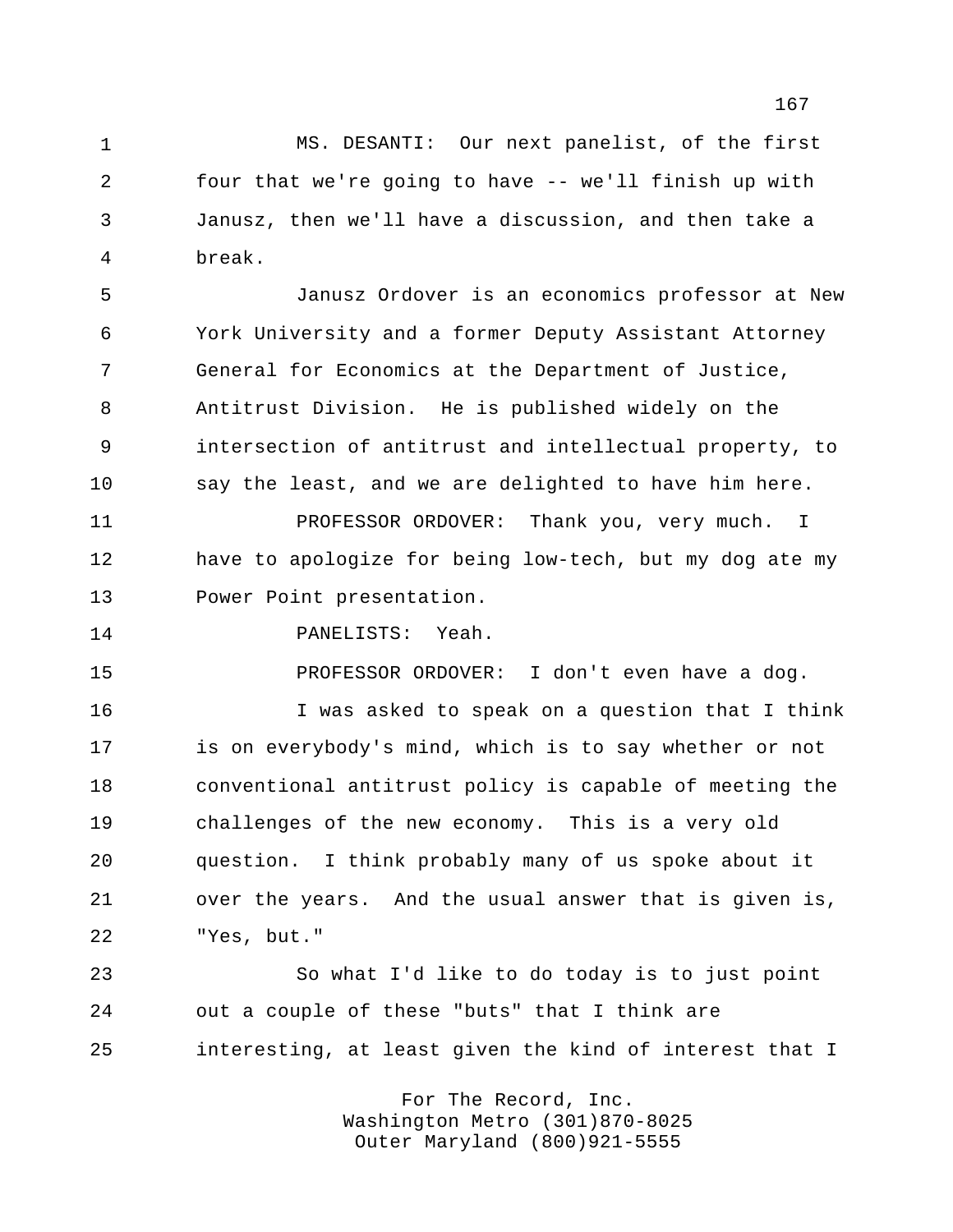have, and the work that I have done over the years.

 The "but" part comes from the fact that we all recognize that some features of the new economy require policy makers and the economists, who work with the policy makers, or who toil in their ivory towers, to adjust their conceptual models how actually competition works, and how it should work.

 It is also the case that administration of antitrust may possibly adjust to the reality of the new information rich economy, but I will not talk about that issue in light of very interesting remarks by Judge Posner in the Antitrust Law Journal.

13 13 I will, however, start my presentation by going quickly through the list of the properties of the new economy that Judge Posner proposed, and show how these features of the new economy bear on the application of certain antitrust policy problems.

 First of all, let me go through this with them and then come back -- go back and forth. The first point that Posner makes is that, as far as the new products are concerned in this new economy, we are observing falling average costs over the ranges of output which are large, relative to the scale of demand. And I think that's a very important point to realize. One has to always quantify over what range these average costs fall because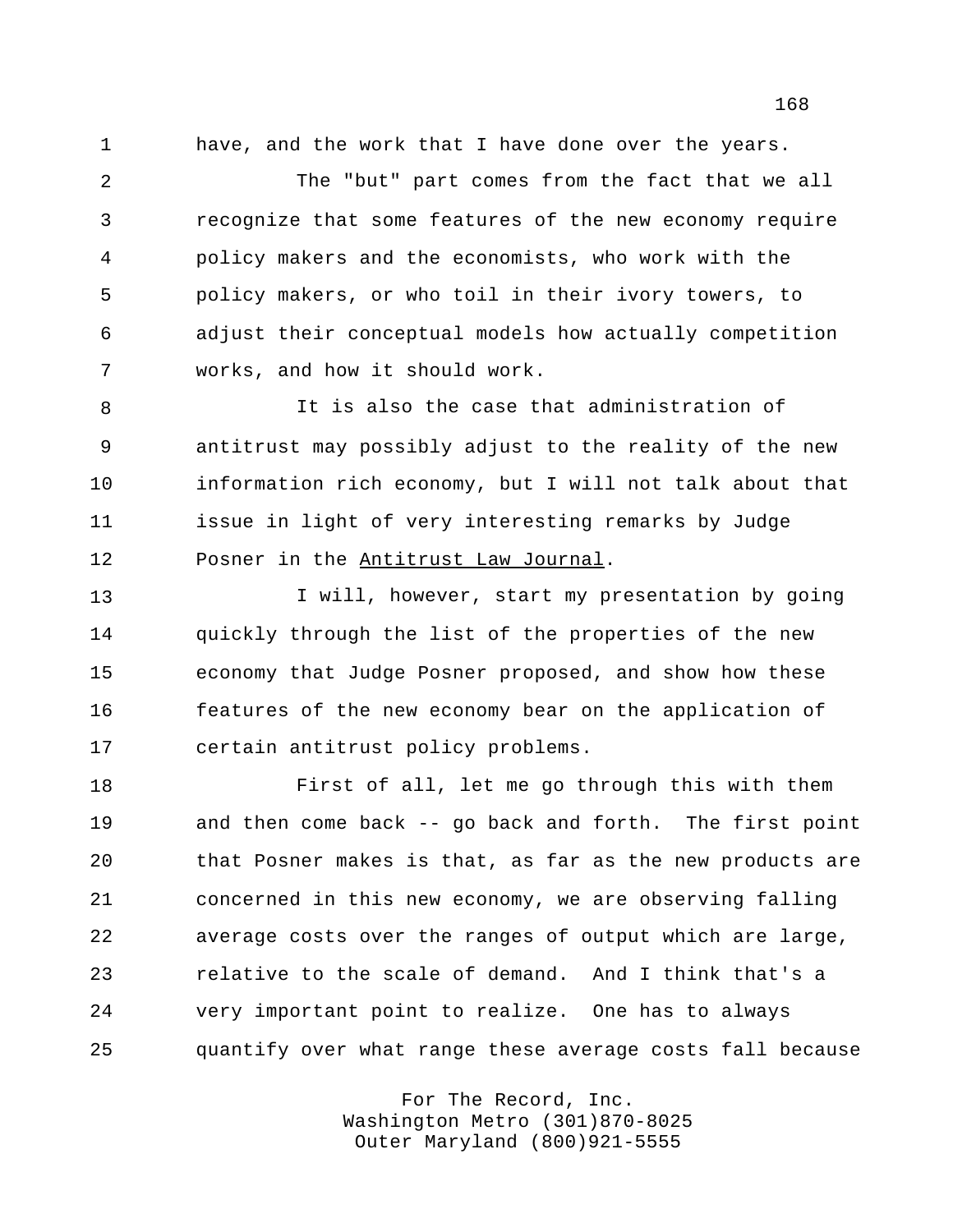1 just merely falling average costs is not enough to lead to the feared outcomes which may include a very small number of active participants or even some sort of monopoly marketplace.

 Posner also speaks of modest capital requirements. I'm not certain whether or not this is true. In particular, I doubt that it's true actually in 8 the hardware sector of the new economy. And, moreover, I am also doubtful whether it is going to be so easy going down the pike for the upstarts to raise sufficient amounts of capital in light of the dot com bubble that burst, as well as the fact that most of the telecommunications sector is pretty much bankrupt at this very moment.

 We already noted that the new technology -- the new economy is characterized by high rates of innovation, and some very fascinating talks were given as to the sources of -- and the drivers of the innovation rate, including perhaps availability of more complete and effective intellectual property protection.

 Posner also identifies quick and frequent entry and exit. And that's something that may or may not be true. I don't know whether the empirical evidence would actually bear out that characterization. I think what it would bear out is probably substantial variance in terms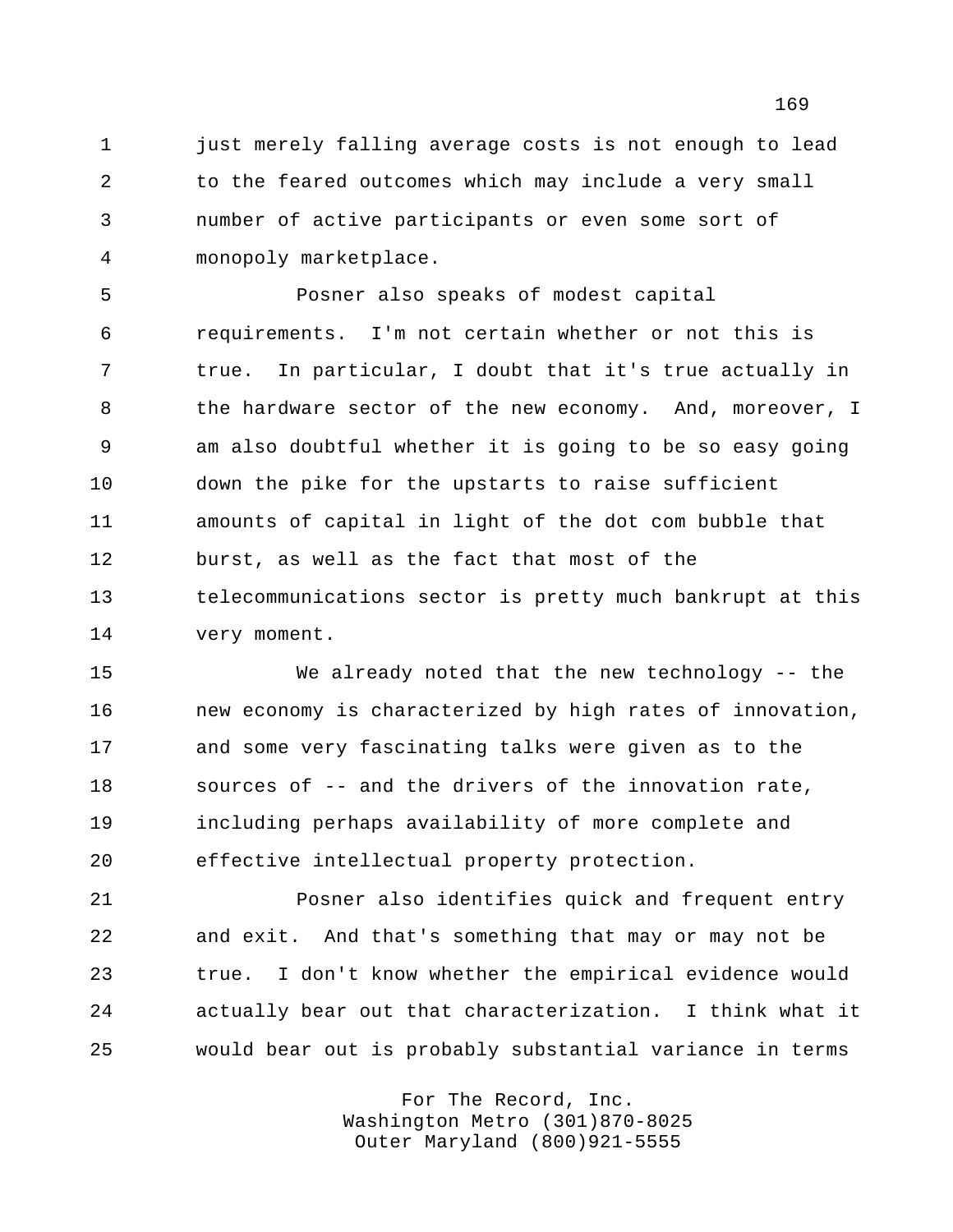of entry and exit across the range of industries that are normally characterized as being the new economy industry.

 The point about which Margaret Guerin-Calvert will speak extensively and I will address also, but briefly is the fact that the new industries are apparently characterized by network externalities, and I hope that we can actually have some discussion as to whether or not these are critical to our understanding of how these various sectors do develop or not. And I think even at this table, there is a great deal of differentiated views on whether these network externalities are something that economists cooked up in order to raise their consulting fees, or whether or not this is, in fact, something that is real and the policy makers ought to address in the assessment of how -- how enforcement should imply this.

 Nonetheless, given the network externalities and, therefore, potential for monopoly, there is also another side of the coin, which is standards, designed in some way to overcome the problems of incompatibilities that may arise in network -- in network industries. But standards themselves create some interesting public policy questions, such as what are the limits to which the firms can go in the process of standard setting. Can the process itself be perverted for the purposes of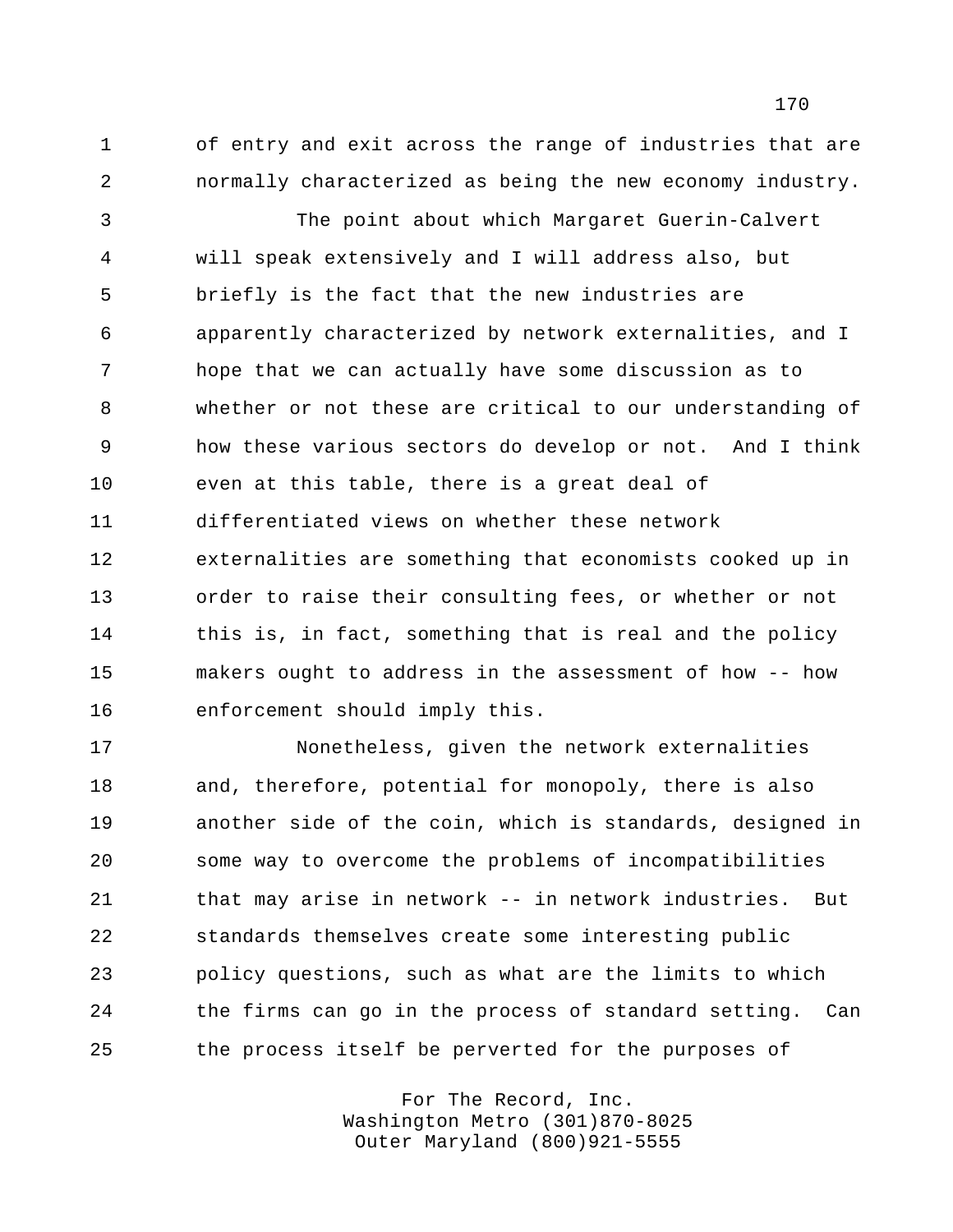perhaps enhancing or prolonging the existing market power of the group of standard setters, or whether it can be hijacked by a single firm for the purposes of extending and prolonging its market power.

 Posner finally identifies a feature that is not only -- that's important, I guess, in the high-tech -- this new economy and many others, and that is the extent of vertical integration, as well as substantial incidents of transactions between firms which are both competitors and cooperators. And I think there is a nice book by, I 11 think Barry -- Dick Sid called Co-option that tries to meld these two concepts together where firms both cooperate and compete, and how the role of co-option affects the way the market dynamics evolved.

 Let me say a word or two about the point number one, which is these falling average costs and what does that mean for antitrust policy, as I see it.

 The obvious fact that needs to be borne out and I think that all of you know about it is that in such industries with a falling average cost, equilibrium market structure is likely to contain new firms and the survivors should be likely pricing above some version of marginal cost.

 In other words, in such industries with falling average costs, the standard benchmark for what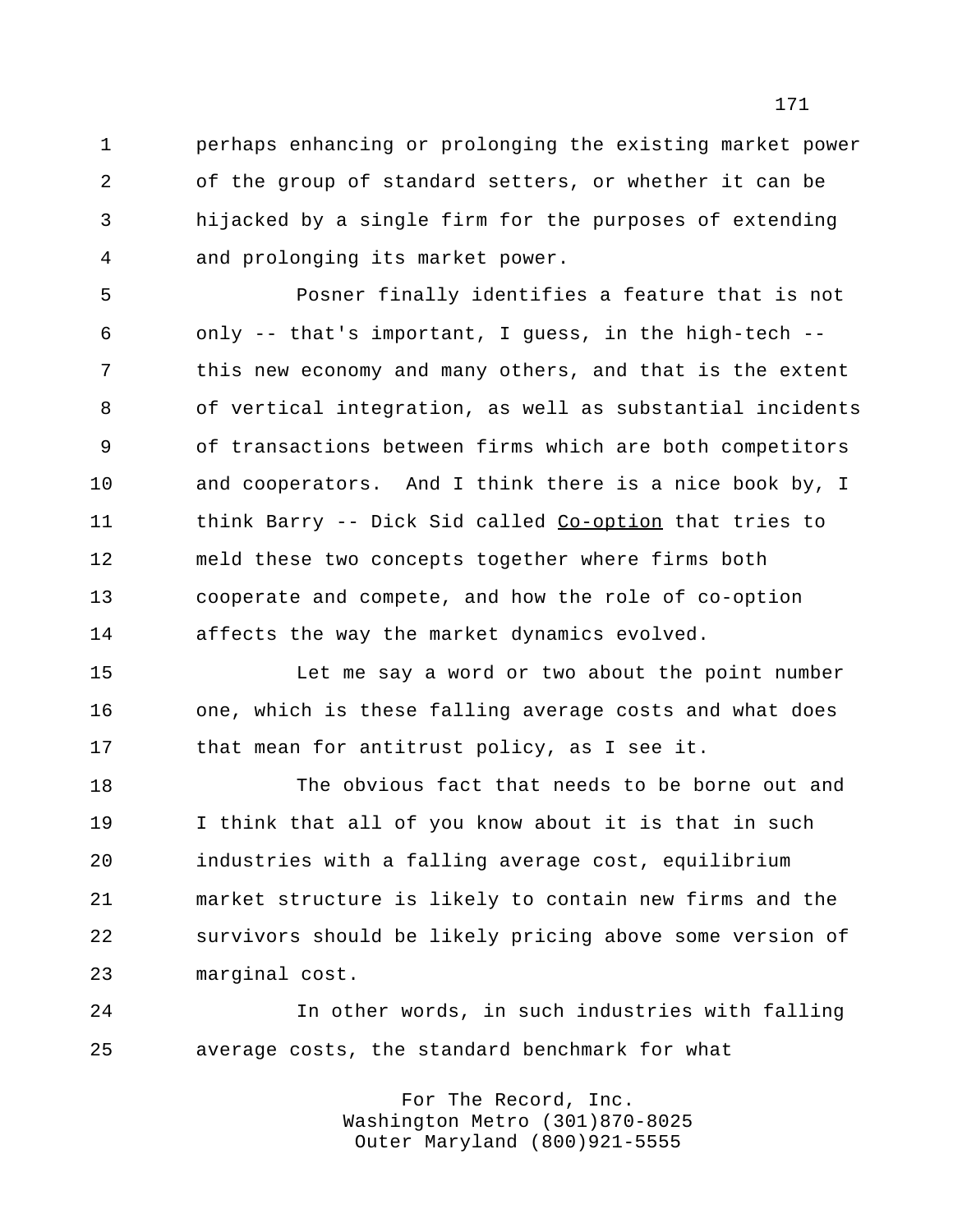constitutes competitive price is no longer sustainable. Marginal cost is not the right benchmark and not the right floor and, therefore, the question becomes, well, what is it.

 There are several possibilities that can be suggested, but one issue that I find more interesting than that is whether or not the new econometrics of market power that is being practiced here, as well as through the Justice Department and on the pages of the Rand Journal, in which an econometrician tries to estimate some version of the elasticity adjusted Lerner Index, i.e., the negation of price above marginal cost, is the kind of econometrics that's all interesting.

 Let's say we identify a situation in which there is such a high deviation, and what do we make out of 16 this. Does it mean that we have identified an industry or a firm -- a market power industry that behaves in a way that is somehow away from the competitive ideal. Well the answer may be yes, or it may be no. It's probably true, when we're talking about such things as steel. On the other hand, is it true when we're talking about such things as -- content or content industries.

 So I would like to throw on the table or to this audience, who is adept at the econometrics much more than I do, probably, a challenge to see whether or not we need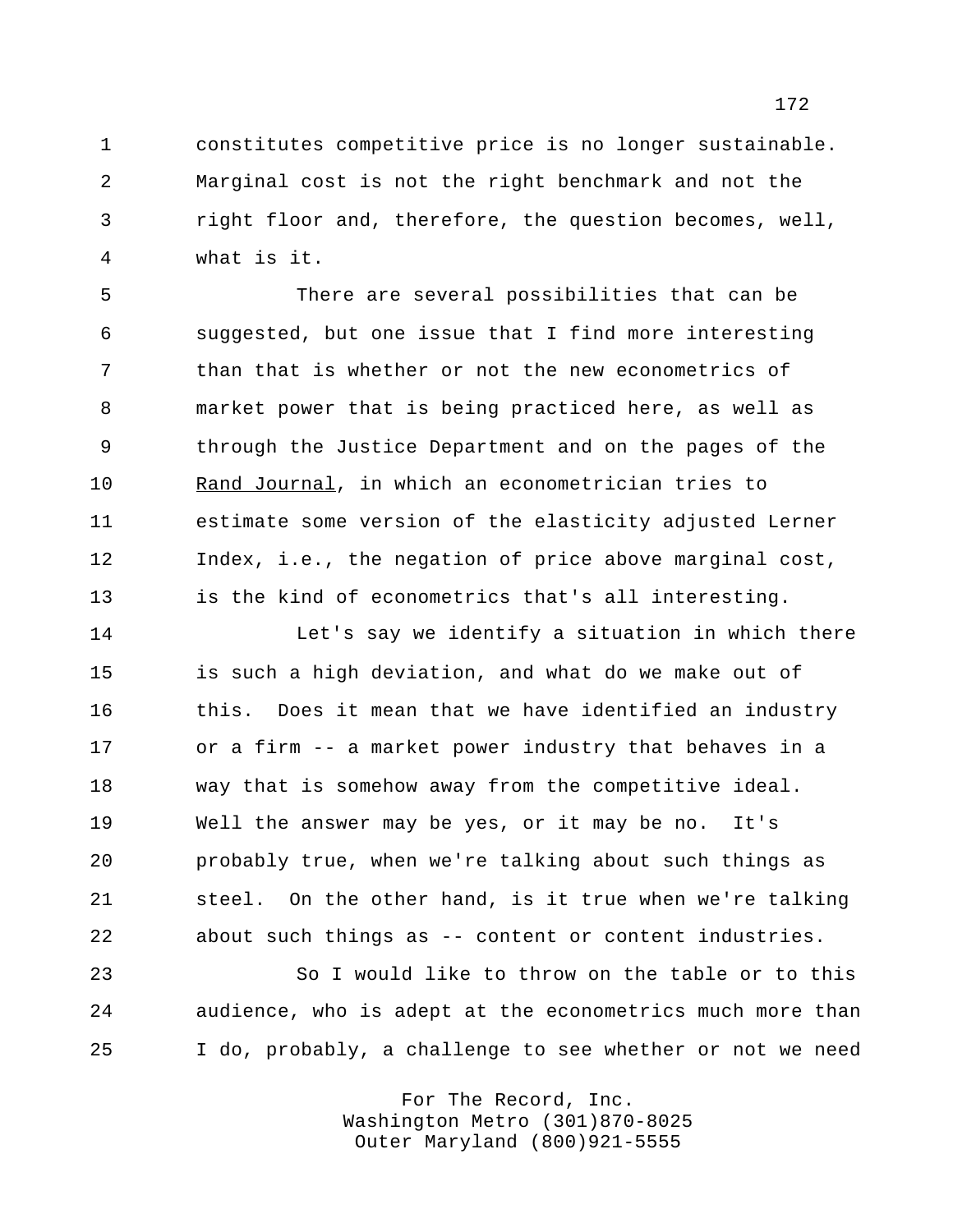to revise the way we do the market power econometrics to meet the -- the challenges of the new economy.

 Moreover, when it comes to the more mundane issue that does not require such heavy -- heavy-duty mathematics and tools, if marginal cost pricing is not the correct standard, then there is also the case that unsophisticated pricing, pricing which charges a customer ten cents per widget, is not likely to emerge in such a marketplace. What is likely to emerge is what I call sophisticated pricing, which will involve all kinds of pricing arrangements, starting from the most simple quantity discounts, to bundling, to tying, to various ways of dealing with the fact that the firm confronted with the falling average cost and needing to recover substantial up-front investments will have to implement pricing principles that deviate from the standard price equals marginal cost precepts.

 Well that's all fine and dandy, but for the simple fact that antitrust historically has taken a tough look at these kinds of sophisticated pricing strategies. Now I don't even want to refer to the Robinson-Patman Act because my throat constricts when I hear those two words -- or three. But obviously it is a problem and it could be an issue even more so as we begin to realize that the firms do have to, in fact, deviate from the standard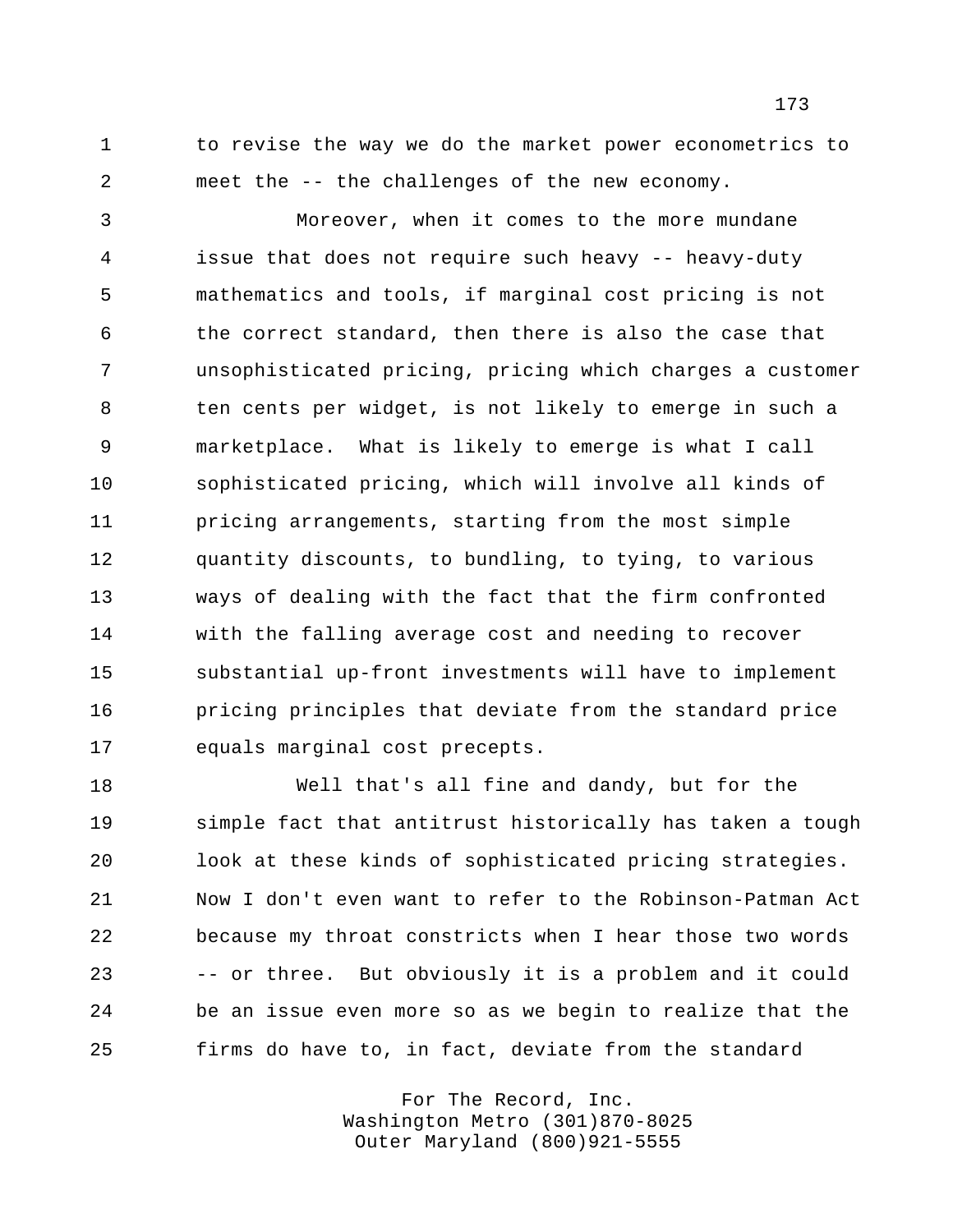textbook pricing principles.

 Moreover, when pricing is sophisticated, it could be the case that the perception of such pricing may lead the antitrust enforcer to infer market power. We heard many times over from such luminaries as Mike Scherer that the evidence of price discrimination of sophisticated pricing could be the unit and index of market power. And I think that it is, of course, possible to perhaps infer such, but whether that's the **proper inference in the industries under consideration** here, I think is not the case.

 In fact, we already know from the new literature 13 that has really emerged over the last few years, that even in highly competitive marketplaces, sophisticated pricing, price discrimination can be practiced as, in fact, an equilibrium pricing strategy. And I refer you 17 to the latest piece by Armstrong and Vickers in the Rand 18 Journal that actually models that fairly generally, as well as provides a fairly extensive bibliography of the subject.

 So when it comes to average cost falling, the question then is were we going to develop pricing, and I suggested that sophisticated pricing is likely to be the norm, that pricing may be used by virtue of the way that incentives are built into these pricing schedules, to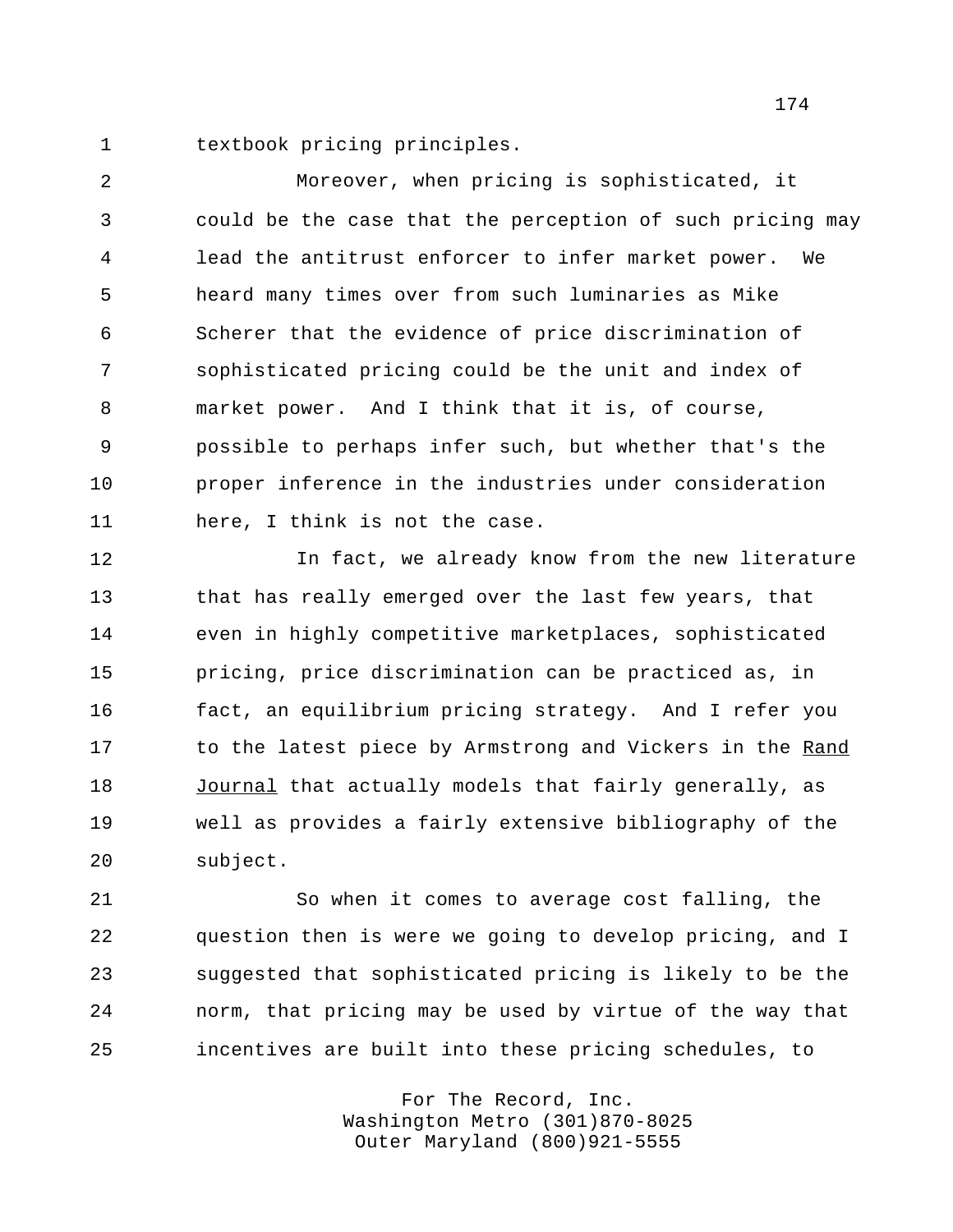lock in the customers, to create an immoveable installed base.

 It's also the case, as Professor Lessig pointed out in some of his writings, in the new economy the pricing that can be used to extract value from consumers is likely to be enhanced by virtue of being able to control -- to monitor usage much more so than in the traditional economy. So that when the consumer tries to, for example, listen to music over the Internet, or when 10 the consumer tries to read a book over the Internet, all kinds of new pricing paradigms can be implemented, which may or may not go beyond what has been intended in the intellectual property law as to the rights of the -- of 14 the owner of the copyright, for example.

 Let me quickly move on to the -- some other features that we have already identified. And, in particular, the interaction between falling average cost and network externalities. I won't say too much about it, but I must, by virtue of the fact that this subject matter came up in this very room some 20 odd years ago, and I always have to return to my youth, given my advanced age.

 The issue is, in fact, of how one looks at predation, how one looks at these practices that may appear to be anti-competitive in a world in which the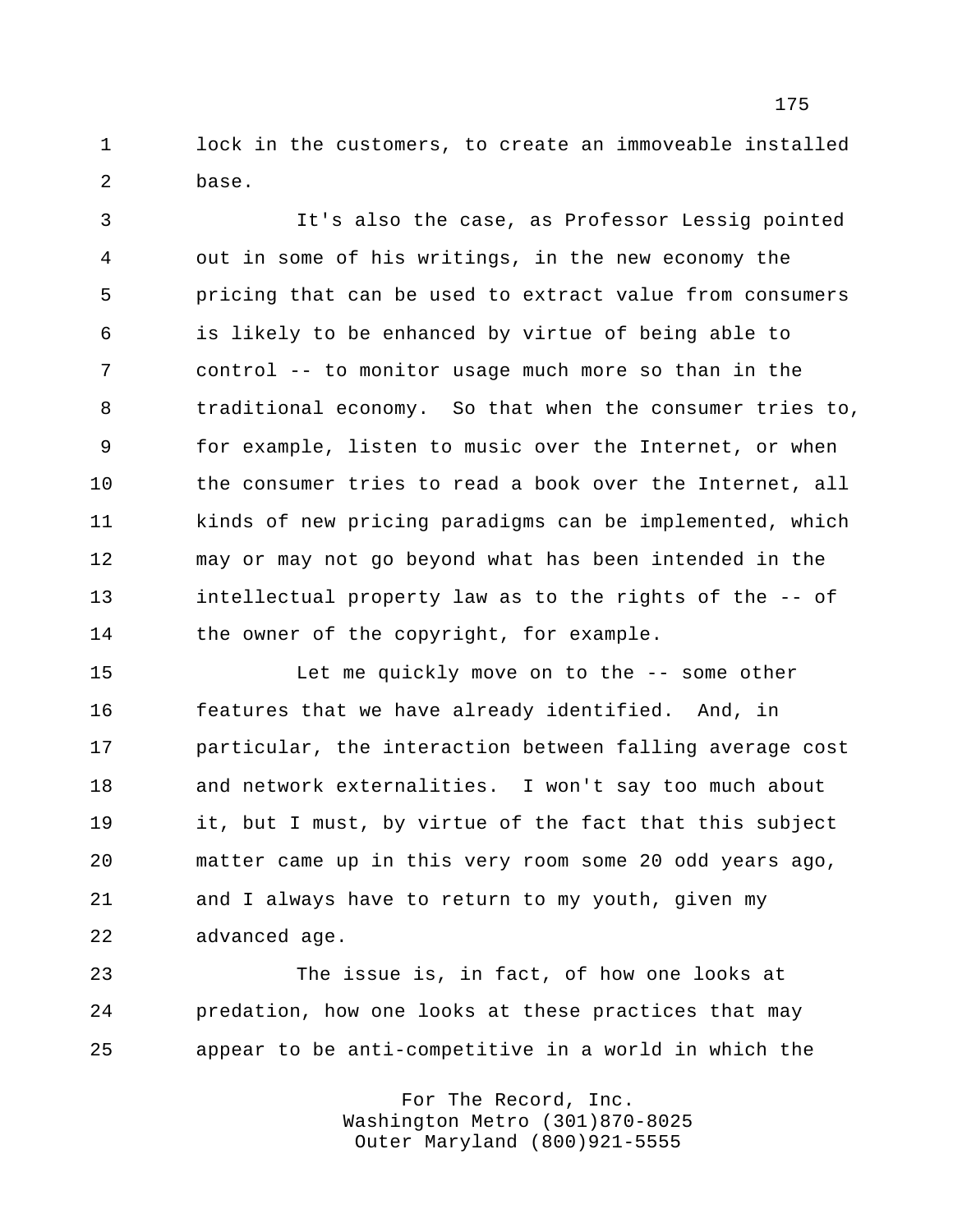apparent battle is for the market position, for the market, so the -- battle to be a market leader.

 Some years ago Bobby Willig and I tried to model such a scenario and not necessarily successfully, in part because we really didn't quite understand how one deals with the issue of intertemporal scale and scope economies, which is something that, of course, is the key driver of the network effects, wherein the value of the network is profoundly related to the number of people that subscribe to the network.

11 11 In such a setting it appears that the incumbent firm or the -- the two firms that can try to fight for the market, has a very strong incentive to price actively and aggressively in the first period. Willig and I suggested that the one way to gauge whether that kind of aggressive pricing goes beyond the pale of what's permissible, is to ask whether or not a firm that where confronted with a viable survivor -- surviving competitor would, indeed, be willing to engage in that kind of aggressive pricing -- i.e., subject to a competitively viable rival, would pricing of that sort be, in fact, profitable.

 And it's easy to calculate whether it would be or would not be. In the event in which the rival's ability to constrain, hypothetically even, to constrain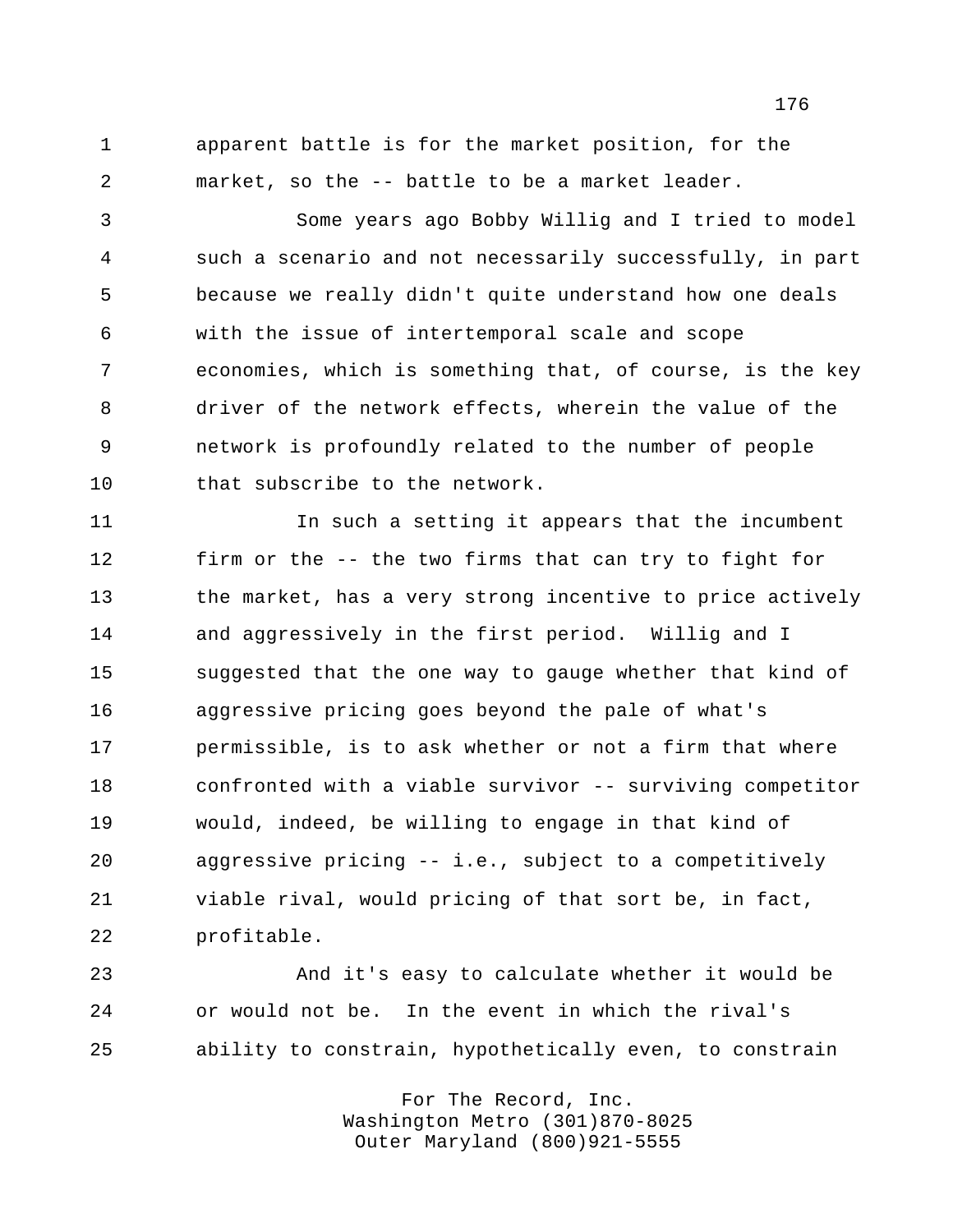the entrant or the incumbent firm -- the incumbent firm, sorry -- is independent of the actions in the first period. You can hypothesize that a firm can always come back, as the Chicago school hypothesizes, at the same marginal cost or same cost level as it did prior to its demise.

 But, in fact, in the case of network economies, a situation of that kind of network externalities, this is no longer the case. While, indeed, it's true that perhaps firms' costs do not change, the equality or the attractiveness of its product changes significantly. If the firm won no customers during the first period, then you will have to be extremely aggressive in order to capture the new cohort of customers to its offering.

 And, in fact, the predatory pricing is not designed as much to raise the rival's costs, but rather 17 to lower the perception of the quality of its product by 18 really denying to it the customer base. And there are actually some ways of handling that problem by recognizing that the firm in the first period should be permitted to aggressively bid for the role of the market survivor, but at the same time it should not bid in such a way as to reflect in the prices that it's willing to charge the harm that it thereby inflicts on the rival firm.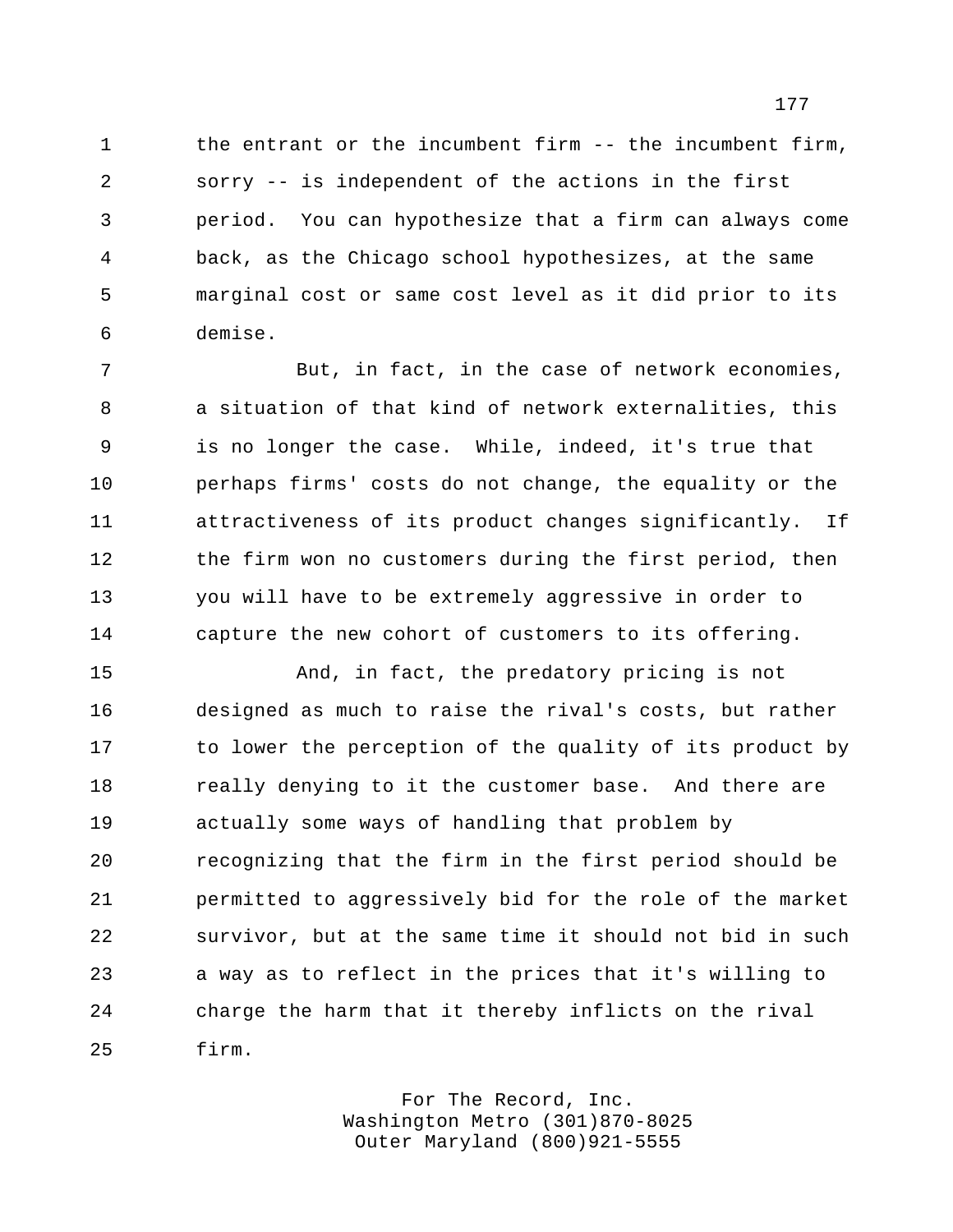Now it's easier said than done. What it exactly means in practice, perhaps what it means in practice is that pricing ought to be constrained in some way, but the recognition that when the second round of competition does arise, hypothetical entrant would be there still at the level of cost or quality of product that it would have had it actually won the first round of competition.

 I have no idea whether this prescription actually generally conduces to higher social welfare than some other prescription, but it's not different from the proposal that is due to Gilbert and Newberry in their work on the incentives of the monopolies to preemptively bid for valuable intellectual property. So there is a link between that work -- it goes back, I think, a decade or two, and the modern set of issues that arise from battles for the market.

 As I said, I believe that this particular proposal I think is consistent, both with the work that Willig and I did some years ago, but it actually tries to capture the issue of -- of the fact that the rivals may be disadvantaged merely by the fact that they cannot compete in the second period on the same footing.

 Let me say one -- two words about two other things. One, because of the issues of vertical -- vertical -- and vertical integration, as well as the

> For The Record, Inc. Washington Metro (301)870-8025 Outer Maryland (800)921-5555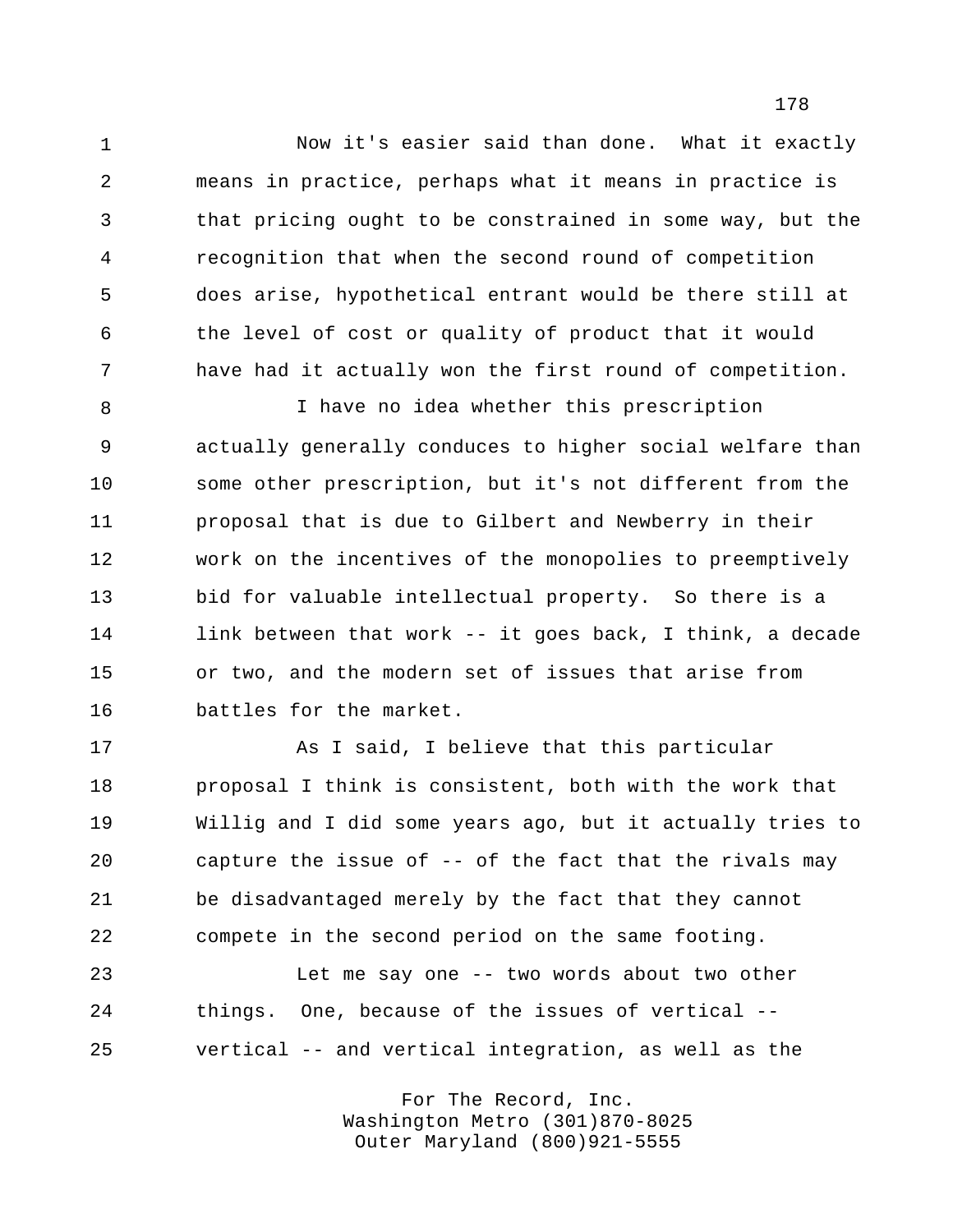frequent transactions between buyers and competitors, and collaborators, the issue of access to the competitors or to the incumbent's assets becomes critical, from my perspective.

 The fact that there is extensive vertical integration suggests that the -- one of the firms may have, in fact, control over scarce assets. Whether they rise to the level of bottleneck or somewhere below that is subject to debate in any particular case. But it's quite clear that access to the assets of the firm is absolutely essential, in some circumstances, in order to enable competition to move forward.

 In such a situation, one can argue that some kind of open access may be the appropriate policy. Now this is a fool's errand because to use the word "open access" opens up more problems than it closes.

 In particular, it is very hard to tell what exactly the open access means. It could mean a lot of different things, which may turn on the quality of the access being provided, the timing of the access that is being provided, the ability of the firm that controls these scarce assets to actually define what it is that the firm seeking access will be able to do with the -- with the assets at issue.

Secondly, when one talks about open access, one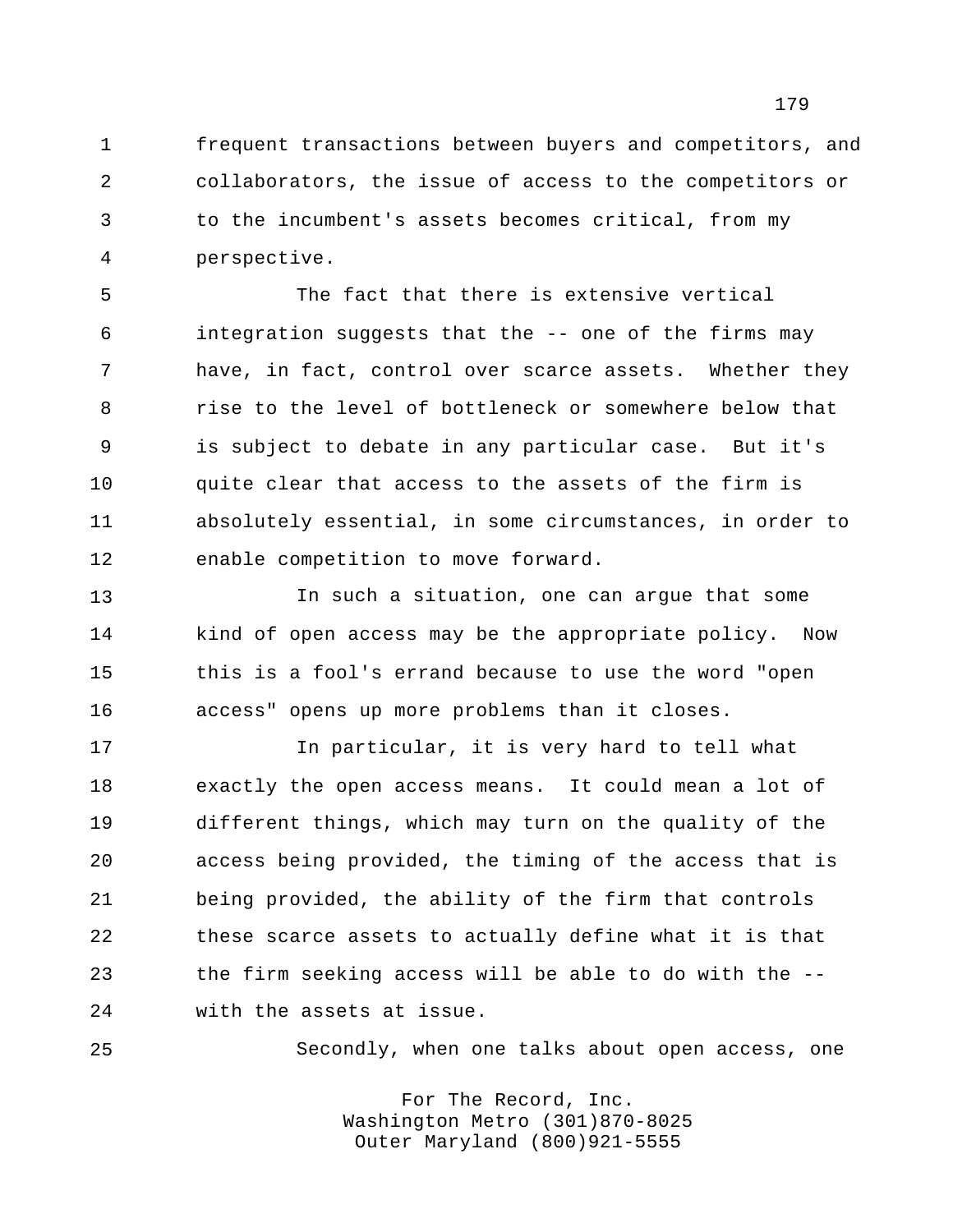has to immediately address the question at what price. Just because access is open, doesn't mean that it's free. Open and free I don't think are equivalent words in the English language.

 Once you start on the slippery slope of pricing, you are already in the world of telecommunications and the experience that many of us had in trying to understand exactly what it means under the Telecommunications Act to require that incumbent local exchange companies should be selling or leasing access to unbundled network elements, which are pieces of the network that the entrants would like to have.

 Well it's now, I think, six years since the Act was promulgated and we still don't know what exactly that means, or what is the right pricing principle to use in order to determine what the price ought to be for such -- for such access.

 So, moreover, when we talk about the issue of the open access, we also have to factor the fact that with open access the incentives to engage in these kinds of competitive investments in development of scarce assets of intellectual property and so on, could be undermined, in part because the innovator may not know at some future date at what rate the access to his assets may be deemed required, and that's the additional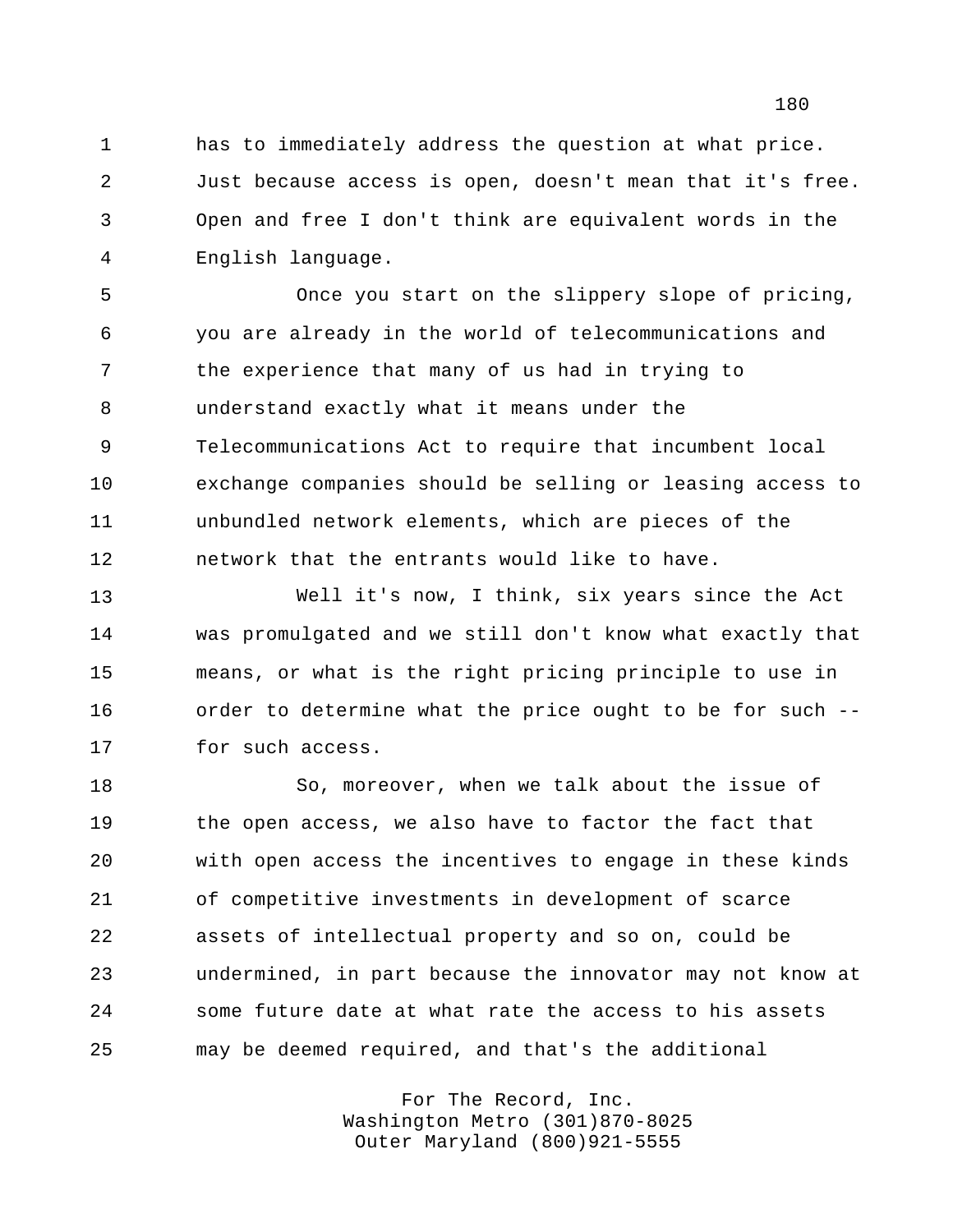component of risk is introduced.

| $\overline{2}$ | Finally, we have started by saying that in the            |
|----------------|-----------------------------------------------------------|
| 3              | new economy is the competition for being the leader in    |
| 4              | the market. This ex ante competition is so critical.      |
| 5              | Well that is true and I believe that the main role of the |
| 6              | enforcers of antitrust in the new economy ought to be, in |
| 7              | fact, to ensure that such competition for the next rounds |
| 8              | of technology is fostered, facilitated, as opposed to     |
| 9              | distorted through the conduct of both the incumbent       |
| 10             | firms, as well as potential entrants.                     |
| 11             | Thank you, very much, and I look forward to the           |
| 12             | discussion.                                               |
| 13             | MS. DESANTI: Thank you, very much, Janusz.                |
| 14             | (Time Noted: 3:23 p.m.)                                   |
| 15             |                                                           |
| 16             |                                                           |
| 17             |                                                           |
| 18             |                                                           |
| 19             |                                                           |
| 20             |                                                           |
| 21             |                                                           |
| 22             |                                                           |
| 23             |                                                           |
| 24             |                                                           |
| 25             |                                                           |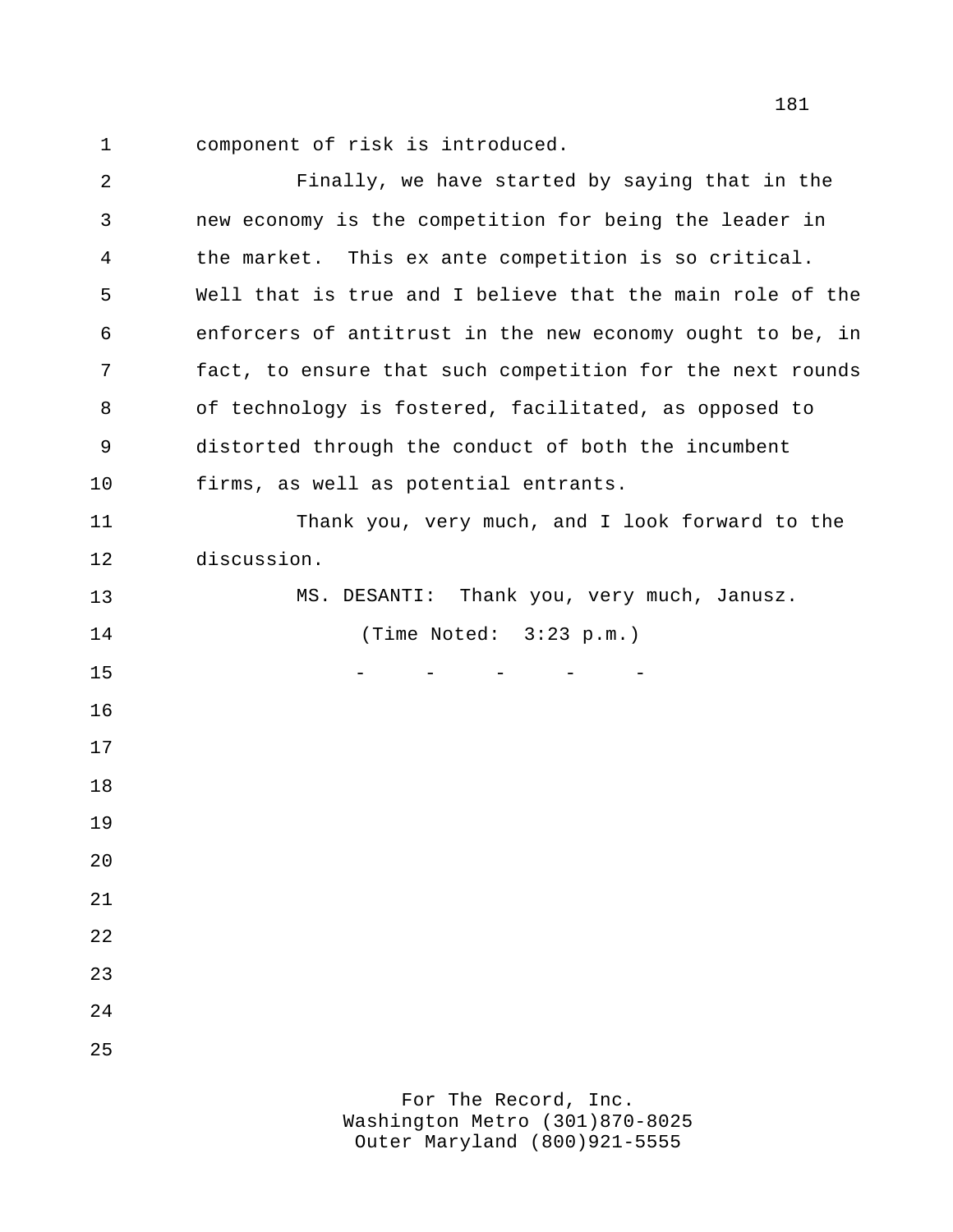MS. DESANTI: Now we'd like to turn to a discussion for a few minutes, bringing in Ray Chen from the PTO, and Sue Majewski from DOJ, and Hillary Greene, also from the FTC.

 And I will use the moderator's prerogative to start out with a question. We have gone a long way in this discussion. We have covered a huge amount of territory, starting with early research on competition and innovation, and ending up with new models of competition and what does competition mean, and injecting some intellectual property concepts along the way.

 I'd like to go back to Phil Nelson and ask you a question about some of the research that you were reporting on. Is it correct to say that R&D expenditures are used in that research as a proxy for innovation? And what is your sense of the extent to which that's a viable proxy for innovation?

 MR. NELSON: The answer is yes. In the early literature R&D to sales was used as a proxy for innovation. There is substantial discussion and literature whether that's a wise thing to do because you really are more interested in sort of the outputs of the innovative process, rather than the inputs, and observing the inputs doesn't necessarily track the outputs, because people might be inefficient innovators.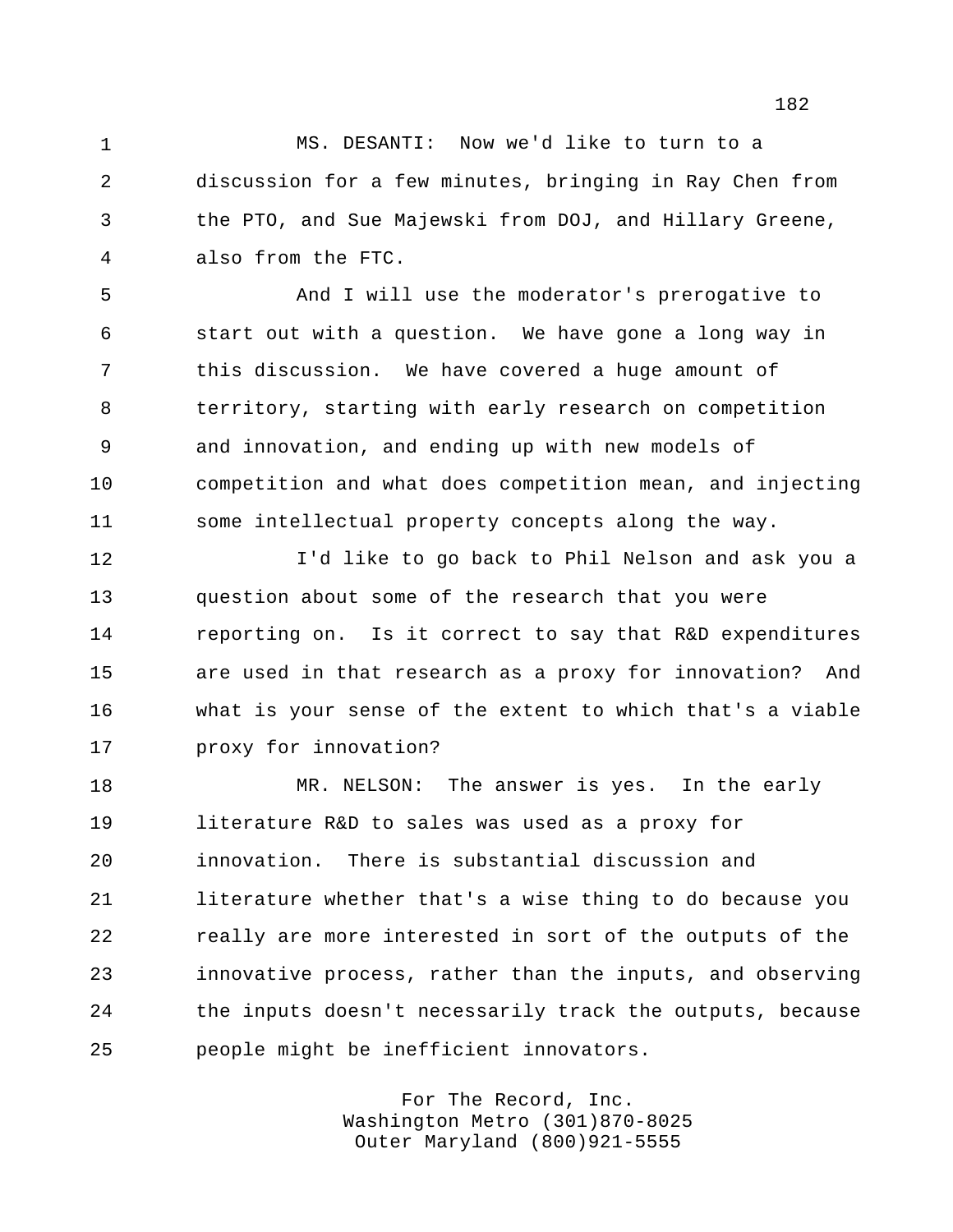And so it's a matter of trying to use the available data, rather than using the data that is necessarily the best to use.

 MS. DESANTI: So it's imperfect, as with everything else. Okay.

 MR. NELSON: I think it's fair to point out that people have tried to use patents and a whole variety of other indicators to try to get at some of these --

 PROFESSOR GREENSTEIN: Oh, yes. In fact, I mentioned that patents were one of the variables to use. But how do you weight a patent, because -- and as we were hearing, the Japanese allow you, at least back a number of years ago, to kind of -- have a patent for one application and then they might have multiple patents so that they cover multiple applications, so the number of Japanese patents might not -- you know, ten of them might equal one U.S. patent. And some fields are less patentable

 -- financial services, as Josh has pointed out, has a dearth of patenting, as compared to -- and still a very high apparent rate of innovation, but you won't find it by counting patents.

 MR. NELSON: And the other thing that I really should have pointed out directly to your answer was that we argue the sales ratio comes from accounting reports.

> For The Record, Inc. Washington Metro (301)870-8025 Outer Maryland (800)921-5555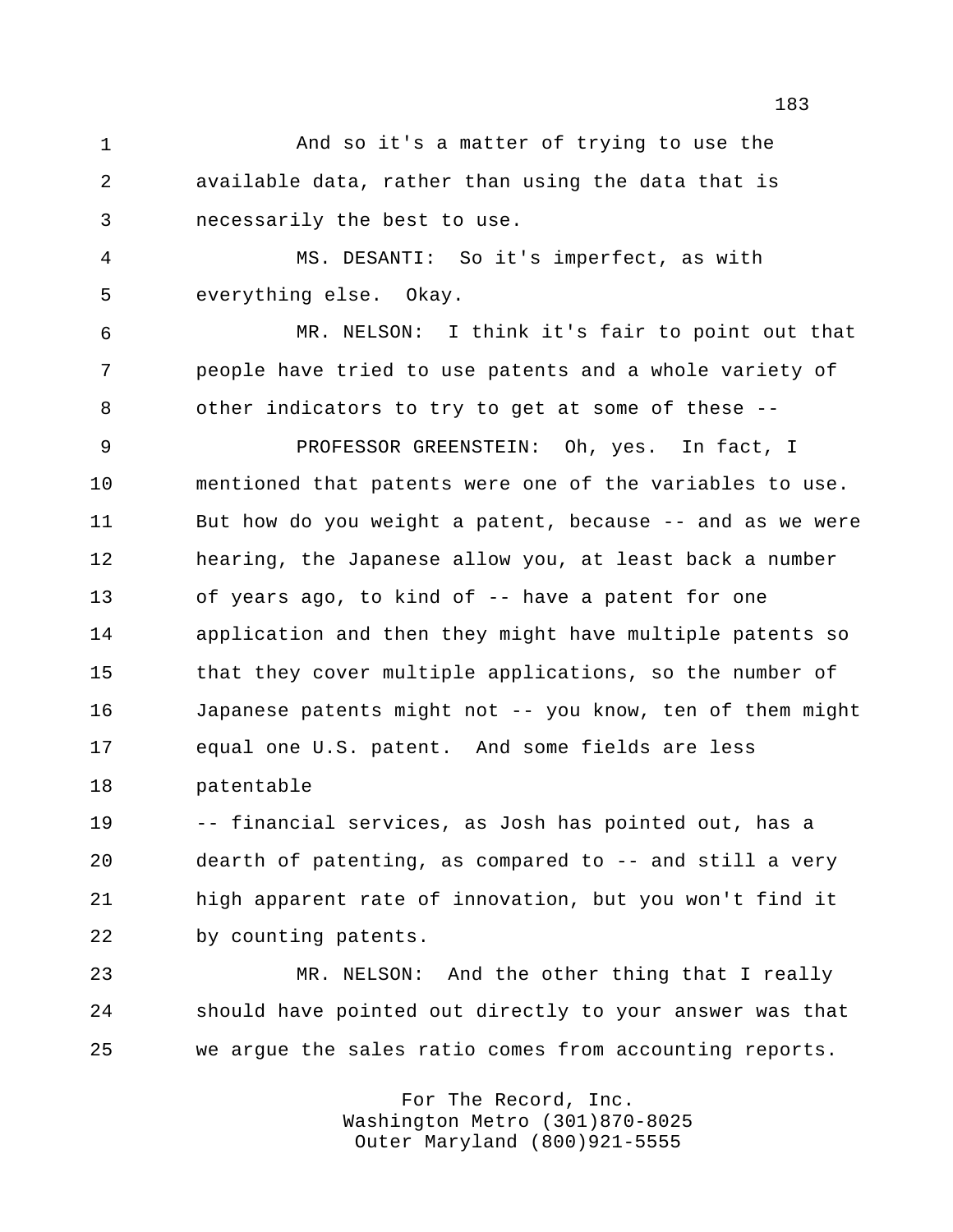Smaller firms may not have formalized books and records that record an R&D expenditure column in quite the way bigger firms do, so you might even have an inherent bias in your data set that would understate the amount of R&D expenditures by smaller firms, and some people talk about that in the literature.

 MS. DESANTI: And I'd like to follow up also, Shane and Josh, there's at least a superficial tension in your presentations in that -- and correct me where I go wrong here -- but, Shane, I read your presentation to seem to argue that strong intellectual property rights can assist new entrants and, thereby, encourage competition because the new entrant can use its intellectual property right as a bargaining chip, that may be allowed to cross-license or joint venture with others.

 And, Josh, I thought that your presentation was raising some problems that you thought that strong intellectual property protection had created deleterious effects on innovation and competition. And I thought if you two could do some compare and contrast of the similarities, the dissimilarities, that would help clarify exactly --

 PROFESSOR LERNER: Do you want to start? PROFESSOR GREENSTEIN: Well, first of all, you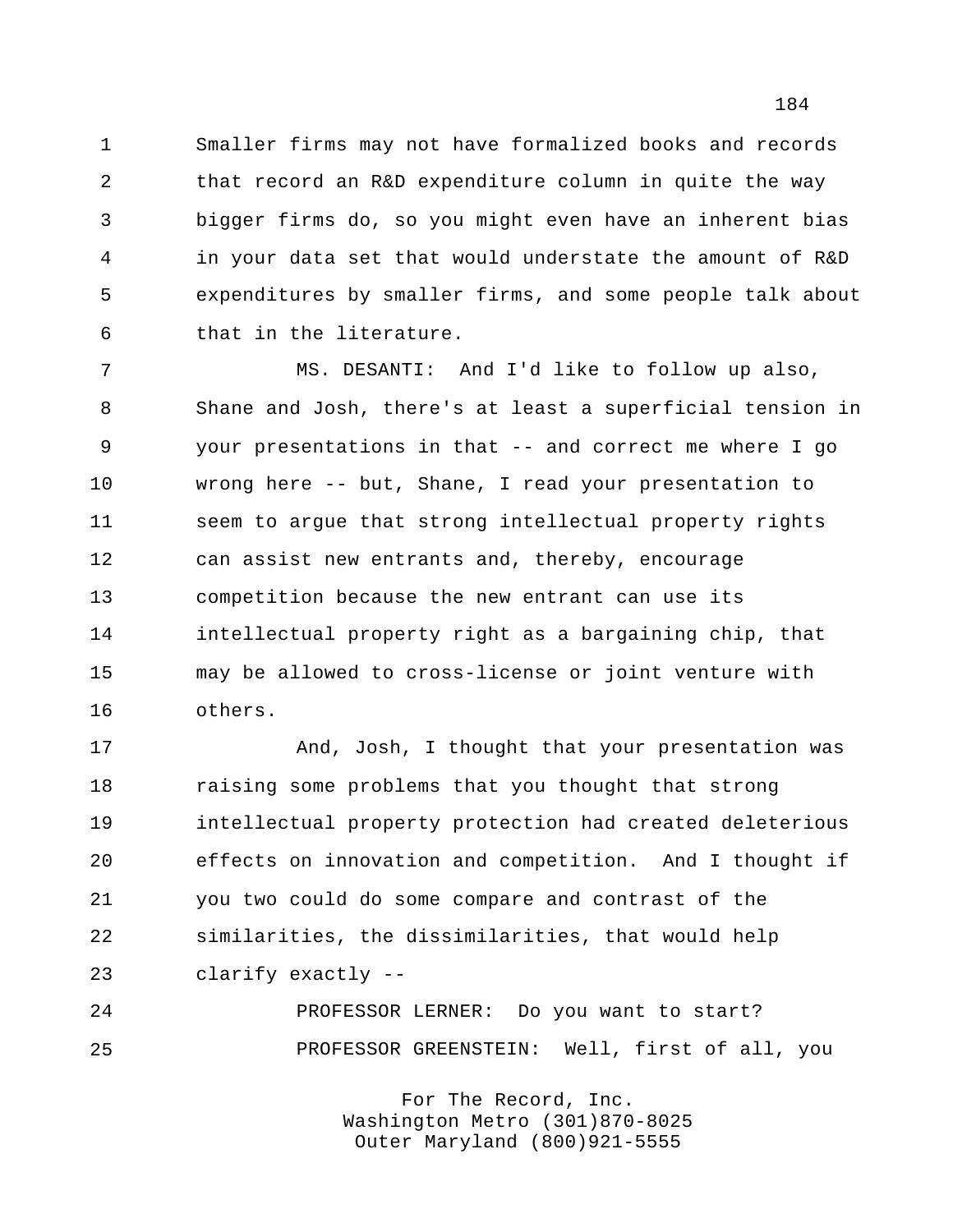did hear me correctly on the first principle. This is an observation about a phenomenon, rather than a model. That is, a lot of firms use their intellectual property for purposes of licensing or in the process of a joint venture, or in the process of a merger discussion, and it is valuable in that context.

 I absolutely agree small firms use that in order to prevent firms from -- information and using it and to guard against a whole series of other -- other potential pathologies. It's not the only thing firms use. I should be honest. You know, there's lots of other things firms do, but this is one thing.

 Second, it's not inconsistent with what I heard Josh say about incumbent use of patents in bargaining to holdup entrants, or to threaten them with litigation as a way to -- to get them to cooperate with them in certain ways.

 I hadn't -- I don't really have an opinion on -- I have said, it's one of the things I deliberately tried to punt on when I discussed. I don't know, to be fully honest, what sort of behavior incumbents tend to exhibit when they are holding patents and how they use them in the bargaining process with entrants. I've got to be honest with you. I don't know and I don't know what the full range of behavior is until -- so it's not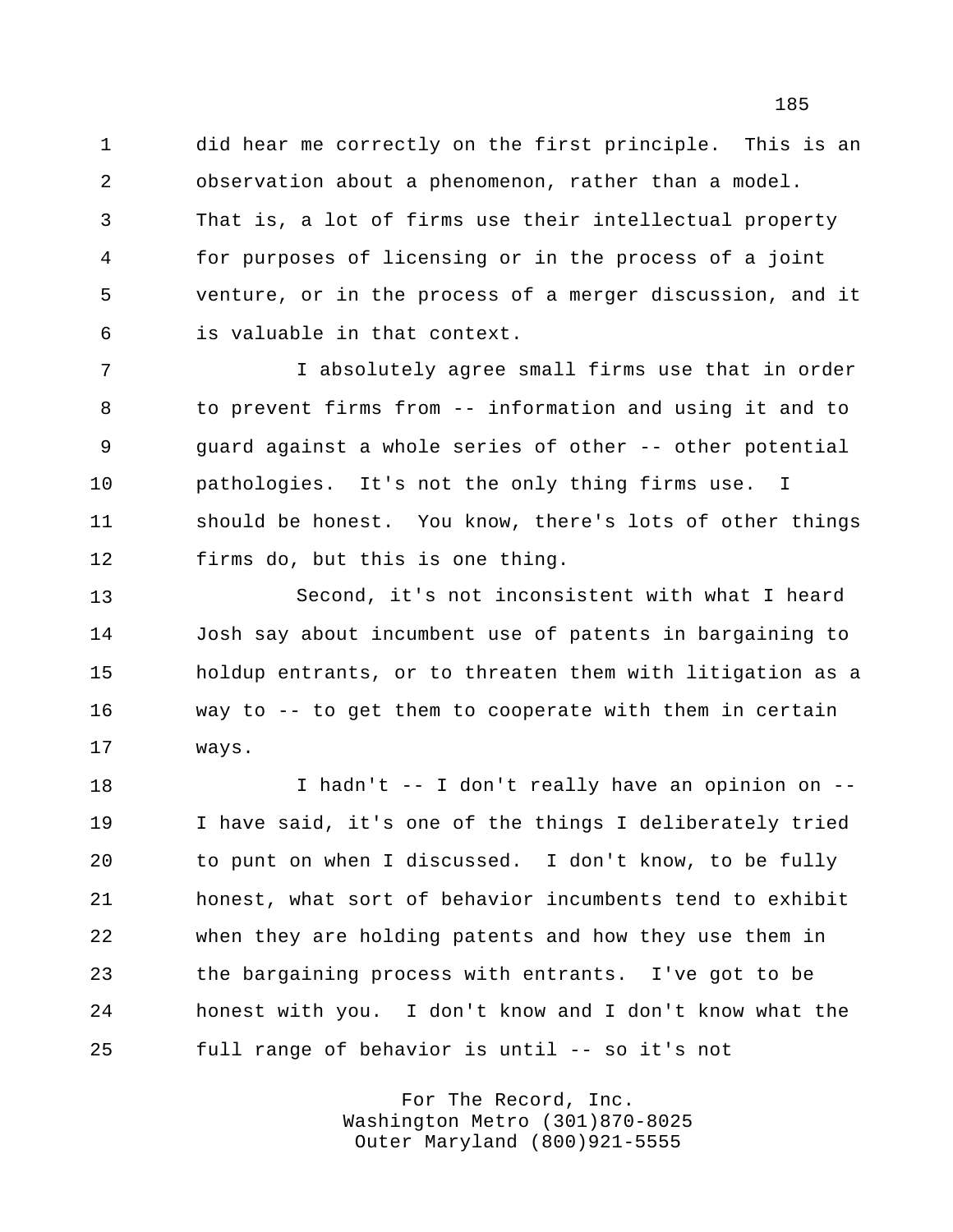inconsistent with what Josh was describing. It seemed to me it wasn't.

 PROFESSOR LERNER: I'll answer it somewhat along the same tone as Shane's comments, which is I think it's certainly clear -- and I didn't want to leave the impression that, you know, sort of the -- that patents only have a dark side. In the sense that it's clear that patents allow many cases -- you know, things could happen that might not happen otherwise. I think we need to look no further than the biotechnology industry as an example of where we have seen many entrants not only being able 12 to be successful in terms of accessing venture capital financing, but also in terms of being able to enter into alliances with much larger firms and with the pharmaceutical companies, and where they were very much facilitated in doing so by having intellectual property holdings.

18 But I think the point to make -- simply that I was trying to make is that there certainly are not only anecdotal examples of abuses, you know, and we can certainly point to things that we know, written case studies about -- or else where there have been investigations in terms of people of established firms using -- using patent portfolios in a variety -- a variety of deleterious kinds of ways. But also there's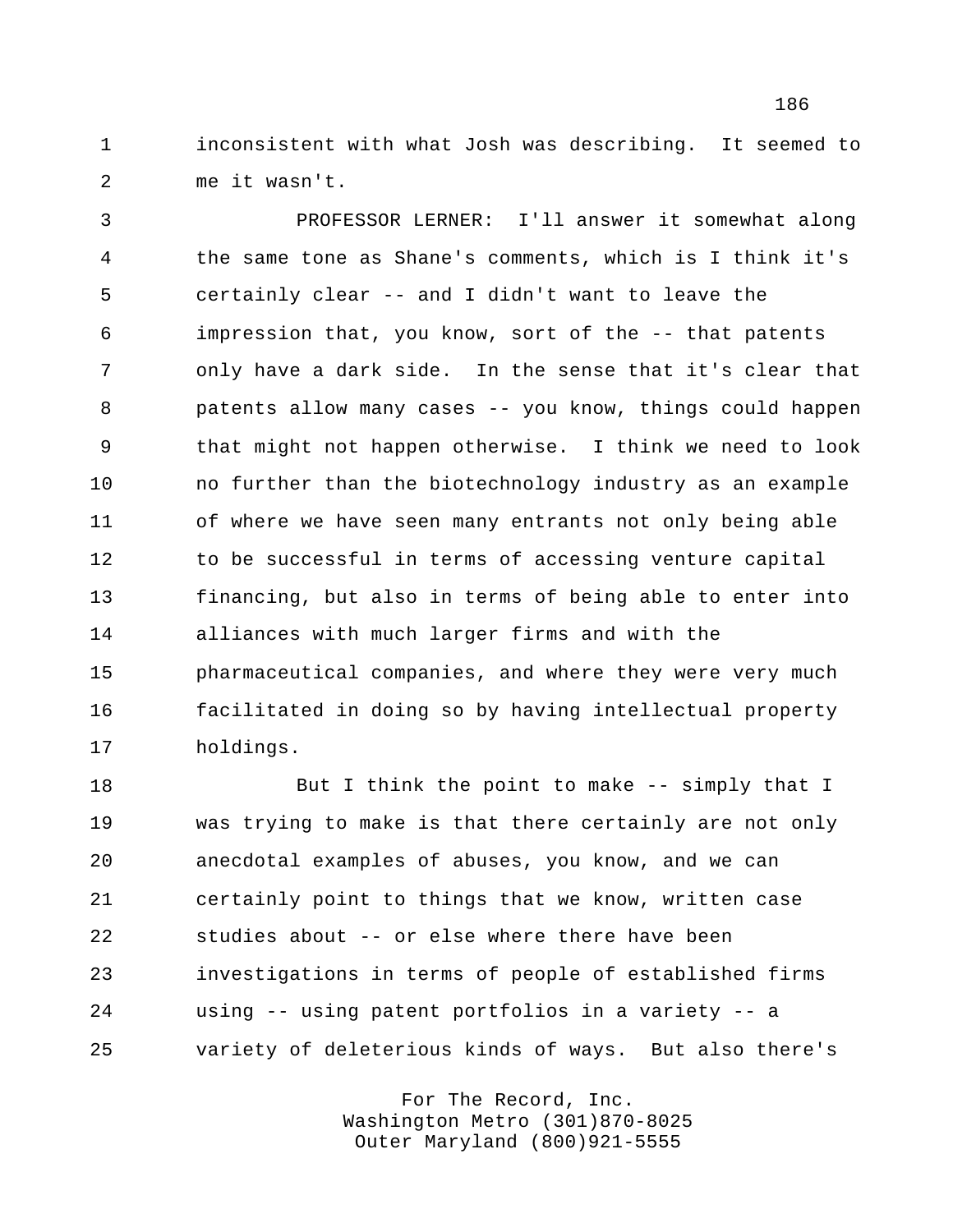again, some -- you know, some empirical evidence, at least from biotechs and semiconductors that suggests some real concerns about some of the very largest and most -- you know, most aggressive patentees and what some of implications have been for innovation in those industries by newer and smaller firms.

 MS. DESANTI: Can you speak more to that? And in particular I'm wondering if you could add something on the research I know you've done on competition for venture capital.

 PROFESSOR LERNER: Well maybe I'll take a stab at that. First of all we can certainly see many examples where when you see a new emerging -- new emerging industries and where essentially there's been an effort on the part of established players to do a bit of a sort of land grab into that territory in the way of, you know, trying to assert property rights.

 I mean, for instance, we did a case study a number of years ago, if anyone is interested in it, on essentially Unisys and their strategy regarding the Internet, in particular, you know, sort of taking an old set of patents, in terms of various kinds of compression algorithms and asserting it regarding the GIF format, and essentially -- you know, their sort of strategy is to try to use that as a sort of way to go after a whole variety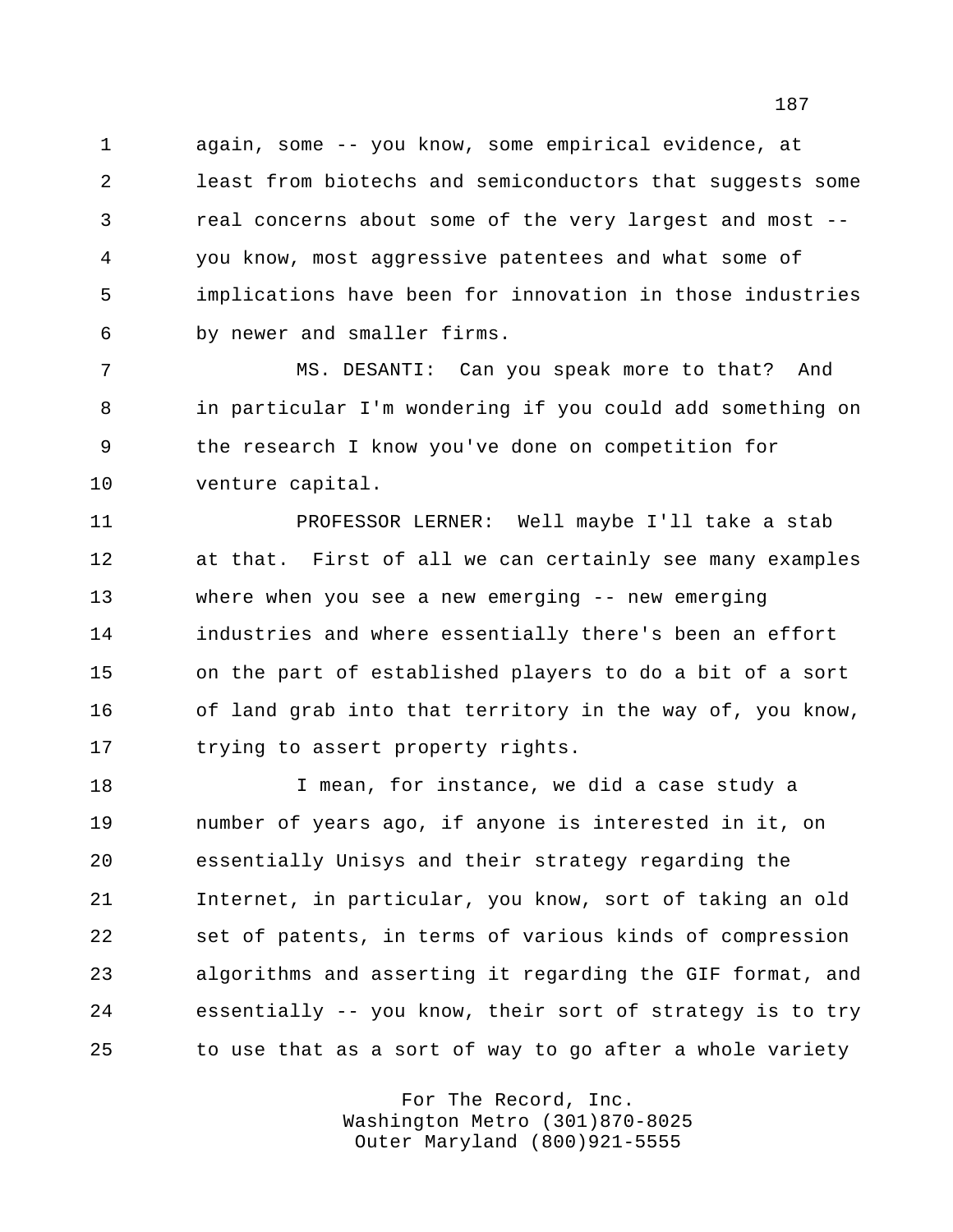of smaller, less established Internet content developers and so forth.

 More generally, I think that when we start to look at high-technology industries, what we see is that the fear of -- I mean, as organizations look for venture capital financing, venture capitalists are in a role of doing an enormous amount of screening. Typically we see ratios of somewhere on the order of 100-to-one in terms of the number of -- number of business plans reviewed, to the number of actual ones funded.

11 And while it's certainly not the case that -- that, you know, that small firms do not violate intellectual property and do not need to -- and, you know, do not deserve to get sued in some cases, in other instances it really seems to be the case that the threat of litigation, even though it's perhaps not that well 17 thought through, or in many cases where the patent which 18 the threat is being based on does not seem to be that sound, often can have a very profound effect on the smaller firm, in terms of their ability to access -- to access financing.

 So, again, when essentially you're sort of reviewing 100 business plans and you're only going to find one, all it takes is perhaps a cloud or a threat of a cloud over it, and particularly many venture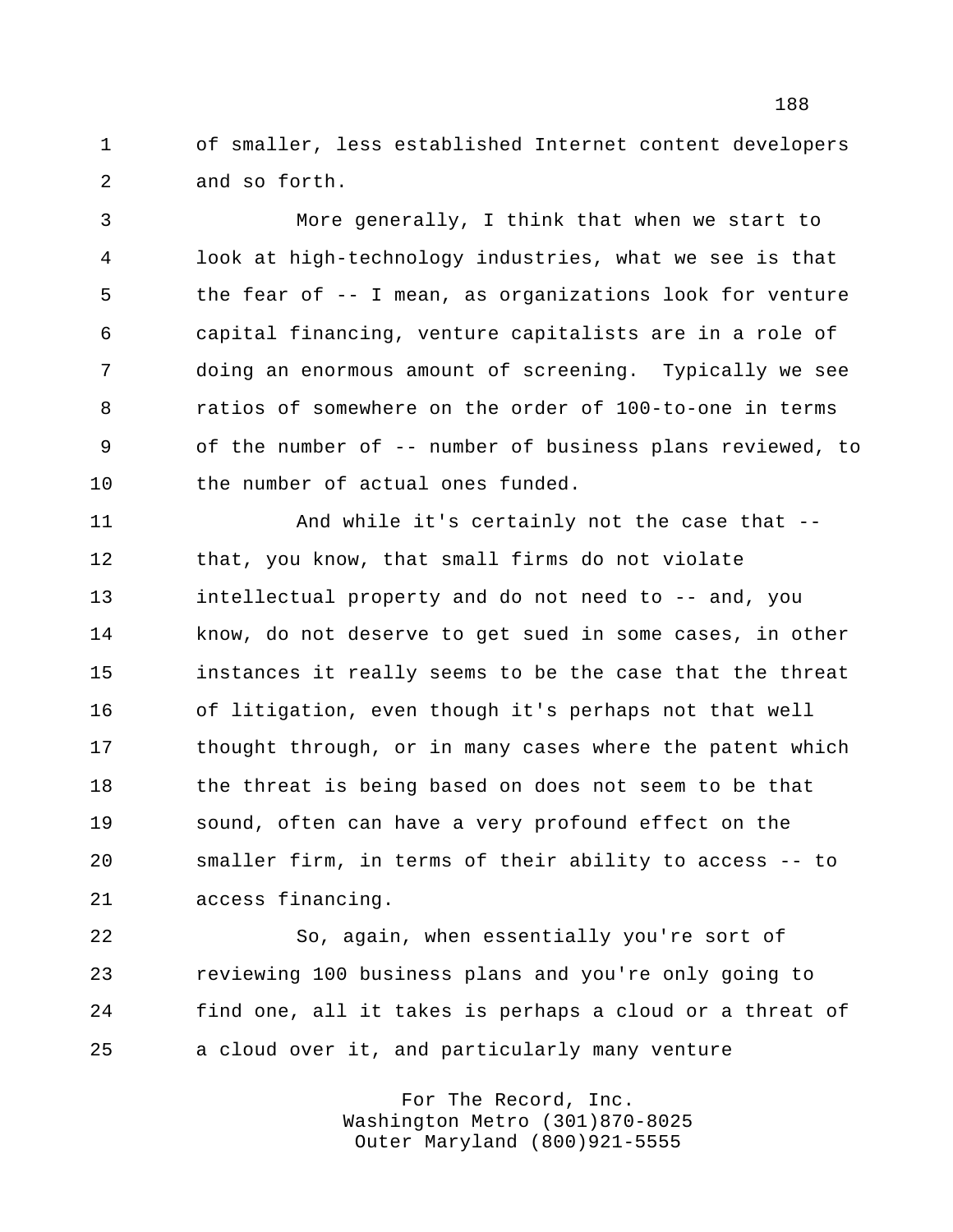capitalists being pressed for time, they're not even going to -- you know, the presumption is, when there is smoke, there must be fire there, or at least there's enough -- enough to sort of scare me away from even looking at and considering this company more seriously.

 PROFESSOR ORDOVER: One comment or question, really. I'm perplexed by what I just heard. In view of the fact that -- it's my understanding if I have a patent I have the right to exclude those who likely infringe from enjoying the fruits of my innovation.

 So when we talk about the -- when we talk about the effects of these concerns about litigation, do we have -- do you think that it's possible to formulate a 14 rule or something that would say you can assert this particular piece of intellectual property in that way, but not in some other way?

 What is it -- what is it that we can accomplish or are those adverse effects essentially built into the 19 concept of intellectual property rights, as a right, or is it something that goes beyond the right and now assumes there is abuse of that right in a way that can be identified, that can be prevented, that the FTC can step in and say, "You can't do that"? I was trying to see if we could get some --

PROFESSOR LERNER: Can I answer that question?

For The Record, Inc. Washington Metro (301)870-8025 Outer Maryland (800)921-5555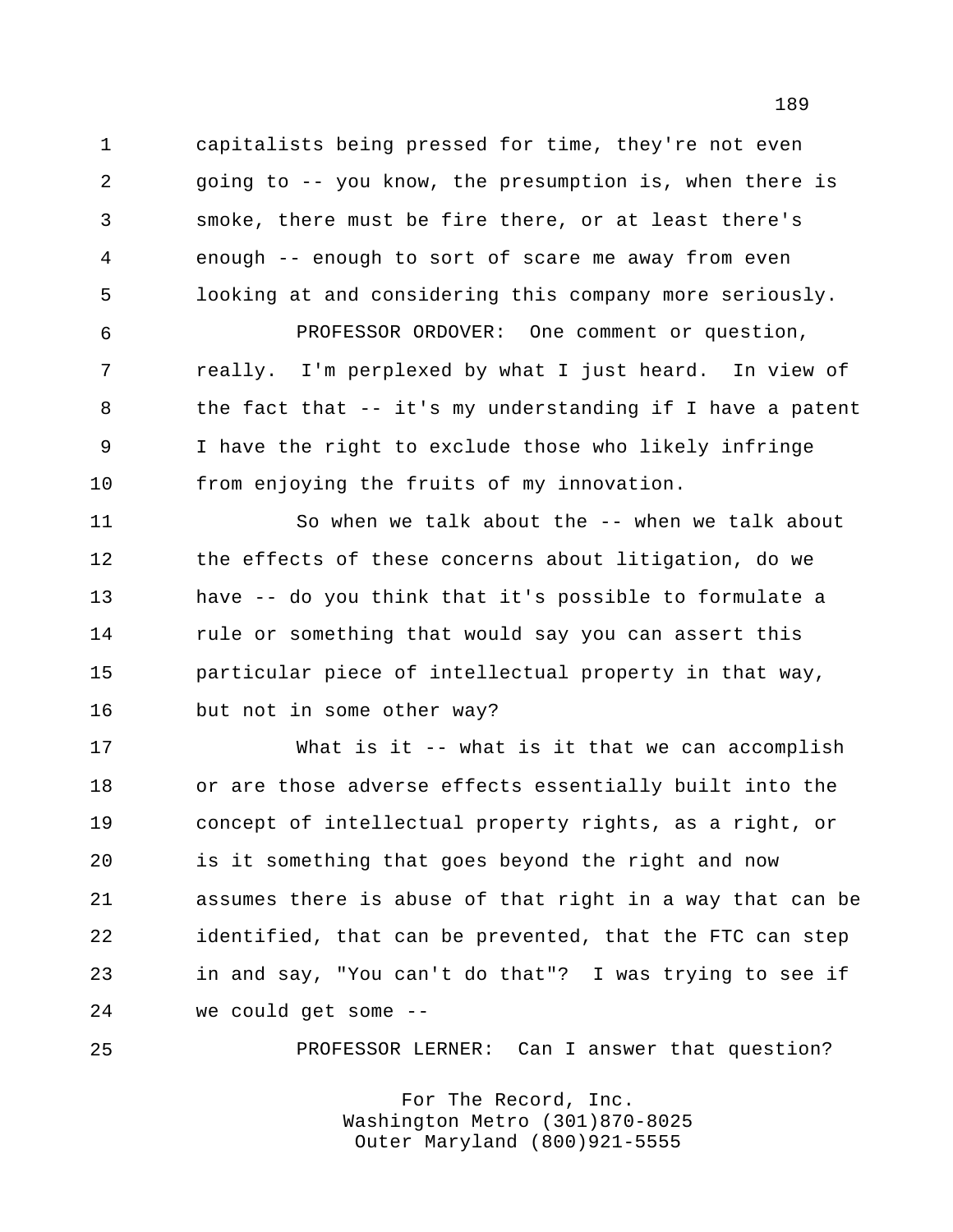I think it's an excellent question. And I guess, to a certain extent, you know, the sort of difficulties of really trying to police the litigation process is somewhat what I sort of went for in terms of emphasizing the -- the importance of trying to get patents right at the time that they are actually being issued. In the sense that if they can be -- you know, essentially, greater clarity and greater quality, in terms of patents being -- at the time that they are being issued, I think would forestall a lot of these problems.

 Just -- if I can just go on for one more second. You know, I think back to an example of -- the example of a roundtable we had perhaps a couple of years ago on business method patents at the Patent Office, where Commissioner Dickinson at the time was sort of talking and saying, "Well my major goal, in terms of business method patents is going to increase the time that the average examiner spends in terms of examining them from" -- I forgot the precise numbers, but basically from around 11 hours per patent to 12 hours per patent.

 And when one thinks about, you know, the sort of challenges that an examiner has, in terms of going to this very complex area and having, you know, sort of very tight time frame to really learn about it and really understand what's going on, it's just there's something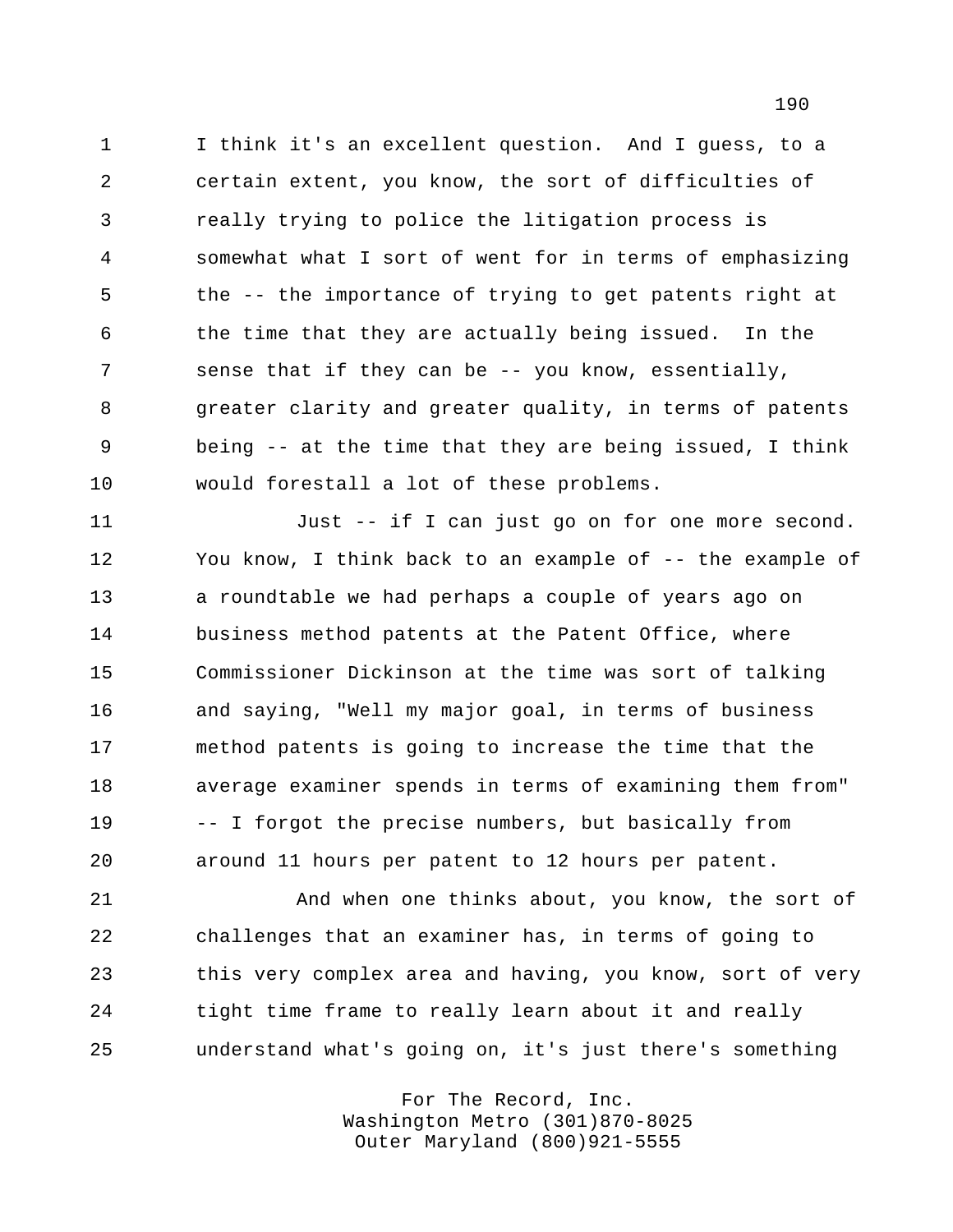fundamentally problematic about the -- about the system. And I guess I've been much more supportive of efforts to try to bring in, you know, sort of much more of -- sort of information from third parties, in terms of through publication of the applications, as getting sort of third parties to make inputs, and sort of really opening up the review process. Because I think that even if you were to give an examiner 20 hours, their ability to really be able to, you know, assess what the quality of the patent is, is going to be -- is going to be quite limited.

11 MS. DESANTI: Stan.

 PROFESSOR LIEBOWITZ: Yes. My question was actually related, but it wasn't clear to me, when you were talking about the deleterious effects of these patent pools that the older firms have, if you're saying that essentially they are bringing frivolous suits because they are big and the other guys are small, and they have bigger legal staffs and the other guys don't, and this is just a way to get them in court and make them spend money, and there is really nothing behind it, which I can see easily agreeing, yeah, that's definitely detrimental.

 The reverse is the case that if it's really a legitimate claim, then we're just either saying that there is something wrong with the contracting going on,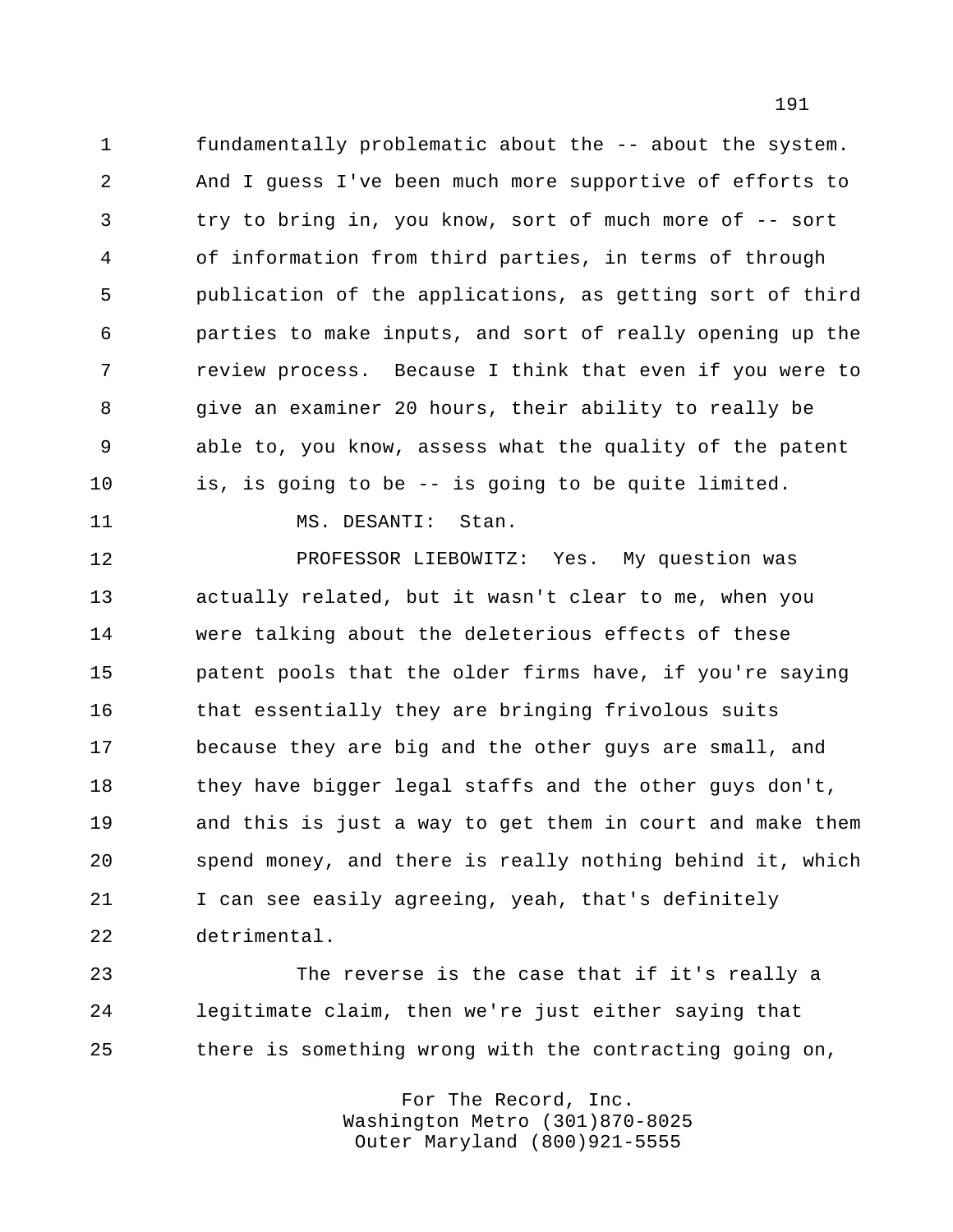where they can't seem to reach a reasonable agreement, or that we're just looking at the back side of a balance that we have sort of drawn, which is that you give people a restriction on use, which is a monopoly, and we hope that that provides more of the activity in the first place. And by focusing only on the restriction, you say it's deleterious, but we can't really do that when there is presumably a balance there and you have to look at the whole thing.

 So is it the first one, that it's -- they are being used frivolously or is it something else?

 PROFESSOR LERNER: I think there's two -- two problems, one of which is, in many cases the patents which are being granted are in some sense -- you know, in many cases, overly broad or covering stuff which was actually -- where there is prior art that actually exists.

 And then, secondly, that in some cases they're being -- even cases where the patents themselves may be used, they're being enforced in a very aggressive way that often, you know, sort of extends beyond the -- beyond the individual claims of the patents -- the patents themselves.

 So I think that really it's much more in sort of the spirit of the first comment, which is that the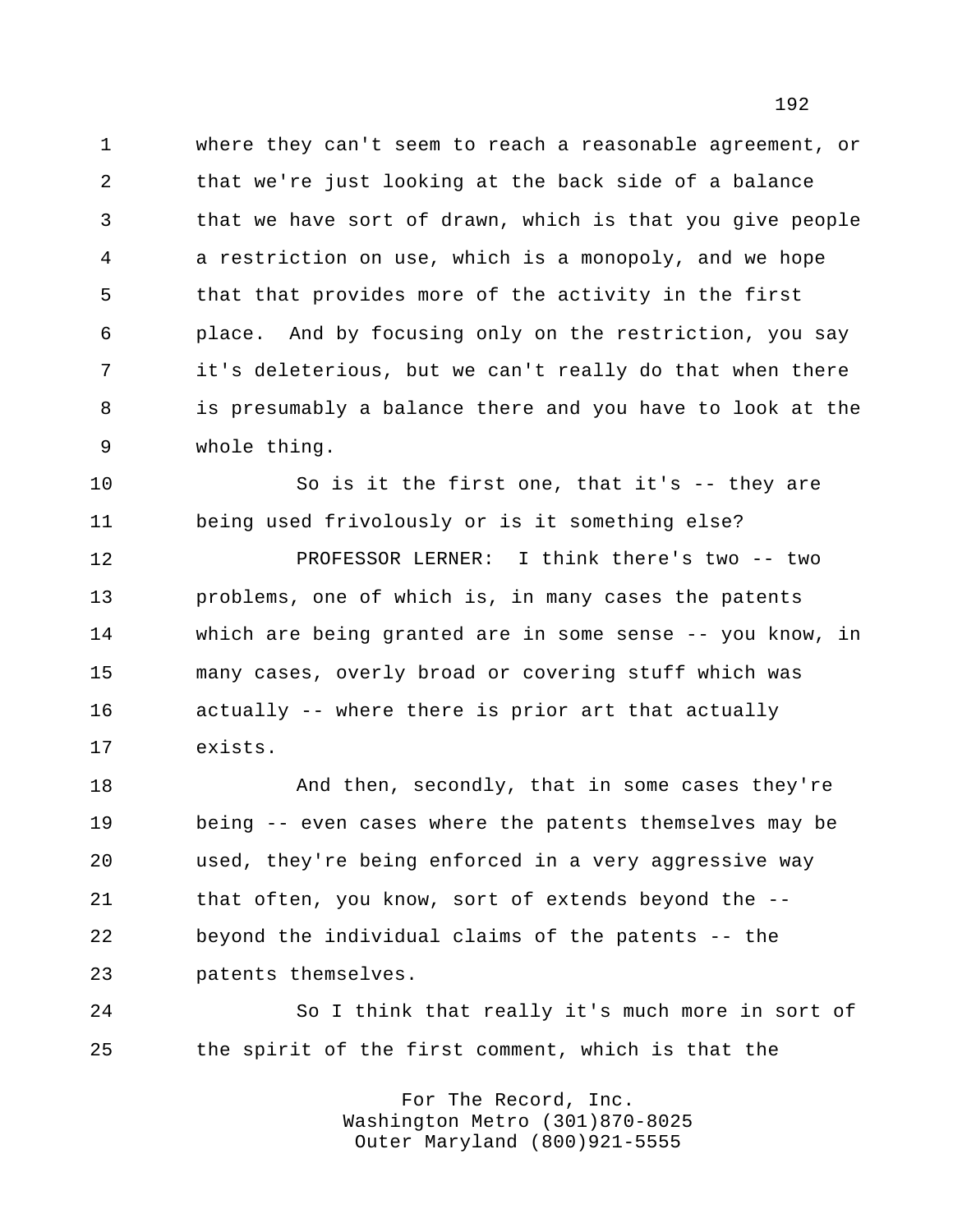quality of many cases, the patents themselves, as well as the sort of aggressiveness of many of these firms, in terms of seeing intellectual property as a business unit and essentially litigation as a business unit, is the real concern.

 PROFESSOR LIEBOWITZ: So would you think something like having the loser pay and maybe -- you know, treble damages is something that might be a way around that?

 PROFESSOR LERNER: Well I think there has been a big law and economics literature on this and it hasn't really come up with -- you know, it certainly doesn't imply that that's some sort of -- you know, sort of magic bullet that's going to solve problems of litigation. In fact, in some of the models, I think when you have this sort of English rule kind of litigation, you actually get more litigation, rather than -- rather than less litigation.

19 MS. DESANTI: Okay. Ray?

 PROFESSOR ORDOVER: Much depends on the relative risk aversions of the parties.

PROFESSOR LERNER: Sure.

 MR. CHEN: There's a lot of things that have been going on that have prompted me in my thinking to answer this question about nuisance suits or frivolous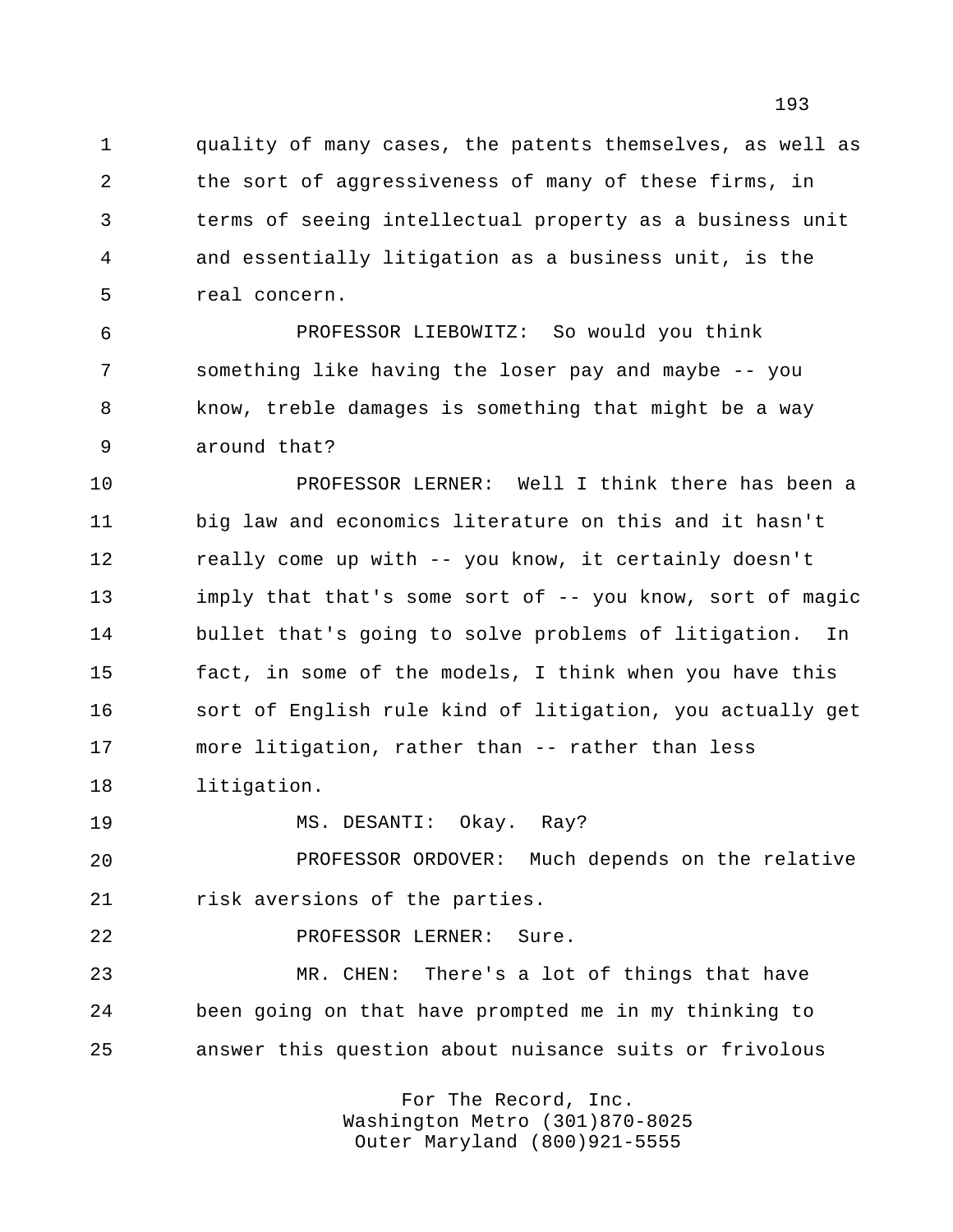lawsuits that are really an abuse of the patent by a patent owner. I'm pretty sure there is a line of case law by the Federal Circuit where a patent owner would be punished for engaging in that kind of unlawful conduct, under -- I believe in some type of unfair competition theory. So that certainly exists within the Federal Circuit.

 Actually, there's a lot of points that I would like to bring up, but first of all, let me reassure the panel and the audience that an examiner doesn't spend 11 only 11 or 12 hours in examining a patent application. I understand that it's not a lot of hours that they do, in terms of an exhaustive search, where they have perfect information of the prior art, but it's not -- it's certainly not that limited number of hours.

 As to Professor Lerner's finance patent example, first of all, we would always, at the PTO, as I'm sure the professor did, first warn people that you need to look at the claims of the patent first and not just the overall specification, which can be much more broad than the claims itself, which often times the patent owner is forced by the examiner, through the examination process, to add several more elements and limitations into the claims.

But I was also wondering how the professor felt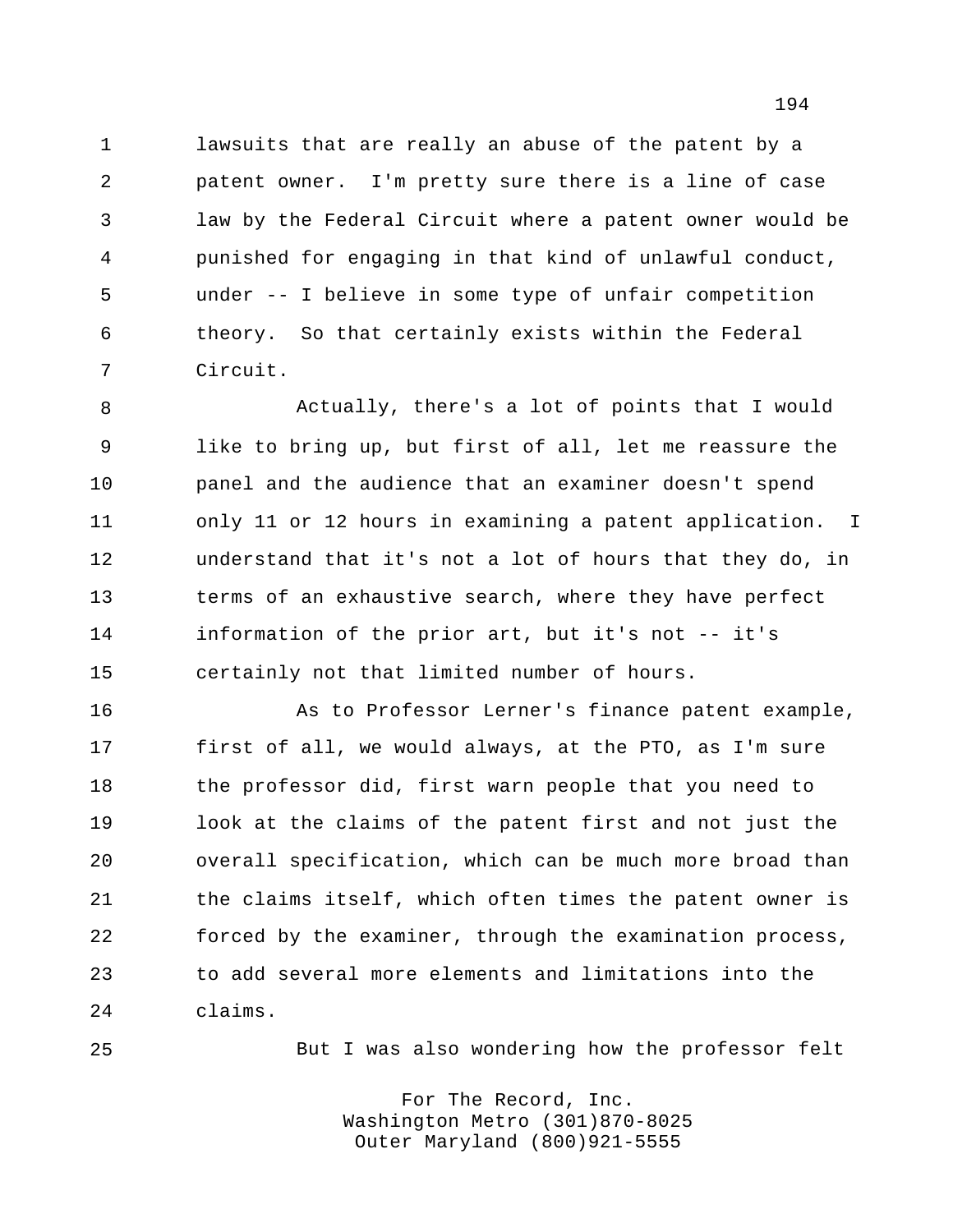about the re-examination procedures we have in the PTO, where this is basically a mechanism where, after a patent issues, the patent can be hauled back into the PTO, based on new prior art, that hadn't been considered by the examiner in the first instance. And this is something that really any party can do and it seems like it's a relatively cheap and quick administrative way to review a patent and at the same time avoid the burdensome costs of litigation.

 PROFESSOR LERNER: I'm just going to -- I mean, think that -- you know, first of all, I should have admitted this far along -- far from now. I'm not a lawyer and, as such, certainly can't claim to have, you know, the -- a profound understanding of, you know, the sort of legal -- legal nuances of this.

 But certainly in terms of the conversations that I've had with practitioners around this question, in terms of lawyers in practice, whether in private practice or in corporate practice, there has been, you know, sort of some real reluctance expressed about going in to do re-examinations today under the current system.

 In particular, you know, there's a sense that in many cases the same people are doing the re-examination who made the initial decision to file the patent. So in some sense, that there is, you know, sort of concern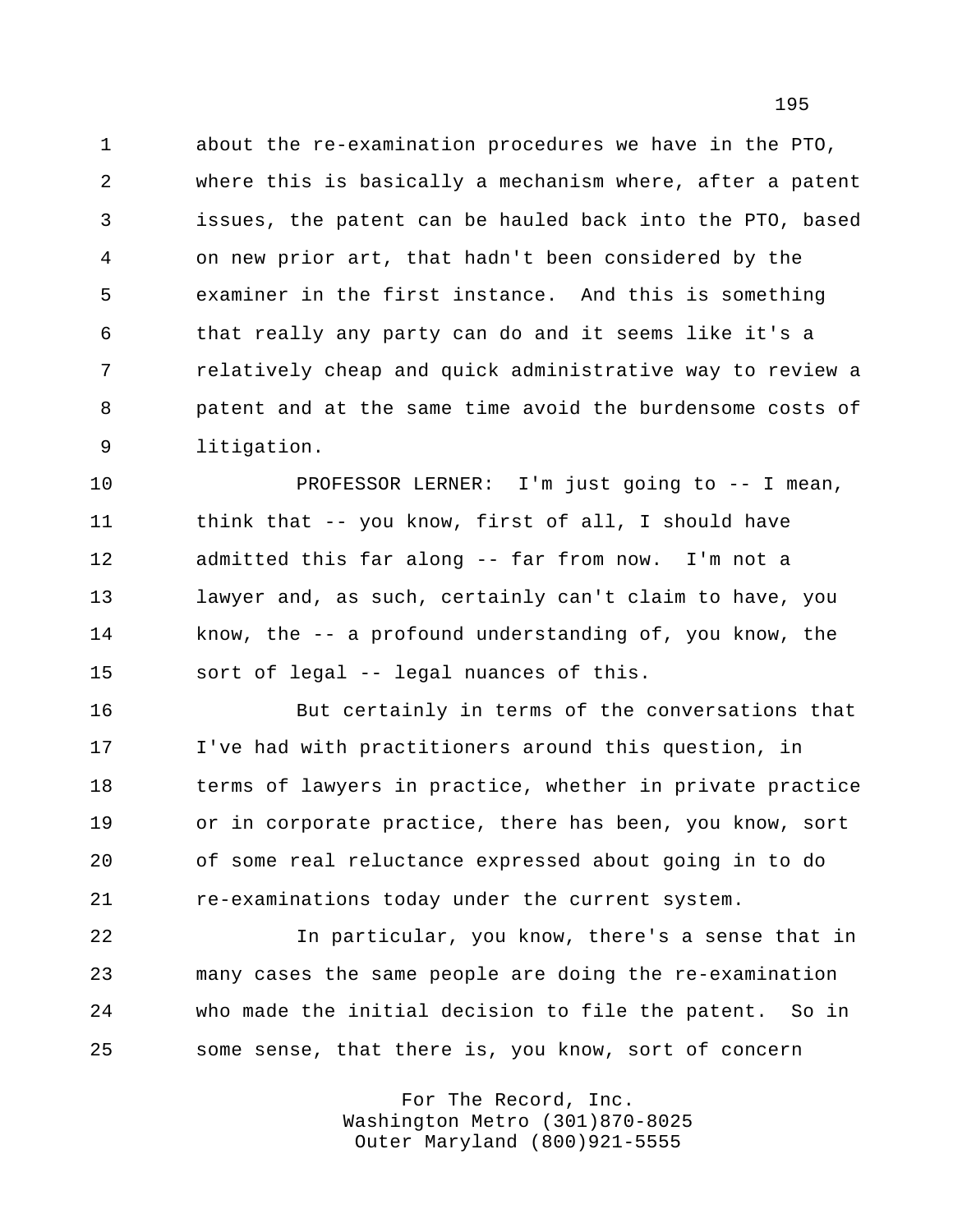expressed about whether one is really going to be able to get a fresh -- fresh glance at some of these issues.

 And I think really the other concern that has been expressed is that if one has the re-examination which goes unsuccessfully, it weakens one's position in the litigation going forward. So at least when it's been described to me, many people have indicated that they've been -- that they are unwilling to sort of incur the -- you know, the sort of potential damage to litigation for something that doesn't seem to be in the sort of current 11 system necessarily that much of -- that much of a remedy. 12 But anyway -- I'm sorry. Yes.

 MS. DESANTI: I thought we would take a break soon.

PROFESSOR LERNER: Okay.

 MS. DESANTI: So you can go ahead with more, if you have more right now, or we can take a break.

 PROFESSOR LERNER: Oh, well I have more, but we can do it right now or we can --

 MS. DESANTI: Why don't we take a break now because we've -- PROFESSOR LERNER: That's fine.

MS. DESANTI: -- been going for awhile.

PROFESSOR LERNER: Right.

MS. DESANTI: And let's come back about 12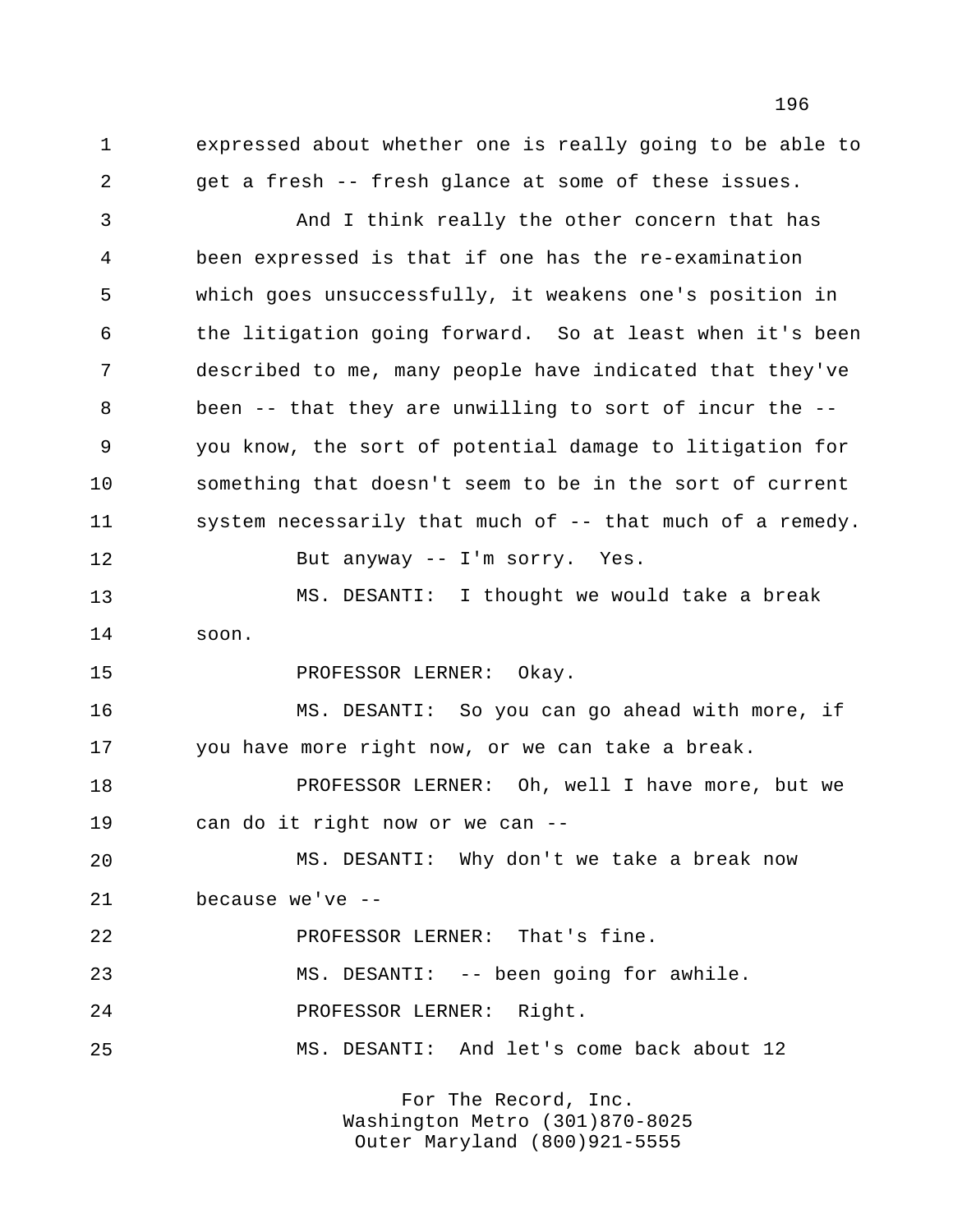| $\mathbf 1$  | minutes before four, to be precise. |                                                     |                                                       |                                                       |                                                                          |                                        |
|--------------|-------------------------------------|-----------------------------------------------------|-------------------------------------------------------|-------------------------------------------------------|--------------------------------------------------------------------------|----------------------------------------|
| $\sqrt{2}$   |                                     |                                                     |                                                       |                                                       |                                                                          | (Whereupon, there was a brief recess.) |
| $\mathsf{3}$ |                                     | $\frac{1}{2}$ and $\frac{1}{2}$ . The $\frac{1}{2}$ | $\frac{1}{2}$ , and $\frac{1}{2}$ , and $\frac{1}{2}$ | $\frac{1}{2}$ , and $\frac{1}{2}$ , and $\frac{1}{2}$ | $\frac{1}{2}$ and $\frac{1}{2}$ . The set of $\mathcal{O}(\mathbb{R}^d)$ | $\overline{\phantom{m}}$               |
| $\bf 4$      |                                     |                                                     |                                                       |                                                       |                                                                          |                                        |
| 5            |                                     |                                                     |                                                       |                                                       |                                                                          |                                        |
| $\epsilon$   |                                     |                                                     |                                                       |                                                       |                                                                          |                                        |
| $\sqrt{ }$   |                                     |                                                     |                                                       |                                                       |                                                                          |                                        |
| $\,8\,$      |                                     |                                                     |                                                       |                                                       |                                                                          |                                        |
| $\mathsf 9$  |                                     |                                                     |                                                       |                                                       |                                                                          |                                        |
| $1\,0$       |                                     |                                                     |                                                       |                                                       |                                                                          |                                        |
| $11\,$       |                                     |                                                     |                                                       |                                                       |                                                                          |                                        |
| $1\,2$       |                                     |                                                     |                                                       |                                                       |                                                                          |                                        |
| $13\,$       |                                     |                                                     |                                                       |                                                       |                                                                          |                                        |
| $1\,4$       |                                     |                                                     |                                                       |                                                       |                                                                          |                                        |
| $15\,$       |                                     |                                                     |                                                       |                                                       |                                                                          |                                        |
| $16$         |                                     |                                                     |                                                       |                                                       |                                                                          |                                        |
| $17$         |                                     |                                                     |                                                       |                                                       |                                                                          |                                        |
| $18$         |                                     |                                                     |                                                       |                                                       |                                                                          |                                        |
| 19           |                                     |                                                     |                                                       |                                                       |                                                                          |                                        |
| $2\,0$       |                                     |                                                     |                                                       |                                                       |                                                                          |                                        |
| $2\sqrt{1}$  |                                     |                                                     |                                                       |                                                       |                                                                          |                                        |
| $2\sqrt{2}$  |                                     |                                                     |                                                       |                                                       |                                                                          |                                        |
| 23           |                                     |                                                     |                                                       |                                                       |                                                                          |                                        |
| $2\sqrt{4}$  |                                     |                                                     |                                                       |                                                       |                                                                          |                                        |
| 25           |                                     |                                                     |                                                       |                                                       |                                                                          |                                        |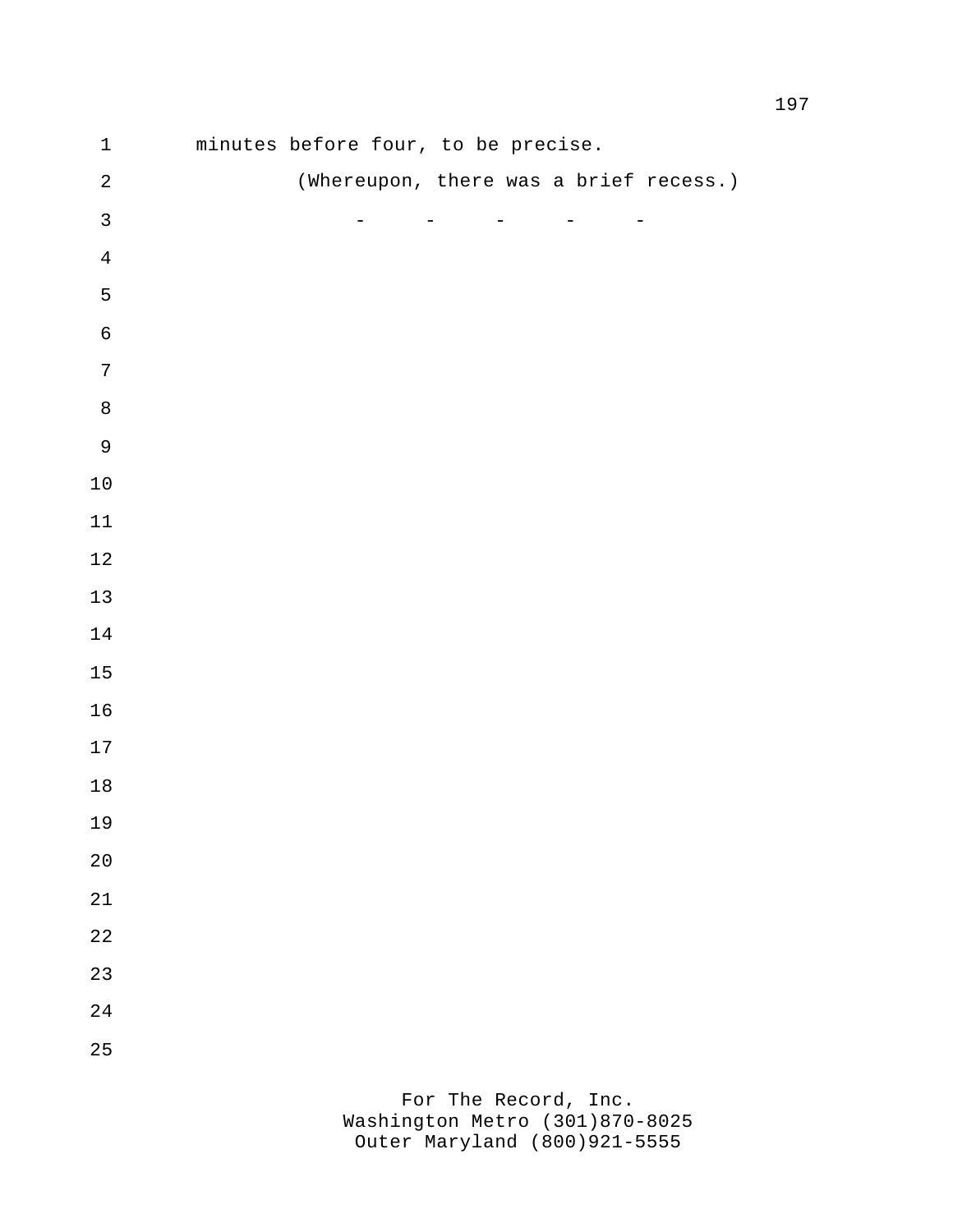MS. DESANTI: Professor Larry White will speak to us some more on network effects and competition.

 Professor White is an economics professor at New York University's Stern School of Business. He is a former Director of the Economic Policy Office of the Antitrust Division of the Department of Justice, and he has published most recently on antitrust economics, competition, and policy.

 PROFESSOR WHITE: I'm a low-tech guy. I'm the wrong guy -- save the situation, please. This is the 11 time I should have brought my overhead transparencies. I knew it.

 MS. DESANTI: While we are waiting for this to come up, Ray, did you want to raise a couple of other issues?

MR. CHEN: Oh.

 MS. DESANTI: We'll interrupt you. We'll interrupt you when this comes up.

 MR. CHEN: I'll be very brief for purposes of the time. I know that, you know, Professor Lerner brought up the concern about emerging technologies and whether -- and how the PTO can be equipped to handle examining such technologies and all I can say is, although the perception is we're a slow moving dinosaur, there is something called the Business Methods Patent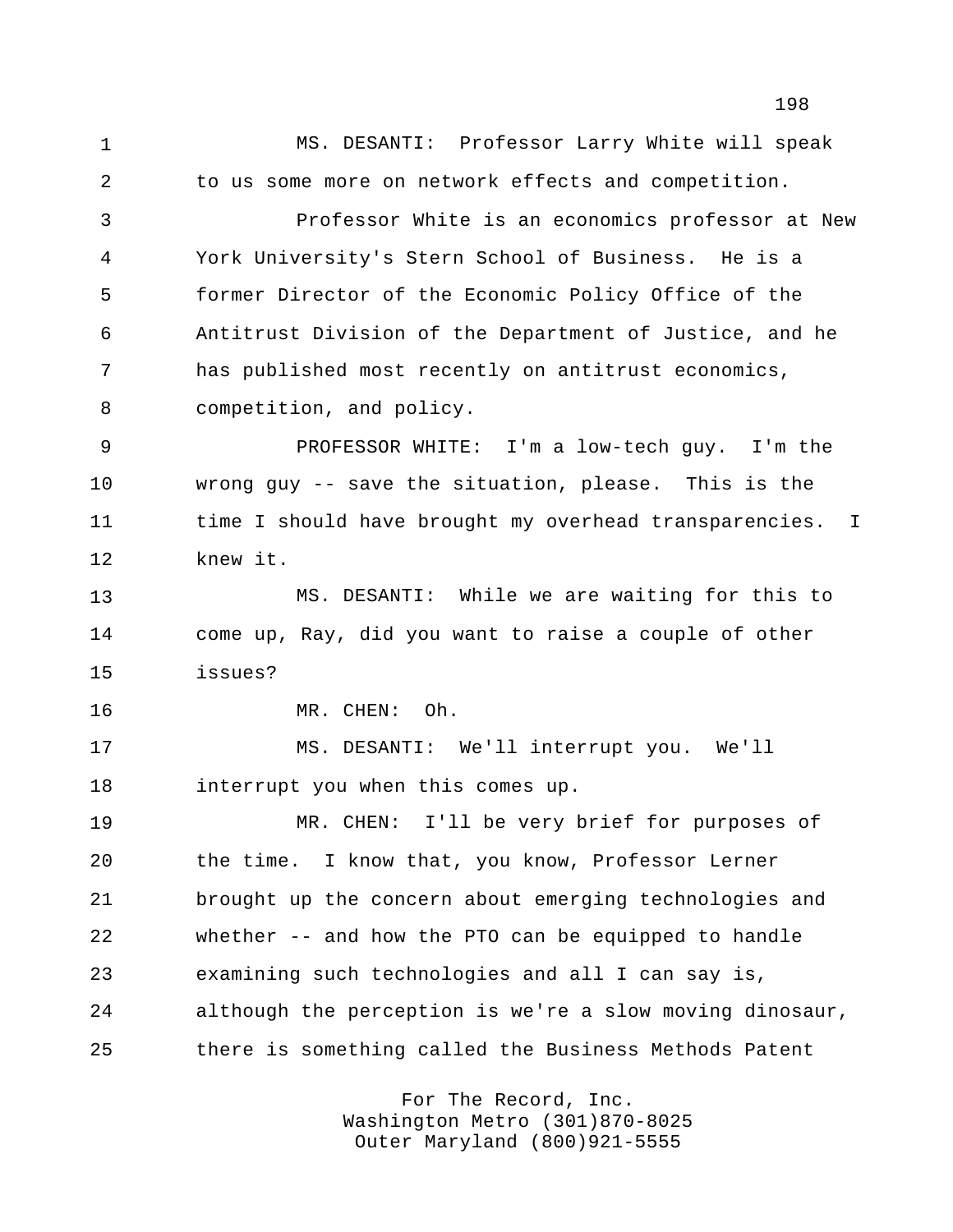Initiative that in 2000 Former Commissioner Todd Dickinson instituted, where there has been a lot more of an outreach within the industry for seeking out all forms of non-patent prior art literature, that examiners are required to review before they issue a patent in that category of applications.

 MS. DESANTI: I'm sorry to interrupt. And I 8 just will flag for the audience, we are going to have some remarks about that initiative next Wednesday, when we have sessions out in Berkeley, so we're looking forward to learning more about that.

Professor White.

 PROFESSOR WHITE: Thank you. I'm Larry White. I'm very pleased to be here this afternoon and I was asked to talk about network industries and innovation and I will try to tie it into the intellectual property 17 theme, as well. The hour is late and so I'm going to try to just move things along as quickly as I can.

 First, what do we mean by networks? Well it's nodes connected by links. That doesn't convey a whole heck of a lot, so let me try to give you some more concrete examples.

 And here is a stylized link. It's a very -- a stylized network. It's a very simple star network, but I -- when I start thinking about networks, this is one of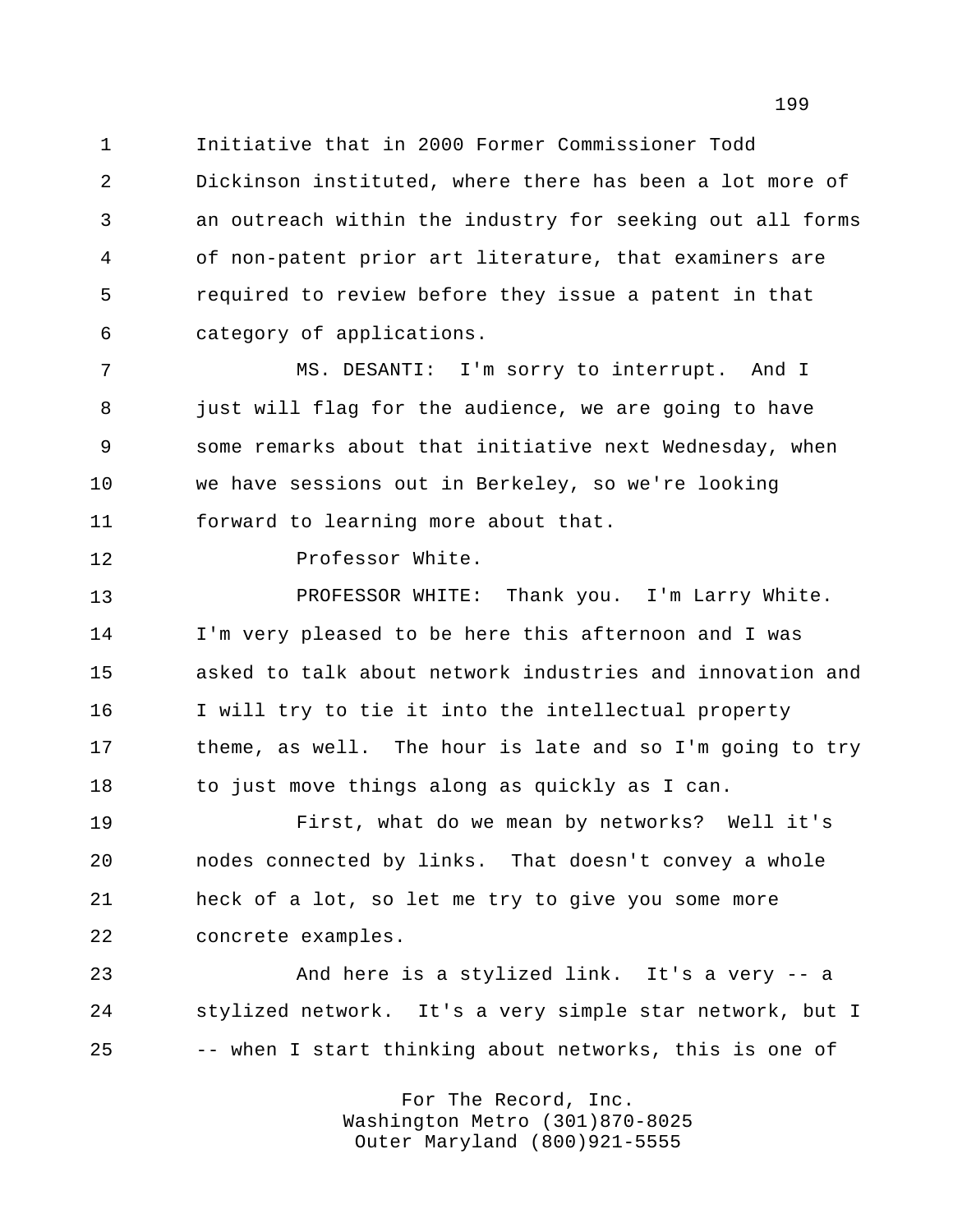the things I instinctively think about. And if you look at some of the -- some of the simpler airlines that have cropped up in the last two decades, post deregulation, a lot of them don't look all that different from this, as well as a local telephone network, a local package delivery network. In its early days, this is the way FedEx looked. Everything went through Memphis.

 I labeled this "S," that central switch, "S" for "switch." That's going to be a crucial thing and I'll be coming back to it.

 All right. But there are other kinds of networks. Here is a simple ring network. Those of you who live in this city would certainly recognize this as a real phenomenon. To get from one side of the Beltway to 15 the other, very few people try to thread their way 16 through the city streets. They go around the Beltway. Some computer linkage systems have worked like this. A Christmas tree light system, if it's in a series, would work like this.

 Here is an all-points connected network. An urban street system, a CB band -- citizens bank radio system, where you don't have a central point. You don't have a ring. Everybody can connect to everyone else directly, and that's very different from that star.

Last and perhaps most important, two star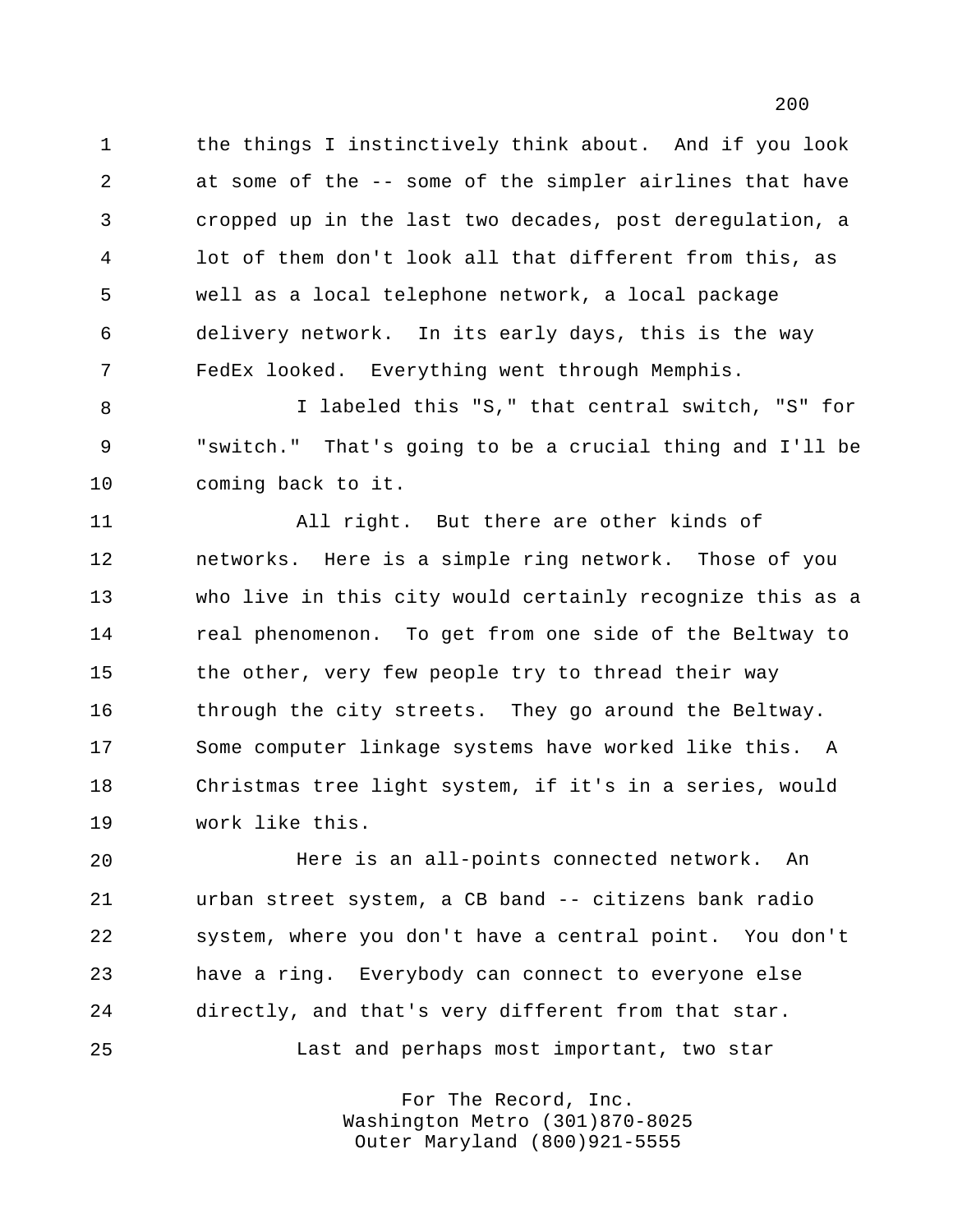networks connected by a trunk line, and this can describe a telephone system, two local exchanges connected by a long distance line; a railroad system, two local marshalling yards, where the freight is collected and then disbursed, and the long distance trunk line in between; airlines with hubs -- two hubs and you collect traffic at a hub and send it to another hub, and then disburse it. Electricity, as well. You could think of one of the clusters as a set of generating units and the other as a set of users, and you've got a coordinating mechanism, the high voltage transmission lines, the step down, and the -- and the distribution. And again, here you have two central switches. I've labeled them "S1" and "S2." Remember them.

 All right. Now network industries are different. The number of the speakers in the previous hour and a half talked about network externalities. And going back to one of those stars, the more users you have connected to the network, the more value there is for everyone. Think of a telephone network. Think of a fax network. Think of airlines, railroads. Any of those I would describe as a two-way network in the sense that any of the external nodes can send or receive. And in that kind of network, the network of value, the extra value for an extra user is direct. When another user joins the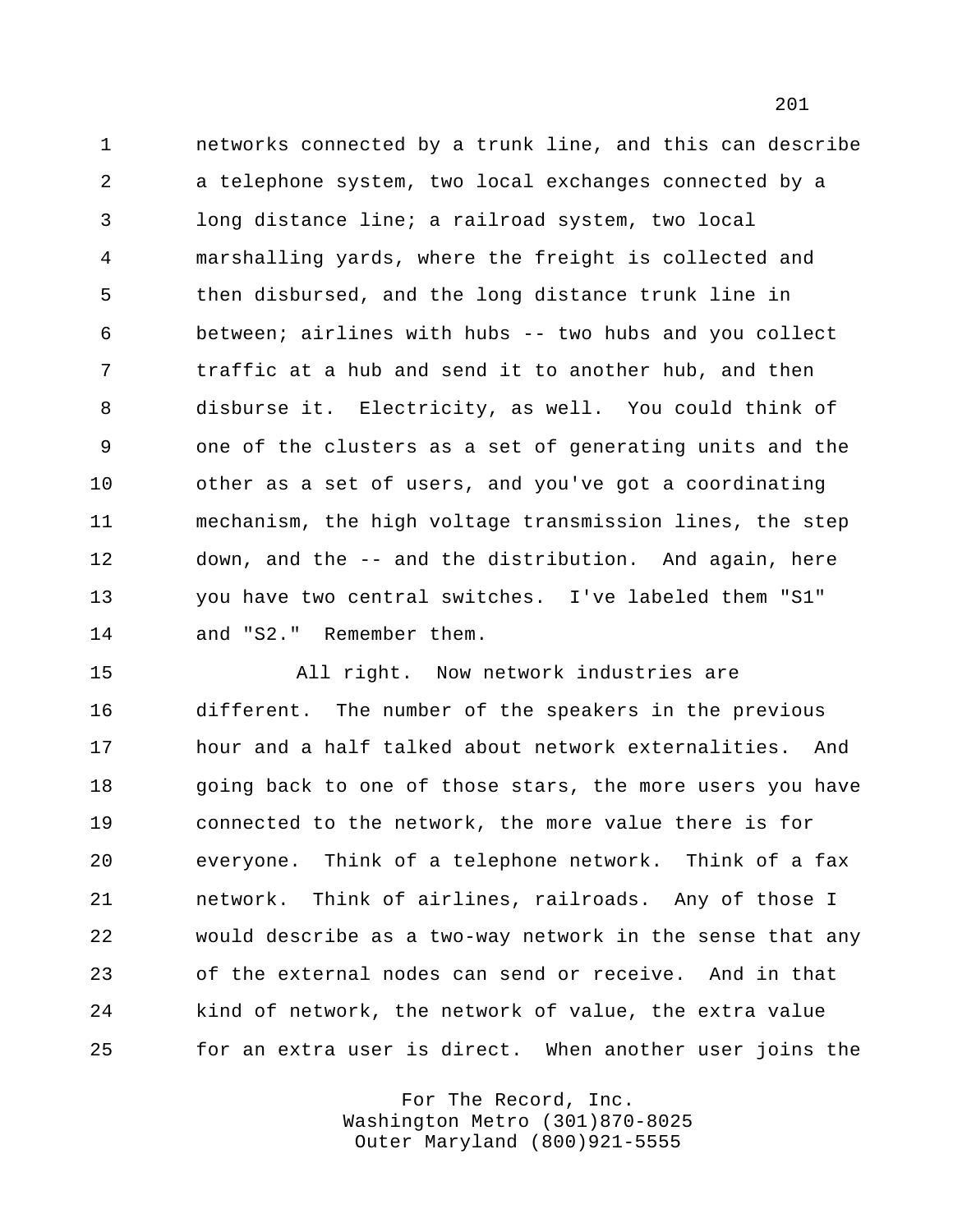network, he or she is doing it for his or her own value, but his or her presence also adds value for the others. And so this is a direct network externality. It adds value, up to the point where congestion through, say, that central switch may start decreasing value because the congestion slows down everybody else, or otherwise decreases the value for others.

8 There are other kinds of networks, besides those two ways -- describe something like an electricity network, or broadcasting, or cable, or the worldwide web, a credit care network, as a one-way network, because -- let me go back to this. Again, if you think of this as electricity generating and this as users, basically the interesting flows are going only in one direction. And when we get an extra user attached to this cluster here, the other users don't get any direct benefits. I don't **really care if the neighbor down the street is or is not**  connected to the electricity grid, unless either the neighbor is causing congestion problems, or interference problems, or somehow diminishing my value, or because the extra user adds to the potential economies of scale, or the extra user allows for more entities over here, which gives me more choice, which is the kind of thing that shows up, say, in a credit care network or an ATM network, where more users over here mean more suppliers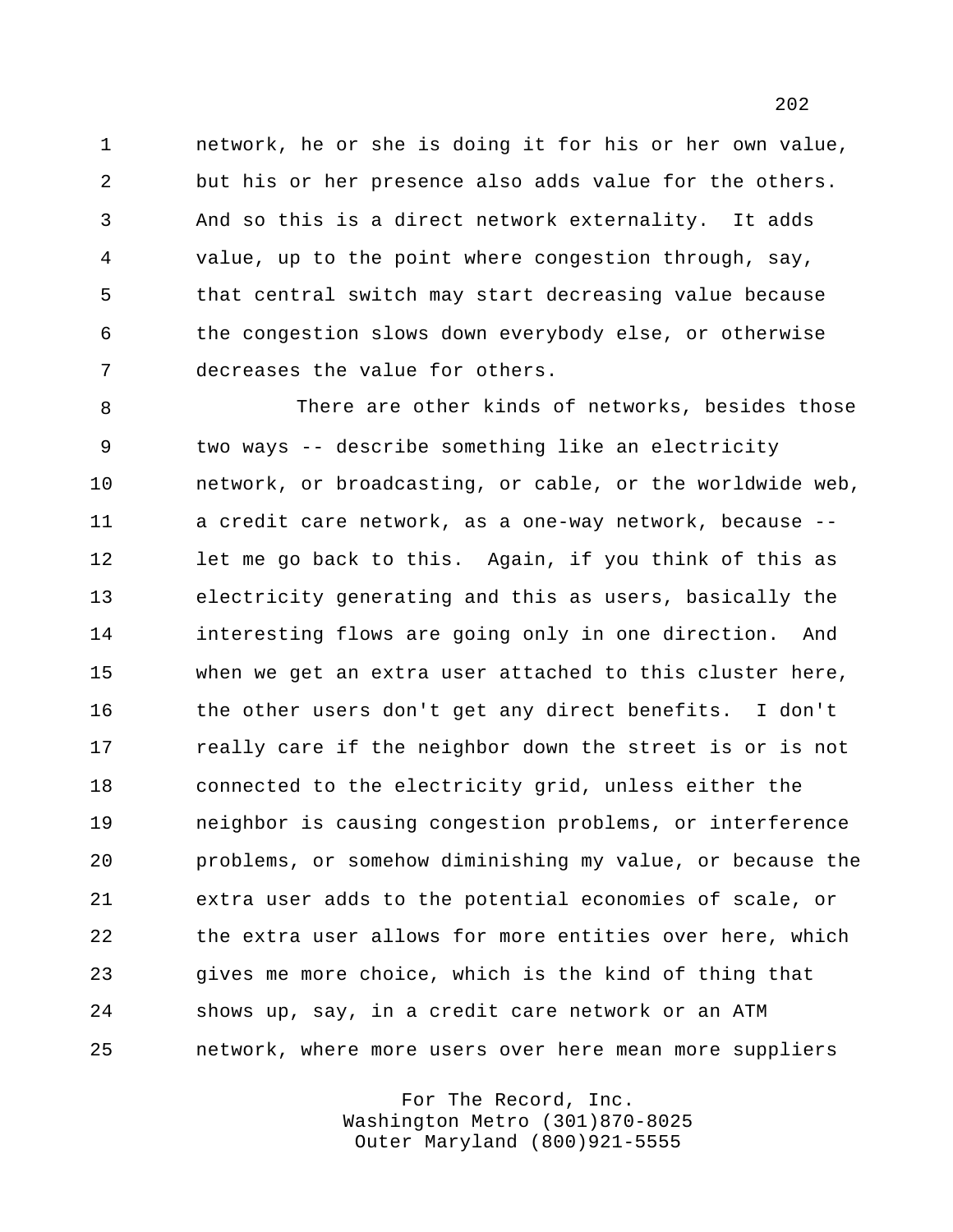over here, which adds to the value over here. But that's an indirect value, indirect effect, rather than the direct effect that occurs through those two-way networks.

 And, finally, a lot of discussion of networks has gone into discussion of things that don't really fit the standard notion of what a network is, the nodes connected by links. There is nothing physical and so 8 they've been described as virtual or metaphorical networks, but hardware and software, operating system, applications software, connections, which will have these same kinds of properties as a one-way network. That the more users there are, the more value there is to other users. And the -- the extra value happens because the extra users encourage more providers, which gives greater variety, greater choice.

 Other characteristics. High fixed costs, low marginal costs, economies of scale, advantages up to the point where congestion may be a problem.

 Compatibility standards are important. And these compatibility issues can arise because of technological phenomenon, because of just pure physical phenomenon. Sometimes through pricing practices, through refusals to deal can create a de facto incompatibility. When I think about issues of compatibility

standards, one of the things I love to think about is

For The Record, Inc. Washington Metro (301)870-8025 Outer Maryland (800)921-5555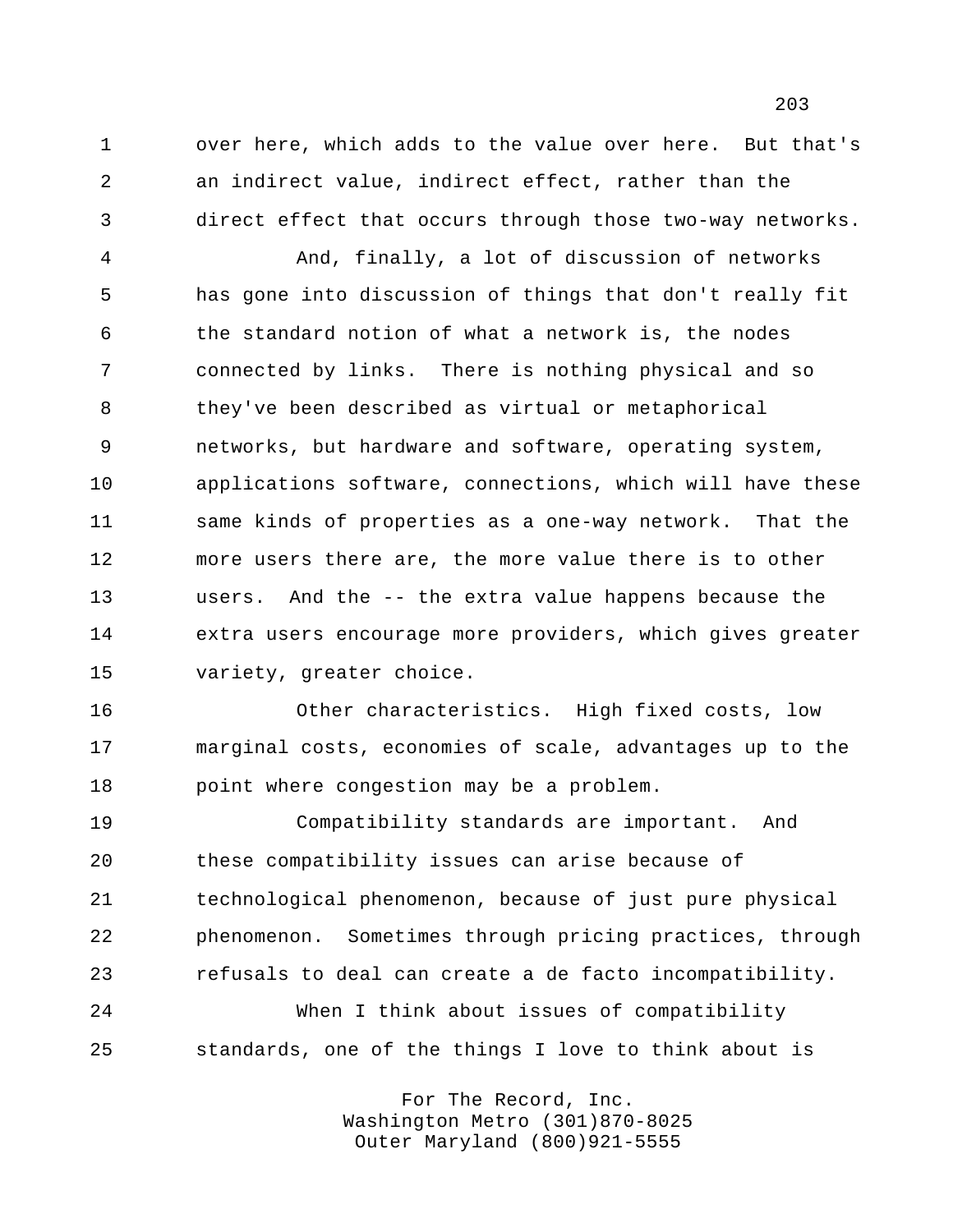1 railroads. They are a network industry. They are a 19th century network industry. But the issue of rail gauge, how far apart were the rails, was an important compatibility issue in the 19th century. Up until 1861 -- as late as 1861, almost half of the U.S. rail network was of a different gauge than the other half, which had serious implications, which I will talk about in just a minute.

 So these issues of compatibility are important. Standards are important. And at least one version of the compatibility standards issue is related to intellectual property, since certainly in a lot of the new economy type industries, those standards are technological, are based on the intellectual -- intellectual property.

 All right. Now consequences. What we often see are winner take most outcomes. That's been mentioned a couple of times earlier today, and one gets a competition for dominance. And as Josh mentioned before, sort of making sure that that process is a relatively open process is important.

 Issue of path dependence. This is a controversial one, but I think if you -- if you run through the logic of the standards and compatibility issue, the possibility of a wrong path, of a different track gauge arising, and possibly a wrong gauge. As it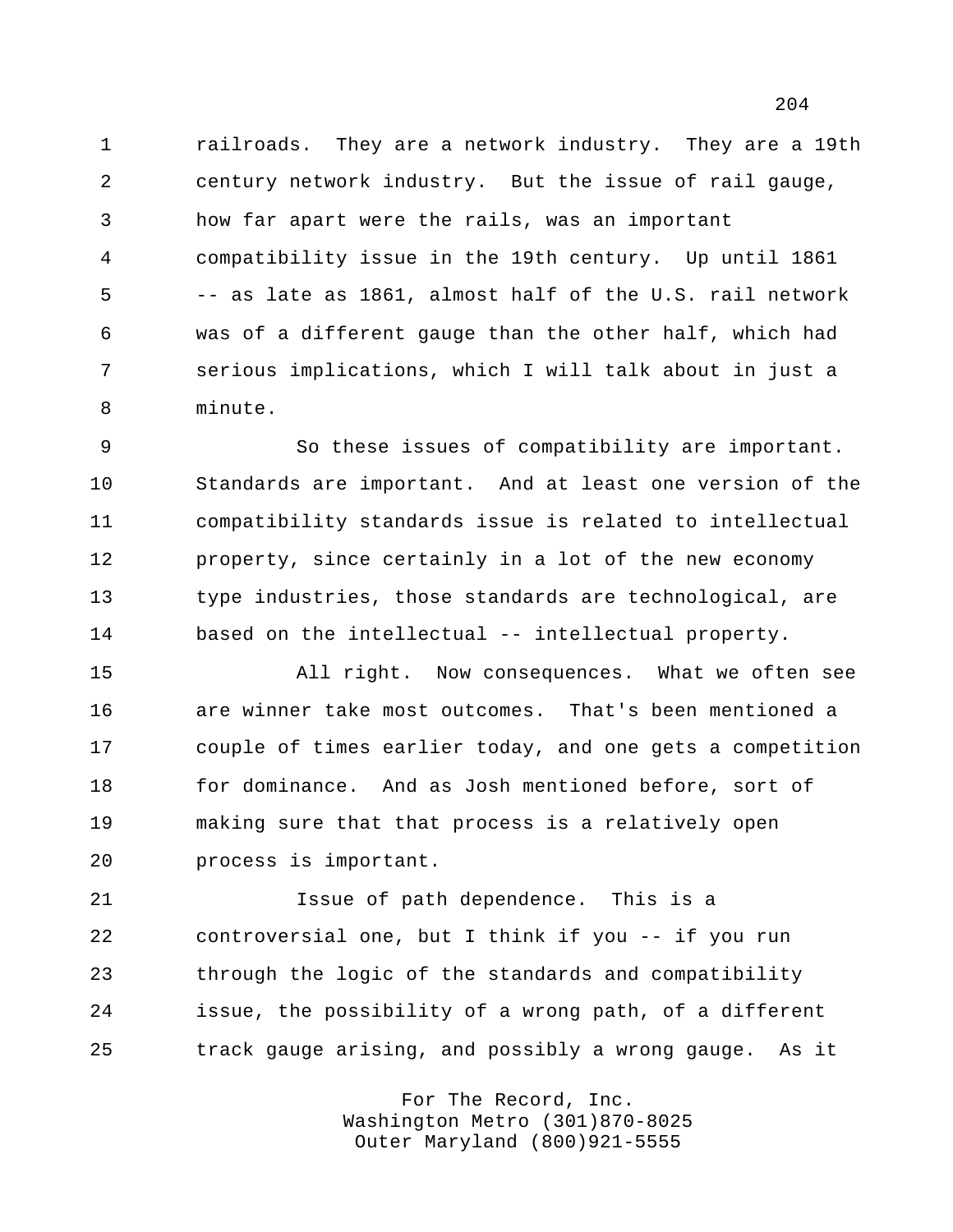turns out, the non-standard gauge was in the South and it was not compatible with the North.

 Those of you who travel in Europe, if you take a train from Northern Europe and head towards Spain, you can't get past Barcelona. You have to change trains. Why? Because the Spanish rail gauge is different from the rest of Europe.

 If you take a train and go east, you can't get past Poland without changing trains, because the Russian rail gauge is different from the rest of European gauge.

 Another nice example of this compatibility standards thing, and in a sense, the path dependence, is electricity. And some countries have 60 cycles, 110 voltage, like we have. Others have 50 cycles. Others have 220 voltage. We have incompatibilities, and I worry and ask the question, gee, did some of us go down the wrong path in terms of what would, with 20/20 hindsight, be a more efficient electricity set of standards.

 All right. And now we get to the third point, potential losses from incompatibilities, from abandoned technologies, and the -- in the American rail case, we had freight being slowed down, off-loaded, reloaded, because the system was not -- was not compatible. And then in -- between 1861 and 1886, there were changes in rail gauges, literally tens of thousands of burly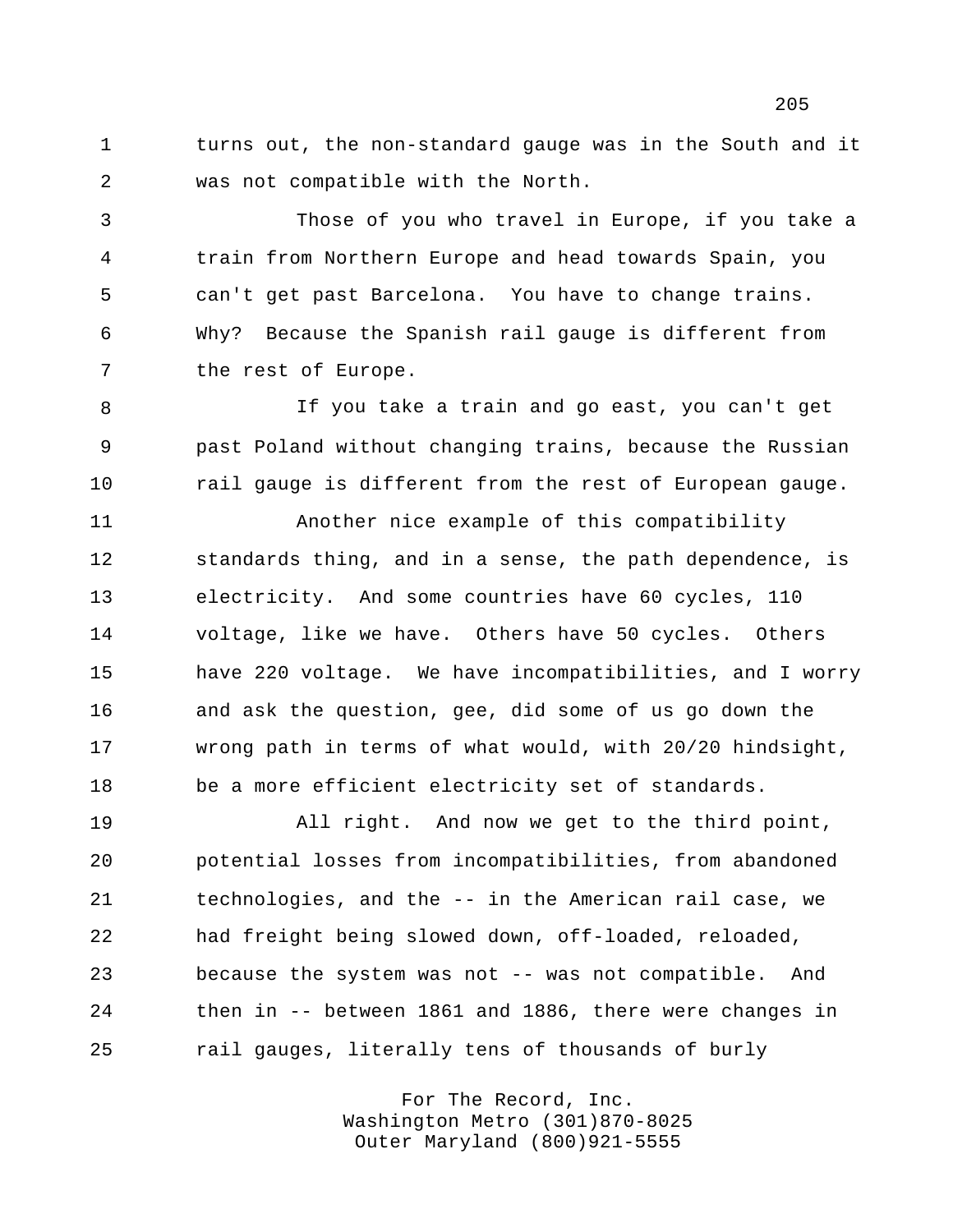individuals going out, lifting up rail, moving it slightly to make it compatible with the standard gauge, the 4' 8 1/2" gauge. Other burly individuals, with the help of a little bit of steam power, raising freight cars and moving the wheels around to make them compatible. Substantial costs because of this standards and compatibility issue.

 And then, finally, remember that network, that star network with the central switch, the issue of bottlenecks being an important one. Janusz mentioned it earlier, a central facility, a bottleneck. Sometimes it's a proprietary technology, and again that brings in the IP issue. Sometimes it's just a physical switch, and so access becomes an important one. And, again, it can be a physical issue. It can be a pricing or a business practices issue.

 All of us today fly on airlines and we now have a set of incompatible airlines. Rarely do we switch planes in a particular traffic movement, in a particular -- on a particular origin and destination trip. Twenty- five years ago, in the bad old days of regulation of airlines, and they were the bad old days, we had a set of compatible airline systems. People didn't think twice about flying from here to Chicago on one airline and then flying from Chicago to Des Moines on a different airline.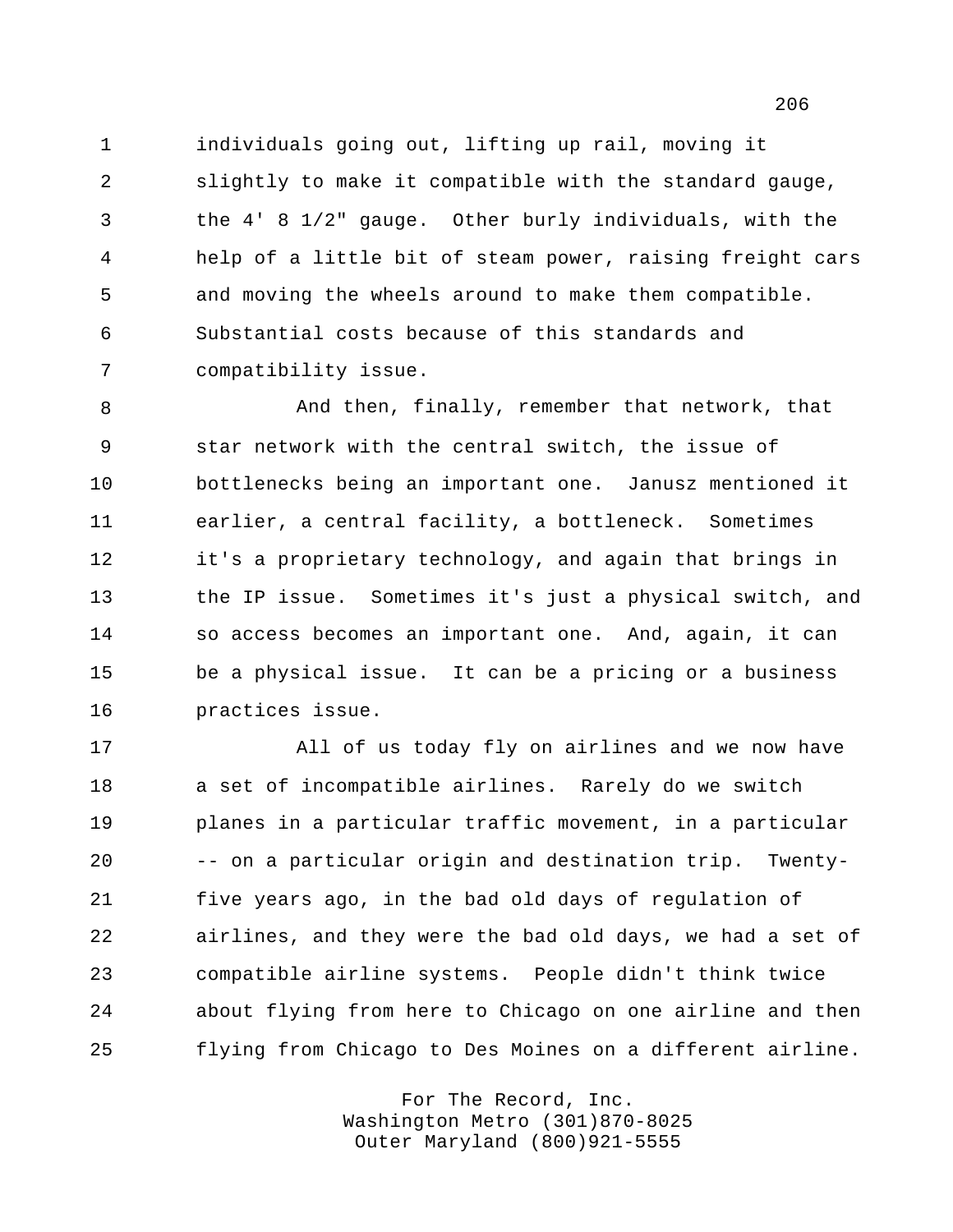And things were compatible then. They are now basically -- for better or for worse, they are incompatible.

 Consequences number two. Entry is more difficult. Sampling is harder. Larger scale entry is required.

 Now what about innovations, since that's the major topic here? It's complex, unfortunately. Now innovation within the existing technological standard can often happen readily, unless the dominant firm feels threatened and if the dominant firm sees the innovation as a threat to its core activity. That's the way I understand the Microsoft case. That's the way I understand the major legal decisions in the Microsoft case.

 Or the dominant firm may see the innovation as undermining its ability to price discriminate. And we all know the welfare consequences of price discrimination are ambiguous, so who knows quite what to do with that, but it can be a damper on innovation.

 And, once again, innovation outside the standard is harder. It requires larger scale effort and sampling is difficult. And the issue here -- again, take my railroad example. If you've got a freight car that fits the 4' 8 1/2" gauge, then you can do modifications on the rail car and everything is fine. But if you have this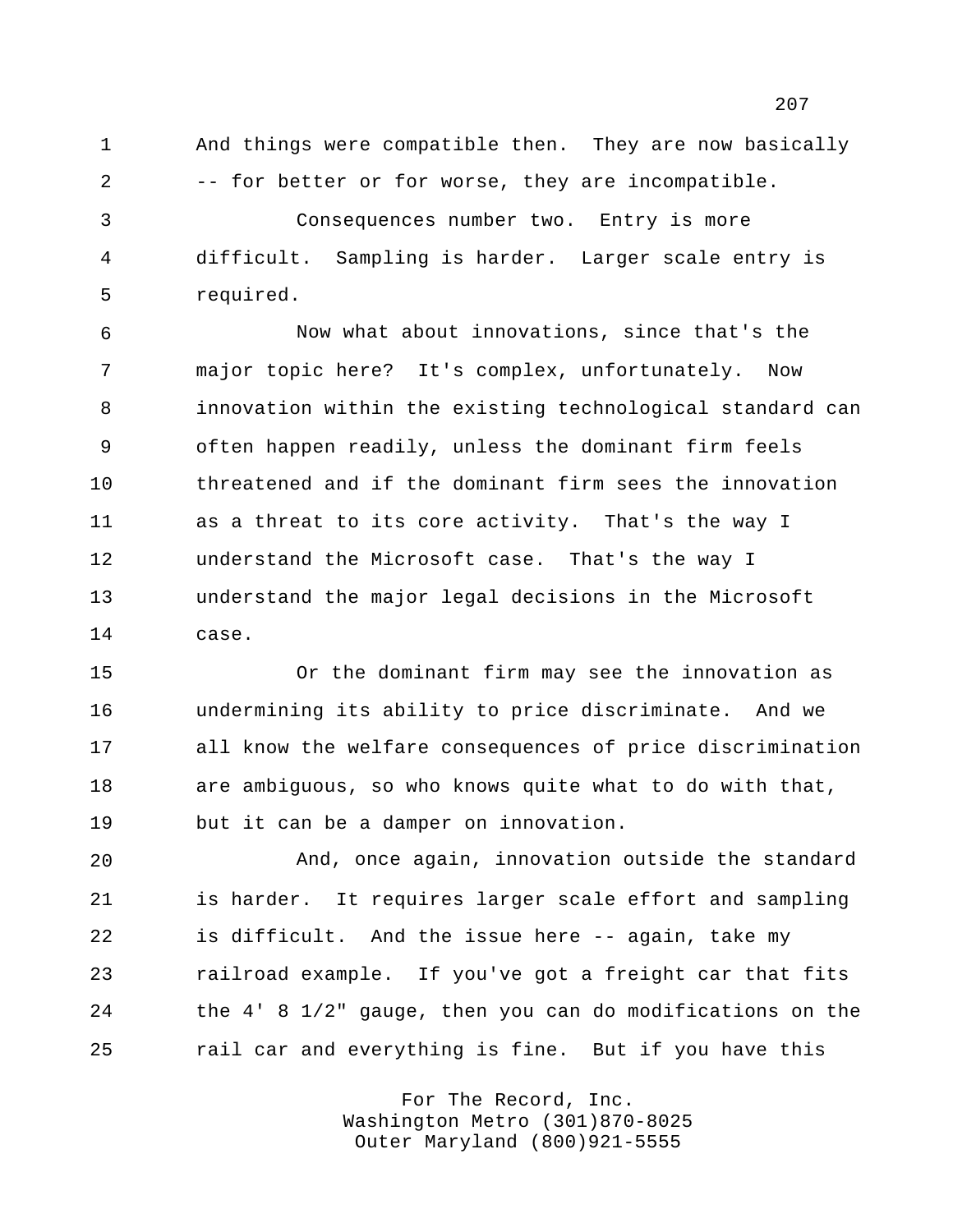great, wonderful rail car that requires a five-foot gauge, you're out of luck. And you can't get people to sample it because they're going to say there is no five- foot track around. You have to build a whole new five- foot railroad in order to do this. Now this is just of the nature of what we're talking about.

 Contrast that with apples. Somebody comes up with a new apple and they say, "Try it" and you can sample it. If it's a good apple, people buy more.

 Innovation in the women's clothing industry. You come up with a new design. You can try it. If people like it, you can -- you can produce more. It doesn't have this kind of innovation within the standard/outside of the standard type of dichotomy.

 Policy implications. Well, first, you've got to be wary. There are problems of dominant firms making life excessively difficult for entrants and innovators. But on the other hand, you've got to be careful. Over- reaction may improperly penalize winners and reward losers. Over-reaction is anticompetitive.

 The bottleneck problems are real. Standards issues are thorny. Again, this got brought up earlier and Chairman Muris has been mentioning this in some of his speeches. On the one hand, if you've got sole ownership, you may -- that by itself may create dominance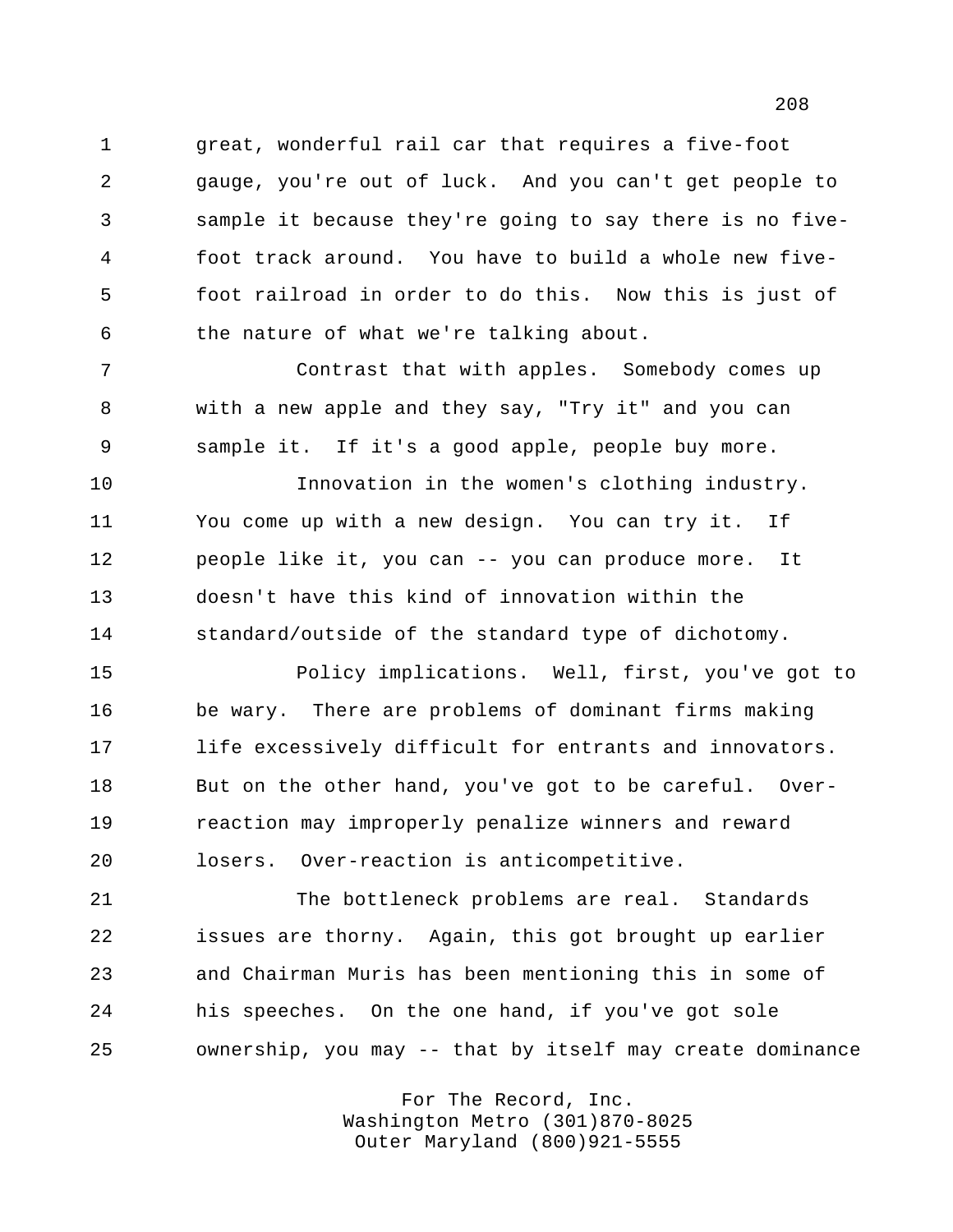in market power. Again, that's an IP issue. But you get joint agreements. They may turn out to be unduly exclusionary, exclude, freeze out mavericks who threaten the incumbent firms.

 If there is something called an essential facilities doctrine, if any, it would be useful to clarify it.

 Last. Conclusion. There are no easy answers, unfortunately, and good policy requires good judgments, requires a long-run perspective. And that's true generally in the IP area. A number of times that's been brought up. The issues on IP, over and over again, are short run versus long run. Short run it always looks like, gee, we can get benefits by restricting the granting of intellectual property rights, or stuff would get into the public domain and we'd have more competition. Isn't that great? But over the long run, what does that do for the development of intellectual property, the incentives to invent, the incentives to create? And so, over and over again, we find the short- run/long-run conflict. And taking, I believe, the long- run perspective is the right one. It does require good judgment and that's why government employees are paid such handsome salaries.

On that note, let me turn the podium over to the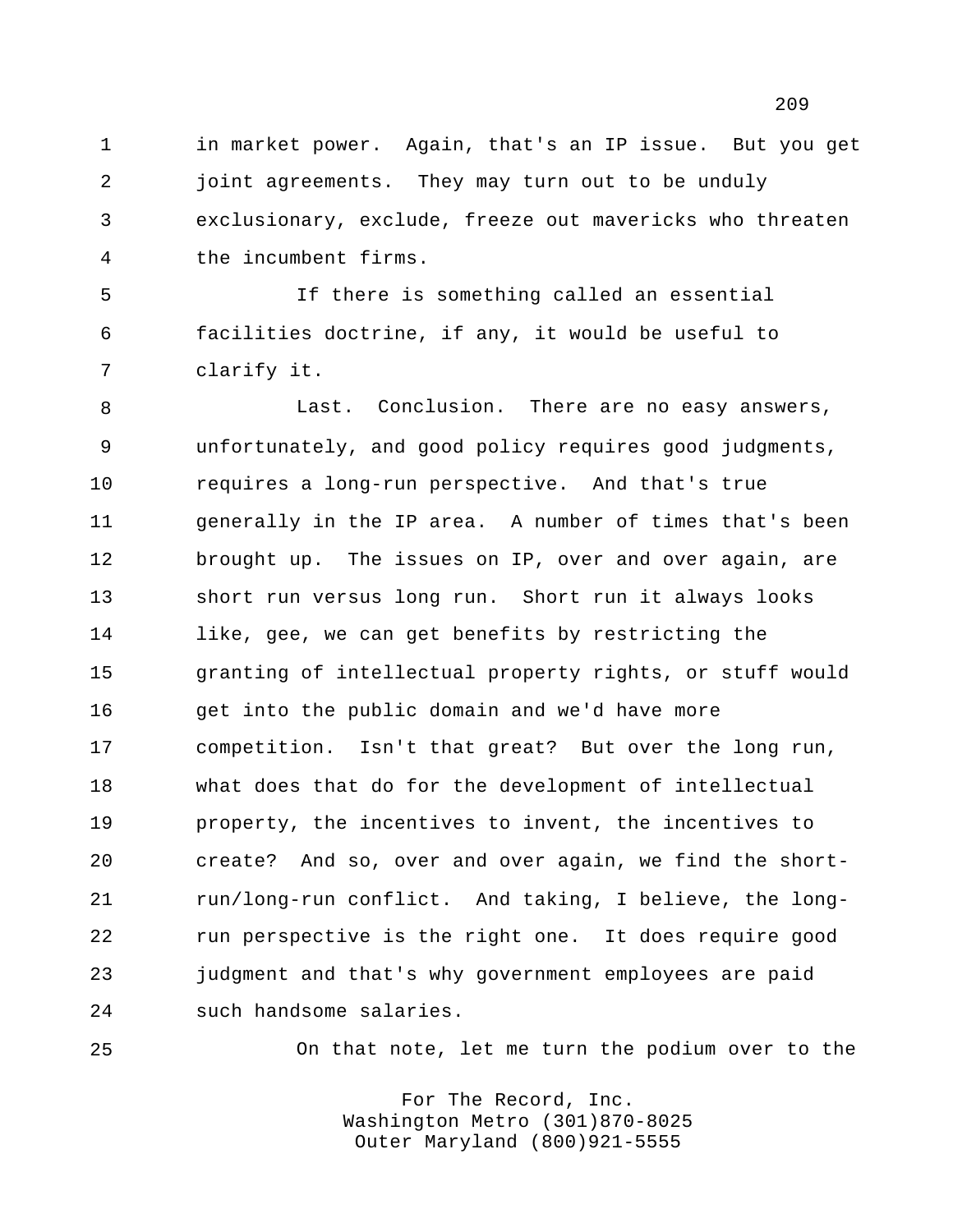next speaker.

 MS. DESANTI: Thank you, very much, Larry, for that exploration of the alternate universe in which government employees are paid extravagant salaries. I'd like to visit sometime. (Time Noted: 4:15 p.m.)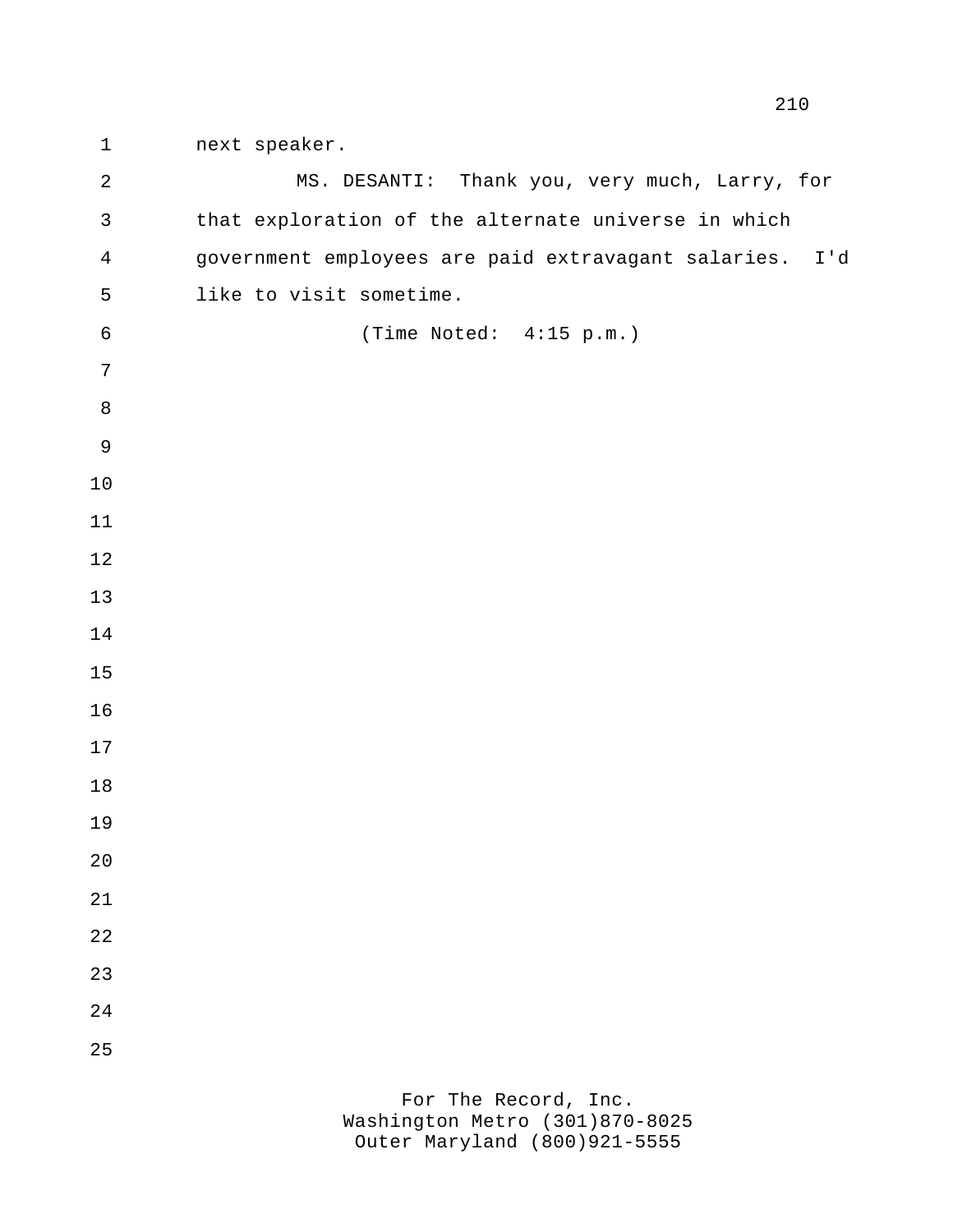MS. DESANTI: We'll next hear from Meg Guerin- Calvert, who is a principal at Economists Inc. She was Assistant Chief of the Economic Regulatory Section at the Antitrust Division at Justice -- at the Justice Department. And she has also served as an economist at the Federal Reserve Board. Now she's in the private sector, and has been for sometime, and she specializes in health care, and financial, and network industries.

 MS. GUERIN-CALVERT: Thank you, Susan. I would particularly like to thank Susan, and Hillary, and Gail, and others from Susan's office, as well as particularly the Commission for the invitation to appear. I have to start out with a disclaimer. As you can see from this, I do like blue. I do -- have tolerated really bad football teams, but I did not go to Yale, nor was I a cheerleader in high school, either, though.

 But having said that, it's a great pleasure to be here today. What I thought I would do is really build on what Larry did and I will skip over some areas where his and my talk are largely complementary.

 The first thing that I wanted to say as an outset and what this is going to be is a review of the economic literature in the network industry, particularly looking at two issues. What are the implications of it for IP issues and, alternatively, what are the really

> For The Record, Inc. Washington Metro (301)870-8025 Outer Maryland (800)921-5555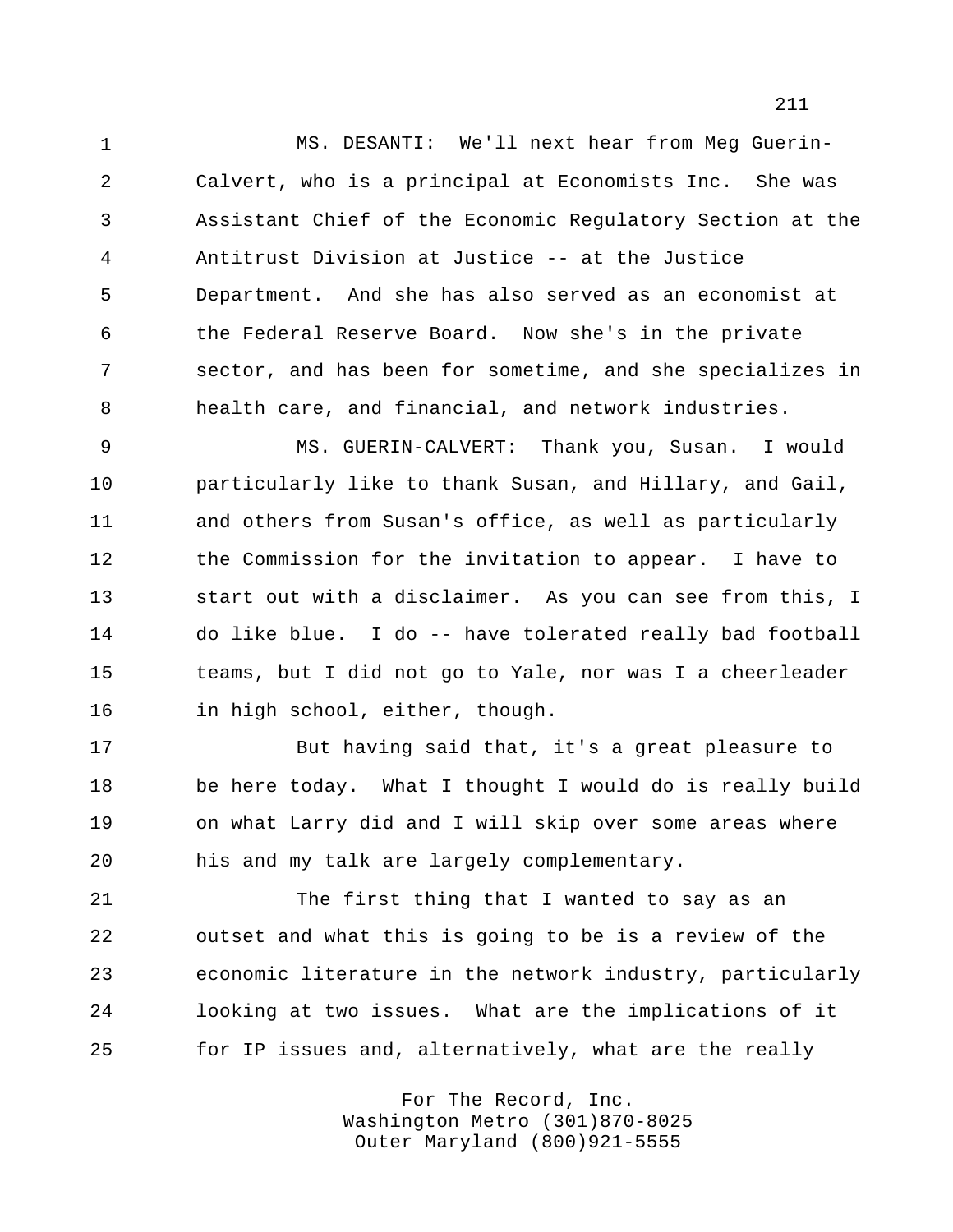1 thorny IP issues that are particularly relevant in network industries?

 The first thing is, and this is kind of based on a general review, one of the things that I was surprised, as I went back to prepare for this session, is that the 1995 IP guidelines really do not expressly have examples or applications in the network industries. A lot of the issues that are there, such as standard setting, cross- licensing, exclusivity, are all greatly relevant to the network context, both in the development of networks, and in competitive issues. But there really are no network applications.

 Despite that, if you look at the history of major IP antitrust enforcement action by the federal agencies in particular, but also in terms of private litigation, between 1995 and today, there are a large number of them and the substantial number occur in the network industries. So we all have had a great deal of experience dealing with this overlap between standard settings in joint venture network context, exclusionary practices in cross-licensing and patent pools in network context. Almost anything that -- and as Larry mentioned, that is a virtual network, where installed base of users are relevant, as in computers, is really looking at a network issue. And I'll come back to that at the very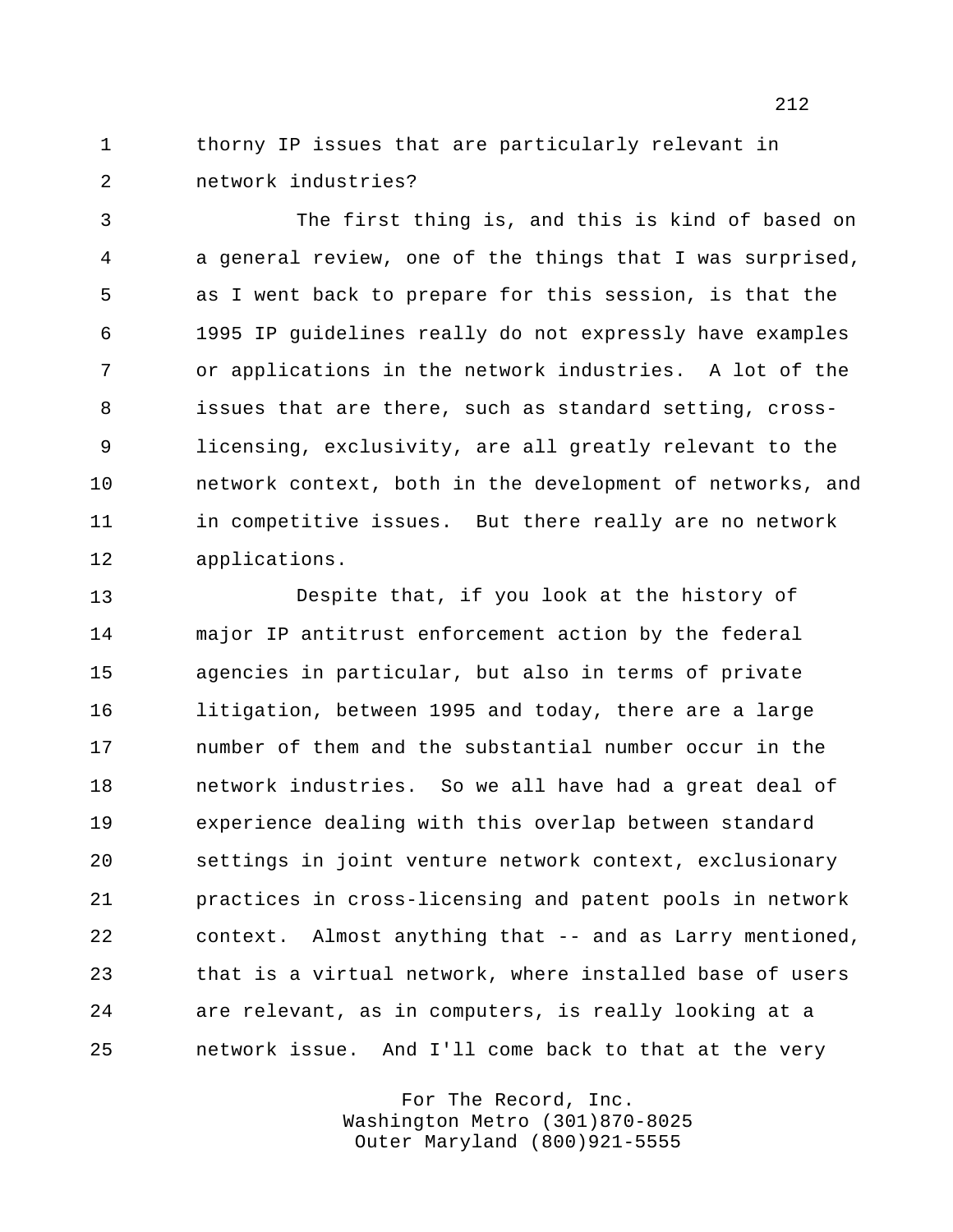end.

 The main thing I want to say and I did a sample bibliography that you can find outside, is there is a vast literature on network effects and it would include both economic literature that deals with general principles that apply in any kind of network context, and help us distinguish among networks, but also in terms of a lot of applications.

 If you think back on Larry's presentation, the sets of industries that he talks about, there are substantial industry reviews in each of those areas, particularly looking at antitrust and competition issues, case studies of those industries, and in many cases, already dealing with IP issues.

 What does that literature tell us? I won't repeat this here. This is basically what Larry has mentioned, that there are various types of networks. One thing I want to point out in transition that is a useful distinction is a lot of the literature looks at the network as a system, as a whole package of the transmission, plus the distribution, plus the end-users. Others of them, as in the financial network area, look at the network as a means of delivering a product -- the ability to get cash from an ATM. And that can be an important distinction for standard setting and which IP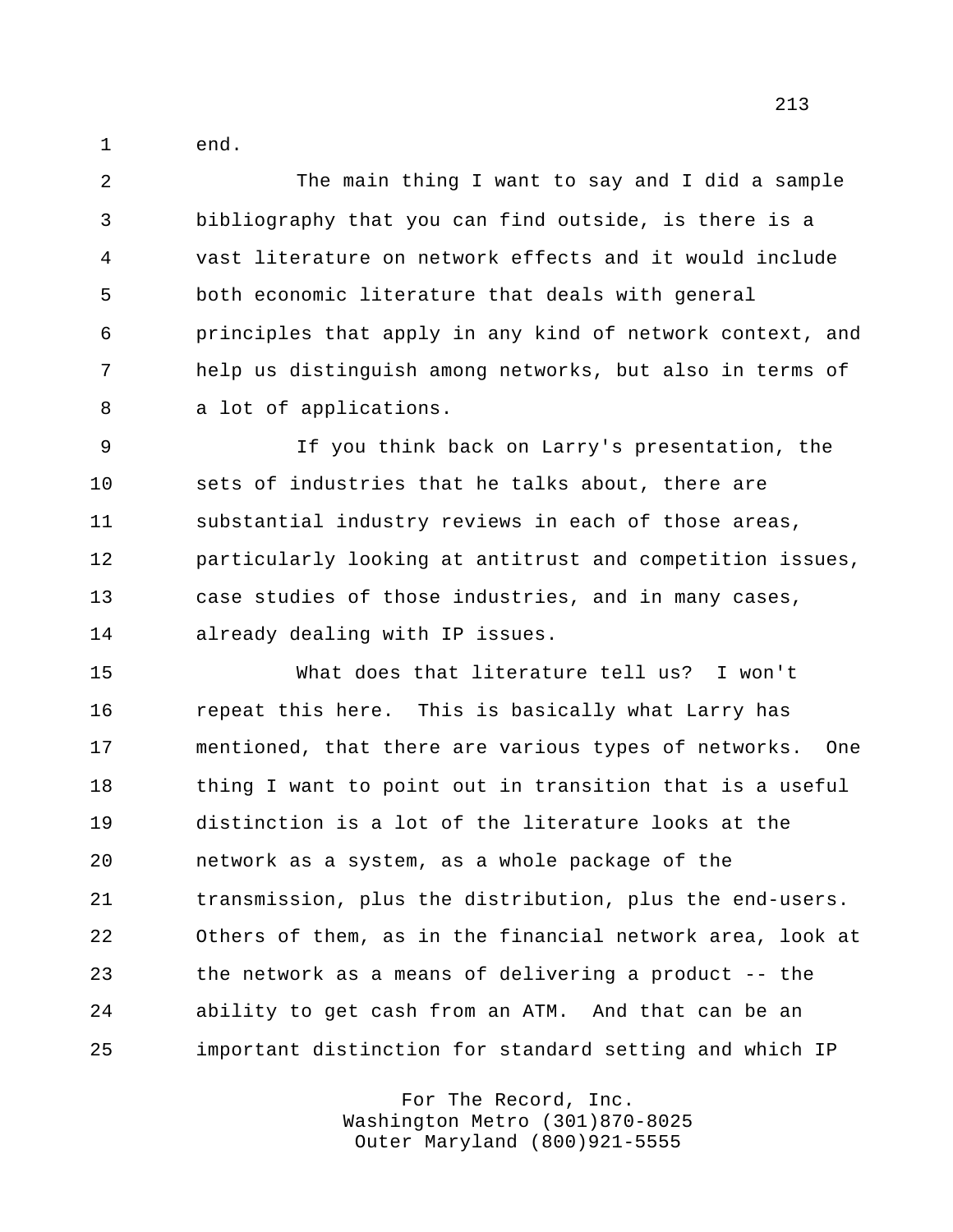issues are more relevant. So I wanted to flag it to your attention. When you go through that literature, you'll see that distinction drawn.

 Again, just emphasizing what Larry said, largely if -- what I'm going to be talking about is that it's important, in terms of thinking about networks, and which issues are relevant to your inquiry, which things do you care about, when is something more likely to be anticompetitive, as opposed to more likely to be defensible, it's useful to kind of separate out mentally what a lot of us don't do, which is the demand side externalities, the things which make the value of the network increase as it is larger, which deals with critical mass issues, as opposed to supply side externalities, which are somewhat more standard vanilla, decreasing average costs over some range of production.

 And, again, to be thinking about or having in mind that the nature and extent of these externalities is going to vary, depending perhaps on the industry context, or the technology that's being applied in a given industry. So just as Larry was mentioning, if you look at airlines at one point in time, and then revisit it at another point in time, you can't necessarily assume that the same phenomena that are driving network effects are in existence because the technologies may have changed.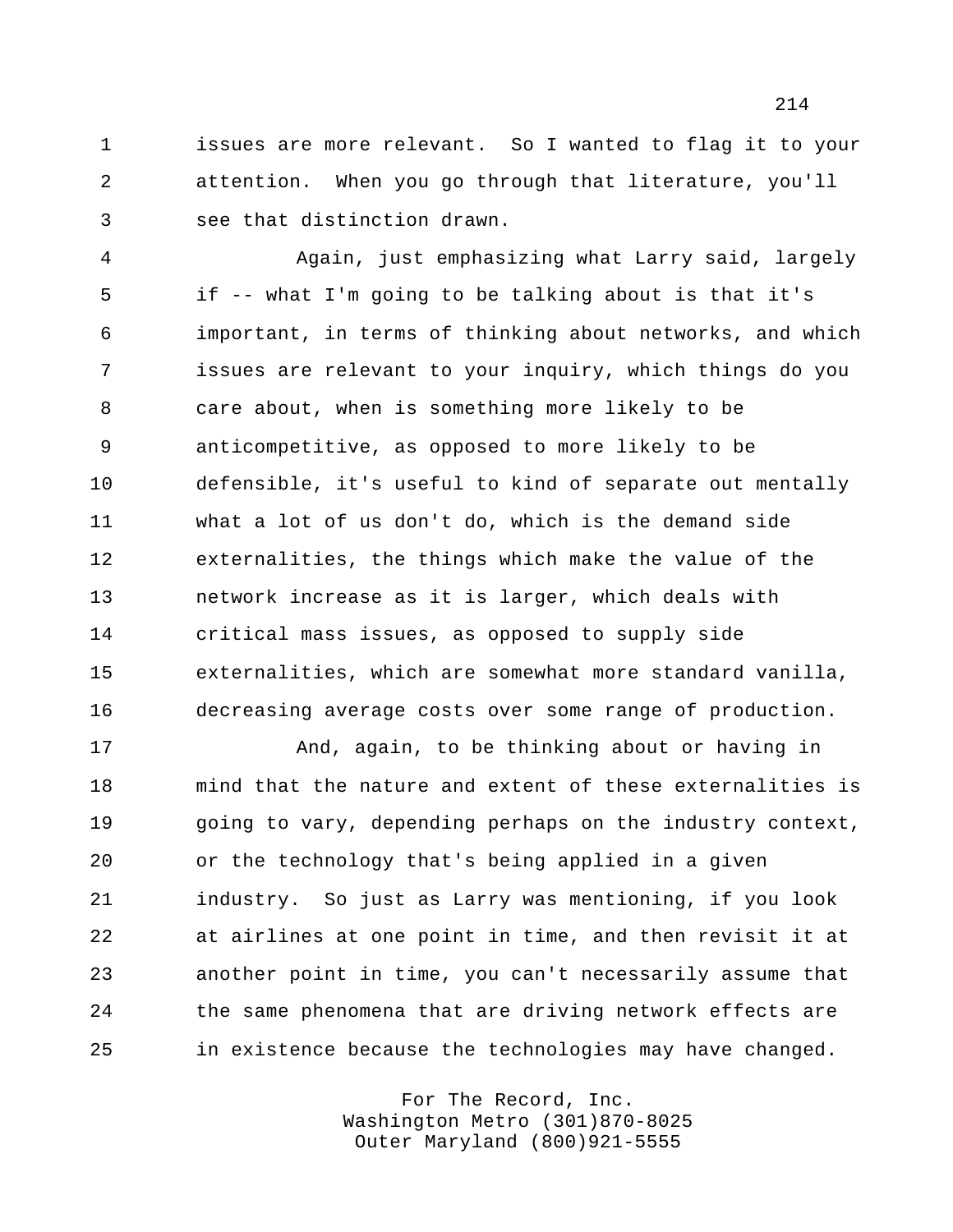Briefly, what I'd like to be talking about is, obviously, that network entry and competition analysis which is fully developed gives a lot of perspective as to which kinds of IP issues we should care about in a network context.

 The second point is that if you look at networks, the elements and the attributes of the network largely determine what outcomes in the marketplace are. Different network attributes depending on which ones are more important, are more heavily weighted, is going to determine whether the result is a single network with a dominant firm, or whether it's a kind of structure that with open competition will allow multiple networks to flourish. And these outcomes determine whether we should be focused on the process of getting to the network as the key focus of concern, what Janusz called the ex ante competition, as opposed to the ex post competition, either within the network or among networks for competition.

 And, again, in the interest of time, I just want to focus on, not surprising, if you're looking at what makes for a successful entry, it is how do you go about achieving demand and supply side externality. Do you have issues or do you not requiring coordination standards and compatibility? It's not the case in every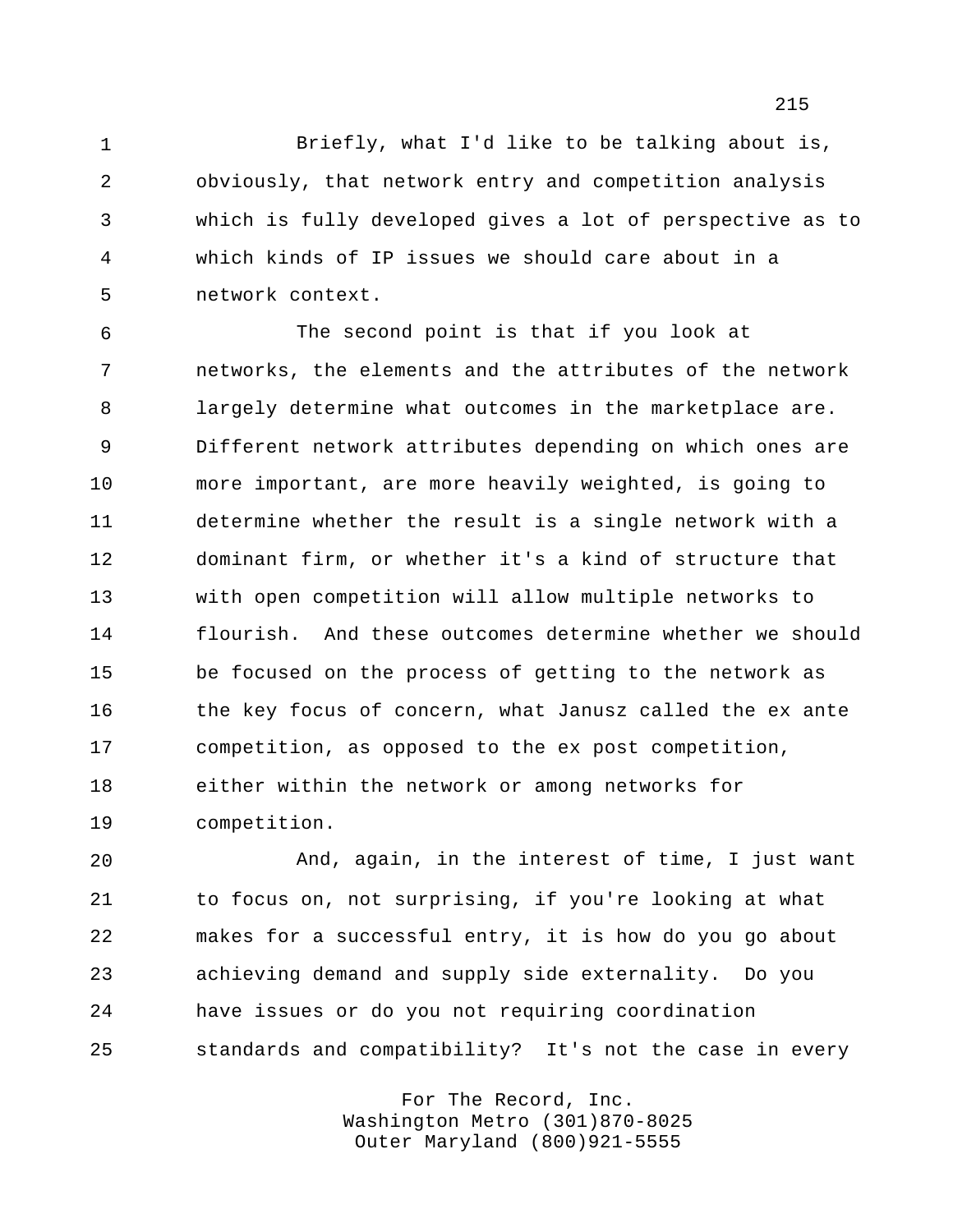network that these are big stumbling blocks, although in some it is.

 And there are two stylized fact patterns that we can focus on that have very different implications. One is the one that Larry mentioned. It's the competition to be the monopolist. It's to be the winner or to replace 7 the incumbent monopolist.

 The second is an outcome where you can have multiple networks and where competition really is inter-network to get the volumes, to get the users.

 And in terms of looking at network entry, let me 12 just pose this as a framework, that when you are thinking about the importance of intellectual property assisting network development, or intellectual property assisting network development or intellectual property impeding network development and innovation, the things to look at is look at your particular circumstance and try to identify what are the issues for this particular industry that are required to achieve the demand and supply side externalities.

 What are the issues? Are there any about compatibility? Are there issues of switching costs or are there not? Not all networks have high switching costs. Most of us, I would suspect, have multiple credit cards, even multiple ATM cards, and can switch them on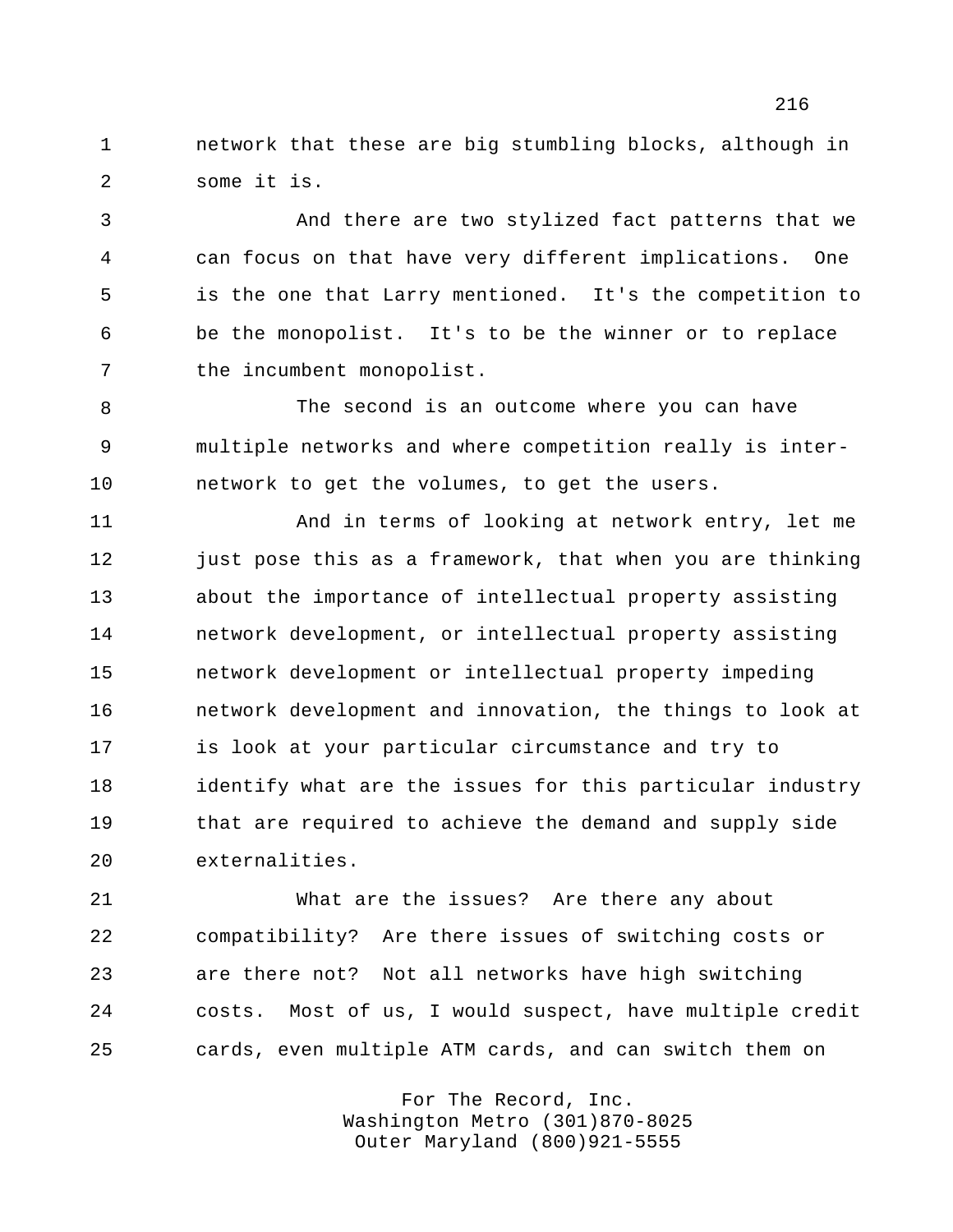networks. Probably not the case that we have multiple fax machines, but there is a common standard.

 An important point, and this, again is for predation, what Janusz mentioned, is how important is it as to the perceptions of people as to what will happen in the marketplace.

7 And then, lastly, how -- what is the likely total size of the market and how big will you, as the innovator, be? This is the issue in terms of the railroad gauge example. It may be in railroads' interests to have a common set of gauges, or a common standard, because the total pie, the total demand for cross-country railroad traffic will be higher, although your slice of the pie will not be 100 percent. So that the pie may be bigger with common standards. Your slice is smaller, as compared to a circumstance where you have 100 percent of a little tiny pie.

 In terms of going to the main point, let me jump to some of the key policy conclusions, so there will be time for discussion. One of the things that comes up in network industries is the process of innovation. And this is work that's been very well developed by Carl Shapiro and Hal Varian, and also by David Teece. There's a number of sites in the bibliography, focusing on two kinds of innovation.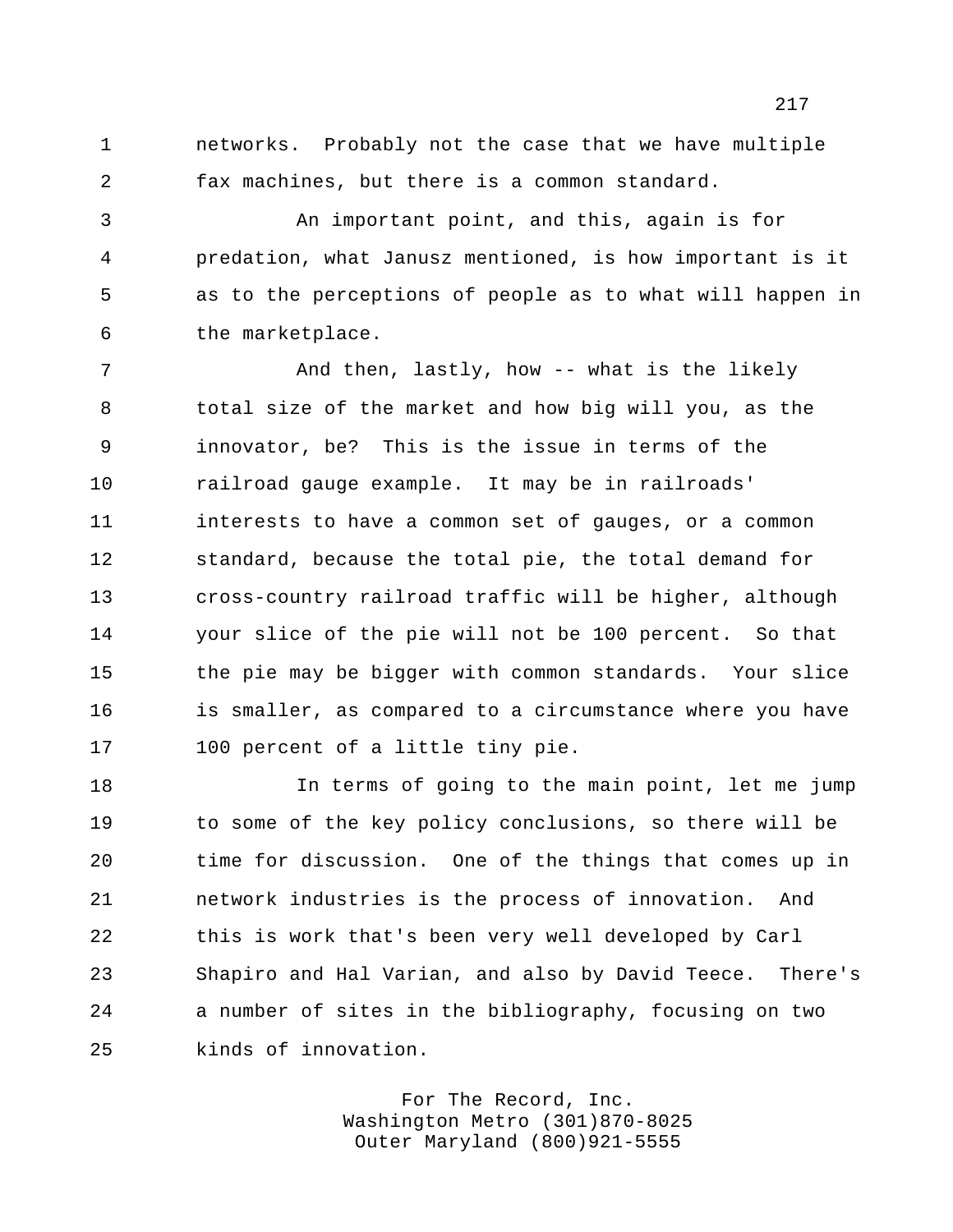One is the incremental or evolutionary. That is taking the product as it is currently, making sufficient changes or improvements to it that you have a new, better, more attractive product, or network to offer to people, but it's sufficiently incremental that those users on the first network are not having to make a quantum change, are all the more likely to try your network for a period of time, and you, as a result, may find it easier with that kind of compatibility or common assets to evolve and grow.

 The prospect for making a really big splash, gaining a really, really big share, may be more limited in this context, but we'd all say it has a higher certainty.

 In contrast, in terms of if you look at radical or revolutionary, you have the problem that you potentially have very incompatible products. People have 18 to make quantum leaps. There are substantial switching costs. However, there's a greater prospect perhaps of winner-take-all.

 And so in terms of thinking about how you get all of those aids and what are the issues, let me jump right ahead to -- this is one of the problems that intellectual property or patents can raise in that context on innovation. If you have, by the incumbents,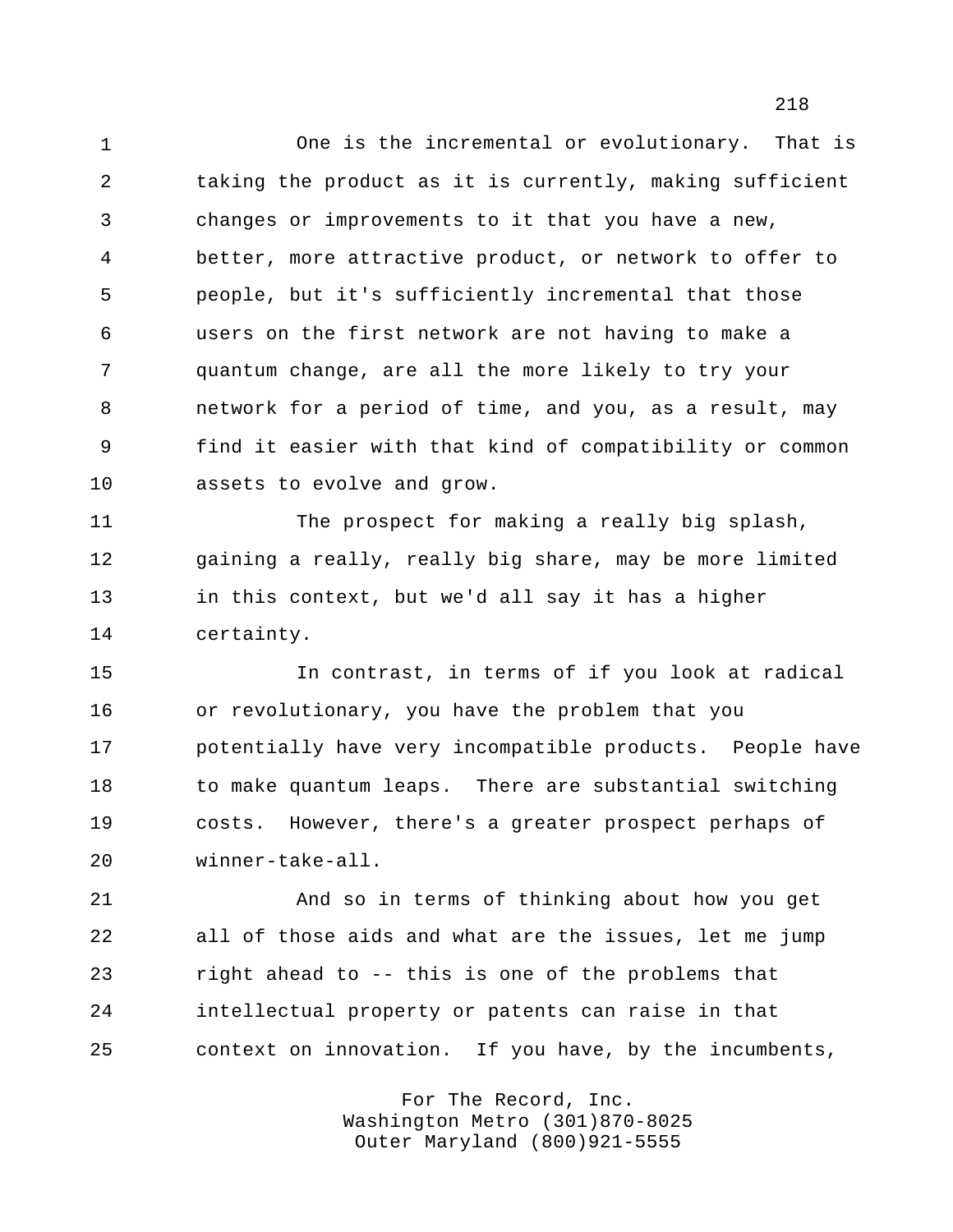substantial patents or, alternatively, as you get this new product together, you really need to have complex cross-licensing arrangements, or develop additional standards, it may be less feasible and less attractive to take the incremental approach. You may arguably be forced into the high-risk approach.

 In the high-risk approach, you have the prospect of perhaps having a stranded product that you spent all the money on developing and then nobody is willing to switch, and no one is willing to experiment. So I just raise that as one of the issues in network industries where the gains, the likelihood of success are achieving relative to the incumbents huge demand side externalities and huge supply side externalities, and the presence of certain arrangements can make it more difficult to pursue 16 the safer and easier strategies.

 To go back up just for a moment, in terms of what network issues are relevant to intellectual property, the main one I'd say is -- what I had mentioned is, it's really worthwhile to look at the specific network you're dealing with, understand its attributes, its type, all of its properties, what's required for entry and expansion. This will inform you as to where the tensions are, particularly in terms of how important it is for there to be a standard setting, for there to be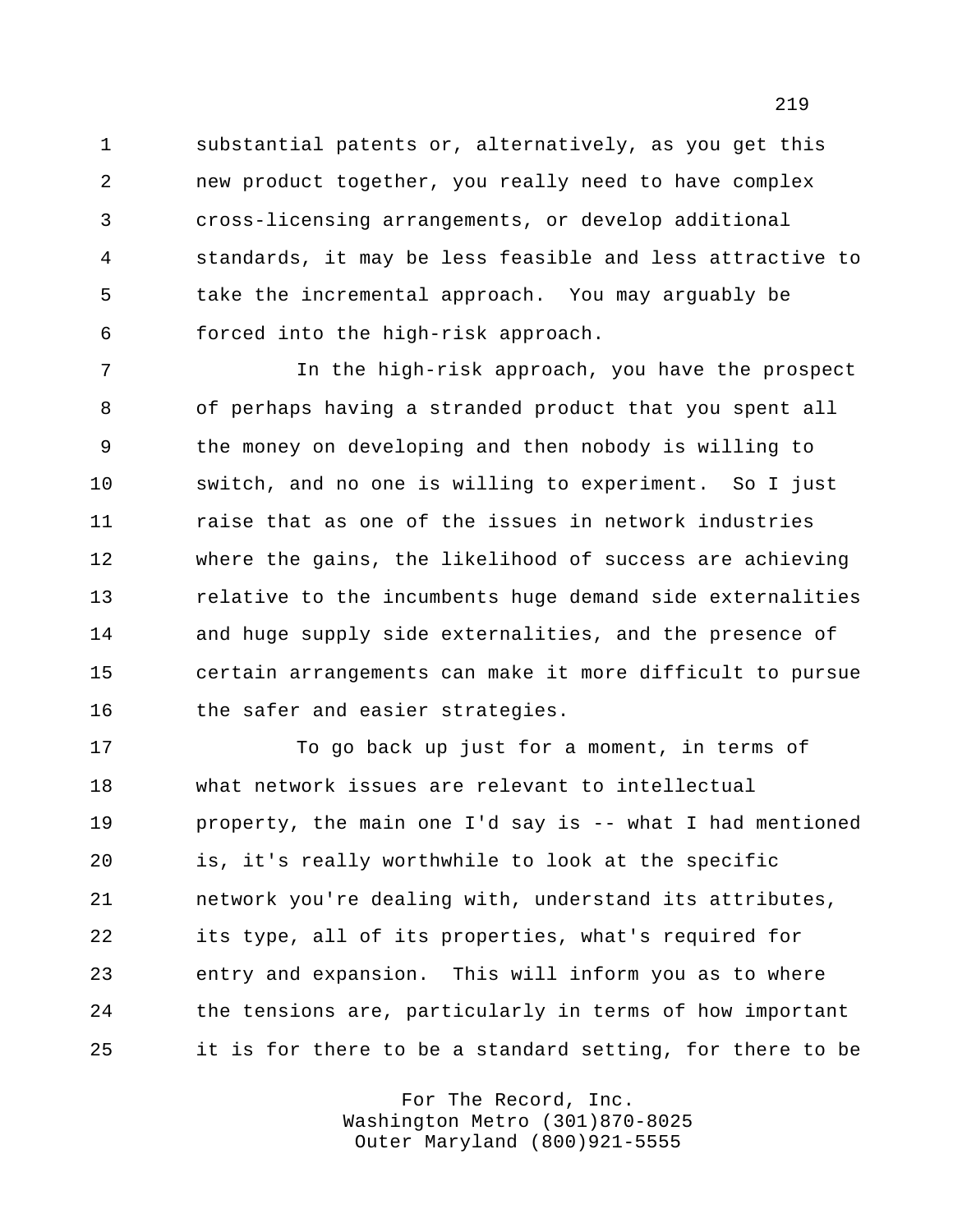common ownership of assets, or deployment of complementary assets, and where there is a real risk that without certain kinds of intellectual property protection, you just won't have the practice over the product.

 Let me end, though, with a -- the other side of the coin is in circumstances where you have business practices that we also see in the merger and joint venture rule, which end up being exclusionary. On the one hand, putting in place exclusive practices for exclusivity could promote the incumbent network in a positive way. It may be necessary for success.

 Alternatively, it could be entry deterring or foreclosing. And I think if you look at a number of the recent enforcement actions dating back to the Mac case and the ATM industry, to the early 1990s, they were focused on denial of access, in essence, or inability of members or users of a network to join other networks and to switch at relatively low cost.

 Let me jump to the straight conclusion then. What we have is there is available to you a huge and extensive literature that deals with all of these issues in substantial detail. What is most relevant for the IP area, from the network context, is a lot of the thorny issues on coordination, standard setting, exclusivity,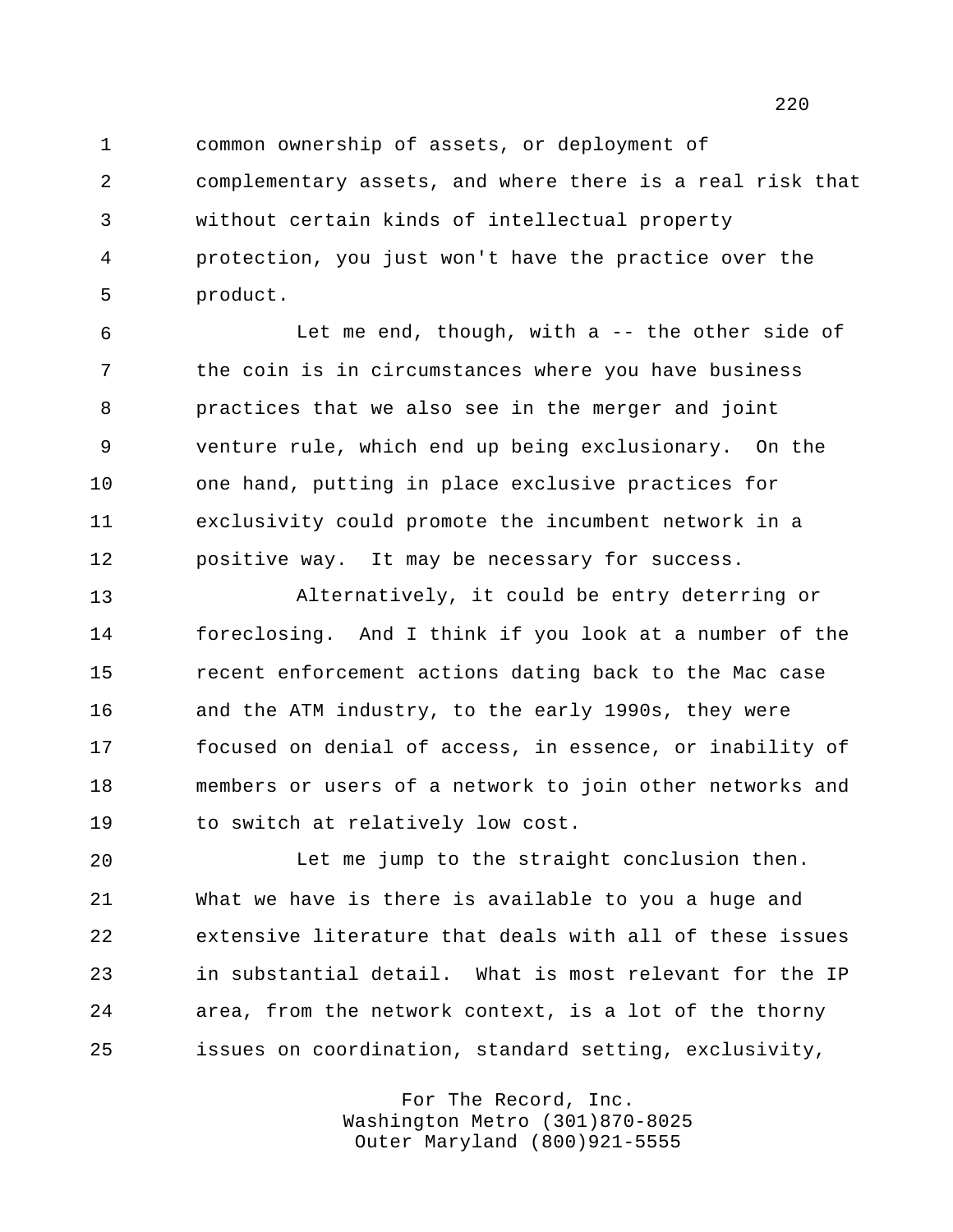other related -- have already been dealt with. Similarly, in terms of the network issues, the IP issues that are relevant for networks, it really does come down to whether or not you can facilitate coordination and sufficient standards to allow certain kinds of networks to develop. Thank you. (Time Noted: 4:30 p.m.) 9 - - - - - - -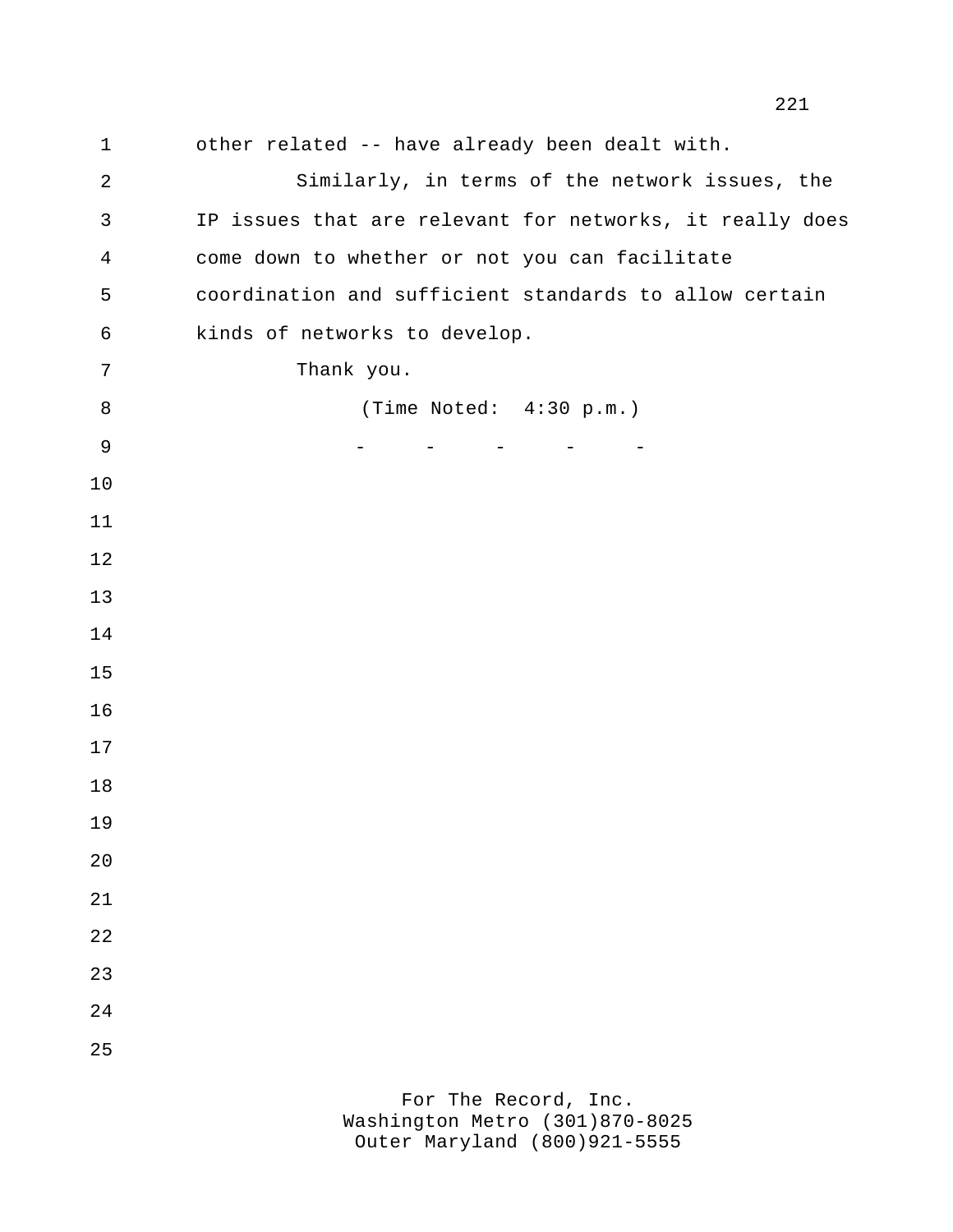MS. DESANTI: And now we will move quickly and test all of your patience. And we especially appreciate the patience of Professor Stan Liebowitz, who teaches Economics at the School of Management at the University of Texas at Dallas. He is published widely, and I'm sure most of you in the audience are familiar with his work. And his work is particularly focused on how new technologies affect copyright owners, and on network effects.

 PROFESSOR LIEBOWITZ: Okay. While it is loading, it's really a very short presentation. It's 12 just the way I created it, it was made from an old presentation, which was very long, so it probably has like 25 slides, but I'm only planning to go through four.

 Let's see. Oh, yeah. First thing. Let me put a little advertisement in. It's getting late and a lot of the material I was going to talk about has already been covered, so there is no real harm. I have a book coming out this summer which talks about some of these things. I have another book that talked about it in the past, which was Winners, Losers, and Microsoft. This one, if you want to see how it is that -- a belief in winner -- first mover wins, which I -- sort of comes from the network effect literature, why it led to the Internet meltdown. That's the first three chapters in this book

> For The Record, Inc. Washington Metro (301)870-8025 Outer Maryland (800)921-5555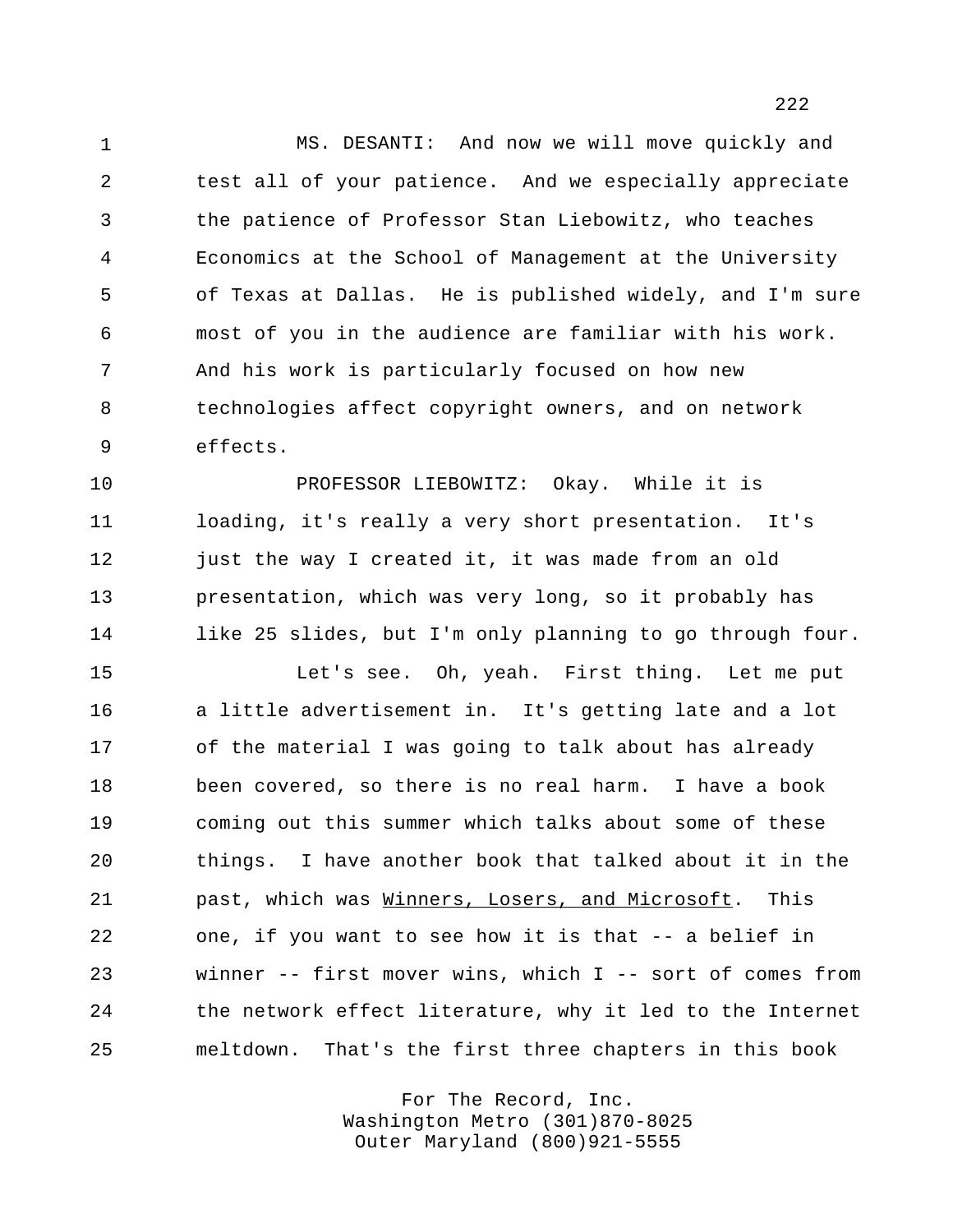and then it talks about other things on the Internet, as well. So that's my little blurb.

 First of all, let me say that the term "network effect" versus "network externality," there is a serious difference and it's not always taken into account.

 So that I guess it's a point that I've made in the past and I want to make it again. And network effect is defined here as when a product becomes more valuable, the more consumers there are that use it. That doesn't mean there is any sort of externality going on. Externalities are normally bad things. Externalities normally in markets don't work, particularly if they are technological externalities and not pecuniary externalities, another distinction that I'm not going to go into.

 But a lot of things that are referring to as externalities may or may not be externalities, and we should be careful when we use the terms.

 Okay. You've already seen networks, fax machines, telephones -- those are very clear. All right. The number of other people with those machines are going to be the keys, the whole ball of wax, so to speak. If there is nobody else on the other end of the line, your telephone is not really worth anything to you. And so it's obvious that in those industries, networks effects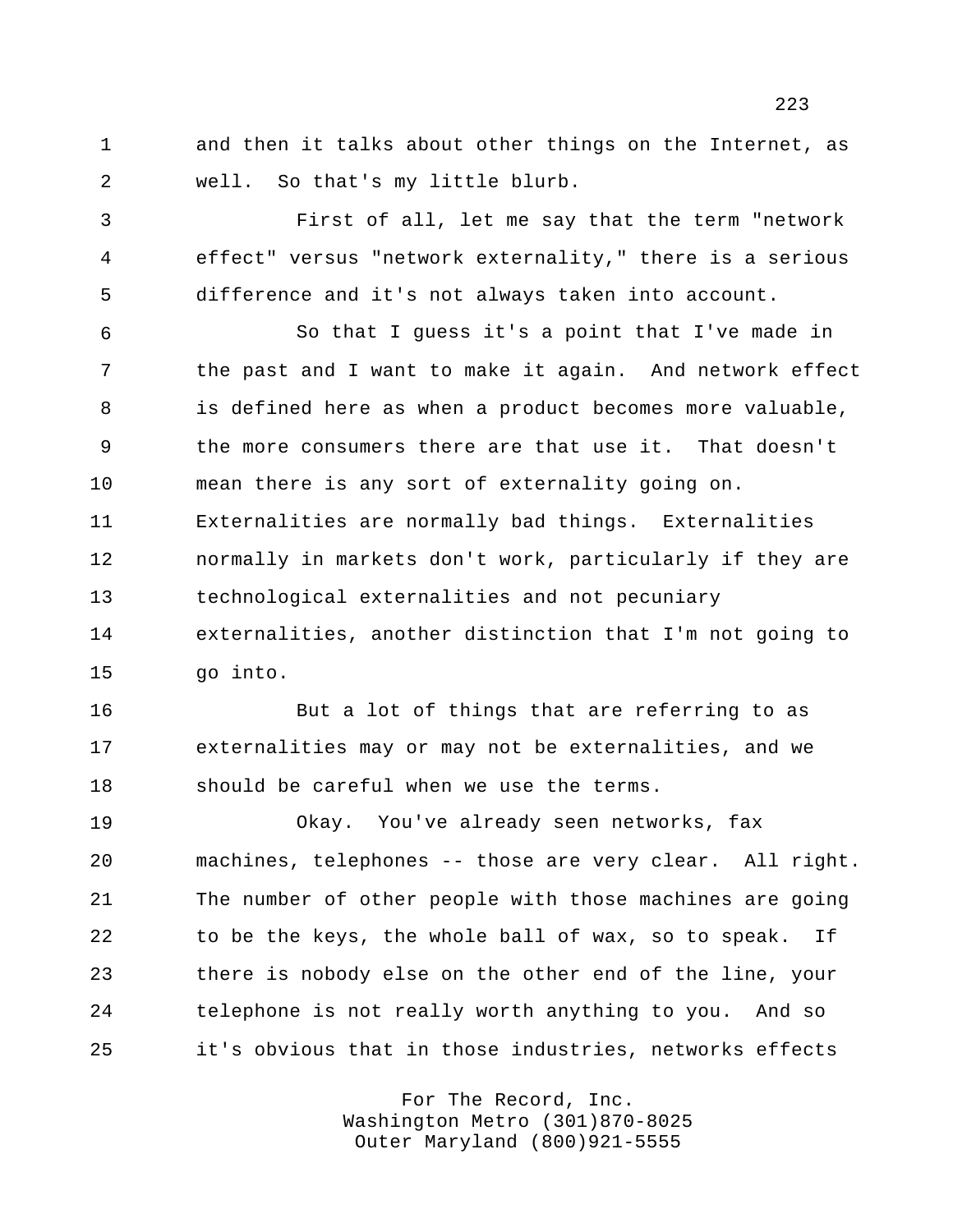will be very important.

 Other networks industries, what we might call virtual networks, things like software, it's less clear. Now Margaret made the point and it's true, there is very large literature out here on network effects. But my reading of it is that it's to a very large extent theoretical. There is very little empirical work examining very simple things like how strong are network effects, and where exactly do we find them, and are they really in software, and if they are, how important is the network effect.

 There are, to my knowledge, only a handful of papers, out of the hundreds that are available in the literature, that actually take a serious look to try to measure how strong the network effects are.

 Now in the case of telephones and fax machines, we really don't have to there. It's pretty obvious that 18 they are the basic element.

 In the literal networks, where we have a lot of more interesting issues, because historically there was literature in the 1970s that took a look at telephone networks and had network effects, but that's before the modern literature, which started in 1985 came along. And in 1950 there was a paper on bandwagons, which was also about network effects.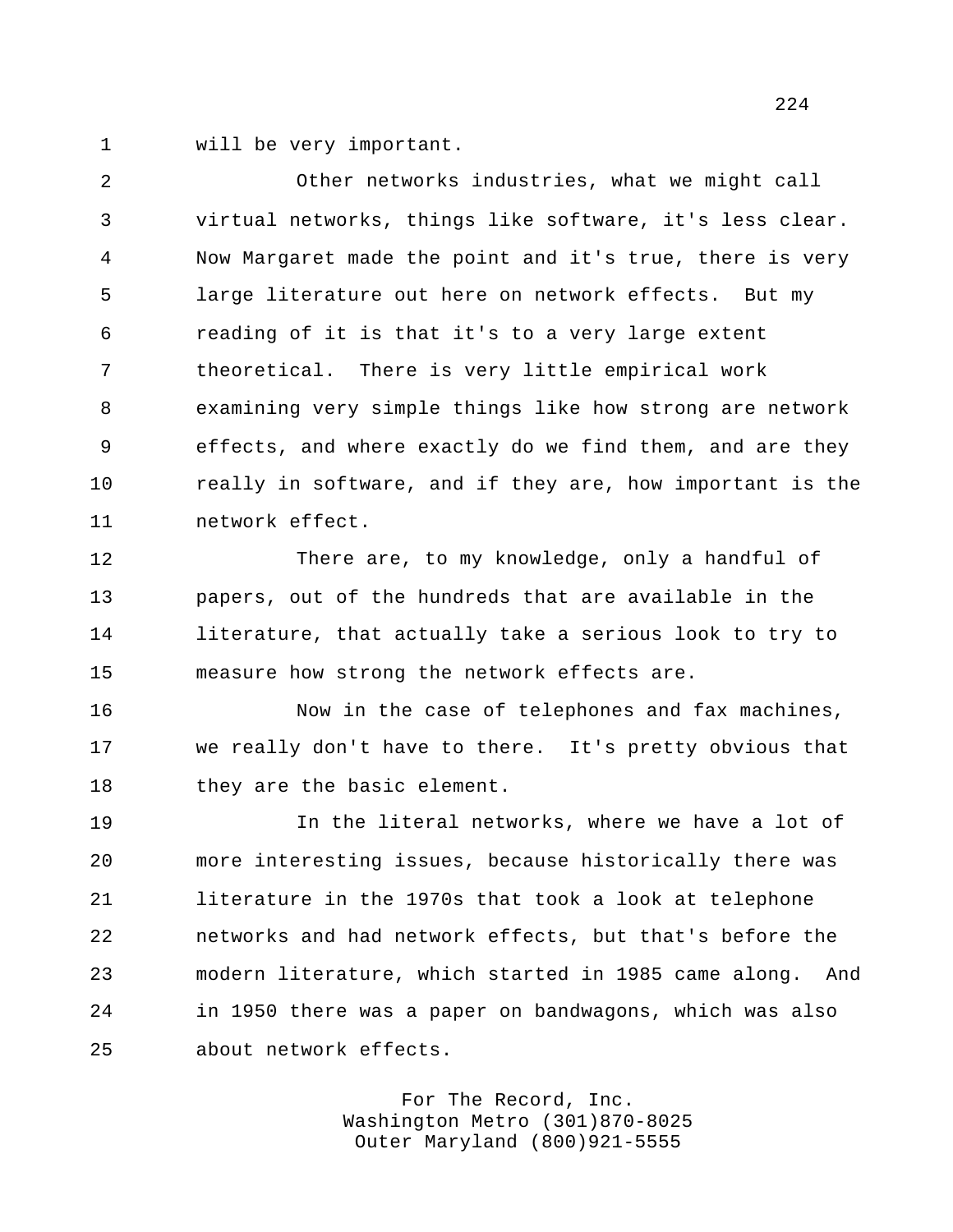The next literature in 1985, what makes it different, is that it talks about possibly getting stuck with the wrong network. And that's really what has been so interesting about it. And you don't really need network effects to tell that story to begin with. Any natural monopoly can lead you to the issue of do we get 7 the wrong natural monopoly. It's just not a question that economists thought about all that much until 1985.

 And at that time it was the network effect set of papers, particularly, you know, Katz, and Shapiro, Fowler -- and then a little literature with Brian Arthur and Paul David, and what not, that brought to the focus maybe we have the wrong network. But it could have easily just -- just as well been done with just old- fashioned economies of scale. Network effects are another way of getting to economies of scale.

17 17 I think the concept is overused. I was reading -- I talk about it in the book. There's this -- something you may have read the first year -- first day of 2000. The Wall Street Journal ran a special section on what the economy is going to look like. And there was a paper called "Supply and Demand is Dead, Live With It," or something like that. And in that article, he talked about various things, including network effects. And one of them he was talking about examples of network effects.

> For The Record, Inc. Washington Metro (301)870-8025 Outer Maryland (800)921-5555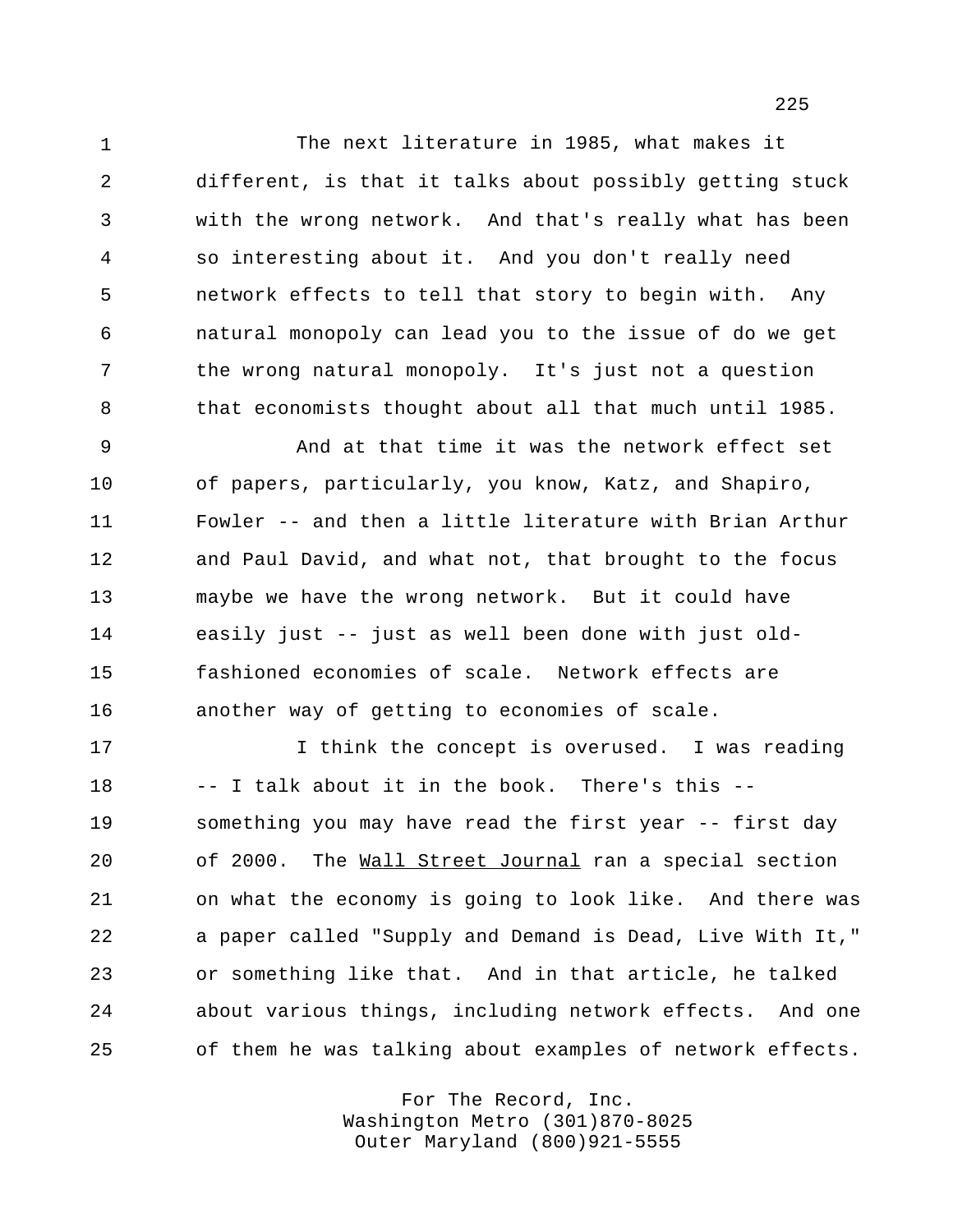He said television networks are obviously network effects.

 Well it's hard to really find very many network effects in television broadcasting. It may be a network, but there really are no effects. Viewers don't care how many other people are watching their program. It doesn't affect their utility directly.

 Anything that has the word "network" in it doesn't mean that there are network effects, to say nothing of externalities.

 The few attempts to examine network effects have looked at things such as -- and it's a reasonable investigation. If you have spreadsheets, what's the network effect? The network effect would be that you want to be able to use other people's spreadsheets, their data. And so, if you have Lotus 1-2-3, you want someone else who can read Lotus 1-2-3, if you're going to send them your data. And so the tests that were done were to look at things like whether or not spreadsheets set higher prices, if they could transform Lotus 1-2-3 data, if they could read it.

 And, of course, they came to the conclusion -- many of you may know this literature -- that, in fact, 24 that there were network effects. The problem is that, in fact, they don't show that there are network effects,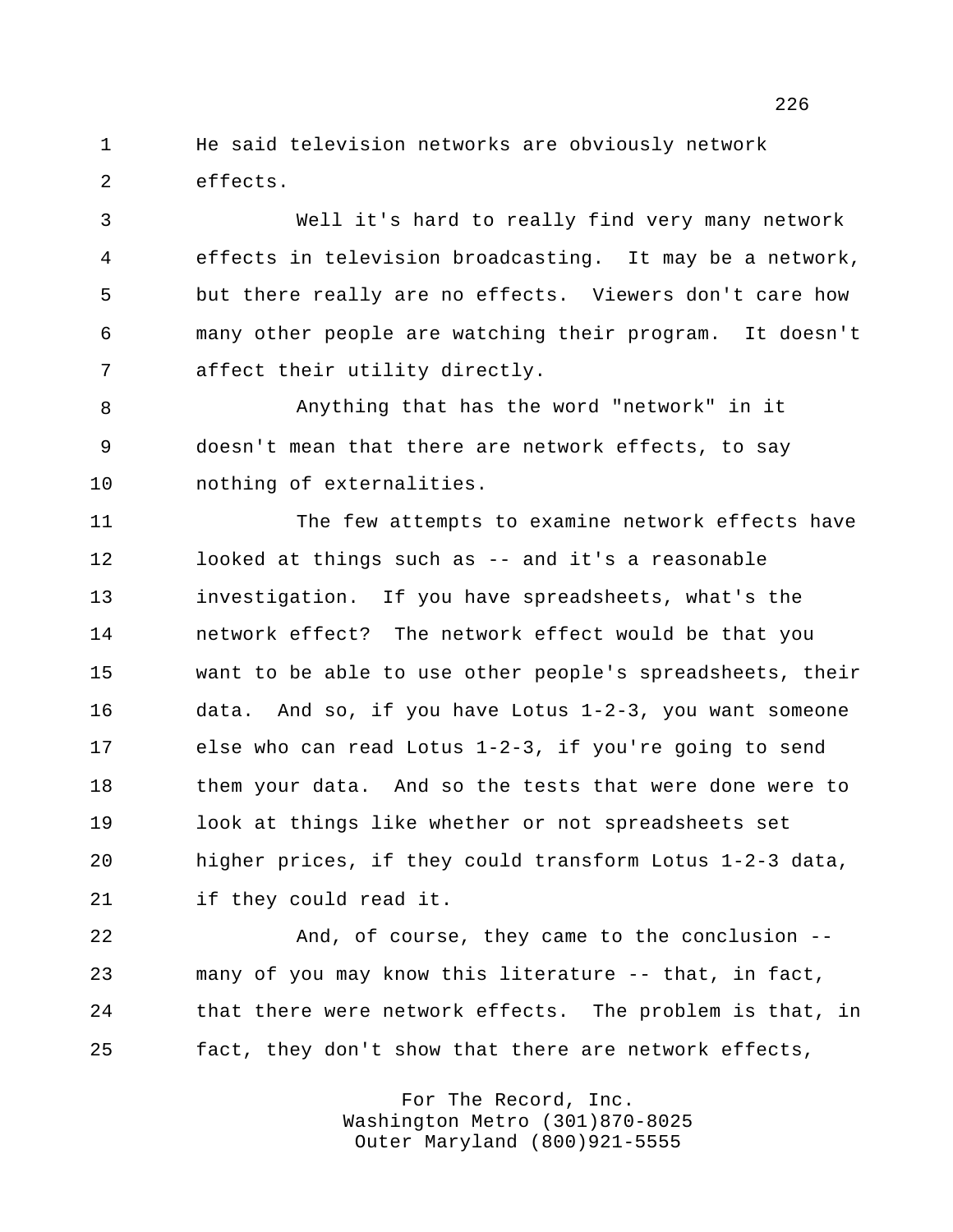because if you had previously a Lotus 1-2-3 spreadsheet and you're buying a new spreadsheet, an upgrade either of Lotus or some other brand, you want to be able to read Lotus 1-2-3 spreadsheets, too, because you want to be able to read your old spreadsheets. And there is no network effect there. And, therefore, the only way to have tested it would have been to take a look at people buying spreadsheets for the first time, where there is no problems with compatibility with their old selves and their old software. And no one did that.

 So, in fact, there is virtually -- I can say, to my knowledge, zero empirical evidence of how strong network effects are in any of these literal networks. Now I'm not saying that they don't exist. And I'm not saying that they're not strong. But I am saying that we don't know and we have a very, very, very large literature that's based on something that we presume exists and is powerful, that we have almost no interest, apparently in testing whether or not it really does exist in these literal networks. So a minor criticism of the profession, if you will, and I'm not as popular as I might be.

 We know that if there were network effects, it gives us an economy of scale on the demand side, if you will. And that that might lead to winner-takes-all. But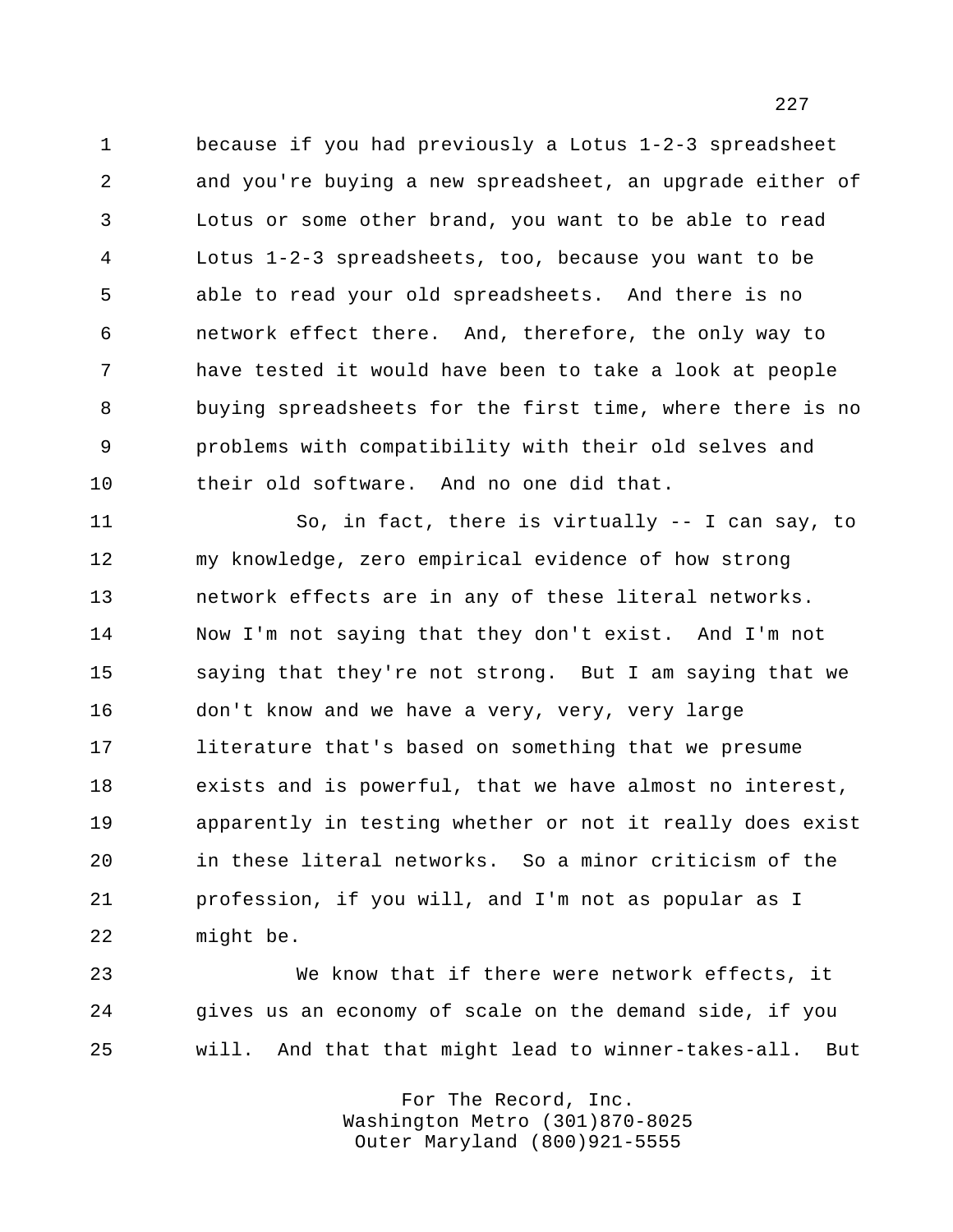network effects by themselves can't generate that result. Economy of scale of production, without network effects, can, but if you have just economies of scale in production and you haven't had network effects, no guarantee that we're going to have winner take all. It depends on which one is stronger.

7 And my gut presumption, since all we're doing is dealing with presumptions here, since no one is testing these things, is that in most cases that people talk about the new information economy, what's really going on is that we have very strong economies of scale in production, and minor network effects that play a trivial role in a lot of these industries. Now it's not clear that that changes much, okay, but still it's a different story.

 All right. Whether we're talking about network effects or economies of scale, however, they both lead to the conclusion that we may have a just single winner or a small number of winners in the market. This has been talked about before, competition for the market or in the market. Who knows?

 Is it harmful to have a single winner? Well it could be. And, as everyone has said, it's a difficult issue. I'm one of the few people that have taken a look with my co-author on much of this work, Steve Margolis,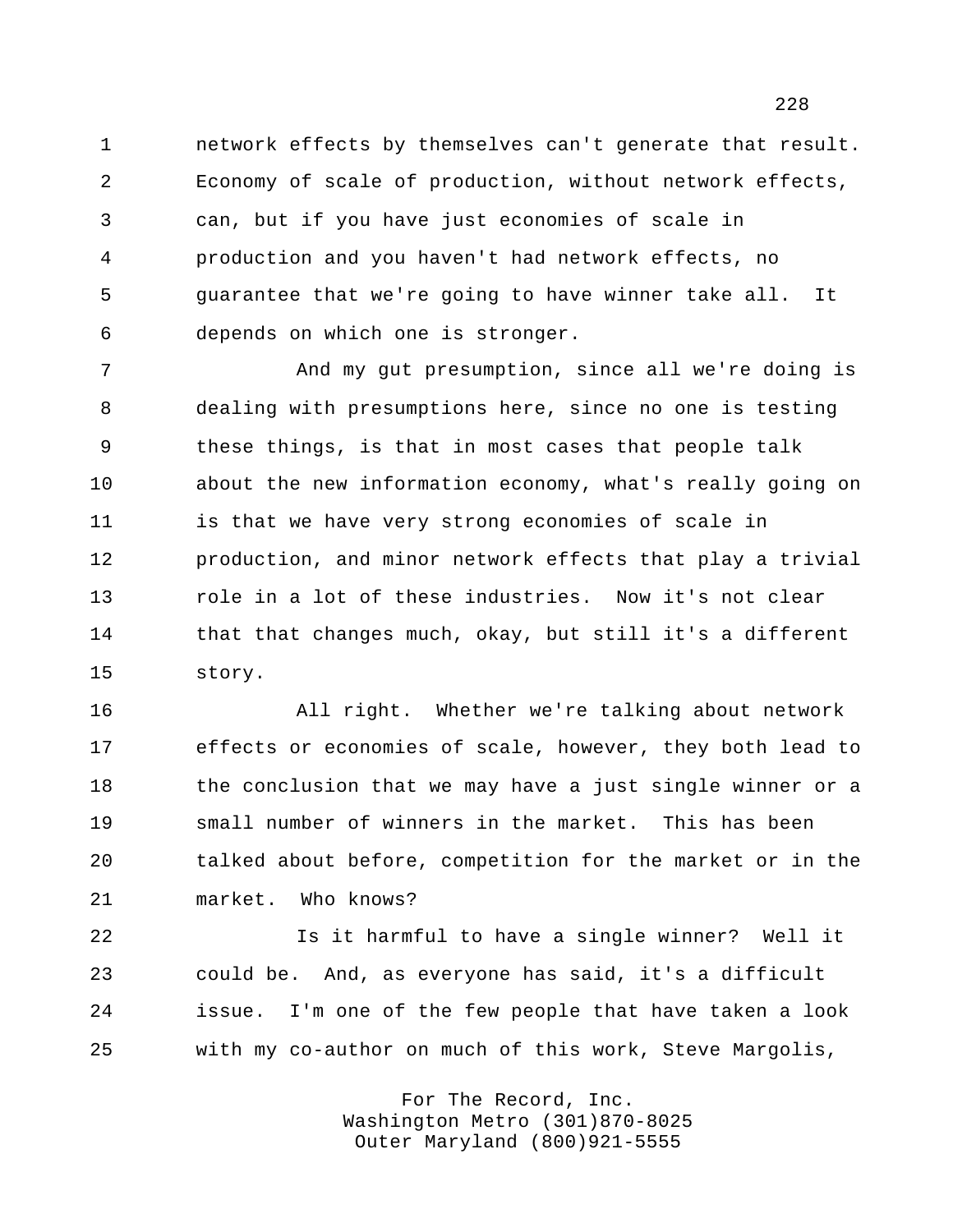and at particular industry, and whether or not it appeared to be the case that we were getting wrong winners, and whether or not the winners were getting stuck, and that they couldn't -- they were entrenched and were unable to be challenged by superior new firms. That was the software market that we looked at.

 And what we discovered when we looked at those markets is that there was no evidence of entrenchment. There was evidence for winner-take-all. But there was no evidence of a lot of other aspects, such as tipping, a 11 term you hear all the time. Try to go get an explanation or a definition of exactly what tipping is and it won't be that easy. But what it would seem to be is that two firms compete and then at some magic moment, one of them gets a large enough market share that the network effects 16 take over, and it then becomes the winner very quickly. There was no evidence for a tipping point in terms of market share.

 There was no evidence for lock-in. And what we found were very rapid changes in market share that went to the firm that was getting the better product review. Now this is for a single industry which is software, over a single period of time, which was like, essentially, 1985 to 1995 - '96. It was an unusual time in the history of that industry. It was still very young.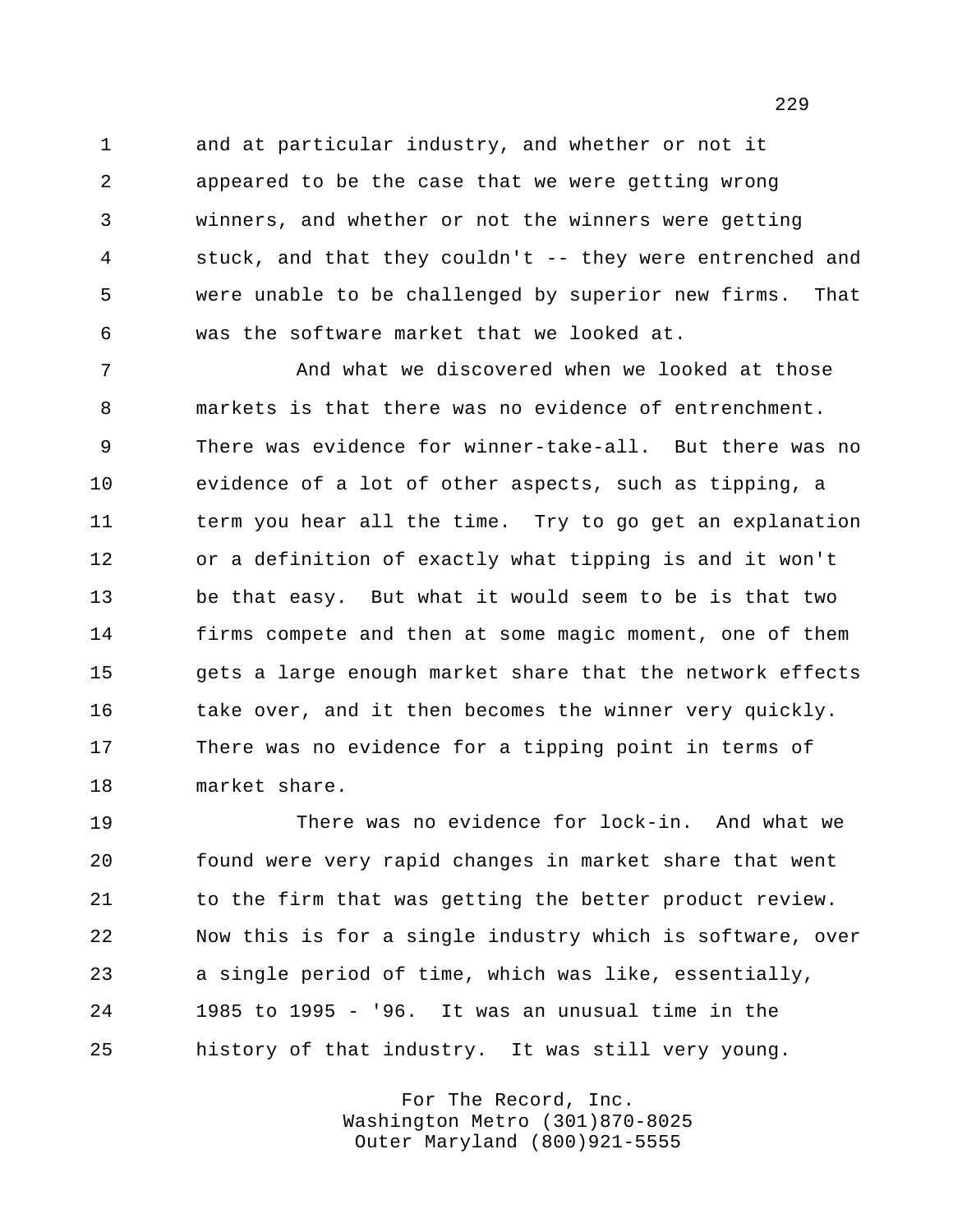Whether you can generalize those results to later periods of time when the industry is more mature, we don't know. But at least we did look at that industry.

 And something that I haven't seen much of, among people who, in talking about lock-in -- now there has been a lock-in literature. Railroad gauges, by the way, as you know, were talked about and so was AC/DC current. But it wasn't whether we had the right DC, whether it was 50 or 60. It was whether we had AC or DC. And we did get AC and AC is considered to be the better of the technologies, and there was a paper on that by either Paul David or one of his students, saying "We almost made a mistake. We almost got DC, but we were lucky. We just avoided, on the brink, getting the wrong product."

 The typewriter keyboard, which is what I'm probably best known for with Margolis, that was another story that turns out to be totally fictional of how you get stuck with a terrible product. Everyone likes to make the claim that it was created to slow down typing, with apparently no evidence, whatsoever, behind that claim except the nice assertion that gets repeated over and over again. What we discovered was that there was no real evidence that the -- keyboard was any worse than basically -- for any other keyboard out there, that they were basically the same.

> For The Record, Inc. Washington Metro (301)870-8025 Outer Maryland (800)921-5555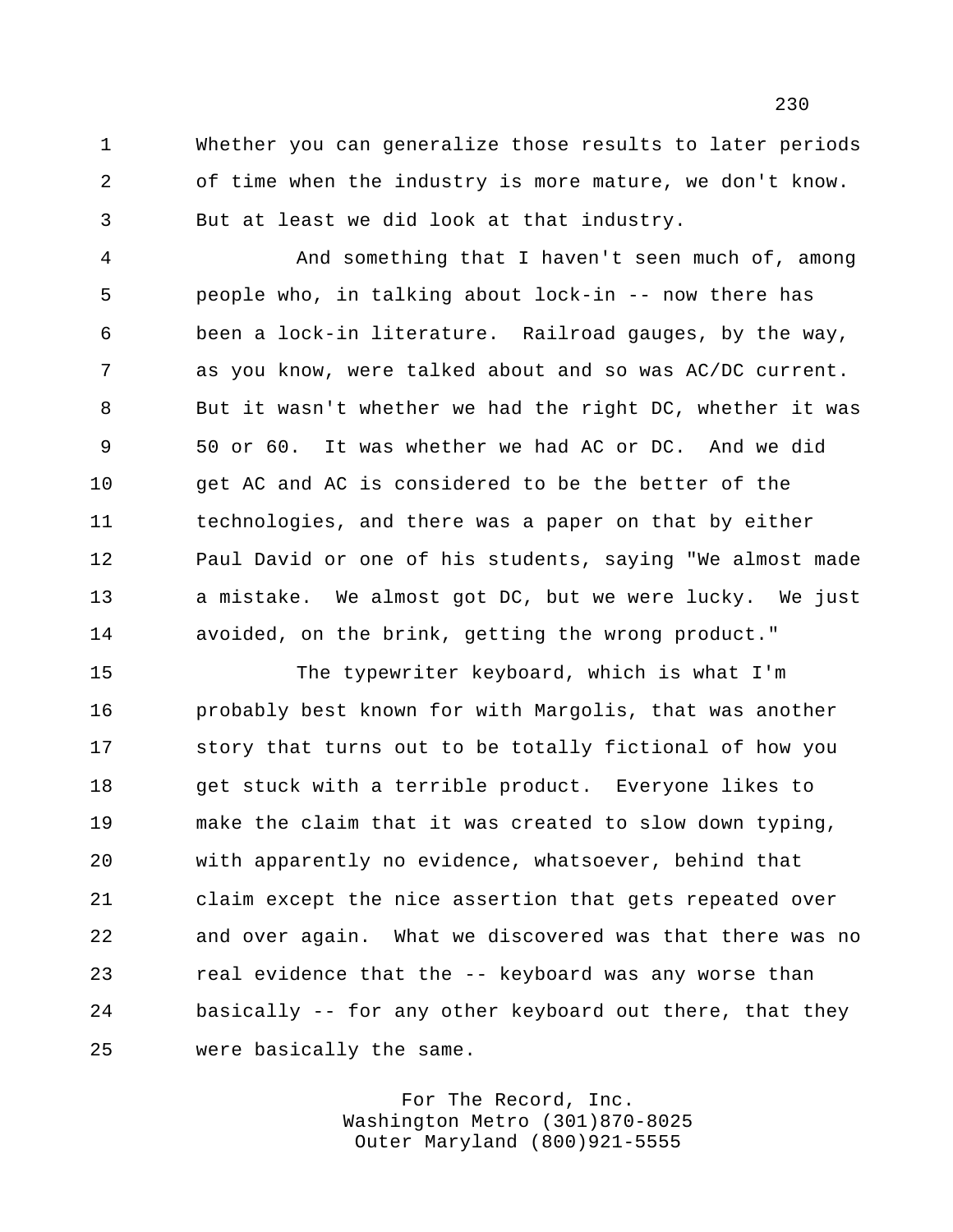Similar stories for Betamax versus VHS. And so this idea of getting entrenched, getting locked in, it's a nice story and it certainly plays a large role in a lot of people's thinking, but it's still a story that -- now I should be a little more careful here. If Carl Shapiro were here, he'd say, "Well my book -- Information Rules," because he did this once before at a conference several years ago. He was just -- he had an advertisement for his book at that time. That was several years ago.

 He said, "My book has hundreds of examples." But the difference was, his examples were examples where the incumbent has an advantage over the challenger because there's a cost in people switching and it may not be efficient for them to switch.

 The lock-in that I'm talking about here is a strong form of lock-in, which the -- would be a story of 17 that. It would pay for you to switch. All right. The advantages are greater than the cost of switching and you still don't switch. That's a strong form of lock-in and I don't know that there are any examples of that. And if there were at this point, after 15 years of examination -- by the way, Paul David now says he doesn't have to have any evidence that there are cases of lock-in, that he would like us to prove that there are no cases of lock-in, which is sort of an interesting position to

> For The Record, Inc. Washington Metro (301)870-8025 Outer Maryland (800)921-5555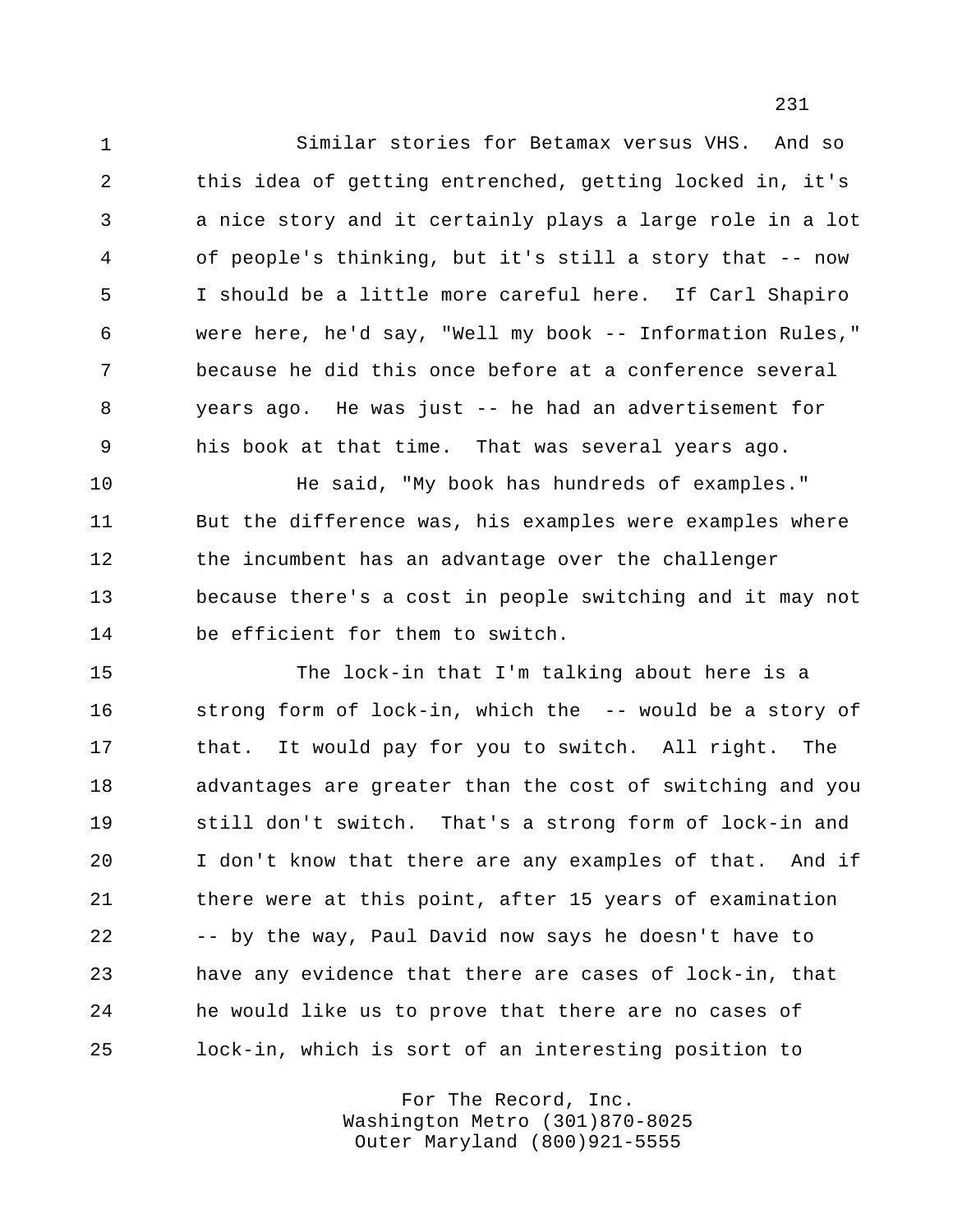1 take. And I presume you could take it either way, but my answer is that if you follow this literature and all this, well what were you doing for the last 15 years with your students? Why were you bothering coming up with these examples if you didn't need to in the first place?

 But at any rate, let's see. That's the story on lock-in. So I don't know that it exists. So what does that tell us about antitrust?

 Well, first of all, when we were talking about network effects, which I'm not denying exist, and in some instances might be important, or economies of scale, which I think are probably quite important in the new economy, we're going to have a different type of competition. What we do need to know is not whether it's an economy of scale, not whether it's a winner-take-all, that's not so important. What we really need to know is whether or not once you've won, that somehow there is going to be less competition in the future, that you're not going to be vulnerable to competition. That's the real danger.

 And of that we have no evidence that I'm aware of to say that we should be worried. Now perhaps we will get some and maybe we should be worried. I think it's premature to start putting forward rules based on theories when, even though it may be a very large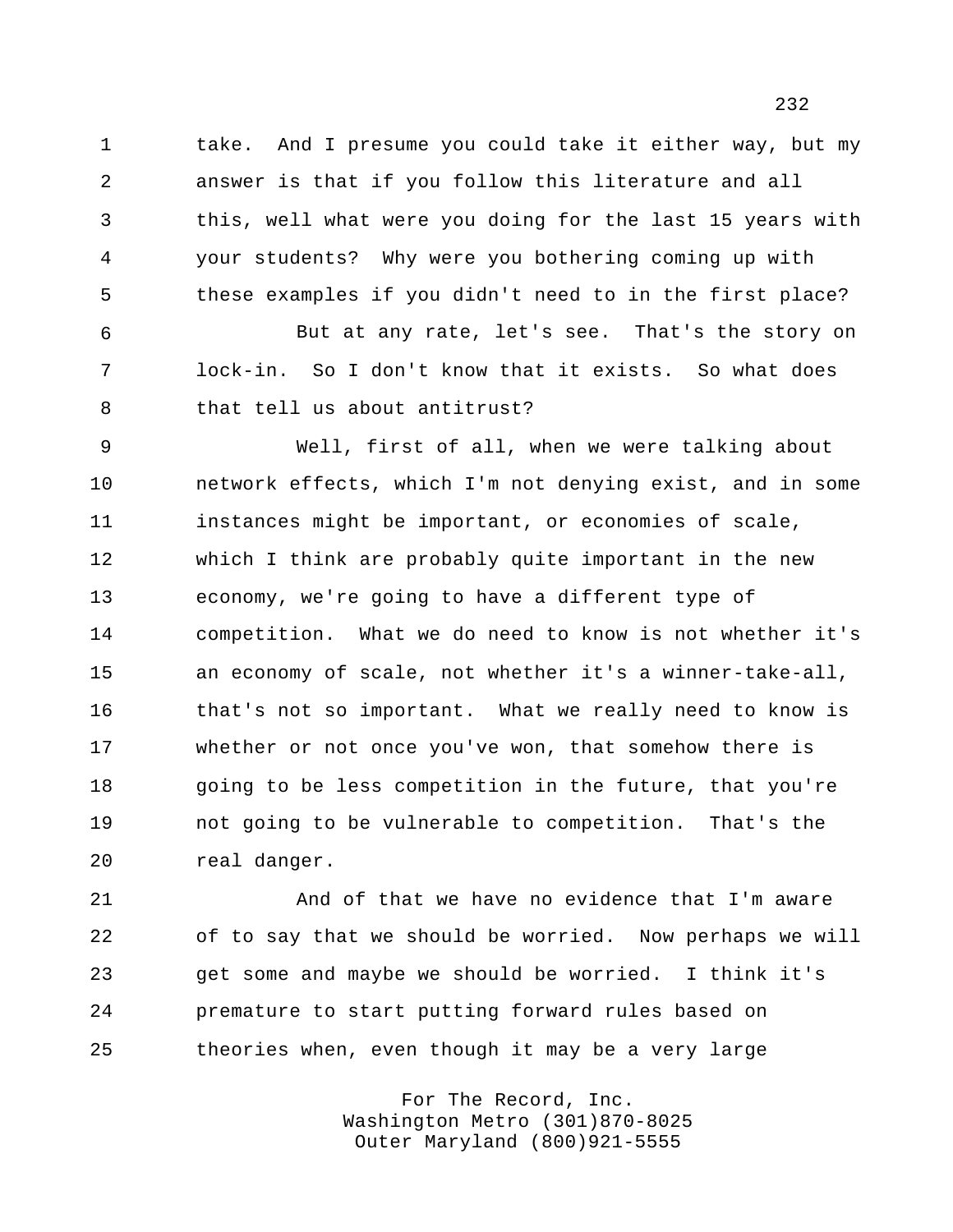literature, it doesn't have any support for the idea that we have incumbents who are getting locked in, who really should have been replaced by challengers. All right. So that's one thing that I think we should be very careful and avoid putting in into the current thinking until we know more.

 And the government goes around and asks people to do studies. NSF does this all the time. That would be very useful, I think, for the NSF to go out and ask people to actually try to measure how strong network effects are and whether or not we really do get stuck with the wrong products.

 Okay. The other thing is that it does seem to me that there is potentially a place for intellectual property to talk -- to play some role in this literature, or this literature to play some role in intellectual property. And that is, if we do have a fight between two competing standards, it is fairly important in most cases 19 that either they both be owned or not owned, and that if they are both owned, you would expect the market to work better than if only one is owned. And that's a rationale for ownership here of a standard. That's quite different than the normal patent for -- ownership. It has nothing to do with trying to provide a reward for the inventive activity. It's ownership in the same way that we would

> For The Record, Inc. Washington Metro (301)870-8025 Outer Maryland (800)921-5555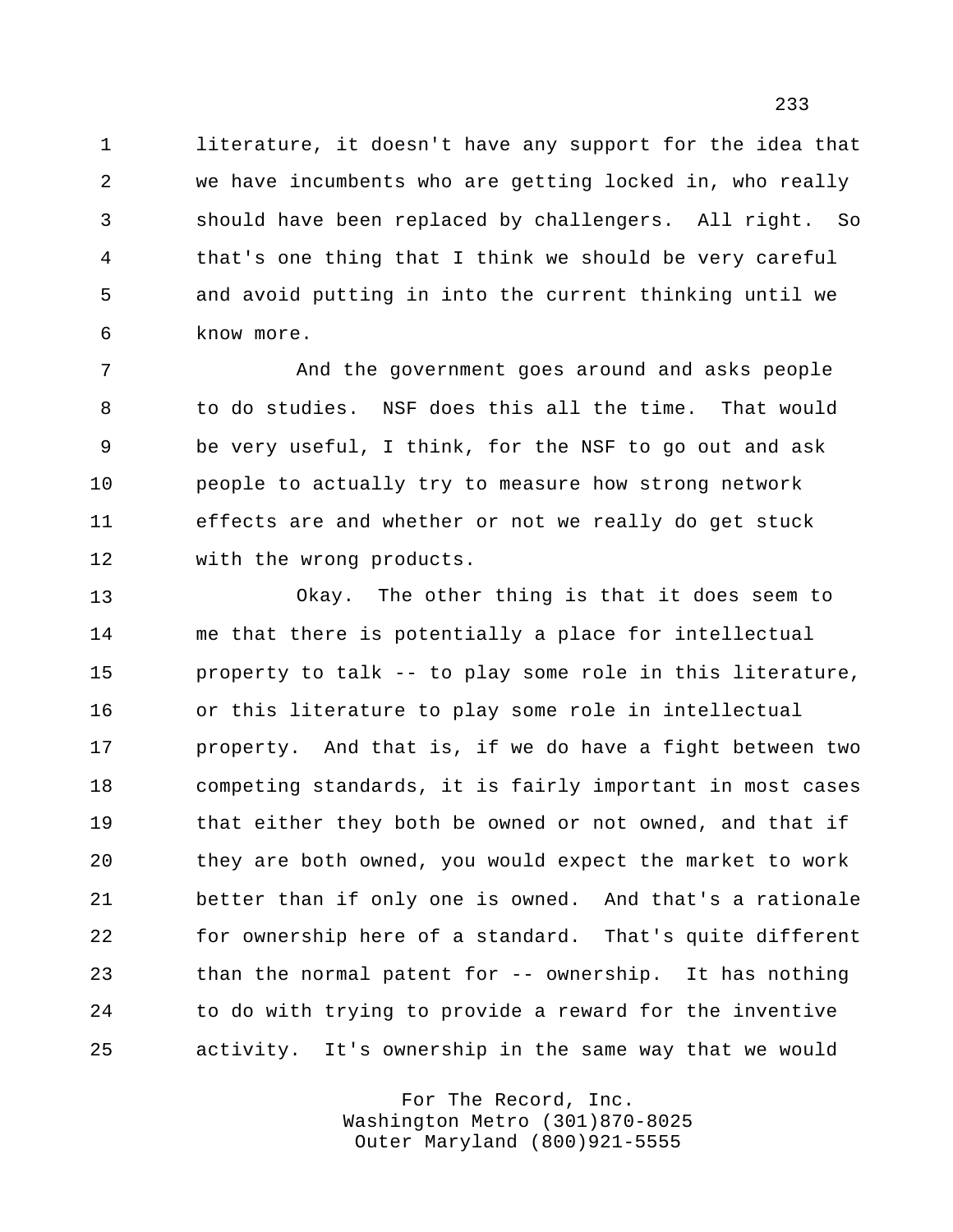want fisheries to be owned, if we want efficient use of the fish, and we don't want them to be over-fished.

 And so, there is a potential use for intellectual property in a completely different way, if we believe that there are these networks where there may be real externalities, and where there may not be an owner who puts the proper resources into fighting the other network. And so that's something that somebody might want to think about and some government agency might want to look at. And how that would work, as opposed to the old-fashioned intellectual property, I'm not entirely sure, but it is something different and it is something that arises here. But I don't know that it's due to network effects. It's due to any network where you're going to have a winner-take-all result, which just may be a network where you have economies of scale.

18 That's my four slides.

 MS. DESANTI: Thank you, very much, Stan. We appreciate it.

 (Time Noted: 4:50 p.m.) - - - - - -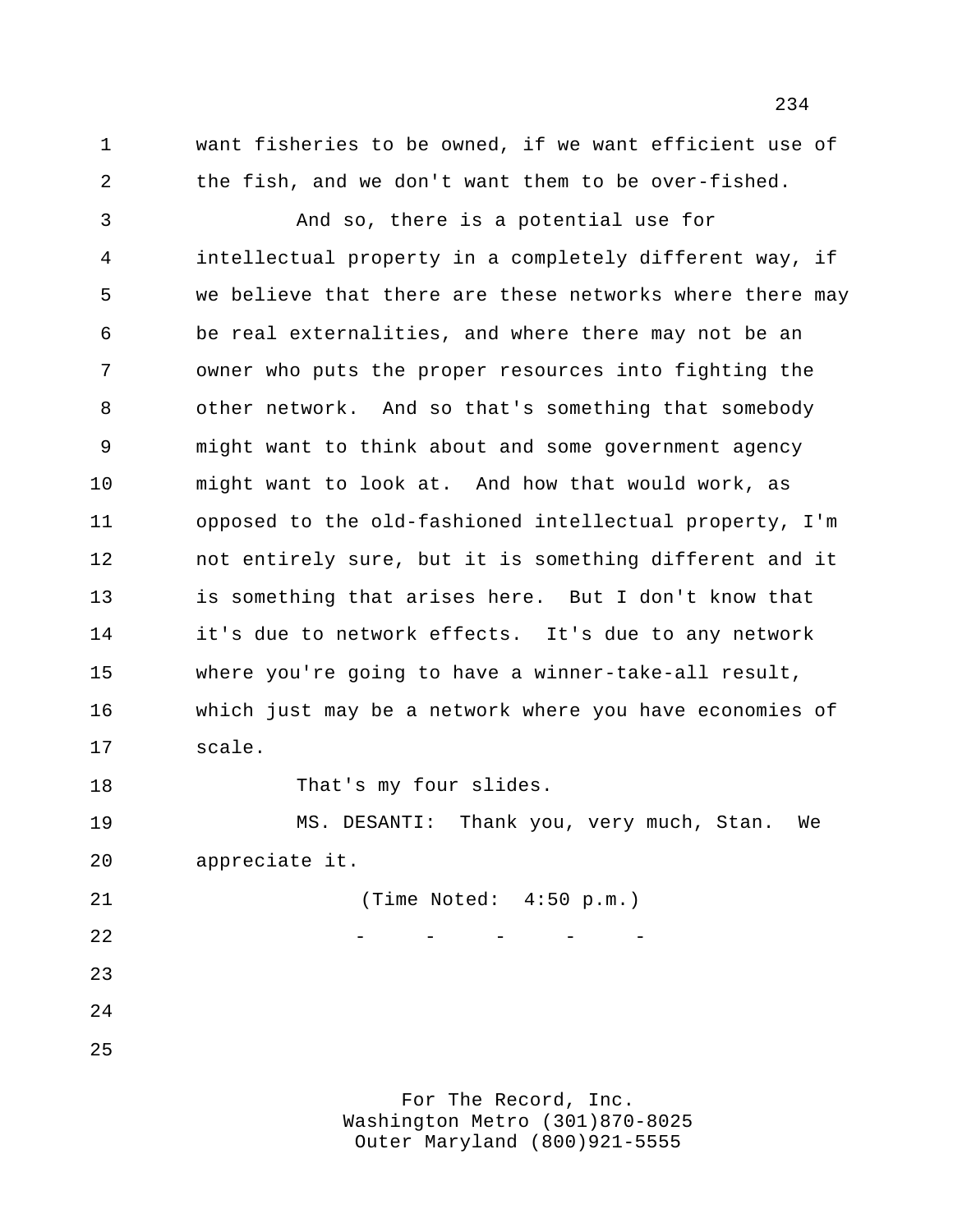MS. DESANTI: Well the hour is very late, but I'm sure there are some people who want to have comments made. Did you want --

 MS. GUERIN-CALVERT: I just want to make a couple of quick comments. One is that I did, for a little bit, Stan, get a view as to the empirical literature that is out there on network effects. I think a little bit of it is it depends on how one is valuing or measuring.

 For example, I would point to there is quite an array of studies in the airline industry, dating back to the immediate post-deregulation era, that look at the value of adding hubs and spokes by airlines, as opposed to single line traffic, in terms not just of economies of scale and scope on the supply side, but the ability by being able to offer seamless travel, common baggage handling, coordinated schedules, to get to a lot of places, that there are measurable increases in the volume of passengers of the airlines who have those, as opposed to not.

 And similarly, on the ATM industry side, there are a lot of studies that have been done, both by network owners and also by economists, looking at, again, the idea that you can have these large inter-connections. You can induce and have a greater value, larger network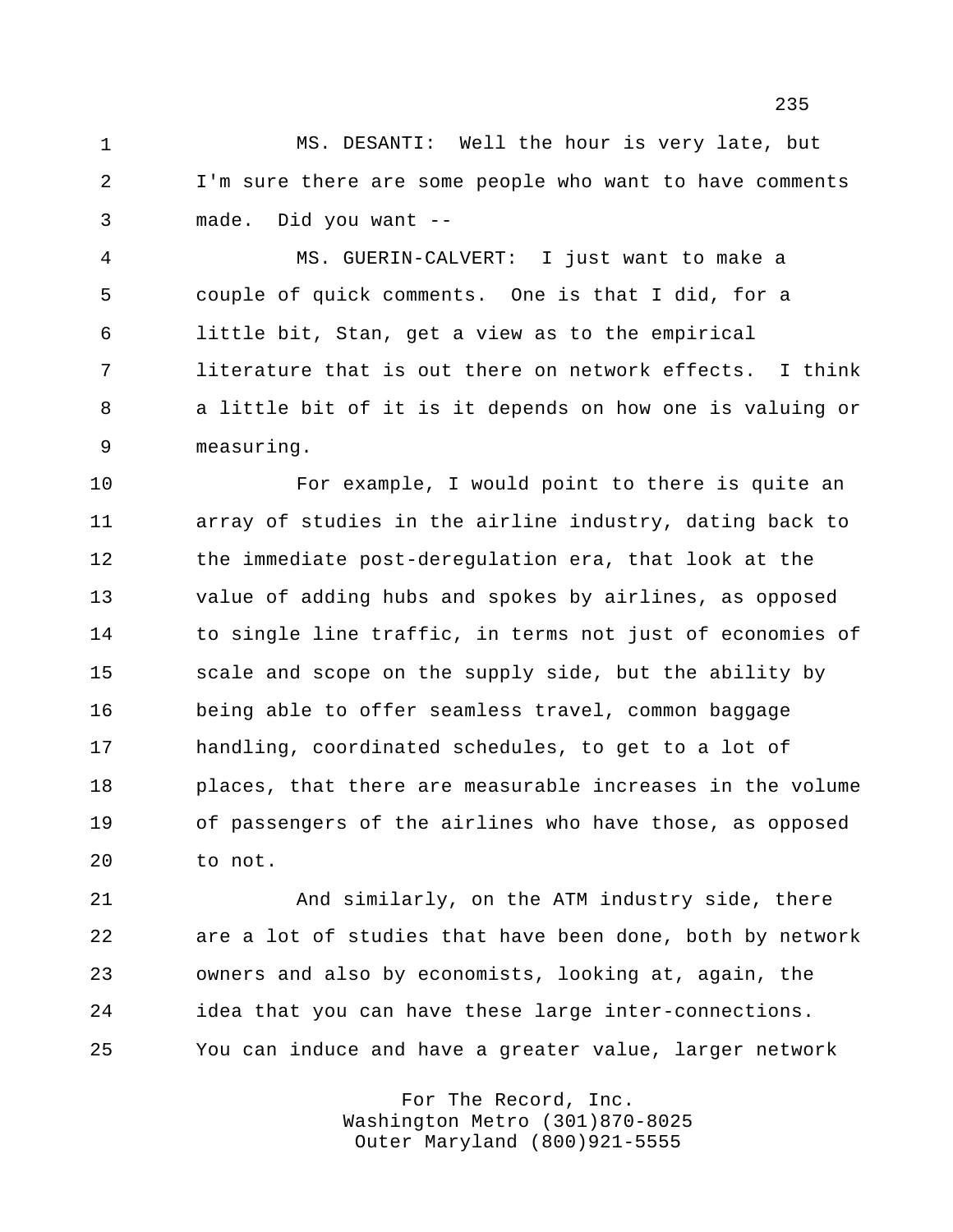than you otherwise could, and that, in fact, drove the need for proprietary networks to share.

 But I think you raise an interesting issue that I think is very pertinent in terms of the lock-in issue. It is, because I think that my view of the whole vein of literature looking at network effects, is that there are certain circumstances in which the best outcome for society is to have a single firm, and that acting competitively -- or a single standard. That is what is 10 going to happen. That we are better off, ultimately, with competition, but who is going to be the standard, and VHS might be better than Beta. And that then, as long as there is the prospect and no significant anticompetitive behavior that would keep DVD's from coming up and delivering fundamentally the same product, in a completely different technology, you can have the leapfrogging that doesn't happen in every industry.

 But it's the anticompetitive lock-in, as opposed to the existence of lock-in, that is a problem. So it is an industry that otherwise would have gone to two or more competing products, that ended up with one because of the fact that anticompetitive games were played.

 The last thing is, I think you're right in terms of ownership of standards is an issue. One of the things that's most intriguing in a lot of industries, we've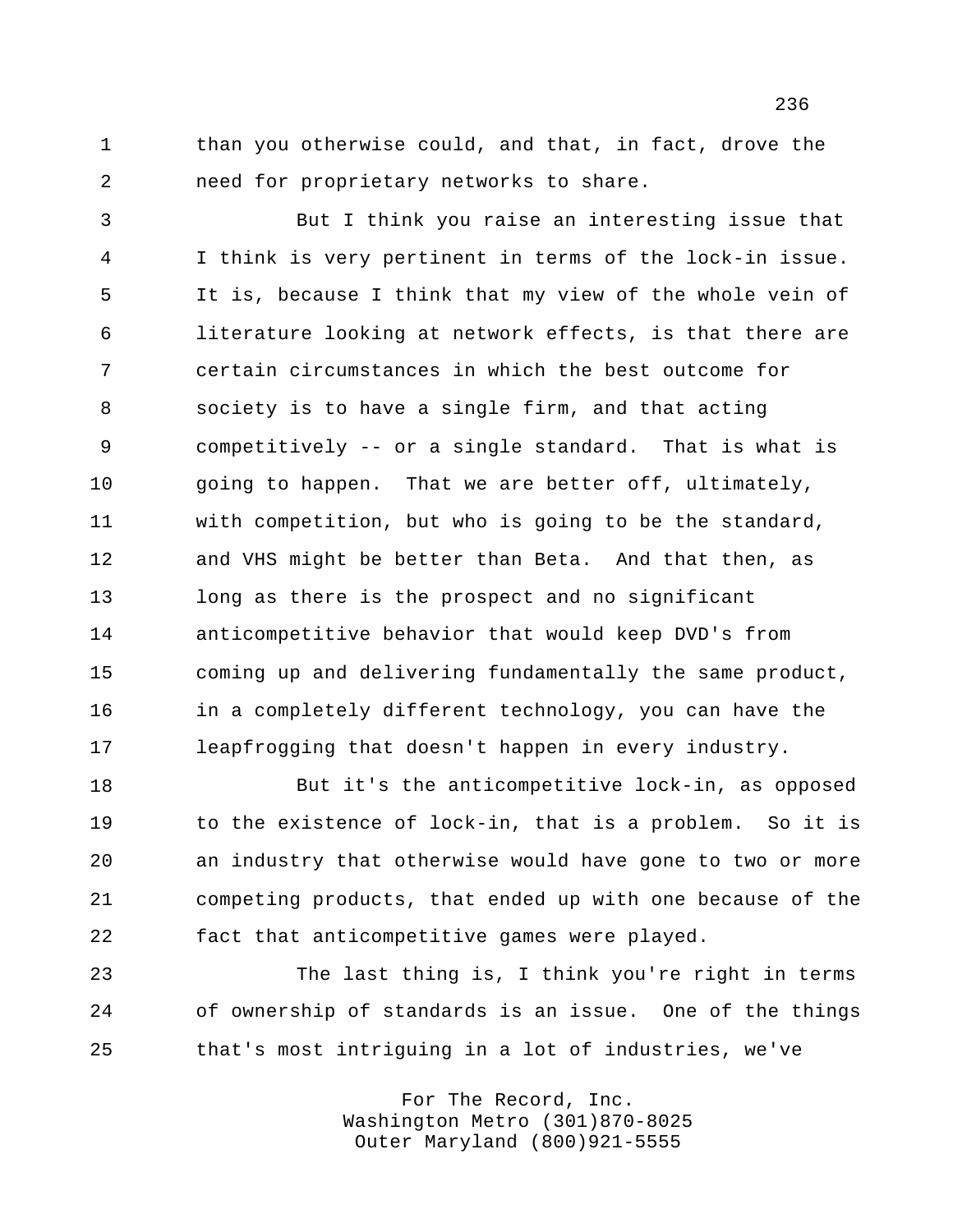ended up with common standards, where there are massive network effects, such as fax, phone, and I would argue, rail gauge, and where the nature of the competition is multiple firms competing for the volumes, and that that's where the gains are.

 So I think it's important to distinguish between outcomes that could get to that multiple approach, but I think you're right that where ownership rights are not clear, it may well be the case for the product to even exist you need more tolerance toward joint ventures, more tolerance toward standard setting bodies looking at trying to come up with the common or best standard, so that then expost there can be competition.

MS. DESANTI: Phil and then Stan.

 MR. NELSON: Yeah. This is actually just to let you do a two-fer and get economies of scale. This one is actually just a clarification.

 I think Europe is on direct current. U.S. in on alternating current. No? Never mind.

 PROFESSOR LIEBOWITZ: Yeah. I guess on the first thing, as far as the literature, I know of some of the literature on ATMs, but my knowledge of the literature is flawed and I can go through that with you as well, but not -- I don't know the whole literature. I know a couple pieces. I guess Eleanor Sheppard and maybe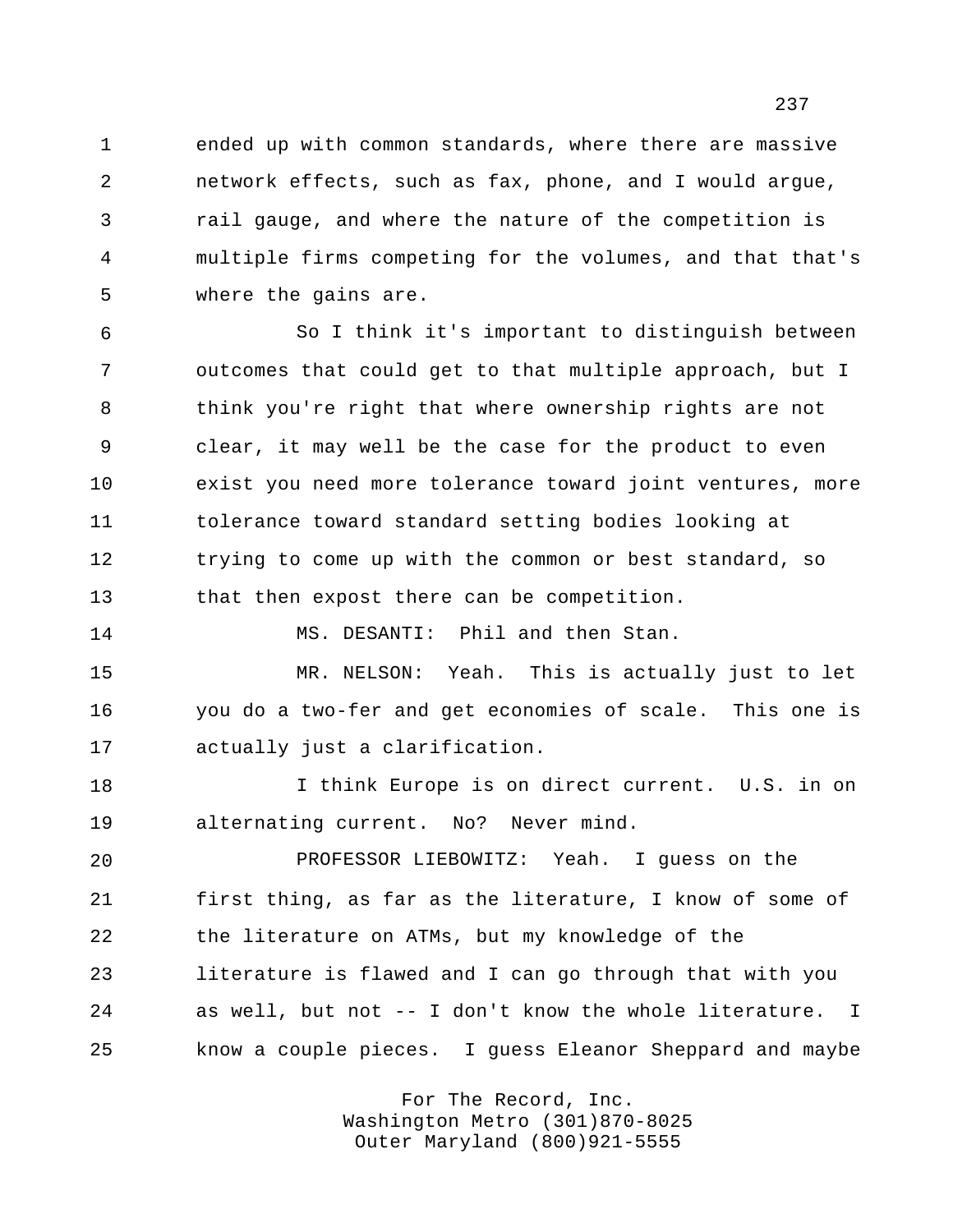a few others. I can say lots of things about it. It's hard to --

 The other thing is that on the airlines, I'm not sure what it is that is the network effect that makes that an industry that we would talk about to have network effects in the first place. I don't even know whether we're talking about hubs or spokes. Yeah, it's network in the sense that it has hubs and spokes, but is there -- what is the network effect where somehow the more uses there are, your utility goes up or down? Are we just talking about prices changing?

 MS. GUERIN-CALVERT: I guess I would have a couple of responses. One is, it's a physical network and that in terms of getting greater volumes of users that demand the product, and find it more convenient and, hence, offer greater quality of service, would be what the value is.

 And, again, I think it goes back to Larry's diagram and he can probably say it more articulately than I can, it's the idea of you do not necessarily have to have the value as in the phone system, where I need to be connected to you for the value to occur, but that the presence of a substantial additional volume of passengers makes more service possible than could be sustained if there were not such a comprehensive network.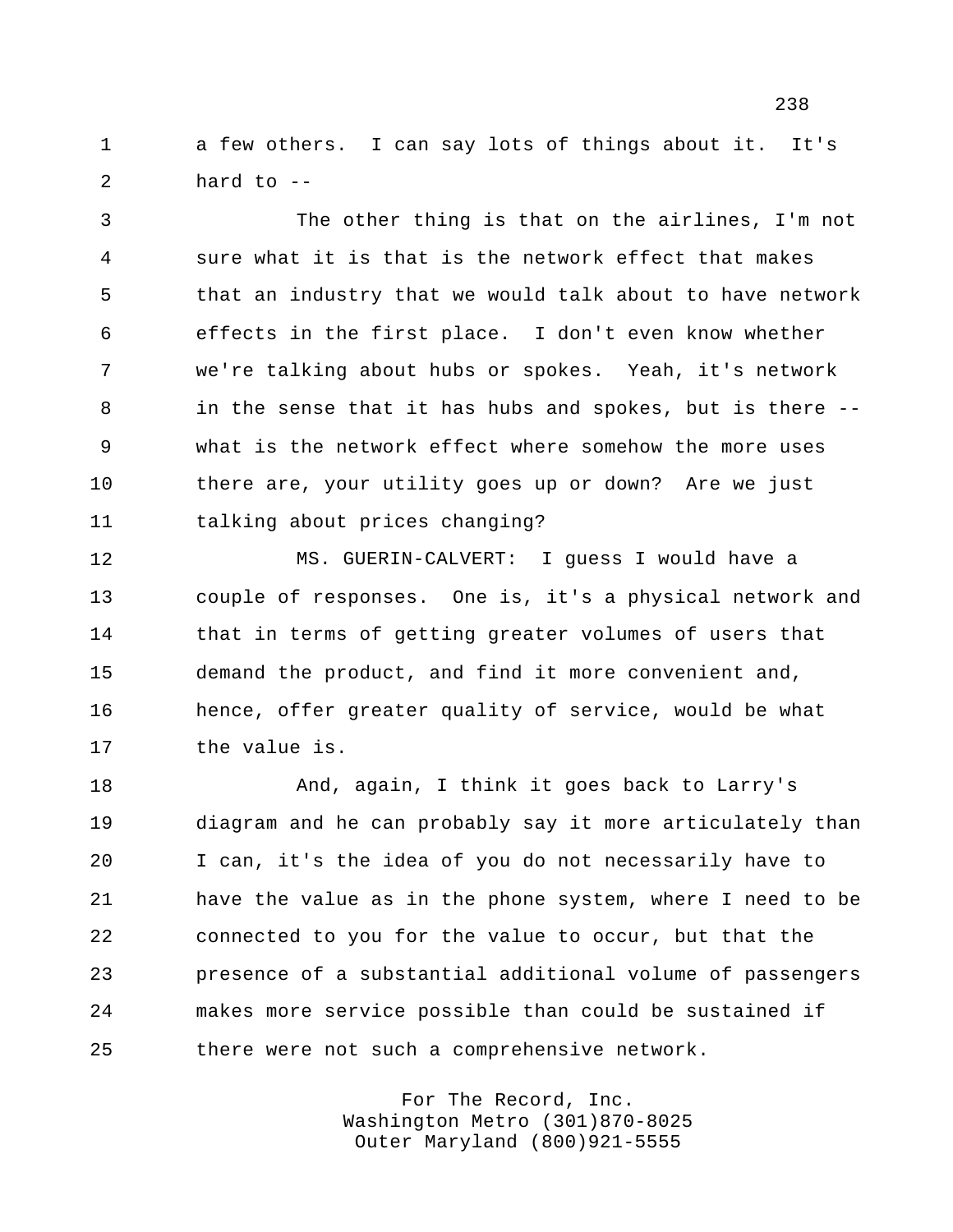PROFESSOR LIEBOWITZ: Yeah. Well to some extent we may be relabeling things. Any industry that's not a constant cost industry is going to have an impact where as more users or less users are in the industry, other consumers are going to have either higher prices or lower prices, and we can get concerned about how all these networks may be out of kilter.

 I'm not sure it does us a whole lot of good to start referring to that as a network effect, when I think 10 the original idea of network effects was sort of more specialized, some more -- a case where you really were getting value because more people were using it, which would be something that would be involved, say, with the information and information economy makes more sense. And also those are all very pecuniary externalities. If they are externalities, you don't want to internalize 17 them because if they were internalized, all we'd have would be monopolies.

 And because if one -- and takes consumers away from another, they're causing negative impacts and those are -- refer to those as network effects, if you will, and gee, do we want to stop that because it's causing negative impact. And the answer would be no, because that's a pecuniary externality. We don't want to internalize them.

> For The Record, Inc. Washington Metro (301)870-8025 Outer Maryland (800)921-5555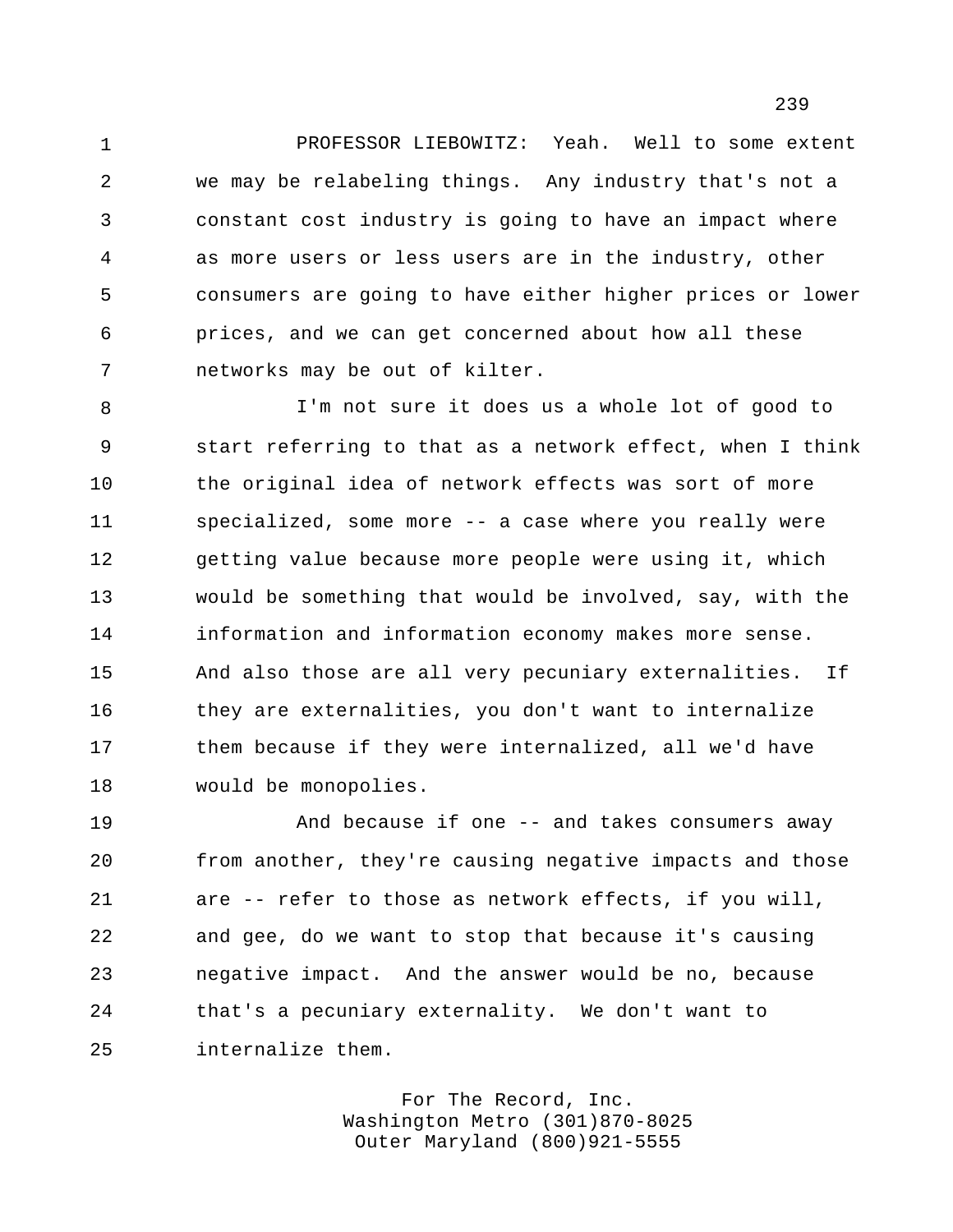So I think that that's sort of the first case you gave of all the empirical work. It is empirical work that doesn't have anything to do with network effects, which doesn't do anything too much to reject my claim that there isn't much of a literature there.

 MS. GUERIN-CALVERT: Yes. We can agree to disagree. Now the one thing that I would say is -- and I think you raised an important point. Whether or not you end up with a single firm supplier depends substantially on the scope of the overall marketplace. One of the things that has happened in the airline industry, for example, particularly if you look at transcontinental travel, is you have competing networks.

 And so, you know, I think it again, looking at the big picture issues, in some industries you'll end up with one. In others, you could end up with multiple. And those, I think are the key issues.

 PROFESSOR LIEBOWITZ: We do agree on that. MS. DESANTI: We have time for one last comment and, Shane, you're it.

 PROFESSOR GREENSTEIN: All right. I was going to say something provocative to try to generate discussion, but maybe -- I'll generate thought as you go home. And this is sort of two comments and it's for all three of you who talked about networks.

> For The Record, Inc. Washington Metro (301)870-8025 Outer Maryland (800)921-5555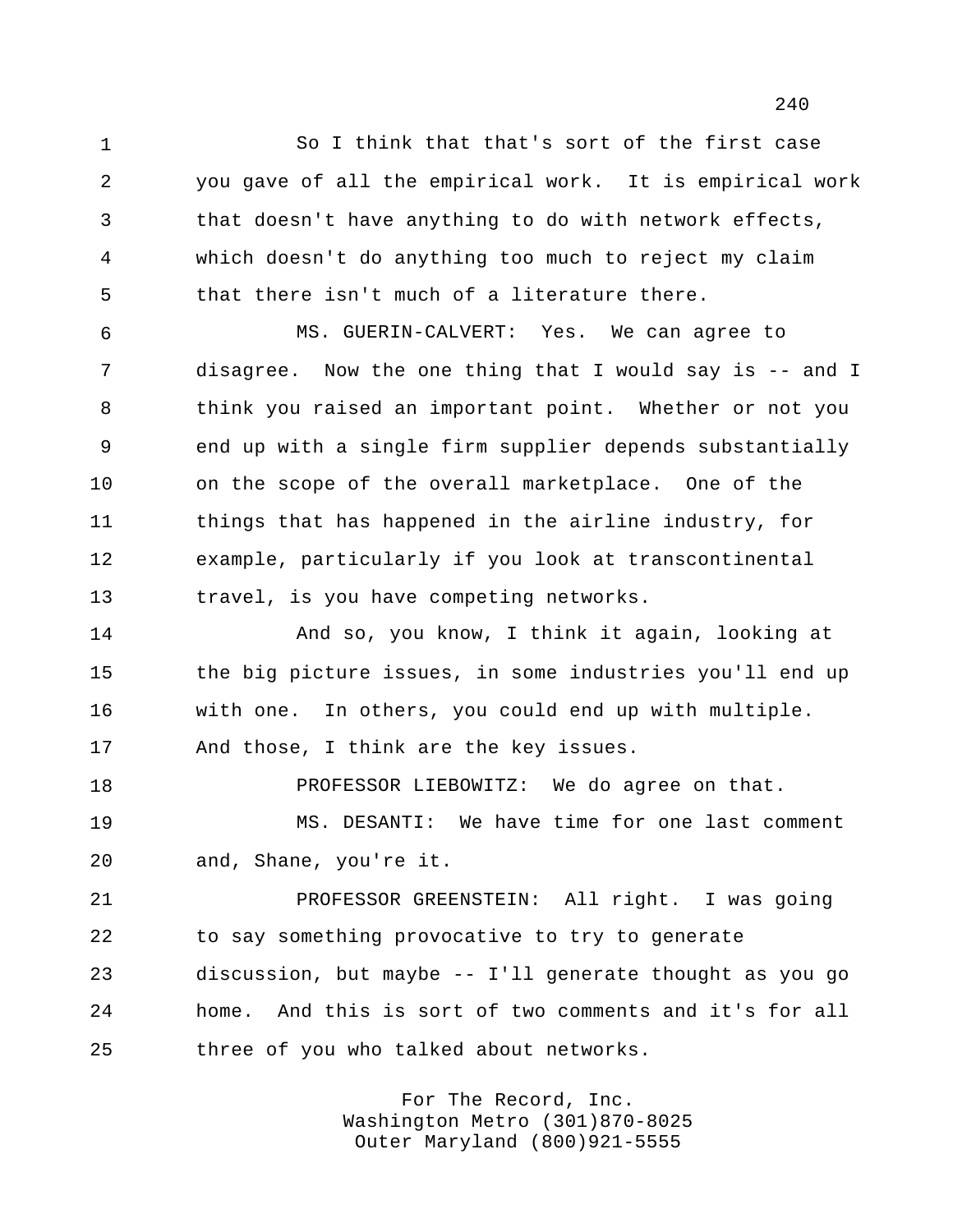First of all, I would like to offer the opinion, I don't find it at all useful and I don't think competition policy would at all find it useful to focus antitrust policy on avoiding inappropriate designs or directing industry to avoid inappropriate technological designs. I think that is a waste of government policy and time and effort.

8 And that raises the question, what should governments be worried about and what should we focus on 10 in environments where there allegedly are networks? And I took from your three talks that design alone is not what we should be focusing on, that when Larry puts up his little diagram, it's not -- it's not the physical connections alone that are the focus of our attention. You know, when you put up a little hub and spoke diagram, it's not the physical connections alone that you worry about, it's about the economic relationships that are repeated over and over again between a whole series of actors who otherwise are not -- you know, otherwise are in different entities, and what that can do is entrench some firm in a position of power. And what we worry about in innovative industries is whether the firms at the center of those network of economic relationships, whether the firms at the center of them can or cannot use the innovative process to -- and distort it in some way.

> For The Record, Inc. Washington Metro (301)870-8025 Outer Maryland (800)921-5555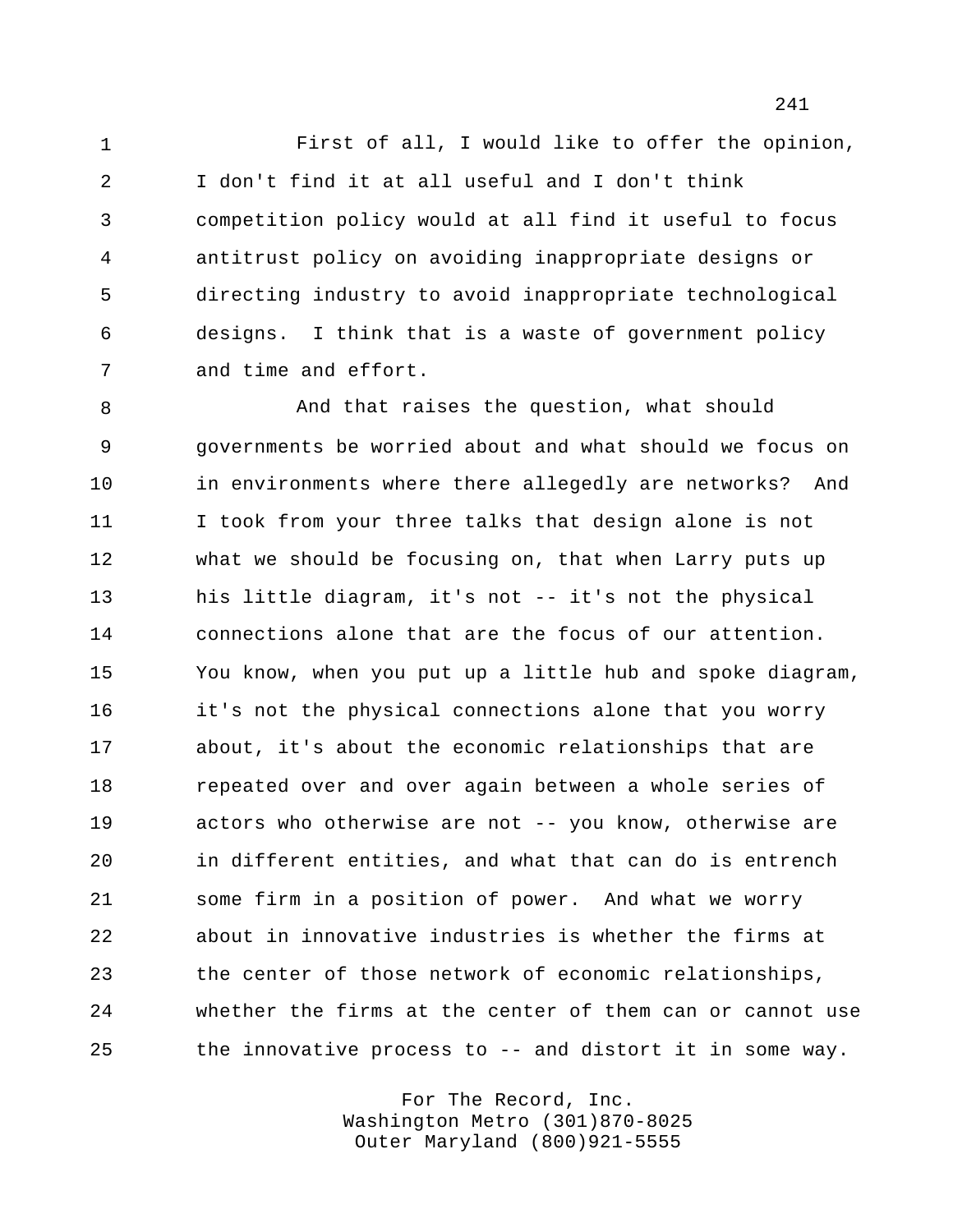And I think the central question that we should be asking is if you see a firm at the center of one of those networks, the question you have to ask, okay, a lot of innovation is going to be to their benefit. That seems to be fine. Most of the time we actually think that's just fine. So then, is there -- you know, is there a competition policy question there? And I think 8 the answer has to be it depends on the actions they take and what effect it has on the incentives of other firms, either within that network of economic relationships or not. That's the central question.

 I really just don't give a damn whether, you know, we get the wrong outcome or not, because I don't 14 think I know. I don't have enough information to know. But I do really, really care, you know, what the firms at 16 the center of these economic relationships do when 17 talking to other firms, and what sort of deals they are trying to cut, and what effect that has on incentives. To me, that's where we ought to place our focus.

 MS. DESANTI: Thank you. Thank you all, very much, for your patience. Could you please join me in giving a round of applause to our speakers.

(Applause.)

 (Time Noted: 5:00 p.m.) - - - - - -